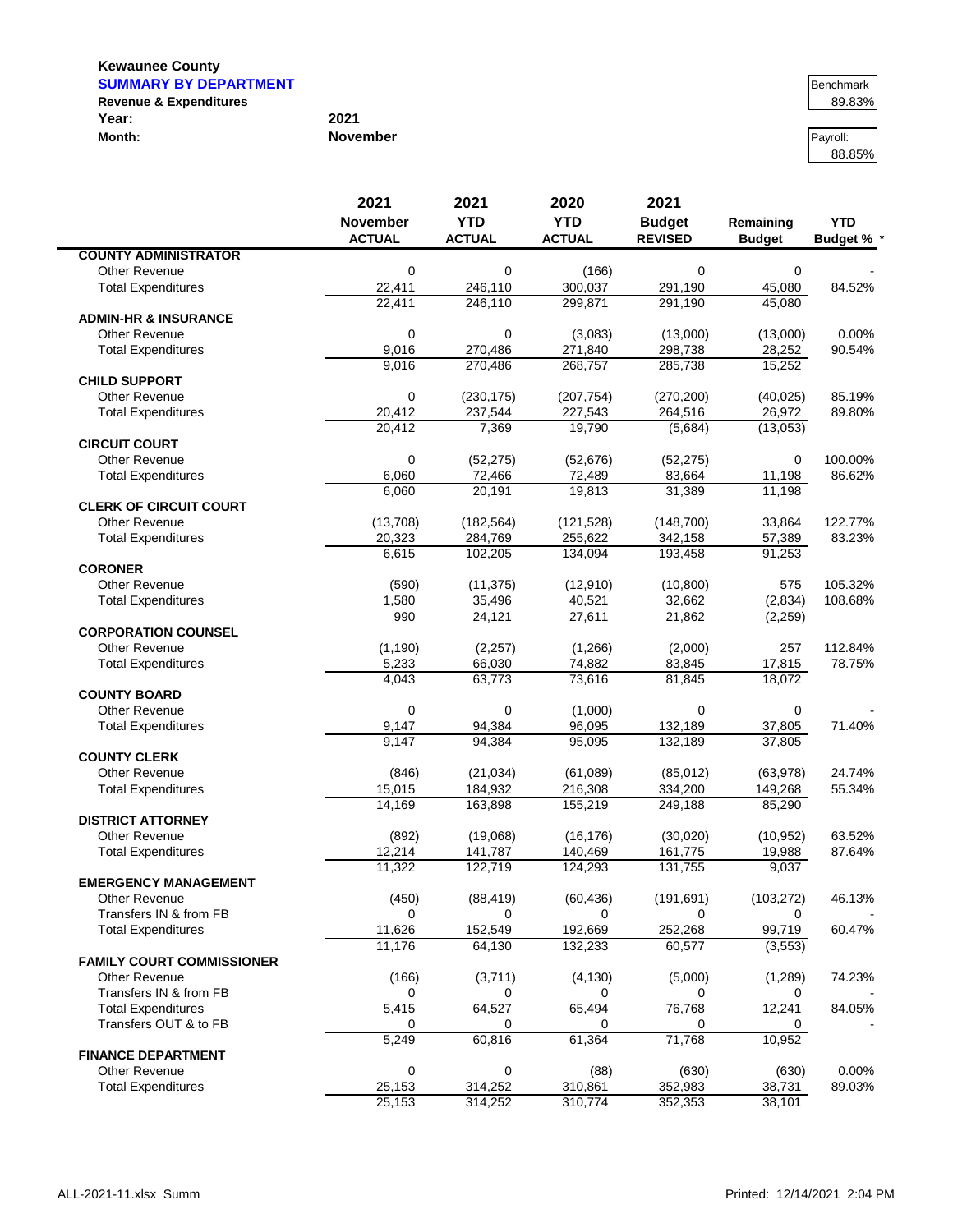#### **Kewaunee County SUMMARY BY DEPARTMENT** Benchmark

**COUNTY ROADS & BRIDGES FUND**

**HIGHWAY INTERNAL SERV FUND**

**HSD SUMMARY**

|                                   |                 | .        |
|-----------------------------------|-----------------|----------|
| <b>Revenue &amp; Expenditures</b> |                 | 89.83%   |
| Year:                             | 2021            |          |
| Month:                            | <b>November</b> | Pavroll: |

| Month:                               | <b>November</b>                          |                                     |                                     |                                         |                            | Payroll:<br>88.85%              |
|--------------------------------------|------------------------------------------|-------------------------------------|-------------------------------------|-----------------------------------------|----------------------------|---------------------------------|
|                                      | 2021<br><b>November</b><br><b>ACTUAL</b> | 2021<br><b>YTD</b><br><b>ACTUAL</b> | 2020<br><b>YTD</b><br><b>ACTUAL</b> | 2021<br><b>Budget</b><br><b>REVISED</b> | Remaining<br><b>Budget</b> | <b>YTD</b><br><b>Budget % *</b> |
| <b>UNTY ROADS &amp; BRIDGES FUND</b> |                                          |                                     |                                     |                                         |                            |                                 |
| Tax Levy                             | 0                                        | (2,700,169)                         | (2,613,539)                         | (2,700,169)                             | $\Omega$                   | 100.00%                         |
| Other Revenue                        | 0                                        | (1,061,997)                         | (764, 761)                          | (1,082,373)                             | (20, 376)                  | 98.12%                          |
| Transfers IN & from FB               |                                          | 0                                   | 0                                   | (315, 391)                              | (315, 391)                 | $0.00\%$                        |
| Total Expenditures                   | 176,035                                  | 3,470,272                           | 3,585,506                           | 4,074,144                               | 603,872                    | 85.18%                          |
| Transfers OUT & to FB                | 0                                        | 23,789                              | 0                                   | 23,789                                  | 0                          | 100.00%                         |
|                                      | 176,035                                  | (268, 106)                          | 207,206                             | 0                                       | 268,106                    |                                 |
| HWAY INTERNAL SERV FUND              |                                          |                                     |                                     |                                         |                            |                                 |
| Other Revenue                        | (283, 372)                               | (5, 112, 946)                       | (5,240,848)                         | (5,795,476)                             | (682, 530)                 | 88.22%                          |
| Transfers IN & from FB               | 0                                        | (23, 789)                           | 0                                   | (23, 789)                               | 0                          | 100.00%                         |
| <b>Total Expenditures</b>            | 341,659                                  | 5,322,117                           | 5,628,372                           | 5,819,265                               | 497,148                    | 91.46%                          |
| Transfers OUT & to FB                | 0                                        | 0                                   | 0                                   | 0                                       |                            |                                 |
|                                      | 58,287                                   | 185,382                             | 387,524                             | $\Omega$                                | (185, 382)                 |                                 |
| <b>D SUMMARY</b>                     |                                          |                                     |                                     |                                         |                            |                                 |
| Tax Levy                             | 0                                        | (1,084,036)                         | (1,098,511)                         | (1,084,036)                             | $\Omega$                   | 100.00%                         |
| Other Revenue                        | (186, 613)                               | (4,704,432)                         | (3,823,319)                         | (5, 140, 206)                           | (435, 774)                 | 91.52%                          |
| Transfers IN & from FB               | U                                        | O                                   |                                     |                                         |                            |                                 |
| Total Expenditures                   | 418,563                                  | 5,353,374                           | 4,691,901                           | 6,224,242                               | 870,868                    | 86.01%                          |

| Transfers OUT & to FB              | 0               | 0          | 0          | 0          | 0         |         |
|------------------------------------|-----------------|------------|------------|------------|-----------|---------|
|                                    | 231,951         | (435,094)  | (229, 929) | $\Omega$   | 435,094   |         |
| <b>AGING DISABILITY RSRCE CNTR</b> |                 |            |            |            |           |         |
| Tax Levy                           | 0               | (92, 500)  | (92, 500)  | (92, 500)  | 0         | 100.00% |
| <b>Other Revenue</b>               | 0               | 0          | 0          | 0          | 0         |         |
| Transfers IN & from FB             | 0               | 0          | 0          | 0          | 0         |         |
| <b>Total Expenditures</b>          | 42              | 3,035      | 3,758      | 92,500     | 89,465    | 3.28%   |
| Transfers OUT & to FB              | 0               | $\Omega$   | 0          | 0          | 0         |         |
|                                    | $\overline{42}$ | (89, 465)  | (88, 742)  | $\Omega$   | 89,465    |         |
| <b>INFORMATION SERVICES</b>        |                 |            |            |            |           |         |
| <b>Tax Levy</b>                    | 0               | (6,000)    | (6,000)    | (6,000)    | 0         | 100.00% |
| <b>Other Revenue</b>               | 0               | (10, 735)  | (38,089)   | (10,000)   | 735       | 107.35% |
| Transfers IN & from FB             | 0               | $\Omega$   | 0          | $\Omega$   | 0         |         |
| <b>Total Expenditures</b>          | 16,209          | 273,842    | 445,405    | 295,390    | 21,548    | 92.71%  |
| Transfers OUT & to FB              | 0               | 0          | 0          | $\Omega$   | 0         |         |
|                                    | 16,209          | 257,107    | 401,316    | 279,390    | 22,283    |         |
| <b>LAND CONSERVATION FUND</b>      |                 |            |            |            |           |         |
| Tax Levy                           | 0               | (345, 260) | (371, 571) | (345, 260) | 0         | 100.00% |
| Other Revenue                      | (4, 406)        | (296, 223) | (297, 405) | (356, 502) | (60, 279) | 83.09%  |
| Transfers IN & from FB             | 0               | 0          | 0          | $\Omega$   | 0         |         |
| <b>Total Expenditures</b>          | 43,130          | 688,616    | 713,272    | 701,762    | 13,146    | 98.13%  |
| Transfers OUT & to FB              | 0               | 0          | 0          | 0          | 0         |         |
|                                    | 38,725          | 47,133     | 44,296     | $\Omega$   | (47, 133) |         |
| <b>LAND INFORMATION OFFICE</b>     |                 |            |            |            |           |         |
| <b>Tax Levy</b>                    | 0               | (112, 749) | (110, 733) | (112, 749) | 0         | 100.00% |
| <b>Other Revenue</b>               | (28, 152)       | (197, 850) | (132, 171) | (148, 850) | 49,000    | 132.92% |
| Transfers IN & from FB             | 0               | 0          | 0          | (8,000)    | (8,000)   | 0.00%   |
| <b>Total Expenditures</b>          | 31,539          | 220,631    | 206,213    | 261,599    | 40,968    | 84.34%  |
| Transfers OUT & to FB              | 0               | 8,000      | 8,000      | 8,000      | 0         | 100.00% |
|                                    | 3,387           | (81,968)   | (28, 691)  | $\Omega$   | 81,968    |         |
| <b>MAINTENANCE</b>                 |                 |            |            |            |           |         |
| <b>Tax Levy</b>                    | 0               | 0          | 0          | 0          | 0         |         |
| <b>Other Revenue</b>               | (33)            | (1,784)    | (3, 475)   | (7,000)    | (5,216)   | 25.49%  |
| Transfers IN & from FB             | $\Omega$        | 0          | 0          | $\Omega$   | 0         |         |
| <b>Total Expenditures</b>          | 32,446          | 472,233    | 357,912    | 524,492    | 52,259    | 90.04%  |
| Transfers OUT & to FB              | 0               | 0          | 0          | 5,000      | 5,000     | 0.00%   |
|                                    | 32,413          | 470,449    | 354,437    | 522,492    | 52,043    |         |
|                                    |                 |            |            |            |           |         |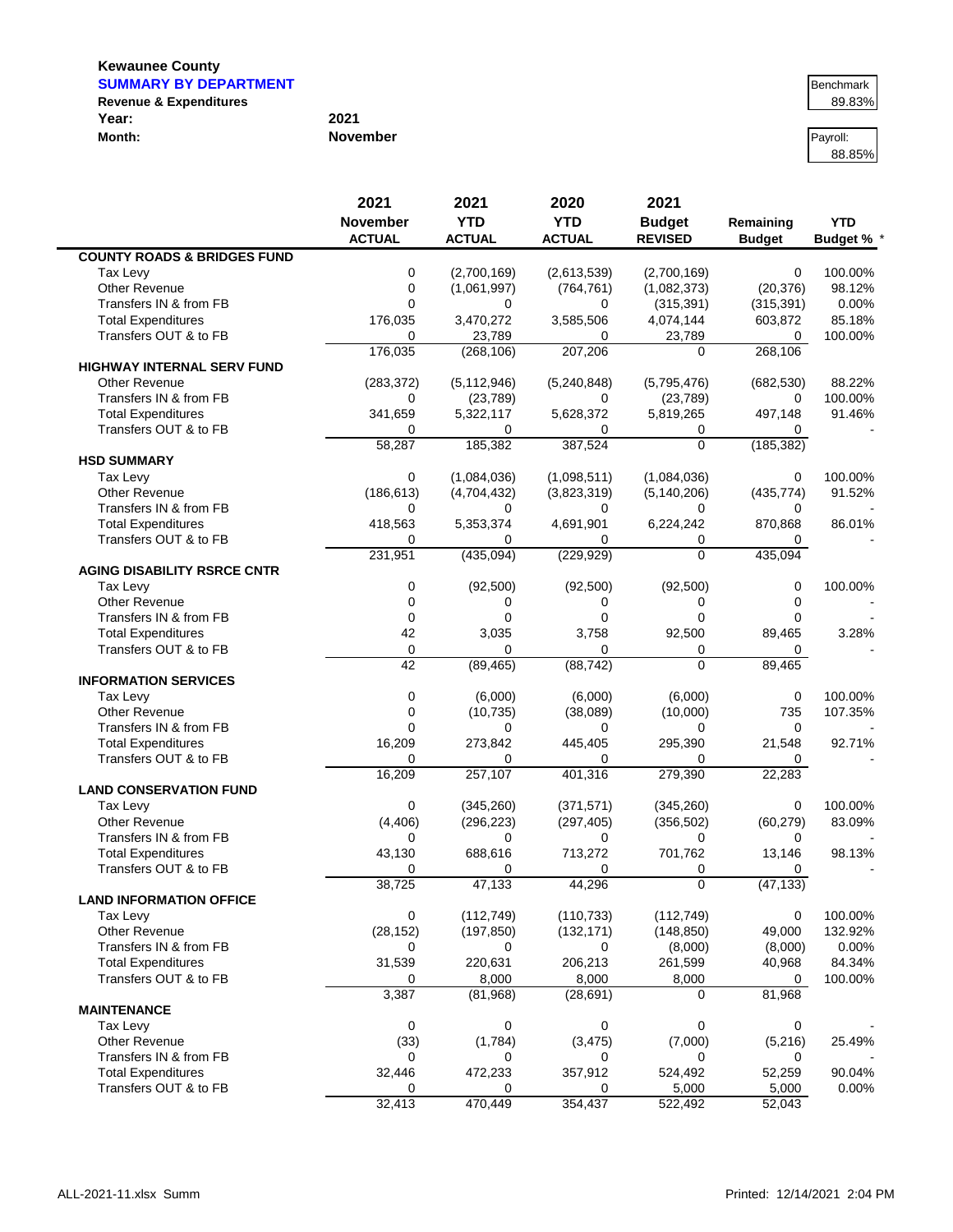#### **Kewaunee County SUMMARY BY DEPARTMENT BENCHMARY BY DEPARTMENT**

 $\blacksquare$ 

|                                   |                 | .        |
|-----------------------------------|-----------------|----------|
| <b>Revenue &amp; Expenditures</b> |                 | 89.83%   |
| Year:                             | 2021            |          |
| Month:                            | <b>November</b> | Payroll: |

| Benchmark<br>89.83% |        |
|---------------------|--------|
|                     | 89.83% |

88.85%

|                                   | 2021          | 2021          | 2020          | 2021           |                     |                 |
|-----------------------------------|---------------|---------------|---------------|----------------|---------------------|-----------------|
|                                   | November      | <b>YTD</b>    | <b>YTD</b>    | <b>Budget</b>  | Remaining           | <b>YTD</b>      |
|                                   | <b>ACTUAL</b> | <b>ACTUAL</b> | <b>ACTUAL</b> | <b>REVISED</b> | <b>Budget</b>       | <b>Budget %</b> |
| <b>PROMOTION &amp; RECREATION</b> |               |               |               |                |                     |                 |
| Tax Levy                          | 0             | 0             | 0             | 0              | 0                   |                 |
| <b>Other Revenue</b>              | (1, 113)      | (199, 023)    | (321, 288)    | (218, 562)     | (19,539)            | 91.06%          |
| Transfers IN & from FB            | 0             | 0             | 0             | (46,000)       | (46,000)            | 0.00%           |
| <b>Total Expenditures</b>         | 77,233        | 686,555       | 689,205       | 799,544        | 112,989             | 85.87%          |
| Transfers OUT & to FB             | 0             | 41,000        | 0             | 41,000         | 0                   | 100.00%         |
|                                   | 76,120        | 528,532       | 367,916       | 575,982        | 47,450              |                 |
| <b>PUBLIC HEALTH</b>              |               |               |               |                |                     |                 |
| Tax Levy                          | 0             | (3,750)       | (5,020)       | (3,750)        | 0                   | 100.00%         |
| <b>Other Revenue</b>              | (27, 280)     | (275, 429)    | (153, 073)    | (212, 100)     | 63,329              | 129.86%         |
| Transfers IN & from FB            | 0             | 0             | 0             | 0              | 0                   |                 |
| <b>Total Expenditures</b>         | 65,774        | 510,008       | 431,996       | 435,988        | (74, 020)           | 116.98%         |
| Transfers OUT & to FB             | 0             | 0             | $\Omega$      | $\Omega$       | 0                   |                 |
|                                   | 38,494        | 230,829       | 273,903       | 220,138        | (10, 691)           |                 |
| <b>REGISTER IN PROBATE</b>        |               |               |               |                |                     |                 |
| <b>Other Revenue</b>              | (2,688)       | (46, 427)     | (42, 928)     | (38,000)       | 8,427               | 122.18%         |
| <b>Total Expenditures</b>         | 19,489        | 180,804       | 195,151       | 225,437        | 44,633              | 80.20%          |
|                                   | 16,801        | 134,378       | 152,223       | 187,437        | $\overline{53,059}$ |                 |
| <b>REGISTER OF DEEDS</b>          |               |               |               |                |                     |                 |
| <b>Other Revenue</b>              | (16, 027)     | (191, 755)    | (175, 075)    | (156,000)      | 35,755              | 122.92%         |
| <b>Total Expenditures</b>         | 13,935        | 175,370       | 173,545       | 195,297        | 19,927              | 89.80%          |
| Transfers OUT & to FB             | 0.00          | 0             | 0             | 0              | 0                   |                 |
|                                   | (2,092)       | (16, 385)     | (1,530)       | 39,297         | 55,682              |                 |
| <b>SHERIFF</b>                    |               |               |               |                |                     |                 |
| <b>Other Revenue</b>              | (96, 423)     | (401, 708)    | (158, 305)    | (299, 345)     | (8, 887)            | 134.20%         |
| Transfers IN & from FB            | 0             | 0             | 0             | 0              | 0                   |                 |
| <b>Total Expenditures</b>         | 323,519       | 4,052,028     | 3,802,564     | 4,456,749      | 416,181             | 90.92%          |
| Transfers OUT & to FB             | 0             | 0             | 0             | 0              | 0                   |                 |
|                                   | 227,096       | 3,650,320     | 3,644,259     | 4,157,404      | 407,294             |                 |
| <b>SOLID WASTE FUND</b>           |               |               |               |                |                     |                 |
| Tax Levy                          | $\mathbf 0$   | 0             | $\mathbf 0$   | $\Omega$       | 0                   |                 |
| <b>Other Revenue</b>              | (1,962)       | (32, 291)     | (11, 898)     | (74, 325)      | (42, 034)           | 43.45%          |
| Transfers IN & from FB            | 0             | 0             | 0             | 0              | 0                   |                 |
| <b>Total Expenditures</b>         | 15,631        | 104,675       | 70,466        | 74,325         | (30, 350)           | 140.83%         |
| Transfers OUT & to FB             | $\Omega$      | 0             | 0             | 0              | 0                   |                 |
|                                   | 13,668        | 72,384        | 58,568        | $\Omega$       | (72, 384)           |                 |
| <b>COUNTY TREASURER</b>           |               |               |               |                |                     |                 |
| <b>Other Revenue</b>              | (28, 109)     | (189, 193)    | (323,908)     | (223, 700)     | (34, 507)           | 84.57%          |
| <b>Total Expenditures</b>         | 14,915        | 174,807       | 167,015       | 193,647        | 18,840              | 90.27%          |
|                                   | (13, 194)     | (14, 385)     | (156, 893)    | (30,053)       | (15,668)            |                 |
| <b>UNIVERSITY EXTENSION</b>       |               |               |               |                |                     |                 |
| Other Revenue                     | (28)          | (6, 192)      | (4, 483)      | (8,700)        | (2,509)             | 71.17%          |
| <b>Total Expenditures</b>         | 6,061         | 138,417       | 247,541       | 218,434        | 80,017              | 63.37%          |
| Transfers OUT & to FB             | 0             | 0             | 0             | 0              | 0                   |                 |
|                                   | 6,033         | 132,225       | 243,058       | 209,734        | 77,509              |                 |
| <b>VETERAN SERVICE OFFICE</b>     |               |               |               |                |                     |                 |
| Tax Levy                          | $\pmb{0}$     | (4,869)       | 0             | (4,869)        | 0                   | 100.00%         |
| Other Revenue                     | 0             | (13,680)      | (14, 285)     | (10, 800)      | 2,880               | 126.67%         |
| <b>Total Expenditures</b>         | 13,114        | 140,444       | 139,090       | 157,952        | 17,508              | 88.92%          |
|                                   | 13,114        | 121,895       | 124,805       | 142,283        | 20,388              |                 |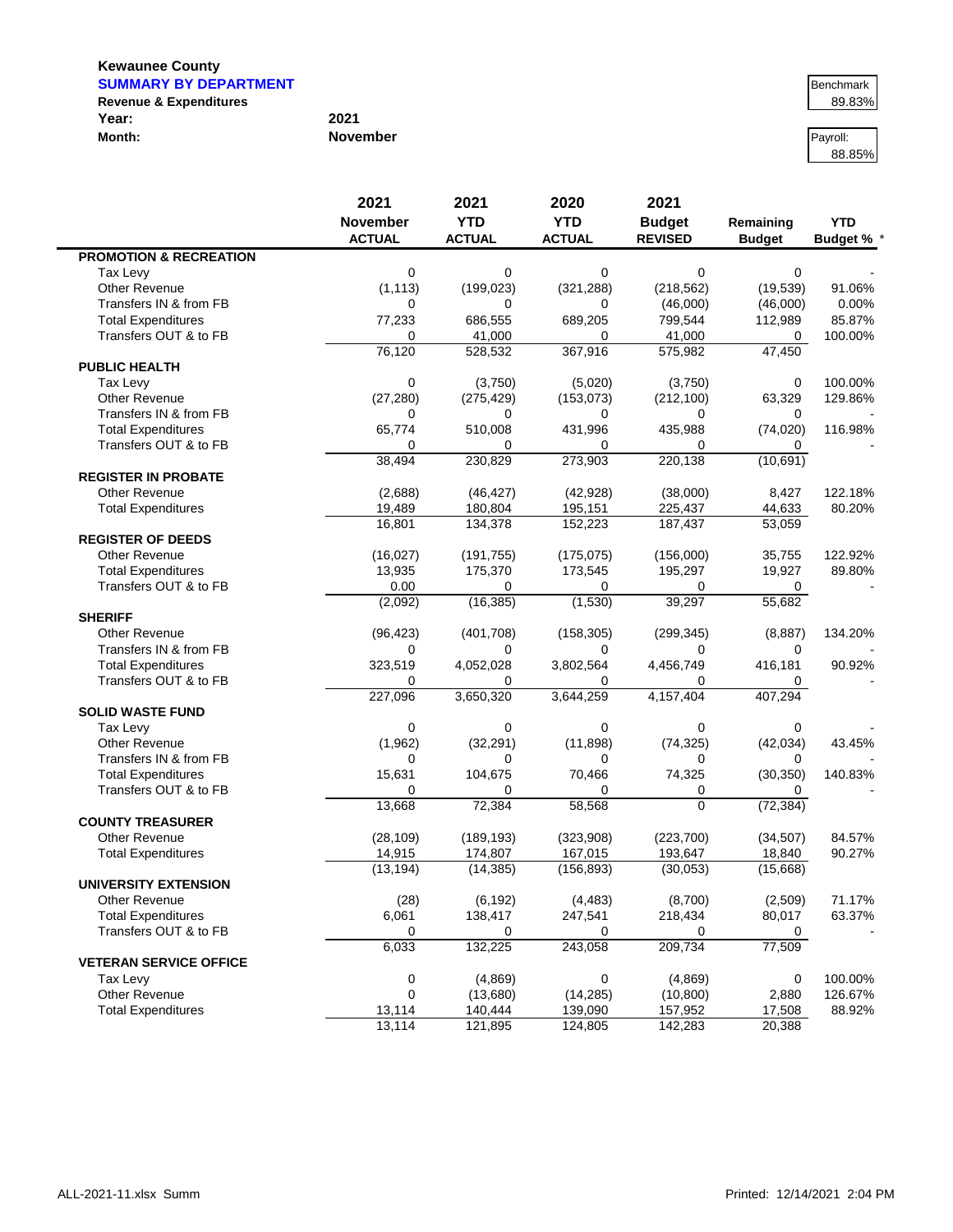## **Kewaunee County SUMMARY BY DEPARTMENT**

 $\blacksquare$ 

| <b>Revenue &amp; Expenditures</b> |                 | 89.83%   |
|-----------------------------------|-----------------|----------|
| Year:                             | 2021            |          |
| Month:                            | <b>November</b> | Payroll: |

| Benchmark |
|-----------|
| 89.83%    |

88.85%

|                                    | 2021            | 2021           | 2020           | 2021           |               |                 |
|------------------------------------|-----------------|----------------|----------------|----------------|---------------|-----------------|
|                                    | <b>November</b> | <b>YTD</b>     | <b>YTD</b>     | <b>Budget</b>  | Remaining     | <b>YTD</b>      |
|                                    | <b>ACTUAL</b>   | <b>ACTUAL</b>  | <b>ACTUAL</b>  | <b>REVISED</b> | <b>Budget</b> | <b>Budget %</b> |
| <b>NON-DEPARTMENT</b>              |                 |                |                |                |               |                 |
| Tax Levy                           | 0               | (6,635,463)    | (6,449,544)    | (6,635,463)    | $\mathbf 0$   | 100.00%         |
| Other Revenue                      | (886, 103)      | (4,233,087)    | (2, 137, 423)  | (4, 149, 333)  | 83,754        | 102.02%         |
| Transfers IN & from FB             | 0               | (89,000)       | (51, 276)      | (383, 494)     | (294, 494)    | 23.21%          |
| <b>Total Expenditures</b>          | 326             | 761,256        | 762,348        | 842,841        | 81,585        | 90.32%          |
| Transfers OUT & to FB              | 0               | 119,362        | 194,134        | 2,123,717      | 2,004,355     | 5.62%           |
|                                    | (885, 778)      | (10,076,931)   | (7,681,762)    | (8,201,732)    | 1,875,199     |                 |
| <b>DEBT SERVICE FUND</b>           |                 |                |                |                |               |                 |
| Tax Levy                           | 0               | (1,671,709)    | (1,562,643)    | (1,671,709)    | 0             | 100.00%         |
| <b>Other Revenue</b>               | 0               | $\Omega$       | (3,763,883)    | $\Omega$       | $\mathbf 0$   |                 |
| Transfers IN & from FB             | 0               | (80, 522)      | (68, 300)      | (80, 522)      | $\mathbf 0$   | 100.00%         |
| <b>Total Expenditures</b>          | 0               | 1,554,554      | 5,254,229      | 1,557,481      | 2,927         | 99.81%          |
| Transfers OUT & to FB              | 0               | 0              | 0              | 194,750        | 194,750       | 0.00%           |
|                                    | 0               | (197, 677)     | (140, 597)     | $\Omega$       | 197,677       |                 |
| <b>CAPITAL IMPROVEMENT FUND</b>    |                 |                |                |                |               |                 |
| Tax Levy                           | 0               | (30, 794)      | (50, 382)      | (30, 794)      | 0             | 100.00%         |
| Transfers IN & from FB             | $\mathbf 0$     | (38, 840)      | (165, 280)     | (38, 840)      | 0             | 100.00%         |
| <b>Total Expenditures</b>          | $\mathbf 0$     | 0              | 0              | $\Omega$       | $\Omega$      |                 |
| Transfers OUT & to FB              | 0               | 0              | $\Omega$       | 69,634         | 69,634        | 0.00%           |
|                                    | 0               | (69, 634)      | (215, 662)     | $\Omega$       | 69,634        |                 |
| <b>ECONOMIC DEVELOPMENT FUND</b>   |                 |                |                |                |               |                 |
| <b>Other Revenue</b>               | 0               | (593, 918)     | (500,000)      | (1,556,453)    | (962, 535)    | 38.16%          |
| <b>Total Expenditures</b>          | $\mathbf 0$     | 960,000        | 40,000         | 960,000        | 0             | 100.00%         |
| Transfers OUT & to FB              | $\mathbf 0$     | 40,000         | 290,000        | 596,453        | 556,453       | 6.71%           |
|                                    | $\Omega$        | 406,082        | (170,000)      | $\Omega$       | (406, 082)    |                 |
| <b>REVOLVING LOAN FUND</b>         |                 |                |                |                |               |                 |
| <b>Other Revenue</b>               | (72, 971)       | (141,760)      | (89, 615)      |                |               |                 |
| <b>Total Expenditures</b>          | 7,308           | 76,097         | 1,533,271      |                |               |                 |
| Transfers OUT & to FB              | $\Omega$        | 0              | 3,276          |                |               |                 |
|                                    | (65, 663)       | (65, 663)      | 1,446,932      |                |               |                 |
| <b>BUSINESS DEVELPMNT LOAN PGM</b> |                 |                |                |                |               |                 |
| <b>Other Revenue</b>               | (152)           | (269)          | (250,000)      | (421)          | (152)         | 63.99%          |
| Transfers IN & from FB             | 0               | 0              | 0              | (9, 397)       | (9,397)       | 0.00%           |
| <b>Total Expenditures</b>          | $\mathbf 0$     | 9,417          | 0              | 9,397          | (20)          | 100.21%         |
| Transfers OUT & to FB              | $\mathbf 0$     | 0              | $\Omega$       | 421            | 421           | 0.00%           |
|                                    | (152)           | 9,148          | (250,000)      | $\mathbf 0$    | (9, 148)      |                 |
| <b>HEALTH SELF INSURANCE FUND</b>  |                 |                |                |                |               |                 |
| <b>Other Revenue</b>               | (299, 265)      | (3,334,813)    | (3,348,512)    |                |               |                 |
| <b>Total Expenditures</b>          | 273,896         | 3,534,077      | 3,563,653      |                |               |                 |
|                                    | (25, 369)       | 199,264        | 215,141        |                |               |                 |
| <b>DENTAL SELF INSURANCE FUND</b>  |                 |                |                |                |               |                 |
| Other Revenue                      | (13, 409)       | (145, 549)     | (142, 996)     |                |               |                 |
| <b>Total Expenditures</b>          | 12,363          | 144,835        | 129,816        |                |               |                 |
|                                    | (1,046)         | (714)          | (13, 181)      |                |               |                 |
|                                    |                 |                |                |                |               |                 |
| <b>Grand Total</b>                 | 100,841         | (3,316,441)    | 667,127        | $\mathbf 0$    | 3,349,538     |                 |
|                                    |                 |                |                |                |               |                 |
|                                    |                 |                |                |                |               |                 |
| Tax Levy                           | 0               | (12,687,299)   | (12,360,443)   | (12,687,299)   | 0             | 100.00%         |
| <b>Other Revenue</b>               | (1,965,949)     | (21, 801, 941) | (22, 280, 043) | (20, 297, 474) | (2,228,906)   | 107.41%         |
| Transfers IN & from FB             | 0               | (232, 151)     | (284, 856)     | (905, 433)     | (673, 282)    | 25.64%          |
| <b>Total Expenditures</b>          | 2,066,790       | 31,172,799     | 35,097,059     | 30,827,442     | 3,421,113     | 101.12%         |
| Transfers OUT & to FB              | 0               | 232,151        | 495,410        | 3,062,764      | 2,830,613     | 7.58%           |
|                                    | 100,841         | (3,316,441)    | 667,127        | 0              | 3,349,538     |                 |
| proof                              | (0.00)          | (0.00)         | (0.00)         | 0.00           | 0.00          |                 |

\* \* \* \* \* \* \* \* \* \*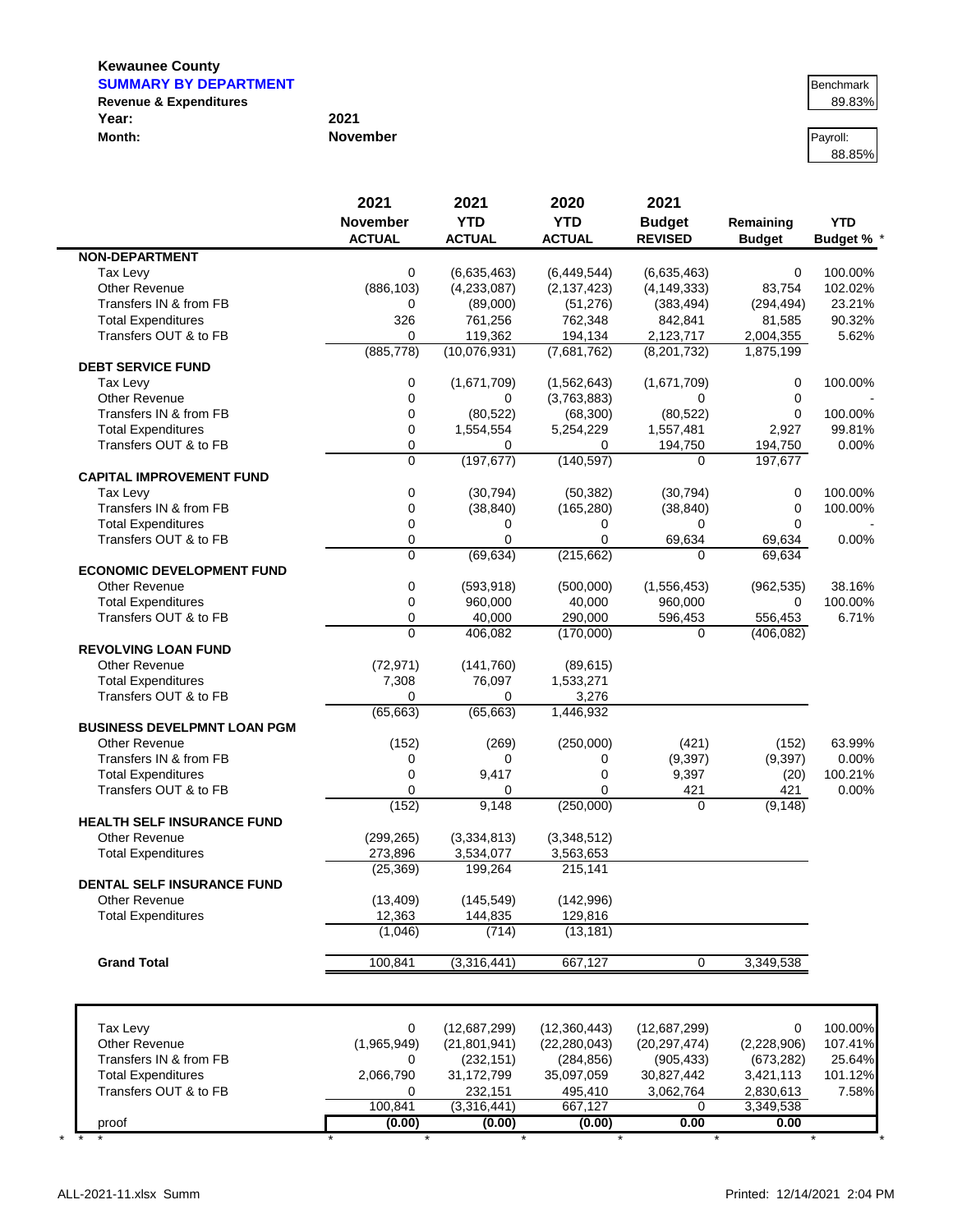## **Kewaunee County**

**Timing differences of significant items** (accounts that do not follow an even monthly posting pattern)

| <b>REVENUE</b>                                                                                                                                      |                                                                                                                                              | <b>EXPENDITURE</b>                                                       |                                                                       |
|-----------------------------------------------------------------------------------------------------------------------------------------------------|----------------------------------------------------------------------------------------------------------------------------------------------|--------------------------------------------------------------------------|-----------------------------------------------------------------------|
| <b>COUNTY ADMINISTRATOR</b>                                                                                                                         |                                                                                                                                              |                                                                          |                                                                       |
| <b>ADMIN-HR &amp; INSURANCE</b>                                                                                                                     |                                                                                                                                              | <b>Contracted Services</b><br><b>Professional Development</b>            | Sporadic, as invoiced<br>Sporadic, as invoiced                        |
| <b>Liability &amp; WC dividends</b>                                                                                                                 | <b>Approximately Sept-Oct</b>                                                                                                                | <b>Insurance Premiums</b>                                                | <b>Expensed in January</b>                                            |
| <b>CHILD SUPPORT</b><br><b>Child Support Grant</b>                                                                                                  | Reported monthly, payments received<br>Quarterly                                                                                             |                                                                          |                                                                       |
| <b>CIRCUIT COURT</b><br><b>Circuit Ct Reimb</b>                                                                                                     | Semi-annual by Feb & Aug                                                                                                                     |                                                                          |                                                                       |
| <b>CLERK OF CIRCUIT COURT</b><br><b>Revenue-all through CCAP</b>                                                                                    | Collected in a month is deposited &<br>recorded in the next month (2 in<br>December)                                                         | <b>GAL &amp; Legal Fees</b>                                              | sporadic, as invoiced by Attorney(s)                                  |
| <b>CORONER</b>                                                                                                                                      |                                                                                                                                              | <b>Jury Expenses</b>                                                     | <b>ONLY</b> if Jury trial                                             |
| <b>CORPORATION COUNSEL</b>                                                                                                                          |                                                                                                                                              |                                                                          |                                                                       |
| <b>COUNTY BOARD</b>                                                                                                                                 |                                                                                                                                              |                                                                          |                                                                       |
| <b>COUNTY CLERK</b>                                                                                                                                 |                                                                                                                                              | <b>Membership Dues</b>                                                   | Paid in January                                                       |
| <b>State Voter Reg Fee</b>                                                                                                                          | When invoiced (by Aug/Sept)                                                                                                                  | <b>Election expenses</b>                                                 | Seasonal, just prior to election                                      |
| <b>DISTRICT ATTORNEY</b>                                                                                                                            |                                                                                                                                              |                                                                          |                                                                       |
| <b>EMERGENCY MANAGEMENT</b><br><b>EMPG Grant</b><br><b>Nuke Plant</b><br><b>SARA/EPCRA Grant</b><br><b>Clean Sweep Grant</b><br><b>Other Grants</b> | Semi annual (Jul & Feb)<br>Quarterly invoice (May, Aug, Nov, Feb)<br>Semi-annual report (Jul, Jan)<br>Seasonal event<br>Seasonal, IF awarded | <b>Clean Sweep</b>                                                       | Seasonal - Event usually in April                                     |
| <b>FAMILY COURT COMMISSIONER</b>                                                                                                                    |                                                                                                                                              |                                                                          |                                                                       |
| <b>FINANCE DEPARTMENT</b>                                                                                                                           |                                                                                                                                              | <b>Audit</b><br><b>Other Prof Svcs</b>                                   | as invoiced, usually by Sept<br>Indirect cost (Oct) & OPEB Rept (Mar) |
| <b>COUNTY ROADS &amp; BRIDGES FUND</b><br><b>Transp Aid</b>                                                                                         | Pmt recd: Jan 25%, Jul 50%, Oct 25%                                                                                                          | <b>Winter Maint</b><br>Maint & construction<br><b>Bridge Aid (towns)</b> | Early & late in calendar year<br>April - Oct<br>sporadic-as requested |
| <b>HIGHWAY INTERNAL SERV FUND</b>                                                                                                                   |                                                                                                                                              |                                                                          |                                                                       |
| <b>Revenue invoiced</b><br><b>HSD SUMMARY</b><br>Grant revenue<br><b>Charges for Svc (MA)</b>                                                       | Billing cycles are 4 or 6 weeks (P/R)<br>3 mo lag time (spend, invoice, receive)<br>billing cycle s/b no more than 30 days                   | <b>Family Care payment to WI</b>                                         | Due in May                                                            |
| <b>AGING DISABILITY RSRCE CNTR</b>                                                                                                                  |                                                                                                                                              | Admin (phone, copier, etc)<br><b>Payment to Manitowoc Co</b>             | Expensed as used through year<br>Paid in March of following year      |
| <b>INFORMATION SERVICES</b><br><b>Charge to City</b>                                                                                                | Annual fee due Jan, balance as work<br>requested & invoiced                                                                                  | Maintenance agreements                                                   | Most in Jan & April                                                   |
|                                                                                                                                                     |                                                                                                                                              | Outlay/Computer                                                          | Early in year if possible                                             |
| <b>LAND CONSERVATION FUND</b><br><b>Land Conservation State Aid</b><br><b>Charges &amp; Fees</b>                                                    | One pmt per year (Sept/Oct)<br>Septic System Surcharge-Feb<br>Invoiced as work is done, some seasonal                                        |                                                                          |                                                                       |
| <b>Wildlife Damage Abatement</b>                                                                                                                    | (less in Winter)<br>Passthrough grant-may not be as much                                                                                     | <b>Wildlife Damage</b>                                                   | as claims rec'd                                                       |
| <b>SWRM Cast Share</b>                                                                                                                              | as budgeted. Recvd late in year<br>Passthrough grant-may not be as much                                                                      | <b>SWRM Cost Share</b>                                                   | as requests are rec'd & completed                                     |
| <b>Other Grants</b>                                                                                                                                 | as budgeted. Recvd late in year<br>Passthrough grant-may not be as much<br>as budgeted. Recvd late in year                                   |                                                                          |                                                                       |
| <b>WI Fund Grant</b>                                                                                                                                | Passthrough grant-may not be as much<br>as budgeted. Recvd late in year                                                                      | <b>WI Fund</b>                                                           | ended in 2020                                                         |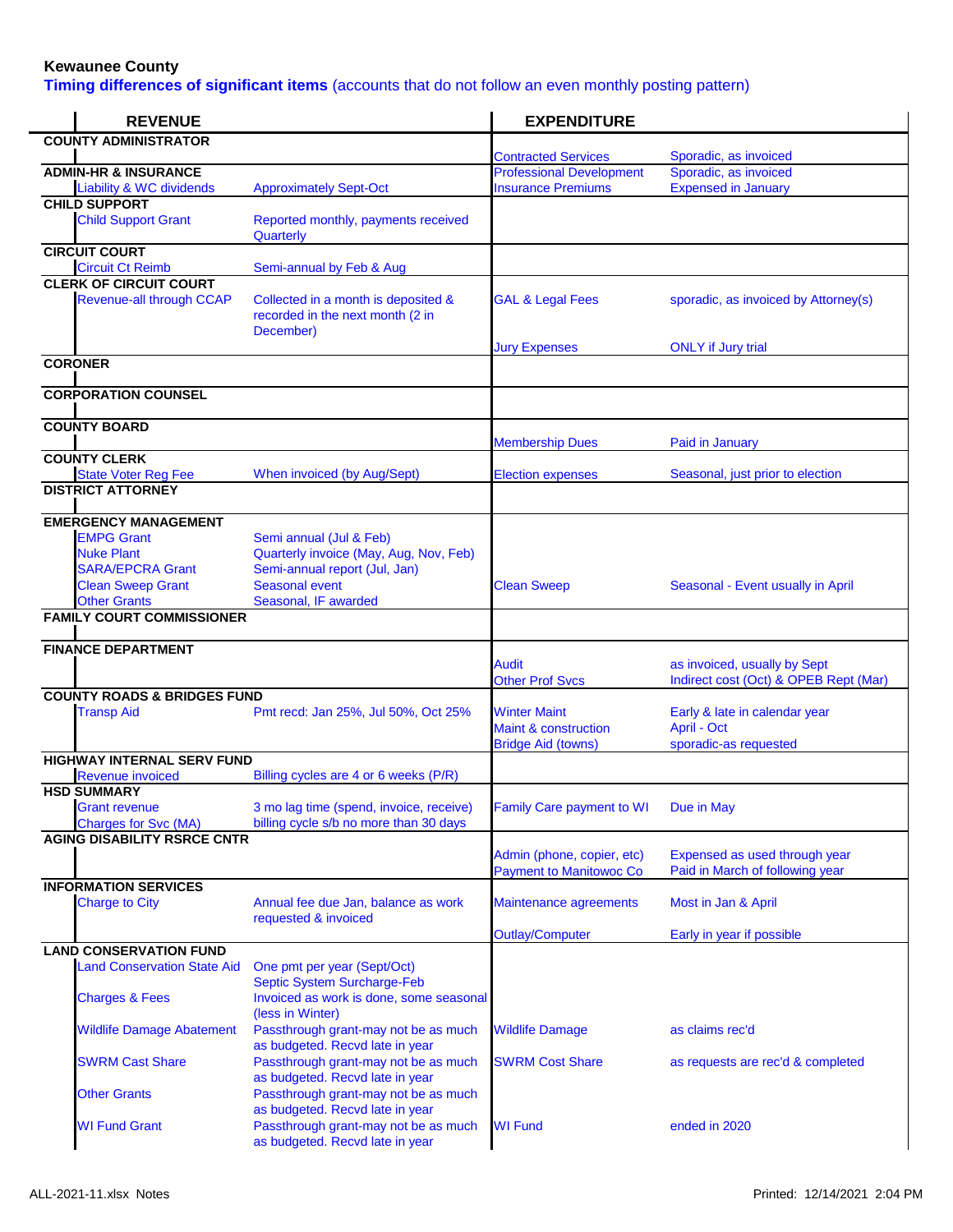## **Kewaunee County**

**Timing differences of significant items** (accounts that do not follow an even monthly posting pattern)

| <b>REVENUE</b>                                                         |                                                                                                                      | <b>EXPENDITURE</b>                                        |                                                                                  |
|------------------------------------------------------------------------|----------------------------------------------------------------------------------------------------------------------|-----------------------------------------------------------|----------------------------------------------------------------------------------|
| <b>LAND INFORMATION OFFICE</b>                                         |                                                                                                                      |                                                           |                                                                                  |
| <b>STRATEGIC INITIATIVE</b>                                            | As work completed & invoiced                                                                                         | <b>OTHER 'PROJECTS</b>                                    | as work completed & invoiced                                                     |
| <b>Base Budget grant</b>                                               | Rec'd 1st quarter of year                                                                                            | <b>MAINT AGREEMENTS</b>                                   | Most paid in January                                                             |
| <b>MAINTENANCE</b>                                                     |                                                                                                                      |                                                           |                                                                                  |
|                                                                        |                                                                                                                      | Utilities & snow removal                                  | seasonal<br>vehicles, mowers, major building                                     |
| <b>PROMOTION &amp; RECREATION</b>                                      |                                                                                                                      | <b>Outlay (frequent)</b>                                  |                                                                                  |
| <b>Rent-Racing</b>                                                     | Seasonal-May-Sept                                                                                                    | Race related<br><b>Outlay (frequent)</b>                  | track grading, utilities - Apr-Sept<br>vehicles, mowers, equip, improvements     |
| <b>Winter Park</b><br><b>Snowmobile Aids</b><br><b>Other parks</b>     | Season revenue recvd in March<br>reimbursed after clubs paid<br>project grants, as completed & submitted Other parks | <b>Winter Park</b><br><b>Snowmobile Trails</b>            | seasonal, Dec - Mar<br>as requested by clubs (July)<br>as project work completed |
| <b>PUBLIC HEALTH</b>                                                   |                                                                                                                      |                                                           |                                                                                  |
| <b>Grant revenue</b>                                                   | 3 mo lag time (spend, invoice, receive)                                                                              |                                                           |                                                                                  |
| <b>REGISTER IN PROBATE</b><br><b>Revenue-through CCAP</b>              | Collected in a month is deposited &<br>recorded in the next month (2 in<br>December)                                 |                                                           |                                                                                  |
| <b>REGISTER OF DEEDS</b>                                               |                                                                                                                      | <b>Maintenance Agreements</b>                             | Paid in January                                                                  |
| <b>SHERIFF</b>                                                         |                                                                                                                      |                                                           |                                                                                  |
| <b>School Liaison</b>                                                  | Semi Annual                                                                                                          | <b>Outlay (frequent)</b><br><b>Maintenance Agreements</b> | Vehicles early in year<br>Most paid Jan-Apr                                      |
| <b>SOLID WASTE FUND</b>                                                |                                                                                                                      |                                                           |                                                                                  |
| <b>Facility rent</b>                                                   | Paid in January                                                                                                      | Admin Fees-Tn W Kewaunee Paid in May                      |                                                                                  |
| <b>Tipping Fees</b><br><b>LTC Trust (Misc)</b>                         | <b>Monthly</b><br>Sent report to DNR in January for year,<br>paid in Feb or March                                    |                                                           |                                                                                  |
| <b>COUNTY TREASURER</b>                                                |                                                                                                                      |                                                           |                                                                                  |
| <b>UNIVERSITY EXTENSION</b>                                            | <b>Vet Service Grant-March</b>                                                                                       | <b>Agent Contracts</b>                                    | semi annual - July & Dec                                                         |
| <b>VETERAN SERVICE OFFICE</b>                                          |                                                                                                                      |                                                           |                                                                                  |
| <b>NON-DEPARTMENT</b>                                                  |                                                                                                                      |                                                           |                                                                                  |
| <b>State Shared taxes</b>                                              | Recd in Jul (15%) & Nov (85%)                                                                                        | <b>Illegal Taxes &amp; Refunds</b>                        | <b>Paid in February</b>                                                          |
| <b>Exempt Computer Aid</b>                                             | Recd in Jul (100%)                                                                                                   | <b>Violence Intervention Proj</b>                         | January                                                                          |
| <b>Utility Tax</b>                                                     | Recd in Jul (15%) & Nov (85%)                                                                                        | <b>KCEDC</b>                                              | Paid early in year                                                               |
| <b>DEBT SERVICE FUND</b>                                               |                                                                                                                      | <b>Principal &amp; Interest</b><br>Principal              | Apr & May<br>Oct & Nov                                                           |
| <b>CAPITAL IMPROVEMENT FUND</b>                                        |                                                                                                                      |                                                           |                                                                                  |
| <b>ECONOMIC DEVELOPMENT FUND</b>                                       |                                                                                                                      |                                                           |                                                                                  |
| Loan payments (BT)                                                     | <b>Annual-September</b>                                                                                              | Projects-as approved & invoiced                           |                                                                                  |
| <b>REVOLVING LOAN FUND</b>                                             |                                                                                                                      | No more loans as of 2019                                  |                                                                                  |
| <b>BUSINESS DEVELPMNT LOAN PGM</b>                                     |                                                                                                                      | As loans approved                                         |                                                                                  |
| <b>HEALTH SELF INSURANCE FUND</b><br><b>DENTAL SELF INSURANCE FUND</b> |                                                                                                                      |                                                           |                                                                                  |
|                                                                        |                                                                                                                      |                                                           |                                                                                  |

Threshold to be on this list - about 10% of deptment revenue or expense Other frequent items (may not meet threshold): memberships, maintenance agreements, contracted services Outlay - usually a significant part of department expense, routinely changes from year to year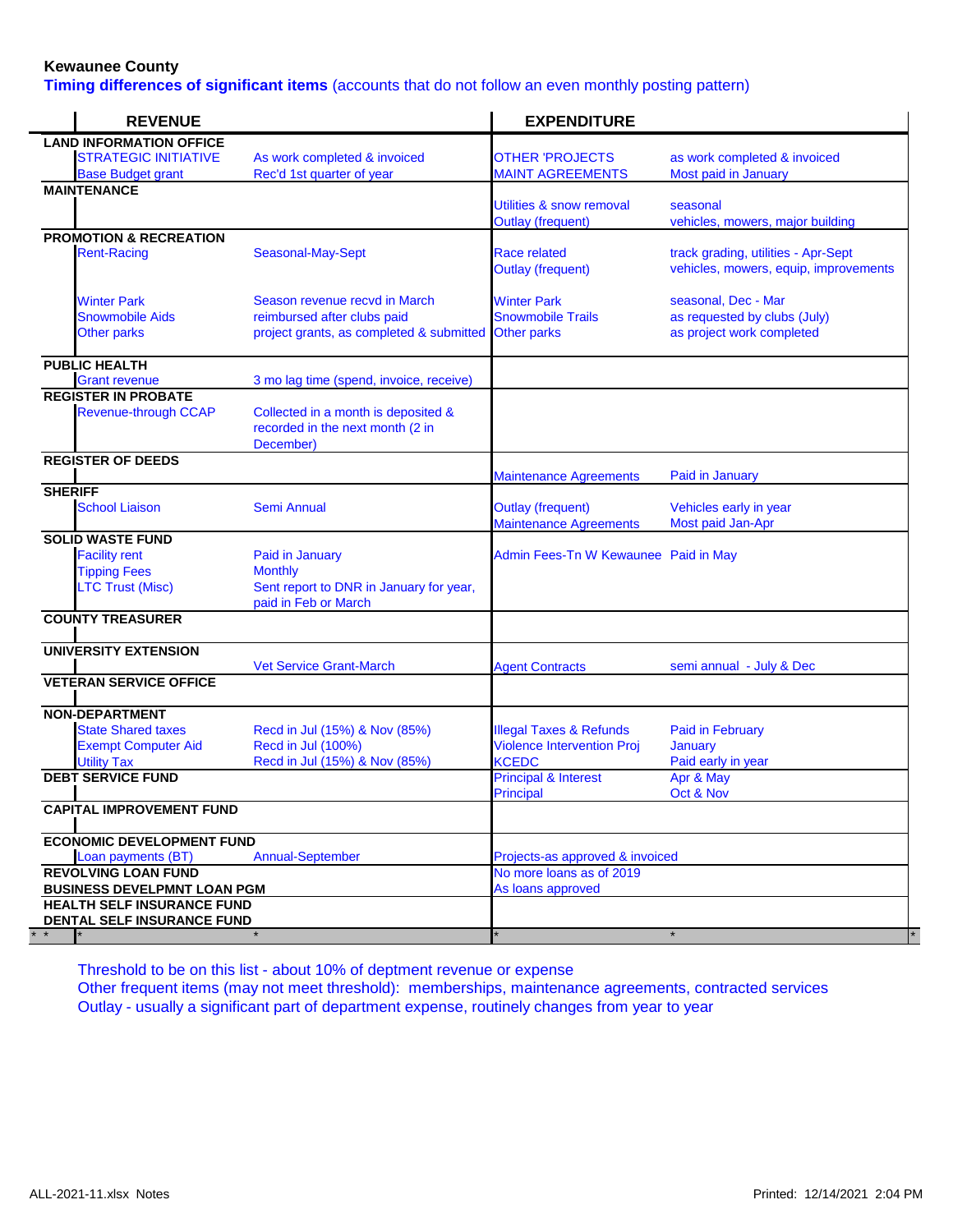|            | <b>Kewaunee County</b><br><b>COUNTY ADMINISTRATOR</b> |     |         | AcctYear<br>Ledger Type              | <b>CURRENT</b><br><b>ACTUAL</b> | <b>CURRENT</b><br><b>ACTUAL</b> | LAST<br><b>ACTUAL</b> | <b>CURRENT</b><br><b>REVISED</b> |               | Benchmark        |
|------------|-------------------------------------------------------|-----|---------|--------------------------------------|---------------------------------|---------------------------------|-----------------------|----------------------------------|---------------|------------------|
|            | <b>Revenue &amp; Expenditures</b>                     |     |         | Year                                 | 2021                            | 2021                            | 2020                  | 2021                             |               | 89.83%           |
| Year: 2021 |                                                       |     |         | Format                               | <b>PER</b>                      | <b>YTD</b>                      | <b>YTD</b>            | <b>YTD</b>                       |               |                  |
|            | Month: November                                       |     |         | Period                               | 11                              | 11                              | 11                    | 13                               |               | Payroll:         |
|            |                                                       |     |         | DesignerGL                           | <b>GFS</b>                      | <b>GFS</b>                      | <b>GFS</b>            | <b>GFS</b>                       |               | 88.85%           |
|            |                                                       |     |         | Reverse sign?                        | $\mathbf{1}$                    | $\mathbf{1}$                    | $\mathbf{1}$          | $-1$                             |               |                  |
|            |                                                       |     |         |                                      | 2021                            | 2021                            | 2020                  | 2021                             |               |                  |
|            |                                                       |     |         |                                      | <b>November</b>                 | <b>YTD</b>                      | <b>YTD</b>            | <b>Budget</b>                    | Remaining     | <b>YTD</b>       |
| Fund       | L20                                                   |     | L30 L40 | Description                          | <b>ACTUAL</b>                   | <b>ACTUAL</b>                   | <b>ACTUAL</b>         | <b>REVISED</b>                   | <b>Budget</b> | <b>Budget %*</b> |
| 100        |                                                       |     |         | <b>GENERAL FUND</b>                  |                                 |                                 |                       |                                  |               |                  |
| 100        | 51410                                                 |     |         | <b>COUNTY ADMINISTRATOR</b>          |                                 |                                 |                       |                                  |               |                  |
|            |                                                       |     |         | <b>Revenue</b>                       |                                 |                                 |                       |                                  |               |                  |
| 100        | 43249 010                                             |     |         | <b>COVID GRANTS-ADM</b>              | 0.00                            | 0.00                            | (165.50)              | 0.00                             | 0.00          |                  |
|            |                                                       |     |         |                                      | 0.00                            | 0.00                            | (165.50)              | 0.00                             | 0.00          |                  |
|            |                                                       |     |         | <b>Expenditures</b>                  |                                 |                                 |                       |                                  |               |                  |
| 100        | 51410                                                 | 000 | 111     | <b>SALARIES</b>                      | 12,916.80                       | 155,001.60                      | 152,524.81            | 167,962.00                       | 12,960.40     | 92.28%           |
| 100        | 51410 000                                             |     | 151     | SOCIAL SECURITY                      | 898.28                          | 10,852.14                       | 10,721.32             | 12,849.00                        | 1,996.86      | 84.46%           |
| 100        | 51410                                                 | 000 | 152     | <b>RETIREMENT</b>                    | 871.90                          | 10,462.80                       | 10,295.52             | 11,337.00                        | 874.20        | 92.29%           |
| 100        | 51410                                                 | 000 | 153     | <b>WORKMEN'S COMPENSATION</b>        | 24.30                           | 291.69                          | 281.04                | 316.00                           | 24.31         | 92.31%           |
| 100        | 51410                                                 | 000 | 154     | <b>HEALTH INSURANCE</b>              | 4,138.40                        | 45,522.40                       | 44,196.24             | 49,661.00                        | 4,138.60      | 91.67%           |
| 100        | 51410                                                 | 000 | 155     | <b>DENTAL INSURANCE</b>              | 129.16                          | 1,420.76                        | 1,420.76              | 1,550.00                         | 129.24        | 91.66%           |
| 100        | 51410                                                 | 000 | 156     | HEALTH REIMBURSEMENT ACCOUNT         | 0.00                            | 0.00                            | 0.00                  | 0.00                             | 0.00          |                  |
| 100        | 51410                                                 | 000 | 225     | <b>TELEPHONE</b>                     | 64.41                           | 925.67                          | 1,323.17              | 1,500.00                         | 574.33        | 61.71%           |
| 100        | 51410                                                 | 000 | 296     | <b>CONTRACTED SERVICES</b>           | 2,444.23                        | 18,119.01                       | 75,141.98             | 39,165.00                        | 21,045.99     | 46.26%           |
| 100        | 51410                                                 | 000 | 311     | <b>POSTAGE</b>                       | 2.21                            | 44.96                           | 44.44                 | 150.00                           | 105.04        | 29.97%           |
| 100        | 51410                                                 | 000 | 312     | OFFICE SUPPLIES                      | 223.35                          | 607.96                          | 860.81                | 1,500.00                         | 892.04        | 40.53%           |
| 100        | 51410                                                 | 000 | 313     | <b>PRINTING</b>                      | 0.00                            | 0.00                            | 0.00                  | 0.00                             | 0.00          |                  |
| 100        | 51410                                                 | 000 | 322     | <b>SUBSCRIPTIONS</b>                 | 0.00                            | 0.00                            | 0.00                  | 0.00                             | 0.00          |                  |
| 100        | 51410                                                 | 000 | 324     | <b>MEMBERSHIP DUES</b>               | 168.00                          | 333.00                          | 0.00                  | 200.00                           | (133.00)      | 166.50%          |
| 100        | 51410                                                 | 000 | 332     | <b>TRAVEL EXPENSES</b>               | 278.00                          | 486.62                          | 448.00                | 1,500.00                         | 1,013.38      | 32.44%           |
| 100        | 51410                                                 | 000 | 533     | <b>EQUIPMENT RENTAL &amp; LEASES</b> | 251.82                          | 2,041.48                        | 2,778.67              | 3,500.00                         | 1,458.52      | 58.33%           |
| 100        | 51410                                                 | 000 | 813     | <b>OUTLAY</b>                        | 0.00                            | 0.00                            | 0.00                  | 0.00                             | 0.00          |                  |
|            |                                                       |     |         |                                      | 22,410.86                       | 246,110.09                      | 300,036.76            | 291,190.00                       | 45,079.91     | 84.52%           |
|            |                                                       |     |         |                                      | 22,410.86                       | 246,110.09                      | 299,871.26            | 291,190.00                       | 45,079.91     |                  |
| 100        |                                                       |     |         | <b>ADMIN-HR &amp; INSURANCE</b>      |                                 |                                 |                       |                                  |               |                  |
|            |                                                       |     |         | <b>Revenue</b>                       |                                 |                                 |                       |                                  |               |                  |
| 100        | 48401 000                                             |     |         | LIABILITY INS DIVIDENDS              | 0.00                            | 0.00                            | (3,083.00)            | (3,000.00)                       | (3,000.00)    | $0.00\%$         |
| 100        | 48402 000                                             |     |         | <b>WORKERS COMP DIVIDENDS</b>        | 0.00                            | 0.00                            | 0.00                  | (10,000.00)                      | (10,000.00)   | 0.00%            |
|            |                                                       |     |         |                                      | 0.00                            | 0.00                            | (3,083.00)            | (13,000.00)                      | (13,000.00)   | 0.00%            |
|            |                                                       |     |         | <b>Expenditures</b>                  |                                 |                                 |                       |                                  |               |                  |
| 100        | 51430 000 161                                         |     |         | PRE-EMPLOYMENT SCREENING             | 0.00                            | 0.00                            | 0.00                  | 0.00                             | 0.00          |                  |
| 100        | 51430 000 162                                         |     |         | PROFESSIONAL DEVELOPMENT             | 0.00                            | 13,129.00                       | 6,800.00              | 13,000.00                        | (129.00)      | 100.99%          |
| 100        | 51430 000                                             |     | 211     | <b>MEDICAL SERVICES</b>              | 0.00                            | 233.50                          | 0.00                  | 0.00                             | (233.50)      |                  |
| 100        | 51430 000 253                                         |     |         | <b>TESTING</b>                       | 0.00                            | 495.00                          | 375.00                | 1,000.00                         | 505.00        | 49.50%           |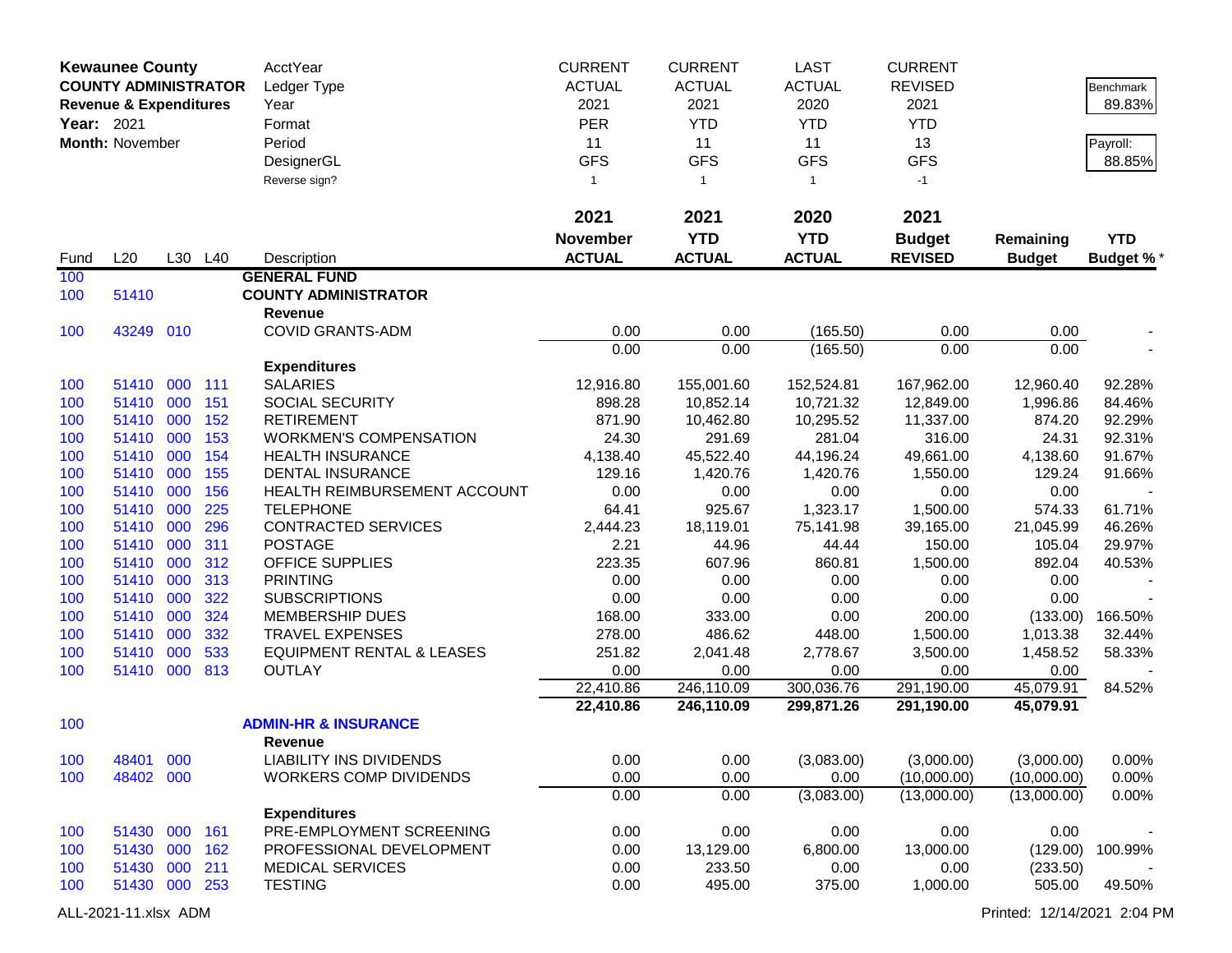|            | <b>Kewaunee County</b>            |     |     | AcctYear                      | <b>CURRENT</b> | <b>CURRENT</b> | <b>LAST</b>   | <b>CURRENT</b> |               |                  |
|------------|-----------------------------------|-----|-----|-------------------------------|----------------|----------------|---------------|----------------|---------------|------------------|
|            | <b>COUNTY ADMINISTRATOR</b>       |     |     | Ledger Type                   | <b>ACTUAL</b>  | <b>ACTUAL</b>  | <b>ACTUAL</b> | <b>REVISED</b> |               | <b>Benchmark</b> |
|            | <b>Revenue &amp; Expenditures</b> |     |     | Year                          | 2021           | 2021           | 2020          | 2021           |               | 89.83%           |
| Year: 2021 |                                   |     |     | Format                        | PER            | <b>YTD</b>     | <b>YTD</b>    | <b>YTD</b>     |               |                  |
|            | Month: November                   |     |     | Period                        | 11             | 11             | 11            | 13             |               | Payroll:         |
|            |                                   |     |     | DesignerGL                    | <b>GFS</b>     | <b>GFS</b>     | <b>GFS</b>    | <b>GFS</b>     |               | 88.85%           |
|            |                                   |     |     | Reverse sign?                 | $\overline{1}$ | $\mathbf{1}$   | $\mathbf{1}$  | $-1$           |               |                  |
|            |                                   |     |     |                               |                |                |               |                |               |                  |
|            |                                   |     |     |                               | 2021           | 2021           | 2020          | 2021           |               |                  |
|            |                                   |     |     |                               | November       | <b>YTD</b>     | <b>YTD</b>    | <b>Budget</b>  | Remaining     | <b>YTD</b>       |
| Fund       | L20                               | L30 | L40 | Description                   | <b>ACTUAL</b>  | <b>ACTUAL</b>  | <b>ACTUAL</b> | <b>REVISED</b> | <b>Budget</b> | <b>Budget %*</b> |
| 100        | 51430 000                         |     | 296 | <b>CONTRACTED SERVICES</b>    | 0.00           | 22,000.00      | 22,000.00     | 23,000,00      | 1.000.00      | 95.65%           |
| 100        | 51430 000                         |     | 321 | PUBLICATIONS OF LEGAL NOTICE  | 1,802.25       | 4,385.49       | 3,776.74      | 6,000.00       | 1,614.51      | 73.09%           |
| 100        | 51940                             | 000 | 601 | UNEMPLOYMENT COMPENSATION     | 0.00           | 0.00           | 466.36        | 1,000.00       | 1,000.00      | 0.00%            |
| 100        | 51970                             | 000 | 601 | SECTION 125 & HRA ADMINISTRA  | 276.00         | 3,745.00       | 4,303.00      | 5,000.00       | 1,255.00      | 74.90%           |
| 100        | 51960                             | 000 | 601 | <b>WORKER'S COMPENSATION</b>  | 0.00           | 0.00           | (2,011.00)    | 0.00           | 0.00          |                  |
| 100        | 51930                             | 000 | 601 | PROPERTY & LIABILITY INS      | (4,871.72)     | 137,190.09     | 135,345.49    | 145,000.00     | 7,809.91      | 94.61%           |
| 100        | 51931                             | 000 | 601 | <b>AUTO PHYSICAL DAMAGE</b>   | 4,871.72       | 2,875.00       | 2,000.00      | 5,000.00       | 2,125.00      | 57.50%           |
| 100        | 51935 000                         |     | 601 | OTHER INSURANCE               | 0.00           | 3,381.00       | 1,986.00      | 2,100.00       | (1,281.00)    | 161.00%          |
|            |                                   |     |     |                               | 2,078.25       | 187,434.08     | 175,041.59    | 201,100.00     | 13,665.92     | 93.20%           |
|            |                                   |     |     |                               | 2,078.25       | 187,434.08     | 171,958.59    | 188,100.00     | 665.92        |                  |
| 100        | 51460                             |     |     | PUBLIC INFO/TOURISM OFFICE    |                |                |               |                |               |                  |
|            |                                   |     |     | <b>Expenditures</b>           |                |                |               |                |               |                  |
| 100        | 51460                             | 000 | 111 | <b>SALARIES</b>               | 4,059.20       | 48,710.40      | 47,136.00     | 52,529.00      | 3,818.60      | 92.73%           |
| 100        | 51460 000                         |     | 151 | SOCIAL SECURITY               | 276.56         | 3,400.51       | 3,334.98      | 4,019.00       | 618.49        | 84.61%           |
| 100        | 51460 000                         |     | 152 | <b>RETIREMENT</b>             | 274.00         | 3,288.00       | 3,181.68      | 3,546.00       | 258.00        | 92.72%           |
| 100        | 51460                             | 000 | 153 | <b>WORKMEN'S COMPENSATION</b> | 158.34         | 1,923.56       | 908.75        | 2,049.00       | 125.44        | 93.88%           |
| 100        | 51460                             | 000 | 154 | <b>HEALTH INSURANCE</b>       | 2,069.20       | 22,761.20      | 22,098.12     | 24,830.00      | 2,068.80      | 91.67%           |
| 100        | 51460                             | 000 | 155 | <b>DENTAL INSURANCE</b>       | 64.58          | 683.74         | 563.86        | 615.00         | (68.74)       | 111.18%          |
| 100        | 51460                             | 000 | 156 | HEALTH REIMBURSEMENT ACCOUNT  | 0.00           | 0.00           | 0.00          | 0.00           | 0.00          |                  |
| 100        | 51460                             | 000 | 225 | <b>TELEPHONE</b>              | 36.34          | 449.49         | 541.08        | 800.00         | 350.51        | 56.19%           |
| 100        | 51460                             | 000 | 311 | <b>POSTAGE</b>                | 0.00           | 0.00           | 69.73         | 100.00         | 100.00        | 0.00%            |
| 100        | 51460                             | 000 | 312 | <b>OFFICE SUPPLIES</b>        | 0.00           | 69.99          | 281.49        | 150.00         | 80.01         | 46.66%           |
| 100        | 51460 000                         |     | 313 | <b>PRINTING</b>               | 0.00           | 0.00           | 0.00          | 2,000.00       | 2,000.00      | 0.00%            |
| 100        | 51460                             | 000 | 316 | WEB SITE & OTHER INFO         | 0.00           | 1,765.50       | 18,298.82     | 5,000.00       | 3,234.50      | 35.31%           |
| 100        | 51460                             | 000 | 322 | <b>SUBSCRIPTIONS</b>          | 0.00           | 0.00           | 0.00          | 0.00           | 0.00          |                  |
| 100        | 51460                             | 000 | 324 | MEMBERSHIP DUES               | 0.00           | 0.00           | 0.00          | 500.00         | 500.00        | 0.00%            |
| 100        | 51460                             | 000 | 332 | <b>TRAVEL EXPENSES</b>        | 0.00           | 0.00           | 383.68        | 1,500.00       | 1,500.00      | 0.00%            |
| 100        | 51460 000 813                     |     |     | <b>OUTLAY</b>                 | 0.00           | 0.00           | 0.00          | 0.00           | 0.00          |                  |
|            |                                   |     |     |                               | 6,938.22       | 83,052.39      | 96,798.19     | 97,638.00      | 14,585.61     | 85.06%           |
|            |                                   |     |     |                               | 6,938.22       | 83,052.39      | 96,798.19     | 97,638.00      | 14,585.61     |                  |
|            |                                   |     |     |                               | 31,427.33      | 516,596.56     | 568,628.04    | 576,928.00     | 60,331.44     |                  |
|            |                                   |     |     |                               |                |                |               |                |               |                  |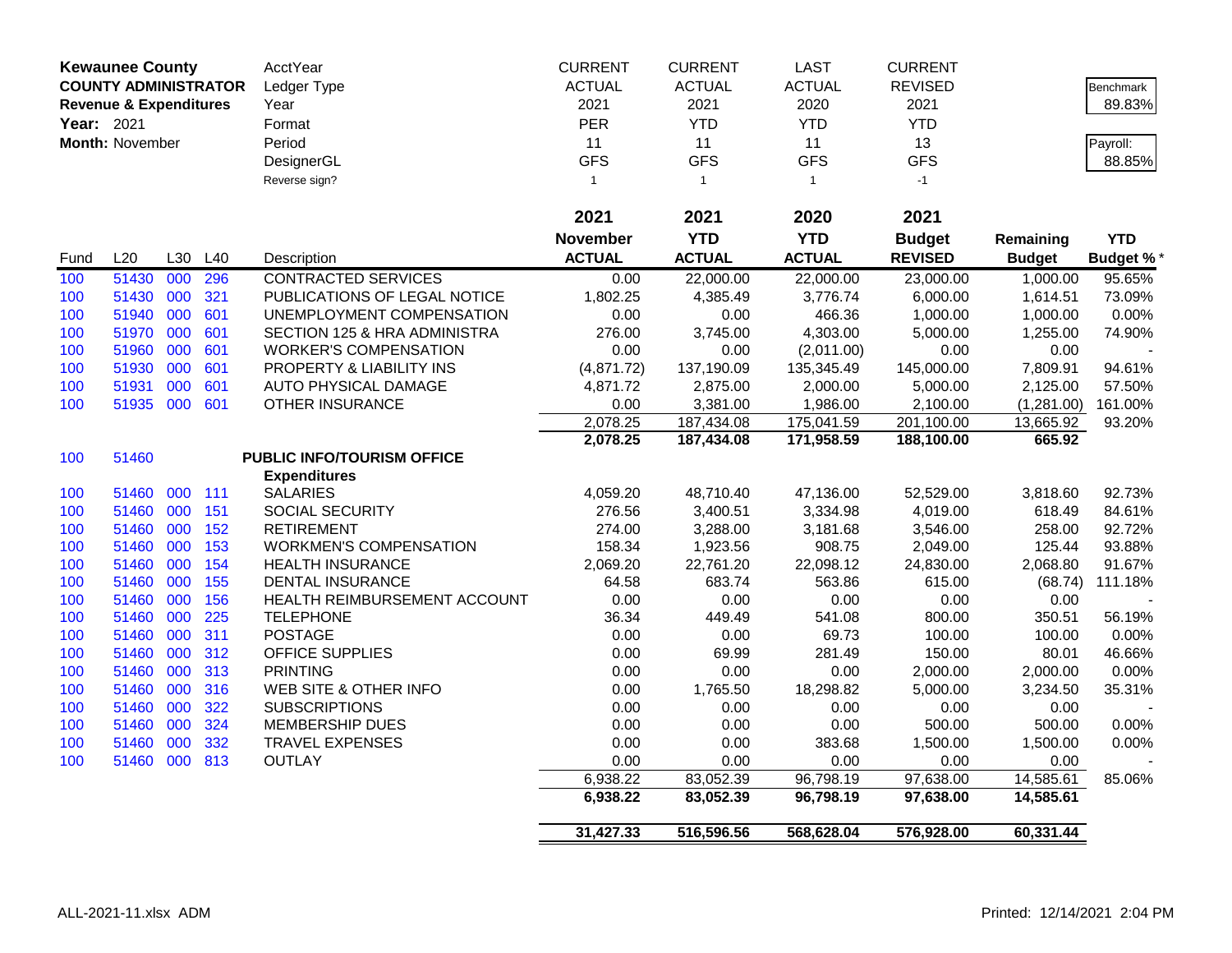|      | <b>Kewaunee County</b>            |     |     | AcctYear                                | <b>CURRENT</b>  | <b>CURRENT</b> | <b>LAST</b>   | <b>CURRENT</b> |               |                   |
|------|-----------------------------------|-----|-----|-----------------------------------------|-----------------|----------------|---------------|----------------|---------------|-------------------|
|      | <b>COUNTY ADMINISTRATOR</b>       |     |     | Ledger Type                             | <b>ACTUAL</b>   | <b>ACTUAL</b>  | <b>ACTUAL</b> | <b>REVISED</b> |               | <b>Benchmark</b>  |
|      | <b>Revenue &amp; Expenditures</b> |     |     | Year                                    | 2021            | 2021           | 2020          | 2021           |               | 89.83%            |
|      | <b>Year:</b> 2021                 |     |     | Format                                  | <b>PER</b>      | <b>YTD</b>     | YTD.          | <b>YTD</b>     |               |                   |
|      | <b>Month: November</b>            |     |     | Period                                  | 11              | 11             | 11            | 13             |               | Payroll:          |
|      |                                   |     |     | DesignerGL                              | <b>GFS</b>      | <b>GFS</b>     | <b>GFS</b>    | <b>GFS</b>     |               | 88.85%            |
|      |                                   |     |     | Reverse sign?                           |                 |                |               | $-1$           |               |                   |
|      |                                   |     |     |                                         | 2021            | 2021           | 2020          | 2021           |               |                   |
|      |                                   |     |     |                                         | <b>November</b> | <b>YTD</b>     | <b>YTD</b>    | <b>Budget</b>  | Remaining     | <b>YTD</b>        |
| Fund | L20                               | L30 | L40 | Description                             | <b>ACTUAL</b>   | <b>ACTUAL</b>  | <b>ACTUAL</b> | <b>REVISED</b> | <b>Budget</b> | <b>Budget %*</b>  |
| 100  |                                   |     |     | <b>FUND BALANCE - Beginning of year</b> |                 |                |               |                |               |                   |
| 100  | 34504                             |     |     | FB ASSIGND-VEHICLE DAMAGE               |                 | (79,508.36)    |               | (81, 633.36)   |               | 100.51931.000.601 |
|      |                                   |     |     | <b>INTEGRITY CHECK:</b>                 |                 |                |               |                |               |                   |
|      |                                   |     |     | <b>Total Expenditures (report)</b>      | 31,427.33       | 516,596.56     | 571,876.54    | 589,928.00     |               |                   |
| 100  | $[51410,51.*$                     |     |     | Total Dept expenditures (G/L)           | 31,427.33       | 516,596.56     | 571,876.54    | 589,928.00     |               |                   |
|      |                                   |     |     |                                         | 0.00            | 0.00           | 0.00          | 0.00           |               |                   |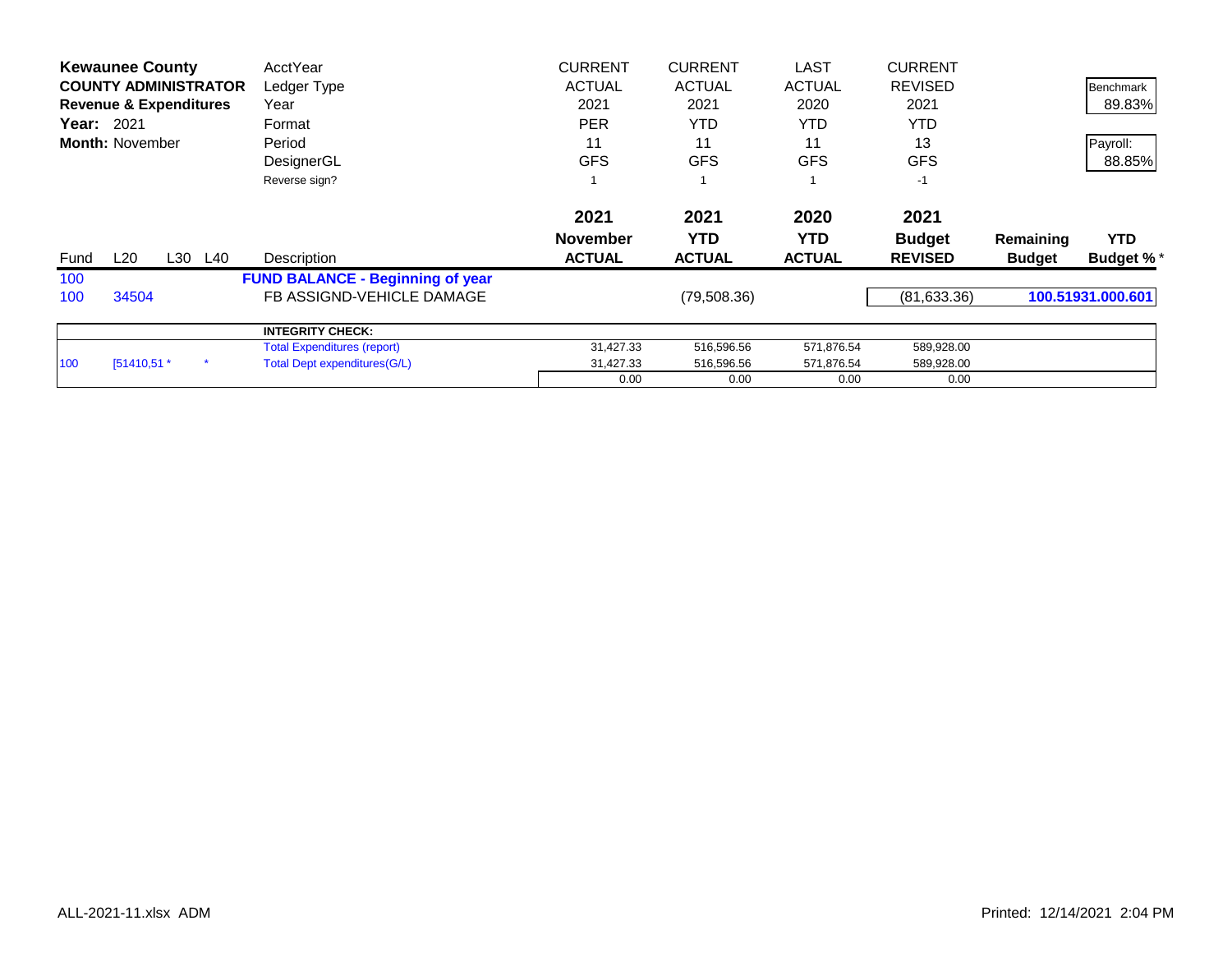|            | <b>Kewaunee County</b>            |         |     | <b>AcctYear</b>               | <b>CURRENT</b> | <b>CURRENT</b> | <b>LAST</b>   | <b>CURRENT</b> |               |                 |
|------------|-----------------------------------|---------|-----|-------------------------------|----------------|----------------|---------------|----------------|---------------|-----------------|
|            | <b>CHILD SUPPORT</b>              |         |     | Ledger Type                   | <b>ACTUAL</b>  | <b>ACTUAL</b>  | <b>ACTUAL</b> | <b>REVISED</b> |               | Benchmark       |
|            | <b>Revenue &amp; Expenditures</b> |         |     | Year                          | 2021           | 2021           | 2020          | 2021           |               | 89.83%          |
| Year: 2021 |                                   |         |     | Format                        | <b>PER</b>     | <b>YTD</b>     | <b>YTD</b>    | <b>YTD</b>     |               |                 |
|            | Month: November                   |         |     | Period                        | 11             | 11             | 11            | 13             |               | Payroll:        |
|            |                                   |         |     | DesignerGL                    | <b>GFS</b>     | <b>GFS</b>     | <b>GFS</b>    | <b>GFS</b>     |               | 88.85%          |
|            |                                   |         |     | Reverse sign?                 | $\mathbf{1}$   | $\overline{1}$ | $\mathbf{1}$  | $-1$           |               |                 |
|            |                                   |         |     |                               |                |                |               |                |               |                 |
|            |                                   |         |     |                               | 2021           | 2021           | 2020          | 2021           |               |                 |
|            |                                   |         |     |                               | November       | <b>YTD</b>     | <b>YTD</b>    | <b>Budget</b>  | Remaining     | <b>YTD</b>      |
| Fund       | L20                               | L30     | L40 | Descr-L40                     | <b>ACTUAL</b>  | <b>ACTUAL</b>  | <b>ACTUAL</b> | <b>REVISED</b> | <b>Budget</b> | <b>Budget %</b> |
| 100        |                                   |         |     | <b>GENERAL FUND</b>           |                |                |               |                |               |                 |
| 100        | 51330                             |         |     | <b>CHILD SUPPORT</b>          |                |                |               |                |               |                 |
|            |                                   |         |     | Revenue                       |                |                |               |                |               |                 |
| 100        | 43249                             | 020     |     | <b>COVID GRANTS-CSA</b>       | 0.00           | 0.00           | 0.00          | 0.00           | 0.00          |                 |
| 100        | 43562                             | 000     |     | <b>CHILD SUPPORT</b>          | 0.00           | (230, 175.13)  | (207, 753.60) | (270, 200.00)  | (40,024.87)   | 85.19%          |
| 100        | 43562 002                         |         |     | CHILD SUPP VITAL STATISTICS   | 0.00           | 0.00           | 0.00          | 0.00           | 0.00          |                 |
|            |                                   |         |     |                               | 0.00           | (230, 175.13)  | (207, 753.60) | (270, 200.00)  | (40,024.87)   | 85.19%          |
|            |                                   |         |     | <b>Expenditures</b>           |                |                |               |                |               |                 |
| 100        | 51330                             | 000 111 |     | <b>SALARIES</b>               | 4,985.60       | 59,827.20      | 58,848.00     | 64,804.00      | 4,976.80      | 92.32%          |
| 100        | 51330                             | 000     | 121 | <b>WAGES-REGULAR</b>          | 6,672.00       | 77,061.61      | 76,479.95     | 86,751.00      | 9,689.39      | 88.83%          |
| 100        | 51330                             | 000     | 122 | WAGES-OVERTIME                | 0.00           | 0.00           | 0.00          | 0.00           | 0.00          |                 |
| 100        | 51330                             | 000     | 149 | <b>INTERPRETERS</b>           | 0.00           | 0.00           | 0.00          | 0.00           | 0.00          |                 |
| 100        | 51330                             | 000     | 151 | SOCIAL SECURITY               | 785.82         | 9,327.71       | 9,524.86      | 11,594.00      | 2,266.29      | 80.45%          |
| 100        | 51330                             | 000     | 152 | <b>RETIREMENT</b>             | 786.88         | 9,239.89       | 9,139.01      | 10,230.00      | 990.11        | 90.32%          |
| 100        | 51330                             | 000     | 153 | <b>WORKMEN'S COMPENSATION</b> | 269.62         | 3,236.27       | 1,568.25      | 3,506.00       | 269.73        | 92.31%          |
| 100        | 51330                             | 000     | 154 | <b>HEALTH INSURANCE</b>       | 6,207.60       | 70,018.80      | 66,294.36     | 74,491.00      | 4,472.20      | 94.00%          |
| 100        | 51330                             | 000     | 155 | <b>DENTAL INSURANCE</b>       | 193.74         | 2,131.14       | 2,131.14      | 2,325.00       | 193.86        | 91.66%          |
| 100        | 51330                             | 000     | 156 | HEALTH REIMBURSEMENT ACCOUNT  | 0.00           | 0.00           | 0.00          | 0.00           | 0.00          |                 |
| 100        | 51330                             | 000     | 211 | <b>MEDICAL SERVICES</b>       | (24.24)        | 39.13          | (889.83)      | 150.00         | 110.87        | 26.09%          |
| 100        | 51330                             | 000     | 214 | <b>FILING FEES</b>            | 0.00           | 70.00          | (20.00)       | 150.00         | 80.00         | 46.67%          |
| 100        | 51330                             | 000     | 225 | <b>TELEPHONE</b>              | 90.68          | 1,373.01       | 901.76        | 1,450.00       | 76.99         | 94.69%          |
| 100        | 51330                             | 000     | 249 | MAINTENANCE AGREEMENTS        | 0.00           | 172.00         | 0.00          | 150.00         | (22.00)       | 114.67%         |
| 100        | 51330                             | 000     | 255 | PAPER SERVICE                 | 0.00           | 335.00         | (7.00)        | 500.00         | 165.00        | 67.00%          |
| 100        | 51330                             | 000     | 311 | <b>POSTAGE</b>                | 65.37          | 714.84         | 700.51        | 900.00         | 185.16        | 79.43%          |
| 100        | 51330                             | 000     | 312 | OFFICE SUPPLIES               | 337.20         | 654.38         | 672.74        | 1,700.00       | 1,045.62      | 38.49%          |
| 100        | 51330                             | 000     | 313 | <b>PRINTING</b>               | 0.00           | 0.00           | 212.20        | 250.00         | 250.00        | 0.00%           |
| 100        | 51330                             | 000     | 321 | PUBLICATIONS OF LEGAL NOTICE  | 0.00           | 0.00           | 0.00          | 100.00         | 100.00        | 0.00%           |
| 100        | 51330                             | 000     | 324 | MEMBERSHIP DUES               | 0.00           | 0.00           | 0.00          | 50.00          | 50.00         | 0.00%           |
| 100        | 51330                             | 000     | 332 | <b>TRAVEL EXPENSES</b>        | 0.00           | 0.00           | 27.60         | 500.00         | 500.00        | 0.00%           |
| 100        | 51330                             | 000     | 533 | EQUIPMENT RENTAL & LEASES     | 41.49          | 995.14         | 1,959.82      | 2,415.00       | 1,419.86      | 41.21%          |
| 100        | 51330 000                         |         | 813 | <b>OUTLAY</b>                 | 0.00           | 2,348.20       | 0.00          | 2,500.00       | 151.80        | 93.93%          |
|            |                                   |         |     |                               | 20,411.76      | 237,544.32     | 227,543.37    | 264,516.00     | 26,971.68     | 89.80%          |
|            |                                   |         |     |                               | 20,411.76      | 7,369.19       | 19,789.77     | (5,684.00)     | (13,053.19)   |                 |

80,519 Indirect Cost 2021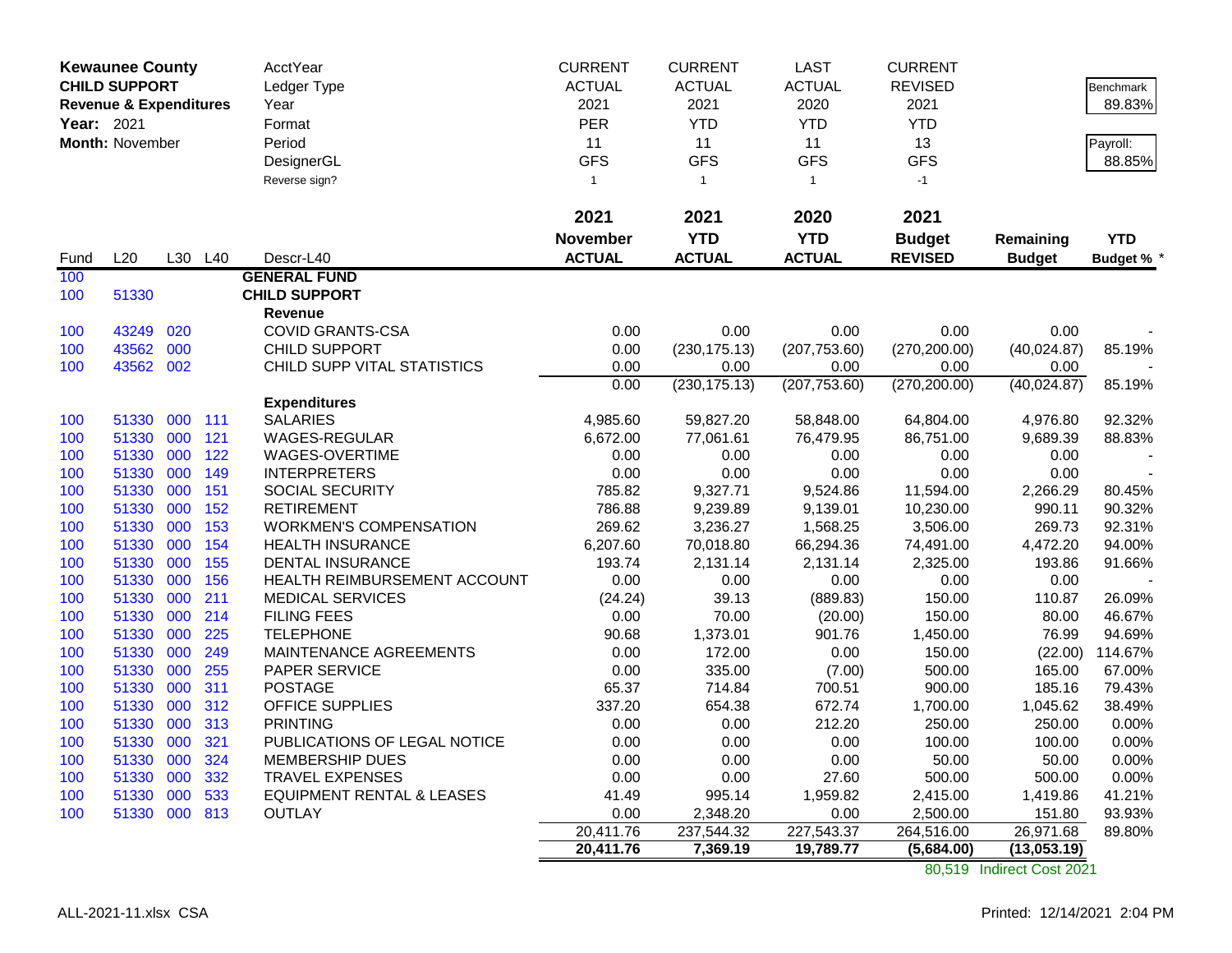| <b>Kewaunee County</b>            | AcctYear                           | <b>CURRENT</b>  | <b>CURRENT</b> | <b>LAST</b>   | <b>CURRENT</b> |                           |                  |
|-----------------------------------|------------------------------------|-----------------|----------------|---------------|----------------|---------------------------|------------------|
| <b>CHILD SUPPORT</b>              | Ledger Type                        | <b>ACTUAL</b>   | <b>ACTUAL</b>  | <b>ACTUAL</b> | <b>REVISED</b> |                           | <b>Benchmark</b> |
| <b>Revenue &amp; Expenditures</b> | Year                               | 2021            | 2021           | 2020          | 2021           |                           | 89.83%           |
| <b>Year: 2021</b>                 | Format                             | <b>PER</b>      | <b>YTD</b>     | YTD           | YTD            |                           |                  |
| <b>Month: November</b>            | Period                             | 11              | 11             | 11            | 13             |                           | Payroll:         |
|                                   | DesignerGL                         | <b>GFS</b>      | <b>GFS</b>     | <b>GFS</b>    | <b>GFS</b>     |                           | 88.85%           |
|                                   | Reverse sign?                      |                 |                |               | $-1$           |                           |                  |
|                                   |                                    | 2021            | 2021           | 2020          | 2021           |                           |                  |
|                                   |                                    | <b>November</b> | YTD            | YTD.          | <b>Budget</b>  | Remaining                 | <b>YTD</b>       |
| L20<br>L30 L40<br>Fund            | Descr-L40                          | <b>ACTUAL</b>   | <b>ACTUAL</b>  | <b>ACTUAL</b> | <b>REVISED</b> | <b>Budget</b>             | <b>Budget %</b>  |
|                                   |                                    |                 |                |               | 52.514         | <b>Indirect Cost 2020</b> |                  |
|                                   | <b>INTEGRITY CHECK:</b>            |                 |                |               |                |                           |                  |
|                                   | <b>Total Expenditures (report)</b> | 20,411.76       | 237,544.32     | 227,543.37    | 264,516.00     |                           |                  |
| 51330<br>100                      | Total Dept expenditures (G/L)      | 20,411.76       | 237,544.32     | 227,543.37    | 264,516.00     |                           |                  |
|                                   |                                    | 0.00            | 0.00           | 0.00          | 0.00           |                           |                  |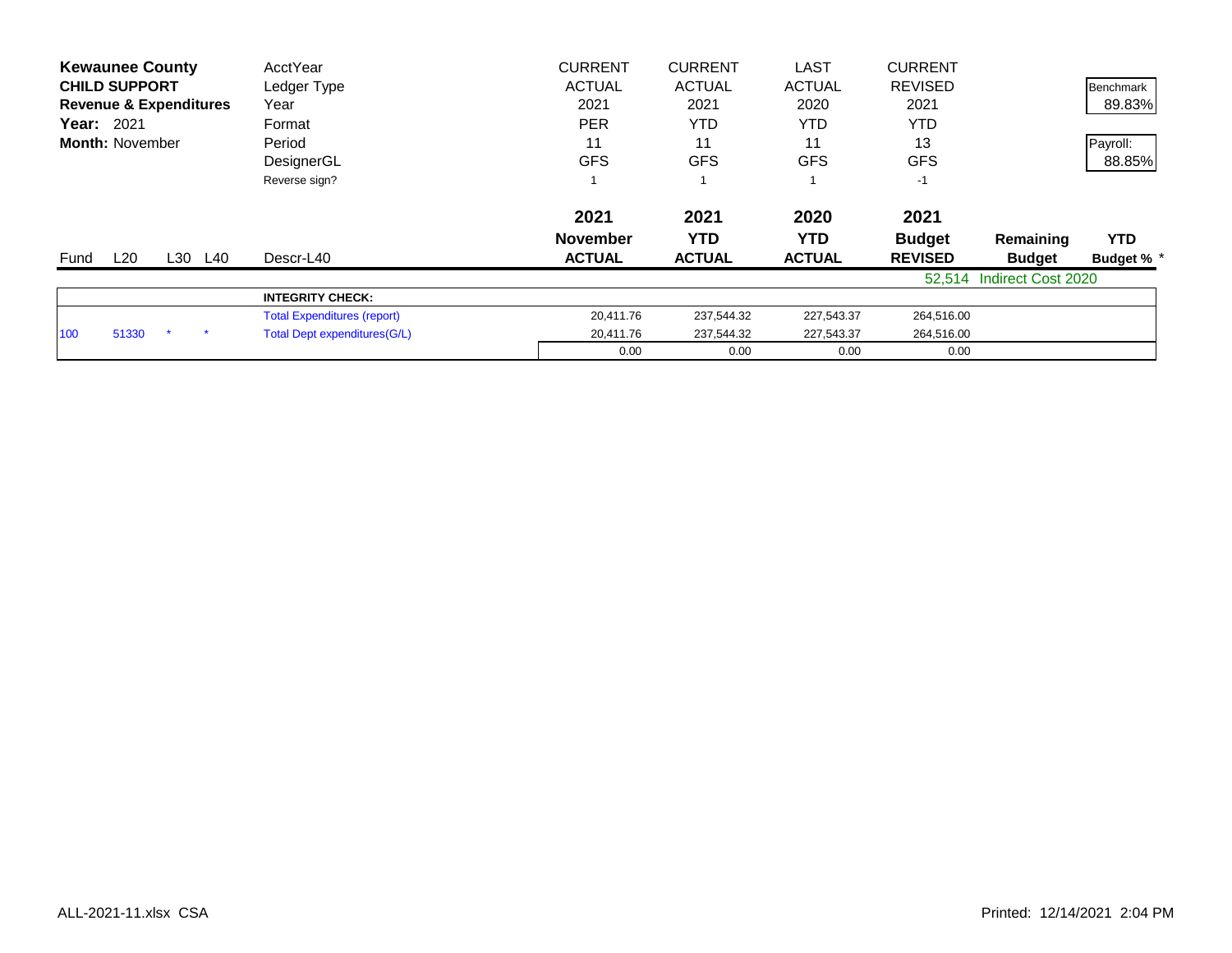|            | <b>Kewaunee County</b><br><b>CIRCUIT COURT</b><br><b>Revenue &amp; Expenditures</b> |     |         | <b>AcctYear</b><br>Ledger Type<br>Year | <b>CURRENT</b><br><b>ACTUAL</b><br>2021 | <b>CURRENT</b><br><b>ACTUAL</b><br>2021 | <b>LAST</b><br><b>ACTUAL</b><br>2020 | <b>CURRENT</b><br><b>REVISED</b><br>2021 |               | Benchmark<br>89.83% |
|------------|-------------------------------------------------------------------------------------|-----|---------|----------------------------------------|-----------------------------------------|-----------------------------------------|--------------------------------------|------------------------------------------|---------------|---------------------|
| Year: 2021 |                                                                                     |     |         | Format                                 | PER                                     | <b>YTD</b>                              | <b>YTD</b>                           | <b>YTD</b>                               |               |                     |
|            | Month: November                                                                     |     |         | Period                                 | 11                                      | 11                                      | 11                                   | 13                                       |               | Payroll:            |
|            |                                                                                     |     |         | DesignerGL                             | <b>GFS</b>                              | <b>GFS</b>                              | <b>GFS</b>                           | <b>GFS</b>                               |               | 88.85%              |
|            |                                                                                     |     |         | Reverse sign?                          | 1                                       | $\overline{1}$                          | $\mathbf{1}$                         | $-1$                                     |               |                     |
|            |                                                                                     |     |         |                                        | 2021                                    | 2021                                    | 2020                                 | 2021                                     |               |                     |
|            |                                                                                     |     |         |                                        | <b>November</b>                         | <b>YTD</b>                              | <b>YTD</b>                           | <b>Budget</b>                            | Remaining     | <b>YTD</b>          |
| Fund       | L20                                                                                 |     | L30 L40 | Descr-L40                              | <b>ACTUAL</b>                           | <b>ACTUAL</b>                           | <b>ACTUAL</b>                        | <b>REVISED</b>                           | <b>Budget</b> | <b>Budget %*</b>    |
| 100        |                                                                                     |     |         | <b>GENERAL FUND</b>                    |                                         |                                         |                                      |                                          |               |                     |
| 100        | 51210                                                                               |     |         | <b>CIRCUIT COURT</b>                   |                                         |                                         |                                      |                                          |               |                     |
|            |                                                                                     |     |         | <b>Revenue</b>                         |                                         |                                         |                                      |                                          |               |                     |
| 100        | 43249                                                                               | 030 |         | <b>COVID GRANTS-CCT</b>                | 0.00                                    | 0.00                                    | (401.08)                             | 0.00                                     | 0.00          |                     |
| 100        | 46144                                                                               | 000 |         | CIRCUIT COURT REIMBURSEMENTS           | 0.00                                    | (52, 275.00)                            | (52, 275.00)                         | (52, 275.00)                             | 0.00          | 100.00%             |
|            |                                                                                     |     |         |                                        | 0.00                                    | (52, 275.00)                            | (52,676.08)                          | (52, 275.00)                             | 0.00          | 100.00%             |
|            |                                                                                     |     |         | <b>Expenditures</b>                    |                                         |                                         |                                      |                                          |               |                     |
| 100        | 51210                                                                               | 000 | 121     | WAGES-REGULAR                          | 3,350.40                                | 38,697.18                               | 38,271.72                            | 43,534.00                                | 4,836.82      | 88.89%              |
| 100        | 51210 000                                                                           |     | 122     | WAGES-OVERTIME                         | 0.00                                    | 0.00                                    | 0.00                                 | 0.00                                     | 0.00          |                     |
| 100        | 51210 000                                                                           |     | 151     | SOCIAL SECURITY                        | 207.24                                  | 2,429.92                                | 2,393.69                             | 3,330.00                                 | 900.08        | 72.97%              |
| 100        | 51210 000                                                                           |     | 152     | <b>RETIREMENT</b>                      | 226.16                                  | 2,612.15                                | 2,585.66                             | 2,939.00                                 | 326.85        | 88.88%              |
| 100        | 51210                                                                               | 000 | 153     | <b>WORKMEN'S COMPENSATION</b>          | 6.30                                    | 73.45                                   | 71.07                                | 82.00                                    | 8.55          | 89.57%              |
| 100        | 51210 000                                                                           |     | 154     | <b>HEALTH INSURANCE</b>                | 2,069.20                                | 24,781.80                               | 25,568.52                            | 26,804.00                                | 2,022.20      | 92.46%              |
| 100        | 51210 000                                                                           |     | 155     | <b>DENTAL INSURANCE</b>                | 64.58                                   | 710.38                                  | 710.38                               | 775.00                                   | 64.62         | 91.66%              |
| 100        | 51210 000                                                                           |     | 156     | HEALTH REIMBURSEMENT ACCOUNT           | 0.00                                    | 0.00                                    | 0.00                                 | 0.00                                     | 0.00          |                     |
| 100        | 51210                                                                               | 000 | 225     | <b>TELEPHONE</b>                       | 21.05                                   | 520.23                                  | 505.56                               | 550.00                                   | 29.77         | 94.59%              |
| 100        | 51210                                                                               | 000 | 249     | MAINTENANCE AGREEMENTS                 | 0.00                                    | 0.00                                    | 0.00                                 | 500.00                                   | 500.00        | 0.00%               |
| 100        | 51210 000                                                                           |     | 251     | <b>TRANSCRIPTS</b>                     | 0.00                                    | 0.00                                    | 0.00                                 | 200.00                                   | 200.00        | 0.00%               |
| 100        | 51210                                                                               | 000 | 311     | <b>POSTAGE</b>                         | 31.54                                   | 245.25                                  | 430.42                               | 900.00                                   | 654.75        | 27.25%              |
| 100        | 51210                                                                               | 000 | 312     | OFFICE SUPPLIES                        | 15.88                                   | 300.08                                  | 281.33                               | 1,600.00                                 | 1,299.92      | 18.76%              |
| 100        | 51210                                                                               | 000 | 313     | <b>PRINTING</b>                        | 0.00                                    | 0.00                                    | 0.00                                 | 0.00                                     | 0.00          |                     |
| 100        | 51210 000                                                                           |     | 322     | <b>SUBSCRIPTIONS</b>                   | 0.00                                    | 1,022.95                                | 678.34                               | 900.00                                   | (122.95)      | 113.66%             |
| 100        | 51210                                                                               | 000 | 324     | <b>MEMBERSHIP DUES</b>                 | 0.00                                    | 283.67                                  | 274.00                               | 500.00                                   | 216.33        | 56.73%              |
| 100        | 51210                                                                               | 000 | 332     | <b>TRAVEL EXPENSES</b>                 | 0.00                                    | 0.00                                    | 0.00                                 | 250.00                                   | 250.00        | 0.00%               |
| 100        | 51210                                                                               | 000 | 533     | <b>EQUIPMENT RENTAL &amp; LEASES</b>   | 67.16                                   | 788.86                                  | 718.57                               | 800.00                                   | 11.14         | 98.61%              |
| 100        | 51210 000                                                                           |     | 813     | <b>OUTLAY</b>                          | 0.00                                    | 0.00                                    | 0.00                                 | 0.00                                     | 0.00          |                     |
|            |                                                                                     |     |         |                                        | 6,059.51                                | 72,465.92                               | 72,489.26                            | 83,664.00                                | 11,198.08     | 86.62%              |
|            |                                                                                     |     |         |                                        | 6,059.51                                | 20,190.92                               | 19,813.18                            | 31,389.00                                | 11,198.08     |                     |

|     |       |  | <b>INTEGRITY CHECK:</b>                    |          |           |           |           |  |
|-----|-------|--|--------------------------------------------|----------|-----------|-----------|-----------|--|
|     |       |  | <b>f</b> otal F<br>l Expenditures (report) | 6,059.51 | 72,465.92 | 72,489.26 | 83,664.00 |  |
| 100 | 51210 |  | <b>Total Dept expenditures(G/L)</b>        | 6,059.51 | 72,465.92 | 72,489.26 | 83,664.00 |  |
|     |       |  |                                            | 0.00     | 0.00      | 0.00      | 0.00      |  |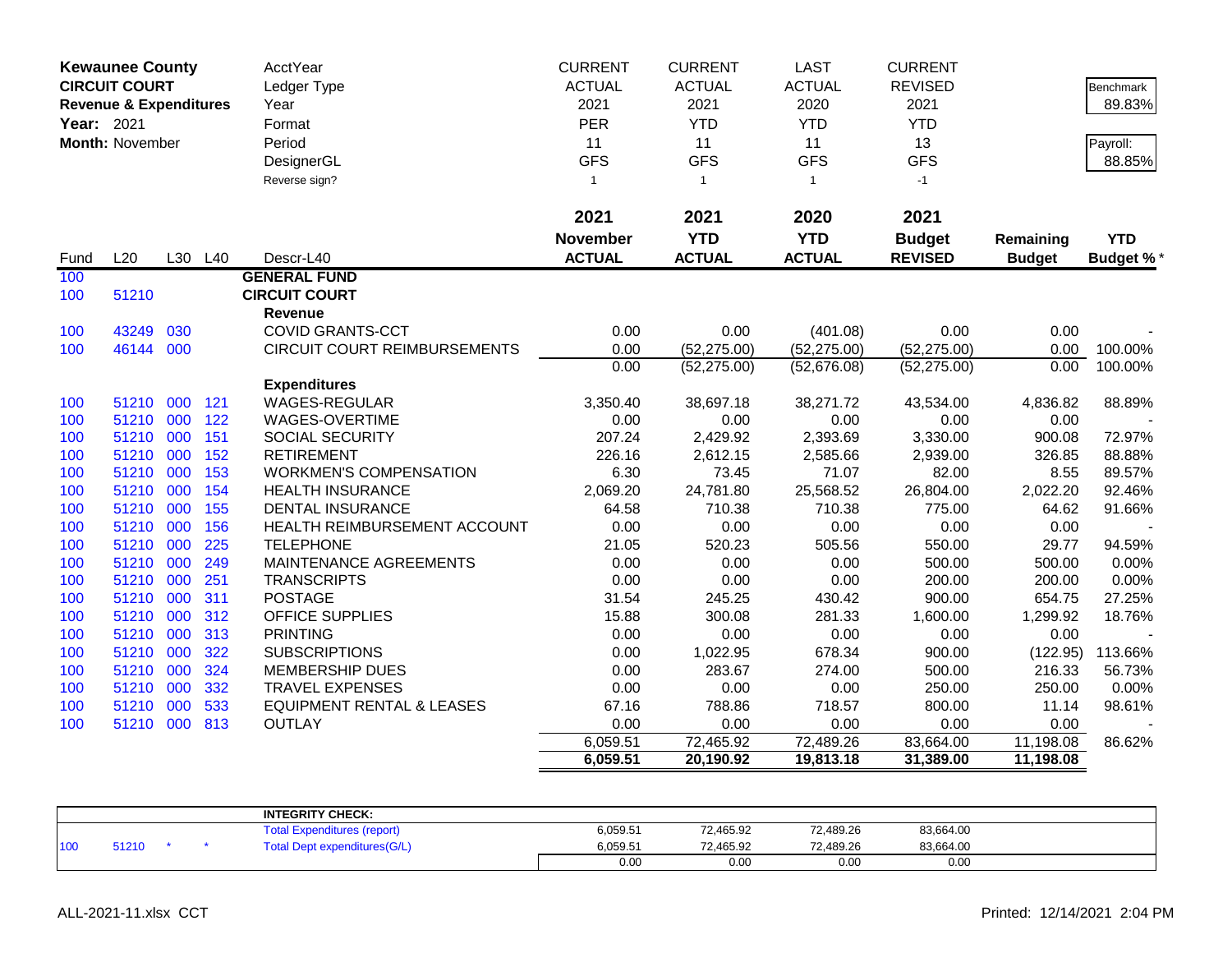|            | <b>Kewaunee County</b>            |     |         | AcctYear                            | <b>CURRENT</b>   | <b>CURRENT</b>   | <b>LAST</b>      | <b>CURRENT</b>   |               |                      |
|------------|-----------------------------------|-----|---------|-------------------------------------|------------------|------------------|------------------|------------------|---------------|----------------------|
|            | <b>CLERK OF CIRCUIT COURT</b>     |     |         | Ledger Type                         | <b>ACTUAL</b>    | <b>ACTUAL</b>    | <b>ACTUAL</b>    | <b>REVISED</b>   |               | Benchmark            |
|            | <b>Revenue &amp; Expenditures</b> |     |         | Year                                | 2021             | 2021             | 2020             | 2021             |               | 89.83%               |
| Year: 2021 |                                   |     |         | Format                              | <b>PER</b>       | <b>YTD</b>       | <b>YTD</b>       | <b>YTD</b>       |               |                      |
|            |                                   |     |         |                                     |                  |                  |                  |                  |               |                      |
|            | Month: November                   |     |         | Period                              | 11<br><b>GFS</b> | 11<br><b>GFS</b> | 11<br><b>GFS</b> | 13<br><b>GFS</b> |               | Payroll:             |
|            |                                   |     |         | DesignerGL                          |                  |                  |                  |                  |               | 88.85%               |
|            |                                   |     |         | Reverse sign?                       | $\mathbf{1}$     | $\mathbf{1}$     | $\mathbf{1}$     | $-1$             |               |                      |
|            |                                   |     |         |                                     | 2021             | 2021             | 2020             | 2021             |               |                      |
|            |                                   |     |         |                                     | <b>November</b>  | <b>YTD</b>       | <b>YTD</b>       | <b>Budget</b>    | Remaining     | <b>YTD</b>           |
| Fund       | L20                               |     | L30 L40 | Descr-L40                           | <b>ACTUAL</b>    | <b>ACTUAL</b>    | <b>ACTUAL</b>    | <b>REVISED</b>   | <b>Budget</b> | <b>Budget %*</b>     |
| 100        |                                   |     |         | <b>GENERAL FUND</b>                 |                  |                  |                  |                  |               |                      |
| 100        | 51220                             |     |         | <b>CLERK OF CIRCUIT COURT</b>       |                  |                  |                  |                  |               |                      |
|            |                                   |     |         | Revenue                             |                  |                  |                  |                  |               |                      |
| 100        | 43249                             | 040 |         | COVID GRANTS-COC                    | 0.00             | 0.00             | (742.69)         | 0.00             | 0.00          |                      |
| 100        | 45110 000                         |     |         | <b>COUNTY ORDINANCE FORFEITURES</b> | (5,214.97)       | (53, 512.44)     | (43, 408.89)     | (46,000.00)      | 7,512.44      | 116.33%              |
| 100        | 45120                             | 000 |         | <b>COUNTY SHARE OF STATE FINES</b>  | (1,265.84)       | (21, 362.98)     | (9,279.09)       | (12,000.00)      | 9,362.98      | 178.02%              |
| 100        | 45130                             | 000 |         | PARKING TICKETS                     | 0.00             | 0.00             | 0.00             | 0.00             | 0.00          |                      |
| 100        | 45150                             | 000 |         | IGNITION DEVICE SUR CO SHARE        | (63.55)          | (1,789.80)       | (1,625.71)       | (1,000.00)       | 789.80        | 178.98%              |
| 100        | 46141                             | 000 |         | <b>CIRCUIT COURT FEES</b>           | (6,927.78)       | (92, 229.52)     | (57, 580.53)     | (87,000.00)      | 5,229.52      | 106.01%              |
| 100        | 46145                             | 000 |         | <b>INTERPRETER SERVICES</b>         | 0.00             | (12,030.00)      | (8,486.00)       | (2,500.00)       | 9,530.00      | 481.20%              |
| 100        | 48111                             | 000 |         | <b>INTEREST ON JUDGEMENTS</b>       | (235.85)         | (1,639.32)       | (405.06)         | (200.00)         | 1,439.32      | 819.66%              |
|            |                                   |     |         |                                     | (13,707.99)      | (182, 564.06)    | (121, 527.97)    | (148,700.00)     | 33,864.06     | 122.77%              |
|            |                                   |     |         | <b>Expenditures</b>                 |                  |                  |                  |                  |               |                      |
| 100        | 51220                             | 000 | 111     | <b>SALARIES</b>                     | 5,085.30         | 61,023.60        | 60,121.92        | 66,109.00        | 5,085.40      | 92.31%               |
| 100        | 51220                             | 000 | 121     | WAGES-REGULAR                       | 6,588.80         | 76,100.79        | 75,510.68        | 85,651.00        | 9,550.21      | 88.85%               |
| 100        | 51220                             | 000 | 122     | WAGES-OVERTIME                      | 0.00             | 0.00             | 0.00             | 200.00           | 200.00        | 0.00%                |
| 100        | 51220                             | 000 | 142     | <b>JURY PER DIEM</b>                | 0.00             | 2,779.13         | 0.00             | 6,800.00         | 4,020.87      | 40.87%               |
| 100        | 51220                             | 000 | 143     | <b>WITNESS FEES</b>                 | 0.00             | 64.00            | 0.00             | 240.00           | 176.00        | 26.67%               |
| 100        | 51220                             | 000 | 149     | <b>INTERPRETERS</b>                 | 328.04           | 7,253.24         | 6,258.02         | 7,500.00         | 246.76        | 96.71%               |
| 100        | 51220                             | 000 | 151     | <b>SOCIAL SECURITY</b>              | 896.30           | 9,811.21         | 9,669.26         | 11,625.00        | 1,813.79      | 84.40%               |
| 100        | 51220                             | 000 | 152     | <b>RETIREMENT</b>                   | 788.00           | 9,255.86         | 9,159.48         | 10,257.00        | 1,001.14      | 90.24%               |
| 100        | 51220                             | 000 | 153     | <b>WORKMEN'S COMPENSATION</b>       | 23.84            | 261.17           | 252.24           | 286.00           | 24.83         | 91.32%               |
| 100        | 51220                             | 000 | 154     | <b>HEALTH INSURANCE</b>             | 4,979.32         | 55,840.38        | 54,802.86        | 60,820.00        | 4,979.62      | 91.81%               |
| 100        | 51220                             | 000 | 155     | <b>DENTAL INSURANCE</b>             | 115.84           | 1,274.24         | 1,885.40         | 1,390.00         | 115.76        | 91.67%               |
| 100        | 51220                             | 000 | 156     | HEALTH REIMBURSEMENT ACCOUNT        | 0.00             | 0.00             | 0.00             | 0.00             | 0.00          |                      |
| 100        | 51220                             | 000 | 209     | <b>GUARDIAN AD LITEM FEES</b>       | 0.00             | 14,650.90        | 14,936.13        | 40,000.00        | 25,349.10     | 36.63%               |
| 100        | 51220 000                         |     | 211     | <b>MEDICAL SERVICES</b>             | 0.00             | 0.00             | 0.00             | 3,500.00         | 3,500.00      | 0.00%                |
| 100        | 51220                             | 000 | 212     | <b>LEGAL FEES</b>                   | 0.00             | 28,634.30        | 7,210.15         | 20,000.00        |               | $(8,634.30)$ 143.17% |
| 100        | 51220 000                         |     | 225     | <b>TELEPHONE</b>                    | 33.68            | 832.38           | 842.91           | 1,000.00         | 167.62        | 83.24%               |
| 100        | 51220 000                         |     | 251     | <b>TRANSCRIPTS</b>                  | 0.00             | 544.00           | 28.00            | 450.00           | (94.00)       | 120.89%              |
| 100        | 51220 000                         |     | 271     | PUBLIC DEFENDER-WITNESS FEES        | 0.00             | 0.00             | 0.00             | 80.00            | 80.00         | 0.00%                |
| 100        | 51220 000                         |     | 311     | <b>POSTAGE</b>                      | 199.15           | 3,090.01         | 2,630.85         | 3,000.00         | (90.01)       | 103.00%              |
| 100        | 51220 000                         |     | 312     | <b>OFFICE SUPPLIES</b>              | 74.98            | 865.46           | 2,110.00         | 2,000.00         | 1,134.54      | 43.27%               |
| 100        | 51220 000                         |     | 313     | <b>PRINTING</b>                     | 0.00             | 0.00             | 0.00             | 0.00             | 0.00          |                      |
| 100        | 51220 000                         |     | 324     | <b>MEMBERSHIP DUES</b>              | 0.00             | 125.00           | 125.00           | 150.00           | 25.00         | 83.33%               |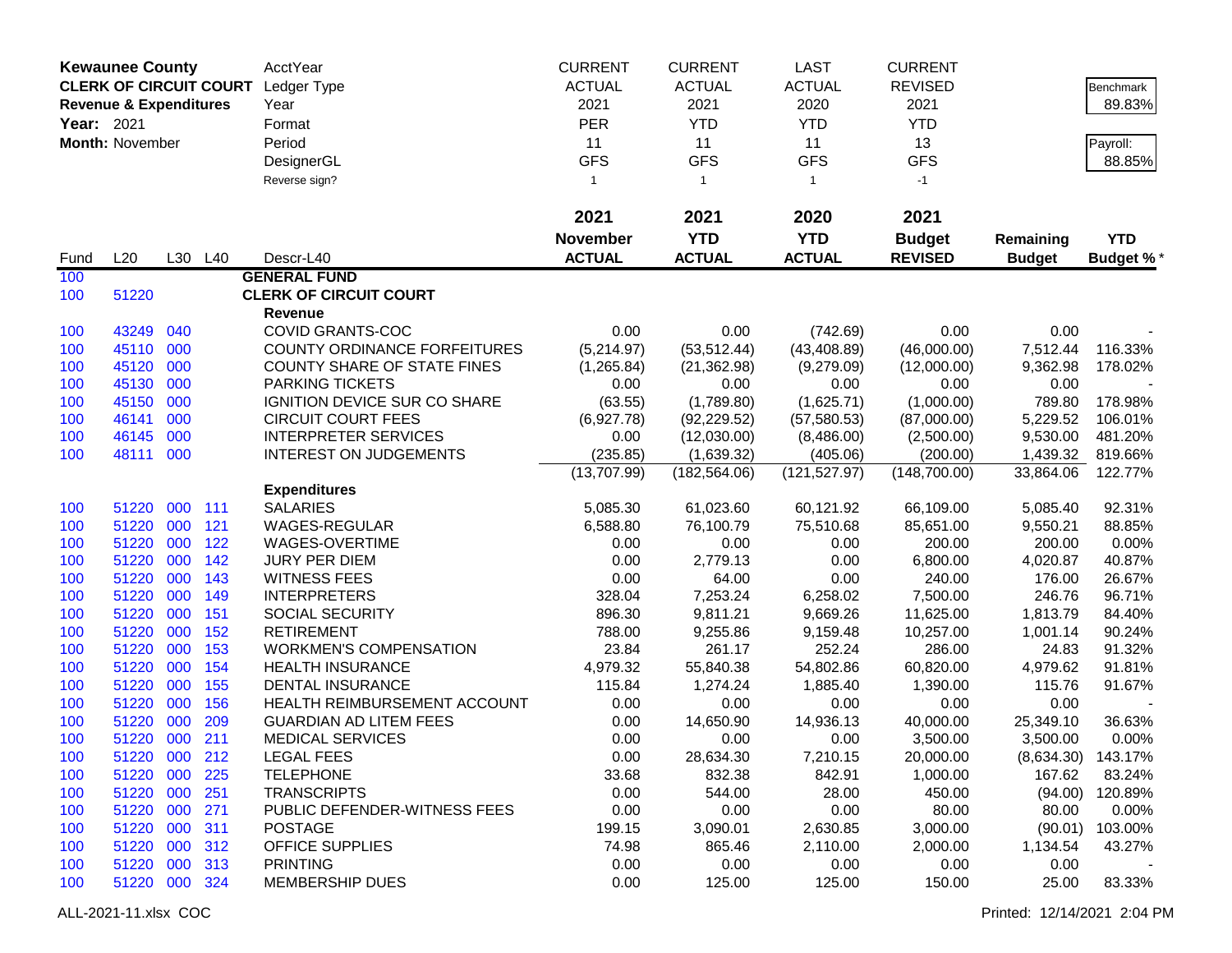|            | <b>Kewaunee County</b>            |     |     | AcctYear                             | <b>CURRENT</b>  | <b>CURRENT</b> | LAST            | <b>CURRENT</b> |               |                  |
|------------|-----------------------------------|-----|-----|--------------------------------------|-----------------|----------------|-----------------|----------------|---------------|------------------|
|            | <b>CLERK OF CIRCUIT COURT</b>     |     |     | Ledger Type                          | <b>ACTUAL</b>   | <b>ACTUAL</b>  | <b>ACTUAL</b>   | <b>REVISED</b> |               | <b>Benchmark</b> |
|            | <b>Revenue &amp; Expenditures</b> |     |     | Year                                 | 2021            | 2021           | 2020            | 2021           |               | 89.83%           |
| Year: 2021 |                                   |     |     | Format                               | <b>PER</b>      | <b>YTD</b>     | <b>YTD</b>      | <b>YTD</b>     |               |                  |
|            | <b>Month: November</b>            |     |     | Period                               | 11              | 11             | 11              | 13             |               | Payroll:         |
|            |                                   |     |     | DesignerGL                           | <b>GFS</b>      | <b>GFS</b>     | <b>GFS</b>      | <b>GFS</b>     |               | 88.85%           |
|            |                                   |     |     | Reverse sign?                        |                 |                |                 | $-1$           |               |                  |
|            |                                   |     |     |                                      | 2021            | 2021           | 2020            | 2021           |               |                  |
|            |                                   |     |     |                                      | <b>November</b> | <b>YTD</b>     | <b>YTD</b>      | <b>Budget</b>  | Remaining     | <b>YTD</b>       |
| Fund       | L20                               | L30 | L40 | Descr-L40                            | <b>ACTUAL</b>   | <b>ACTUAL</b>  | <b>ACTUAL</b>   | <b>REVISED</b> | <b>Budget</b> | <b>Budget %*</b> |
| 100        | 51220                             | 000 | 332 | <b>TRAVEL EXPENSES</b>               | 196.03          | 976.57         | 321.54          | 1,000.00       | 23.43         | 97.66%           |
| 100        | 51220                             | 000 | 339 | <b>JURY EXPENSES &amp; MILEAGE</b>   | 0.00            | 1,075.51       | 0.00            | 2,000.00       | 924.49        | 53.78%           |
| 100        | 51220                             | 000 | 340 | <b>WITNESS TRAVEL</b>                | 0.00            | 46.28          | 0.00            | 250.00         | 203.72        | 18.51%           |
| 100        | 51220                             | 000 | 533 | <b>EQUIPMENT RENTAL &amp; LEASES</b> | 135.33          | 1,020.18       | 953.30          | 1,250.00       | 229.82        | 81.61%           |
| 100        | 51220                             | 000 | 813 | <b>OUTLAY</b>                        | 0.00            | 0.00           | 0.00            | 0.00           | 0.00          |                  |
|            |                                   |     |     |                                      | 19,444.61       | 275,524.21     | 246,817.74      | 325,558.00     | 50,033.79     | 84.63%           |
|            |                                   |     |     |                                      | 5,736.62        | 92,960.15      | 125,289.77      | 176,858.00     | 83,897.85     |                  |
| 100        | 51311                             |     |     | <b>LAW LIBRARY</b>                   |                 |                |                 |                |               |                  |
|            |                                   |     |     | <b>Expenditures</b>                  |                 |                |                 |                |               |                  |
| 100        | 51311 000                         |     | 601 | <b>LAW LIBRARY</b>                   | 878.01          | 9,244.39       | 8,804.17        | 16,600.00      | 7,355.61      | 55.69%           |
|            |                                   |     |     |                                      | 878.01          | 9,244.39       | 8,804.17        | 16,600.00      | 7,355.61      | 55.69%           |
|            |                                   |     |     |                                      | 878.01          | 9,244.39       | 8,804.17        | 16,600.00      | 7,355.61      |                  |
|            |                                   |     |     |                                      | 6,614.63        | 102,204.54     | 134,093.94      | 193,458.00     | 91,253.46     |                  |
|            |                                   |     |     |                                      |                 |                |                 |                |               |                  |
|            |                                   |     |     | <b>INTEGRITY CHECK:</b>              |                 |                |                 |                |               |                  |
|            |                                   |     |     | エンティー                                | 00.000.00       | 00170000       | $OCP$ $OQ$ $OA$ | 0.40.450.00    |               |                  |

|     |             | <b>INTEGRITY CHECK:</b>            |           |            |            |            |  |
|-----|-------------|------------------------------------|-----------|------------|------------|------------|--|
|     |             | <b>Total Expenditures (report)</b> | 20,322.62 | 284,768.60 | 255,621.91 | 342,158.00 |  |
| 100 | [51220,51 * | Total Dept expenditures(G/L)       | 20.322.62 | 284,768.60 | 255.621.91 | 342,158.00 |  |
|     |             |                                    | 0.00      | 0.00       | 0.00       | 0.00       |  |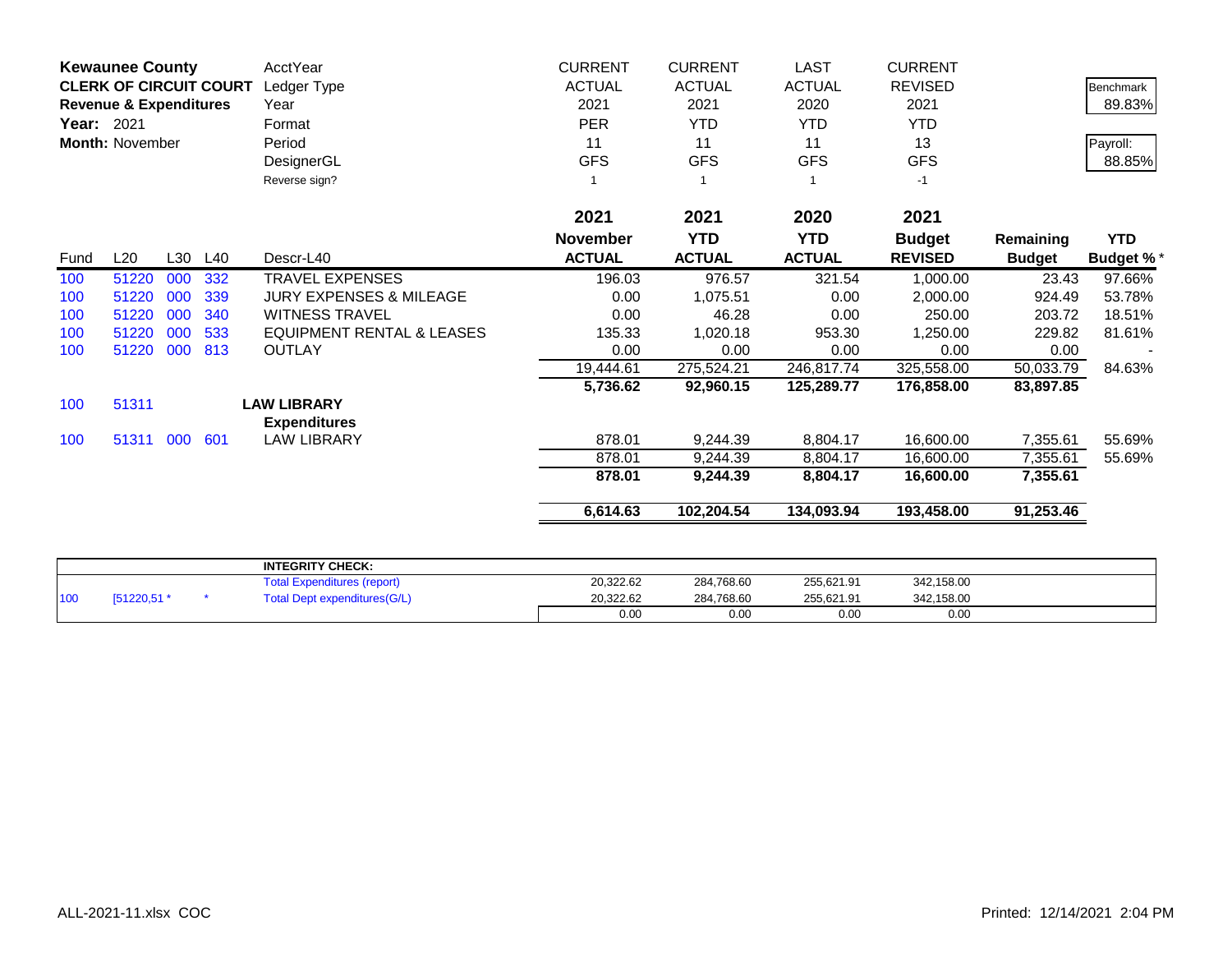| <b>CORONER</b><br>Year: 2021 | <b>Kewaunee County</b><br><b>Revenue &amp; Expenditures</b><br>Month: November |     |     | <b>AcctYear</b><br>Ledger Type<br>Year<br>Format<br>Period<br>DesignerGL<br>Reverse sign? | <b>CURRENT</b><br><b>ACTUAL</b><br>2021<br>PER<br>11<br><b>GFS</b><br>$\mathbf{1}$ | <b>CURRENT</b><br><b>ACTUAL</b><br>2021<br><b>YTD</b><br>11<br><b>GFS</b><br>$\mathbf{1}$ | <b>LAST</b><br><b>ACTUAL</b><br>2020<br><b>YTD</b><br>11<br><b>GFS</b><br>$\mathbf{1}$ | <b>CURRENT</b><br><b>REVISED</b><br>2021<br><b>YTD</b><br>13<br><b>GFS</b><br>$-1$ |               | Benchmark<br>89.83%<br>Payroll:<br>88.85% |
|------------------------------|--------------------------------------------------------------------------------|-----|-----|-------------------------------------------------------------------------------------------|------------------------------------------------------------------------------------|-------------------------------------------------------------------------------------------|----------------------------------------------------------------------------------------|------------------------------------------------------------------------------------|---------------|-------------------------------------------|
|                              |                                                                                |     |     |                                                                                           | 2021                                                                               | 2021                                                                                      | 2020                                                                                   | 2021                                                                               |               |                                           |
|                              |                                                                                |     |     |                                                                                           | <b>November</b>                                                                    | <b>YTD</b>                                                                                | <b>YTD</b>                                                                             | <b>Budget</b>                                                                      | Remaining     | <b>YTD</b>                                |
| Fund                         | L20                                                                            | L30 | L40 | Descr-L40                                                                                 | <b>ACTUAL</b>                                                                      | <b>ACTUAL</b>                                                                             | <b>ACTUAL</b>                                                                          | <b>REVISED</b>                                                                     | <b>Budget</b> | <b>Budget %*</b>                          |
| 100                          |                                                                                |     |     | <b>GENERAL FUND</b>                                                                       |                                                                                    |                                                                                           |                                                                                        |                                                                                    |               |                                           |
| 100                          | 51201                                                                          |     |     | <b>CORONER</b>                                                                            |                                                                                    |                                                                                           |                                                                                        |                                                                                    |               |                                           |
|                              |                                                                                |     |     | <b>Revenue</b>                                                                            |                                                                                    |                                                                                           |                                                                                        |                                                                                    |               |                                           |
| 100                          | 43249                                                                          | 050 |     | <b>COVID GRANTS-COR</b>                                                                   | 0.00                                                                               | 0.00                                                                                      | 0.00                                                                                   | 0.00                                                                               | 0.00          |                                           |
| 100                          | 46160                                                                          | 000 |     | <b>CREMATION PERMITS</b>                                                                  | (450.00)                                                                           | (9, 150.00)                                                                               | (9,750.00)                                                                             | (9,000.00)                                                                         | 150.00        | 101.67%                                   |
| 100                          | 46161                                                                          | 000 |     | <b>DEATH CERTIFICATES SIGNED</b>                                                          | (140.00)                                                                           | (1,575.00)                                                                                | (1,960.00)                                                                             | (1,500.00)                                                                         | 75.00         | 105.00%                                   |
| 100                          | 46162 000                                                                      |     |     | REFERRAL FEES DONOR TISSUE                                                                | 0.00                                                                               | (650.00)                                                                                  | (1,200.00)                                                                             | (300.00)                                                                           | 350.00        | 216.67%                                   |
|                              |                                                                                |     |     |                                                                                           | (590.00)                                                                           | (11, 375.00)                                                                              | (12,910.00)                                                                            | (10, 800.00)                                                                       | 575.00        | 105.32%                                   |
|                              |                                                                                |     |     | <b>Expenditures</b>                                                                       |                                                                                    |                                                                                           |                                                                                        |                                                                                    |               |                                           |
| 100                          | 51201                                                                          | 000 | 141 | <b>CORONER'S PER DIEM</b>                                                                 | 960.00                                                                             | 14,560.00                                                                                 | 14,810.00                                                                              | 13,500.00                                                                          |               | $(1,060.00)$ 107.85%                      |
| 100                          | 51201                                                                          | 000 | 149 | DEPUTY CORONER PER DIEM                                                                   | 300.00                                                                             | 2,540.00                                                                                  | 2,640.00                                                                               | 2,000.00                                                                           | (540.00)      | 127.00%                                   |
| 100                          | 51201                                                                          | 000 | 151 | SOCIAL SECURITY                                                                           | 96.39                                                                              | 1,308.19                                                                                  | 1,334.97                                                                               | 1,186.00                                                                           |               | (122.19) 110.30%                          |
| 100                          | 51201                                                                          | 000 | 152 | <b>RETIREMENT</b>                                                                         | 64.80                                                                              | 982.84                                                                                    | 999.71                                                                                 | 911.00                                                                             |               | (71.84) 107.89%                           |
| 100                          | 51201                                                                          | 000 | 153 | <b>WORKMEN'S COMPENSATION</b>                                                             | 49.15                                                                              | 667.01                                                                                    | 665.20                                                                                 | 605.00                                                                             |               | (62.01) 110.25%                           |
| 100                          | 51201                                                                          | 000 | 211 | <b>MEDICAL SERVICES</b>                                                                   | 0.00                                                                               | 12,534.00                                                                                 | 15,028.00                                                                              | 10,000.00                                                                          | (2,534.00)    | 125.34%                                   |
| 100                          | 51201                                                                          | 000 | 225 | <b>TELEPHONE</b>                                                                          | 4.38                                                                               | 51.50                                                                                     | 70.45                                                                                  | 50.00                                                                              |               | $(1.50)$ 103.00%                          |
| 100                          | 51201                                                                          | 000 | 311 | <b>POSTAGE</b>                                                                            | 0.00                                                                               | 69.30                                                                                     | 188.40                                                                                 | 100.00                                                                             | 30.70         | 69.30%                                    |
| 100                          | 51201                                                                          | 000 | 312 | <b>OFFICE SUPPLIES</b>                                                                    | 0.00                                                                               | 0.00                                                                                      | 0.00                                                                                   | 50.00                                                                              | 50.00         | 0.00%                                     |
| 100                          | 51201                                                                          | 000 | 324 | <b>MEMBERSHIP DUES</b>                                                                    | 0.00                                                                               | 60.00                                                                                     | 60.00                                                                                  | 60.00                                                                              | 0.00          | 100.00%                                   |
| 100                          | 51201                                                                          | 000 | 332 | <b>TRAVEL EXPENSES</b>                                                                    | 105.28                                                                             | 2,722.79                                                                                  | 4,631.41                                                                               | 3,500.00                                                                           | 777.21        | 77.79%                                    |
| 100                          | 51201                                                                          | 000 | 336 | <b>TRAINING</b>                                                                           | 0.00                                                                               | 0.00                                                                                      | 0.00                                                                                   | 500.00                                                                             | 500.00        | 0.00%                                     |
| 100                          | 51201                                                                          | 000 | 342 | <b>MEDICAL SUPPLIES</b>                                                                   | 0.00                                                                               | 0.00                                                                                      | 92.96                                                                                  | 100.00                                                                             | 100.00        | 0.00%                                     |
| 100                          | 51201                                                                          | 000 | 346 | UNIFORM ALLOWANCE                                                                         | 0.00                                                                               | 0.00                                                                                      | 0.00                                                                                   | 100.00                                                                             | 100.00        | 0.00%                                     |
| 100                          | 51201                                                                          | 000 | 813 | <b>OUTLAY</b>                                                                             | 0.00                                                                               | 0.00                                                                                      | 0.00                                                                                   | 0.00                                                                               | 0.00          |                                           |
|                              |                                                                                |     |     |                                                                                           | 1,580.00                                                                           | 35,495.63                                                                                 | 40,521.10                                                                              | 32,662.00                                                                          | (2,833.63)    | 108.68%                                   |
|                              |                                                                                |     |     |                                                                                           | 990.00                                                                             | 24,120.63                                                                                 | 27,611.10                                                                              | 21,862.00                                                                          | (2, 258.63)   |                                           |
|                              |                                                                                |     |     |                                                                                           |                                                                                    |                                                                                           |                                                                                        |                                                                                    |               |                                           |
|                              |                                                                                |     |     | <b>INTEGRITY CHECK:</b><br><b>Total Expenditures (report)</b>                             | 1,580.00                                                                           | 35,495.63                                                                                 | 40,521.10                                                                              | 32,662.00                                                                          |               |                                           |
| 100                          | 51201                                                                          |     |     | <b>Total Dept expenditures(G/L)</b>                                                       | 1,580.00                                                                           | 35,495.63                                                                                 | 40,521.10                                                                              | 32,662.00                                                                          |               |                                           |
|                              |                                                                                |     |     |                                                                                           | 0.00                                                                               | 0.00                                                                                      | 0.00                                                                                   | 0.00                                                                               |               |                                           |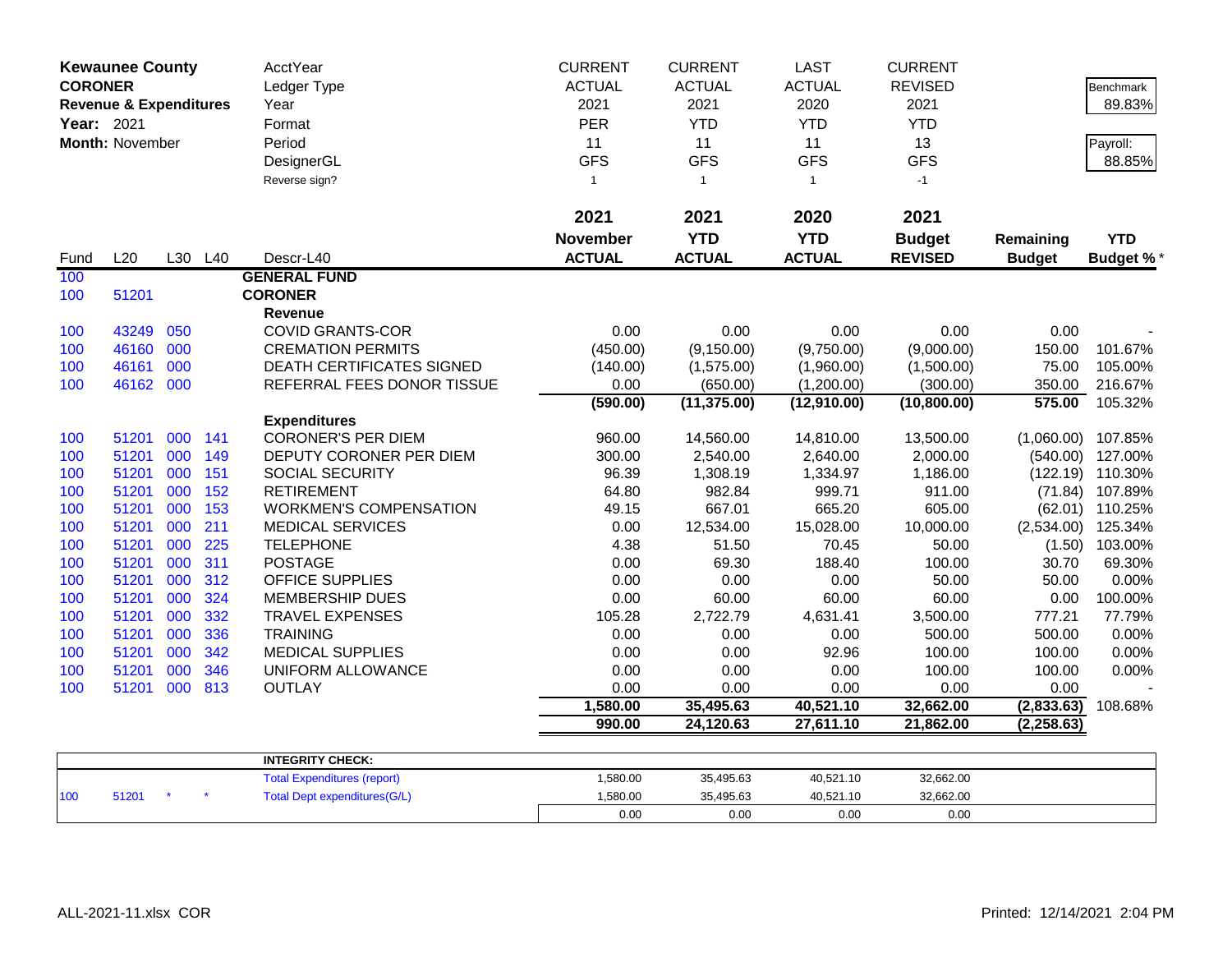| <b>Kewaunee County</b><br><b>CORPORATION COUNSEL</b> |                                   |         |     | AcctYear                            | <b>CURRENT</b>  | <b>CURRENT</b> | <b>LAST</b>   | <b>CURRENT</b> |               |                  |
|------------------------------------------------------|-----------------------------------|---------|-----|-------------------------------------|-----------------|----------------|---------------|----------------|---------------|------------------|
|                                                      |                                   |         |     | Ledger Type                         | <b>ACTUAL</b>   | <b>ACTUAL</b>  | <b>ACTUAL</b> | <b>REVISED</b> |               | <b>Benchmark</b> |
|                                                      | <b>Revenue &amp; Expenditures</b> |         |     | Year                                | 2021            | 2021           | 2020          | 2021           |               | 89.83%           |
| Year: 2021                                           |                                   |         |     | Format                              | PER             | <b>YTD</b>     | <b>YTD</b>    | <b>YTD</b>     |               |                  |
|                                                      | Month: November                   |         |     | Period                              | 11              | 11             | 11            | 13             |               | Payroll:         |
|                                                      |                                   |         |     | DesignerGL                          | <b>GFS</b>      | <b>GFS</b>     | <b>GFS</b>    | <b>GFS</b>     |               | 88.85%           |
|                                                      |                                   |         |     | Reverse sign?                       | $\mathbf{1}$    | $\overline{1}$ | $\mathbf{1}$  | $-1$           |               |                  |
|                                                      |                                   |         |     |                                     |                 |                |               |                |               |                  |
|                                                      |                                   |         |     |                                     | 2021            | 2021           | 2020          | 2021           |               |                  |
|                                                      |                                   |         |     |                                     | <b>November</b> | <b>YTD</b>     | <b>YTD</b>    | <b>Budget</b>  | Remaining     | <b>YTD</b>       |
| Fund                                                 | L20                               | L30 L40 |     | Descr-L40                           | <b>ACTUAL</b>   | <b>ACTUAL</b>  | <b>ACTUAL</b> | <b>REVISED</b> | <b>Budget</b> | <b>Budget %*</b> |
| 100                                                  |                                   |         |     | <b>GENERAL FUND</b>                 |                 |                |               |                |               |                  |
| 100                                                  | 51320                             |         |     | <b>CORPORATION COUNSEL</b>          |                 |                |               |                |               |                  |
|                                                      |                                   |         |     | Revenue                             |                 |                |               |                |               |                  |
| 100                                                  | 43249                             | 060     |     | <b>COVID GRANTS-CPC</b>             | 0.00            | 0.00           | 0.00          | 0.00           | 0.00          |                  |
| 100                                                  | 46148 000                         |         |     | <b>CORP COUNSEL FEES</b>            | (1, 190.00)     | (2,256.70)     | (1,266.19)    | (2,000.00)     | 256.70        | 112.84%          |
|                                                      |                                   |         |     |                                     | (1, 190.00)     | (2, 256.70)    | (1,266.19)    | (2,000.00)     | 256.70        | 112.84%          |
|                                                      |                                   |         |     | <b>Expenditures</b>                 |                 |                |               |                |               |                  |
| 100                                                  | 51320                             | 000     | 111 | <b>SALARIES</b>                     | 2,579.28        | 37,109.60      | 49,344.00     | 54,338.00      | 17,228.40     | 68.29%           |
| 100                                                  | 51320                             | 000     | 121 | WAGES-REGULAR                       | 920.41          | 10,630.70      | 10,550.28     | 11,967.00      | 1,336.30      | 88.83%           |
| 100                                                  | 51320                             | 000     | 151 | SOCIAL SECURITY                     | 249.90          | 3,492.78       | 4,494.97      | 5,072.00       | 1,579.22      | 68.86%           |
| 100                                                  | 51320                             | 000     | 152 | <b>RETIREMENT</b>                   | 236.23          | 3,222.47       | 4,043.54      | 4,476.00       | 1,253.53      | 71.99%           |
| 100                                                  | 51320                             | 000     | 153 | <b>WORKMEN'S COMPENSATION</b>       | 6.58            | 89.81          | 110.52        | 125.00         | 35.19         | 71.85%           |
| 100                                                  | 51320                             | 000     | 154 | <b>HEALTH INSURANCE</b>             | 1,200.14        | 10,470.22      | 5,524.60      | 6,208.00       | (4,262.22)    | 168.66%          |
| 100                                                  | 51320                             | 000     | 155 | DENTAL INSURANCE                    | 16.15           | 177.60         | 177.59        | 194.00         | 16.40         | 91.55%           |
| 100                                                  | 51320                             | 000     | 156 | HEALTH REIMBURSEMENT ACCOUNT        | 0.00            | 0.00           | 0.00          | 0.00           | 0.00          |                  |
| 100                                                  | 51320                             | 000     | 212 | <b>LEGAL FEES</b>                   | 0.00            | 89.00          | 15.00         | 500.00         | 411.00        | 17.80%           |
| 100                                                  | 51320                             | 000     | 225 | <b>TELEPHONE</b>                    | 2.78            | 69.10          | 69.97         | 80.00          | 10.90         | 86.38%           |
| 100                                                  | 51320                             | 000     | 251 | <b>TRANSCRIPTS</b>                  | 0.00            | 0.00           | 0.00          | 0.00           | 0.00          |                  |
| 100                                                  | 51320                             | 000     | 255 | PAPER SERVICE                       | 0.00            | 0.00           | 0.00          | 0.00           | 0.00          |                  |
| 100                                                  | 51320                             | 000     | 311 | <b>POSTAGE</b>                      | 21.13           | 138.17         | 159.51        | 300.00         | 161.83        | 46.06%           |
| 100                                                  | 51320                             | 000     | 312 | <b>OFFICE SUPPLIES</b>              | 0.00            | 36.28          | 30.23         | 150.00         | 113.72        | 24.19%           |
| 100                                                  | 51320                             | 000     | 322 | <b>SUBSCRIPTIONS</b>                | 0.00            | 0.00           | 0.00          | 100.00         | 100.00        | 0.00%            |
| 100                                                  | 51320                             | 000     | 324 | <b>MEMBERSHIP DUES</b>              | 0.00            | 504.00         | 35.00         | 35.00          | (469.00)      | 1440.00%         |
| 100                                                  | 51320                             | 000     | 332 | <b>TRAVEL EXPENSES</b>              | 0.00            | 0.00           | 0.00          | 300.00         | 300.00        | 0.00%            |
| 100                                                  | 51320                             | 000     | 813 | <b>OUTLAY</b>                       | 0.00            | 0.00           | 327.14        | 0.00           | 0.00          |                  |
|                                                      |                                   |         |     |                                     | 5,232.60        | 66,029.73      | 74,882.35     | 83,845.00      | 17,815.27     | 78.75%           |
|                                                      |                                   |         |     |                                     | 4,042.60        | 63,773.03      | 73,616.16     | 81,845.00      | 18,071.97     |                  |
|                                                      |                                   |         |     |                                     |                 |                |               |                |               |                  |
|                                                      |                                   |         |     | <b>INTEGRITY CHECK:</b>             |                 |                |               |                |               |                  |
|                                                      |                                   |         |     | <b>Total Expenditures (report)</b>  | 5,232.60        | 66,029.73      | 74,882.35     | 83,845.00      |               |                  |
| 100                                                  | 51320                             |         |     | <b>Total Dept expenditures(G/L)</b> | 5,232.60        | 66,029.73      | 74,882.35     | 83,845.00      |               |                  |
|                                                      |                                   |         |     |                                     | 0.00            | 0.00           | 0.00          | 0.00           |               |                  |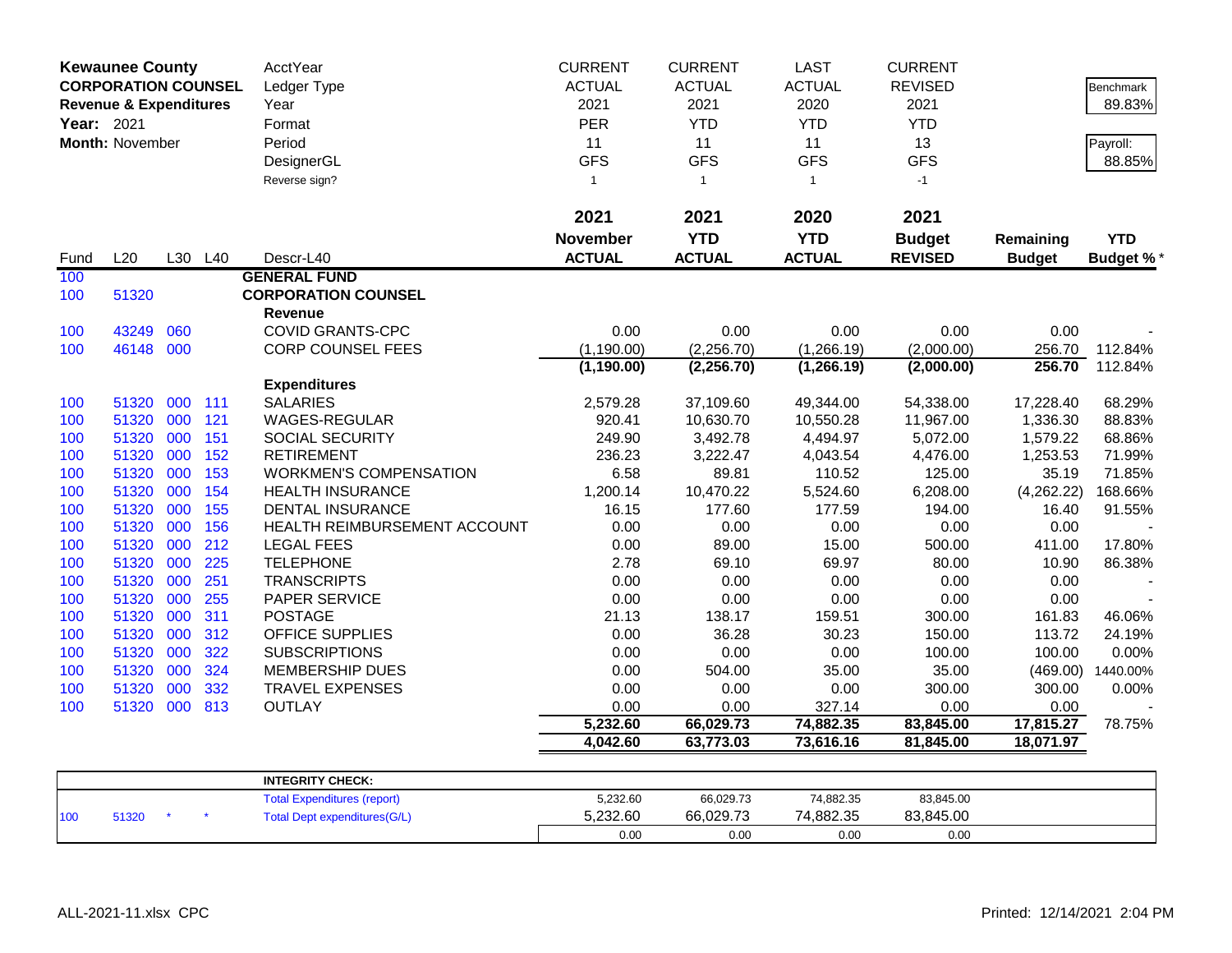| <b>Kewaunee County</b> |                                   |     |         | AcctYear                             | <b>CURRENT</b>  | <b>CURRENT</b> | <b>LAST</b>   | <b>CURRENT</b> |               |                  |
|------------------------|-----------------------------------|-----|---------|--------------------------------------|-----------------|----------------|---------------|----------------|---------------|------------------|
|                        | <b>COUNTY BOARD</b>               |     |         | Ledger Type                          | <b>ACTUAL</b>   | <b>ACTUAL</b>  | <b>ACTUAL</b> | <b>REVISED</b> |               | <b>Benchmark</b> |
|                        | <b>Revenue &amp; Expenditures</b> |     |         | Year                                 | 2021            | 2021           | 2020          | 2021           |               | 89.83%           |
| <b>Year: 2021</b>      |                                   |     |         | Format                               | <b>PER</b>      | <b>YTD</b>     | <b>YTD</b>    | <b>YTD</b>     |               |                  |
|                        | Month: November                   |     |         | Period                               | 11              | 11             | 11            | 13             |               | Payroll:         |
|                        |                                   |     |         | DesignerGL                           | <b>GFS</b>      | <b>GFS</b>     | <b>GFS</b>    | <b>GFS</b>     |               | 88.85%           |
|                        |                                   |     |         | Reverse sign?                        | $\mathbf{1}$    | $\mathbf{1}$   | $\mathbf{1}$  | $-1$           |               |                  |
|                        |                                   |     |         |                                      |                 |                |               |                |               |                  |
|                        |                                   |     |         |                                      | 2021            | 2021           | 2020          | 2021           |               |                  |
|                        |                                   |     |         |                                      | <b>November</b> | <b>YTD</b>     | <b>YTD</b>    | <b>Budget</b>  | Remaining     | <b>YTD</b>       |
| Fund                   | L20                               |     | L30 L40 | Descr-L40                            | <b>ACTUAL</b>   | <b>ACTUAL</b>  | <b>ACTUAL</b> | <b>REVISED</b> | <b>Budget</b> | <b>Budget %</b>  |
| 100                    |                                   |     |         | <b>GENERAL FUND</b>                  |                 |                |               |                |               |                  |
| 100                    | 51100                             |     |         | <b>COUNTY BOARD</b>                  |                 |                |               |                |               |                  |
|                        |                                   |     |         | <b>Revenue</b>                       |                 |                |               |                |               |                  |
| 100                    | 43249 070                         |     |         | <b>COVID GRANTS-CB</b>               | 0.00            | 0.00           | (1,000.00)    | 0.00           | 0.00          |                  |
|                        |                                   |     |         |                                      | 0.00            | 0.00           | (1,000.00)    | 0.00           | 0.00          |                  |
|                        |                                   |     |         | <b>Expenditures</b>                  |                 |                |               |                |               |                  |
| 100                    | 51100                             | 000 | 111     | <b>SALARIES</b>                      | 488.92          | 5,378.12       | 4,964.37      | 5,867.00       | 488.88        | 91.67%           |
| 100                    | 51100                             | 000 | 141     | <b>COMMITTEE MEMBERS PER DIEM</b>    | 2,380.00        | 28,090.00      | 28,190.00     | 40,000.00      | 11,910.00     | 70.23%           |
| 100                    | 51100                             | 000 | 149     | <b>COUNTY BOARD PER DIEM</b>         | 1,800.00        | 20,100.00      | 18,300.00     | 24,000.00      | 3,900.00      | 83.75%           |
| 100                    | 51100                             | 000 | 151     | <b>SOCIAL SECURITY</b>               | 357.18          | 4,098.08       | 3,936.50      | 5,345.00       | 1,246.92      | 76.67%           |
| 100                    | 51100                             | 000 | 152     | <b>RETIREMENT</b>                    | 0.00            | 0.00           | 237.81        | 396.00         | 396.00        | 0.00%            |
| 100                    | 51100                             | 000 | 153     | <b>WORKMEN'S COMPENSATION</b>        | 8.75            | 101.02         | 94.88         | 131.00         | 29.98         | 77.11%           |
| 100                    | 51100                             | 000 | 160     | <b>EMPLOYEE RECOGNITION</b>          | 50.00           | 289.00         | 150.00        | 2,000.00       | 1,711.00      | 14.45%           |
| 100                    | 51100                             | 000 | 212     | <b>LEGAL FEES</b>                    | 0.00            | 0.00           | 0.00          | 0.00           | 0.00          |                  |
| 100                    | 51100                             | 000 | 225     | <b>TELEPHONE</b>                     | 32.13           | 345.60         | 384.35        | 600.00         | 254.40        | 57.60%           |
| 100                    | 51100                             | 000 | 249     | MAINTENANCE AGREEMENTS               | 0.00            | 0.00           | 0.00          | 0.00           | 0.00          |                  |
| 100                    | 51100                             | 000 | 296     | <b>CONTRACTED SERVICES</b>           | 0.00            | 0.00           | 3,000.00      | 4,000.00       | 4,000.00      | 0.00%            |
| 100                    | 51100                             | 000 | 311     | <b>POSTAGE</b>                       | (157.82)        | 28.83          | 724.40        | 600.00         | 571.17        | 4.81%            |
| 100                    | 51100                             | 000 | 312     | OFFICE SUPPLIES                      | 0.00            | 247.46         | 729.30        | 150.00         | (97.46)       | 164.97%          |
| 100                    | 51100                             | 000 | 313     | <b>PRINTING</b>                      | 0.00            | 0.00           | 0.00          | 0.00           | 0.00          |                  |
| 100                    | 51100                             | 000 | 321     | PUBLICATIONS OF LEGAL NOTICE         | 644.36          | 1,815.31       | 1,775.84      | 2,000.00       | 184.69        | 90.77%           |
| 100                    | 51100                             | 000 | 322     | <b>SUBSCRIPTIONS</b>                 | 0.00            | 0.00           | 0.00          | 0.00           | 0.00          |                  |
| 100                    | 51100                             | 000 | 324     | MEMBERSHIP DUES                      | 965.54          | 17,471.54      | 16,233.59     | 17,000.00      | (471.54)      | 102.77%          |
| 100                    | 51100                             | 000 | 329     | PROCEED/STATS/DIRECTORIES            | 0.00            | 2,256.00       | 2,161.30      | 2,000.00       | (256.00)      | 112.80%          |
| 100                    | 51100                             | 000 | 330     | DOOR-KEW LEGISLATIVE DAYS            | 0.00            | 0.00           | 0.00          | 3,000.00       | 3,000.00      | 0.00%            |
| 100                    | 51100                             | 000 | 332     | <b>TRAVEL EXPENSES</b>               | 2,107.04        | 11,635.26      | 11,472.87     | 20,000.00      | 8,364.74      | 58.18%           |
| 100                    | 51100                             | 000 | 533     | <b>EQUIPMENT RENTAL &amp; LEASES</b> | 470.99          | 2,528.20       | 3,739.47      | 5,100.00       | 2,571.80      | 49.57%           |
| 100                    | 51100 000 813                     |     |         | <b>OUTLAY</b>                        | 0.00            | 0.00           | 0.00          | 0.00           | 0.00          |                  |
|                        |                                   |     |         |                                      | 9,147.09        | 94,384.42      | 96,094.68     | 132,189.00     | 37,804.58     | 71.40%           |
|                        |                                   |     |         |                                      | 9,147.09        | 94,384.42      | 95,094.68     | 132,189.00     | 37,804.58     |                  |
|                        |                                   |     |         |                                      |                 |                |               |                |               |                  |
|                        |                                   |     |         | <b>INTEGRITY CHECK:</b>              |                 |                |               |                |               |                  |
|                        |                                   |     |         | Total Evnandituran (ranort)          | 0.11700         | $0A$ 20 $AD$   | 0600160       | 122.190.00     |               |                  |

|     |       |  | <b>Total Expenditures (report)</b> | 9,147.09 | 94,384.42 | 96,094.68 | 132,189.00 |  |
|-----|-------|--|------------------------------------|----------|-----------|-----------|------------|--|
| 100 | 51100 |  | Total Dept expenditures(G/L)       | 9,147.09 | 94.384.42 | 96,094.68 | 132,189.00 |  |
|     |       |  |                                    | 0.00     | 0.00      | 0.00      | 0.00       |  |
|     |       |  |                                    |          |           |           |            |  |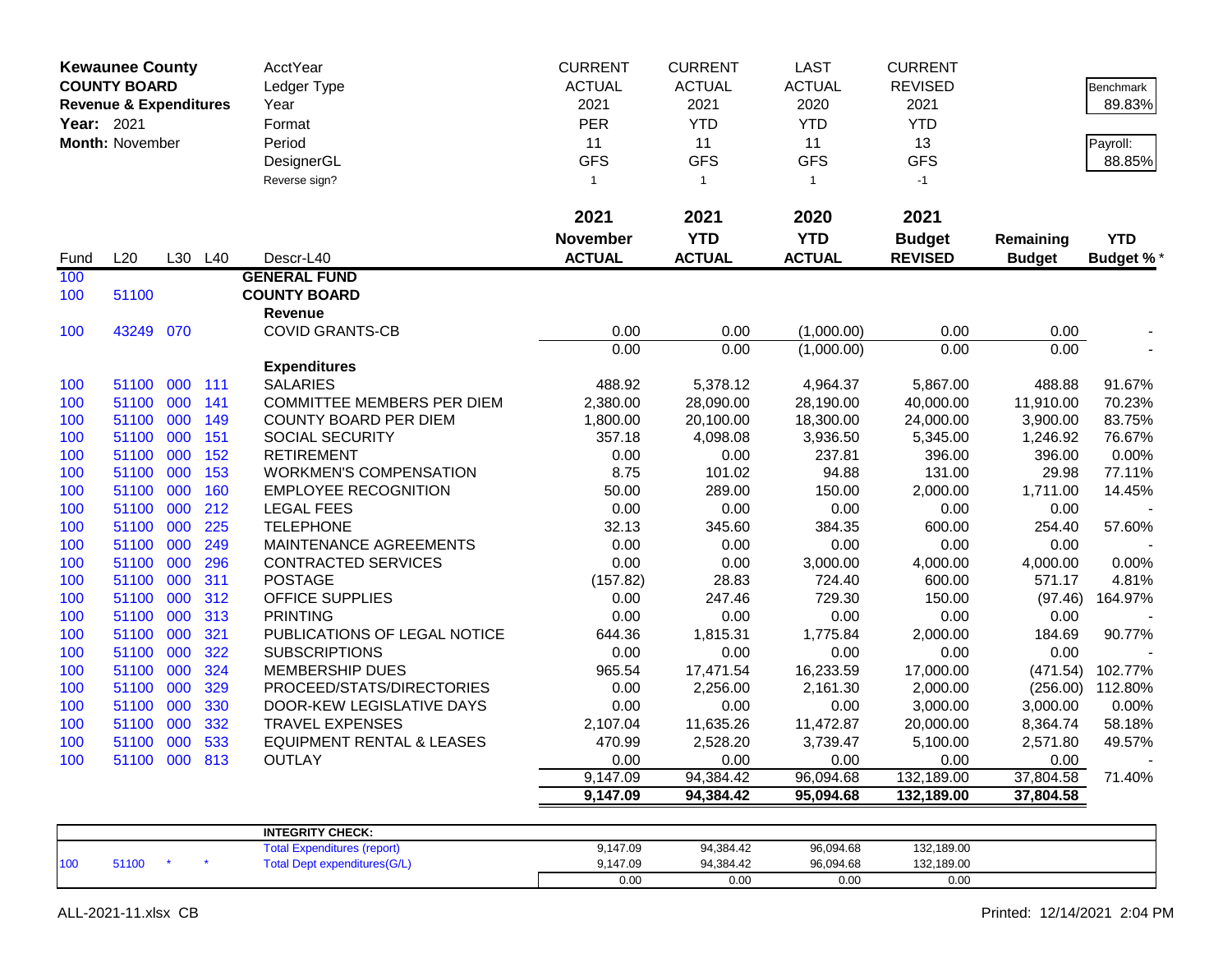|            | <b>Kewaunee County</b>            |            |            | AcctYear                                 | <b>CURRENT</b>  | <b>CURRENT</b>   | <b>LAST</b>      | <b>CURRENT</b>     |                    |                  |
|------------|-----------------------------------|------------|------------|------------------------------------------|-----------------|------------------|------------------|--------------------|--------------------|------------------|
|            | <b>COUNTY CLERK</b>               |            |            | Ledger Type                              | <b>ACTUAL</b>   | <b>ACTUAL</b>    | <b>ACTUAL</b>    | <b>REVISED</b>     |                    | <b>Benchmark</b> |
|            | <b>Revenue &amp; Expenditures</b> |            |            | Year                                     | 2021            | 2021             | 2020             | 2021               |                    | 89.83%           |
| Year: 2021 |                                   |            |            | Format                                   | PER             | <b>YTD</b>       | <b>YTD</b>       | <b>YTD</b>         |                    |                  |
|            | Month: November                   |            |            | Period                                   | 11              | 11               | 11               | 13                 |                    | Payroll:         |
|            |                                   |            |            | DesignerGL                               | <b>GFS</b>      | <b>GFS</b>       | <b>GFS</b>       | <b>GFS</b>         |                    | 88.85%           |
|            |                                   |            |            | Reverse sign?                            | $\mathbf{1}$    | $\mathbf{1}$     | $\mathbf{1}$     | $-1$               |                    |                  |
|            |                                   |            |            |                                          |                 |                  |                  |                    |                    |                  |
|            |                                   |            |            |                                          | 2021            | 2021             | 2020             | 2021               |                    |                  |
|            |                                   |            |            |                                          | <b>November</b> | <b>YTD</b>       | <b>YTD</b>       | <b>Budget</b>      | Remaining          | <b>YTD</b>       |
| Fund       | L20                               | L30        | L40        | Descr-L40                                | <b>ACTUAL</b>   | <b>ACTUAL</b>    | <b>ACTUAL</b>    | <b>REVISED</b>     | <b>Budget</b>      | <b>Budget %*</b> |
| 100        |                                   |            |            | <b>GENERAL FUND</b>                      |                 |                  |                  |                    |                    |                  |
| 100        | 51420                             |            |            | <b>COUNTY CLERK</b>                      |                 |                  |                  |                    |                    |                  |
|            |                                   |            |            | <b>Revenue</b>                           |                 |                  |                  |                    |                    |                  |
| 100        | 43249                             | 080        |            | <b>COVID GRANTS-CCL</b>                  | 0.00            | 0.00             | (2,752.91)       | 0.00               | 0.00               |                  |
| 100        | 44200                             | 000        |            | <b>MARRIAGE LICENSES</b>                 | (94.00)         | (3,788.00)       | (4,004.50)       | (3,450.00)         | 338.00             | 109.80%          |
| 100        | 46110                             | 000        |            | <b>COUNTY CLERK FEES</b>                 | (1.00)          | (52.00)          | (60.50)          | (50.00)            | 2.00               | 104.00%          |
| 100        | 46111                             | 000        |            | PASSPORT FEES                            | (525.00)        | (5,775.00)       | (4, 165.00)      | (4,000.00)         | 1,775.00           | 144.38%          |
| 100        | 46113                             | 000        |            | PASSPORT PHOTO REVENUE                   | (204.00)        | (2,352.00)       | (1,236.00)       | (100.00)           | 2,252.00           | ########         |
| 100        | 46130                             | 000        |            | DEPT OF NATURAL RESOURCE FEE             | (21.50)         | (67.25)          | (46.85)          | (50.00)            | 17.25              | 134.50%          |
|            |                                   |            |            |                                          | (845.50)        | (12,034.25)      | (12, 265.76)     | (7,650.00)         | 4,384.25           | 157.31%          |
|            |                                   |            |            | <b>Expenditures</b>                      |                 |                  |                  |                    |                    |                  |
| 100        | 51420                             | 000        | 111        | <b>SALARIES</b>                          | 5,358.54        | 64,302.48        | 60,121.92        | 69,661.00          | 5,358.52           | 92.31%           |
| 100        | 51420                             | 000        | 121        | WAGES-REGULAR                            | 3,451.20        | 39,861.37        | 39,554.11        | 44,866.00          | 5,004.63           | 88.85%           |
| 100        | 51420                             | 000        | 122        | WAGES-OVERTIME                           | 0.00            | 0.00             | 167.11           | 200.00             | 200.00             | 0.00%            |
| 100        | 51420                             | 000        | 151        | SOCIAL SECURITY                          | 601.56          | 7,160.73         | 6,848.89         | 8,777.00           | 1,616.27           | 81.59%           |
| 100        | 51420                             | 000        | 152        | <b>RETIREMENT</b>                        | 594.66          | 7,031.09         | 6,741.69         | 7,744.00           | 712.91             | 90.79%           |
| 100        | 51420                             | 000        | 153        | <b>WORKMEN'S COMPENSATION</b>            | 16.58           | 196.09           | 184.34           | 216.00             | 19.91              | 90.78%           |
| 100        | 51420                             | 000        | 154        | <b>HEALTH INSURANCE</b>                  | 4,138.40        | 45,522.40        | 44,196.24        | 49,661.00          | 4,138.60           | 91.67%           |
| 100        | 51420                             | 000        | 155        | <b>DENTAL INSURANCE</b>                  | 64.58           | 710.38           | 710.38           | 775.00             | 64.62              | 91.66%           |
| 100        | 51420                             | 000        | 156        | HEALTH REIMBURSEMENT ACCOUNT             | 0.00            | 0.00             | 0.00             | 0.00               | 0.00               |                  |
| 100        | 51420                             | 000        | 225        | <b>TELEPHONE</b>                         | 16.84           | 416.15           | 421.41           | 500.00             | 83.85              | 83.23%           |
| 100        | 51420                             | 000        | 242        | MACHY & EQUIP MAINT/REPAIRS              | 0.00            | 0.00             | 0.00             | 0.00               | 0.00               |                  |
| 100        | 51420                             | 000        | 249        | MAINTENANCE AGREEMENTS                   | 0.00            | 0.00             | 0.00             | 0.00               | 0.00               |                  |
| 100        | 51420<br>51420                    | 000<br>000 | 311<br>312 | <b>POSTAGE</b><br><b>OFFICE SUPPLIES</b> | 140.00<br>84.09 | 908.29<br>917.51 | 628.56<br>875.63 | 1,000.00           | 91.71              | 90.83%<br>45.88% |
| 100<br>100 | 51420                             | 000        | 313        | <b>PRINTING</b>                          | 0.00            | 0.00             | 205.14           | 2,000.00<br>200.00 | 1,082.49<br>200.00 | 0.00%            |
| 100        | 51420                             | 000        | 322        | <b>SUBSCRIPTIONS</b>                     | 0.00            | 0.00             | 0.00             | 0.00               | 0.00               |                  |
|            | 51420                             | 000        | 324        | <b>MEMBERSHIP DUES</b>                   | 0.00            | 125.00           | 125.00           | 125.00             | 0.00               | 100.00%          |
| 100<br>100 | 51420                             | 000        | 332        | <b>TRAVEL EXPENSES</b>                   | 321.67          | 702.15           | 7.77             | 1,500.00           | 797.85             | 46.81%           |
| 100        | 51420                             | 000        | 813        | <b>OUTLAY</b>                            | 0.00            | 0.00             | 0.00             | 0.00               | 0.00               |                  |
|            |                                   |            |            |                                          | 14,788.12       | 167,853.64       | 160,788.19       | 187,225.00         | 19,371.36          | 89.65%           |
|            |                                   |            |            |                                          | 13,942.62       | 155,819.39       | 148,522.43       | 179,575.00         | 23,755.61          |                  |
|            |                                   |            |            |                                          |                 |                  |                  |                    |                    |                  |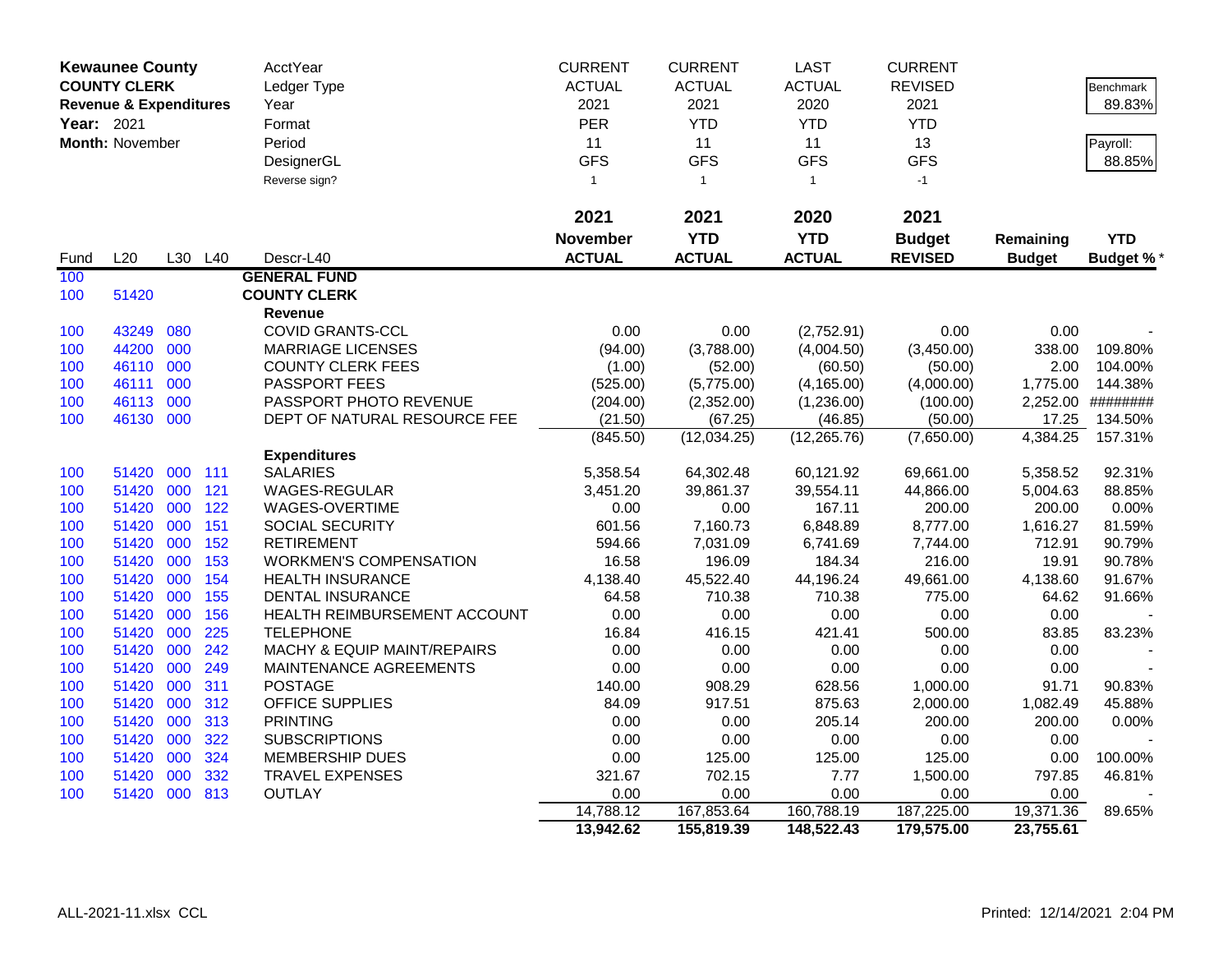|            | <b>Kewaunee County</b>            |     |         | <b>AcctYear</b>                 | <b>CURRENT</b>  | <b>CURRENT</b> | <b>LAST</b>   | <b>CURRENT</b> |               |                  |
|------------|-----------------------------------|-----|---------|---------------------------------|-----------------|----------------|---------------|----------------|---------------|------------------|
|            | <b>COUNTY CLERK</b>               |     |         | Ledger Type                     | <b>ACTUAL</b>   | <b>ACTUAL</b>  | <b>ACTUAL</b> | <b>REVISED</b> |               | <b>Benchmark</b> |
|            | <b>Revenue &amp; Expenditures</b> |     |         | Year                            | 2021            | 2021           | 2020          | 2021           |               | 89.83%           |
| Year: 2021 |                                   |     |         | Format                          | <b>PER</b>      | <b>YTD</b>     | <b>YTD</b>    | <b>YTD</b>     |               |                  |
|            | Month: November                   |     |         | Period                          | 11              | 11             | 11            | 13             |               | Payroll:         |
|            |                                   |     |         | DesignerGL                      | <b>GFS</b>      | <b>GFS</b>     | <b>GFS</b>    | <b>GFS</b>     |               | 88.85%           |
|            |                                   |     |         | Reverse sign?                   | $\overline{1}$  | $\overline{1}$ | $\mathbf{1}$  | $-1$           |               |                  |
|            |                                   |     |         |                                 | 2021            | 2021           | 2020          | 2021           |               |                  |
|            |                                   |     |         |                                 | <b>November</b> | <b>YTD</b>     | <b>YTD</b>    | <b>Budget</b>  | Remaining     | <b>YTD</b>       |
| Fund       | L20                               |     | L30 L40 | Descr-L40                       | <b>ACTUAL</b>   | <b>ACTUAL</b>  | <b>ACTUAL</b> | <b>REVISED</b> | <b>Budget</b> | <b>Budget %*</b> |
| 100        | 51440                             |     |         | <b>ELECTIONS</b>                |                 |                |               |                |               |                  |
|            |                                   |     |         | <b>Revenue</b>                  |                 |                |               |                |               |                  |
| 100        | 43510                             | 001 |         | <b>ELECTION EQUIPMENT GRANT</b> | 0.00            | 0.00           | (39, 823.10)  | 0.00           | 0.00          |                  |
| 100        | 46110                             | 310 |         | CO CLERK RECOUNT FEES           | 0.00            | 0.00           | 0.00          | 0.00           | 0.00          |                  |
| 100        | 46112                             | 000 |         | STATEWIDE VOTER REG SYSTEM      | 0.00            | (9,000.00)     | (9,000.00)    | (9,000.00)     | 0.00          | 100.00%          |
| 100        | 46112 310                         |     |         | ELECTION EQUIPMENT FEES         | 0.00            | 0.00           | 0.00          | (68, 362.00)   | (68, 362.00)  | 0.00%            |
|            |                                   |     |         |                                 | 0.00            | (9,000.00)     | (48, 823.10)  | (77, 362.00)   | (68, 362.00)  | 11.63%           |
|            |                                   |     |         | <b>Expenditures</b>             |                 |                |               |                |               |                  |
| 100        | 51440                             | 000 | 141     | BD OF CANVASSERS PER DIEM       | 0.00            | 160.00         | 400.00        | 280.00         | 120.00        | 57.14%           |
| 100        | 51440                             | 000 | 249     | MAINTENANCE AGREEMENTS          | 0.00            | 585.00         | 0.00          | 0.00           | (585.00)      |                  |
| 100        | 51440                             | 000 | 310     | <b>RECOUNT EXPENSES</b>         | 0.00            | 0.00           | 0.00          | 0.00           | 0.00          |                  |
| 100        | 51440                             | 000 | 311     | <b>POSTAGE</b>                  | 0.00            | 0.00           | 0.00          | 0.00           | 0.00          |                  |
| 100        | 51440                             | 000 | 312     | <b>OFFICE SUPPLIES</b>          | 226.38          | 1,610.96       | 838.25        | 2,000.00       | 389.04        | 80.55%           |
| 100        | 51440                             | 000 | 313     | <b>PRINTING</b>                 | 0.00            | 5,427.01       | 21,650.92     | 6,000.00       | 572.99        | 90.45%           |
| 100        | 51440                             | 000 | 321     | PUBLICATIONS OF LEGAL NOTICE    | 0.00            | 846.05         | 2,319.65      | 1,200.00       | 353.95        | 70.50%           |
| 100        | 51440                             | 000 | 332     | <b>TRAVEL EXPENSES</b>          | 0.00            | 124.24         | 211.60        | 250.00         | 125.76        | 49.70%           |
| 100        | 51440                             | 000 | 601     | PROGRAMMING COSTS               | 0.00            | 8,324.86       | 30,099.74     | 14,500.00      | 6,175.14      | 57.41%           |
| 100        | 51440                             | 000 | 813     | <b>OUTLAY</b>                   | 0.00            | 0.00           | 0.00          | 122,745.00     | 122,745.00    | 0.00%            |
|            |                                   |     |         |                                 | 226.38          | 17,078.12      | 55,520.16     | 146,975.00     | 129,896.88    | 11.62%           |
|            |                                   |     |         |                                 | 226.38          | 8,078.12       | 6,697.06      | 69,613.00      | 61,534.88     |                  |
|            |                                   |     |         |                                 | 14,169.00       | 163,897.51     | 155,219.49    | 249,188.00     | 85,290.49     |                  |

|     |            | <b>INTEGRITY CHECK:</b>             |           |            |            |            |  |
|-----|------------|-------------------------------------|-----------|------------|------------|------------|--|
|     |            | Expenditures (report)<br>⊺otal      | 15,014.50 | 184,931.76 | 216,308.35 | 334,200.00 |  |
| 100 | [51420,51] | <b>Total Dept expenditures(G/L)</b> | 15.014.50 | 184.931.76 | 216,308.35 | 334,200.00 |  |
|     |            |                                     | 0.00      | 0.00       | 0.00       | 0.00       |  |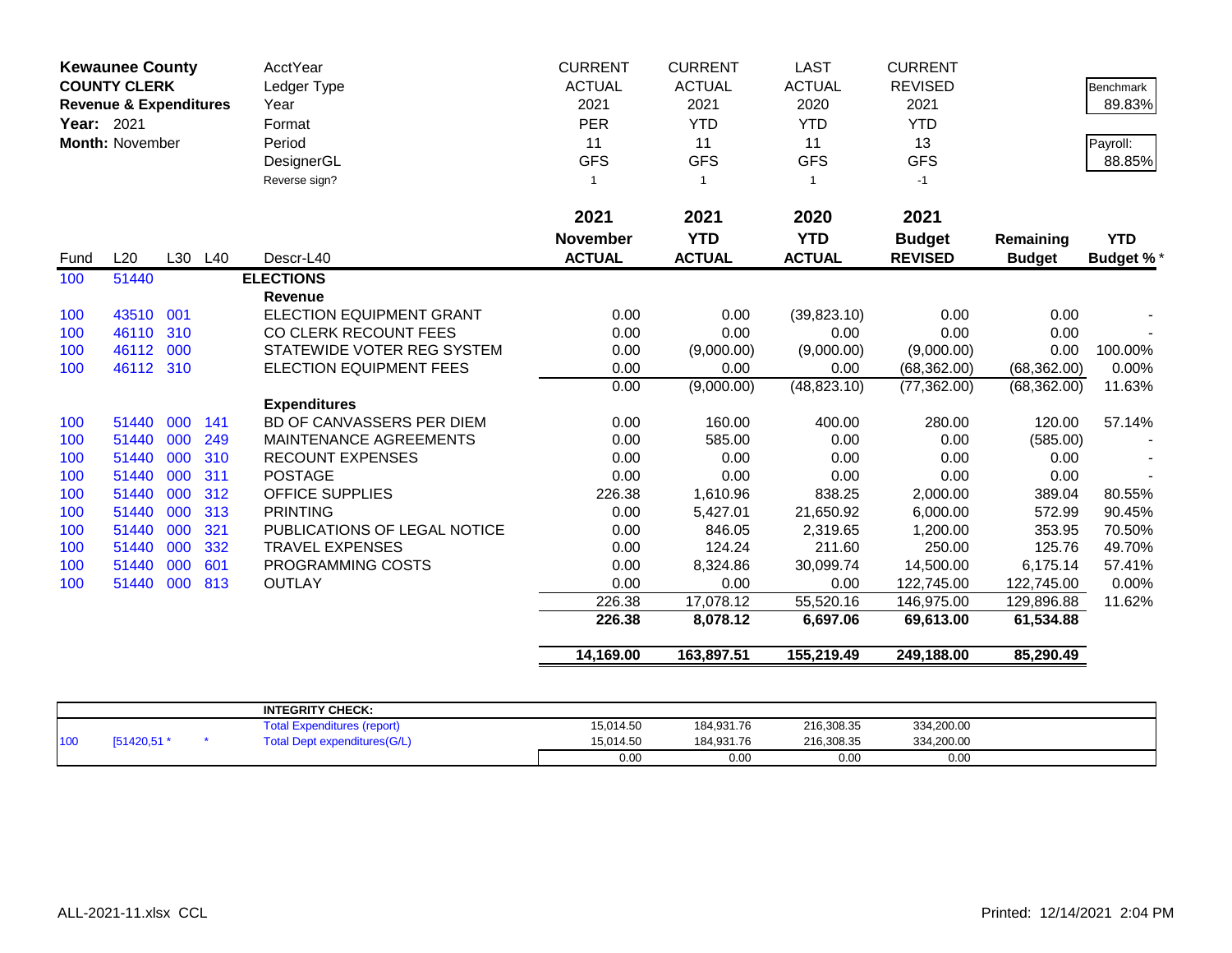|            | <b>Kewaunee County</b>            |     |         | AcctYear                      | <b>CURRENT</b>   | <b>CURRENT</b>    | <b>LAST</b>       | <b>CURRENT</b>     |                   |                  |
|------------|-----------------------------------|-----|---------|-------------------------------|------------------|-------------------|-------------------|--------------------|-------------------|------------------|
|            | <b>DISTRICT ATTORNEY</b>          |     |         | Ledger Type                   | <b>ACTUAL</b>    | <b>ACTUAL</b>     | <b>ACTUAL</b>     | <b>REVISED</b>     |                   | <b>Benchmark</b> |
|            | <b>Revenue &amp; Expenditures</b> |     |         | Year                          | 2021             | 2021              | 2020              | 2021               |                   | 89.83%           |
| Year: 2021 |                                   |     |         | Format                        | PER              | <b>YTD</b>        | <b>YTD</b>        | <b>YTD</b>         |                   |                  |
|            | <b>Month: November</b>            |     |         | Period                        | 11               | 11                | 11                | 13                 |                   | Payroll:         |
|            |                                   |     |         | DesignerGL                    | <b>GFS</b>       | <b>GFS</b>        | <b>GFS</b>        | <b>GFS</b>         |                   | 88.85%           |
|            |                                   |     |         | Reverse sign?                 | $\mathbf{1}$     | $\mathbf{1}$      | $\mathbf{1}$      | $-1$               |                   |                  |
|            |                                   |     |         |                               |                  |                   |                   |                    |                   |                  |
|            |                                   |     |         |                               | 2021             | 2021              | 2020              | 2021               |                   |                  |
|            |                                   |     |         |                               | November         | <b>YTD</b>        | <b>YTD</b>        | <b>Budget</b>      | Remaining         | <b>YTD</b>       |
| Fund       | L20                               |     | L30 L40 | Descr-L40                     | <b>ACTUAL</b>    | <b>ACTUAL</b>     | <b>ACTUAL</b>     | <b>REVISED</b>     | <b>Budget</b>     | <b>Budget %*</b> |
| 100        |                                   |     |         | <b>GENERAL FUND</b>           |                  |                   |                   |                    |                   |                  |
| 100        | 51310                             |     |         | <b>DISTRICT ATTORNEY</b>      |                  |                   |                   |                    |                   |                  |
|            |                                   |     |         | Revenue                       |                  |                   |                   |                    |                   |                  |
| 100        | 43249                             | 090 |         | <b>COVID GRANTS-DA</b>        | 0.00             | 0.00              | 0.00              | 0.00               | 0.00              |                  |
| 100        | 48308 000                         |     |         | SALE OF CD/DVD                | (665.00)         | (2,220.00)        | (1,430.00)        | (2,520.00)         | (300.00)          | 88.10%           |
|            |                                   |     |         |                               | (665.00)         | (2,220.00)        | (1,430.00)        | (2,520.00)         | (300.00)          | 88.10%           |
|            |                                   |     |         | <b>Expenditures</b>           |                  |                   |                   |                    |                   |                  |
| 100        | 51310 000 111                     |     |         | <b>SALARIES</b>               | 0.00             | 0.00              | 0.00              | 0.00               | 0.00              |                  |
| 100        | 51310 000                         |     | 121     | WAGES-REGULAR                 | 4,704.01         | 54,331.27         | 53,469.71         | 61,167.00          | 6,835.73          | 88.82%           |
| 100        | 51310                             | 000 | 122     | WAGES-OVERTIME                | 0.00             | 0.00              | 0.00              | 0.00               | 0.00              |                  |
| 100        | 51310 000                         |     | 125     | WAGES-TEMPORARY EMPLOYEES     | 0.00             | 0.00              | 0.00              | 0.00               | 0.00              |                  |
| 100        | 51310 000                         |     | 149     | <b>INTERPRETERS</b>           | 0.00             | 0.00              | 0.00              | 500.00             | 500.00            | 0.00%            |
| 100        | 51310                             | 000 | 151     | SOCIAL SECURITY               | 316.54           | 3,671.03          | 3,719.40          | 4,679.00           | 1,007.97          | 78.46%           |
| 100        | 51310 000                         |     | 152     | <b>RETIREMENT</b>             | 228.20           | 2,635.71          | 2,618.17          | 2,967.00           | 331.29            | 88.83%           |
| 100        | 51310 000                         |     | 153     | <b>WORKMEN'S COMPENSATION</b> | 8.84             | 102.18            | 100.25            | 115.00             | 12.82             | 88.85%           |
| 100        | 51310                             | 000 | 154     | <b>HEALTH INSURANCE</b>       | 2,069.20         | 22,761.20         | 22,098.12         | 24,830.00          | 2,068.80          | 91.67%           |
| 100        | 51310 000                         |     | 155     | <b>DENTAL INSURANCE</b>       | 64.58            | 710.38            | 710.38            | 775.00             | 64.62             | 91.66%           |
| 100        | 51310 000                         |     | 156     | HEALTH REIMBURSEMENT ACCOUNT  | 0.00             | 0.00              | 0.00              | 0.00               | 0.00              |                  |
| 100        | 51310                             | 000 | 211     | <b>MEDICAL SERVICES</b>       | 0.00             | 0.00              | 0.00              | 0.00               | 0.00              |                  |
| 100        | 51310 000                         |     | 212     | <b>LEGAL FEES</b>             | 0.00             | 0.00              | 0.00              | 50.00              | 50.00             | 0.00%            |
| 100        | 51310 000                         |     | 225     | <b>TELEPHONE</b>              | 25.26            | 624.33            | 632.21            | 800.00             | 175.67            | 78.04%           |
| 100        | 51310                             | 000 | 249     | MAINTENANCE AGREEMENTS        | 0.00             | 876.60            | 842.88            | 890.00             | 13.40             | 98.49%           |
| 100        | 51310 000                         |     | 251     | <b>TRANSCRIPTS</b>            | 0.00             | 86.75             | 51.00             | 300.00             | 213.25            | 28.92%           |
| 100        | 51310 000                         |     | 254     | <b>INVESTIGATIONS</b>         | 0.00             | 0.00              | 0.00              | 0.00               | 0.00              |                  |
| 100        | 51310                             | 000 | 255     | PAPER SERVICE                 | 0.00             | (93.50)           | 0.00              | 50.00              | 143.50            | $-187.00%$       |
| 100        | 51310 000                         |     | 311     | <b>POSTAGE</b>                | (8.35)           | 363.81            | 536.49            | 450.00             | 86.19             | 80.85%           |
| 100        | 51310 000                         |     | 312     | <b>OFFICE SUPPLIES</b>        | 0.00             | 272.15            | 231.84            | 600.00             | 327.85            | 45.36%           |
| 100        | 51310                             | 000 | 322     | <b>SUBSCRIPTIONS</b>          | 0.00             | 289.35            | 547.51            | 600.00             | 310.65            | 48.23%           |
| 100        | 51310 000                         |     | 324     | <b>MEMBERSHIP DUES</b>        | 0.00             | 564.00            | 1,042.00          | 1,100.00           | 536.00            | 51.27%           |
| 100        | 51310<br>51310 000 813            | 000 | 332     | <b>TRAVEL EXPENSES</b>        | 0.00             | 26.32             | 0.00              | 400.00             | 373.68            | 6.58%            |
| 100        |                                   |     |         | <b>OUTLAY</b>                 | 0.00<br>7,408.28 | 0.00<br>87,221.58 | 0.00<br>86,599.96 | 0.00<br>100,273.00 | 0.00<br>13,051.42 | 86.98%           |
|            |                                   |     |         |                               | 6,743.28         | 85,001.58         | 85,169.96         | 97,753.00          | 12,751.42         |                  |
|            |                                   |     |         |                               |                  |                   |                   |                    |                   |                  |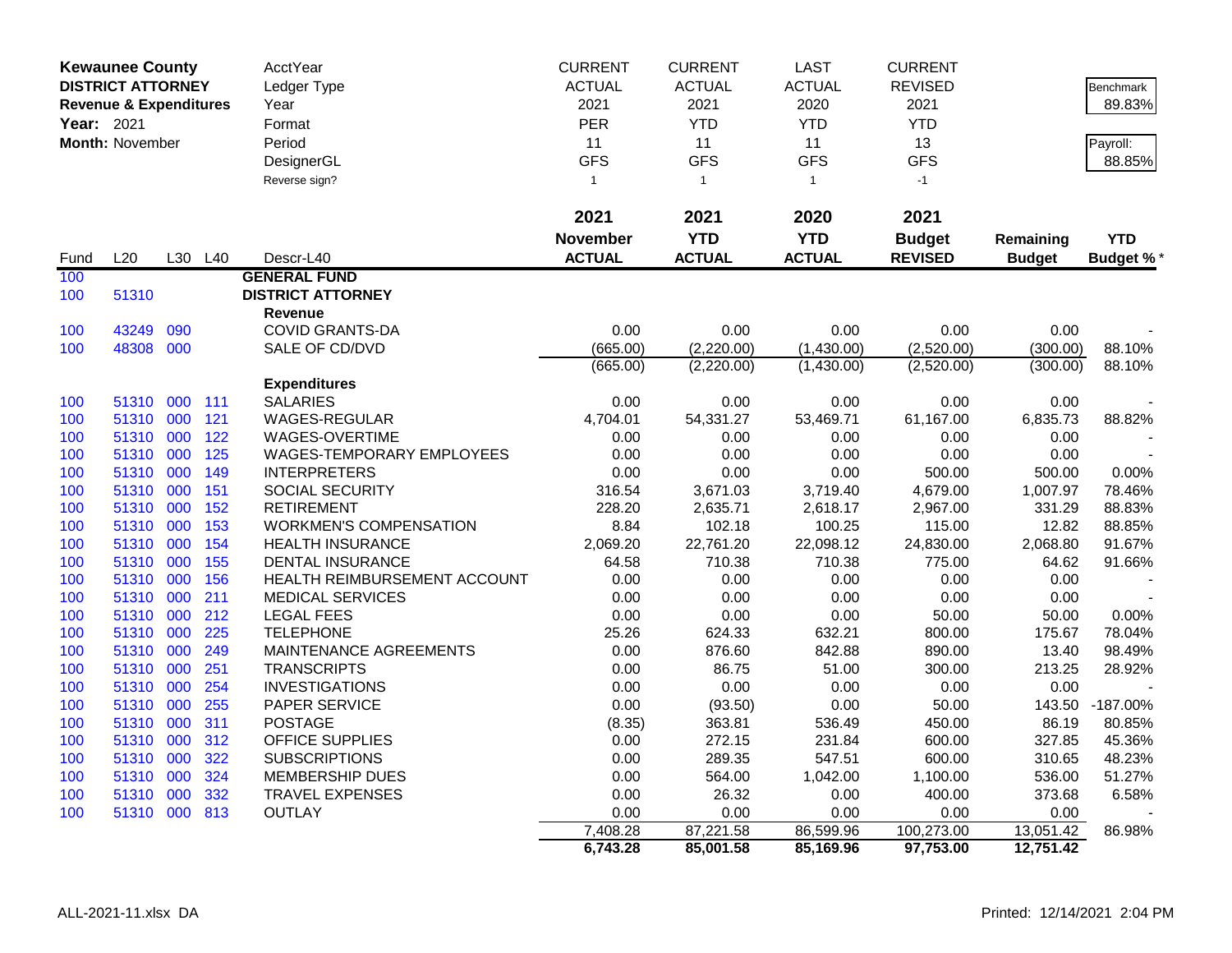| 2021<br>2021<br>2021<br>2020<br><b>YTD</b><br><b>YTD</b><br><b>November</b><br><b>Budget</b><br>Remaining<br><b>ACTUAL</b><br>L20<br>L30 L40<br><b>ACTUAL</b><br><b>ACTUAL</b><br><b>REVISED</b><br>Descr-L40<br><b>Budget</b><br>Fund<br>51312<br><b>VICTIM WITNESS PROGRAM</b><br>100<br>Revenue<br>VICTIM WITNESS PROGRAM<br>43521<br>000<br>0.00<br>(14, 393.45)<br>(12,644.31)<br>(25,000.00)<br>100<br>46146 000<br><b>VICTIM WITNESS RESTITUTON</b><br>(226.91)<br>(2,454.74)<br>(2, 102.12)<br>(2,500.00)<br>100<br>(226.91)<br>(16, 848.19)<br>(14, 746.43)<br>(27,500.00)<br><b>Expenditures</b><br>WAGES-REGULAR<br>51312<br>000<br>121<br>2,761.21<br>31,891.88<br>31,650.68<br>35,901.00<br>100<br>51312 000<br>122<br>WAGES-OVERTIME<br>0.00<br>0.00<br>0.00<br>0.00<br>100<br>51312 000<br>151<br>SOCIAL SECURITY<br>185.34<br>2,155.07<br>2,160.58<br>100<br>2,746.00<br>51312 000<br><b>RETIREMENT</b><br>186.37<br>152<br>2,152.64<br>2,138.30<br>2,423.00<br>100<br>51312 000<br>5.20<br>153<br><b>WORKMEN'S COMPENSATION</b><br>60.01<br>58.63<br>68.00<br>100<br>51312 000<br>154<br><b>HEALTH INSURANCE</b><br>1,551.90<br>17,070.86<br>16,573.52<br>100<br>18,623.00<br>51312 000<br>155<br><b>DENTAL INSURANCE</b><br>48.43<br>581.00<br>532.78<br>532.79<br>100<br>51312 000<br>0.00<br>0.00<br>156<br>HEALTH REIMBURSEMENT ACCOUNT<br>0.00<br>0.00<br>100<br>51312 000<br>225<br><b>TELEPHONE</b><br>5.64<br>138.97<br>140.74<br>200.00<br>100<br>51312 000<br>311<br><b>POSTAGE</b><br>61.58<br>458.46<br>500.00<br>100<br>468.40<br>51312 000<br><b>OFFICE SUPPLIES</b><br>54.44<br>150.00<br>100<br>312<br>0.00<br>75.35<br>50.00<br>60.00<br>51312 000<br>324<br><b>MEMBERSHIP DUES</b><br>0.00<br>70.00<br>100<br>0.00<br>0.00<br>51312 000<br>332<br><b>TRAVEL EXPENSES</b><br>0.00<br>250.00<br>100<br>51312 000<br>813<br><b>OUTLAY</b><br>0.00<br>0.00<br>0.00<br>0.00<br>100<br>61,502.00<br>4,805.67<br>54,565.11<br>53,868.99 | Benchmark<br>89.83%<br>Payroll:<br>88.85% |
|---------------------------------------------------------------------------------------------------------------------------------------------------------------------------------------------------------------------------------------------------------------------------------------------------------------------------------------------------------------------------------------------------------------------------------------------------------------------------------------------------------------------------------------------------------------------------------------------------------------------------------------------------------------------------------------------------------------------------------------------------------------------------------------------------------------------------------------------------------------------------------------------------------------------------------------------------------------------------------------------------------------------------------------------------------------------------------------------------------------------------------------------------------------------------------------------------------------------------------------------------------------------------------------------------------------------------------------------------------------------------------------------------------------------------------------------------------------------------------------------------------------------------------------------------------------------------------------------------------------------------------------------------------------------------------------------------------------------------------------------------------------------------------------------------------------------------------------------------------------------------------------------------------------------------------------------------------------------|-------------------------------------------|
|                                                                                                                                                                                                                                                                                                                                                                                                                                                                                                                                                                                                                                                                                                                                                                                                                                                                                                                                                                                                                                                                                                                                                                                                                                                                                                                                                                                                                                                                                                                                                                                                                                                                                                                                                                                                                                                                                                                                                                     |                                           |
|                                                                                                                                                                                                                                                                                                                                                                                                                                                                                                                                                                                                                                                                                                                                                                                                                                                                                                                                                                                                                                                                                                                                                                                                                                                                                                                                                                                                                                                                                                                                                                                                                                                                                                                                                                                                                                                                                                                                                                     | <b>YTD</b><br><b>Budget %*</b>            |
|                                                                                                                                                                                                                                                                                                                                                                                                                                                                                                                                                                                                                                                                                                                                                                                                                                                                                                                                                                                                                                                                                                                                                                                                                                                                                                                                                                                                                                                                                                                                                                                                                                                                                                                                                                                                                                                                                                                                                                     |                                           |
|                                                                                                                                                                                                                                                                                                                                                                                                                                                                                                                                                                                                                                                                                                                                                                                                                                                                                                                                                                                                                                                                                                                                                                                                                                                                                                                                                                                                                                                                                                                                                                                                                                                                                                                                                                                                                                                                                                                                                                     |                                           |
|                                                                                                                                                                                                                                                                                                                                                                                                                                                                                                                                                                                                                                                                                                                                                                                                                                                                                                                                                                                                                                                                                                                                                                                                                                                                                                                                                                                                                                                                                                                                                                                                                                                                                                                                                                                                                                                                                                                                                                     | (10,606.55)<br>57.57%                     |
|                                                                                                                                                                                                                                                                                                                                                                                                                                                                                                                                                                                                                                                                                                                                                                                                                                                                                                                                                                                                                                                                                                                                                                                                                                                                                                                                                                                                                                                                                                                                                                                                                                                                                                                                                                                                                                                                                                                                                                     | (45.26)<br>98.19%                         |
|                                                                                                                                                                                                                                                                                                                                                                                                                                                                                                                                                                                                                                                                                                                                                                                                                                                                                                                                                                                                                                                                                                                                                                                                                                                                                                                                                                                                                                                                                                                                                                                                                                                                                                                                                                                                                                                                                                                                                                     | (10,651.81)<br>61.27%                     |
|                                                                                                                                                                                                                                                                                                                                                                                                                                                                                                                                                                                                                                                                                                                                                                                                                                                                                                                                                                                                                                                                                                                                                                                                                                                                                                                                                                                                                                                                                                                                                                                                                                                                                                                                                                                                                                                                                                                                                                     |                                           |
|                                                                                                                                                                                                                                                                                                                                                                                                                                                                                                                                                                                                                                                                                                                                                                                                                                                                                                                                                                                                                                                                                                                                                                                                                                                                                                                                                                                                                                                                                                                                                                                                                                                                                                                                                                                                                                                                                                                                                                     | 4,009.12<br>88.83%                        |
|                                                                                                                                                                                                                                                                                                                                                                                                                                                                                                                                                                                                                                                                                                                                                                                                                                                                                                                                                                                                                                                                                                                                                                                                                                                                                                                                                                                                                                                                                                                                                                                                                                                                                                                                                                                                                                                                                                                                                                     | 0.00                                      |
|                                                                                                                                                                                                                                                                                                                                                                                                                                                                                                                                                                                                                                                                                                                                                                                                                                                                                                                                                                                                                                                                                                                                                                                                                                                                                                                                                                                                                                                                                                                                                                                                                                                                                                                                                                                                                                                                                                                                                                     | 78.48%<br>590.93                          |
|                                                                                                                                                                                                                                                                                                                                                                                                                                                                                                                                                                                                                                                                                                                                                                                                                                                                                                                                                                                                                                                                                                                                                                                                                                                                                                                                                                                                                                                                                                                                                                                                                                                                                                                                                                                                                                                                                                                                                                     | 270.36<br>88.84%                          |
|                                                                                                                                                                                                                                                                                                                                                                                                                                                                                                                                                                                                                                                                                                                                                                                                                                                                                                                                                                                                                                                                                                                                                                                                                                                                                                                                                                                                                                                                                                                                                                                                                                                                                                                                                                                                                                                                                                                                                                     | 88.25%<br>7.99                            |
|                                                                                                                                                                                                                                                                                                                                                                                                                                                                                                                                                                                                                                                                                                                                                                                                                                                                                                                                                                                                                                                                                                                                                                                                                                                                                                                                                                                                                                                                                                                                                                                                                                                                                                                                                                                                                                                                                                                                                                     | 1,552.14<br>91.67%                        |
|                                                                                                                                                                                                                                                                                                                                                                                                                                                                                                                                                                                                                                                                                                                                                                                                                                                                                                                                                                                                                                                                                                                                                                                                                                                                                                                                                                                                                                                                                                                                                                                                                                                                                                                                                                                                                                                                                                                                                                     | 48.22<br>91.70%                           |
|                                                                                                                                                                                                                                                                                                                                                                                                                                                                                                                                                                                                                                                                                                                                                                                                                                                                                                                                                                                                                                                                                                                                                                                                                                                                                                                                                                                                                                                                                                                                                                                                                                                                                                                                                                                                                                                                                                                                                                     | 0.00                                      |
|                                                                                                                                                                                                                                                                                                                                                                                                                                                                                                                                                                                                                                                                                                                                                                                                                                                                                                                                                                                                                                                                                                                                                                                                                                                                                                                                                                                                                                                                                                                                                                                                                                                                                                                                                                                                                                                                                                                                                                     | 61.03<br>69.49%<br>41.54<br>91.69%        |
|                                                                                                                                                                                                                                                                                                                                                                                                                                                                                                                                                                                                                                                                                                                                                                                                                                                                                                                                                                                                                                                                                                                                                                                                                                                                                                                                                                                                                                                                                                                                                                                                                                                                                                                                                                                                                                                                                                                                                                     | 95.56<br>36.29%                           |
|                                                                                                                                                                                                                                                                                                                                                                                                                                                                                                                                                                                                                                                                                                                                                                                                                                                                                                                                                                                                                                                                                                                                                                                                                                                                                                                                                                                                                                                                                                                                                                                                                                                                                                                                                                                                                                                                                                                                                                     | 10.00<br>83.33%                           |
|                                                                                                                                                                                                                                                                                                                                                                                                                                                                                                                                                                                                                                                                                                                                                                                                                                                                                                                                                                                                                                                                                                                                                                                                                                                                                                                                                                                                                                                                                                                                                                                                                                                                                                                                                                                                                                                                                                                                                                     | 250.00<br>0.00%                           |
|                                                                                                                                                                                                                                                                                                                                                                                                                                                                                                                                                                                                                                                                                                                                                                                                                                                                                                                                                                                                                                                                                                                                                                                                                                                                                                                                                                                                                                                                                                                                                                                                                                                                                                                                                                                                                                                                                                                                                                     | 0.00                                      |
|                                                                                                                                                                                                                                                                                                                                                                                                                                                                                                                                                                                                                                                                                                                                                                                                                                                                                                                                                                                                                                                                                                                                                                                                                                                                                                                                                                                                                                                                                                                                                                                                                                                                                                                                                                                                                                                                                                                                                                     | 6,936.89<br>88.72%                        |
| 4,578.76<br>37,716.92<br>39,122.56<br>34,002.00                                                                                                                                                                                                                                                                                                                                                                                                                                                                                                                                                                                                                                                                                                                                                                                                                                                                                                                                                                                                                                                                                                                                                                                                                                                                                                                                                                                                                                                                                                                                                                                                                                                                                                                                                                                                                                                                                                                     | (3,714.92)                                |
| 122,718.50<br>11,322.04<br>124,292.52<br>131,755.00                                                                                                                                                                                                                                                                                                                                                                                                                                                                                                                                                                                                                                                                                                                                                                                                                                                                                                                                                                                                                                                                                                                                                                                                                                                                                                                                                                                                                                                                                                                                                                                                                                                                                                                                                                                                                                                                                                                 | 9,036.50                                  |

|     |              | <b>INTEGRITY CHECK:</b>            |           |            |            |            |  |
|-----|--------------|------------------------------------|-----------|------------|------------|------------|--|
|     |              | <b>Total Expenditures (report)</b> | 12,213.95 | 141,786.69 | 140,468.95 | 161,775.00 |  |
| 100 | $[51310,51*$ | Total Dept expenditures (G/L)      | 12,213.95 | 141.786.69 | 140,468.95 | 161,775.00 |  |
|     |              |                                    | 0.00      | 0.00       | 0.00       | 0.00       |  |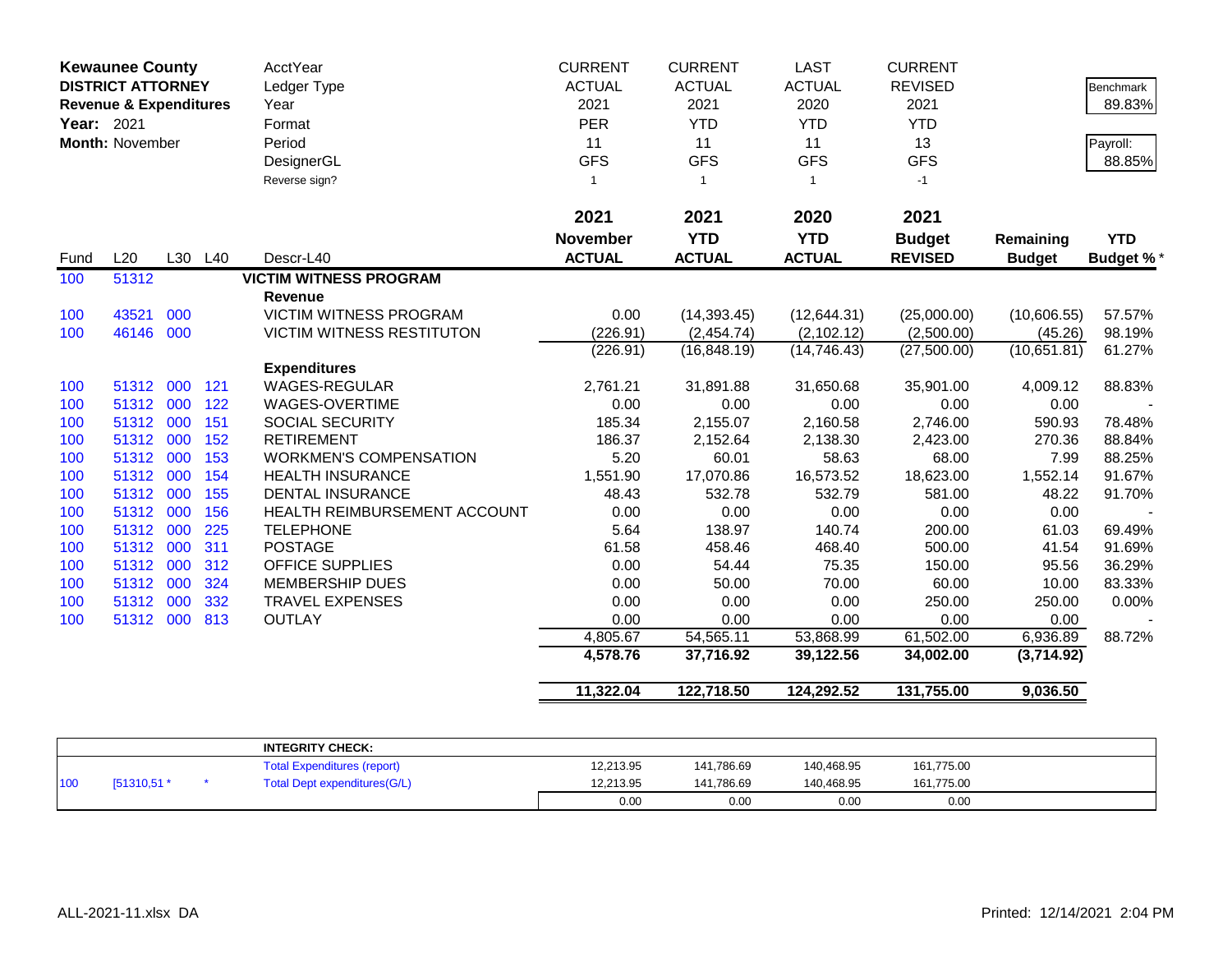|                   | <b>Kewaunee County</b>            |     |         | AcctYear                                | <b>CURRENT</b>  | <b>CURRENT</b> | <b>LAST</b>   | <b>CURRENT</b> |               |                  |
|-------------------|-----------------------------------|-----|---------|-----------------------------------------|-----------------|----------------|---------------|----------------|---------------|------------------|
|                   |                                   |     |         | <b>EMERGENCY MANAGEMENT Ledger Type</b> | <b>ACTUAL</b>   | <b>ACTUAL</b>  | <b>ACTUAL</b> | <b>REVISED</b> |               | <b>Benchmark</b> |
|                   | <b>Revenue &amp; Expenditures</b> |     |         | Year                                    | 2021            | 2021           | 2020          | 2021           |               | 89.83%           |
| <b>Year: 2021</b> |                                   |     |         | Format                                  | <b>PER</b>      | <b>YTD</b>     | <b>YTD</b>    | <b>YTD</b>     |               |                  |
|                   | Month: November                   |     |         | Period                                  | 11              | 11             | 11            | 13             |               | Payroll:         |
|                   |                                   |     |         | DesignerGL                              | <b>GFS</b>      | <b>GFS</b>     | <b>GFS</b>    | <b>GFS</b>     |               | 88.85%           |
|                   |                                   |     |         |                                         | $\mathbf{1}$    |                | $\mathbf{1}$  |                |               |                  |
|                   |                                   |     |         | Reverse sign?                           |                 | $\mathbf{1}$   |               | $-1$           |               |                  |
|                   |                                   |     |         |                                         | 2021            | 2021           | 2020          | 2021           |               |                  |
|                   |                                   |     |         |                                         | <b>November</b> | <b>YTD</b>     | <b>YTD</b>    | <b>Budget</b>  | Remaining     | <b>YTD</b>       |
| Fund              | L20                               |     | L30 L40 | Descr-L40                               | <b>ACTUAL</b>   | <b>ACTUAL</b>  | <b>ACTUAL</b> | <b>REVISED</b> | <b>Budget</b> | <b>Budget %*</b> |
| 100               |                                   |     |         | <b>GENERAL FUND</b>                     |                 |                |               |                |               |                  |
| 100               | 52600                             |     |         | <b>EMERGENCY MANAGEMENT</b>             |                 |                |               |                |               |                  |
|                   |                                   |     |         | Revenue                                 |                 |                |               |                |               |                  |
| 100               | 43249                             | 100 |         | <b>COVID GRANTS-EGT</b>                 | 0.00            | 0.00           | (1,380.38)    | 0.00           | 0.00          |                  |
| 100               | 43301 000                         |     |         | <b>EMERGENCY GOVERNMENT-EMPG</b>        | 0.00            | (13, 363.35)   | (2, 152.56)   | (25, 476.00)   | (12, 112.65)  | 52.45%           |
|                   |                                   |     |         |                                         | 0.00            | (13, 363.35)   | (3,532.94)    | (25, 476.00)   | (12, 112.65)  | 52.45%           |
|                   |                                   |     |         | <b>Expenditures</b>                     |                 |                |               |                |               |                  |
| 100               | 52600                             | 000 | 111     | <b>SALARIES</b>                         | 3,486.00        | 34,469.01      | 41,155.20     | 37,526.00      | 3,056.99      | 91.85%           |
| 100               | 52600                             | 000 | 121     | WAGES-REGULAR                           | 339.51          | 934.13         | 4,166.31      | 4,363.00       | 3,428.87      | 21.41%           |
| 100               | 52600                             | 000 | 122     | WAGES-OVERTIME                          | 0.00            | 0.00           | 0.00          | 0.00           | 0.00          |                  |
| 100               | 52600                             | 000 | 125     | WAGES-TEMPORARY EMPLOYEES               | 0.00            | 0.00           | 0.00          | 1,000.00       | 1,000.00      | 0.00%            |
| 100               | 52600                             | 000 | 151     | <b>SOCIAL SECURITY</b>                  | 266.78          | 2,455.77       | 3,173.36      | 3,296.00       | 840.23        | 74.51%           |
| 100               | 52600                             | 000 | 152     | <b>RETIREMENT</b>                       | 235.31          | 2,332.16       | 2,939.70      | 2,614.00       | 281.84        | 89.22%           |
| 100               | 52600                             | 000 | 153     | <b>WORKMEN'S COMPENSATION</b>           | 136.62          | 1,360.18       | 1,577.66      | 1,481.00       | 120.82        | 91.84%           |
| 100               | 52600                             | 000 | 154     | <b>HEALTH INSURANCE</b>                 | 1,551.90        | 14,136.55      | 18,387.25     | 15,643.00      | 1,506.45      | 90.37%           |
| 100               | 52600                             | 000 | 155     | <b>DENTAL INSURANCE</b>                 | 48.44           | 441.25         | 590.99        | 488.00         | 46.75         | 90.42%           |
| 100               | 52600                             | 000 | 156     | HEALTH REIMBURSEMENT ACCOUNT            | 0.00            | 0.00           | 0.00          | 0.00           | 0.00          |                  |
| 100               | 52600                             | 000 | 225     | <b>TELEPHONE</b>                        | 38.29           | 2,761.72       | 2,144.78      | 3,706.00       | 944.28        | 74.52%           |
| 100               | 52600                             | 000 | 241     | <b>CAR/TRUCK MAINTENANCE</b>            | 0.00            | 63.34          | 129.88        | 228.00         | 164.66        | 27.78%           |
| 100               | 52600                             | 000 | 244     | <b>TOWER MAINTENANCE</b>                | 0.00            | 0.00           | 13,200.00     | 13,200.00      | 13,200.00     | 0.00%            |
| 100               | 52600                             | 000 | 249     | MAINTENANCE AGREEMENTS                  | 0.00            | 1,020.33       | 1,008.00      | 1,008.00       | (12.33)       | 101.22%          |
| 100               | 52600                             | 000 | 286     | <b>EMERGENCY NOTIFICATION SYSTM</b>     | 0.00            | 0.00           | 0.00          | 2,000.00       | 2,000.00      | 0.00%            |
| 100               | 52600                             | 000 | 292     | RADIO MAINTENANCE                       | 9.24            | 18.48          | 92.40         | 1,180.00       | 1,161.52      | 1.57%            |
| 100               | 52600                             | 000 | 296     | <b>CONTRACTED SERVICES</b>              | 0.00            | 0.00           | 0.00          | 0.00           | 0.00          |                  |
| 100               | 52600                             | 000 | 311     | <b>POSTAGE</b>                          | 0.00            | 0.00           | 7.09          | 56.00          | 56.00         | 0.00%            |
| 100               | 52600                             | 000 | 312     | <b>OFFICE SUPPLIES</b>                  | 49.96           | 253.32         | 683.80        | 450.00         | 196.68        | 56.29%           |
| 100               | 52600 000                         |     | 324     | <b>MEMBERSHIP DUES</b>                  | 0.00            | 0.00           | 0.00          | 25.00          | 25.00         | 0.00%            |
| 100               | 52600 000 332                     |     |         | <b>TRAVEL EXPENSES</b>                  | 0.00            | 92.07          | 869.39        | 1,770.00       | 1,677.93      | 5.20%            |
| 100               | 52600 000                         |     | 336     | <b>TRAINING</b>                         | 114.76          | 2,805.32       | 2,805.53      | 4,270.00       | 1,464.68      | 65.70%           |
| 100               | 52600 000                         |     | 351     | <b>GASOLINE &amp; DIESEL FUEL</b>       | 67.74           | 401.06         | 417.84        | 700.00         | 298.94        | 57.29%           |
| 100               | 52600 000 533                     |     |         | <b>EQUIPMENT RENTAL &amp; LEASES</b>    | 21.20           | 175.14         | 400.56        | 504.00         | 328.86        | 34.75%           |
| 100               | 52600 000 813                     |     |         | <b>OUTLAY</b>                           | 0.00            | 0.00           | 0.00          | 0.00           | 0.00          |                  |
|                   |                                   |     |         |                                         | 6,365.75        | 63,719.83      | 93,749.74     | 95,508.00      | 31,788.17     | 66.72%           |
|                   |                                   |     |         |                                         | 6,365.75        | 50,356.48      | 90,216.80     | 70,032.00      | 19,675.52     |                  |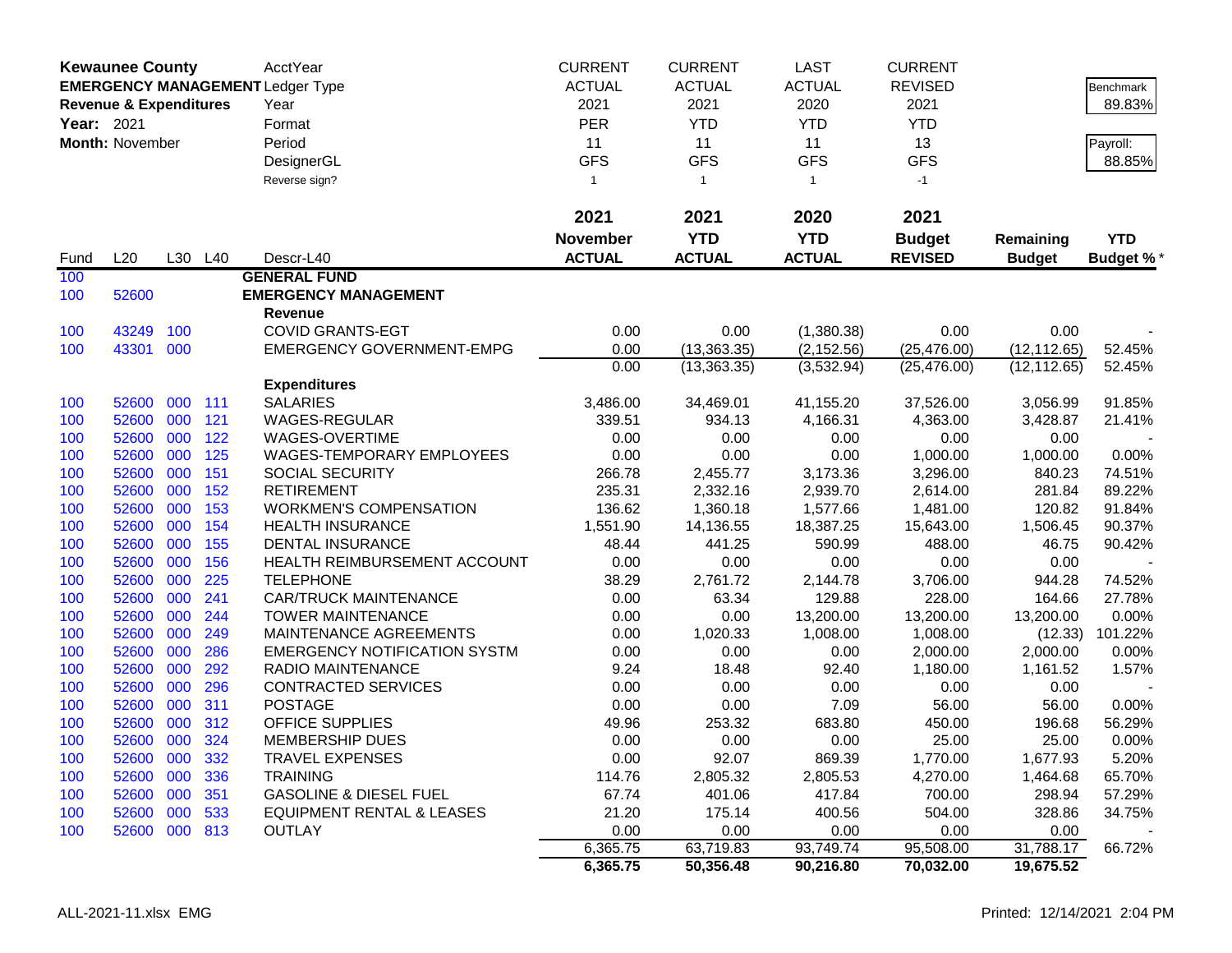| <b>Kewaunee County</b> |                                   |     | <b>AcctYear</b> | <b>CURRENT</b>                          | <b>CURRENT</b>  | <b>LAST</b>   | <b>CURRENT</b> |                |                            |                  |
|------------------------|-----------------------------------|-----|-----------------|-----------------------------------------|-----------------|---------------|----------------|----------------|----------------------------|------------------|
|                        |                                   |     |                 | <b>EMERGENCY MANAGEMENT Ledger Type</b> | <b>ACTUAL</b>   | <b>ACTUAL</b> | <b>ACTUAL</b>  | <b>REVISED</b> |                            | Benchmark        |
|                        | <b>Revenue &amp; Expenditures</b> |     |                 | Year                                    | 2021            | 2021          | 2020           | 2021           |                            | 89.83%           |
| Year: 2021             |                                   |     |                 | Format                                  | <b>PER</b>      | <b>YTD</b>    | <b>YTD</b>     | <b>YTD</b>     |                            |                  |
|                        | Month: November                   |     |                 | Period                                  | 11              | 11            | 11             | 13             |                            | Payroll:         |
|                        |                                   |     |                 | DesignerGL                              | <b>GFS</b>      | <b>GFS</b>    | <b>GFS</b>     | <b>GFS</b>     |                            | 88.85%           |
|                        |                                   |     |                 | Reverse sign?                           | $\mathbf{1}$    | $\mathbf{1}$  | $\mathbf{1}$   | $-1$           |                            |                  |
|                        |                                   |     |                 |                                         | 2021            | 2021          | 2020           | 2021           |                            |                  |
|                        |                                   |     |                 |                                         | <b>November</b> | <b>YTD</b>    | <b>YTD</b>     | <b>Budget</b>  |                            | <b>YTD</b>       |
| Fund                   | L20                               |     | L30 L40         | Descr-L40                               | <b>ACTUAL</b>   | <b>ACTUAL</b> | <b>ACTUAL</b>  | <b>REVISED</b> | Remaining<br><b>Budget</b> | <b>Budget %*</b> |
| 100                    | 52602                             |     |                 | <b>EMGT-NUKE PLANT</b>                  |                 |               |                |                |                            |                  |
|                        |                                   |     |                 | Revenue                                 |                 |               |                |                |                            |                  |
| 100                    | 46203                             | 000 |                 | EMER GOVT-NUKE PLANT REIMB              | 0.00            | (72, 764.89)  | (47, 452.66)   | (113,018.00)   | (40, 253.11)               | 64.38%           |
|                        |                                   |     |                 |                                         | 0.00            | (72, 764.89)  | (47, 452.66)   | (113,018.00)   | (40, 253.11)               | 64.38%           |
|                        |                                   |     |                 | <b>Expenditures</b>                     |                 |               |                |                |                            |                  |
| 100                    | 52602                             | 000 | 111             | <b>SALARIES</b>                         | 1,162.00        | 13,943.99     | 13,718.40      | 15,539.00      | 1,595.01                   | 89.74%           |
| 100                    | 52602                             | 000 | 121             | <b>WAGES-REGULAR</b>                    | 339.51          | 7,527.42      | 8,018.83       | 8,909.00       | 1,381.58                   | 84.49%           |
| 100                    | 52602                             | 000 | 122             | WAGES-OVERTIME                          | 0.00            | 0.00          | 0.00           | 0.00           | 0.00                       |                  |
| 100                    | 52602                             | 000 | 125             | WAGES-TEMPORARY EMPLOYEES               | 0.00            | 0.00          | 0.00           | 2,000.00       | 2,000.00                   | 0.00%            |
| 100                    | 52602                             | 000 | 151             | SOCIAL SECURITY                         | 105.97          | 1,540.50      | 1,546.70       | 2,008.00       | 467.50                     | 76.72%           |
| 100                    | 52602                             | 000 | 152             | <b>RETIREMENT</b>                       | 78.43           | 1,056.41      | 1,115.94       | 1,170.00       | 113.59                     | 90.29%           |
| 100                    | 52602                             | 000 | 153             | <b>WORKMEN'S COMPENSATION</b>           | 45.96           | 581.51        | 537.73         | 619.00         | 37.49                      | 93.94%           |
| 100                    | 52602                             | 000 | 154             | <b>HEALTH INSURANCE</b>                 | 517.30          | 6,408.55      | 7,282.37       | 6,208.00       | (200.55)                   | 103.23%          |
| 100                    | 52602                             | 000 | 155             | <b>DENTAL INSURANCE</b>                 | 16.14           | 203.72        | 234.07         | 194.00         | (9.72)                     | 105.01%          |
| 100                    | 52602                             | 000 | 225             | <b>TELEPHONE</b>                        | 386.98          | 10,616.81     | 10,620.00      | 12,742.00      | 2,125.19                   | 83.32%           |
| 100                    | 52602                             | 000 | 241             | <b>CAR/TRUCK MAINTENANCE</b>            | 0.00            | 71.39         | 121.92         | 228.00         | 156.61                     | 31.31%           |
| 100                    | 52602                             | 000 | 249             | MAINTENANCE AGREEMENTS                  | 0.00            | 3,637.83      | 6,545.50       | 9,858.00       | 6,220.17                   | 36.90%           |
| 100                    | 52602                             | 000 | 286             | <b>EMERGENCY NOTIFICATION SYSTM</b>     | 0.00            | 2,000.00      | 2,000.00       | 2,000.00       | 0.00                       | 100.00%          |
| 100                    | 52602                             | 000 | 292             | RADIO MAINTENANCE                       | 0.00            | 0.00          | 0.00           | 800.00         | 800.00                     | 0.00%            |
| 100                    | 52602                             | 000 | 296             | CONTRACTED SERVICES                     | 0.00            | 0.00          | 0.00           | 0.00           | 0.00                       |                  |
| 100                    | 52602                             | 000 | 311             | <b>POSTAGE</b>                          | 125.73          | 240.21        | 198.50         | 260.00         | 19.79                      | 92.39%           |
| 100                    | 52602                             | 000 | 312             | OFFICE SUPPLIES                         | 110.41          | 977.57        | 382.48         | 6,451.00       | 5,473.43                   | 15.15%           |
| 100                    | 52602                             | 000 | 324             | MEMBERSHIP DUES                         | 0.00            | 0.00          | 0.00           | 0.00           | 0.00                       |                  |
| 100                    | 52602                             | 000 | 332             | <b>TRAVEL EXPENSES</b>                  | 104.86          | 287.29        | 1,162.05       | 7,345.00       | 7,057.71                   | 3.91%            |
| 100                    | 52602                             | 000 | 336             | <b>TRAINING</b>                         | 19.57           | 9,095.68      | 9,909.66       | 14,389.00      | 5,293.32                   | 63.21%           |
| 100                    | 52602                             | 000 | 351             | <b>GASOLINE &amp; DIESEL FUEL</b>       | 18.72           | 256.67        | 172.45         | 700.00         | 443.33                     | 36.67%           |
| 100                    | 52602                             | 000 | 533             | <b>EQUIPMENT RENTAL &amp; LEASES</b>    | 21.83           | 185.48        | 218.51         | 360.00         | 174.52                     | 51.52%           |
| 100                    | 52602                             | 000 | 813             | <b>OUTLAY</b>                           | 0.00            | 0.00          | 0.00           | 0.00           | 0.00                       |                  |
|                        |                                   |     |                 |                                         | 3,053.41        | 58,631.03     | 63,785.11      | 91,780.00      | 33,148.97                  | 63.88%           |
|                        |                                   |     |                 |                                         | 3,053.41        | (14, 133.86)  | 16,332.45      | (21, 238.00)   | (7, 104.14)                |                  |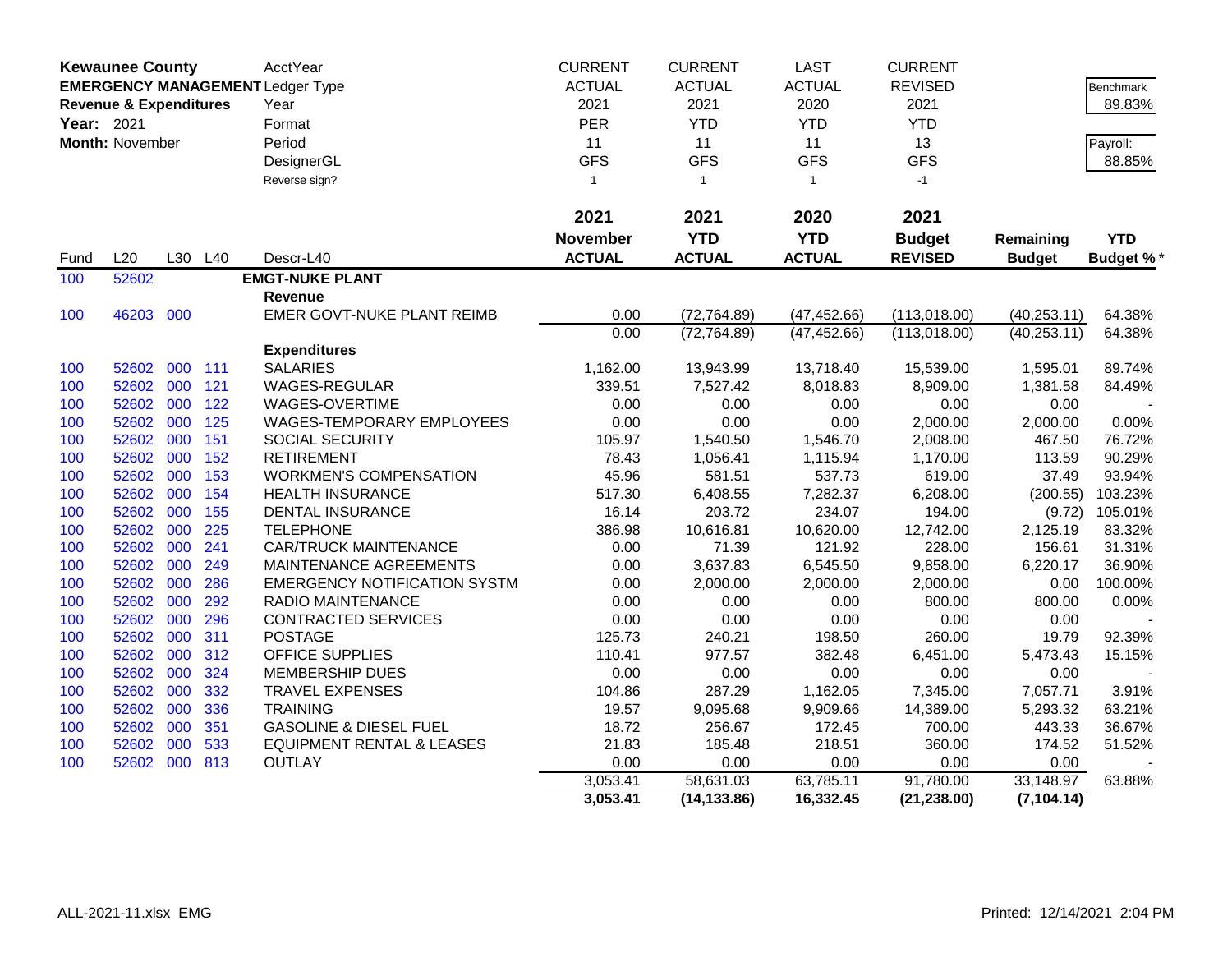|            | <b>Kewaunee County</b>            |         |     | AcctYear                                | <b>CURRENT</b>  | <b>CURRENT</b> | <b>LAST</b>   | <b>CURRENT</b> |               |                  |
|------------|-----------------------------------|---------|-----|-----------------------------------------|-----------------|----------------|---------------|----------------|---------------|------------------|
|            |                                   |         |     | <b>EMERGENCY MANAGEMENT Ledger Type</b> | <b>ACTUAL</b>   | <b>ACTUAL</b>  | <b>ACTUAL</b> | <b>REVISED</b> |               | <b>Benchmark</b> |
|            | <b>Revenue &amp; Expenditures</b> |         |     | Year                                    | 2021            | 2021           | 2020          | 2021           |               | 89.83%           |
| Year: 2021 |                                   |         |     | Format                                  | PER             | <b>YTD</b>     | <b>YTD</b>    | <b>YTD</b>     |               |                  |
|            | Month: November                   |         |     | Period                                  | 11              | 11             | 11            | 13             |               | Payroll:         |
|            |                                   |         |     | DesignerGL                              | <b>GFS</b>      | <b>GFS</b>     | <b>GFS</b>    | <b>GFS</b>     |               | 88.85%           |
|            |                                   |         |     | Reverse sign?                           | $\mathbf{1}$    | $\overline{1}$ | $\mathbf{1}$  | $-1$           |               |                  |
|            |                                   |         |     |                                         |                 |                |               |                |               |                  |
|            |                                   |         |     |                                         | 2021            | 2021           | 2020          | 2021           |               |                  |
|            |                                   |         |     |                                         | <b>November</b> | <b>YTD</b>     | <b>YTD</b>    | <b>Budget</b>  | Remaining     | <b>YTD</b>       |
| Fund       | L20                               | L30     | L40 | Descr-L40                               | <b>ACTUAL</b>   | <b>ACTUAL</b>  | <b>ACTUAL</b> | <b>REVISED</b> | <b>Budget</b> | <b>Budget %*</b> |
| 100        | 52601                             |         |     | <b>EMGT-SARA/EPCRA</b>                  |                 |                |               |                |               |                  |
|            |                                   |         |     | Revenue                                 |                 |                |               |                |               |                  |
| 100        | 43302 000                         |         |     | <b>EMERGENCY GOVERNMENT-SARA</b>        | 0.00            | 0.00           | 0.00          | (11, 430.00)   | (11, 430.00)  | 0.00%            |
|            |                                   |         |     |                                         | 0.00            | 0.00           | 0.00          | (11, 430.00)   | (11, 430.00)  | 0.00%            |
|            |                                   |         |     | <b>Expenditures</b>                     |                 |                |               |                |               |                  |
| 100        | 52601                             | 000 111 |     | <b>SALARIES</b>                         | 0.00            | 7,363.00       | 0.00          | 7,363.00       | 0.00          | 100.00%          |
| 100        | 52601                             | 000     | 121 | WAGES-REGULAR                           | 0.00            | 4,376.00       | 3,418.11      | 4,276.00       | (100.00)      | 102.34%          |
| 100        | 52601                             | 000     | 125 | WAGES-TEMPORARY EMPLOYEES               | 0.00            | 0.00           | 0.00          | 0.00           | 0.00          |                  |
| 100        | 52601                             | 000     | 151 | <b>SOCIAL SECURITY</b>                  | 0.00            | 890.00         | 261.49        | 890.00         | 0.00          | 100.00%          |
| 100        | 52601                             | 000     | 152 | <b>RETIREMENT</b>                       | 0.00            | 497.00         | 0.00          | 497.00         | 0.00          | 100.00%          |
| 100        | 52601                             | 000     | 153 | <b>WORKMEN'S COMPENSATION</b>           | 0.00            | 295.00         | 6.30          | 295.00         | 0.00          | 100.00%          |
| 100        | 52601                             | 000     | 154 | <b>HEALTH INSURANCE</b>                 | 0.00            | 2,980.00       | 0.00          | 2,980.00       | 0.00          | 100.00%          |
| 100        | 52601                             | 000     | 155 | <b>DENTAL INSURANCE</b>                 | 0.00            | 93.00          | 0.00          | 93.00          | 0.00          | 100.00%          |
| 100        | 52601                             | 000     | 225 | <b>TELEPHONE</b>                        | 39.28           | 1,488.52       | 1,920.52      | 1,200.00       | (288.52)      | 124.04%          |
| 100        | 52601                             | 000     | 241 | <b>CAR/TRUCK MAINTENANCE</b>            | 0.00            | 61.39          | 5.00          | 228.00         | 166.61        | 26.93%           |
| 100        | 52601                             | 000     | 249 | MAINTENANCE AGREEMENTS                  | 0.00            | 0.00           | 0.00          | 0.00           | 0.00          |                  |
| 100        | 52601                             | 000     | 286 | <b>EMERGENCY NOTIFICATION SYSTM</b>     | 0.00            | 2,000.00       | 2,000.00      | 0.00           | (2,000.00)    |                  |
| 100        | 52601                             | 000     | 292 | <b>RADIO MAINTENANCE</b>                | 0.00            | 0.00           | 0.00          | 0.00           | 0.00          |                  |
| 100        | 52601                             | 000     | 296 | <b>CONTRACTED SERVICES</b>              | 0.00            | 0.00           | 0.00          | 0.00           | 0.00          |                  |
| 100        | 52601                             | 000     | 311 | <b>POSTAGE</b>                          | 0.00            | 0.00           | 12.61         | 100.00         | 100.00        | 0.00%            |
| 100        | 52601                             | 000     | 312 | <b>OFFICE SUPPLIES</b>                  | 79.13           | 601.19         | 1,548.01      | 2,337.00       | 1,735.81      | 25.72%           |
| 100        | 52601                             | 000     | 321 | PUBLICATIONS OF LEGAL NOTICE            | 0.00            | 67.55          | 65.44         | 70.00          | 2.45          | 96.50%           |
| 100        | 52601                             | 000     | 332 | <b>TRAVEL EXPENSES</b>                  | 558.14          | 673.96         | 86.54         | 926.00         | 252.04        | 72.78%           |
| 100        | 52601                             | 000     | 336 | <b>TRAINING</b>                         | 0.00            | 91.81          | 1,075.25      | 1,608.00       | 1,516.19      | 5.71%            |
| 100        | 52601                             | 000     | 351 | <b>GASOLINE &amp; DIESEL FUEL</b>       | 0.00            | 140.25         | 42.97         | 150.00         | 9.75          | 93.50%           |
| 100        | 52601                             | 000     | 533 | <b>EQUIPMENT RENTAL &amp; LEASES</b>    | 21.20           | 338.77         | 197.03        | 200.00         | (138.77)      | 169.39%          |
| 100        | 52601                             | 000     | 813 | <b>OUTLAY</b>                           | 0.00            | 0.00           | 0.00          | 0.00           | 0.00          |                  |
|            |                                   |         |     |                                         | 697.75          | 21,957.44      | 10,639.27     | 23,213.00      | 1,255.56      | 94.59%           |
|            |                                   |         |     |                                         | 697.75          | 21,957.44      | 10,639.27     | 11,783.00      | (10, 174.44)  |                  |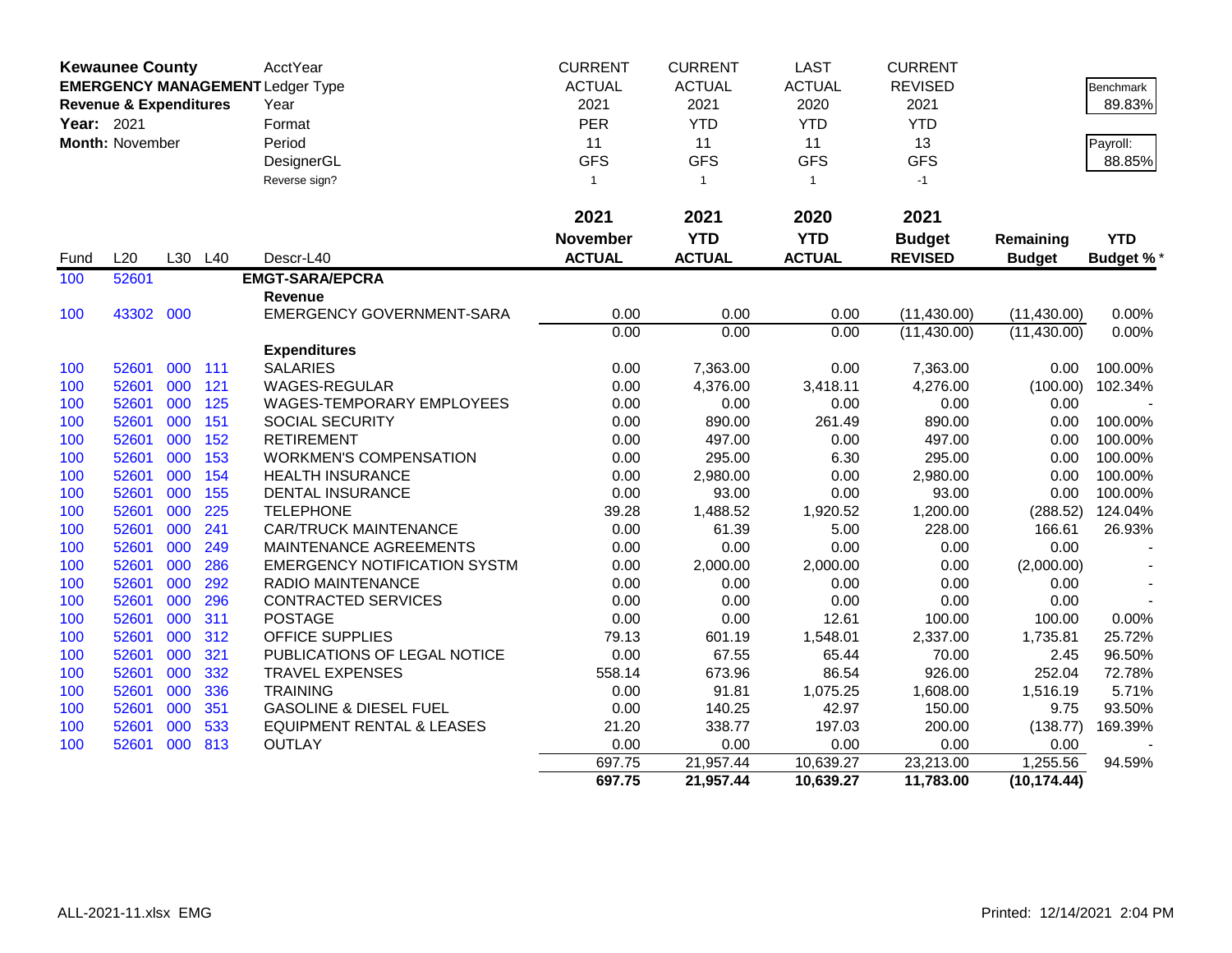| <b>Kewaunee County</b> |                                                 |      |      | AcctYear                                | <b>CURRENT</b>  | <b>CURRENT</b> | <b>LAST</b>   | <b>CURRENT</b> |               |                  |
|------------------------|-------------------------------------------------|------|------|-----------------------------------------|-----------------|----------------|---------------|----------------|---------------|------------------|
|                        |                                                 |      |      | <b>EMERGENCY MANAGEMENT Ledger Type</b> | <b>ACTUAL</b>   | <b>ACTUAL</b>  | <b>ACTUAL</b> | <b>REVISED</b> |               | Benchmark        |
|                        | <b>Revenue &amp; Expenditures</b><br>Year: 2021 | Year | 2021 | 2021                                    | 2020            | 2021           |               | 89.83%         |               |                  |
|                        |                                                 |      |      | Format                                  | <b>PER</b>      | <b>YTD</b>     | <b>YTD</b>    | <b>YTD</b>     |               |                  |
|                        | <b>Month: November</b>                          |      |      | Period                                  | 11              | 11             | 11            | 13             |               | Payroll:         |
|                        |                                                 |      |      | DesignerGL                              | <b>GFS</b>      | <b>GFS</b>     | <b>GFS</b>    | <b>GFS</b>     |               | 88.85%           |
|                        |                                                 |      |      | Reverse sign?                           | $\mathbf{1}$    | $\overline{1}$ | $\mathbf{1}$  | $-1$           |               |                  |
|                        |                                                 |      |      |                                         |                 |                |               |                |               |                  |
|                        |                                                 |      |      |                                         | 2021            | 2021           | 2020          | 2021           |               |                  |
|                        |                                                 |      |      |                                         | <b>November</b> | <b>YTD</b>     | <b>YTD</b>    | <b>Budget</b>  | Remaining     | <b>YTD</b>       |
| Fund                   | L20                                             | L30  | L40  | Descr-L40                               | <b>ACTUAL</b>   | <b>ACTUAL</b>  | <b>ACTUAL</b> | <b>REVISED</b> | <b>Budget</b> | <b>Budget %*</b> |
| 100                    | 52500                                           |      |      | <b>CLEAN SWEEP PROGRAM</b>              |                 |                |               |                |               |                  |
|                        |                                                 |      |      | <b>Revenue</b>                          |                 |                |               |                |               |                  |
| 100                    | 43303                                           | 000  |      | <b>CLEAN SWEEP GRANTS</b>               | 0.00            | 0.00           | 0.00          | (28,000.00)    | (28,000.00)   | 0.00%            |
| 100                    | 46203                                           | 015  |      | <b>EMGT-CLEAN SWEEP FEES</b>            | (450.00)        | (450.00)       | 0.00          | 0.00           | 450.00        |                  |
| 100                    | 48505                                           | 002  |      | <b>CLEAN SWEEP DONATIONS</b>            | 0.00            | (50.00)        | (1,000.00)    | 0.00           | 50.00         |                  |
|                        |                                                 |      |      |                                         | (450.00)        | (500.00)       | (1,000.00)    | (28,000.00)    | (27,500.00)   | 1.79%            |
|                        |                                                 |      |      | <b>Expenditures</b>                     |                 |                |               |                |               |                  |
| 100                    | 52500                                           | 000  | 342  | PHARMACEUTICALS                         | 0.00            | 68.76          | 40.87         | 4,000.00       | 3,931.24      | 1.72%            |
| 100                    | 52500                                           | 000  | 344  | <b>HOUSEHOLD</b>                        | 358.60          | 427.34         | 9,166.50      | 16,000.00      | 15,572.66     | 2.67%            |
| 100                    | 52500                                           | 000  | 790  | <b>AGRICULTURAL</b>                     | 0.00            | 68.75          | 2,254.26      | 8,000.00       | 7,931.25      | 0.86%            |
|                        |                                                 |      |      |                                         | 358.60          | 564.85         | 11,461.63     | 28,000.00      | 27,435.15     | 2.02%            |
|                        |                                                 |      |      |                                         | (91.40)         | 64.85          | 10,461.63     | 0.00           | (64.85)       |                  |
| 100                    | 52604                                           |      |      | <b>HAZ MATERIALS EMERG PLANNING</b>     |                 |                |               |                |               |                  |
|                        |                                                 |      |      | <b>Revenue</b>                          |                 |                |               |                |               |                  |
| 100                    | 43306                                           | 000  |      | HAZARDOUS MATERIALS EMG PREP            | 0.00            | 0.00           | 0.00          | (2,867.00)     | (2,867.00)    | $0.00\%$         |
|                        |                                                 |      |      |                                         | 0.00            | 0.00           | 0.00          | (2,867.00)     | (2,867.00)    | 0.00%            |
|                        |                                                 |      |      | <b>Expenditures</b>                     |                 |                |               |                |               |                  |
| 100                    | 52604                                           | 000  | 296  | <b>CONTRACTED SERVICES</b>              | 0.00            | 0.00           | 0.00          | 2,792.00       | 2,792.00      | 0.00%            |
| 100                    | 52604 000                                       |      | 312  | <b>OFFICE SUPPLIES</b>                  | 0.00            | 0.00           | 0.00          | 75.00          | 75.00         | 0.00%            |
|                        |                                                 |      |      |                                         | 0.00            | 0.00           | 0.00          | 2,867.00       | 2,867.00      | 0.00%            |
|                        |                                                 |      |      |                                         | 0.00            | 0.00           | 0.00          | 0.00           | 0.00          |                  |
| 100                    | 52609                                           |      |      | <b>MASS CASUALTY INCIDENT</b>           |                 |                |               |                |               |                  |
|                        |                                                 |      |      | <b>Revenue</b>                          |                 |                |               |                |               |                  |
| 100                    | 43308                                           | 000  |      | <b>MASS CASUALTY INCIDENT</b>           | 0.00            | 0.00           | 0.00          | 0.00           | 0.00          |                  |
|                        |                                                 |      |      |                                         | 0.00            | 0.00           | 0.00          | 0.00           | 0.00          |                  |
|                        |                                                 |      |      | <b>Expenditures</b>                     |                 |                |               |                |               |                  |
| 100                    | 52609                                           | 000  | 601  | MASS CASUALTY INCIDENT                  | 0.00            | 0.00           | 0.00          | 0.00           | 0.00          |                  |
|                        |                                                 |      |      |                                         | 0.00            | 0.00           | 0.00          | 0.00           | 0.00          |                  |
|                        |                                                 |      |      |                                         | 0.00            | 0.00           | 0.00          | 0.00           | 0.00          |                  |
| 100                    | 52610                                           |      |      | <b>EPCRA COMPUTER &amp; HAZMAT GRNT</b> |                 |                |               |                |               |                  |
|                        |                                                 |      |      | <b>Revenue</b>                          |                 |                |               |                |               |                  |
| 100                    | 43309                                           | 000  |      | EPCRA COMPUTER & HAZMAT GRNT            | 0.00            | (1,790.68)     | 0.00          | (10,000.00)    | (8,209.32)    | 17.91%           |
|                        |                                                 |      |      |                                         | 0.00            | (1,790.68)     | 0.00          | (10,000.00)    | (8,209.32)    | 17.91%           |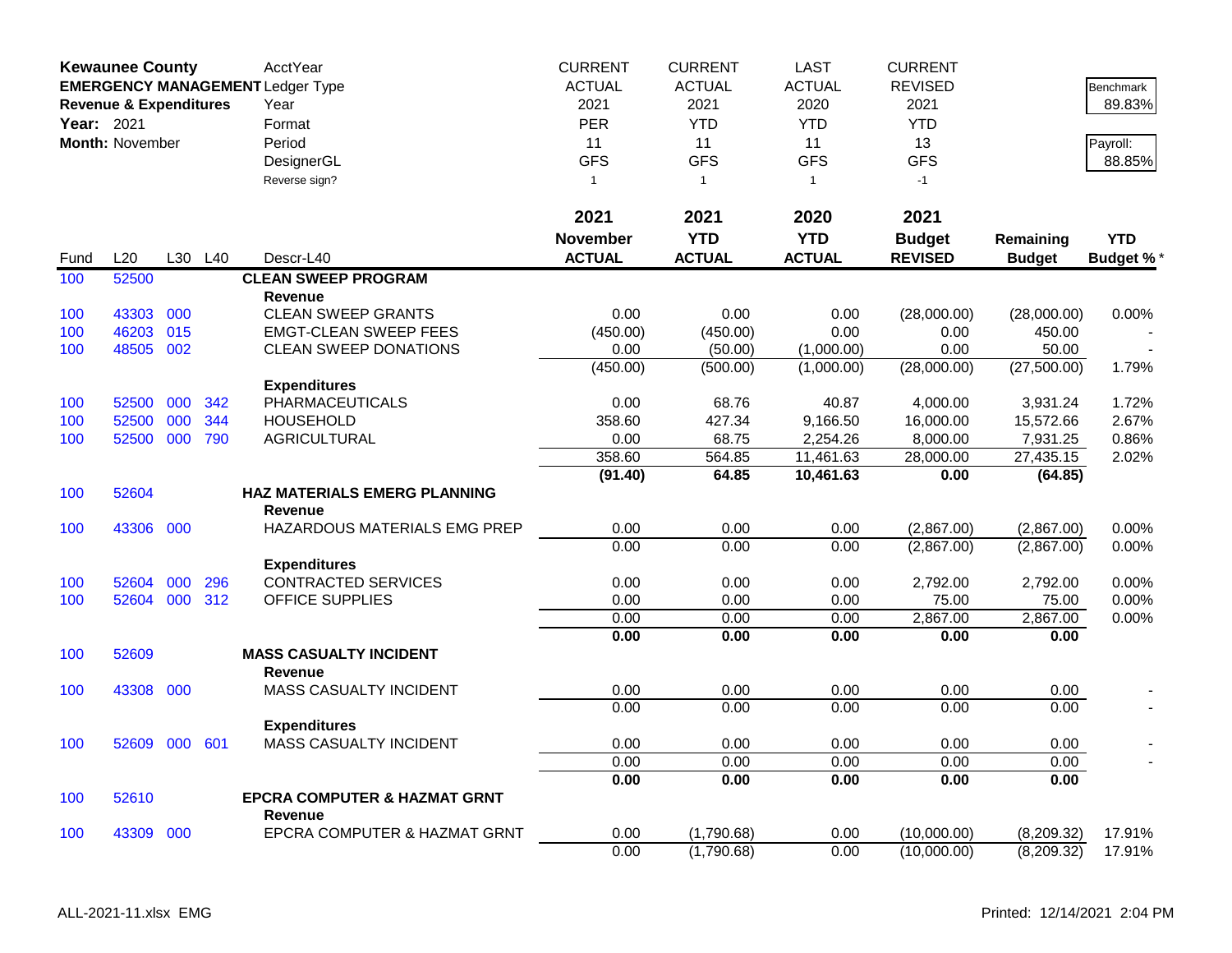|            | <b>Kewaunee County</b><br><b>EMERGENCY MANAGEMENT Ledger Type</b><br><b>Revenue &amp; Expenditures</b><br>Year: 2021<br>Month: November |     |         | AcctYear<br>Year<br>Format<br>Period<br>DesignerGL<br>Reverse sign? | <b>CURRENT</b><br><b>ACTUAL</b><br>2021<br><b>PER</b><br>11<br><b>GFS</b><br>$\mathbf{1}$ | <b>CURRENT</b><br><b>ACTUAL</b><br>2021<br><b>YTD</b><br>11<br><b>GFS</b><br>$\overline{1}$ | <b>LAST</b><br><b>ACTUAL</b><br>2020<br><b>YTD</b><br>11<br><b>GFS</b><br>$\mathbf{1}$ | <b>CURRENT</b><br><b>REVISED</b><br>2021<br><b>YTD</b><br>13<br><b>GFS</b><br>$-1$ |                            | Benchmark<br>89.83%<br>Payroll:<br>88.85% |
|------------|-----------------------------------------------------------------------------------------------------------------------------------------|-----|---------|---------------------------------------------------------------------|-------------------------------------------------------------------------------------------|---------------------------------------------------------------------------------------------|----------------------------------------------------------------------------------------|------------------------------------------------------------------------------------|----------------------------|-------------------------------------------|
|            |                                                                                                                                         |     |         |                                                                     | 2021                                                                                      | 2021                                                                                        | 2020                                                                                   | 2021                                                                               |                            |                                           |
| Fund       | L20                                                                                                                                     |     | L30 L40 | Descr-L40                                                           | <b>November</b><br><b>ACTUAL</b>                                                          | <b>YTD</b><br><b>ACTUAL</b>                                                                 | <b>YTD</b><br><b>ACTUAL</b>                                                            | <b>Budget</b><br><b>REVISED</b>                                                    | Remaining<br><b>Budget</b> | <b>YTD</b><br><b>Budget %*</b>            |
|            |                                                                                                                                         |     |         | <b>Expenditures</b>                                                 |                                                                                           |                                                                                             |                                                                                        |                                                                                    |                            |                                           |
| 100        | 52610                                                                                                                                   | 000 | 601     | EPCRA COMPUTER & HAZMAT GRNT                                        | 1,150.00                                                                                  | 7,676.22                                                                                    | 4,582.35                                                                               | 4,000.00                                                                           | (3,676.22)                 | 191.91%                                   |
| 100        | 52610 000                                                                                                                               |     | 813     | <b>OUTLAY</b>                                                       | 0.00                                                                                      | 0.00                                                                                        | 0.00                                                                                   | 6,000.00                                                                           | 6,000.00                   | 0.00%                                     |
|            |                                                                                                                                         |     |         |                                                                     | 1,150.00                                                                                  | 7,676.22                                                                                    | 4,582.35                                                                               | 10,000.00                                                                          | 2,323.78                   | 76.76%                                    |
|            |                                                                                                                                         |     |         |                                                                     | 1,150.00                                                                                  | 5,885.54                                                                                    | 4,582.35                                                                               | 0.00                                                                               | (5,885.54)                 |                                           |
| 100        | 52614                                                                                                                                   |     |         | <b>PRE-DISASTER MITIGATION</b>                                      |                                                                                           |                                                                                             |                                                                                        |                                                                                    |                            |                                           |
| 100        | 43316 000                                                                                                                               |     |         | Revenue<br>PRE-DISASTER MITIGATION                                  | 0.00                                                                                      | 0.00                                                                                        | (8,450.46)                                                                             | 0.00                                                                               | 0.00                       |                                           |
|            |                                                                                                                                         |     |         |                                                                     | 0.00                                                                                      | 0.00                                                                                        | (8,450.46)                                                                             | 0.00                                                                               | 0.00                       |                                           |
|            |                                                                                                                                         |     |         | <b>Expenditures</b>                                                 |                                                                                           |                                                                                             |                                                                                        |                                                                                    |                            |                                           |
| 100        | 52614                                                                                                                                   | 000 | 296     | <b>CONTRACTED SERVICES</b>                                          | 0.00                                                                                      | 0.00                                                                                        | 7,950.00                                                                               | 0.00                                                                               | 0.00                       |                                           |
| 100        | 52614                                                                                                                                   | 000 | 312     | <b>OFFICE SUPPLIES</b>                                              | 0.00                                                                                      | 0.00                                                                                        | 500.46                                                                                 | 0.00                                                                               | 0.00                       |                                           |
| 100        | 52614 000                                                                                                                               |     | 601     | PRE-DISASTER MITIGATION                                             | 0.00                                                                                      | 0.00                                                                                        | 0.00                                                                                   | 0.00                                                                               | 0.00                       |                                           |
|            |                                                                                                                                         |     |         |                                                                     | 0.00                                                                                      | 0.00                                                                                        | 8,450.46                                                                               | 0.00                                                                               | 0.00                       |                                           |
|            |                                                                                                                                         |     |         |                                                                     | 0.00                                                                                      | 0.00                                                                                        | 0.00                                                                                   | 0.00                                                                               | 0.00                       |                                           |
| 100        | 52617                                                                                                                                   |     |         | <b>INCIDENT COMMAND SYSTEM TRNG</b><br><b>Revenue</b>               |                                                                                           |                                                                                             |                                                                                        |                                                                                    |                            |                                           |
| 100        | 43317 000                                                                                                                               |     |         | INCIDENT COMMAND SYSTEM TRNG                                        | 0.00                                                                                      | 0.00                                                                                        | 0.00                                                                                   | 0.00                                                                               | 0.00                       |                                           |
|            |                                                                                                                                         |     |         |                                                                     | 0.00                                                                                      | 0.00                                                                                        | 0.00                                                                                   | 0.00                                                                               | 0.00                       |                                           |
|            |                                                                                                                                         |     |         | <b>Expenditures</b>                                                 |                                                                                           |                                                                                             |                                                                                        |                                                                                    |                            |                                           |
| 100        | 52617 000                                                                                                                               |     | 601     | INCIDENT COMMAND SYSTEM TRNG                                        | 0.00<br>0.00                                                                              | 0.00<br>0.00                                                                                | 0.00<br>0.00                                                                           | 0.00                                                                               | 0.00<br>0.00               |                                           |
|            |                                                                                                                                         |     |         |                                                                     | 0.00                                                                                      | 0.00                                                                                        | 0.00                                                                                   | 0.00<br>0.00                                                                       | 0.00                       |                                           |
|            |                                                                                                                                         |     |         |                                                                     |                                                                                           |                                                                                             |                                                                                        |                                                                                    |                            |                                           |
|            |                                                                                                                                         |     |         | <b>GENERAL FUND</b>                                                 | 11,175.51                                                                                 | 64,130.45                                                                                   | 132,232.50                                                                             | 60,577.00                                                                          | (3,553.45)                 |                                           |
| 150<br>150 | 52624                                                                                                                                   |     |         | <b>MOBILE COMMAND POST FUND</b><br><b>MOBILE COMMAND POST</b>       |                                                                                           |                                                                                             |                                                                                        |                                                                                    |                            |                                           |
|            | 43326                                                                                                                                   | 000 |         | <b>Revenue</b><br>MOBILE COMMAND POST                               | 0.00                                                                                      | 0.00                                                                                        | 0.00                                                                                   | 0.00                                                                               | 0.00                       |                                           |
| 150<br>150 | 49202 000                                                                                                                               |     |         | TRANSFER FROM FUND BALANCE                                          | 0.00                                                                                      | 0.00                                                                                        | 0.00                                                                                   | (400.00)                                                                           | (400.00)                   | $0.00\%$                                  |
|            |                                                                                                                                         |     |         |                                                                     | 0.00                                                                                      | 0.00                                                                                        | 0.00                                                                                   | (400.00)                                                                           | (400.00)                   | 0.00%                                     |
|            |                                                                                                                                         |     |         | <b>Expenditures</b>                                                 |                                                                                           |                                                                                             |                                                                                        |                                                                                    |                            |                                           |
| 150        | 52624 000 601                                                                                                                           |     |         | MOBILE COMMAND POST                                                 | 0.00                                                                                      | 0.00                                                                                        | 0.00                                                                                   | 400.00                                                                             | 400.00                     | 0.00%                                     |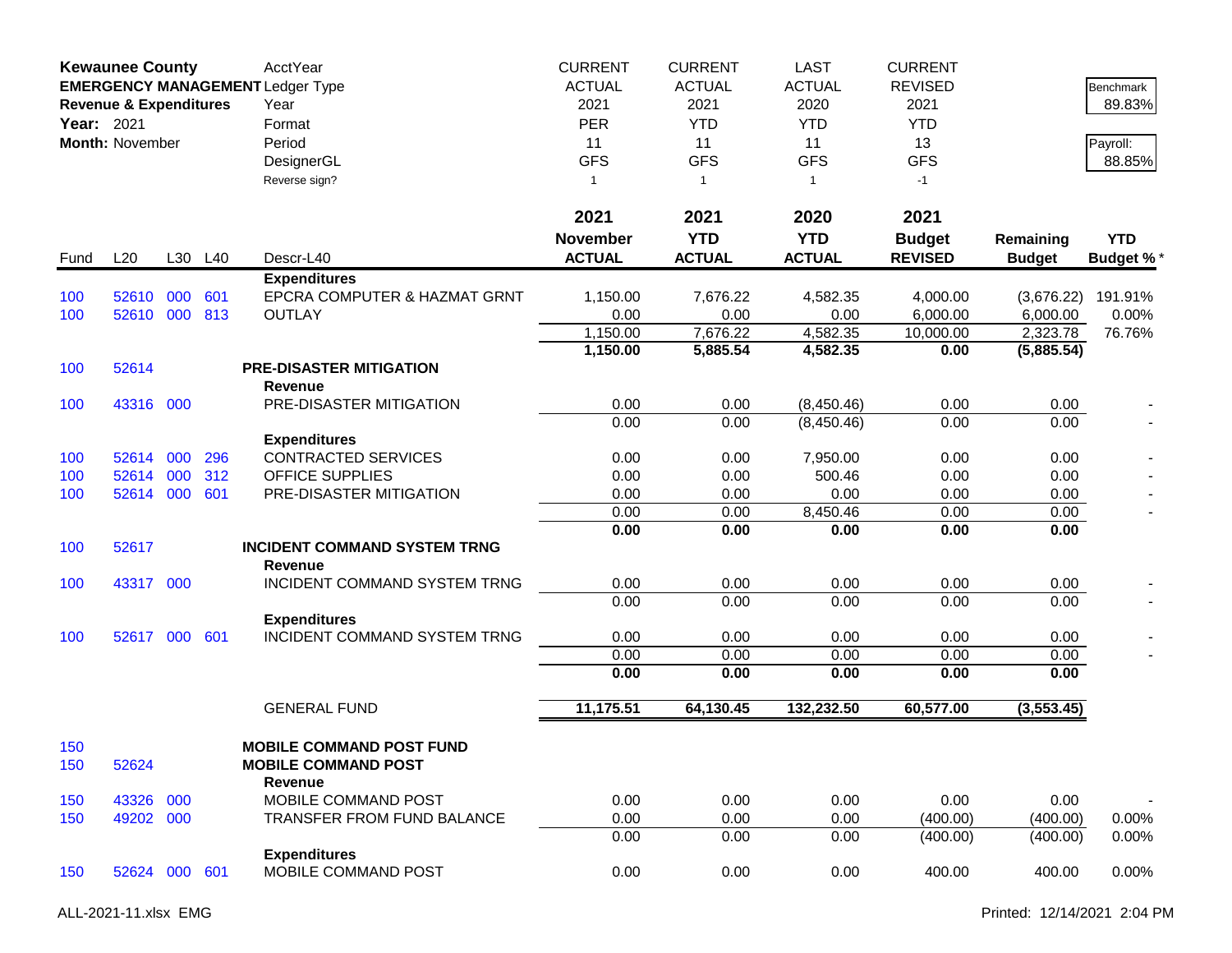|            | <b>Kewaunee County</b>            |     |         | AcctYear                                | <b>CURRENT</b>  | <b>CURRENT</b> | <b>LAST</b>    | <b>CURRENT</b> |                           |                  |
|------------|-----------------------------------|-----|---------|-----------------------------------------|-----------------|----------------|----------------|----------------|---------------------------|------------------|
|            |                                   |     |         | <b>EMERGENCY MANAGEMENT Ledger Type</b> | <b>ACTUAL</b>   | <b>ACTUAL</b>  | <b>ACTUAL</b>  | <b>REVISED</b> |                           | <b>Benchmark</b> |
|            | <b>Revenue &amp; Expenditures</b> |     |         | Year                                    | 2021            | 2021           | 2020           | 2021           |                           | 89.83%           |
| Year: 2021 |                                   |     |         | Format                                  | <b>PER</b>      | <b>YTD</b>     | <b>YTD</b>     | <b>YTD</b>     |                           |                  |
|            | Month: November                   |     |         | Period                                  | 11              | 11             | 11             | 13             |                           | Payroll:         |
|            |                                   |     |         | DesignerGL                              | <b>GFS</b>      | <b>GFS</b>     | <b>GFS</b>     | <b>GFS</b>     |                           | 88.85%           |
|            |                                   |     |         | Reverse sign?                           |                 | $\overline{1}$ | $\overline{1}$ | $-1$           |                           |                  |
|            |                                   |     |         |                                         | 2021            | 2021           | 2020           | 2021           |                           |                  |
|            |                                   |     |         |                                         | <b>November</b> | <b>YTD</b>     | <b>YTD</b>     | <b>Budget</b>  | Remaining                 | <b>YTD</b>       |
| Fund       | L20                               |     | L30 L40 | Descr-L40                               | <b>ACTUAL</b>   | <b>ACTUAL</b>  | <b>ACTUAL</b>  | <b>REVISED</b> | <b>Budget</b>             | <b>Budget %*</b> |
|            |                                   |     |         |                                         | 0.00            | 0.00           | 0.00           | 400.00         | 400.00                    | 0.00%            |
|            |                                   |     |         |                                         | 0.00            | 0.00           | 0.00           | 0.00           | 0.00                      |                  |
| 160        |                                   |     |         | <b>NOAA RADIO FUND</b>                  |                 |                |                |                |                           |                  |
| 160        | 52625                             |     |         | <b>NOAA RADIOS</b>                      |                 |                |                |                |                           |                  |
|            |                                   |     |         | <b>Revenue</b>                          |                 |                |                |                |                           |                  |
| 160        | 43327                             | 000 |         | <b>NOAA RADIOS</b>                      | 0.00            | 0.00           | 0.00           | (500.00)       | (500.00)                  | 0.00%            |
| 160        | 49202                             | 000 |         | <b>TRANSFER FROM FUND BALANCE</b>       | 0.00            | 0.00           | 0.00           | 0.00           | 0.00                      |                  |
|            |                                   |     |         |                                         | 0.00            | 0.00           | 0.00           | (500.00)       | (500.00)                  | 0.00%            |
|            |                                   |     |         | <b>Expenditures</b>                     |                 |                |                |                |                           |                  |
| 160        | 52625                             | 000 | 601     | <b>NOAA RADIOS</b>                      | 0.00            | 0.00           | 0.00           | 500.00         | 500.00                    | 0.00%            |
|            |                                   |     |         |                                         | 0.00            | 0.00           | 0.00           | 500.00         | 500.00                    | 0.00%            |
|            |                                   |     |         |                                         | 0.00            | 0.00           | 0.00           | 0.00           | 0.00                      |                  |
|            |                                   |     |         |                                         | 11,175.51       | 64,130.45      | 132,232.50     | 60,577.00      | (3, 553.45)               |                  |
|            |                                   |     |         |                                         |                 |                |                | 72.130         | <b>Indirect Cost 2021</b> |                  |
|            |                                   |     |         | <b>FUND BALANCE - Beginning of year</b> |                 |                |                |                | 57,758 Indirect Cost 2020 |                  |
| 150        |                                   |     |         | MOBILE COMMAND POST FUND                |                 | (371.74)       |                |                |                           |                  |
| 160        |                                   |     |         | NOAA RADIO FUND                         |                 | (244.00)       |                |                |                           |                  |
|            |                                   |     |         | <b>INTEGRITY CHECK:</b>                 |                 |                |                |                |                           |                  |
|            |                                   |     |         | <b>Total Expenditures (report)</b>      | 11,625.51       | 152,549.37     | 192,668.56     | 252,268.00     |                           |                  |
|            | [100,150,1]52500.52 *             |     |         | <b>Total Dept expenditures(G/L)</b>     | 11,625.51       | 152,549.37     | 192,668.56     | 252,268.00     |                           |                  |
|            |                                   |     |         |                                         | 0.00            | 0.00           | 0.00           | 0.00           |                           |                  |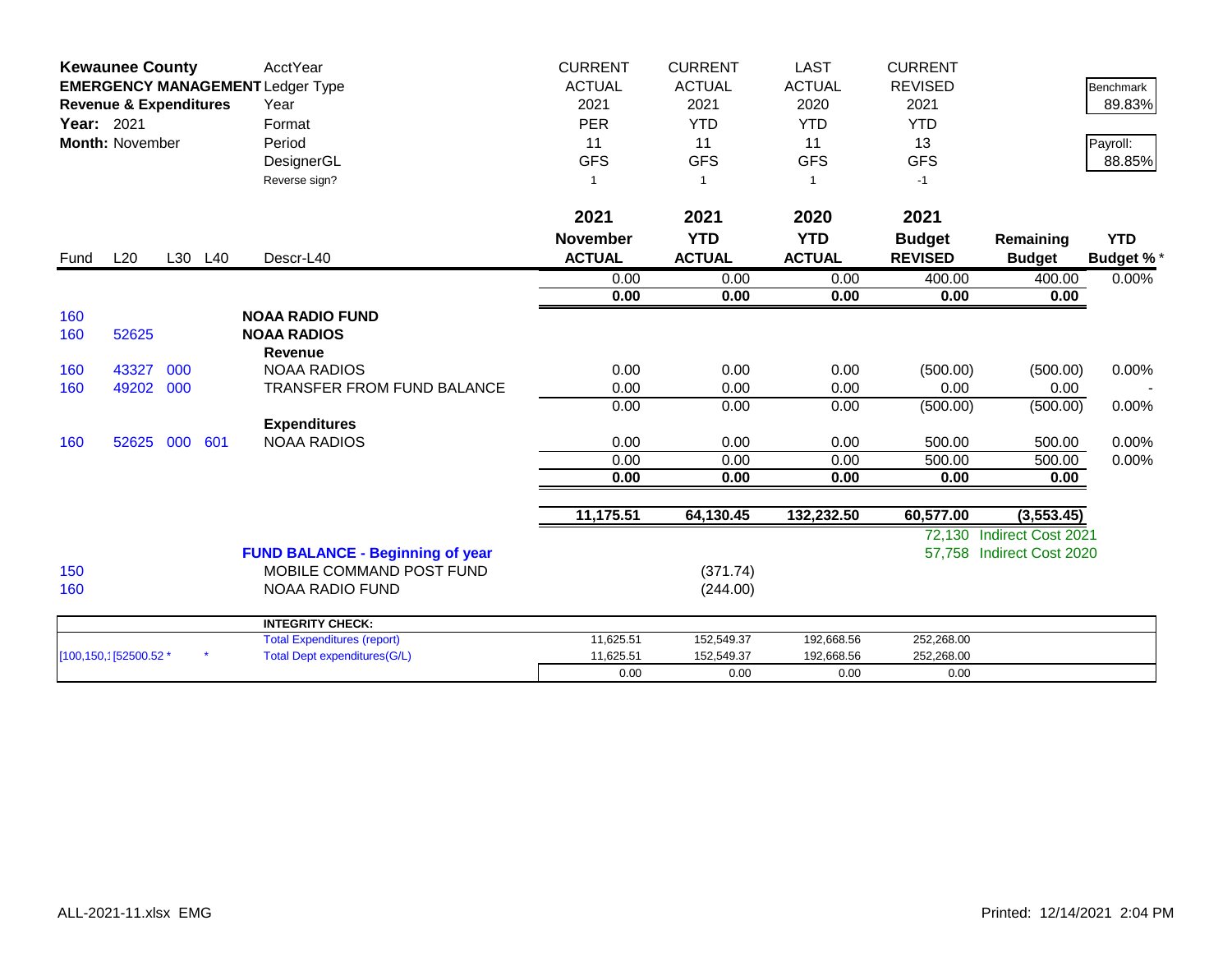|            | <b>Kewaunee County</b><br><b>Revenue &amp; Expenditures</b> |     |         | AcctYear<br>FAMILY COURT COMMISSIOI Ledger Type<br>Year | <b>CURRENT</b><br><b>ACTUAL</b><br>2021 | <b>CURRENT</b><br><b>ACTUAL</b><br>2021 | <b>LAST</b><br><b>ACTUAL</b><br>2020 | <b>CURRENT</b><br><b>REVISED</b><br>2021 |               | Benchmark<br>89.83% |
|------------|-------------------------------------------------------------|-----|---------|---------------------------------------------------------|-----------------------------------------|-----------------------------------------|--------------------------------------|------------------------------------------|---------------|---------------------|
| Year: 2021 |                                                             |     |         | Format                                                  | PER                                     | <b>YTD</b>                              | <b>YTD</b>                           | <b>YTD</b>                               |               |                     |
|            | Month: November                                             |     |         | Period                                                  | 11                                      | 11                                      | 11                                   | 13                                       |               | Payroll:            |
|            |                                                             |     |         | DesignerGL                                              | <b>GFS</b>                              | <b>GFS</b>                              | <b>GFS</b>                           | <b>GFS</b>                               |               | 88.85%              |
|            |                                                             |     |         | Reverse sign?                                           | $\mathbf{1}$                            | $\mathbf{1}$                            | $\overline{1}$                       | $-1$                                     |               |                     |
|            |                                                             |     |         |                                                         |                                         |                                         |                                      |                                          |               |                     |
|            |                                                             |     |         |                                                         | 2021                                    | 2021                                    | 2020                                 | 2021                                     |               |                     |
|            |                                                             |     |         |                                                         | <b>November</b>                         | <b>YTD</b>                              | <b>YTD</b>                           | <b>Budget</b>                            | Remaining     | <b>YTD</b>          |
| Fund       | L20                                                         |     | L30 L40 | Descr-L40                                               | <b>ACTUAL</b>                           | <b>ACTUAL</b>                           | <b>ACTUAL</b>                        | <b>REVISED</b>                           | <b>Budget</b> | <b>Budget %*</b>    |
| 100        |                                                             |     |         | <b>GENERAL FUND</b>                                     |                                         |                                         |                                      |                                          |               |                     |
| 100        | 51202                                                       |     |         | <b>FAMILY COURT COMMISSIONER</b>                        |                                         |                                         |                                      |                                          |               |                     |
|            |                                                             |     |         | Revenue                                                 |                                         |                                         |                                      |                                          |               |                     |
| 100        | 43249                                                       | 110 |         | <b>COVID GRANTS-FCT</b>                                 | 0.00                                    | 0.00                                    | 0.00                                 | 0.00                                     | 0.00          |                     |
| 100        | 46142 000                                                   |     |         | <b>FAMILY SERVICES FEES</b>                             | (166.46)                                | (3,711.46)                              | (4, 130.00)                          | (5,000.00)                               | (1, 288.54)   | 74.23%              |
|            |                                                             |     |         | <b>Expenditures</b>                                     | (166.46)                                | (3,711.46)                              | (4, 130.00)                          | (5,000.00)                               | (1,288.54)    |                     |
| 100        | 51202 000 111                                               |     |         | <b>SALARIES</b>                                         | 2,984.80                                | 34,772.92                               | 35,232.00                            | 38,798.00                                | 4,025.08      | 89.63%              |
| 100        | 51202 000                                                   |     | 151     | <b>SOCIAL SECURITY</b>                                  | 228.34                                  | 2,660.16                                | 2,695.44                             | 2,968.00                                 | 307.84        | 89.63%              |
| 100        | 51202 000                                                   |     | 152     | <b>RETIREMENT</b>                                       | 0.00                                    | 705.18                                  | 2,378.16                             | 2,619.00                                 | 1,913.82      | 26.93%              |
| 100        | 51202 000                                                   |     | 153     | <b>WORKMEN'S COMPENSATION</b>                           | 5.62                                    | 65.46                                   | 65.04                                | 73.00                                    | 7.54          | 89.67%              |
| 100        | 51202 000                                                   |     | 154     | <b>HEALTH INSURANCE</b>                                 | 0.00                                    | 0.00                                    | 0.00                                 | 0.00                                     | 0.00          |                     |
| 100        | 51202 000                                                   |     | 155     | <b>DENTAL INSURANCE</b>                                 | 0.00                                    | 0.00                                    | 0.00                                 | 0.00                                     | 0.00          |                     |
| 100        | 51202 000                                                   |     | 212     | <b>MEDIATION FEES</b>                                   | 0.00                                    | 1,960.00                                | 960.00                               | 5,000.00                                 | 3,040.00      | 39.20%              |
| 100        | 51202 000                                                   |     | 225     | <b>TELEPHONE</b>                                        | 0.00                                    | 0.00                                    | 0.00                                 | 0.00                                     | 0.00          |                     |
| 100        | 51202 000                                                   |     | 255     | PAPER SERVICE                                           | 0.00                                    | 0.00                                    | 0.00                                 | 0.00                                     | 0.00          |                     |
| 100        | 51202                                                       | 000 | 296     | <b>CONTRACTED SERVICES</b>                              | 1,615.50                                | 17,770.50                               | 17,770.50                            | 19,386.00                                | 1,615.50      | 91.67%              |
| 100        | 51202 000                                                   |     | 310     | <b>LUMP SUM OFFICE</b>                                  | 497.83                                  | 5,476.13                                | 5,476.16                             | 5,974.00                                 | 497.87        | 91.67%              |
| 100        | 51202 000                                                   |     | 312     | <b>OFFICE SUPPLIES</b>                                  | 83.33                                   | 916.63                                  | 916.66                               | 1,000.00                                 | 83.37         | 91.66%              |
| 100        | 51202 000                                                   |     | 324     | <b>MEMBERSHIP DUES</b>                                  | 0.00                                    | 200.00                                  | 0.00                                 | 200.00                                   | 0.00          | 100.00%             |
| 100        | 51202 000                                                   |     | 332     | <b>TRAVEL EXPENSES</b>                                  | 0.00                                    | 0.00                                    | 0.00                                 | 750.00                                   | 750.00        | 0.00%               |
| 100        | 51202 000                                                   |     | 813     | <b>OUTLAY</b>                                           | 0.00                                    | 0.00                                    | 0.00                                 | 0.00                                     | 0.00          |                     |
|            |                                                             |     |         |                                                         | 5,415.42                                | 64,526.98                               | 65,493.96                            | 76,768.00                                | 12,241.02     | 84.05%              |
|            |                                                             |     |         |                                                         | 5,248.96                                | 60,815.52                               | 61,363.96                            | 71,768.00                                | 10,952.48     |                     |
|            |                                                             |     |         | <b>INTEGRITY CHECK:</b>                                 |                                         |                                         |                                      |                                          |               |                     |
|            |                                                             |     |         | <b>Total Expenditures (report)</b>                      | 5,415.42                                | 64,526.98                               | 65,493.96                            | 76,768.00                                |               |                     |
|            | [100,260] [51202,51 *                                       |     |         | <b>Total Dept expenditures(G/L)</b>                     | 5,415.42                                | 64,526.98                               | 65.493.96                            | 76.768.00                                |               |                     |

0.00 0.00 0.00 0.00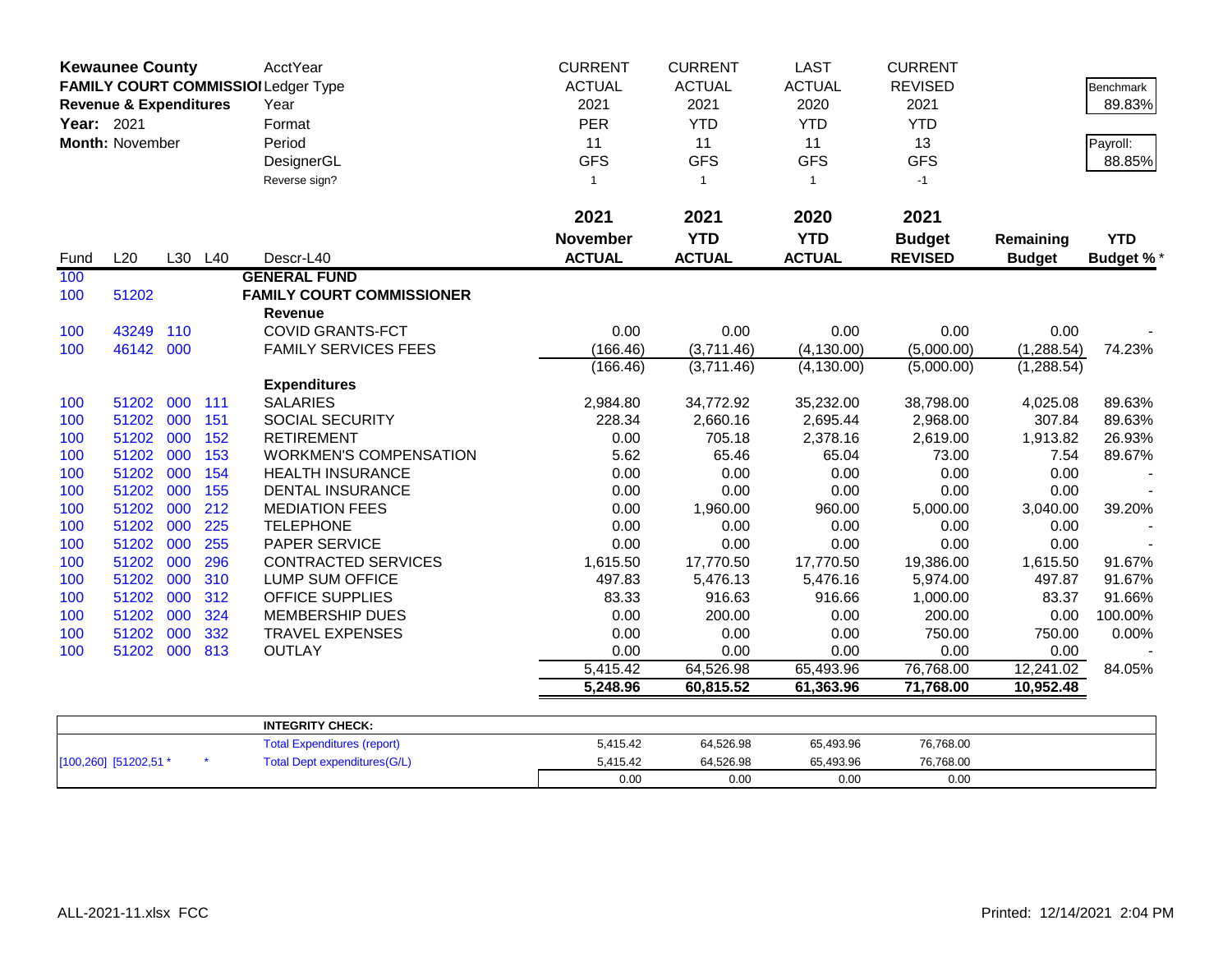|            | <b>Kewaunee County</b><br><b>FINANCE DEPARTMENT</b><br><b>Revenue &amp; Expenditures</b> |            |     | AcctYear<br>Ledger Type<br>Year  | <b>CURRENT</b><br><b>ACTUAL</b><br>2021 | <b>CURRENT</b><br><b>ACTUAL</b><br>2021 | <b>LAST</b><br><b>ACTUAL</b><br>2020 | <b>CURRENT</b><br><b>REVISED</b><br>2021 |                   | Benchmark<br>89.83% |
|------------|------------------------------------------------------------------------------------------|------------|-----|----------------------------------|-----------------------------------------|-----------------------------------------|--------------------------------------|------------------------------------------|-------------------|---------------------|
| Year: 2021 |                                                                                          |            |     | Format                           | <b>PER</b>                              | <b>YTD</b>                              | <b>YTD</b>                           | <b>YTD</b>                               |                   |                     |
|            | Month: November                                                                          |            |     | Period                           | 11                                      | 11                                      | 11                                   | 13                                       |                   | Payroll:            |
|            |                                                                                          |            |     | DesignerGL                       | <b>GFS</b>                              | <b>GFS</b>                              | <b>GFS</b>                           | <b>GFS</b>                               |                   | 88.85%              |
|            |                                                                                          |            |     | Reverse sign?                    | $\mathbf{1}$                            | $\overline{1}$                          | $\mathbf{1}$                         | $-1$                                     |                   |                     |
|            |                                                                                          |            |     |                                  |                                         |                                         |                                      |                                          |                   |                     |
|            |                                                                                          |            |     |                                  | 2021                                    | 2021                                    | 2020                                 | 2021                                     |                   |                     |
|            |                                                                                          |            |     |                                  | <b>November</b>                         | <b>YTD</b>                              | <b>YTD</b>                           | <b>Budget</b>                            | Remaining         | <b>YTD</b>          |
| Fund       | L20                                                                                      | L30        | L40 | Descr-L40                        | <b>ACTUAL</b>                           | <b>ACTUAL</b>                           | <b>ACTUAL</b>                        | <b>REVISED</b>                           | <b>Budget</b>     | <b>Budget %*</b>    |
| 100        |                                                                                          |            |     | <b>GENERAL FUND</b>              |                                         |                                         |                                      |                                          |                   |                     |
| 100        | 51511                                                                                    |            |     | <b>FINANCE DEPARTMENT</b>        |                                         |                                         |                                      |                                          |                   |                     |
|            |                                                                                          |            |     | <b>Revenue</b>                   |                                         |                                         |                                      |                                          |                   |                     |
| 100        | 43249                                                                                    | 120        |     | <b>COVID GRANTS-FIN</b>          | 0.00                                    | 0.00                                    | (87.78)                              | 0.00                                     | 0.00              |                     |
| 100        | 46850 511                                                                                |            |     | <b>FIN-CHARGE FOR SERVICE</b>    | 0.00                                    | 0.00                                    | 0.00                                 | (630.00)                                 | (630.00)          | 0.00%               |
|            |                                                                                          |            |     |                                  | 0.00                                    | 0.00                                    | (87.78)                              | (630.00)                                 | (630.00)          | 0.00%               |
|            |                                                                                          |            |     | <b>Expenditures</b>              |                                         |                                         |                                      |                                          |                   |                     |
| 100        | 51511                                                                                    | 000        | 111 | <b>SALARIES</b>                  | 7,259.20                                | 87,110.40                               | 85,708.80                            | 94,383.00                                | 7,272.60          | 92.29%              |
| 100        | 51511                                                                                    | 000        | 121 | WAGES-REGULAR                    | 7,072.00                                | 82,283.49                               | 80,993.69                            | 91,931.00                                | 9,647.51          | 89.51%              |
| 100        | 51511                                                                                    | 000        | 122 | WAGES-OVERTIME                   | 0.00                                    | 0.00                                    | 0.00                                 | 0.00                                     | 0.00              |                     |
| 100        | 51511                                                                                    | 000        | 151 | SOCIAL SECURITY                  | 982.12                                  | 11,691.93                               | 11,558.75                            | 14,253.00                                | 2,561.07          | 82.03%              |
| 100        | 51511                                                                                    | 000        | 152 | <b>RETIREMENT</b>                | 967.36                                  | 11,434.13                               | 11,257.57                            | 12,576.00                                | 1,141.87          | 90.92%              |
| 100        | 51511                                                                                    | 000        | 153 | <b>WORKMEN'S COMPENSATION</b>    | 26.96                                   | 318.82                                  | 307.68                               | 350.00                                   | 31.18             | 91.09%              |
| 100        | 51511                                                                                    | 000        | 154 | <b>HEALTH INSURANCE</b>          | 6,207.60                                | 68,202.38                               | 66,281.80                            | 74,491.00                                | 6,288.62          | 91.56%              |
| 100        | 51511                                                                                    | 000        | 155 | <b>DENTAL INSURANCE</b>          | 193.74                                  | 2,128.61                                | 2,064.14                             | 2,325.00                                 | 196.39            | 91.55%              |
| 100        | 51511                                                                                    | 000        | 156 | HEALTH REIMBURSEMENT ACCOUNT     | 0.00                                    | 0.00                                    | 0.00                                 | 0.00                                     | 0.00              |                     |
| 100        | 51511                                                                                    | 000        | 213 | <b>ACCOUNTING &amp; AUDITING</b> | 0.00                                    | 22,085.00                               | 0.00                                 | 25,108.00                                | 3,023.00          | 87.96%              |
| 100        | 51511                                                                                    | 000        | 219 | OTHER PROFESSIONAL SERVICES      | 0.00                                    | 4,580.00                                | 0.00                                 | 8,800.00                                 | 4,220.00          | 52.05%              |
| 100        | 51511                                                                                    | 000        | 225 | <b>TELEPHONE</b>                 | 12.63                                   | 312.16                                  | 316.05                               | 385.00                                   | 72.84             | 81.08%              |
| 100        | 51511                                                                                    | 000        | 249 | MAINTENANCE AGREEMENTS           | 2,171.82                                | 21,989.17                               | 14,172.45                            | 21,738.00                                | (251.17)          | 101.16%             |
| 100        | 51511                                                                                    | 000        | 296 | <b>CONTRACTED SERVICES</b>       | 0.00                                    | 0.00                                    | 0.00                                 | 0.00                                     | 0.00              |                     |
| 100        | 51511                                                                                    | 000        | 311 | <b>POSTAGE</b>                   | 41.20                                   | 714.66                                  | 650.27                               | 1,030.00                                 | 315.34            | 69.38%              |
| 100        | 51511                                                                                    | 000        | 312 | <b>OFFICE SUPPLIES</b>           | 82.99                                   | 407.85                                  | 2,533.27                             | 2,588.00                                 | 2,180.15          | 15.76%              |
| 100        | 51511                                                                                    | 000        | 322 | <b>SUBSCRIPTIONS</b>             | 0.00                                    | 0.00                                    | 0.00                                 | 0.00                                     | 0.00              |                     |
| 100        | 51511                                                                                    | 000<br>000 | 324 | <b>MEMBERSHIP DUES</b>           | 0.00                                    | 250.00                                  | 250.00                               | 250.00                                   | 0.00              | 100.00%             |
| 100        |                                                                                          |            | 332 | <b>TRAVEL EXPENSES</b>           | 135.00                                  | 743.16                                  | 42.76                                | 2,775.00                                 | 2,031.84          | 26.78%              |
|            | 51511                                                                                    |            |     |                                  |                                         |                                         |                                      |                                          |                   |                     |
| 100        | 51511                                                                                    | 000        | 813 | <b>OUTLAY</b>                    | 0.00<br>25,152.62                       | 0.00<br>314,251.76                      | 3,533.16<br>279,670.39               | 0.00<br>352,983.00                       | 0.00<br>38,731.24 | 89.03%              |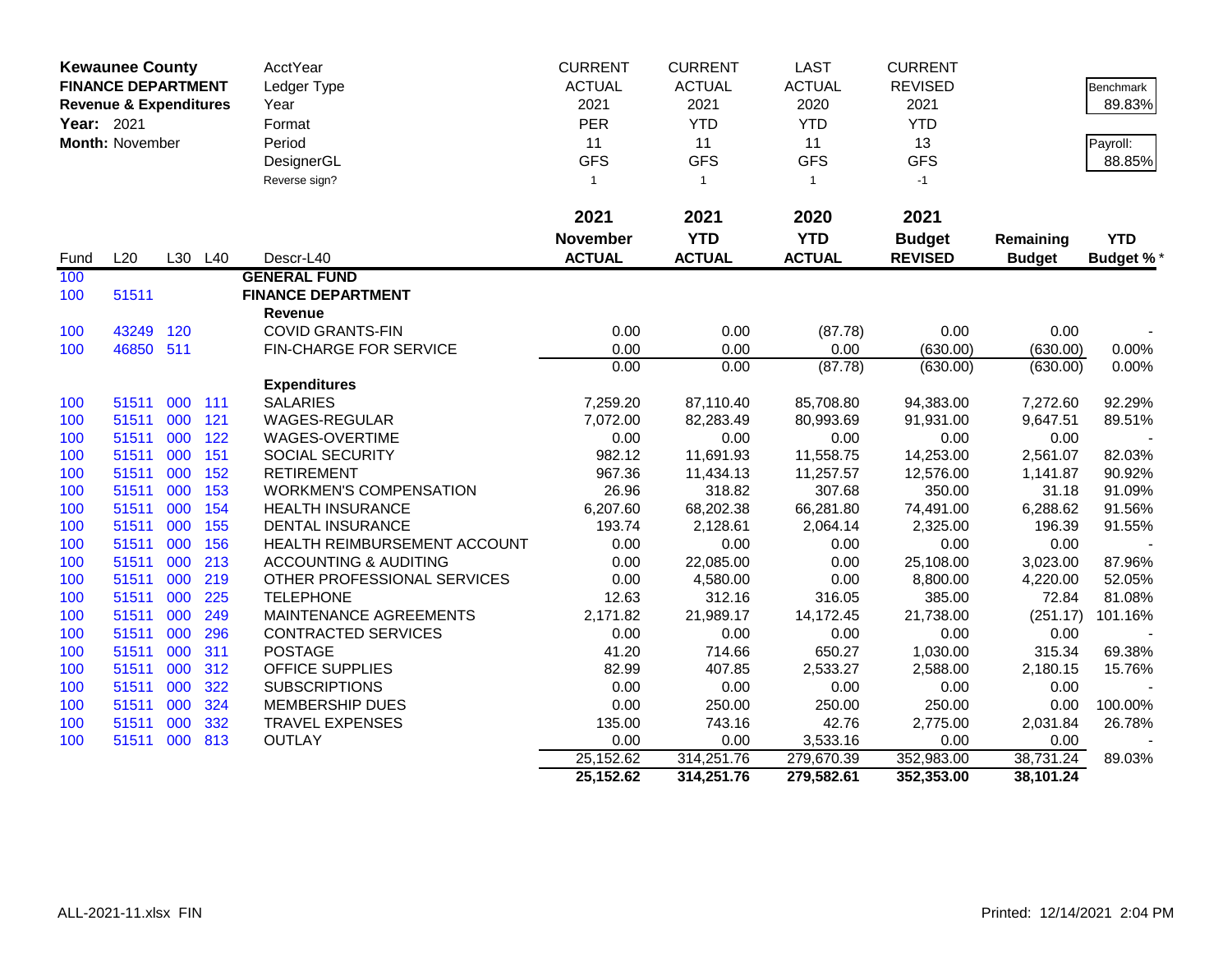|            | <b>Kewaunee County</b>            |     |         | AcctYear                            | <b>CURRENT</b>  | <b>CURRENT</b> | <b>LAST</b>   | <b>CURRENT</b> |               |                  |
|------------|-----------------------------------|-----|---------|-------------------------------------|-----------------|----------------|---------------|----------------|---------------|------------------|
|            | <b>FINANCE DEPARTMENT</b>         |     |         | Ledger Type                         | <b>ACTUAL</b>   | <b>ACTUAL</b>  | <b>ACTUAL</b> | <b>REVISED</b> |               | Benchmark        |
|            | <b>Revenue &amp; Expenditures</b> |     |         | Year                                | 2021            | 2021           | 2020          | 2021           |               | 89.83%           |
| Year: 2021 |                                   |     |         | Format                              | <b>PER</b>      | <b>YTD</b>     | <b>YTD</b>    | <b>YTD</b>     |               |                  |
|            | <b>Month: November</b>            |     |         | Period                              | 11              | 11             | 11            | 13             |               | Payroll:         |
|            |                                   |     |         | DesignerGL                          | <b>GFS</b>      | <b>GFS</b>     | <b>GFS</b>    | <b>GFS</b>     |               | 88.85%           |
|            |                                   |     |         | Reverse sign?                       |                 |                |               | $-1$           |               |                  |
|            |                                   |     |         |                                     | 2021            | 2021           | 2020          | 2021           |               |                  |
|            |                                   |     |         |                                     | <b>November</b> | <b>YTD</b>     | <b>YTD</b>    | <b>Budget</b>  | Remaining     | <b>YTD</b>       |
| Fund       | L20                               |     | L30 L40 | Descr-L40                           | <b>ACTUAL</b>   | <b>ACTUAL</b>  | <b>ACTUAL</b> | <b>REVISED</b> | <b>Budget</b> | <b>Budget %*</b> |
| 100        | 51510                             |     |         | <b>SPECIAL AUDITING/ACCOUNTING</b>  |                 |                |               |                |               |                  |
|            |                                   |     |         | <b>Expenditures</b>                 |                 |                |               |                |               |                  |
| 100        | 51510 000                         |     | 213     | <b>ACCOUNTING &amp; AUDITING</b>    |                 |                | 22,641.00     |                |               |                  |
| 100        | 51510                             | 000 | 219     | OTHER PROFESSIONAL SERVICES         |                 |                | 8,550.00      |                |               |                  |
|            |                                   |     |         |                                     | 0.00            | 0.00           | 31,191.00     | 0.00           | 0.00          |                  |
|            |                                   |     |         |                                     | 0.00            | 0.00           | 31,191.00     | 0.00           | 0.00          |                  |
|            |                                   |     |         |                                     | 25,152.62       | 314,251.76     | 310,773.61    | 352,353.00     | 38,101.24     |                  |
|            |                                   |     |         | <b>INTEGRITY CHECK:</b>             |                 |                |               |                |               |                  |
|            |                                   |     |         | <b>Total Expenditures (report)</b>  | 25,152.62       | 314,251.76     | 310,861.39    | 352,983.00     |               |                  |
| 100        | [51510.51 *                       |     |         | <b>Total Dept expenditures(G/L)</b> | 25,152.62       | 314,251.76     | 310,861.39    | 352,983.00     |               |                  |
|            |                                   |     |         |                                     | 0.00            | 0.00           | 0.00          | 0.00           |               |                  |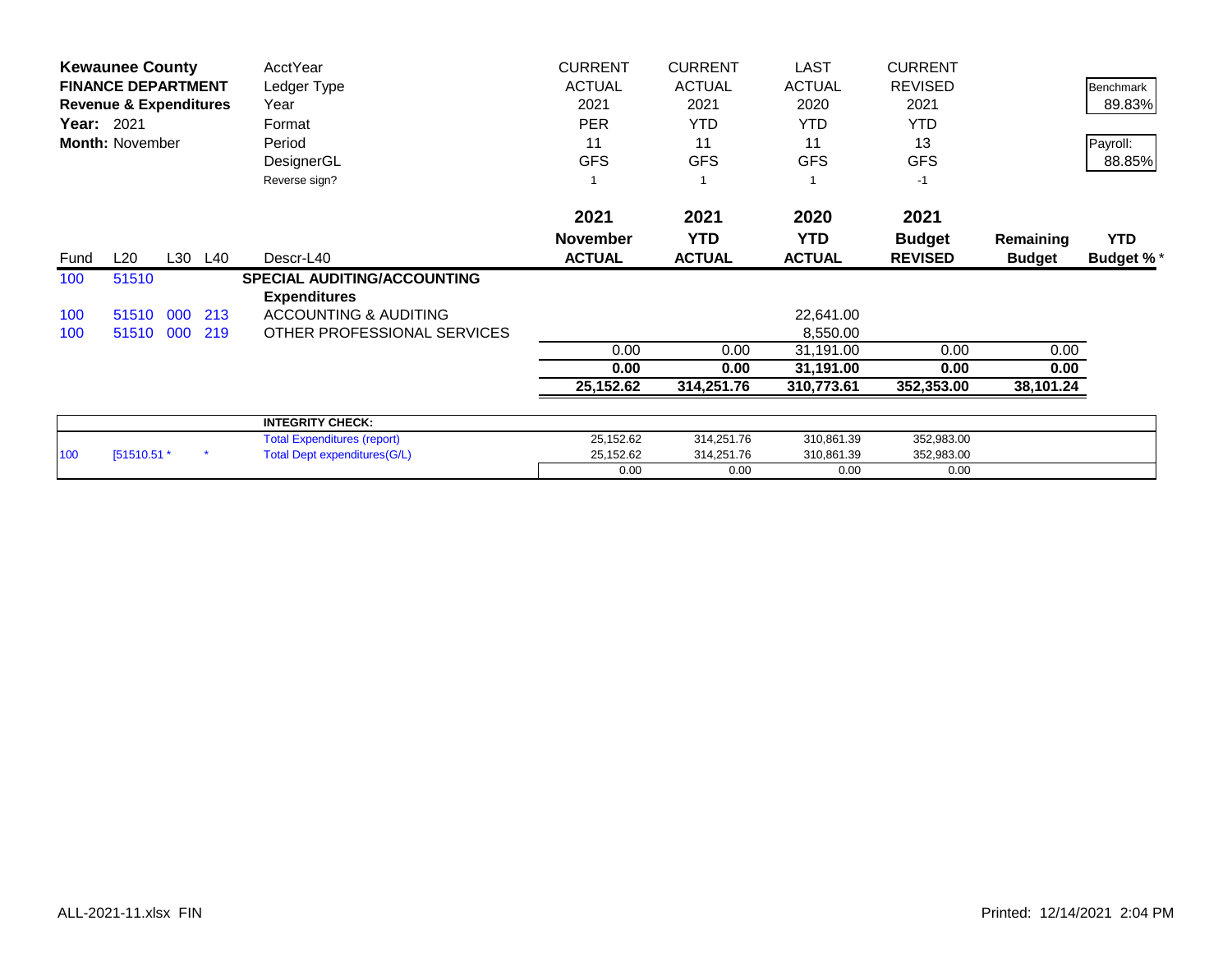|            | <b>Kewaunee County</b>            |     |         | <b>AcctYear</b>                        | <b>CURRENT</b>  | <b>CURRENT</b>   | <b>LAST</b>    | <b>CURRENT</b>   |               |                  |
|------------|-----------------------------------|-----|---------|----------------------------------------|-----------------|------------------|----------------|------------------|---------------|------------------|
|            | <b>NON-DEPARTMENT</b>             |     |         | Ledger Type                            | <b>ACTUAL</b>   | <b>ACTUAL</b>    | <b>ACTUAL</b>  | <b>REVISED</b>   |               | Benchmark        |
|            | <b>Revenue &amp; Expenditures</b> |     |         | Year                                   | 2021            | 2021             | 2020           | 2021             |               | 89.83%           |
| Year: 2021 |                                   |     |         | Format                                 | <b>PER</b>      | <b>YTD</b>       | <b>YTD</b>     | <b>YTD</b>       |               |                  |
|            | Month: November                   |     |         | Period                                 | 11              | 11               | 11             | 13               |               | Payroll:         |
|            |                                   |     |         | DesignerGL                             | <b>GFS</b>      | <b>GFS</b>       | <b>GFS</b>     | <b>GFS</b>       |               | 88.85%           |
|            |                                   |     |         | Reverse sign?                          | $\mathbf{1}$    | $\mathbf{1}$     | $\mathbf{1}$   | $-1$             |               |                  |
|            |                                   |     |         |                                        |                 |                  |                |                  |               |                  |
|            |                                   |     |         |                                        | 2021            | 2021             | 2020           | 2021             |               |                  |
|            |                                   |     |         |                                        | <b>November</b> | <b>YTD</b>       | <b>YTD</b>     | <b>Budget</b>    | Remaining     | <b>YTD</b>       |
| Fund       | L20                               |     | L30 L40 | Descr-L40                              | <b>ACTUAL</b>   | <b>ACTUAL</b>    | <b>ACTUAL</b>  | <b>REVISED</b>   | <b>Budget</b> | <b>Budget %*</b> |
| 100        |                                   |     |         | <b>GENERAL FUND</b>                    |                 |                  |                |                  |               |                  |
| 100        |                                   |     |         | <b>NON-DEPARTMENT</b>                  |                 |                  |                |                  |               |                  |
|            |                                   |     |         | Revenue                                |                 |                  |                |                  |               |                  |
| 100        | 41100 000                         |     |         | <b>GENERAL PROPERTY TAXES</b>          | 0.00            | (6,635,463.00)   | (6,449,544.00) | (6,635,463.00)   | 0.00          | 100.00%          |
| 100        | 41180                             | 000 |         | OMITTED PROPERTY TAX                   | 0.00            | 0.00             | 0.00           | 0.00             | 0.00          |                  |
| 100        | 41300                             | 000 |         | <b>SALES TAX REVENUE</b>               | (115, 766.36)   | (1, 196, 185.42) | (1,084,681.42) | (1, 150, 000.00) | 46,185.42     | 104.02%          |
| 100        | 43410                             | 000 |         | <b>STATE SHARED TAXES</b>              | (547, 439.81)   | (644, 046.83)    | (644, 077.18)  | (644, 047.00)    | (0.17)        | 100.00%          |
| 100        | 43420                             | 000 |         | <b>EXEMPT COMPUTER STATE AID</b>       | 0.00            | (12, 322.46)     | (12, 322.46)   | (12,322.00)      | 0.46          | 100.00%          |
| 100        | 43425                             | 000 |         | STATE PERSONAL PROPERTY AID            | 0.00            | (65, 248.40)     | (67, 637.63)   | (65, 248.00)     | 0.40          | 100.00%          |
| 100        | 43430                             | 000 |         | UTILITY TAX                            | (205, 477.08)   | (240, 546.68)    | (245, 229.71)  | (233,797.00)     | 6,749.68      | 102.89%          |
| 100        | 43660                             | 000 |         | DNR PAYMENT IN LIEU OF TAXES           | 0.00            | (28, 190.96)     | (27,983.01)    | (26, 487.00)     | 1,703.96      | 106.43%          |
| 100        | 48110                             | 000 |         | <b>CREDIT CARD REBATE</b>              | (2,448.65)      | (6, 298.39)      | (5,297.27)     | (6,000.00)       | 298.39        | 104.97%          |
| 100        | 48204                             | 000 |         | <b>RENT-COUNTY PROPERTY</b>            | (14, 557.47)    | (34, 204.94)     | (25, 114.16)   | (23,000.00)      | 11,204.94     | 148.72%          |
| 100        | 48301                             | 000 |         | SALE OF COUNTY PROPERTY                | 0.00            | (18,900.33)      | (23, 934.25)   | (2,000.00)       | 16,900.33     | 945.02%          |
| 100        | 48302                             | 000 |         | <b>SALE OF MAPS &amp; PLATS</b>        | (414.08)        | (1,522.86)       | (926.01)       | (900.00)         | 622.86        | 169.21%          |
| 100        | 48304                             | 000 |         | SALE OF DISCOUNTED TICKETS             | 0.00            | 0.00             | 0.00           | 0.00             | 0.00          |                  |
| 100        | 48400                             | 000 |         | MISCELLANEOUS REVENUE                  | 0.00            | (1,086.49)       | (220.00)       | (1,000.00)       | 86.49         | 108.65%          |
| 100        | 49200                             | 000 |         | TRANSFER FROM OTHER FUNDS              | 0.00            | (89,000.00)      | (51, 276.39)   | (89,000.00)      | 0.00          | 100.00%          |
| 100        | 49202                             | 000 |         | TRANSFER FROM FUND BALANCE             | 0.00            | 0.00             | 0.00           | (294, 494.00)    | (294, 494.00) | 0.00%            |
|            |                                   |     |         |                                        | (886, 103.45)   | (8,973,016.76)   | (8,638,243.49) | (9, 183, 758.00) | (210, 741.24) | 97.71%           |
|            |                                   |     |         | <b>Expenditures</b>                    |                 |                  |                |                  |               |                  |
| 100        | 51540                             | 000 | 601     | CONTINGENCY (ANNUAL)                   | 0.00            | 0.00             | 0.00           | 27,986.00        | 27,986.00     | 0.00%            |
| 100        | 51910                             | 000 | 601     | <b>ILLEGAL TAXES &amp; TAX REFUNDS</b> | 0.00            | 486,005.03       | 486,673.38     | 487,211.00       | 1,205.97      | 99.75%           |
| 100        | 51990 000                         |     | 813     | OUTLAY, NON-DEPT                       | 0.00            | 0.00             | 110.17         | 0.00             | 0.00          |                  |
| 100        | 54200                             | 000 | 601     | VIOLENCE INTERVENTION PROJ             | 0.00            | 26,000.00        | 26,000.00      | 26,000.00        | 0.00          | 100.00%          |
| 100        | 55113                             | 000 | 601     | KEW CO ECONOMIC DEVELOPMENT            | 0.00            | 40,000.00        | 40,000.00      | 40,000.00        | 0.00          | 100.00%          |
| 100        | 59200                             | 000 | 601     | TRANSFER TO OTHER FUNDS                | 0.00            | 119,362.00       | 194,134.00     | 119,362.00       | 0.00          | 100.00%          |
| 100        | 59202                             | 000 | 601     | TRANSFER TO FUND BALANCE               | 0.00            | 0.00             | 0.00           | 19,823.00        | 19,823.00     | 0.00%            |
|            |                                   |     |         |                                        | 0.00            | 671,367.03       | 746,917.55     | 720,382.00       | 49,014.97     | 93.20%           |
|            |                                   |     |         |                                        | (886, 103.45)   | (8,301,649.73)   | (7,891,325.94) | (8,463,376.00)   | (161, 726.27) |                  |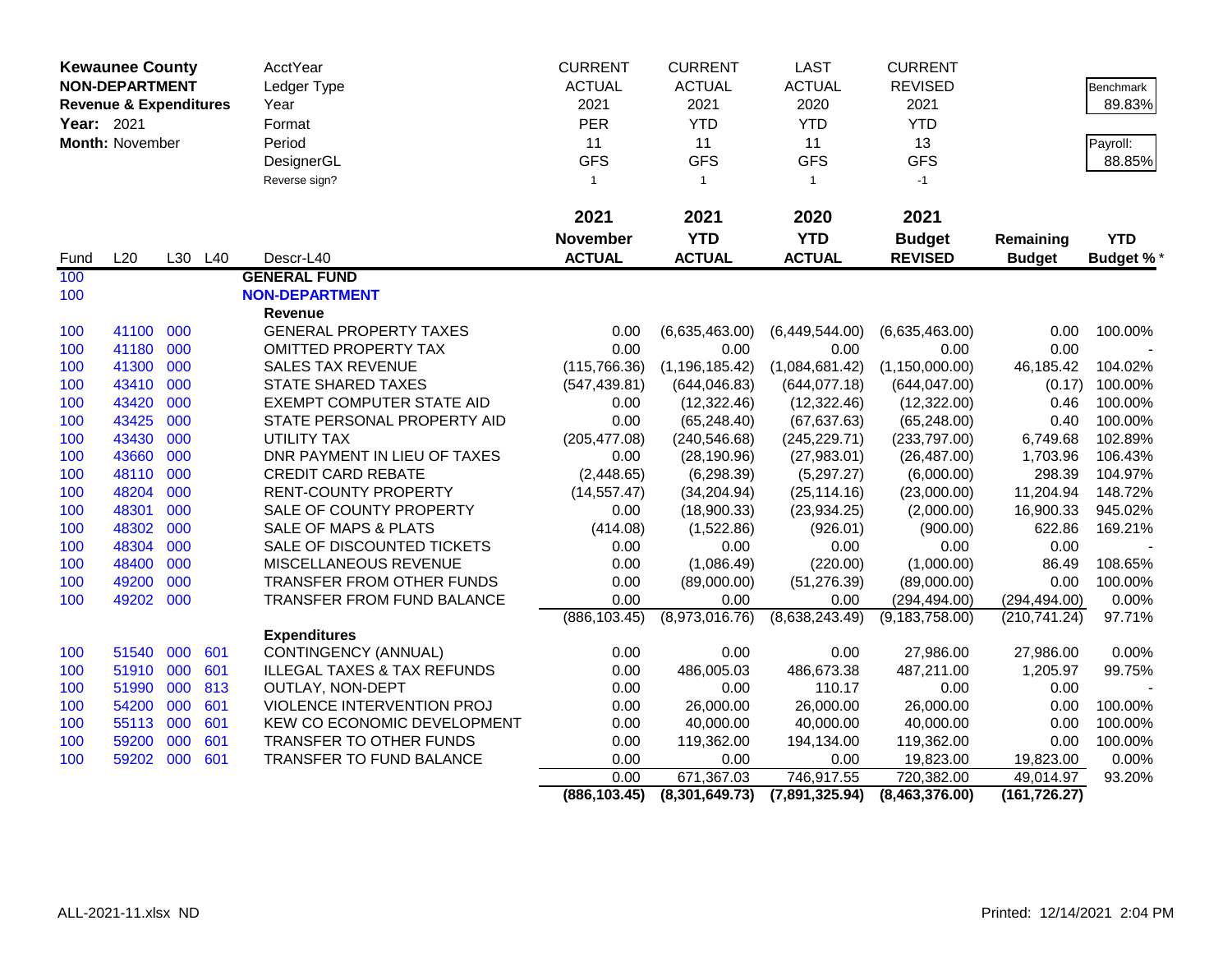| <b>Kewaunee County</b><br><b>NON-DEPARTMENT</b><br><b>Revenue &amp; Expenditures</b><br>Year: 2021<br><b>Month: November</b> |                    |     | <b>AcctYear</b><br>Ledger Type<br>Year<br>Format<br>Period<br>DesignerGL | <b>CURRENT</b><br><b>ACTUAL</b><br>2021<br>PER<br>11<br><b>GFS</b> | <b>CURRENT</b><br><b>ACTUAL</b><br>2021<br><b>YTD</b><br>11<br><b>GFS</b> | <b>LAST</b><br><b>ACTUAL</b><br>2020<br><b>YTD</b><br>11<br><b>GFS</b> | <b>CURRENT</b><br><b>REVISED</b><br>2021<br><b>YTD</b><br>13<br><b>GFS</b> |                       | <b>Benchmark</b><br>89.83%<br>Payroll:<br>88.85% |                   |
|------------------------------------------------------------------------------------------------------------------------------|--------------------|-----|--------------------------------------------------------------------------|--------------------------------------------------------------------|---------------------------------------------------------------------------|------------------------------------------------------------------------|----------------------------------------------------------------------------|-----------------------|--------------------------------------------------|-------------------|
|                                                                                                                              |                    |     |                                                                          | Reverse sign?                                                      | $\mathbf{1}$                                                              | $\overline{1}$                                                         | $\mathbf{1}$                                                               | $-1$                  |                                                  |                   |
|                                                                                                                              |                    |     |                                                                          |                                                                    | 2021                                                                      | 2021                                                                   | 2020                                                                       | 2021                  |                                                  |                   |
|                                                                                                                              |                    |     |                                                                          |                                                                    | <b>November</b>                                                           | <b>YTD</b>                                                             | <b>YTD</b>                                                                 | <b>Budget</b>         | Remaining                                        | <b>YTD</b>        |
| Fund                                                                                                                         | L20                |     | L30 L40                                                                  | Descr-L40                                                          | <b>ACTUAL</b>                                                             | <b>ACTUAL</b>                                                          | <b>ACTUAL</b>                                                              | <b>REVISED</b>        | <b>Budget</b>                                    | <b>Budget %*</b>  |
| 100                                                                                                                          | 55110              |     |                                                                          | <b>COUNTY LIBRARY BOARD</b>                                        |                                                                           |                                                                        |                                                                            |                       |                                                  |                   |
|                                                                                                                              |                    |     |                                                                          | <b>Revenue</b>                                                     |                                                                           |                                                                        |                                                                            |                       |                                                  |                   |
| 100                                                                                                                          | 43571              | 000 |                                                                          | <b>LIBRARY STATE AID</b>                                           | 0.00                                                                      | (0.59)                                                                 | (0.10)                                                                     | 0.00                  | 0.59                                             |                   |
|                                                                                                                              |                    |     |                                                                          |                                                                    | 0.00                                                                      | (0.59)                                                                 | (0.10)                                                                     | 0.00                  | 0.59                                             |                   |
|                                                                                                                              |                    |     |                                                                          | <b>Expenditures</b>                                                |                                                                           |                                                                        |                                                                            |                       |                                                  |                   |
| 100                                                                                                                          | 55110 000          |     | 597                                                                      | <b>ADMINISTRATIVE EXPENSES</b>                                     | 0.00                                                                      | 0.00                                                                   | 9.99                                                                       | 1,450.00              | 1,450.00                                         | 0.00%             |
| 100                                                                                                                          | 55110 000<br>55110 | 000 | 598<br>599                                                               | <b>ACT 420 PAYMENTS</b><br>NICOLET FED LIB DELIVERY FEE            | 0.00<br>325.57                                                            | 55,662.00                                                              | 51,336.00                                                                  | 55,662.00<br>3,750.00 | 0.00<br>747.04                                   | 100.00%<br>80.08% |
| 100<br>100                                                                                                                   | 55110 000          |     | 601                                                                      | <b>QUARTERLY PAYMENTS</b>                                          | 0.00                                                                      | 3,002.96<br>150,586.50                                                 | 2,209.12<br>156,009.00                                                     | 200,782.00            | 50,195.50                                        | 75.00%            |
|                                                                                                                              |                    |     |                                                                          |                                                                    | 325.57                                                                    | 209,251.46                                                             | 209,564.11                                                                 | 261,644.00            | 52,392.54                                        | 79.98%            |
|                                                                                                                              |                    |     |                                                                          |                                                                    | 325.57                                                                    | 209,250.87                                                             | 209,564.01                                                                 | 261,644.00            | 52,393.13                                        |                   |
|                                                                                                                              |                    |     |                                                                          |                                                                    |                                                                           |                                                                        |                                                                            |                       |                                                  |                   |
| 280                                                                                                                          |                    |     |                                                                          | <b>CORONAVIRUS RECOVERY FUND</b><br><b>Revenue</b>                 |                                                                           |                                                                        |                                                                            |                       |                                                  |                   |
| 280                                                                                                                          | 43351              | 000 |                                                                          | <b>ARPA GRANT</b>                                                  | 0.00                                                                      | (1,984,532.50)                                                         | 0.00                                                                       | (1,984,532.00)        | 0.50                                             | 100.00%           |
| 280                                                                                                                          | 49200              | 000 |                                                                          | TRANSFER FROM OTHER FUNDS                                          | 0.00                                                                      | 0.00                                                                   | 0.00                                                                       | 0.00                  | 0.00                                             |                   |
| 280                                                                                                                          | 49202              | 000 |                                                                          | <b>TRANSFER FROM FUND BALANCE</b>                                  | 0.00                                                                      | 0.00                                                                   | 0.00                                                                       | 0.00                  | 0.00                                             |                   |
|                                                                                                                              |                    |     |                                                                          |                                                                    | 0.00                                                                      | (1,984,532.50)                                                         | 0.00                                                                       | (1,984,532.00)        | 0.50                                             | 100.00%           |
|                                                                                                                              |                    |     |                                                                          | <b>Expenditures</b>                                                |                                                                           |                                                                        |                                                                            |                       |                                                  |                   |
| 280                                                                                                                          | 54950              | 000 | 601                                                                      | PROGRAM-ARPA                                                       | 0.00                                                                      | 0.00                                                                   | 0.00                                                                       | 0.00                  | 0.00                                             |                   |
| 280                                                                                                                          | 59200              | 000 | 601                                                                      | TRANSFER TO OTHER FUNDS                                            | 0.00                                                                      | 0.00                                                                   | 0.00                                                                       | 0.00                  | 0.00                                             |                   |
| 280                                                                                                                          | 59202              | 000 | 601                                                                      | <b>TRANSFER TO FUND BALANCE</b>                                    | 0.00                                                                      | 0.00                                                                   | 0.00                                                                       | 1,984,532.00          | 1,984,532.00                                     | 0.00%             |
|                                                                                                                              |                    |     |                                                                          |                                                                    | 0.00<br>0.00                                                              | 0.00                                                                   | 0.00                                                                       | 1,984,532.00          | 1,984,532.00                                     | 0.00%             |
|                                                                                                                              |                    |     |                                                                          |                                                                    |                                                                           | (1,984,532.50)                                                         | 0.00                                                                       | 0.00                  | 1,984,532.50                                     |                   |
|                                                                                                                              |                    |     |                                                                          |                                                                    |                                                                           | (885,777.88) (10,076,931.36)                                           | (7,681,761.93)                                                             | (8,201,732.00)        | 1,875,199.36                                     |                   |
|                                                                                                                              |                    |     |                                                                          |                                                                    |                                                                           |                                                                        |                                                                            |                       |                                                  |                   |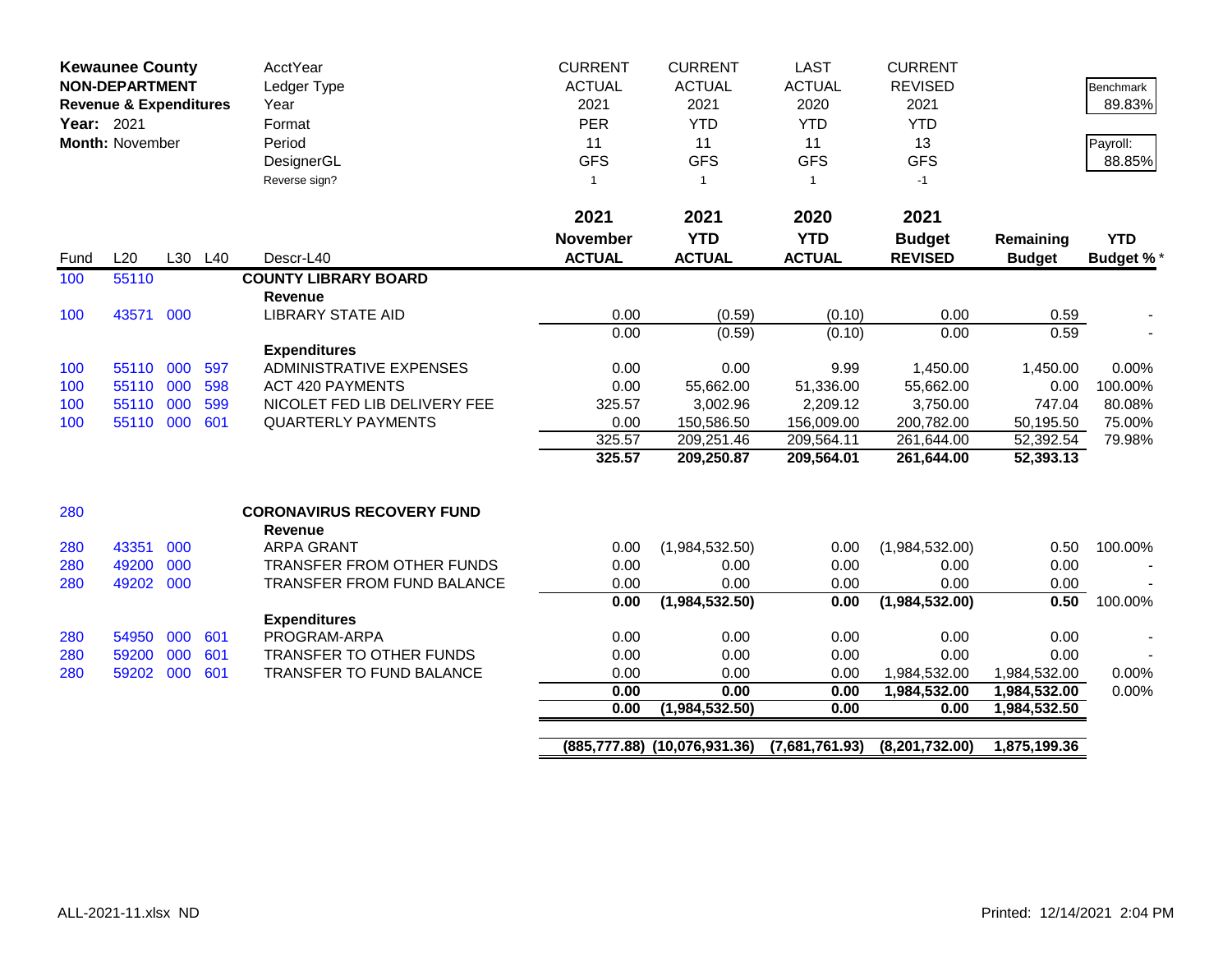| Year: 2021 | <b>Kewaunee County</b><br><b>NON-DEPARTMENT</b><br><b>Revenue &amp; Expenditures</b><br><b>Month: November</b> | <b>AcctYear</b><br>Ledger Type<br>Year<br>Format<br>Period<br>DesignerGL<br>Reverse sign? | <b>CURRENT</b><br><b>ACTUAL</b><br>2021<br><b>PER</b><br>11<br><b>GFS</b><br>-1 | <b>CURRENT</b><br><b>ACTUAL</b><br>2021<br><b>YTD</b><br>11<br><b>GFS</b> | <b>LAST</b><br><b>ACTUAL</b><br>2020<br><b>YTD</b><br>11<br><b>GFS</b><br>1 | <b>CURRENT</b><br><b>REVISED</b><br>2021<br><b>YTD</b><br>13<br><b>GFS</b><br>$-1$ |               | <b>Benchmark</b><br>89.83%<br>Payroll:<br>88.85% |
|------------|----------------------------------------------------------------------------------------------------------------|-------------------------------------------------------------------------------------------|---------------------------------------------------------------------------------|---------------------------------------------------------------------------|-----------------------------------------------------------------------------|------------------------------------------------------------------------------------|---------------|--------------------------------------------------|
|            |                                                                                                                |                                                                                           | 2021                                                                            | 2021                                                                      | 2020                                                                        | 2021                                                                               |               |                                                  |
|            |                                                                                                                |                                                                                           | <b>November</b>                                                                 | <b>YTD</b>                                                                | <b>YTD</b>                                                                  | <b>Budget</b>                                                                      | Remaining     | <b>YTD</b>                                       |
| Fund       | L20<br>L30<br>L40                                                                                              | Descr-L40                                                                                 | <b>ACTUAL</b>                                                                   | <b>ACTUAL</b>                                                             | <b>ACTUAL</b>                                                               | <b>REVISED</b>                                                                     | <b>Budget</b> | <b>Budget %*</b>                                 |
|            |                                                                                                                | <b>FUND BALANCE - Beginning of year</b>                                                   |                                                                                 |                                                                           |                                                                             |                                                                                    |               |                                                  |
| 100        |                                                                                                                | <b>GENERAL FUND</b>                                                                       |                                                                                 |                                                                           |                                                                             |                                                                                    |               |                                                  |
| 100        | 34510                                                                                                          | FB ASSIGND-CONTINGENCY                                                                    |                                                                                 | (464, 062.30)                                                             |                                                                             | (400,000.30)                                                                       |               | 100.51540.000.601                                |
| 100        | 34300                                                                                                          | <b>Total Fund Balance</b>                                                                 |                                                                                 | (8, 119, 171.53)                                                          |                                                                             |                                                                                    |               |                                                  |
| 100        | 38000.38999                                                                                                    | FB-NonSpendable                                                                           |                                                                                 | (953, 145.83)                                                             |                                                                             |                                                                                    |               |                                                  |
| 100        | 38310                                                                                                          | FB-NonSpend (Cash Adv to other Funds)                                                     |                                                                                 | (293, 879.66)                                                             |                                                                             |                                                                                    |               |                                                  |
| 100        | 37000.37999                                                                                                    | <b>FB-Restricted</b>                                                                      |                                                                                 | (7, 553.33)                                                               |                                                                             |                                                                                    |               |                                                  |
| 100        | 36000.36999                                                                                                    | <b>FB-Committed</b>                                                                       |                                                                                 | (415, 465.00)                                                             |                                                                             |                                                                                    |               |                                                  |
| 100        | 34500.34999                                                                                                    | <b>FB Assigned</b>                                                                        |                                                                                 | (550, 874.48)                                                             |                                                                             |                                                                                    |               |                                                  |
|            |                                                                                                                | <b>Unassigned FB</b>                                                                      |                                                                                 | (5,898,253.23)                                                            | 0.00                                                                        |                                                                                    |               |                                                  |
| 280        |                                                                                                                | <b>CORONAVIRUS RECOVERY FUND</b>                                                          |                                                                                 |                                                                           |                                                                             |                                                                                    |               |                                                  |
| 280        | 34300                                                                                                          | <b>FUND BALANCE</b>                                                                       |                                                                                 | 0.00                                                                      |                                                                             |                                                                                    |               |                                                  |
|            |                                                                                                                | <b>INTEGRITY CHECK:</b>                                                                   |                                                                                 |                                                                           |                                                                             |                                                                                    |               |                                                  |
|            |                                                                                                                | <b>Total Expenditures (report)</b>                                                        | 325.57                                                                          | 880,618.49                                                                | 956,481.66                                                                  | 2,966,558.00                                                                       |               |                                                  |
|            | [100,280] [51540,51 *                                                                                          | <b>Total Dept expenditures(G/L)</b>                                                       | 325.57                                                                          | 880,618.49                                                                | 956,481.66                                                                  | 2,966,558.00                                                                       |               |                                                  |
|            |                                                                                                                |                                                                                           | 0.00                                                                            | 0.00                                                                      | 0.00                                                                        | 0.00                                                                               |               |                                                  |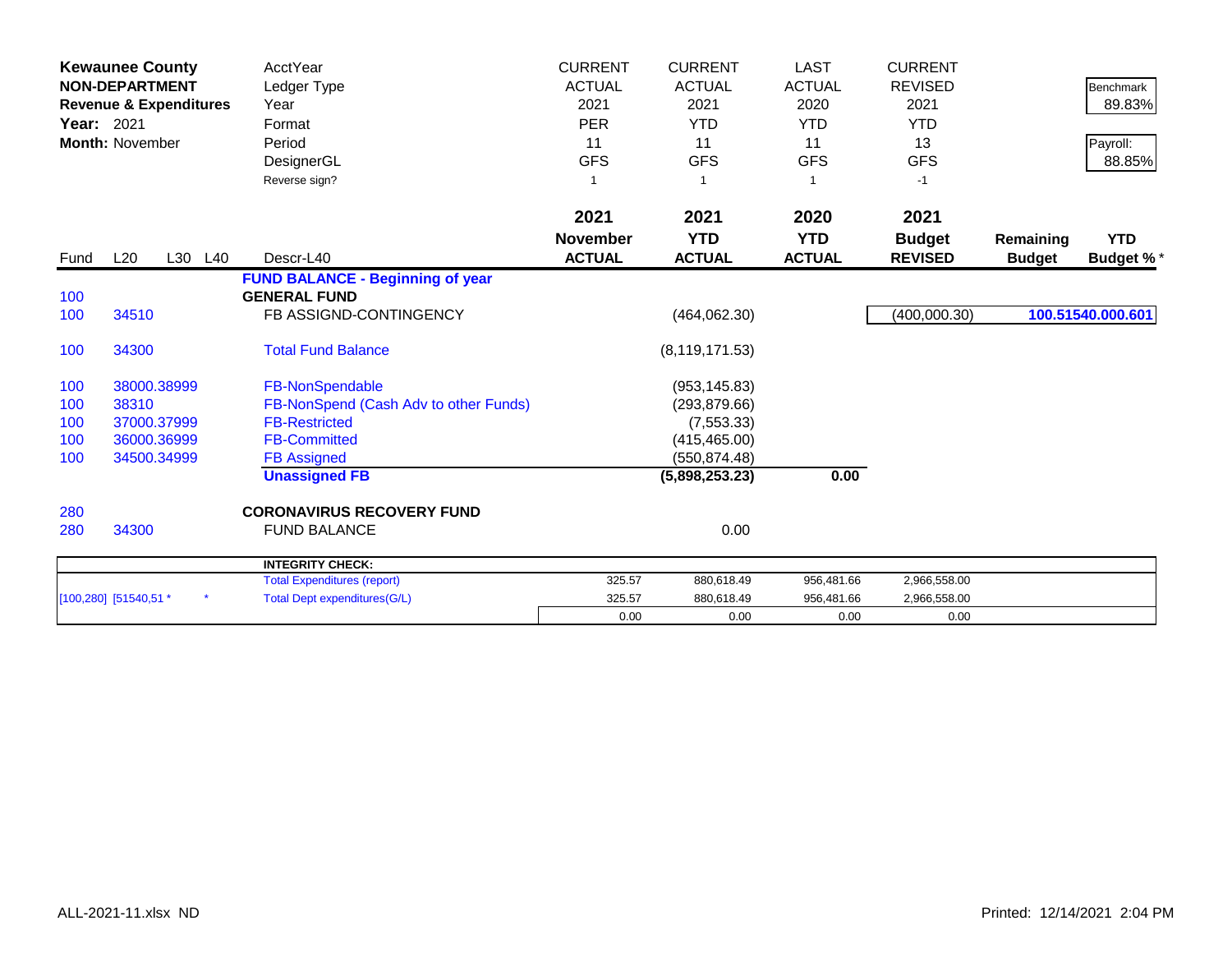|            | <b>Kewaunee County</b>            |     |         | <b>AcctYear</b>                    | <b>CURRENT</b>  | <b>CURRENT</b>                | <b>LAST</b>                   | <b>CURRENT</b>       |                          |                  |
|------------|-----------------------------------|-----|---------|------------------------------------|-----------------|-------------------------------|-------------------------------|----------------------|--------------------------|------------------|
|            | <b>DEBT SERVICE FUND</b>          |     |         | Ledger Type                        | <b>ACTUAL</b>   | <b>ACTUAL</b>                 | <b>ACTUAL</b>                 | <b>REVISED</b>       |                          | Benchmark        |
|            | <b>Revenue &amp; Expenditures</b> |     |         | Year                               | 2021            | 2021                          | 2020                          | 2021                 |                          | 89.83%           |
| Year: 2021 |                                   |     |         | Format                             | PER             | <b>YTD</b>                    | <b>YTD</b>                    | <b>YTD</b>           |                          |                  |
|            | <b>Month: November</b>            |     |         | Period                             | 11              | 11                            | 11                            | 13                   |                          | Payroll:         |
|            |                                   |     |         | DesignerGL                         | <b>GFS</b>      | <b>GFS</b>                    | <b>GFS</b>                    | <b>GFS</b>           |                          | 88.85%           |
|            |                                   |     |         | Reverse sign?                      | $\mathbf{1}$    | $\overline{1}$                | $\mathbf{1}$                  | $-1$                 |                          |                  |
|            |                                   |     |         |                                    |                 |                               |                               |                      |                          |                  |
|            |                                   |     |         |                                    | 2021            | 2021                          | 2020                          | 2021                 |                          |                  |
|            |                                   |     |         |                                    | <b>November</b> | <b>YTD</b>                    | <b>YTD</b>                    | <b>Budget</b>        | Remaining                | <b>YTD</b>       |
| Fund       | L20                               |     | L30 L40 | Descr-L40                          | <b>ACTUAL</b>   | <b>ACTUAL</b>                 | <b>ACTUAL</b>                 | <b>REVISED</b>       | <b>Budget</b>            | <b>Budget %*</b> |
| 300        |                                   |     |         | <b>DEBT SERVICE FUND</b>           |                 |                               |                               |                      |                          |                  |
|            |                                   |     |         | Revenue                            |                 |                               |                               |                      |                          |                  |
| 300        | 41100                             | 000 |         | <b>GENERAL PROPERTY TAXES</b>      | 0.00            | (1,671,709.00)                | (1,562,643.00)                | (1,671,709.00)       | 0.00                     | 100.00%          |
| 300        | 48108                             | 000 |         | <b>BUILD AMERICA BONDS REBATE</b>  | 0.00            | 0.00                          | (33,013.38)                   | 0.00                 | 0.00                     |                  |
| 300        | 48109                             | 000 |         | RECOVERY ZONE BOND REBATE          | 0.00            | 0.00                          | (8,768.82)                    | 0.00                 | 0.00                     |                  |
| 300        | 49203                             | 000 |         | PROCEEDS OF DEBT                   | 0.00            | 0.00                          | (3,510,000.00)                | 0.00                 | 0.00                     |                  |
| 300        | 49204                             | 000 |         | PREMIUM ON DEBT ISSUED             | 0.00            | 0.00                          | (212, 101.00)                 | 0.00                 | 0.00                     |                  |
| 300        | 49200                             | 000 |         | TRANSFER FROM OTHER FUNDS          | 0.00            | (80, 522.00)                  | (68,300.00)                   | (80, 522.00)         | 0.00                     | 100.00%          |
|            |                                   |     |         |                                    | 0.00            | (1,752,231.00)                | (5,394,826.20)                | (1,752,231.00)       | 0.00                     | 100.00%          |
|            |                                   |     |         | <b>Expenditures</b>                |                 |                               |                               |                      |                          |                  |
| 300        | 58107                             | 000 | 601     | PRINCIPAL-ADMINISTRATION CTR       | 0.00            | 125,000.00                    | 400,000.00                    | 125,000.00           | 0.00                     | 100.00%          |
| 300        | 58111                             | 000 | 601     | PRINCIPAL-HEALTH/HUMAN SERV        | 0.00            | 0.00                          | 2,995,200.00                  | 0.00                 | 0.00                     |                  |
| 300        | 58112                             | 000 | 601     | PRINCIPAL-FAIRGROUNDS PROJ         | 0.00            | 0.00                          | 844,800.00                    | 0.00                 | 0.00                     |                  |
| 300        | 58113                             | 000 | 601     | PRINCIPAL-RADIO/FAIR/EVID          | 0.00            | 175,000.00                    | 100,000.00                    | 175,000.00           | 0.00                     | 100.00%          |
| 300        | 58116                             | 000 | 601     | PRINCIPAL-16 REFUND CTHSE          | 0.00            | 570,000.00                    | 465,000.00                    | 570,000.00           | 0.00                     | 100.00%          |
| 300        | 58120 000                         |     | 601     | PRINCIPAL-20 REFUND HHS/FAIR       | 0.00            | 450,000.00                    | 0.00                          | 450,000.00           | 0.00                     | 100.00%          |
| 300        | 58207                             | 000 | 601     | <b>INTEREST-ADMINISTRATION CTR</b> | 0.00            | 1,875.00                      | 9,750.00                      | 1,875.00             | 0.00                     | 100.00%          |
| 300        | 58211                             | 000 | 601     | INTEREST-HEALTH/HUMAN SERV         | 0.00            | 0.00                          | 93,019.88                     | 0.00                 | 0.00                     |                  |
| 300        | 58212                             | 000 | 601     | INTEREST-FAIRGROUNDS PROJECT       | 0.00            | 0.00                          | 26,236.37                     | 0.00                 | 0.00                     |                  |
| 300        | 58213                             | 000 | 601     | INTEREST-RADIO/FAIR/EVIDENCE       | 0.00            | 82,556.26                     | 85,306.26                     | 82,556.00            | (0.26)                   | 100.00%          |
| 300        | 58216 000                         |     | 601     | <b>INTEREST-16 REFUND CTHSE</b>    | 0.00            | 50,900.00                     | 61,250.00                     | 50,900.00            | 0.00                     | 100.00%          |
| 300        | 58220                             | 000 | 601     | INTEREST-20 REFUND HHS/FAIR        | 0.00            | 98,550.00                     | 48,555.01                     | 98,550.00            | 0.00                     | 100.00%          |
| 300        | 59500                             | 000 | 312     | DEBT ISSUE EXPENSES                | 0.00            | 672.92                        | 85,665.59                     | 3,600.00             | 2,927.08                 | 18.69%           |
| 300        | 58150                             | 000 | 601     | PAYMENT TO REFUNDING ESCROW        | 0.00            | 0.00                          | 0.00                          | 0.00                 | 0.00                     |                  |
| 300        | 59200                             | 000 | 601     | TRANSFER TO OTHER FUNDS            | 0.00            | 0.00                          | 39,446.00                     | 0.00                 | 0.00                     |                  |
| 300        | 59202                             | 000 | 601     | TRANSFER TO FUND BALANCE           | 0.00            | 0.00                          | 0.00                          | 194,750.00           | 194,750.00               | 0.00%            |
|            |                                   |     |         |                                    | 0.00<br>0.00    | 1,554,554.18<br>(197, 676.82) | 5,254,229.11<br>(140, 597.09) | 1,752,231.00<br>0.00 | 197,676.82<br>197,676.82 | 88.72%           |
|            |                                   |     |         |                                    |                 |                               |                               |                      |                          |                  |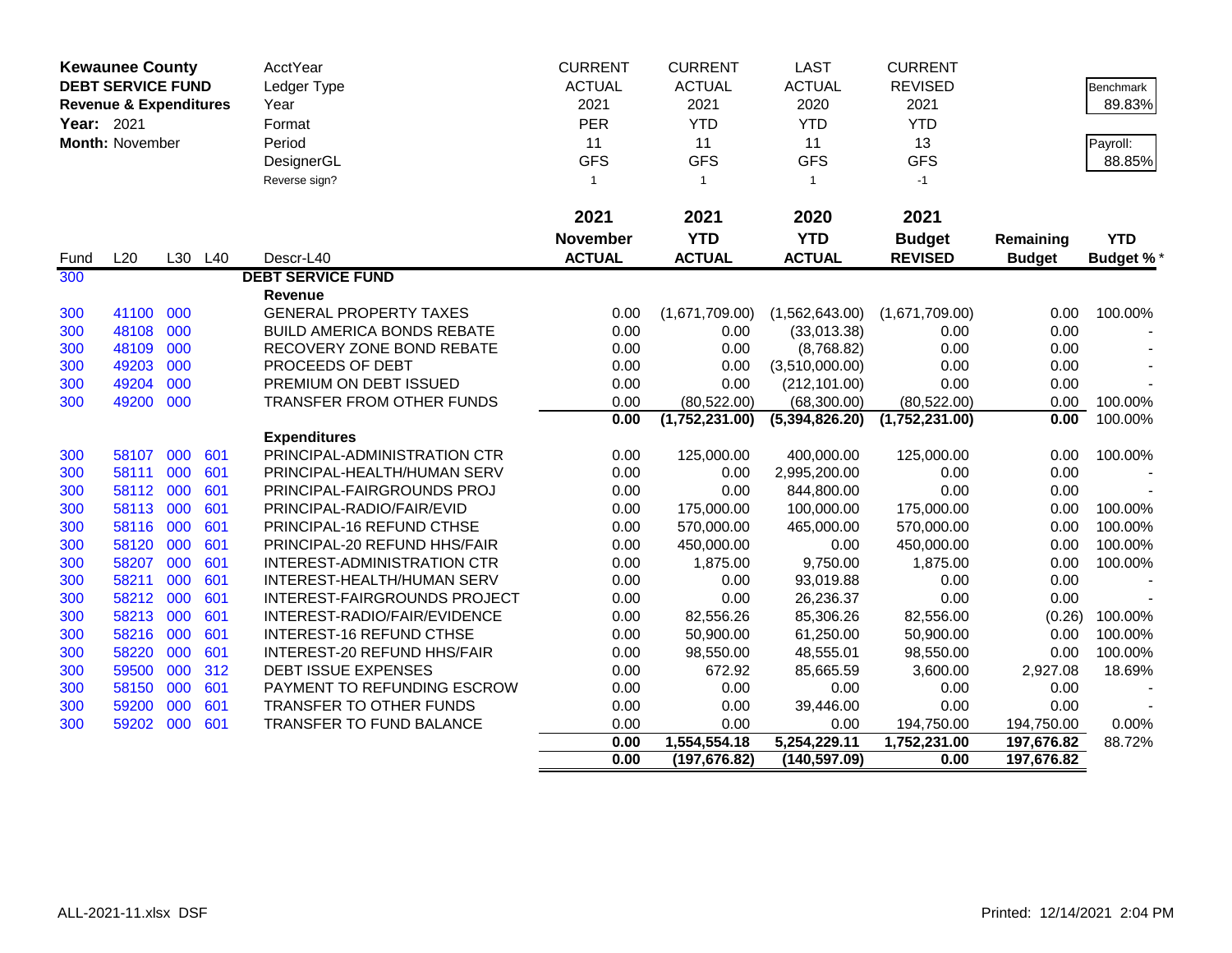| <b>Kewaunee County</b>            | AcctYear                                | <b>CURRENT</b>  | <b>CURRENT</b> | <b>LAST</b>   | <b>CURRENT</b> |               |                  |
|-----------------------------------|-----------------------------------------|-----------------|----------------|---------------|----------------|---------------|------------------|
| <b>DEBT SERVICE FUND</b>          | Ledger Type                             | <b>ACTUAL</b>   | <b>ACTUAL</b>  | <b>ACTUAL</b> | <b>REVISED</b> |               | Benchmark        |
| <b>Revenue &amp; Expenditures</b> | Year                                    | 2021            | 2021           | 2020          | 2021           |               | 89.83%           |
| <b>Year: 2021</b>                 | Format                                  | <b>PER</b>      | <b>YTD</b>     | <b>YTD</b>    | <b>YTD</b>     |               |                  |
| <b>Month: November</b>            | Period                                  | 11              | 11             | 11            | 13             |               | Payroll:         |
|                                   | DesignerGL                              | <b>GFS</b>      | <b>GFS</b>     | <b>GFS</b>    | <b>GFS</b>     |               | 88.85%           |
|                                   | Reverse sign?                           |                 |                |               | $-1$           |               |                  |
|                                   |                                         | 2021            | 2021           | 2020          | 2021           |               |                  |
|                                   |                                         | <b>November</b> | <b>YTD</b>     | YTD.          | <b>Budget</b>  | Remaining     | <b>YTD</b>       |
|                                   |                                         |                 |                |               |                |               |                  |
| L20<br>L30<br>L40<br>Fund         | Descr-L40                               | <b>ACTUAL</b>   | <b>ACTUAL</b>  | <b>ACTUAL</b> | <b>REVISED</b> | <b>Budget</b> | <b>Budget %*</b> |
|                                   | <b>FUND BALANCE - Beginning of year</b> |                 |                |               |                |               |                  |
| 300                               | <b>DEBT SERVICE FUND</b>                |                 | (408, 910.65)  |               |                |               |                  |
|                                   | <b>INTEGRITY CHECK:</b>                 |                 |                |               |                |               |                  |
|                                   | Total (report)                          | 0.00            | (197, 676.82)  | (140, 597.09) | 0.00           |               |                  |
| [40000.59 *<br>300                | Total Dept (G/L)                        | 0.00            | (197, 676.82)  | (140, 597.09) | 0.00           |               |                  |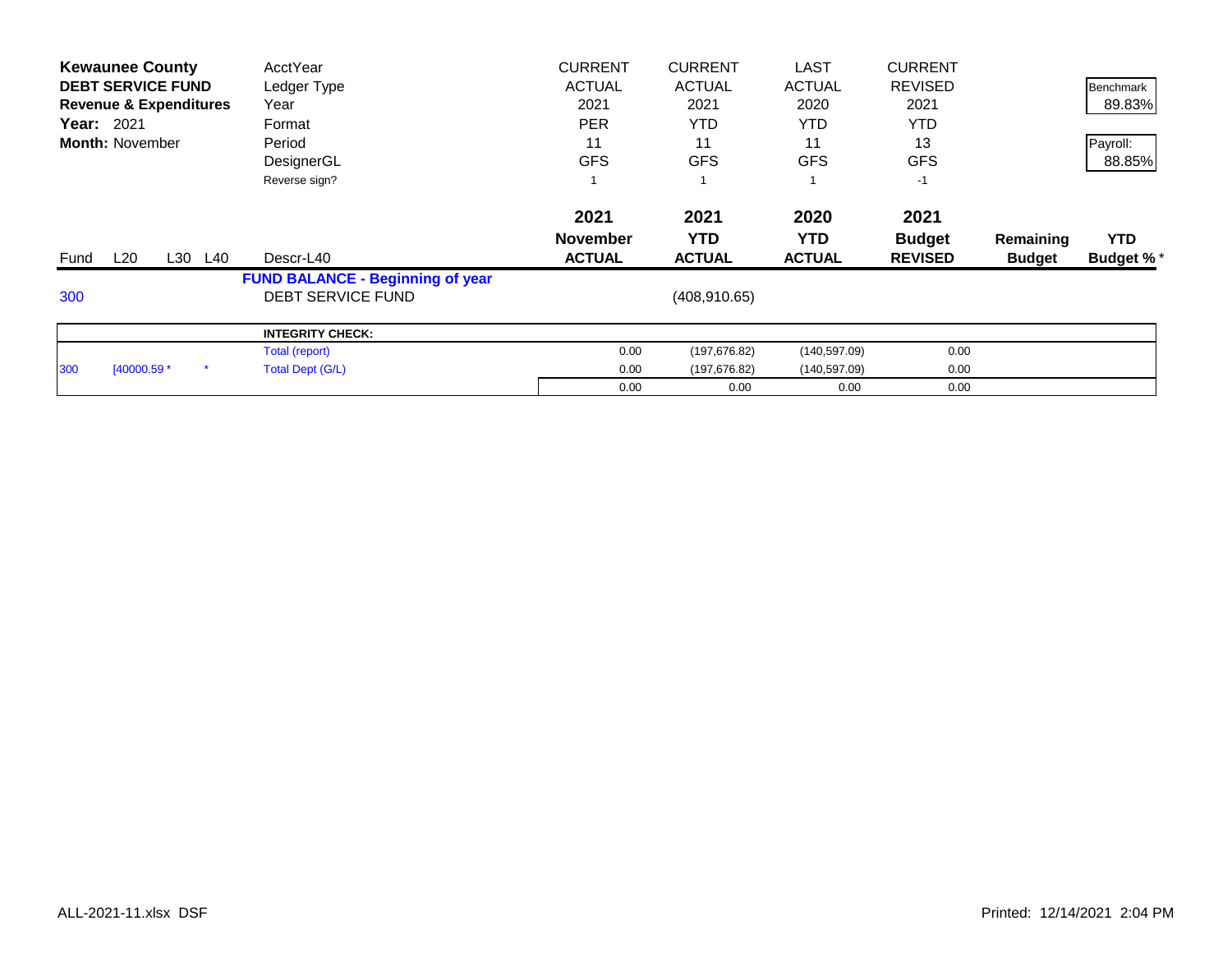|             | <b>Kewaunee County</b><br><b>REVOLVING LOAN FUND</b><br><b>Revenue &amp; Expenditures</b><br>Year: 2021<br><b>Month: November</b> |     |         | AcctYear<br>Ledger Type<br>Year<br>Format<br>Period<br>DesignerGL<br>Reverse sign? | <b>CURRENT</b><br><b>ACTUAL</b><br>2021<br><b>PER</b><br>11<br><b>GFS</b><br>$\mathbf{1}$ | <b>CURRENT</b><br><b>ACTUAL</b><br>2021<br><b>YTD</b><br>11<br><b>GFS</b><br>$\overline{1}$ | <b>LAST</b><br><b>ACTUAL</b><br>2020<br><b>YTD</b><br>11<br><b>GFS</b><br>$\mathbf{1}$ | <b>CURRENT</b><br><b>REVISED</b><br>2021<br><b>YTD</b><br>13<br><b>GFS</b><br>$-1$ |               | Benchmark<br>89.83%<br>Payroll:<br>88.85% |
|-------------|-----------------------------------------------------------------------------------------------------------------------------------|-----|---------|------------------------------------------------------------------------------------|-------------------------------------------------------------------------------------------|---------------------------------------------------------------------------------------------|----------------------------------------------------------------------------------------|------------------------------------------------------------------------------------|---------------|-------------------------------------------|
|             |                                                                                                                                   |     |         |                                                                                    | 2021                                                                                      | 2021                                                                                        | 2020                                                                                   | 2021                                                                               |               |                                           |
|             |                                                                                                                                   |     |         | Descr-L40                                                                          | <b>November</b>                                                                           | <b>YTD</b>                                                                                  | <b>YTD</b>                                                                             | <b>Budget</b>                                                                      | Remaining     | <b>YTD</b>                                |
| Fund<br>301 | L20                                                                                                                               |     | L30 L40 | <b>REVOLVING LOAN FUND</b>                                                         | <b>ACTUAL</b>                                                                             | <b>ACTUAL</b>                                                                               | <b>ACTUAL</b>                                                                          | <b>REVISED</b>                                                                     | <b>Budget</b> | <b>Budget %*</b>                          |
|             |                                                                                                                                   |     |         | Revenue                                                                            |                                                                                           |                                                                                             |                                                                                        |                                                                                    |               |                                           |
| 301         | 48100 000                                                                                                                         |     |         | <b>INTEREST ON INVESTMENTS</b>                                                     | 0.00                                                                                      | 0.00                                                                                        | (6, 193.23)                                                                            |                                                                                    |               |                                           |
| 301         | 48596                                                                                                                             | 000 |         | HARBOR EXPRESS-INTEREST                                                            | (130.54)                                                                                  | (1,558.42)                                                                                  | (1,845.09)                                                                             |                                                                                    |               |                                           |
| 301         | 48595                                                                                                                             | 000 |         | HARBOR EXPRESS-PRINCIPAL                                                           | (676.83)                                                                                  | (7,322.65)                                                                                  | (7,035.98)                                                                             |                                                                                    |               |                                           |
| 301         | 48591                                                                                                                             | 000 |         | <b>TIPPY CANOE BAR-INTEREST</b>                                                    | (36.55)                                                                                   | (474.92)                                                                                    | (553.05)                                                                               |                                                                                    |               |                                           |
| 301         | 48592                                                                                                                             | 000 |         | TIPPY CANOE BAR-PRINCIPAL                                                          | (402.87)                                                                                  | (4,358.70)                                                                                  | (3,401.73)                                                                             |                                                                                    |               |                                           |
| 301         | 48603                                                                                                                             | 000 |         | C&P OAKS ALGOMA LLC-INTEREST                                                       | 0.00                                                                                      | 0.00                                                                                        | (149.17)                                                                               |                                                                                    |               |                                           |
| 301         | 48604                                                                                                                             | 000 |         | <b>C&amp;P OAKS ALGOMA LLC-PRINCIP</b>                                             | 0.00                                                                                      | 0.00                                                                                        | (8,051.30)                                                                             |                                                                                    |               |                                           |
| 301         | 48605                                                                                                                             | 000 |         | D-LUX FLOORING LLC-INTEREST                                                        | 0.00                                                                                      | (923.17)                                                                                    | (1, 121.90)                                                                            |                                                                                    |               |                                           |
| 301         | 48606                                                                                                                             | 000 |         | D-LUX FLOORING LLC-PRINCIPAL                                                       | 0.00                                                                                      | (2,576.83)                                                                                  | (2,728.10)                                                                             |                                                                                    |               |                                           |
| 301         | 48607                                                                                                                             | 000 |         | <b>WAKKER CHEESE LLC-INTEREST</b>                                                  | 0.00                                                                                      | 0.00                                                                                        | 0.00                                                                                   |                                                                                    |               |                                           |
| 301         | 48608                                                                                                                             | 000 |         | <b>WAKKER CHEESE LLC-PRINCIPAL</b>                                                 | (3, 182.56)                                                                               | (31, 825.60)                                                                                | (31, 825.60)                                                                           |                                                                                    |               |                                           |
| 301         | 48609                                                                                                                             | 000 |         | JV KIDS LLC-INTEREST                                                               | (79.99)                                                                                   | (993.05)                                                                                    | (1,443.12)                                                                             |                                                                                    |               |                                           |
| 301         | 48610                                                                                                                             | 000 |         | JV KIDS LLC-PRINCIPAL                                                              | (920.01)                                                                                  | (10,006.95)                                                                                 | (6,956.88)                                                                             |                                                                                    |               |                                           |
| 301         | 48611                                                                                                                             | 000 |         | THUMB KNUCKLE-INTEREST                                                             | (436.74)                                                                                  | (1,755.00)                                                                                  | (2,000.20)                                                                             |                                                                                    |               |                                           |
| 301         | 48612                                                                                                                             | 000 |         | THUMB KNUCKLE-PRINCIPAL                                                            | (463.26)                                                                                  | (1,845.00)                                                                                  | (5,300.95)                                                                             |                                                                                    |               |                                           |
| 301         | 48613                                                                                                                             | 000 |         | AHNAPEE BREW-INTEREST                                                              | (31.00)                                                                                   | (2,040.58)                                                                                  | (2,571.33)                                                                             |                                                                                    |               |                                           |
| 301         | 48614                                                                                                                             | 000 |         | AHNAPEE BREW-PRINCIPAL                                                             | (66, 485.12)                                                                              | (74, 703.53)                                                                                | (7,356.66)                                                                             |                                                                                    |               |                                           |
| 301         | 48615                                                                                                                             | 000 |         | L SALON-INTEREST                                                                   | (21.02)                                                                                   | (244.89)                                                                                    | (273.59)                                                                               |                                                                                    |               |                                           |
| 301         | 48616 000                                                                                                                         |     |         | L SALON-PRINCIPAL                                                                  | (104.07)                                                                                  | (1, 131.10)                                                                                 | (807.59)                                                                               |                                                                                    |               |                                           |
|             |                                                                                                                                   |     |         |                                                                                    | (72, 970.56)                                                                              | (141, 760.39)                                                                               | (89, 615.47)                                                                           | 0.00                                                                               | 0.00          |                                           |
|             |                                                                                                                                   |     |         | <b>Expenditures</b>                                                                |                                                                                           |                                                                                             |                                                                                        |                                                                                    |               |                                           |
| 301         | 56702                                                                                                                             | 000 | 602     | <b>RLF-CLOSE FUNDS TO STATE</b>                                                    | 7,307.55                                                                                  | 76,097.38                                                                                   | 1,533,207.16                                                                           |                                                                                    |               |                                           |
| 301         | 56702                                                                                                                             | 000 | 601     | <b>RLF ADMIN EXPENSES</b>                                                          | 0.00                                                                                      | 0.00                                                                                        | 64.24                                                                                  |                                                                                    |               |                                           |
| 301         | 59200                                                                                                                             | 000 | 601     | TRANSFER TO OTHER FUNDS                                                            | 0.00                                                                                      | 0.00                                                                                        | 3,276.39                                                                               |                                                                                    |               |                                           |
|             |                                                                                                                                   |     |         |                                                                                    | 7,307.55                                                                                  | 76,097.38                                                                                   | 1,536,547.79                                                                           | 0.00                                                                               | 0.00          |                                           |
|             |                                                                                                                                   |     |         |                                                                                    | (65, 663.01)                                                                              | (65, 663.01)                                                                                | 1,446,932.32                                                                           | 0.00                                                                               | 0.00          |                                           |
| 301         | 34300                                                                                                                             |     |         | <b>FUND BALANCE - Beginning of year</b><br><b>FUND BALANCE</b>                     |                                                                                           | (7,307.55)                                                                                  |                                                                                        |                                                                                    |               |                                           |
|             |                                                                                                                                   |     |         | <b>INTEGRITY CHECK:</b>                                                            |                                                                                           |                                                                                             |                                                                                        |                                                                                    |               |                                           |
|             |                                                                                                                                   |     | $\star$ | Total (report)                                                                     | (65,663.01)                                                                               | (65,663.01)                                                                                 | 1,446,932.32                                                                           |                                                                                    |               |                                           |
| 301         | [40000.59 *                                                                                                                       |     |         | <b>Total Dept (G/L)</b>                                                            | (65,663.01)<br>0.00                                                                       | (65, 663.01)<br>0.00                                                                        | 1,446,932.32<br>0.00                                                                   |                                                                                    |               |                                           |
|             |                                                                                                                                   |     |         |                                                                                    |                                                                                           |                                                                                             |                                                                                        |                                                                                    |               |                                           |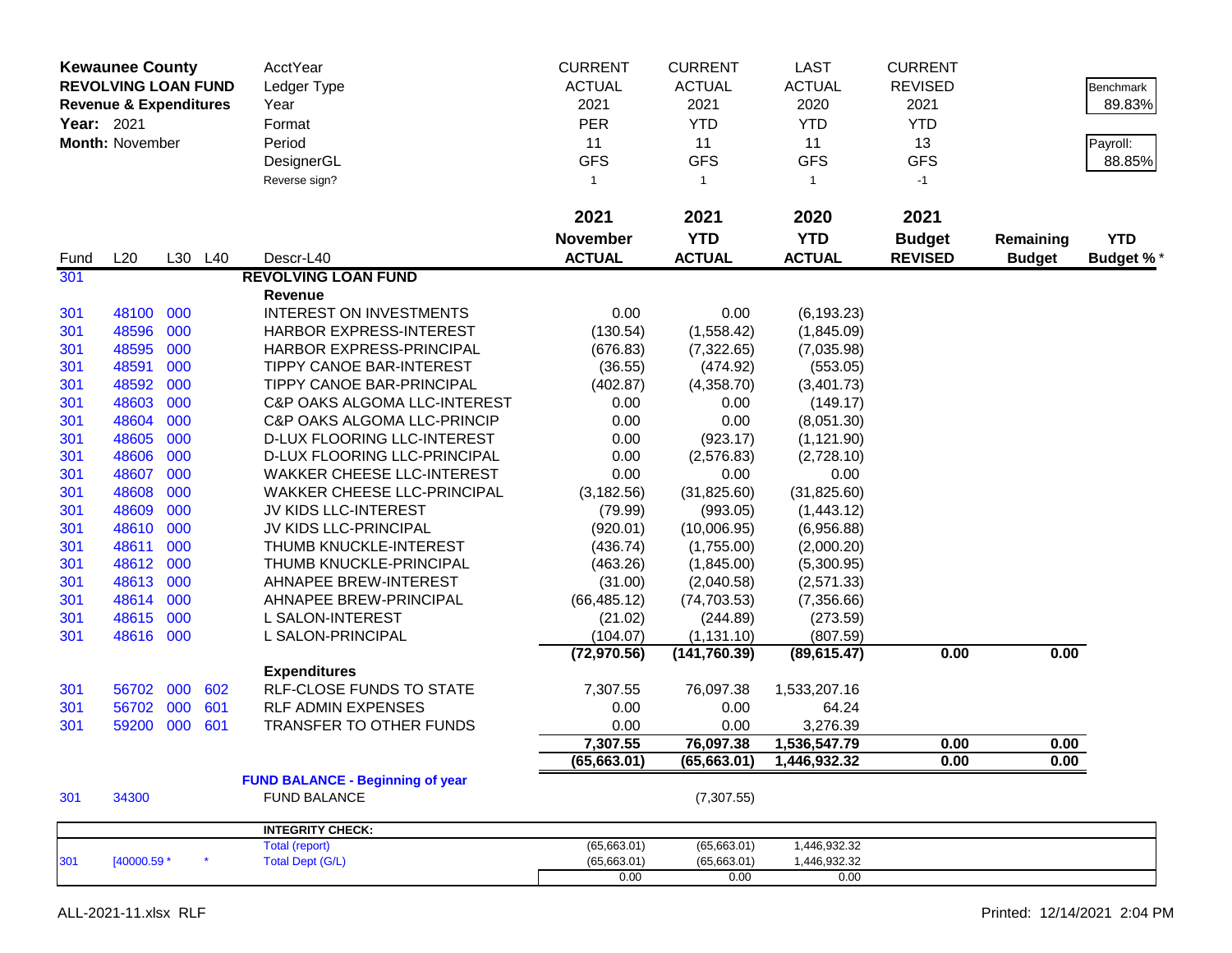|            | <b>Kewaunee County</b>            |     |         | AcctYear                                  | <b>CURRENT</b>  | <b>CURRENT</b> | <b>LAST</b>   | <b>CURRENT</b> |               |                  |
|------------|-----------------------------------|-----|---------|-------------------------------------------|-----------------|----------------|---------------|----------------|---------------|------------------|
|            |                                   |     |         | <b>BUSINESS DEVELPMNT LOA Ledger Type</b> | <b>ACTUAL</b>   | <b>ACTUAL</b>  | <b>ACTUAL</b> | <b>REVISED</b> |               | Benchmark        |
|            | <b>Revenue &amp; Expenditures</b> |     |         | Year                                      | 2021            | 2021           | 2020          | 2021           |               | 89.83%           |
| Year: 2021 |                                   |     |         | Format                                    | <b>PER</b>      | <b>YTD</b>     | <b>YTD</b>    | <b>YTD</b>     |               |                  |
|            | Month: November                   |     |         | Period                                    | 11              | 11             | 11            | 13             |               | Payroll:         |
|            |                                   |     |         | DesignerGL                                | <b>GFS</b>      | <b>GFS</b>     | <b>GFS</b>    | <b>GFS</b>     |               | 88.85%           |
|            |                                   |     |         | Reverse sign?                             | $\mathbf{1}$    | $\overline{1}$ | $\mathbf{1}$  | $-1$           |               |                  |
|            |                                   |     |         |                                           |                 |                |               |                |               |                  |
|            |                                   |     |         |                                           | 2021            | 2021           | 2020          | 2021           |               |                  |
|            |                                   |     |         |                                           | <b>November</b> | <b>YTD</b>     | <b>YTD</b>    | <b>Budget</b>  | Remaining     | <b>YTD</b>       |
| Fund       | L20                               |     | L30 L40 | Descr-L40                                 | <b>ACTUAL</b>   | <b>ACTUAL</b>  | <b>ACTUAL</b> | <b>REVISED</b> | <b>Budget</b> | <b>Budget %*</b> |
| 305        |                                   |     |         | <b>BUSINESS DEVELPMNT LOAN PGM</b>        |                 |                |               |                |               |                  |
|            |                                   |     |         | <b>Revenue</b>                            |                 |                |               |                |               |                  |
| 305        | 48310                             | 000 |         | <b>GAIN/LOSS ON ASSET SALE</b>            | 0.00            | 0.00           | 0.00          | 0.00           | 0.00          |                  |
| 305        | 48700                             | 640 |         | PRIN-THE BAKERY BAR                       | (121.69)        | (121.69)       | 0.00          | (245.00)       | (123.31)      | 49.67%           |
| 305        | 48710                             | 640 |         | <b>INT-THE BAKERY BAR</b>                 | (29.93)         | (147.71)       | 0.00          | (176.00)       | (28.29)       | 83.93%           |
| 305        | 49200                             | 000 |         | TRANSFER FROM OTHER FUNDS                 | 0.00            | 0.00           | (250,000.00)  | 0.00           | 0.00          |                  |
| 305        | 49202                             | 000 |         | TRANSFER FROM FUND BALANCE                | 0.00            | 0.00           | 0.00          | (9,397.00)     | (9,397.00)    | 0.00%            |
|            |                                   |     |         |                                           | (151.62)        | (269.40)       | (250,000.00)  | (9,818.00)     | (9,548.60)    | 2.74%            |
|            |                                   |     |         | <b>Expenditures</b>                       |                 |                |               |                |               |                  |
| 305        | 56705                             | 000 | 601     | <b>ADMINISTRATION EXP</b>                 | 0.00            | 0.00           | 0.00          | 0.00           | 0.00          |                  |
| 305        | 56705                             | 000 | 640     | THE BAKERY BAR                            | 0.00            | 9,417.20       | 0.00          | 9,397.00       | (20.20)       | 100.21%          |
| 305        | 59200                             | 000 | 601     | TRANSFER TO OTHER FUNDS                   | 0.00            | 0.00           | 0.00          | 0.00           | 0.00          |                  |
| 305        | 59202                             | 000 | 601     | TRANSFER TO FUND BALANCE                  | 0.00            | 0.00           | 0.00          | 421.00         | 421.00        | 0.00%            |
|            |                                   |     |         |                                           | 0.00            | 9,417.20       | 0.00          | 9,818.00       | 400.80        | 95.92%           |
|            |                                   |     |         |                                           | (151.62)        | 9,147.80       | (250,000.00)  | 0.00           | (9, 147.80)   |                  |
|            |                                   |     |         | <b>FUND BALANCE - Beginning of year</b>   |                 |                |               |                |               |                  |
| 305        | 34300                             |     |         | <b>FUND BALANCE</b>                       |                 | (250,000.00)   |               |                | (240, 852.20) |                  |
|            |                                   |     |         | <b>CASH BALANCE</b>                       |                 |                |               |                |               |                  |
| 305        | 11100                             |     |         | <b>TREASURER'S CASH</b>                   |                 | 240,852.20     |               |                |               |                  |
|            |                                   |     |         |                                           |                 |                |               |                |               |                  |
|            |                                   |     |         | <b>INTEGRITY CHECK:</b>                   |                 |                |               |                |               |                  |
|            |                                   |     |         | <b>Total (report)</b>                     | (151.62)        | 9,147.80       | (250,000.00)  | 0.00           |               |                  |
| 305        | [40000.59 *                       |     |         | <b>Total Dept (G/L)</b>                   | (151.62)        | 9,147.80       | (250,000.00)  | 0.00           |               |                  |
|            |                                   |     |         |                                           | 0.00            | 0.00           | 0.00          | 0.00           |               |                  |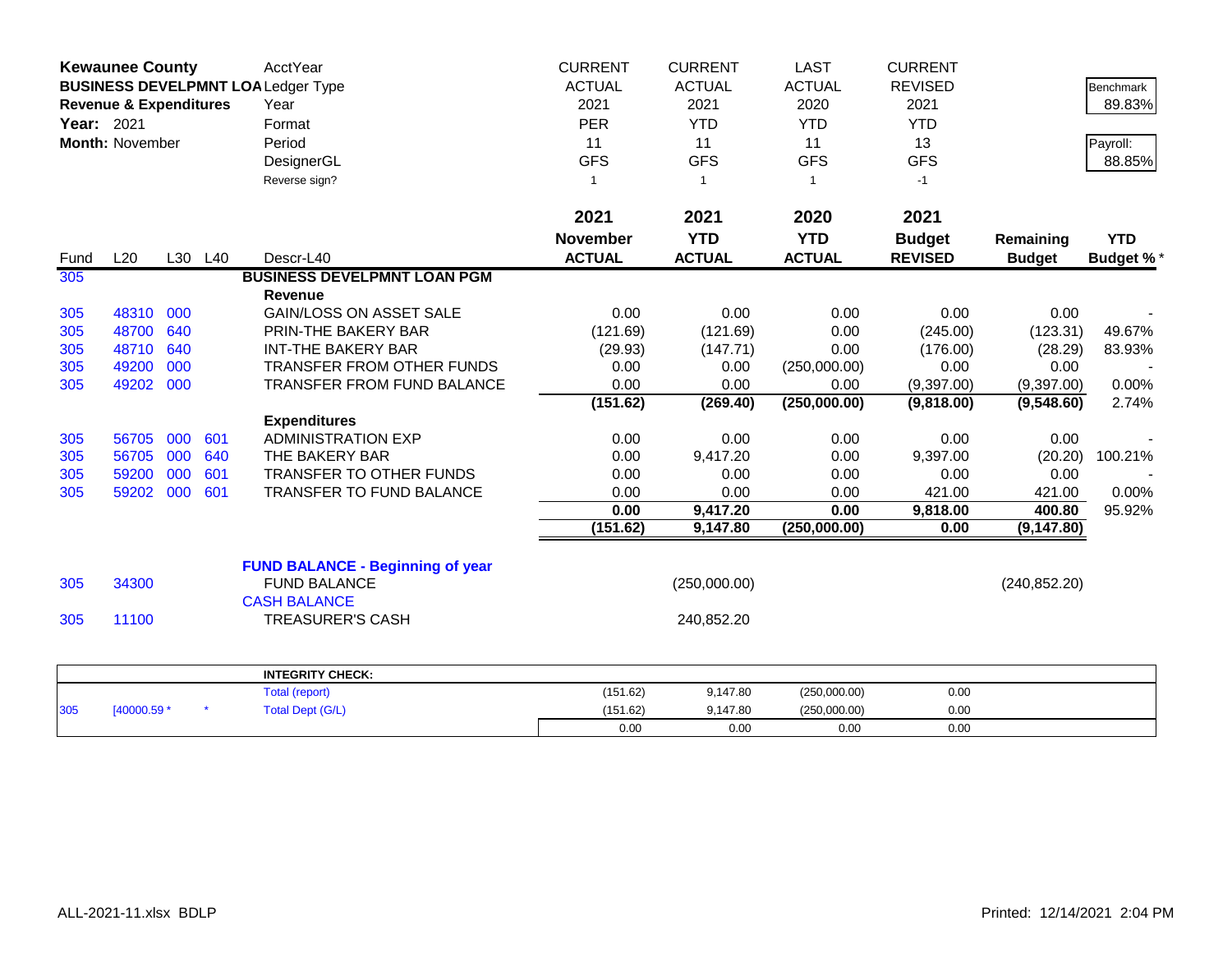|            | <b>Kewaunee County</b>            |     |         | AcctYear                                              | <b>CURRENT</b>  | <b>CURRENT</b> | <b>LAST</b>   | <b>CURRENT</b> |               |                  |
|------------|-----------------------------------|-----|---------|-------------------------------------------------------|-----------------|----------------|---------------|----------------|---------------|------------------|
|            |                                   |     |         | <b>CAPITAL IMPROVEMENT &amp; ELedger Type</b>         | <b>ACTUAL</b>   | <b>ACTUAL</b>  | <b>ACTUAL</b> | <b>REVISED</b> |               | Benchmark        |
|            | <b>Revenue &amp; Expenditures</b> |     |         | Year                                                  | 2021            | 2021           | 2020          | 2021           |               | 89.83%           |
| Year: 2021 |                                   |     |         | Format                                                | PER             | <b>YTD</b>     | <b>YTD</b>    | <b>YTD</b>     |               |                  |
|            | Month: November                   |     |         | Period                                                | 11              | 11             | 11            | 13             |               | Payroll:         |
|            |                                   |     |         | DesignerGL                                            | <b>GFS</b>      | <b>GFS</b>     | <b>GFS</b>    | <b>GFS</b>     |               | 88.85%           |
|            |                                   |     |         | Reverse sign?                                         | $\mathbf{1}$    | $\overline{1}$ | $\mathbf{1}$  | $-1$           |               |                  |
|            |                                   |     |         |                                                       |                 |                |               |                |               |                  |
|            |                                   |     |         |                                                       | 2021            | 2021           | 2020          | 2021           |               |                  |
|            |                                   |     |         |                                                       | <b>November</b> | <b>YTD</b>     | <b>YTD</b>    | <b>Budget</b>  | Remaining     | <b>YTD</b>       |
| Fund       | L20                               |     | L30 L40 | Descr-L40                                             | <b>ACTUAL</b>   | <b>ACTUAL</b>  | <b>ACTUAL</b> | <b>REVISED</b> | <b>Budget</b> | <b>Budget %*</b> |
|            |                                   |     |         | <b>CAPITAL IMPROVEMENT &amp; ECONOMIC DEVELOPMENT</b> |                 |                |               |                |               |                  |
| 310        |                                   |     |         | <b>ECONOMIC DEVELOPMENT FUND</b>                      |                 |                |               |                |               |                  |
|            |                                   |     |         | Revenue                                               |                 |                |               |                |               |                  |
| 310        | 43510                             | 020 |         | <b>BROADBAND EXPANSION GRANT</b>                      | 0.00            | 0.00           | 0.00          | 0.00           | 0.00          |                  |
| 310        | 48510                             | 000 |         | DOMINION DONATION                                     | 0.00            | (500,000.00)   | (500,000.00)  | (500,000.00)   | 0.00          | 100.00%          |
| 310        | 48700                             | 639 |         | PRIN-BUG TUSSEL                                       | 0.00            | (93,048.73)    | 0.00          | (67, 653.00)   | 25,395.73     | 137.54%          |
| 310        | 48710                             | 639 |         | <b>INT-BUG TUSSEL</b>                                 | 0.00            | (869.64)       | 0.00          | (28,800.00)    | (27,930.36)   | 3.02%            |
| 310        | 49200                             | 000 |         | TRANSFER FROM OTHER FUNDS                             | 0.00            | 0.00           | 0.00          | 0.00           | 0.00          |                  |
| 310        | 49202                             | 000 |         | <b>TRANSFER FROM FUND BALANCE</b>                     | 0.00            | 0.00           | 0.00          | (960,000.00)   | (960,000.00)  | 0.00%            |
|            |                                   |     |         |                                                       | 0.00            | (593, 918.37)  | (500,000.00)  | (1,556,453.00) | (962, 534.63) | 38.16%           |
|            |                                   |     |         | <b>Expenditures</b>                                   |                 |                |               |                |               |                  |
| 310        | 56710                             | 000 | 601     | ECONOMIC DEVELOPMENT EXPEND                           | 0.00            | 960,000.00     | 40,000.00     | 960,000.00     | 0.00          | 100.00%          |
| 310        | 59200                             | 000 | 601     | <b>TRANSFER TO OTHER FUNDS</b>                        | 0.00            | 40,000.00      | 290,000.00    | 40,000.00      | 0.00          | 100.00%          |
| 310        | 59202 000                         |     | 601     | TRANSFER TO FUND BALANCE                              | 0.00            | 0.00           | 0.00          | 556,453.00     | 556,453.00    | 0.00%            |
|            |                                   |     |         |                                                       | 0.00            | 1,000,000.00   | 330,000.00    | 1,556,453.00   | 556,453.00    | 64.25%           |
|            |                                   |     |         |                                                       | 0.00            | 406,081.63     | (170,000.00)  | 0.00           | (406, 081.63) |                  |
| 410        |                                   |     |         | <b>CAPITAL IMPROVEMENT FUND</b>                       |                 |                |               |                |               |                  |
|            |                                   |     |         | Revenue                                               |                 |                |               |                |               |                  |
| 410        | 41100                             | 000 |         | <b>GENERAL PROPERTY TAXES</b>                         | 0.00            | (30,794.00)    | (50, 382.00)  | (30,794.00)    | 0.00          | 100.00%          |
| 410        | 49200                             | 000 |         | TRANSFER FROM OTHER FUNDS                             | 0.00            | (38, 840.00)   | (165, 280.00) | (38, 840.00)   | 0.00          | 100.00%          |
| 410        | 49202                             | 000 |         | TRANSFER FROM FUND BALANCE                            | 0.00            | 0.00           | 0.00          | 0.00           | 0.00          |                  |
|            |                                   |     |         |                                                       | 0.00            | (69, 634.00)   | (215, 662.00) | (69, 634.00)   | 0.00          | 100.00%          |
|            |                                   |     |         | <b>Expenditures</b>                                   |                 |                |               |                |               |                  |
| 410        | 59200                             | 000 | 601     | TRANSFER TO OTHER FUNDS                               | 0.00            | 0.00           | 0.00          | 0.00           | 0.00          |                  |
| 410        | 59202                             | 000 | 601     | <b>TRANSFER TO FUND BALANCE</b>                       | 0.00            | 0.00           | 0.00          | 69,634.00      | 69,634.00     | 0.00%            |
|            |                                   |     |         |                                                       | 0.00            | 0.00           | 0.00          | 69,634.00      | 69,634.00     | 0.00%            |
|            |                                   |     |         |                                                       | 0.00            | (69, 634.00)   | (215, 662.00) | 0.00           | 69,634.00     |                  |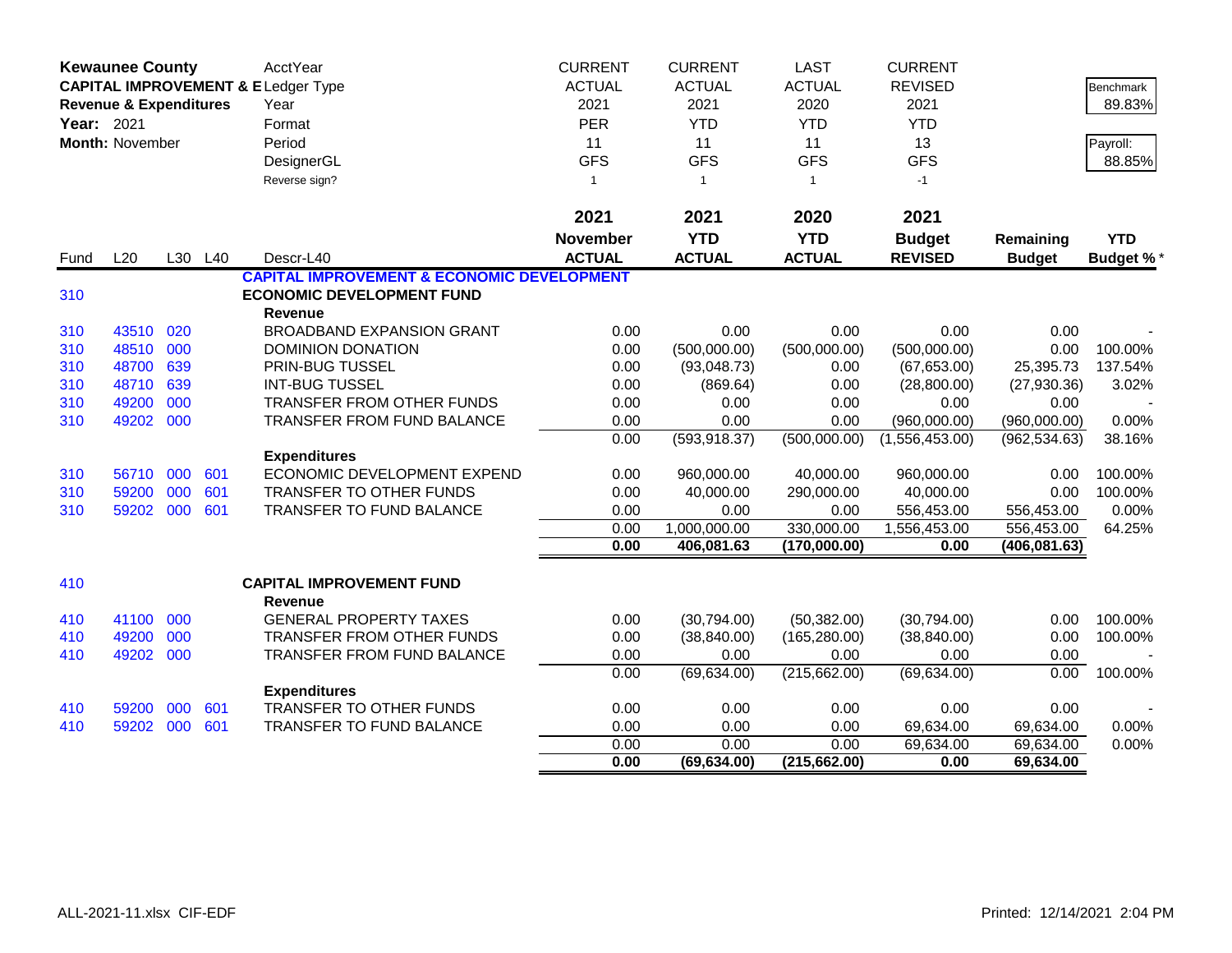|                            | <b>Kewaunee County</b>            |         | AcctYear                                      | <b>CURRENT</b>  | <b>CURRENT</b>   | <b>LAST</b>   | <b>CURRENT</b> |               |                  |
|----------------------------|-----------------------------------|---------|-----------------------------------------------|-----------------|------------------|---------------|----------------|---------------|------------------|
|                            |                                   |         | <b>CAPITAL IMPROVEMENT &amp; ELedger Type</b> | <b>ACTUAL</b>   | <b>ACTUAL</b>    | <b>ACTUAL</b> | <b>REVISED</b> |               | Benchmark        |
|                            | <b>Revenue &amp; Expenditures</b> |         | Year                                          | 2021            | 2021             | 2020          | 2021           |               | 89.83%           |
| <b>Year: 2021</b>          |                                   |         | Format                                        | <b>PER</b>      | <b>YTD</b>       | YTD.          | <b>YTD</b>     |               |                  |
|                            | <b>Month: November</b>            |         | Period                                        | 11              | 11               | 11            | 13             |               | Payroll:         |
|                            |                                   |         | DesignerGL                                    | <b>GFS</b>      | <b>GFS</b>       | <b>GFS</b>    | <b>GFS</b>     |               | 88.85%           |
|                            |                                   |         | Reverse sign?                                 |                 |                  |               | $-1$           |               |                  |
|                            |                                   |         |                                               | 2021            | 2021             | 2020          | 2021           |               |                  |
|                            |                                   |         |                                               | <b>November</b> | <b>YTD</b>       | <b>YTD</b>    | <b>Budget</b>  | Remaining     | <b>YTD</b>       |
| Fund                       | L20                               | L30 L40 | Descr-L40                                     | <b>ACTUAL</b>   | <b>ACTUAL</b>    | <b>ACTUAL</b> | <b>REVISED</b> | <b>Budget</b> | <b>Budget %*</b> |
|                            |                                   |         | <b>FUND BALANCE - Beginning of year:</b>      |                 |                  |               |                |               |                  |
| 310                        | 34300                             |         | <b>ECONOMIC DEVELOPMENT FUND</b>              |                 | (1, 130, 000.00) |               |                | (723, 918.37) |                  |
| 410                        | 34300                             |         | <b>CAPITAL IMPROVEMENT FUND</b>               |                 | (430,666.00)     |               |                | (500, 300.00) |                  |
|                            |                                   |         | <b>INTEGRITY CHECK:</b>                       |                 |                  |               |                |               |                  |
|                            |                                   |         | Total (report)                                | 0.00            | 336,447.63       | (385, 662.00) | 0.00           |               |                  |
| $[310, 410]$ $[40000.60 *$ |                                   |         | <b>Total Dept expenditures (G/L)</b>          | 0.00            | 336,447.63       | (385, 662.00) | 0.00           |               |                  |
|                            |                                   |         |                                               | 0.00            | 0.00             | 0.00          | 0.00           |               |                  |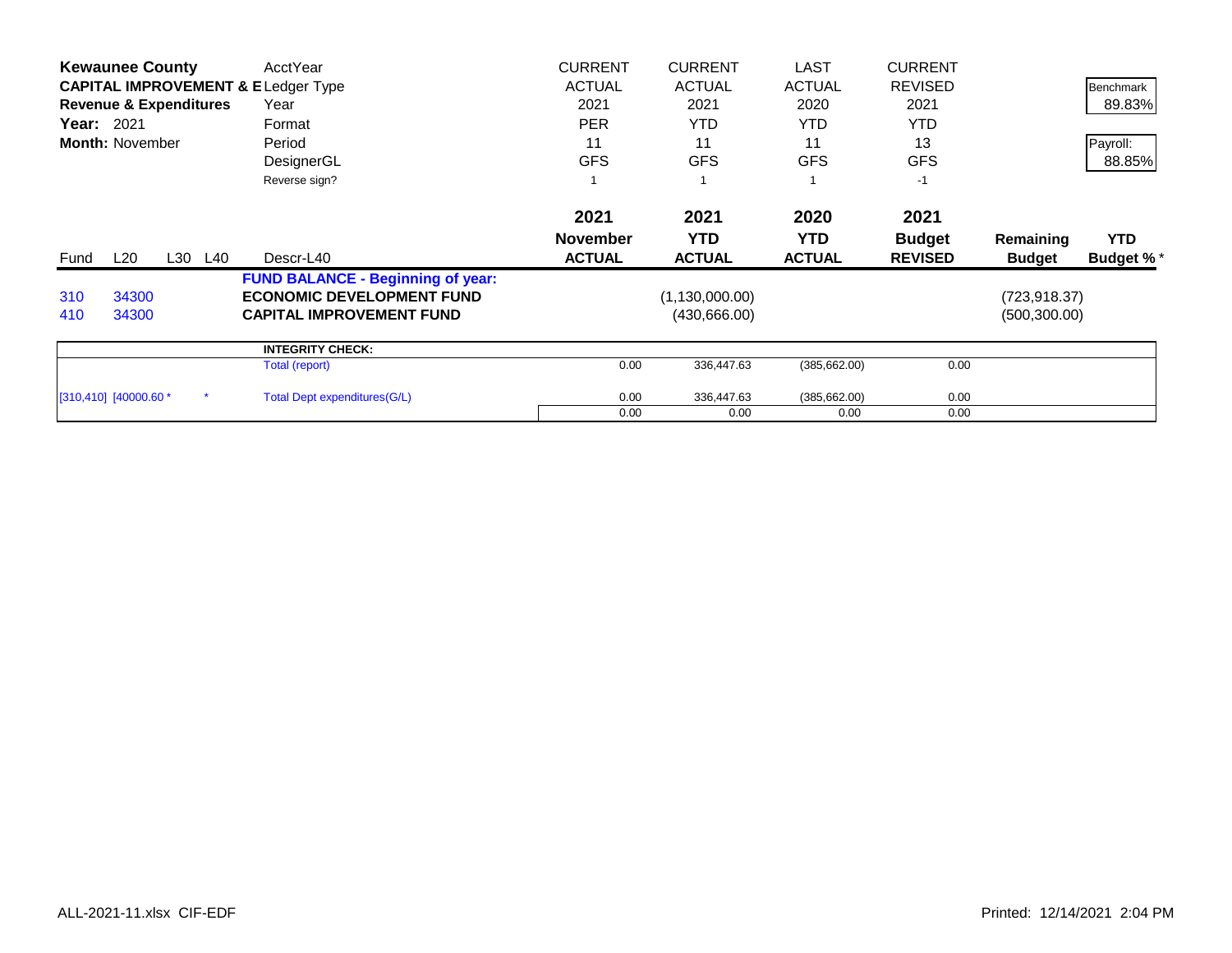|            | <b>Kewaunee County</b>            |     |         | <b>AcctYear</b>                               | <b>CURRENT</b> | <b>CURRENT</b> | <b>LAST</b>    | <b>CURRENT</b> |               |                  |
|------------|-----------------------------------|-----|---------|-----------------------------------------------|----------------|----------------|----------------|----------------|---------------|------------------|
|            |                                   |     |         | <b>COUNTY ROADS &amp; BRIDGES Ledger Type</b> | <b>ACTUAL</b>  | <b>ACTUAL</b>  | <b>ACTUAL</b>  | <b>REVISED</b> |               | Benchmark        |
|            | <b>Revenue &amp; Expenditures</b> |     |         | Year                                          | 2021           | 2021           | 2020           | 2021           |               | 89.83%           |
| Year: 2021 |                                   |     |         | Format                                        | <b>PER</b>     | <b>YTD</b>     | <b>YTD</b>     | <b>YTD</b>     |               |                  |
|            | Month: November                   |     |         | Period                                        | 11             | 11             | 11             | 13             |               | Payroll:         |
|            |                                   |     |         | DesignerGL                                    | <b>GFS</b>     | <b>GFS</b>     | <b>GFS</b>     | <b>GFS</b>     |               | 88.85%           |
|            |                                   |     |         | Reverse sign?                                 | $\mathbf{1}$   | $\overline{1}$ | $\mathbf{1}$   | $-1$           |               |                  |
|            |                                   |     |         |                                               |                |                |                |                |               |                  |
|            |                                   |     |         |                                               | 2021           | 2021           | 2020           | 2021           |               |                  |
|            |                                   |     |         |                                               | November       | <b>YTD</b>     | <b>YTD</b>     | <b>Budget</b>  | Remaining     | <b>YTD</b>       |
| Fund       | L20                               |     | L30 L40 | Descr-L40                                     | <b>ACTUAL</b>  | <b>ACTUAL</b>  | <b>ACTUAL</b>  | <b>REVISED</b> | <b>Budget</b> | <b>Budget %*</b> |
| 200        |                                   |     |         | <b>COUNTY ROADS &amp; BRIDGES FUND</b>        |                |                |                |                |               |                  |
|            |                                   |     |         | Revenue                                       |                |                |                |                |               |                  |
| 200        | 41100                             | 000 |         | <b>GENERAL PROPERTY TAXES</b>                 | 0.00           | (2,561,289.00) | (2,561,289.00) | (2,561,289.00) | 0.00          | 100.00%          |
| 200        | 43531                             | 000 |         | LOCAL TRANSPORTATION AID                      | 0.00           | (790, 788.74)  | (764, 761.08)  | (788, 845.00)  | 1,943.74      | 100.25%          |
| 200        | 43535                             | 000 |         | CHIP PROGRAM                                  | 0.00           | (271, 208.72)  | 0.00           | (293, 528.00)  | (22, 319.28)  | 92.40%           |
| 200        | 48301                             | 000 |         | SALE OF COUNTY PROPERTY                       | 0.00           | 0.00           | 0.00           | 0.00           | 0.00          |                  |
| 200        | 49200                             | 000 |         | TRANSFER FROM OTHER FUNDS                     | 0.00           | 0.00           | 0.00           | 0.00           | 0.00          |                  |
| 200        | 49202 000                         |     |         | TRANSFER FROM FUND BALANCE                    | 0.00           | 0.00           | 0.00           | (299, 771.00)  | (299, 771.00) | $0.00\%$         |
|            |                                   |     |         |                                               | 0.00           | (3,623,286.46) | (3,326,050.08) | (3,943,433.00) | (320, 146.54) | 91.88%           |
|            |                                   |     |         | <b>Expenditures</b>                           |                |                |                |                |               |                  |
| 200        | 53310 103                         |     | 902     | <b>COUNTY TRUNK BRIDGES</b>                   | 1,869.06       | 470,006.98     | 170,451.32     | 410,000.00     | (60,006.98)   | 114.64%          |
| 200        | 53310 104                         |     | 902     | COUNTY TRUNK CONSTRUCTION                     | 2,806.81       | 1,368,408.70   | 1,599,554.72   | 1,580,000.00   | 211,591.30    | 86.61%           |
| 200        | 53310 105                         |     | 902     | COUNTY WINTER MAINTENANCE                     | 23,183.50      | 502,097.29     | 704,709.17     | 810,000.00     | 307,902.71    | 61.99%           |
| 200        | 53310 106                         |     | 902     | COUNTY GENERAL MAINTENANCE                    | 138,093.96     | 1,017,026.19   | 1,094,005.35   | 1,119,644.00   | 102,617.81    | 90.83%           |
| 200        | 59200                             | 000 | 601     | TRANSFER TO OTHER FUNDS                       | 0.00           | 23,789.00      | 0.00           | 23,789.00      | 0.00          | 100.00%          |
| 200        | 59202 000                         |     | 601     | TRANSFER TO FUND BALANCE                      | 0.00           | 0.00           | 0.00           | 0.00           | 0.00          |                  |
|            |                                   |     |         |                                               | 165,953.33     | 3,381,328.16   | 3,568,720.56   | 3,943,433.00   | 562,104.84    | 85.75%           |
|            |                                   |     |         |                                               | 165,953.33     | (241, 958.30)  | 242,670.48     | 0.00           | 241,958.30    |                  |
| 201        |                                   |     |         | <b>COUNTY BRIDGE AID FUND</b>                 |                |                |                |                |               |                  |
|            |                                   |     |         | <b>Revenue</b>                                |                |                |                |                |               |                  |
| 201        | 41100                             | 000 |         | PROPERTY TAX-BRIDGE AID                       | 0.00           | (138, 880.00)  | (52, 250.00)   | (138, 880.00)  | 0.00          | 100.00%          |
| 201        | 49202 000                         |     |         | TRANSFER FROM FUND BALANCE                    | 0.00           | 0.00           | 0.00           | (15,620.00)    | (15,620.00)   | 0.00%            |
|            |                                   |     |         |                                               | 0.00           | (138, 880.00)  | (52, 250.00)   | (154, 500.00)  | (15,620.00)   | 89.89%           |
|            |                                   |     |         | <b>Expenditures</b>                           |                |                |                |                |               |                  |
| 201        | 53310 101                         |     | 902     | <b>COUNTY CHARGES</b>                         | 10,081.43      | 112,732.69     | 16,785.30      | 154,500.00     | 41,767.31     | 72.97%           |
| 201        | 59202 000                         |     | 601     | <b>TRANSFER TO FUND BALANCE</b>               | 0.00           | 0.00           | 0.00           | 0.00           | 0.00          |                  |
|            |                                   |     |         |                                               | 10,081.43      | 112,732.69     | 16,785.30      | 154,500.00     | 41,767.31     | 72.97%           |
|            |                                   |     |         |                                               | 10,081.43      | (26, 147.31)   | (35, 464.70)   | 0.00           | 26,147.31     |                  |
|            |                                   |     |         |                                               | 176,034.76     | (268, 105.61)  | 207,205.78     | 0.00           | 268,105.61    |                  |
|            |                                   |     |         |                                               |                |                |                |                |               |                  |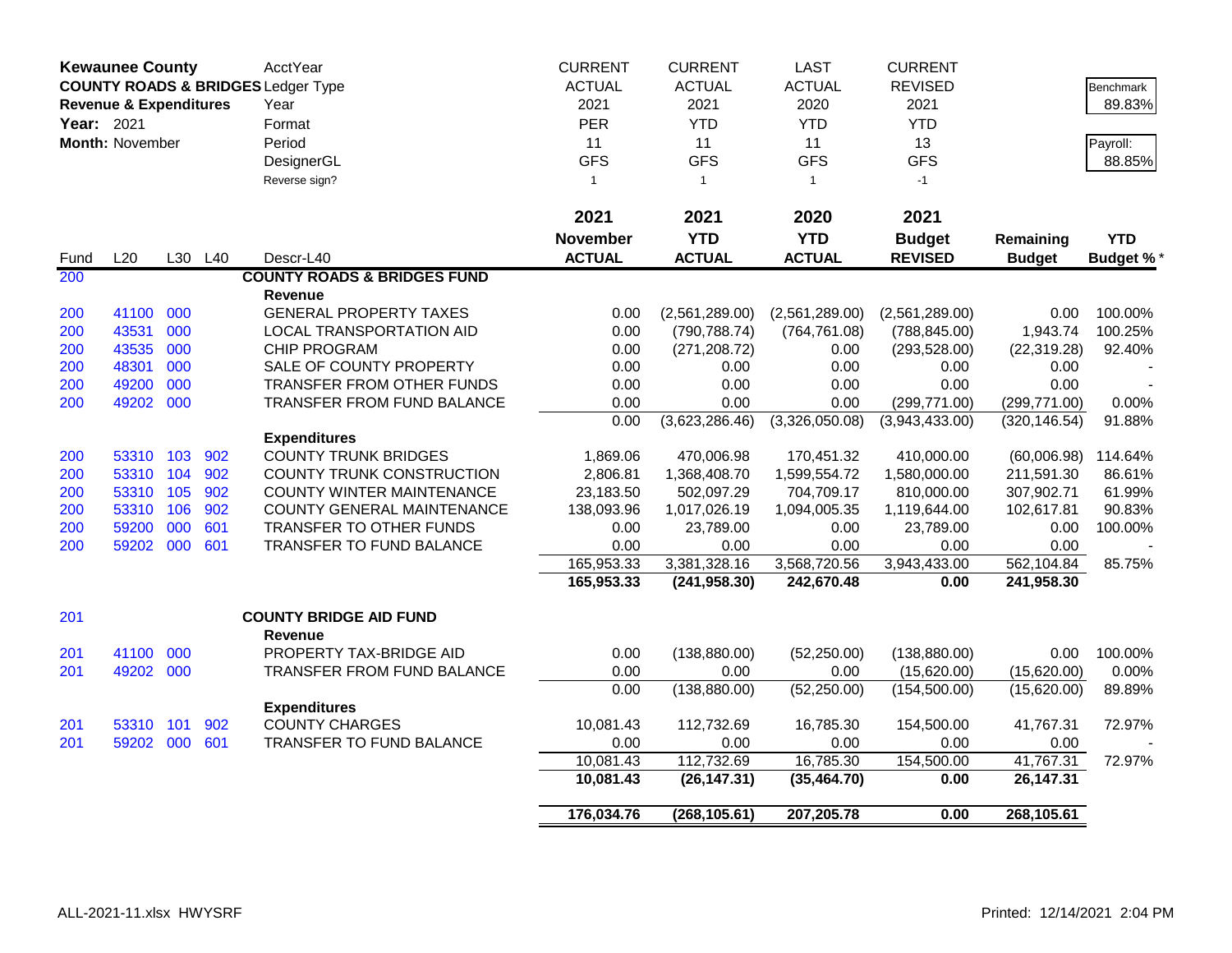|                   | <b>Kewaunee County</b>            |         | AcctYear                                      | <b>CURRENT</b>  | <b>CURRENT</b> | <b>LAST</b>   | <b>CURRENT</b> |               |                  |
|-------------------|-----------------------------------|---------|-----------------------------------------------|-----------------|----------------|---------------|----------------|---------------|------------------|
|                   |                                   |         | <b>COUNTY ROADS &amp; BRIDGES Ledger Type</b> | <b>ACTUAL</b>   | <b>ACTUAL</b>  | <b>ACTUAL</b> | <b>REVISED</b> |               | Benchmark        |
|                   | <b>Revenue &amp; Expenditures</b> |         | Year                                          | 2021            | 2021           | 2020          | 2021           |               | 89.83%           |
| <b>Year: 2021</b> |                                   |         | Format                                        | <b>PER</b>      | <b>YTD</b>     | <b>YTD</b>    | <b>YTD</b>     |               |                  |
|                   | <b>Month: November</b>            |         | Period                                        | 11              | 11             | 11            | 13             |               | Payroll:         |
|                   |                                   |         | DesignerGL                                    | <b>GFS</b>      | <b>GFS</b>     | <b>GFS</b>    | <b>GFS</b>     |               | 88.85%           |
|                   |                                   |         | Reverse sign?                                 |                 |                |               | $-1$           |               |                  |
|                   |                                   |         |                                               | 2021            | 2021           | 2020          | 2021           |               |                  |
|                   |                                   |         |                                               | <b>November</b> | <b>YTD</b>     | <b>YTD</b>    | <b>Budget</b>  | Remaining     | <b>YTD</b>       |
| Fund              | $L_{20}$                          | L30 L40 | Descr-L40                                     | <b>ACTUAL</b>   | <b>ACTUAL</b>  | <b>ACTUAL</b> | <b>REVISED</b> | <b>Budget</b> | <b>Budget %*</b> |
|                   |                                   |         |                                               |                 |                |               |                |               |                  |
|                   |                                   |         | <b>FUND BALANCE - Beginning of year</b>       |                 |                |               |                |               |                  |
| 200               |                                   |         | <b>COUNTY ROADS &amp; BRIDGES FUND</b>        |                 | (1,962,632.63) |               |                |               |                  |
| 200               | 36000                             |         | <b>FB COMMITTED</b>                           |                 | 0.00           |               |                |               |                  |
| 201               |                                   |         | <b>COUNTY BRIDGE AID FUND</b>                 |                 | (95, 470.51)   |               |                |               |                  |
|                   |                                   |         | <b>INTEGRITY CHECK:</b>                       |                 |                |               |                |               |                  |
|                   |                                   |         | Total (report)                                | 176,034.76      | (268, 105.61)  | 207,205.78    | 0.00           |               |                  |
|                   | 200.203 [40000.59 *               |         | Total Dept (G/L)                              | 176,034.76      | (268, 105.61)  | 207,205.78    | 0.00           |               |                  |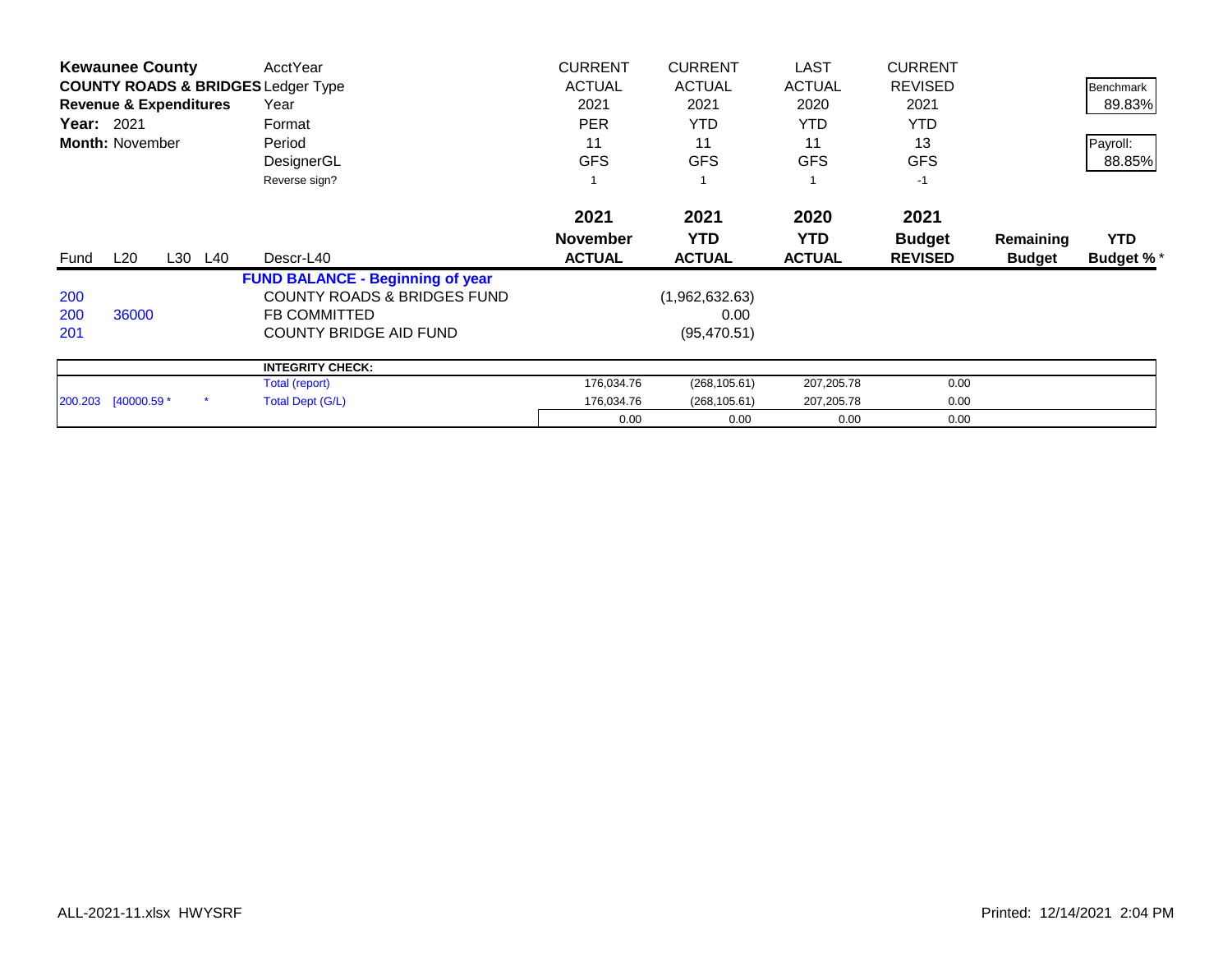|            | <b>Kewaunee County</b>            |     |         | AcctYear                                  | <b>CURRENT</b>  | <b>CURRENT</b>   | LAST           | <b>CURRENT</b> |               |                   |
|------------|-----------------------------------|-----|---------|-------------------------------------------|-----------------|------------------|----------------|----------------|---------------|-------------------|
|            |                                   |     |         | <b>HIGHWAY INTERNAL SERV FLedger Type</b> | <b>ACTUAL</b>   | <b>ACTUAL</b>    | <b>ACTUAL</b>  | <b>REVISED</b> |               | Benchmark         |
|            | <b>Revenue &amp; Expenditures</b> |     |         | Year                                      | 2021            | 2021             | 2020           | 2021           |               | 89.83%            |
| Year: 2021 |                                   |     |         | Format                                    | <b>PER</b>      | <b>YTD</b>       | <b>YTD</b>     | <b>YTD</b>     |               |                   |
|            | Month: November                   |     |         | Period                                    | 11              | 11               | 11             | 13             |               |                   |
|            |                                   |     |         |                                           | <b>GFS</b>      | <b>GFS</b>       | <b>GFS</b>     | <b>GFS</b>     |               | Payroll:          |
|            |                                   |     |         | DesignerGL                                |                 |                  |                |                |               | 88.85%            |
|            |                                   |     |         | Reverse sign?                             | $\overline{1}$  | $\mathbf{1}$     | $\overline{1}$ | $-1$           |               |                   |
|            |                                   |     |         |                                           | 2021            | 2021             | 2020           | 2021           |               |                   |
|            |                                   |     |         |                                           | <b>November</b> | <b>YTD</b>       | <b>YTD</b>     | <b>Budget</b>  | Remaining     | <b>YTD</b>        |
| Fund       | L20                               |     | L30 L40 | Descr-L40                                 | <b>ACTUAL</b>   | <b>ACTUAL</b>    | <b>ACTUAL</b>  | <b>REVISED</b> | <b>Budget</b> | <b>Budget % *</b> |
| 700        |                                   |     |         | <b>HIGHWAY INTERNAL SERV FUND</b>         |                 |                  |                |                |               |                   |
|            |                                   |     |         | <b>Revenue</b>                            |                 |                  |                |                |               |                   |
| 700        | 43249                             | 130 |         | <b>COVID GRANTS-HWY</b>                   | 0.00            | 0.00             | (8,715.55)     | 0.00           | 0.00          |                   |
| 700        | 43530                             | 000 |         | <b>ADMINISTRATION COSTS</b>               | 0.00            | 0.00             | (2,627.05)     | (3,100.00)     | (3,100.00)    | 0.00%             |
| 700        | 44301                             | 000 |         | UTILITY PERMIT FEES                       | 0.00            | (3,300.00)       | (4,775.00)     | (3,800.00)     | (500.00)      | 86.84%            |
| 700        | 44302                             | 000 |         | DRIVEWAY PERMIT FEES                      | (150.00)        | (1, 175.00)      | (1,050.00)     | (1,500.00)     | (325.00)      | 78.33%            |
| 700        | 46310                             | 000 |         | <b>SUNDRY CHARGES</b>                     | (19, 195.01)    | (230, 463.29)    | (248, 517.21)  | (101, 670.00)  | 128,793.29    | 226.68%           |
| 700        | 47231                             | 000 |         | STATE-ROUTINE MAINTENANCE                 | (20, 135.19)    | (309, 038.97)    | (429, 920.65)  | (564, 805.00)  | (255, 766.03) | 54.72%            |
| 700        | 47232 000                         |     |         | STATE-CONSTRUCTION                        | (1,890.99)      | (4,089.24)       | (20, 323.21)   | (96, 304.00)   | (92, 214.76)  | 4.25%             |
| 700        | 47238                             |     |         | RECORDS AND REPORTS                       | (12, 421.31)    | (222, 532.64)    | (260, 277.87)  | (238, 965.00)  | (16, 432.36)  | 93.12%            |
| 700        | 47239                             | 000 |         | PATROL SUPERVISION                        | (5,981.13)      | (88,040.39)      | (59,012.92)    | (69, 256.00)   | 18,784.39     | 127.12%           |
| 700        | 47239                             | 060 |         | <b>RADIO REIMBURSEMENT</b>                | 0.00            | (1,037.03)       | (768.13)       | (1,300.00)     | (262.97)      | 79.77%            |
| 700        | 47239                             | 061 |         | GENERAL PUBLIC LIAB REIMBURS              | 0.00            | (8,374.06)       | (8, 151.47)    | (9,500.00)     | (1, 125.94)   | 88.15%            |
| 700        | 47239                             | 062 |         | SALT STORAGE REIMBURSEMENT                | 0.00            | (90.26)          | 0.00           | (1,500.00)     | (1,409.74)    | 6.02%             |
| 700        | 47330                             | 000 |         | TOWN, VILLAGE, CITY-MAINT                 | (38,096.57)     | (725, 602.85)    | (826, 210.08)  | (728, 355.00)  | (2,752.15)    | 99.62%            |
| 700        | 47401                             | 000 |         | <b>COUNTY-ROAD &amp; BRIDGE MAINT</b>     | (165, 953.33)   | (3,357,845.18)   | (3,278,210.29) | (3,846,550.00) | (488, 704.82) | 87.29%            |
| 700        | 47402                             | 000 |         | OTHER COUNTY DEPT-CHARGES                 | (18, 767.33)    | (144, 004.04)    | (63,910.50)    | (83,709.00)    | 60,295.04     | 172.03%           |
| 700        | 47410 000                         |     |         | <b>COUNTY CAR MILEAGE</b>                 | (201.00)        | (201.00)         | (144.00)       | (400.00)       | (199.00)      | 50.25%            |
| 700        | 48301                             | 000 |         | SALE OF COUNTY PROPERTY                   | 0.00            | 0.00             | 0.00           | 0.00           | 0.00          |                   |
| 700        | 48310                             | 000 |         | <b>GAIN/LOSS ON ASSET SALE</b>            | 0.00            | 0.00             | 0.00           | 0.00           | 0.00          |                   |
| 700        | 48340                             | 000 |         | SALE OF SALVAGE & WASTE                   | 0.00            | 0.00             | 0.00           | (1,200.00)     | (1,200.00)    | 0.00%             |
| 700        | 48400                             | 000 |         | <b>INSURANCE RECOVERIES</b>               | (361.13)        | (6,678.99)       | (19,319.70)    | (5,000.00)     | 1,678.99      | 133.58%           |
| 700        | 48402                             | 000 |         | MISCELLANEOUS REVENUE                     | (219.33)        | (10, 473.07)     | (8,914.22)     | (38, 562.00)   | (28,088.93)   | 27.16%            |
| 700        | 49200 000                         |     |         | TRANSFER FROM OTHER FUNDS                 | 0.00            | (23,789.00)      | 0.00           | (23,789.00)    | 0.00          | 100.00%           |
|            |                                   |     |         |                                           | (283, 372.32)   | (5, 136, 735.01) | (5,240,847.85) | (5,819,265.00) | (682, 529.99) | 88.27%            |
|            |                                   |     |         | <b>Expenditures</b>                       |                 |                  |                |                |               |                   |
| 700        | 53111 *                           |     |         | <b>HIGHWAY ADMINISTRATION</b>             | 40,612.46       | 382,713.98       | 373,623.88     | 451,333.00     | 68,619.02     | 84.80%            |
| 700        | 53191 *                           |     |         | PATROL SUPERVISION                        | 16,428.59       | 122,320.04       | 121,933.14     | 161,060.00     | 38,739.96     | 75.95%            |
| 700        | 53192 *                           |     |         | RADIO EXPENSES                            | 807.33          | 8,704.65         | 8,558.00       | 10,200.00      | 1,495.35      | 85.34%            |
| 700        | 53193 *                           |     |         | <b>GENERAL PUBLIC LIAB INSUR</b>          | 0.00            | 22,268.95        | 19,308.63      | 21,000.00      | (1,268.95)    | 106.04%           |
| 700        | 53210 *                           |     |         | P/R & INCIDENTAL LABOR POOL               | (32, 596.20)    | 145,280.78       | 25,949.51      | 152,164.00     | 6,883.22      | 95.48%            |
| 700        | 53220 *                           |     |         | FIELD TOOLS COST POOL                     | (5,412.60)      | (41,696.00)      | (19, 239.62)   | (22, 415.00)   | 19,281.00     | 186.02%           |
| 700        | $53225$ *                         |     |         | BRINE PRODUCTION COST POOL                | 13,293.13       | 53,343.92        | 87,296.11      | 46,107.00      | (7,236.92)    | 115.70%           |
| 700        | 53230 *                           |     |         | <b>SHOP OPERATIONS</b>                    | 18,468.24       | 192,582.95       | 281,257.70     | 40,000.00      | (152, 582.95) | 481.46%           |
| 700        | 53232 *                           |     |         | FUEL HANDLING COST POOL                   | (3,560.38)      | 25,893.90        | 23,650.92      | 4,650.00       | (21, 243.90)  | 556.86%           |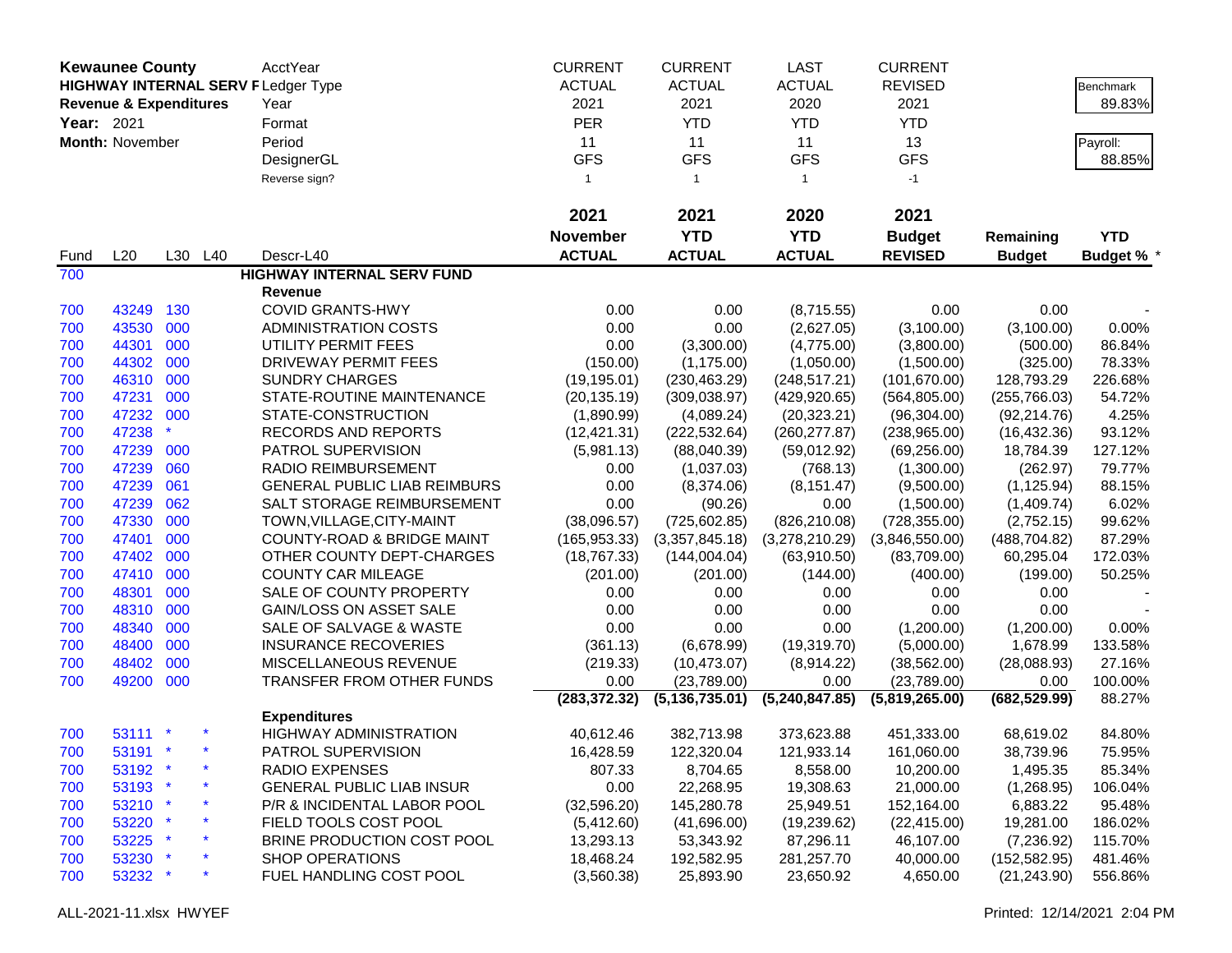|      | <b>Kewaunee County</b><br><b>HIGHWAY INTERNAL SERV F Ledger Type</b><br><b>Revenue &amp; Expenditures</b><br>Year: 2021<br>Month: November |     |     | <b>AcctYear</b><br>Year<br>Format       | <b>CURRENT</b><br><b>ACTUAL</b><br>2021<br><b>PER</b> | <b>CURRENT</b><br><b>ACTUAL</b><br>2021<br><b>YTD</b> | <b>LAST</b><br><b>ACTUAL</b><br>2020<br><b>YTD</b> | <b>CURRENT</b><br><b>REVISED</b><br>2021<br><b>YTD</b> |               | <b>Benchmark</b><br>89.83% |
|------|--------------------------------------------------------------------------------------------------------------------------------------------|-----|-----|-----------------------------------------|-------------------------------------------------------|-------------------------------------------------------|----------------------------------------------------|--------------------------------------------------------|---------------|----------------------------|
|      |                                                                                                                                            |     |     | Period                                  | 11                                                    | 11                                                    | 11                                                 | 13                                                     |               | Payroll:                   |
|      |                                                                                                                                            |     |     | DesignerGL                              | <b>GFS</b>                                            | <b>GFS</b>                                            | <b>GFS</b>                                         | <b>GFS</b>                                             |               | 88.85%                     |
|      |                                                                                                                                            |     |     | Reverse sign?                           | $\mathbf{1}$                                          | $\mathbf{1}$                                          | $\overline{1}$                                     | $-1$                                                   |               |                            |
|      |                                                                                                                                            |     |     |                                         | 2021                                                  | 2021                                                  | 2020                                               | 2021                                                   |               |                            |
|      |                                                                                                                                            |     |     |                                         | <b>November</b>                                       | <b>YTD</b>                                            | <b>YTD</b>                                         | <b>Budget</b>                                          | Remaining     | <b>YTD</b>                 |
| Fund | L20                                                                                                                                        | L30 | L40 | Descr-L40                               | <b>ACTUAL</b>                                         | <b>ACTUAL</b>                                         | <b>ACTUAL</b>                                      | <b>REVISED</b>                                         | <b>Budget</b> | <b>Budget %</b>            |
| 700  | 53240                                                                                                                                      |     |     | EQUIPMENT OPERATN COST POOL             | 11,113.73                                             | (209, 602.59)                                         | (505, 917.03)                                      | (397,700.00)                                           | (188, 097.41) | 52.70%                     |
| 700  | 53250                                                                                                                                      |     |     | PIT OPERATION COST POOL                 | 2,062.75                                              | (251, 951.84)                                         | 76,169.07                                          | (217,730.00)                                           | 34,221.84     | 115.72%                    |
| 700  | 53260                                                                                                                                      |     |     | HOTMIX PLANT OPERATION C/P              | 13,907.59                                             | 43,295.58                                             | (88, 341.87)                                       | (118, 850.00)                                          | (162, 145.58) | $-36.43%$                  |
| 700  | 53270 *                                                                                                                                    |     |     | <b>BUILDING &amp; GROUNDS OPER</b>      | 7,198.34                                              | 145,473.55                                            | 118,135.90                                         | 18,089.00                                              | (127, 384.55) | 804.21%                    |
| 700  | 53273 *                                                                                                                                    |     |     | <b>SALT STORAGE COSTS</b>               | 0.00                                                  | 3,749.22                                              | 691.64                                             | 10,999.00                                              | 7,249.78      | 34.09%                     |
| 700  | 53280 *                                                                                                                                    |     |     | EQUIP & MATL ACQUISTN C/P               | 0.00                                                  | 0.00                                                  | 0.00                                               | 0.00                                                   | 0.00          |                            |
| 700  | 53310 *                                                                                                                                    |     |     | CO ROAD & BRIDGE-MAINT/CONST            | 165,953.33                                            | 3,355,195.92                                          | 3,568,720.56                                       | 4,019,644.00                                           | 664,448.08    | 83.47%                     |
| 700  | 53321 *                                                                                                                                    |     |     | STATE HIGHWAY MAINTENANCE               | 19,134.30                                             | 339,359.63                                            | 429,403.27                                         | 590,560.00                                             | 251,200.37    | 57.46%                     |
| 700  | 53322 *                                                                                                                                    |     |     | STATE ROAD & BRIDGE CONST               | 0.00                                                  | 0.00                                                  | 0.00                                               | 100,696.00                                             | 100,696.00    | 0.00%                      |
| 700  | 53330 *                                                                                                                                    |     |     | <b>LOCAL GOVT MAINT &amp; CONST</b>     | 37,982.17                                             | 645,099.87                                            | 819,771.41                                         | 761,568.00                                             | 116,468.13    | 84.71%                     |
| 700  | 53340 *                                                                                                                                    |     |     | <b>COUNTY DEPARTMENT CHARGES</b>        | 18,767.33                                             | 144,552.41                                            | 62,500.95                                          | 86,220.00                                              | (58, 332.41)  | 167.66%                    |
| 700  | 53360 *                                                                                                                                    |     |     | OTHER CUSTOMER CHARGES                  | 17,498.92                                             | 224,733.55                                            | 244,206.62                                         | 101,670.00                                             | (123,063.55)  | 221.04%                    |
| 700  | 60000 *                                                                                                                                    |     |     | HWY PAYROLL/CLEARING POOL               | 0.00                                                  | (29, 201.21)                                          | (19,306.52)                                        | 0.00                                                   | 29,201.21     |                            |
|      |                                                                                                                                            |     |     |                                         | 341,659.03                                            | 5,322,117.26                                          | 5,628,372.27                                       | 5,819,265.00                                           | 497,147.74    | 91.46%                     |
|      |                                                                                                                                            |     |     |                                         | 58,286.71                                             | 185,382.25                                            | 387,524.42                                         | 0.00                                                   | (185, 382.25) |                            |
|      |                                                                                                                                            |     |     | <b>FUND BALANCE - Beginning of year</b> |                                                       |                                                       |                                                    |                                                        |               |                            |
| 700  |                                                                                                                                            |     |     | HIGHWAY INTERNAL SERV FUND              |                                                       | (6,278,722.47)                                        |                                                    |                                                        |               |                            |
|      |                                                                                                                                            |     |     | <b>Net Invested in Capital Assets</b>   |                                                       | (3,866,636.99)                                        |                                                    |                                                        |               |                            |
|      |                                                                                                                                            |     |     | <b>Unrestricted</b>                     |                                                       | (2, 412, 085.48)                                      |                                                    |                                                        |               |                            |
|      |                                                                                                                                            |     |     | <b>INTEGRITY CHECK:</b>                 |                                                       |                                                       |                                                    |                                                        |               |                            |
|      |                                                                                                                                            |     |     | Total (report)                          | 58,286.71                                             | 185,382.25                                            | 387,524.42                                         | 0.00                                                   |               |                            |
| 700  | [40000.60]                                                                                                                                 |     |     | <b>Total Dept (G/L)</b>                 | 58,286.71                                             | 185,382.25                                            | 387,524.42                                         | 0.00                                                   |               |                            |
|      |                                                                                                                                            |     |     |                                         | (0.00)                                                | 0.00                                                  | 0.00                                               | 0.00                                                   |               |                            |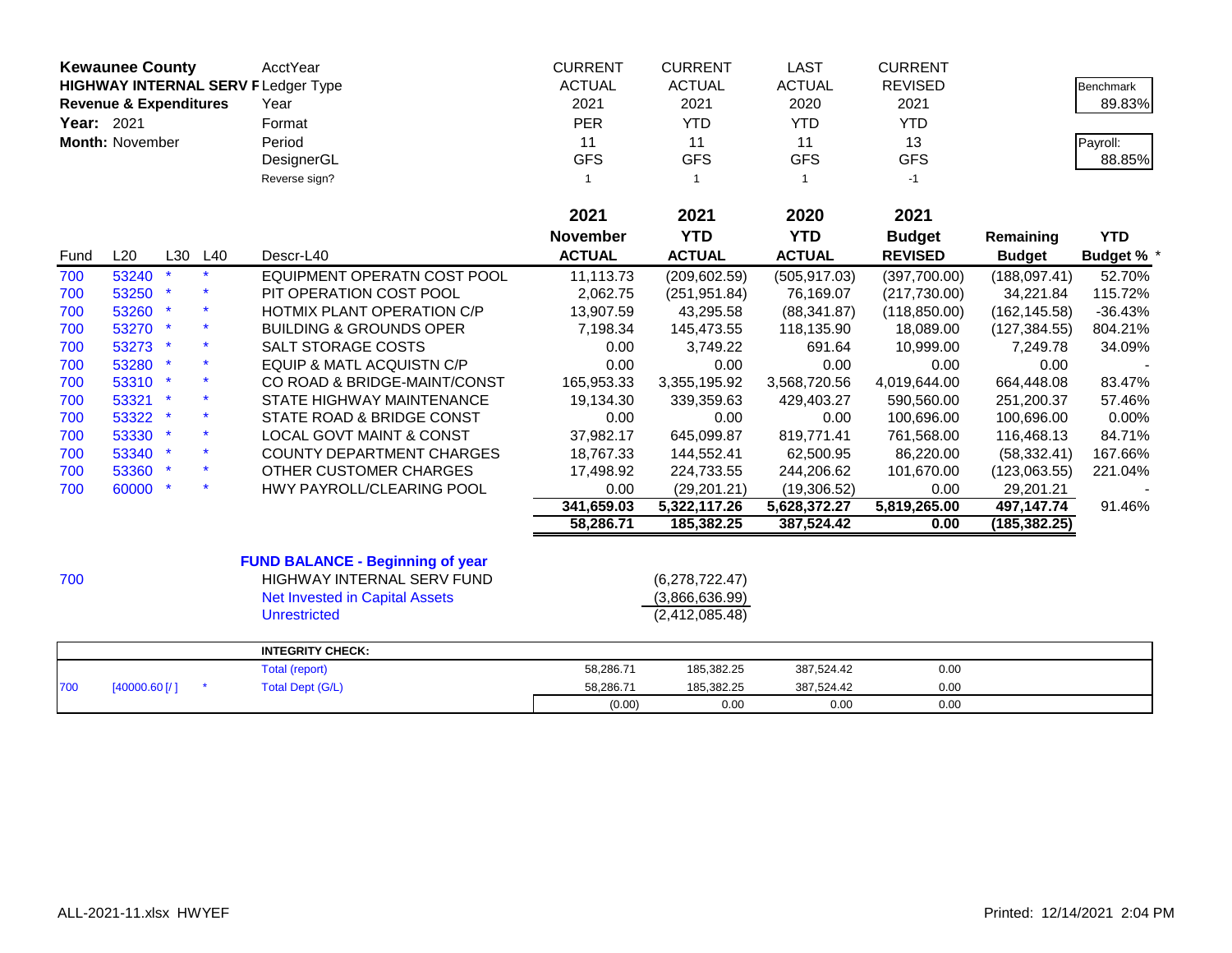|            | <b>Kewaunee County</b>            |         | AcctYear                              | <b>CURRENT</b>  | <b>CURRENT</b> | <b>LAST</b>    | <b>CURRENT</b> |               |                   |
|------------|-----------------------------------|---------|---------------------------------------|-----------------|----------------|----------------|----------------|---------------|-------------------|
|            | <b>HSD SUMMARY</b>                |         | Ledger Type                           | <b>ACTUAL</b>   | <b>ACTUAL</b>  | <b>ACTUAL</b>  | <b>REVISED</b> |               | Benchmark         |
|            | <b>Revenue &amp; Expenditures</b> |         | Year                                  | 2021            | 2021           | 2020           | 2021           |               | 89.83%            |
| Year: 2021 |                                   |         | Format                                | <b>PER</b>      | <b>YTD</b>     | <b>YTD</b>     | <b>YTD</b>     |               |                   |
|            | Month: November                   |         | Period                                | 11              | 11             | 11             | 13             |               | Payroll:          |
|            |                                   |         | DesignerGL                            | <b>GFS</b>      | <b>GFS</b>     | <b>GFS</b>     | <b>GFS</b>     |               | 88.85%            |
|            |                                   |         | Reverse sign?                         | $\overline{1}$  | $\mathbf{1}$   | $\overline{1}$ | $-1$           |               |                   |
|            |                                   |         |                                       |                 |                |                |                |               |                   |
|            |                                   |         |                                       | 2021            | 2021           | 2020           | 2021           |               |                   |
|            |                                   |         |                                       | <b>November</b> | <b>YTD</b>     | <b>YTD</b>     | <b>Budget</b>  | Remaining     | <b>YTD</b>        |
| Fund       | L20                               | L30 L40 | Descr-L40                             | <b>ACTUAL</b>   | <b>ACTUAL</b>  | <b>ACTUAL</b>  | <b>REVISED</b> | <b>Budget</b> | <b>Budget % *</b> |
| 215        |                                   |         | <b>HUMAN SERVICES FUND</b>            |                 |                |                |                |               |                   |
|            |                                   |         | <b>HSD SUMMARY</b>                    |                 |                |                |                |               |                   |
|            |                                   |         | Revenue                               |                 |                |                |                |               |                   |
| 215        | 41100 000                         |         | <b>GENERAL PROPERTY TAXES</b>         | 0.00            | (1,084,036.00) | (1,098,511.00) | (1,084,036.00) | 0.00          | 100.00%           |
| 215        | 43220 000                         |         | 85.21 GRANT                           | 0.00            | (79, 889.00)   | (80, 240.00)   | (80, 240.00)   | (351.00)      | 99.56%            |
| 215        | 43249                             |         | <b>CARES/COVID-ROUTES 2 RECOVRY</b>   |                 |                |                |                |               |                   |
| 215        | 43249                             | 140     | <b>COVID GRANTS-HSD</b>               | 0.00            | 0.00           | (11,093.36)    | 0.00           | 0.00          |                   |
| 215        | 43553                             |         | <b>HUMAN SERVICES STATE AID</b>       |                 |                |                |                |               |                   |
| 215        | 43553                             | 000     | PRIOR YEAR REVENUE                    | 0.00            | (215, 374.00)  | (200, 396.00)  | 0.00           | 215,374.00    |                   |
| 215        | 43553                             | 306     | <b>FAMILY PRESERVATION &amp; SUPP</b> | (4,997.00)      | (38,069.00)    | (38,069.00)    | (38,069.00)    | 0.00          | 100.00%           |
| 215        | 43553 312                         |         | APS-ADULT PROTECTIVE SERVICE          | (629.00)        | (11,018.00)    | (14, 423.00)   | (17,632.00)    | (6,614.00)    | 62.49%            |
| 215        | 43553                             | 377     | <b>CHILDRENS COP</b>                  | 4,975.00        | (4,925.00)     | (6,880.00)     | (50, 116.00)   | (45, 191.00)  | 9.83%             |
| 215        | 43553                             | 427     | <b>CLTS DD AUTISM FEDERAL</b>         | (57, 582.35)    | (782, 122.09)  | (522, 690.91)  | (786, 197.00)  | (4,074.91)    | 99.48%            |
| 215        | 43553 515                         |         | <b>COORDINATED SERVICES COUNTY</b>    | (1,607.00)      | (28, 895.00)   | (16, 846.00)   | (60,000.00)    | (31, 105.00)  | 48.16%            |
| 215        | 43553 516                         |         | <b>COMMUNITY MENTAL HEALTH</b>        | (3,801.00)      | (31, 440.00)   | (36, 398.00)   | (50, 359.00)   | (18,919.00)   | 62.43%            |
| 215        | 43553                             | 545     | AODA TREATMENT SVCS GRANT             | 0.00            | (15, 275.00)   | (15, 275.00)   | (15, 275.00)   | 0.00          | 100.00%           |
| 215        | 43553                             | 546     | AODA WOMENS TREATMENT GRANT           | 0.00            | (4,823.00)     | (4,823.00)     | (4,823.00)     | 0.00          | 100.00%           |
| 215        | 43553                             | 550     | BIRTH TO THREE INITIATIVE             | 0.00            | (52,766.00)    | (48, 223.00)   | (42, 321.00)   | 10,445.00     | 124.68%           |
| 215        | 43553                             | 561     | BASIC COUNTY ALLOCATION-DHS           | 0.00            | (549, 287.00)  | (548, 646.00)  | (548, 510.00)  | 777.00        | 100.14%           |
| 215        | 43553                             | 567     | <b>INTOXICATED DRIVERS</b>            | 0.00            | 100.00         | 97.00          | (70,000.00)    | (70, 100.00)  | $-0.14%$          |
| 215        | 43553                             | 569     | MENTAL HEALTH BLOCK GRANT             | 0.00            | 0.00           | 0.00           | (14, 634.00)   | (14,634.00)   | 0.00%             |
| 215        | 43553                             | 570     | AODA BLOCK GRANT                      | (206.00)        | (4,999.00)     | (3,436.00)     | (18,758.00)    | (13,759.00)   | 26.65%            |
| 215        | 43553                             | 681     | STATE/COUNTY MATCH                    | 0.00            | (60, 340.00)   | (60, 340.00)   | (60, 340.00)   | 0.00          | 100.00%           |
| 215        | 43553                             | 684     | <b>ACT 318 ADJUSTMENT</b>             | 0.00            | 0.00           | 0.00           | 0.00           | 0.00          |                   |
| 215        | 43553                             | 877     | <b>CLTS OTHER CWA ADMIN GPR</b>       | (2,479.00)      | (33,319.00)    | (17,717.00)    | (79, 215.00)   | (45,896.00)   | 42.06%            |
| 215        | 43553                             | 878     | CLTS OTHER CWS ADMIN FED              | (2,478.00)      | (33,315.00)    | (17,712.00)    | 0.00           | 33,315.00     |                   |
| 215        | 43553                             | 880     | CLTS AUTISM CWS ADMIN GPR             | 0.00            | 0.00           | (2,893.00)     | 0.00           | 0.00          |                   |
| 215        | 43553                             | 881     | <b>CLTS AUTISM CWS ADMIN FED</b>      | 0.00            | 0.00           | (3, 195.00)    | 0.00           | 0.00          |                   |
| 215        | 43553                             | 882     | <b>CLTS PF STATE MATCHED</b>          | 0.00            | 0.00           | 512.00         | 0.00           | 0.00          |                   |
| 215        | 43553                             | 883     | <b>CLTS PF BCA MATCHED</b>            | 0.00            | 0.00           | 1,299.00       | 4,464.00       | 4,464.00      | 0.00%             |
| 215        | 43553 918                         |         | CSH ADJ TPA CLTS BCA MATCH            | 0.00            | 1,070.00       | 157,534.00     | 0.00           | (1,070.00)    |                   |
| 215        | 43553 982                         |         | COP RISK RESERVE-REVENUE              | 0.00            | 0.00           | 0.00           | 0.00           | 0.00          |                   |
| 215        | 43563                             | 105     | FUNERAL/CEMETERY W-2                  | 0.00            | 0.00           | 0.00           | 0.00           | 0.00          |                   |
| 215        | 43563                             | 195     | YOUTH AIDS-JUVENILE AODA              | (189.00)        | (1,701.00)     | (1,701.00)     | (2,266.00)     | (565.00)      | 75.07%            |
| 215        | 43563                             | 203     | <b>ELDER ABUSE</b>                    | (825.00)        | (6,600.00)     | (7,425.00)     | (9,900.00)     | (3,300.00)    | 66.67%            |
| 215        | 43563 283                         |         | <b>IMAA STATE SHARE</b>               | 0.00            | (59,758.00)    | (63, 585.50)   | (62,800.00)    | (3,042.00)    | 95.16%            |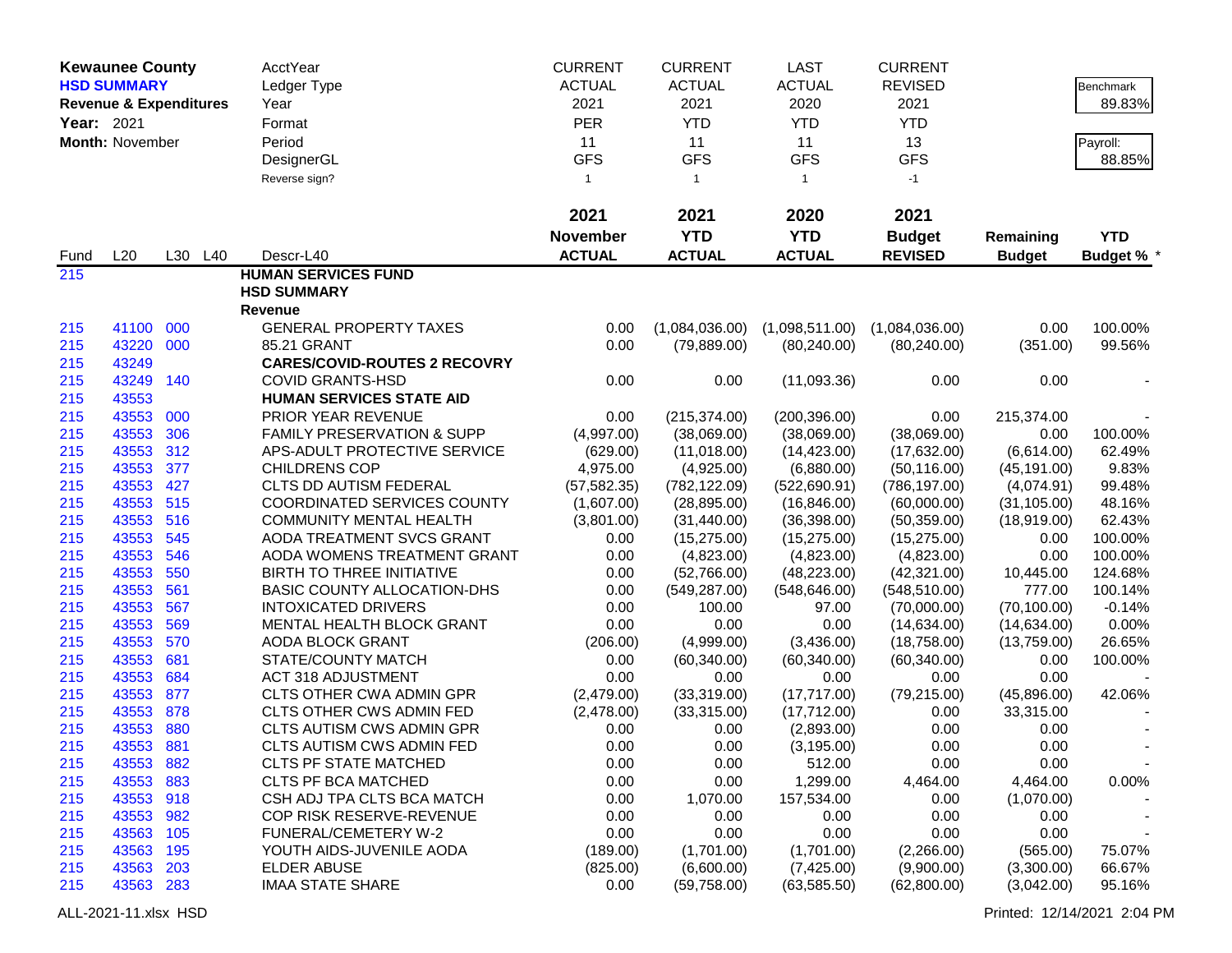|            | <b>Kewaunee County</b>            |     |     | AcctYear                            | <b>CURRENT</b>  | <b>CURRENT</b> | <b>LAST</b>    | <b>CURRENT</b> |               |                 |
|------------|-----------------------------------|-----|-----|-------------------------------------|-----------------|----------------|----------------|----------------|---------------|-----------------|
|            | <b>HSD SUMMARY</b>                |     |     | Ledger Type                         | <b>ACTUAL</b>   | <b>ACTUAL</b>  | <b>ACTUAL</b>  | <b>REVISED</b> |               | Benchmark       |
|            | <b>Revenue &amp; Expenditures</b> |     |     | Year                                | 2021            | 2021           | 2020           | 2021           |               | 89.83%          |
| Year: 2021 |                                   |     |     | Format                              | PER             | <b>YTD</b>     | <b>YTD</b>     | <b>YTD</b>     |               |                 |
|            | Month: November                   |     |     | Period                              | 11              | 11             | 11             | 13             |               | Payroll:        |
|            |                                   |     |     | DesignerGL                          | <b>GFS</b>      | <b>GFS</b>     | <b>GFS</b>     | <b>GFS</b>     |               | 88.85%          |
|            |                                   |     |     | Reverse sign?                       | $\mathbf{1}$    | $\mathbf{1}$   | $\overline{1}$ | $-1$           |               |                 |
|            |                                   |     |     |                                     |                 |                |                |                |               |                 |
|            |                                   |     |     |                                     | 2021            | 2021           | 2020           | 2021           |               |                 |
|            |                                   |     |     |                                     | <b>November</b> | <b>YTD</b>     | <b>YTD</b>     | <b>Budget</b>  | Remaining     | <b>YTD</b>      |
| Fund       | L20                               | L30 | L40 | Descr-L40                           | <b>ACTUAL</b>   | <b>ACTUAL</b>  | <b>ACTUAL</b>  | <b>REVISED</b> | <b>Budget</b> | <b>Budget %</b> |
| 215        | 43563                             | 284 |     | <b>IMAA FEDERAL SHARE</b>           | (29,083.00)     | (123, 309.00)  | (126, 332.50)  | (180, 932.00)  | (57,623.00)   | 68.15%          |
| 215        | 43563                             | 292 |     | STATE FOODSHARE BONUS               | 0.00            | (3,599.00)     | (3,601.50)     | (3,600.00)     | (1.00)        | 99.97%          |
| 215        | 43563                             | 293 |     | FEDERAL FOODSHARE BONUS             | (67.00)         | (234.00)       | (3,261.00)     | (2,500.00)     | (2,266.00)    | 9.36%           |
| 215        | 43563                             | 366 |     | YOUTH AIDS COMMUNITY                | (10,685.00)     | (103, 022.00)  | (101, 336.00)  | (109, 740.00)  | (6,718.00)    | 93.88%          |
| 215        | 43563                             | 367 |     | <b>COMMUNITY INTERVENTION GRANT</b> | 0.00            | (5,384.00)     | 600.00         | (5, 132.00)    | 252.00        | 104.91%         |
| 215        | 43563                             | 377 |     | KINSHIP CARE BASE BENEFITS          | (4,318.00)      | (38, 862.00)   | (27, 440.00)   | (36, 185.00)   | 2,677.00      | 107.40%         |
| 215        | 43563                             | 380 |     | KINSHIP CARE ASSESMENTS             | (319.00)        | (1,873.00)     | (747.00)       | (3,264.00)     | (1,391.00)    | 57.38%          |
| 215        | 43563                             | 409 |     | YOUTH JUSTICE INNOVATN GRANT        | 0.00            | (21,003.00)    | (17, 875.00)   | (50,000.00)    | (28, 997.00)  | 42.01%          |
| 215        | 43563                             | 561 |     | BASIC COUNTY ALLOCATION-DCF         | 0.00            | (404, 474.00)  | (398, 017.00)  | (404, 113.00)  | 361.00        | 100.09%         |
| 215        | 43563                             | 604 |     | WISACWIS RELATED GRANT              | 0.00            | 0.00           | (2,291.02)     | 0.00           | 0.00          |                 |
| 215        | 43563 632                         |     |     | <b>TARGETED SAFETY SUPT GRANT</b>   | 0.00            | (8, 284.00)    | (8,045.00)     | (9,000.00)     | (716.00)      | 92.04%          |
| 215        | 43563 681                         |     |     | STATE/COUNTY MATCH                  | (21, 135.50)    | (32, 405.00)   | (31,942.00)    | (32,766.00)    | (361.00)      | 98.90%          |
| 215        | 43563 821                         |     |     | <b>CST COUNTIES 2016</b>            | 0.00            | 0.00           | 0.00           | 0.00           | 0.00          |                 |
| 215        | 43563                             | 831 |     | CHILD CARE CERTIFICATION            | (17.00)         | (369.00)       | 0.00           | 0.00           | 369.00        |                 |
| 215        | 43563 833                         |     |     | LIHEAP GENERAL OPERATIONS           | 0.00            | (17, 235.55)   | (33,679.65)    | (39, 234.00)   | (21, 998.45)  | 43.93%          |
| 215        | 43563 841                         |     |     | CHILD CARE-FRAUD                    | (191.00)        | (586.00)       | (255.00)       | (500.00)       | 86.00         | 117.20%         |
| 215        | 43563 852                         |     |     | CHILD CARE ADMIN PAYMENTS           | (433.00)        | (2,801.00)     | (3,624.00)     | (17,000.00)    | (14, 199.00)  | 16.48%          |
| 215        | 43563                             | 961 |     | FS AGENCY COLLECTIONS               | 0.00            | 0.00           | 0.00           | 0.00           | 0.00          |                 |
| 215        | 43563                             | 965 |     | <b>FS AGENCY INCENTIVE</b>          | (8.25)          | (379.44)       | (134.44)       | 0.00           | 379.44        |                 |
| 215        | 43563                             | 966 |     | <b>HEALTHCHECK/OTH SRVS ADM</b>     | 0.00            | 0.00           | 0.00           | 0.00           | 0.00          |                 |
| 215        | 43563                             | 967 |     | HEALTHCHECK/OTH SERV PART           | 0.00            | 0.00           | 0.00           | 0.00           | 0.00          |                 |
| 215        | 43563                             | 980 |     | <b>MA AGENCY INCENTIVES</b>         | (46.45)         | (714.26)       | (1,051.67)     | (36.00)        | 678.26        | 1984.06%        |
| 215        | 43563                             | 981 |     | MA AGENCY COLLECTIONS               | 0.00            | 0.00           | 0.00           | 0.00           | 0.00          |                 |
| 215        | 43568                             |     |     | <b>ELDERLY SERVICES COLLECTIONS</b> |                 |                |                |                |               |                 |
| 215        | 43568                             | 460 |     | DRIVER ESCORT                       | (2,668.88)      | (13,359.90)    | (7, 545.35)    | (10,000.00)    | 3,359.90      | 133.60%         |
| 215        | 43568                             | 461 |     | <b>BUS COLLECTIONS</b>              | (32.00)         | (367.01)       | (416.97)       | (600.00)       | (232.99)      | 61.17%          |
| 215        | 43568                             | 462 |     | TRANSPORTATION DONATIONS            | (10.00)         | (10,667.00)    | (6.00)         | (8,640.00)     | 2,027.00      | 123.46%         |
| 215        | 43568                             | 473 |     | <b>KEWAUNEE VAN</b>                 | 0.00            | (22.00)        | (66.00)        | (150.00)       | (128.00)      | 14.67%          |
| 215        | 43568 475                         |     |     | 5310 VAN - GRANT                    | (333.70)        | (2,015.46)     | (7, 171.34)    | (11,000.00)    | (8,984.54)    | 18.32%          |
| 215        | 45140                             |     |     | <b>DRIVER IMPROVEMENT SURCHARGE</b> |                 |                |                |                |               |                 |
| 215        | 45140 000                         |     |     | DRIVER IMPROVEMENT SURCHARGE        | (554.40)        | (12,944.06)    | (12,765.26)    | (10,504.00)    | 2,440.06      | 123.23%         |
| 215        | 46560                             |     |     | <b>CLIENT FEES</b>                  |                 |                |                |                |               |                 |
| 215        | 46560 076                         |     |     | CHILD CARING INSTITUTIN FEES        | 0.00            | 0.00           | 0.00           | 0.00           | 0.00          |                 |
| 215        | 46560 077                         |     |     | <b>GROUP HOME FEES</b>              | 0.00            | 0.00           | 0.00           | 0.00           | 0.00          |                 |
| 215        | 46560 078                         |     |     | ELECTRONIC MONITORING FEES          | (25.00)         | (610.10)       | (1,436.14)     | (480.00)       | 130.10        | 127.10%         |
| 215        | 46560 079                         |     |     | <b>FOSTER CARE FEES</b>             | (1,370.10)      | (17,661.71)    | (23, 937.42)   | (8,880.00)     | 8,781.71      | 198.89%         |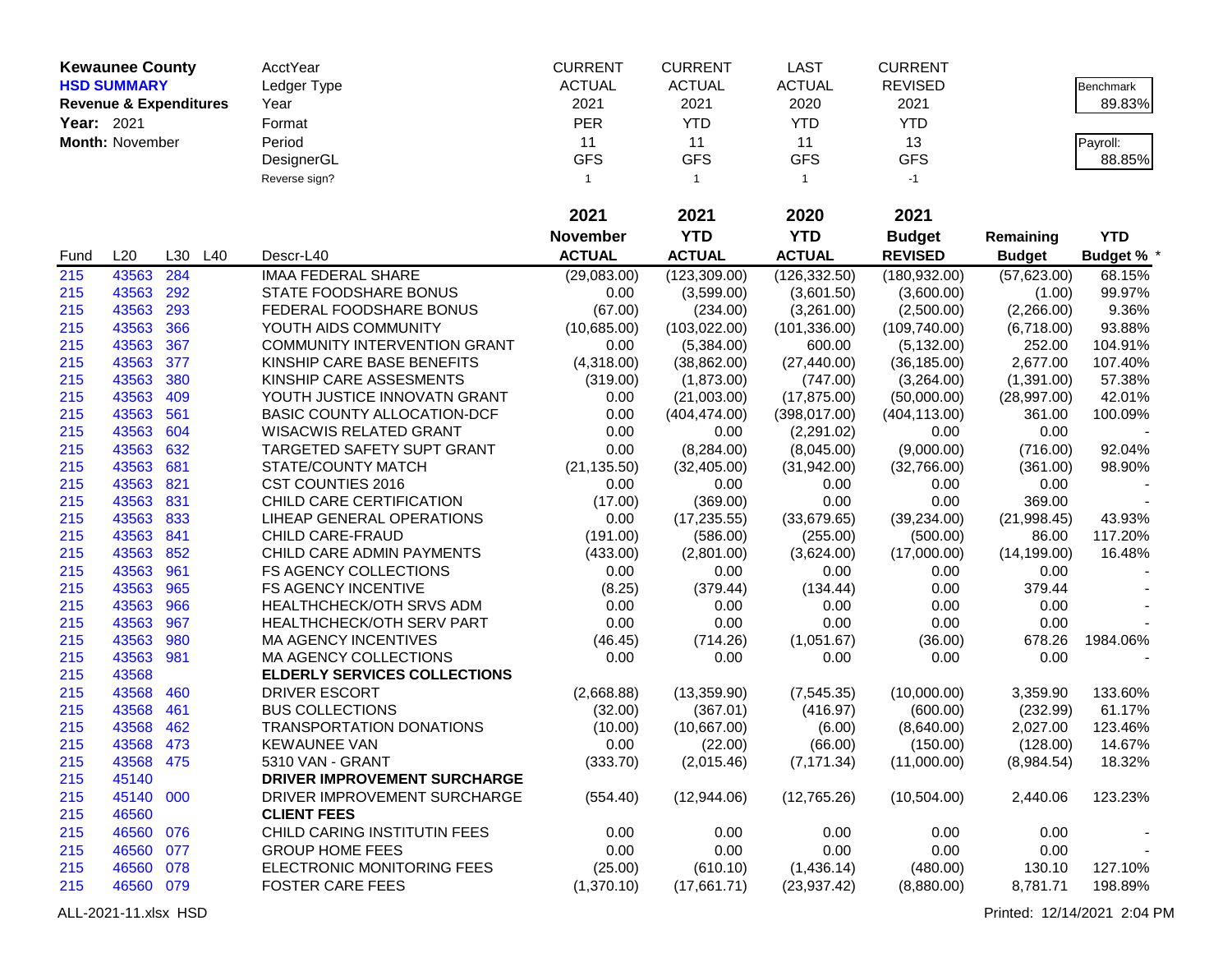|            | <b>Kewaunee County</b>            |     |     | AcctYear                            | <b>CURRENT</b>  | <b>CURRENT</b> | <b>LAST</b>    | <b>CURRENT</b> |               |                   |
|------------|-----------------------------------|-----|-----|-------------------------------------|-----------------|----------------|----------------|----------------|---------------|-------------------|
|            | <b>HSD SUMMARY</b>                |     |     | Ledger Type                         | <b>ACTUAL</b>   | <b>ACTUAL</b>  | <b>ACTUAL</b>  | <b>REVISED</b> |               | Benchmark         |
|            | <b>Revenue &amp; Expenditures</b> |     |     | Year                                | 2021            | 2021           | 2020           | 2021           |               | 89.83%            |
| Year: 2021 |                                   |     |     | Format                              | PER             | <b>YTD</b>     | <b>YTD</b>     | <b>YTD</b>     |               |                   |
|            | <b>Month: November</b>            |     |     | Period                              | 11              | 11             | 11             | 13             |               | Payroll:          |
|            |                                   |     |     | DesignerGL                          | <b>GFS</b>      | <b>GFS</b>     | <b>GFS</b>     | <b>GFS</b>     |               | 88.85%            |
|            |                                   |     |     | Reverse sign?                       | $\mathbf{1}$    | $\mathbf{1}$   | $\overline{1}$ | $-1$           |               |                   |
|            |                                   |     |     |                                     |                 |                |                |                |               |                   |
|            |                                   |     |     |                                     | 2021            | 2021           | 2020           | 2021           |               |                   |
|            |                                   |     |     |                                     | <b>November</b> | <b>YTD</b>     | <b>YTD</b>     | <b>Budget</b>  | Remaining     | <b>YTD</b>        |
| Fund       | L20                               | L30 | L40 | Descr-L40                           | <b>ACTUAL</b>   | <b>ACTUAL</b>  | <b>ACTUAL</b>  | <b>REVISED</b> | <b>Budget</b> | <b>Budget % *</b> |
| 215        | 46560 080                         |     |     | DRUG TESTING FEES                   | 0.00            | 0.00           | 0.00           | 0.00           | 0.00          |                   |
| 215        | 46570                             |     |     | <b>BIRTH TO THREE</b>               |                 |                |                |                |               |                   |
| 215        | 46570 015                         |     |     | <b>CLIENT FEES</b>                  | (1,203.40)      | (3, 189.40)    | (2,075.00)     | (1,750.00)     | 1,439.40      | 182.25%           |
| 215        | 46570                             | 020 |     | <b>HEALTH INSURANCE</b>             | 0.00            | (301.41)       | (2, 184.53)    | (1,400.00)     | (1,098.59)    | 21.53%            |
| 215        | 46570 022                         |     |     | TITLE 19-MA MEDICAID                | (2,044.93)      | (31, 169.01)   | (20, 112.69)   | (17, 382.00)   | 13,787.01     | 179.32%           |
| 215        | 46580                             |     |     | <b>CLIENT FEES ADMINISTRATION</b>   |                 |                |                |                |               |                   |
| 215        | 46580 000                         |     |     | CLIENT FEES ADMINISTRATION          | 0.00            | 0.00           | 0.00           | 0.00           | 0.00          |                   |
| 215        | 46581                             |     |     | <b>COLLECTIONS MENTAL HEALTH</b>    |                 |                |                |                |               |                   |
| 215        | 46581 013                         |     |     | <b>DOOR COUNTY</b>                  | 0.00            | 0.00           | 0.00           | 0.00           | 0.00          |                   |
| 215        | 46581 015                         |     |     | <b>CLIENT FEES</b>                  | (236.50)        | (6,708.91)     | (5,805.85)     | (3,310.00)     | 3,398.91      | 202.69%           |
| 215        | 46581 016                         |     |     | <b>BROWN COUNTY</b>                 | (10.00)         | (95.00)        | (110.00)       | (1,000.00)     | (905.00)      | 9.50%             |
| 215        | 46581 019                         |     |     | <b>MISCELLANEOUS</b>                | 0.00            | (0.25)         | (137.00)       | 0.00           | 0.25          |                   |
| 215        | 46581                             | 020 |     | <b>HEALTH INSURANCE</b>             | (5,897.44)      | (13, 347.10)   | (25, 235.15)   | (17, 471.00)   | (4, 123.90)   | 76.40%            |
| 215        | 46581                             | 021 |     | <b>TITLE 18-MEDICARE</b>            | (998.20)        | (4,640.82)     | (3,613.70)     | (6,337.00)     | (1,696.18)    | 73.23%            |
| 215        | 46581                             | 022 |     | TITLE 19-MA MEDICAID                | (1,469.78)      | (8,599.49)     | (5,959.49)     | (13,879.00)    | (5,279.51)    | 61.96%            |
| 215        | 46581 024                         |     |     | MH COLLECTION AGENCY                | 0.00            | 0.00           | (1,044.76)     | (1,000.00)     | (1,000.00)    | 0.00%             |
| 215        | 46582                             |     |     | <b>DEV DISABILITIES COLLECTIONS</b> |                 |                |                |                |               |                   |
| 215        | 46582 015                         |     |     | <b>CLIENT FEES</b>                  | 0.00            | 0.00           | 0.00           | 0.00           | 0.00          |                   |
| 215        | 46582 017                         |     |     | SOCIAL SECURITY                     | 0.00            | 0.00           | 0.00           | 0.00           | 0.00          |                   |
| 215        | 46582 018                         |     |     | SSI                                 | 0.00            | 0.00           | 0.00           | 0.00           | 0.00          |                   |
| 215        | 46582 020                         |     |     | <b>HEALTH INSURANCE</b>             | 0.00            | 0.00           | 0.00           | 0.00           | 0.00          |                   |
| 215        | 46582 021                         |     |     | <b>TITLE 18-MEDICARE</b>            | 0.00            | 0.00           | 0.00           | 0.00           | 0.00          |                   |
| 215        | 46582 022                         |     |     | TITLE 19-MA MEDICAID                | 0.00            | 0.00           | 0.00           | 0.00           | 0.00          |                   |
| 215        | 46582 023                         |     |     | <b>MISCELLANEOUS</b>                | 0.00            | 0.00           | 0.00           | 0.00           | 0.00          |                   |
| 215        | 46583                             |     |     | <b>AODA COLLECTIONS</b>             |                 |                |                |                |               |                   |
| 215        | 46583 015                         |     |     | <b>CLIENT FEES</b>                  | 0.00            | (97.56)        | (457.90)       | (500.00)       | (402.44)      | 19.51%            |
| 215        | 46583 016                         |     |     | <b>BROWN COUNTY</b>                 | 0.00            | 0.00           | 0.00           | 0.00           | 0.00          |                   |
| 215        | 46583 017                         |     |     | SOCIAL SECURITY                     | 0.00            | 0.00           | 0.00           | 0.00           | 0.00          |                   |
| 215        | 46583 019                         |     |     | <b>MISCELLANEOUS</b>                | 0.00            | 0.00           | (0.25)         | 0.00           | 0.00          |                   |
| 215        | 46583 020                         |     |     | <b>HEALTH INSURANCE</b>             | 0.00            | (30.12)        | (2,822.31)     | (8,504.00)     | (8,473.88)    | 0.35%             |
| 215        | 46583 021                         |     |     | <b>TITLE 18-MEDICARE</b>            | 0.00            | 0.00           | 0.00           | 0.00           | 0.00          |                   |
| 215        | 46583 022                         |     |     | TITLE 19-MA MEDICAID                | (46.01)         | (295.73)       | (30.05)        | 0.00           | 295.73        |                   |
| 215        | 46583 024                         |     |     | <b>COLLECTION AGENCY</b>            | (100.00)        | (4,348.37)     | (4, 112.11)    | (2,000.00)     | 2,348.37      | 217.42%           |
| 215        | 46590                             |     |     | <b>COMMUNITY SUPPORT PROGRAM</b>    |                 |                |                |                |               |                   |
| 215        | 46590 015                         |     |     | <b>CLIENT FEES - CSP</b>            | 0.00            | (26.00)        | 0.00           | 0.00           | 26.00         |                   |
|            |                                   |     |     |                                     |                 |                |                |                |               |                   |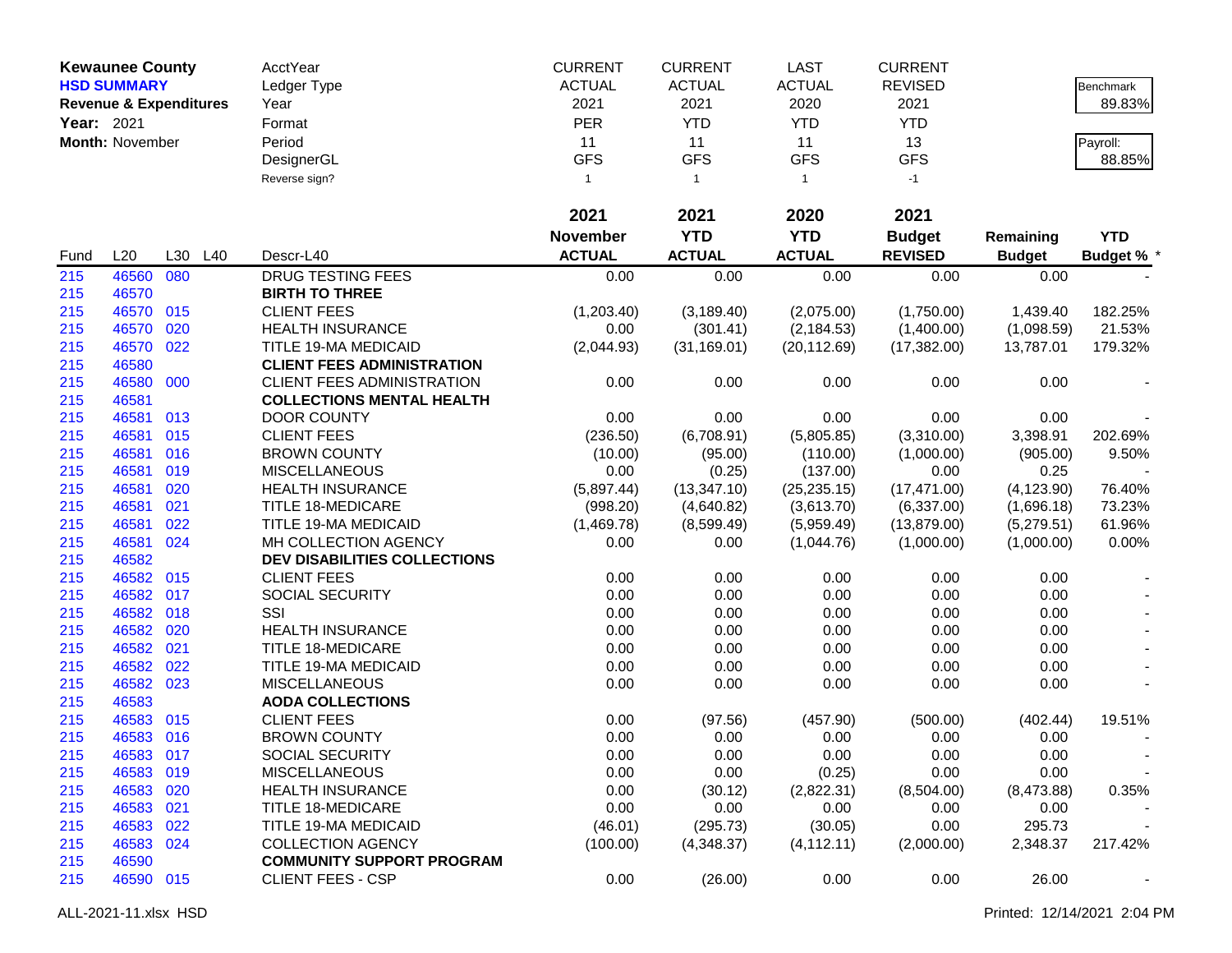|            | <b>Kewaunee County</b>            |     |         | <b>AcctYear</b>                       | <b>CURRENT</b>  | <b>CURRENT</b> | <b>LAST</b>   | <b>CURRENT</b> |               |                   |
|------------|-----------------------------------|-----|---------|---------------------------------------|-----------------|----------------|---------------|----------------|---------------|-------------------|
|            | <b>HSD SUMMARY</b>                |     |         | Ledger Type                           | <b>ACTUAL</b>   | <b>ACTUAL</b>  | <b>ACTUAL</b> | <b>REVISED</b> |               | Benchmark         |
|            | <b>Revenue &amp; Expenditures</b> |     |         | Year                                  | 2021            | 2021           | 2020          | 2021           |               | 89.83%            |
| Year: 2021 |                                   |     |         | Format                                | <b>PER</b>      | <b>YTD</b>     | <b>YTD</b>    | <b>YTD</b>     |               |                   |
|            | Month: November                   |     |         | Period                                | 11              | 11             | 11            | 13             |               | Payroll:          |
|            |                                   |     |         | DesignerGL                            | <b>GFS</b>      | <b>GFS</b>     | <b>GFS</b>    | <b>GFS</b>     |               | 88.85%            |
|            |                                   |     |         | Reverse sign?                         | $\mathbf{1}$    | $\mathbf{1}$   | $\mathbf{1}$  | $-1$           |               |                   |
|            |                                   |     |         |                                       |                 |                |               |                |               |                   |
|            |                                   |     |         |                                       | 2021            | 2021           | 2020          | 2021           |               |                   |
|            |                                   |     |         |                                       | <b>November</b> | <b>YTD</b>     | <b>YTD</b>    | <b>Budget</b>  | Remaining     | <b>YTD</b>        |
| Fund       | L20                               |     | L30 L40 | Descr-L40                             | <b>ACTUAL</b>   | <b>ACTUAL</b>  | <b>ACTUAL</b> | <b>REVISED</b> | <b>Budget</b> | <b>Budget % *</b> |
| 215        | 46590                             | 019 |         | MISCELLANEOUS - CSP                   | 0.00            | 0.00           | 0.00          | 0.00           | 0.00          |                   |
| 215        | 46590                             | 021 |         | <b>TITLE 18-MEDICARE</b>              | 0.00            | 0.00           | 0.00          | 0.00           | 0.00          |                   |
| 215        | 46590 022                         |     |         | TITLE 19-MA MEDICAID                  | (1,838.72)      | (21, 453.33)   | (15, 167.44)  | (16, 343.00)   | 5,110.33      | 131.27%           |
| 215        | 46595                             |     |         | <b>CHILD LONG TERM SUPP-COLLECT</b>   |                 |                |               |                |               |                   |
| 215        | 46595 015                         |     |         | <b>CLIENT FEES</b>                    | (146.88)        | (2,952.70)     | (2,459.48)    | (4,464.00)     | (1,511.30)    | 66.14%            |
| 215        | 46595                             | 022 |         | TITLE 19-MA MEDICAID                  | (22, 221.94)    | (393, 638.35)  | (284, 759.94) | (345, 443.00)  | 48,195.35     | 113.95%           |
| 215        | 46596                             |     |         | <b>INTOX DRIVER PROG-ASSESSMENT</b>   |                 |                |               |                |               |                   |
| 215        | 46596 000                         |     |         | INTOX DRIVER PROG-ASSESSMENT          | (1,375.00)      | (17,655.00)    | (17, 144.71)  | (21,502.00)    | (3,847.00)    | 82.11%            |
| 215        | 46596 015                         |     |         | <b>CLIENT FEES</b>                    | (200.00)        | (4,005.67)     | (3,641.95)    | (5,228.00)     | (1,222.33)    | 76.62%            |
| 215        | 46596                             | 019 |         | MISCELLANEOUS-IDP                     | 0.00            | (100.00)       | (6.00)        | 0.00           | 100.00        |                   |
| 215        | 46596                             | 020 |         | <b>HEALTH INSURANCE</b>               | (207.84)        | (360.58)       | (386.14)      | (2,333.00)     | (1,972.42)    | 15.46%            |
| 215        | 46596                             | 021 |         | <b>TITLE 18-MEDICARE</b>              | 0.00            | 0.00           | 0.00          | 0.00           | 0.00          |                   |
| 215        | 46596                             | 022 |         | TITLE 19-MA MEDICAID                  | (47.01)         | (423.09)       | (141.03)      | (89.00)        | 334.09        | 475.38%           |
| 215        | 46596 024                         |     |         | <b>COLLECTION AGENCY</b>              | 0.00            | 0.00           | (85.00)       | (2,000.00)     | (2,000.00)    | 0.00%             |
| 215        | 46598                             |     |         | <b>AGING PROGRAMS</b>                 |                 |                |               |                |               |                   |
| 215        | 46598 015                         |     |         | ELDER ABUSE CLIENT FEES               | 0.00            | 0.00           | 0.00          | 0.00           | 0.00          |                   |
| 215        | 46599                             |     |         | <b>COLLECTIONS-CRISIS</b>             |                 |                |               |                |               |                   |
| 215        | 46599                             | 003 |         | <b>WINNEBAGO</b>                      | 0.00            | (275, 324.92)  | 0.00          | 0.00           | 275,324.92    |                   |
| 215        | 46599 015                         |     |         | <b>CLIENT FEES</b>                    | 0.00            | 0.00           | 0.00          | 0.00           | 0.00          |                   |
| 215        | 46599 016                         |     |         | <b>BROWN COUNTY</b>                   | 0.00            | 0.00           | 0.00          | 0.00           | 0.00          |                   |
| 215        | 46599                             | 020 |         | <b>HEALTH INSURANCE</b>               | 0.00            | 0.00           | (1,557.00)    | 0.00           | 0.00          |                   |
| 215        | 46599                             | 021 |         | TITLE 18-MEDICARE                     | 0.00            | 0.00           | 0.00          | 0.00           | 0.00          |                   |
| 215        | 46599 022                         |     |         | TITLE 19-MA MEDICAID                  | (4,891.61)      | (14,083.67)    | (13,839.99)   | (16, 469.00)   | (2,385.33)    | 85.52%            |
| 215        | 47410                             |     |         | <b>COUNTY CAR MILEAGE</b>             |                 |                |               |                |               |                   |
| 215        | 47410 000                         |     |         | CO CAR MILEAGE CHARGES                | 0.00            | (6,027.30)     | (6,372.45)    | (3,700.00)     | 2,327.30      | 162.90%           |
|            |                                   |     |         | <b>OTHER REVENUE</b>                  |                 |                |               |                |               |                   |
| 215        | 48100 000                         |     |         | <b>INTEREST ON COP RESERVE</b>        | (0.06)          | (0.62)         | (0.60)        | 0.00           | 0.62          |                   |
| 215        | 48105 000                         |     |         | <b>INTEREST-TRANSP TRUST</b>          | 0.00            | 0.00           | 0.00          | (175.00)       | (175.00)      | 0.00%             |
| 215        | 48201 000                         |     |         | <b>RENT ON COUNTY BLDGS &amp; OFF</b> | (432.00)        | (4,752.00)     | (5, 184.00)   | (5, 184.00)    | (432.00)      | 91.67%            |
| 215        | 48301 000                         |     |         | SALE OF COUNTY PROPERTY               | 0.00            | (7, 161.98)    | 0.00          | 0.00           | 7,161.98      |                   |
| 215        | 48400 000                         |     |         | MISCELLANEOUS REVENUE                 | 0.00            | (0.05)         | (1,902.82)    | 0.00           | 0.05          |                   |
| 215        | 48508 000                         |     |         | COMPREHENSIVE COMM SERVICE            | 0.00            | 0.00           | 0.00          | 0.00           | 0.00          |                   |
| 215        | 48508 015                         |     |         | <b>CLIENT FEES</b>                    | 0.00            | 0.00           | (78.00)       | 0.00           | 0.00          |                   |
| 215        | 48508 020                         |     |         | <b>HEALTH INSURANCE</b>               | 0.00            | 0.00           | 0.00          | 0.00           | 0.00          |                   |
| 215        | 48508 021                         |     |         | <b>TITLE 18-MEDICARE</b>              | 0.00            | 0.00           | 0.00          | 0.00           | 0.00          |                   |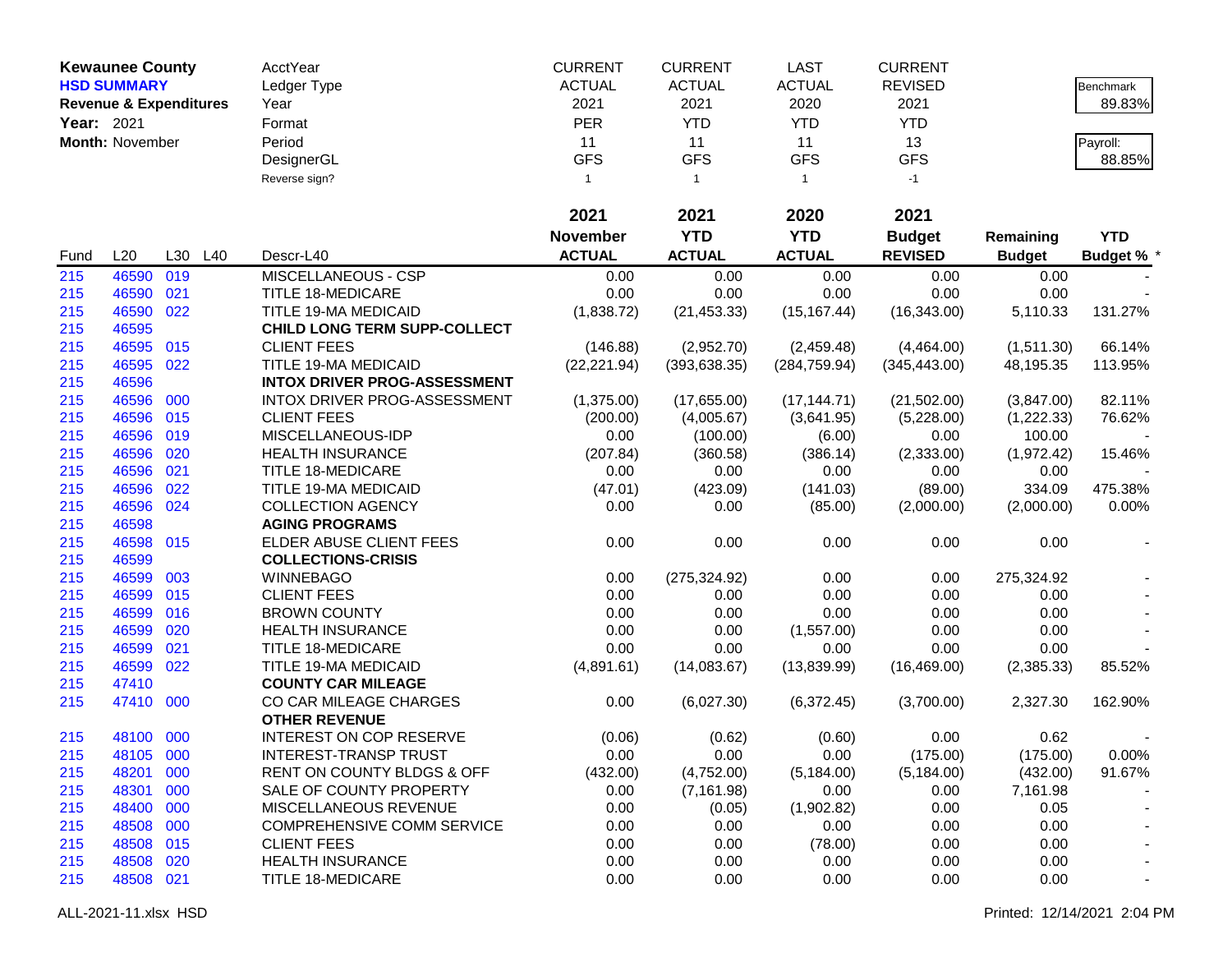|            | <b>Kewaunee County</b>            |     |                 | AcctYear                                | <b>CURRENT</b>  | <b>CURRENT</b> | <b>LAST</b>    | <b>CURRENT</b>   |               |                   |
|------------|-----------------------------------|-----|-----------------|-----------------------------------------|-----------------|----------------|----------------|------------------|---------------|-------------------|
|            | <b>HSD SUMMARY</b>                |     |                 | Ledger Type                             | <b>ACTUAL</b>   | <b>ACTUAL</b>  | <b>ACTUAL</b>  | <b>REVISED</b>   |               | Benchmark         |
|            | <b>Revenue &amp; Expenditures</b> |     |                 | Year                                    | 2021            | 2021           | 2020           | 2021             |               | 89.83%            |
| Year: 2021 |                                   |     |                 | Format                                  | <b>PER</b>      | <b>YTD</b>     | <b>YTD</b>     | <b>YTD</b>       |               |                   |
|            | Month: November                   |     |                 | Period                                  | 11              | 11             | 11             | 13               |               |                   |
|            |                                   |     |                 |                                         |                 |                |                |                  |               | Payroll:          |
|            |                                   |     |                 | DesignerGL                              | <b>GFS</b>      | <b>GFS</b>     | <b>GFS</b>     | <b>GFS</b>       |               | 88.85%            |
|            |                                   |     |                 | Reverse sign?                           | $\mathbf{1}$    | $\mathbf{1}$   | $\overline{1}$ | $-1$             |               |                   |
|            |                                   |     |                 |                                         | 2021            | 2021           | 2020           | 2021             |               |                   |
|            |                                   |     |                 |                                         | <b>November</b> | <b>YTD</b>     | <b>YTD</b>     | <b>Budget</b>    | Remaining     | <b>YTD</b>        |
| Fund       | L20                               |     | L30 L40         | Descr-L40                               | <b>ACTUAL</b>   | <b>ACTUAL</b>  | <b>ACTUAL</b>  | <b>REVISED</b>   | <b>Budget</b> | <b>Budget % *</b> |
| 215        | 48508                             | 022 |                 | TITLE 19-MA MEDICAID                    | (2, 129.75)     | (1,048,716.70) | (1,020,548.60) | (1,689,696.00)   | (640, 979.30) | 62.07%            |
| 215        | 48509 000                         |     |                 | PREVNTN TASK FORCE DONATIONS            | 0.00            | 0.00           | (1,400.00)     | (1,800.00)       | (1,800.00)    | 0.00%             |
|            |                                   |     |                 | OFS:                                    |                 |                |                |                  |               |                   |
| 215        | 49200                             | 000 |                 | TRANSFER FROM OTHER FUNDS               | 0.00            | 0.00           | 0.00           | 0.00             | 0.00          |                   |
| 215        | 49202 000                         |     |                 | <b>TRANSFER FROM FUND BALANCE</b>       | 0.00            | 0.00           | 0.00           | 0.00             | 0.00          |                   |
|            |                                   |     |                 |                                         | (186, 612.70)   | (5,788,467.71) | (4,921,829.97) | (6, 224, 242.00) | (435, 774.29) | 93.00%            |
|            |                                   |     |                 | <b>Expenditures</b>                     |                 |                |                |                  |               |                   |
| 215        | 54300                             |     |                 | <b>HUMAN SERVICES</b>                   |                 |                |                |                  |               |                   |
| 215        | 54300                             | 367 |                 | <b>COMMUNITY OPTIONS PROGRAM</b>        | 0.00            | 193,949.92     | 193,949.92     | 193,950.00       | 0.08          | 100.00%           |
| 215        | 54300                             | 429 |                 | CHILDREN'S LONG TERM SPT-DD             | 87,003.63       | 1,103,216.34   | 802,138.12     | 1,107,057.00     | 3,840.66      | 99.65%            |
| 215        | 54300                             | 550 |                 | <b>BIRTH TO THREE</b>                   | 13,905.81       | 165,061.18     | 159,906.86     | 220,763.00       | 55,701.82     | 74.77%            |
| 215        | 54300                             | 567 |                 | <b>INTOXICATED DRIVERS</b>              | 5,441.79        | 61,438.23      | 66,697.69      | 74,853.00        | 13,414.77     | 82.08%            |
| 215        | 54300                             | 569 |                 | MENTAL HEALTH BLOCK GRANT               | 0.00            | 0.00           | 14,634.00      | 14,634.00        | 14,634.00     | 0.00%             |
| 215        | 54300                             | 570 |                 | AODA BLOCK GRANT                        | 0.00            | 0.00           | 12,059.00      | 15,275.00        | 15,275.00     | 0.00%             |
| 215        | 54300                             | 578 |                 | <b>CHILDRENS COP</b>                    | 1,354.03        | 62,131.04      | 9,062.48       | 14,814.00        | (47, 317.04)  | 419.41%           |
| 215        | 54352                             |     |                 | <b>MENTAL HEALTH</b>                    |                 |                |                |                  |               |                   |
| 215        | 54352                             | 516 |                 | <b>COMMUNITY MENTAL HEALTH</b>          | 5,782.64        | 47,326.07      | 46,493.02      | 74,822.00        | 27,495.93     | 63.25%            |
| 215        | 54352                             | 561 |                 | <b>MENTAL HEALTH</b>                    | 24,762.73       | 249,295.24     | 288,477.11     | 374,931.00       | 125,635.76    | 66.49%            |
| 215        | 54353                             |     |                 | DEVELOPMENTAL DISABILITIES              |                 |                |                |                  |               |                   |
| 215        | 54353 561                         |     | $\ast$          | DEVELOPMENTAL DISABILITIES              | 4,584.29        | 10,780.78      | 9,176.24       | 6,572.00         | (4,208.78)    | 164.04%           |
| 215        | 54354                             |     |                 | <b>ALCOHOL/DRUG ABUSE</b>               |                 |                |                |                  |               |                   |
| 215        | 54354 561                         |     | $\star$         | ALCOHOL/DRUG ABUSE                      | 5,155.78        | 56,316.15      | 35,736.24      | 40,205.00        | (16, 111.15)  | 140.07%           |
| 215        | 54355                             |     |                 | <b>COMMUNITY SUPPORT PROGRAM</b>        |                 |                |                |                  |               |                   |
| 215        | 54355 561                         |     | $\star$         | COMMUNITY SUPPORT PROGRAM               | 6,973.62        | 124,709.98     | 121,901.66     | 140,431.00       | 15,721.02     | 88.81%            |
| 215        | 54358                             |     |                 | <b>PREVENTION</b>                       |                 |                |                |                  |               |                   |
| 215        | 54358                             | 000 |                 | PREVENTION TASK FORCE                   | 0.00            | 0.00           | 5,400.00       | 500.00           | 500.00        | 0.00%             |
| 215        | 54358 572                         |     |                 | <b>PREVENTION</b>                       | 371.53          | 5,446.15       | 4,953.47       | 4,719.00         | (727.15)      | 115.41%           |
| 215        | 54359                             |     |                 | <b>COMPREHENSIVE COMM SERVICE</b>       |                 |                |                |                  |               |                   |
| 215        | 54359 000 *                       |     |                 | <b>COMPREHENSIVE COMM SERVICE</b>       | 103,157.90      | 1,070,546.31   | 1,140,751.08   | 1,747,498.00     | 676,951.69    | 61.26%            |
| 215        | 54362                             |     |                 | <b>HUMAN SERVICES - CRISIS</b>          |                 |                |                |                  |               |                   |
| 215        | 54362 561                         |     | $\star$         | <b>HUMAN SERVICES - CRISIS</b>          | 6,195.63        | 546,302.25     | 140,609.85     | 119,891.00       | (426, 411.25) | 455.67%           |
| 215        | 54410                             |     |                 | <b>INCOME MAINTENANCE</b>               |                 |                |                |                  |               |                   |
| 215        | 54410 076                         |     | $\mathbf{\ast}$ | <b>INCOME MAINTENANCE</b>               | 15,947.53       | 185,401.60     | 186,494.28     | 208,506.00       | 23,104.40     | 88.92%            |
| 215        | 54410 059                         |     | Ť               | <b>IM-FRAUD PREVENTION &amp; INVEST</b> | 550.67          | 1,623.05       | 4,494.11       | 8,310.00         | 6,686.95      | 19.53%            |
|            | 54410 833 *                       |     |                 | <b>ENERGY ASSISTANCE OPERATIONS</b>     | 0.00            | 17,235.55      | 35,321.50      | 39,234.00        | 21,998.45     | 43.93%            |
| 215        |                                   |     |                 |                                         |                 |                |                |                  |               |                   |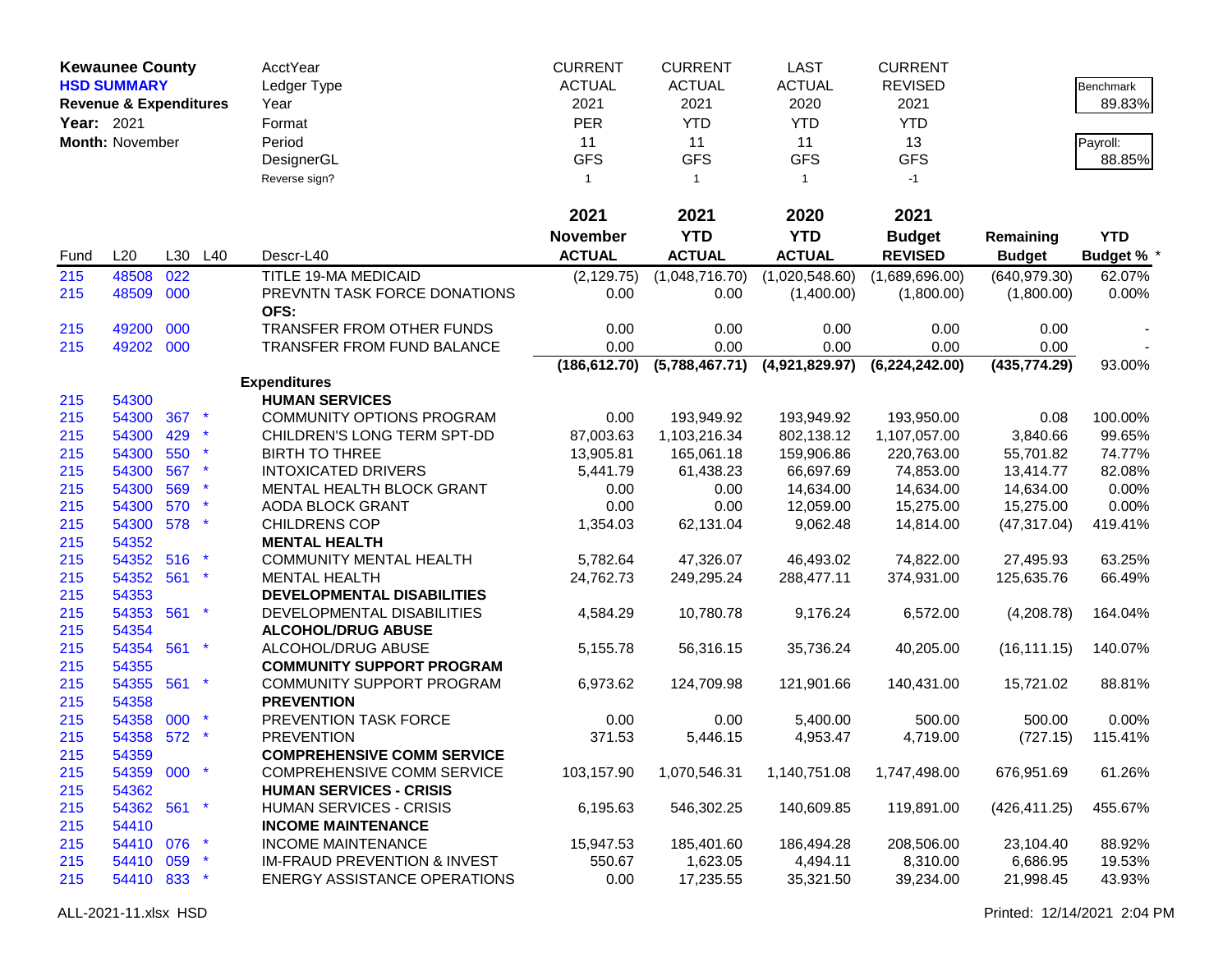|                   | <b>Kewaunee County</b>            |     |         | AcctYear                                | <b>CURRENT</b>  | <b>CURRENT</b> | <b>LAST</b>    | <b>CURRENT</b> |               |                   |
|-------------------|-----------------------------------|-----|---------|-----------------------------------------|-----------------|----------------|----------------|----------------|---------------|-------------------|
|                   | <b>HSD SUMMARY</b>                |     |         | Ledger Type                             | <b>ACTUAL</b>   | <b>ACTUAL</b>  | <b>ACTUAL</b>  | <b>REVISED</b> |               | <b>Benchmark</b>  |
|                   | <b>Revenue &amp; Expenditures</b> |     |         | Year                                    | 2021            | 2021           | 2020           | 2021           |               | 89.83%            |
| <b>Year: 2021</b> |                                   |     |         | Format                                  | <b>PER</b>      | <b>YTD</b>     | <b>YTD</b>     | <b>YTD</b>     |               |                   |
|                   | Month: November                   |     |         | Period                                  | 11              | 11             | 11             | 13             |               | Payroll:          |
|                   |                                   |     |         | DesignerGL                              | <b>GFS</b>      | <b>GFS</b>     | <b>GFS</b>     | <b>GFS</b>     |               | 88.85%            |
|                   |                                   |     |         | Reverse sign?                           | $\mathbf{1}$    | $\mathbf{1}$   | $\overline{1}$ | $-1$           |               |                   |
|                   |                                   |     |         |                                         | 2021            | 2021           | 2020           | 2021           |               |                   |
|                   |                                   |     |         |                                         | <b>November</b> | <b>YTD</b>     | <b>YTD</b>     | <b>Budget</b>  | Remaining     | <b>YTD</b>        |
| Fund              | L20                               |     | L30 L40 | Descr-L40                               | <b>ACTUAL</b>   | <b>ACTUAL</b>  | <b>ACTUAL</b>  | <b>REVISED</b> | <b>Budget</b> | <b>Budget % *</b> |
| 215               | 54410 852                         |     |         | CHILD CARE ADMINISTRATION               | 171.59          | 2,296.32       | 3,062.71       | 3,539.00       | 1,242.68      | 64.89%            |
| 215               | 54410 841                         |     | $\ast$  | <b>CC-FRAUD PREVENTION &amp; INVEST</b> | 115.08          | 922.74         | 194.99         | 329.00         | (593.74)      | 280.47%           |
| 215               | 54500                             |     |         | <b>MANAGEMENT/SUPPORT/OVERHEAD</b>      |                 |                |                |                |               |                   |
| 215               | 54500 000                         |     |         | HSD PAYROLL CLEARING                    | (0.14)          | (0.07)         | (0.10)         | 0.00           | 0.07          |                   |
| 215               | 54500                             | 002 |         | AGENCY MGT/SUPPORT OVERHEAD             | 41,146.71       | 504,235.36     | 501,034.53     | 633,021.00     | 128,785.64    | 79.66%            |
| 215               | 54500 004                         |     |         | HSD VEHICLE POOL                        | 375.13          | 2,784.73       | 2,366.02       | 3,700.00       | 915.27        | 75.26%            |
| 215               | 54500 301                         |     | $\ast$  | <b>FAMILIES FIRST</b>                   | 923.10          | 3,693.79       | 1,890.33       | 1,552.00       | (2, 141.79)   | 238.00%           |
| 215               | 54500                             | 303 |         | <b>FAMILY PRESERVATION</b>              | 2,126.63        | 20,299.46      | 32,585.90      | 41,843.00      | 21,543.54     | 48.51%            |
| 215               | 54500                             | 304 |         | <b>FAMILY REUNIFICATION</b>             | 1,466.57        | 12,916.57      | 36,708.97      | 18,463.00      | 5,546.43      | 69.96%            |
| 215               | 54500                             | 365 | $\star$ | COMM INTERVNTN / ELEC MONITR            | 84.91           | 7,922.59       | 643.40         | 9,721.00       | 1,798.41      | 81.50%            |
| 215               | 54500                             | 366 |         | <b>COMMUNITY YOUTH AIDS</b>             | 9,046.84        | 117,639.46     | 135,821.75     | 213,895.00     | 96,255.54     | 55.00%            |
| 215               | 54500                             | 378 |         | KINSHIP ASSESSMENTS/BENEFITS            | 4,395.62        | 44,656.27      | 31,742.65      | 54,671.00      | 10,014.73     | 81.68%            |
| 215               | 54500 414                         |     |         | <b>FOSTER CARE</b>                      | 143.01          | 3,288.57       | 2,743.95       | 9,364.00       | 6,075.43      | 35.12%            |
| 215               | 54500 811                         |     | $\star$ | <b>COMMUNITY SERVICES TEAM</b>          | 19,337.54       | 55,297.36      | 26,529.37      | 45,965.00      | (9,332.36)    | 120.30%           |
| 215               | 54501                             |     |         | <b>CHILDREN AND FAMILIES</b>            |                 |                |                |                |               |                   |
| 215               | 54501                             | 341 |         | CHILD PROTECTIVE SERVICES               | 42,279.03       | 502,586.98     | 490,425.07     | 592,646.00     | 90,059.02     | 84.80%            |
| 215               |                                   |     |         | <b>AGING PROGRAMS</b>                   |                 |                |                |                |               |                   |
| 215               | 54607 000                         |     |         | 85.21 TRANSPORTATION GRANT              | 6,585.67        | 54,157.42      | 45,738.46      | 63,071.00      | 8,913.58      | 85.87%            |
| 215               | 54608 000                         |     |         | <b>BUS TRANSPORTATION</b>               | 866.35          | 24,275.27      | 12,202.09      | 38,780.00      | 14,504.73     | 62.60%            |
| 215               | 54614 000                         |     | $\star$ | <b>ELDER ABUSE</b>                      | 4,195.13        | 56,036.40      | 59,761.81      | 52,026.00      | (4,010.40)    | 107.71%           |
| 215               | 54624 000                         |     | $\star$ | ADULT PROTECTIVE SERVICE                | 1,196.65        | 13,596.47      | 12,003.97      | 17,463.00      | 3,866.53      | 77.86%            |
| 215               | 54615 000                         |     |         | SUPPORTIVE HOME CARE                    | 187.00          | 918.00         | 867.00         | 1,122.00       | 204.00        | 81.82%            |
| 215               | 54616                             | 000 |         | <b>KEWAUNEE VAN</b>                     | 218.81          | 2,248.29       | 2,299.95       | 7,191.00       | 4,942.71      | 31.27%            |
| 215               | 54620 000                         |     | $\star$ | 5310 VAN - GRANT<br>OFU:                | 2,514.46        | 22,822.25      | 15,021.45      | 8,915.00       | (13,907.25)   | 256.00%           |
| 215               | 59200                             | 000 |         | <b>TRANSFER TO OTHER FUNDS</b>          | 0.00            | 0.00           | 0.00           | 0.00           | 0.00          |                   |
|                   |                                   |     |         |                                         | 418,563.27      | 5,353,374.07   | 4,691,900.90   | 6,224,242.00   | 870,867.93    | 86.01%            |
|                   |                                   |     |         |                                         | 231,950.57      | (435,093.64)   | (229, 929.07)  | 0.00           | 435,093.64    |                   |
|                   |                                   |     |         | Exclude WIMCR:                          | 231,950.57      | (435,093.64)   |                |                |               |                   |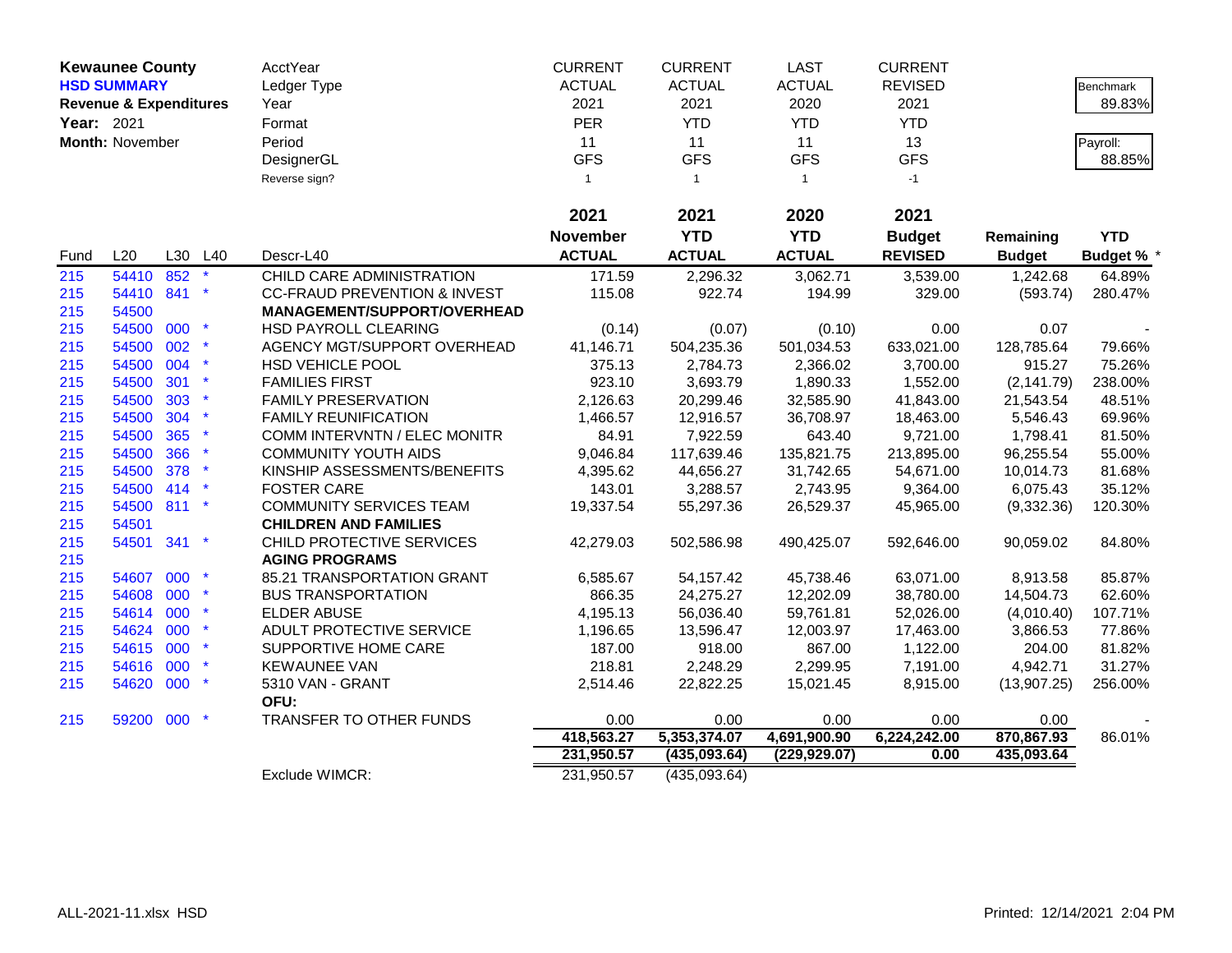|            | <b>Kewaunee County</b>            |         | AcctYear                                  | <b>CURRENT</b>  | <b>CURRENT</b> | <b>LAST</b>    | <b>CURRENT</b>   |                            |                   |
|------------|-----------------------------------|---------|-------------------------------------------|-----------------|----------------|----------------|------------------|----------------------------|-------------------|
|            | <b>HSD SUMMARY</b>                |         | Ledger Type                               | <b>ACTUAL</b>   | <b>ACTUAL</b>  | <b>ACTUAL</b>  | <b>REVISED</b>   |                            | <b>Benchmark</b>  |
|            | <b>Revenue &amp; Expenditures</b> |         | Year                                      | 2021            | 2021           | 2020           | 2021             |                            | 89.83%            |
| Year: 2021 |                                   |         | Format                                    | <b>PER</b>      | <b>YTD</b>     | <b>YTD</b>     | <b>YTD</b>       |                            |                   |
|            | <b>Month: November</b>            |         | Period                                    | 11              | 11             | 11             | 13               |                            | Payroll:          |
|            |                                   |         | DesignerGL                                | <b>GFS</b>      | <b>GFS</b>     | <b>GFS</b>     | <b>GFS</b>       |                            | 88.85%            |
|            |                                   |         | Reverse sign?                             | $\mathbf{1}$    | $\overline{1}$ | $\mathbf{1}$   | $-1$             |                            |                   |
|            |                                   |         |                                           |                 |                |                |                  |                            |                   |
|            |                                   |         |                                           | 2021            | 2021           | 2020           | 2021             |                            |                   |
|            |                                   |         |                                           | <b>November</b> | <b>YTD</b>     | <b>YTD</b>     | <b>Budget</b>    | Remaining                  | <b>YTD</b>        |
| Fund       | L20                               | L30 L40 | Descr-L40                                 | <b>ACTUAL</b>   | <b>ACTUAL</b>  | <b>ACTUAL</b>  | <b>REVISED</b>   | <b>Budget</b>              | <b>Budget % *</b> |
|            |                                   |         |                                           |                 |                |                |                  | 459,812 Indirect Cost 2021 |                   |
|            |                                   |         | <b>FUND BALANCE - Beginning of year</b>   |                 |                |                |                  | 435,691 Indirect Cost 2020 |                   |
| 215        |                                   |         | HUMAN SERVICES FUND                       |                 | 362,594.48     |                |                  |                            |                   |
| 215        | 37000                             |         | <b>FB-Restricted-Transportation</b>       |                 | (32,684.14)    |                |                  |                            |                   |
| 215        | 37020                             |         | <b>FB-Restricted-Prevention Donations</b> |                 | (4,469.14)     |                |                  |                            |                   |
|            |                                   |         |                                           |                 |                |                |                  |                            |                   |
|            |                                   |         | <b>INTEGRITY CHECK:</b>                   |                 |                |                |                  |                            |                   |
|            |                                   |         | <b>Total (report)</b>                     | 231,950.57      | (435,093.64)   | (229, 929.07)  | 0.00             |                            |                   |
| 215        | $[40000.49*$                      |         | <b>Total Revenue</b>                      | (186, 612.70)   | (5,788,467.71) | (4,921,829.97) | (6,224,242.00)   |                            |                   |
| 215        | [50000.59 *                       |         | <b>Total Expenditures</b>                 | 418,563.27      | 5,353,374.07   | 4,691,900.90   | 6,224,242.00     |                            |                   |
|            |                                   |         |                                           | 231,950.57      | (435,093.64)   | (229, 929.07)  | 0.00             |                            |                   |
|            |                                   |         |                                           | 0.00            | (0.00)         | 0.00           | 0.00             |                            |                   |
|            |                                   |         | Tax Levy (direct)                         | 0.00            | (1,084,036.00) | (1,098,511.00) | (1,084,036.00)   | 0.00                       |                   |
|            |                                   |         | <b>Other Revenue</b>                      | (186, 612.70)   | (4,704,431.71) | (3,823,318.97) | (5, 140, 206.00) | (435, 774.29)              |                   |
|            |                                   |         | Transfers IN & from FB                    | 0.00            | 0.00           | 0.00           | 0.00             | 0.00                       |                   |
|            |                                   |         | <b>Total Expenditures</b>                 | 418,563.27      | 5,353,374.07   | 4,691,900.90   | 6,224,242.00     | 870,867.93                 |                   |
|            |                                   |         | Transfers OUT & to FB                     | 0.00            | 0.00           | 0.00           | 0.00             | 0.00                       |                   |
|            |                                   |         |                                           | 231,950.57      | (435,093.64)   | (229, 929.07)  | 0.00             | 435,093.64                 |                   |
|            |                                   |         | Proof:                                    | 0.00            | 0.00           | (0.00)         | 0.00             | 0.00                       |                   |
|            |                                   |         |                                           |                 |                |                |                  |                            |                   |
|            |                                   |         | FB Calculation: (consider open year(s))   |                 | <b>LAST</b>    | AcctYear       |                  |                            |                   |
|            |                                   |         |                                           |                 | 2020           | PY             |                  |                            |                   |
|            |                                   |         |                                           |                 | 13             | Period         |                  |                            |                   |
|            |                                   |         |                                           |                 | Closed         | PY Open?       |                  |                            |                   |
| 215        |                                   |         | <b>HUMAN SERVICES FUND</b>                |                 |                |                |                  |                            |                   |
| 215        | 34300                             |         | <b>FUND BALANCE</b>                       |                 | 362.594.48     |                |                  |                            |                   |
| 215        | 40000.59*                         |         | <b>HUMAN SERVICES FUND</b>                |                 | (890, 077.30)  |                |                  |                            |                   |
|            |                                   |         |                                           |                 | 362,594.48     |                |                  |                            |                   |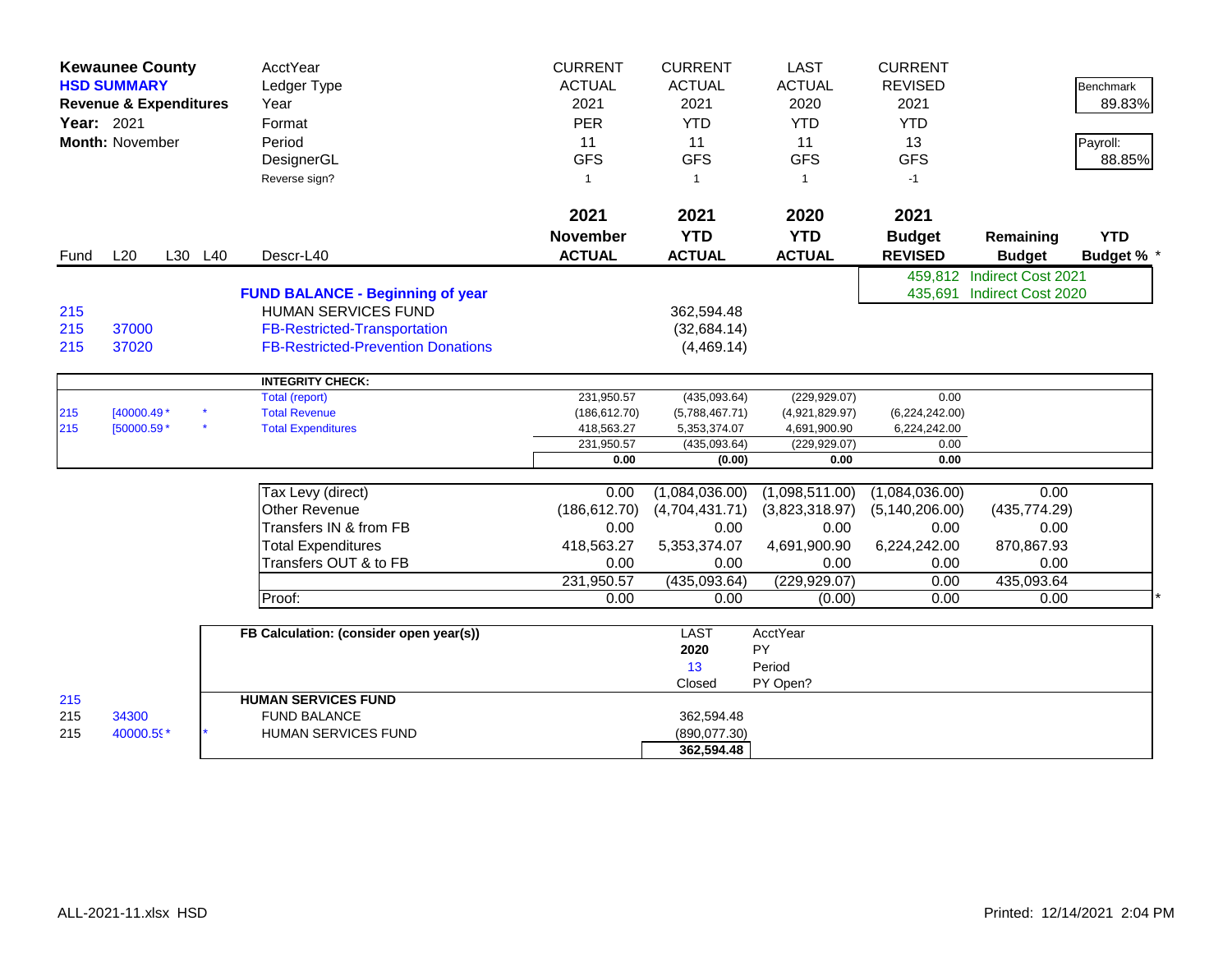|            | <b>Kewaunee County</b> |                                   | AcctYear                                | <b>CURRENT</b>  | <b>CURRENT</b> | LAST          | <b>CURRENT</b> |               |                  |
|------------|------------------------|-----------------------------------|-----------------------------------------|-----------------|----------------|---------------|----------------|---------------|------------------|
|            | <b>HSD SUMMARY</b>     |                                   | Ledger Type                             | <b>ACTUAL</b>   | <b>ACTUAL</b>  | <b>ACTUAL</b> | <b>REVISED</b> |               | <b>Benchmark</b> |
|            |                        | <b>Revenue &amp; Expenditures</b> | Year                                    | 2021            | 2021           | 2020          | 2021           |               | 89.83%           |
| Year: 2021 |                        |                                   | Format                                  | <b>PER</b>      | <b>YTD</b>     | <b>YTD</b>    | <b>YTD</b>     |               |                  |
|            | Month: November        |                                   | Period                                  | 11              | 11             | 11            | 13             |               | Payroll:         |
|            |                        |                                   | DesignerGL                              | <b>GFS</b>      | <b>GFS</b>     | <b>GFS</b>    | <b>GFS</b>     |               | 88.85%           |
|            |                        |                                   | Reverse sign?                           | $\mathbf{1}$    | $\mathbf{1}$   | $\mathbf{1}$  | $-1$           |               |                  |
|            |                        |                                   |                                         |                 |                |               |                |               |                  |
|            |                        |                                   |                                         | 2021            | 2021           | 2020          | 2021           |               |                  |
|            |                        |                                   |                                         | <b>November</b> | <b>YTD</b>     | <b>YTD</b>    | <b>Budget</b>  | Remaining     | <b>YTD</b>       |
| Fund       | L20                    | L30 L40                           | Descr-L40                               | <b>ACTUAL</b>   | <b>ACTUAL</b>  | <b>ACTUAL</b> | <b>REVISED</b> | <b>Budget</b> | Budget % *       |
|            |                        | L30                               | Subtotals by L30:                       |                 |                |               |                |               |                  |
|            |                        |                                   | <b>EXPENDITURE:</b>                     |                 |                |               |                |               |                  |
|            |                        | 000                               | Not Defined (multiple)                  | 118,921.83      | 1,244,600.34   | 1,294,045.71  | 1,936,566.00   |               |                  |
|            |                        | 002                               | AGENCY MGT/SUPPORT OVERHEAD             | 41,146.71       | 504,235.36     | 501,034.53    | 633,021.00     |               |                  |
|            |                        | 004                               | <b>HSD VEHICLE POOL</b>                 | 375.13          | 2,784.73       | 2,366.02      | 3,700.00       |               |                  |
|            |                        | 059                               | <b>IM-FRAUD PREVENTION &amp; INVEST</b> | 550.67          | 1,623.05       | 4,494.11      | 8,310.00       |               |                  |
|            |                        | 076                               | <b>INCOME MAINTENANCE</b>               | 15,947.53       | 185,401.60     | 186,494.28    | 208,506.00     |               |                  |
|            |                        | 301                               | <b>FAMILIES FIRST</b>                   | 923.10          | 3,693.79       | 1,890.33      | 1,552.00       |               |                  |
|            |                        | 303                               | <b>FAMILY PRESERVATION</b>              | 2,126.63        | 20,299.46      | 32,585.90     | 41,843.00      |               |                  |
|            |                        | 304                               | <b>FAMILY REUNIFICATION</b>             | 1,466.57        | 12,916.57      | 36,708.97     | 18,463.00      |               |                  |
|            |                        | 341                               | CHILD PROTECTIVE SERVICES               | 42,279.03       | 502,586.98     | 490,425.07    | 592,646.00     |               |                  |
|            |                        | 365                               | <b>COMM INTERVNTN / ELEC MONITR</b>     | 84.91           | 7,922.59       | 643.40        | 9,721.00       |               |                  |
|            |                        | 366                               | <b>COMMUNITY YOUTH AIDS</b>             | 9,046.84        | 117,639.46     | 135,821.75    | 213,895.00     |               |                  |
|            |                        | 367                               | COMMUNITY OPTIONS PROGRAM               | 0.00            | 193,949.92     | 193,949.92    | 193,950.00     |               |                  |
|            |                        | 378                               | KINSHIP ASSESSMENTS/BENEFITS            | 4,395.62        | 44,656.27      | 31,742.65     | 54,671.00      |               |                  |
|            |                        | 414                               | <b>FOSTER CARE</b>                      | 143.01          | 3,288.57       | 2,743.95      | 9,364.00       |               |                  |
|            |                        | 429                               | CHILDREN'S LONG TERM SPT-DD             | 87,003.63       | 1,103,216.34   | 802,138.12    | 1,107,057.00   |               |                  |
|            |                        | 516                               | <b>COMMUNITY MENTAL HEALTH</b>          | 5,782.64        | 47,326.07      | 46,493.02     | 74,822.00      |               |                  |
|            |                        | 550                               | <b>BIRTH TO THREE</b>                   | 13,905.81       | 165,061.18     | 159,906.86    | 220,763.00     |               |                  |
|            |                        | 561                               | <b>MENTAL HEALTH</b>                    | 47,672.05       | 987,404.40     | 595,901.10    | 682,030.00     |               |                  |
|            |                        | 567                               | <b>INTOXICATED DRIVERS</b>              | 5,441.79        | 61,438.23      | 66,697.69     | 74,853.00      |               |                  |
|            |                        | 569                               | MENTAL HEALTH BLOCK GRANT               | 0.00            | 0.00           | 14,634.00     | 14,634.00      |               |                  |
|            |                        | 570                               | AODA BLOCK GRANT                        | 0.00            | 0.00           | 12,059.00     | 15,275.00      |               |                  |
|            |                        | 572                               | <b>PREVENTION</b>                       | 371.53          | 5,446.15       | 4,953.47      | 4,719.00       |               |                  |
|            |                        | 578                               | <b>CHILDRENS COP</b>                    | 1,354.03        | 62,131.04      | 9,062.48      | 14,814.00      |               |                  |
|            |                        | 811                               | <b>COMMUNITY SERVICES TEAM</b>          | 19,337.54       | 55,297.36      | 26,529.37     | 45,965.00      |               |                  |
|            |                        | 833                               | <b>ENERGY ASSISTANCE OPERATIONS</b>     | 0.00            | 17,235.55      | 35,321.50     | 39,234.00      |               |                  |
|            |                        | 841                               | <b>CC-FRAUD PREVENTION &amp; INVEST</b> | 115.08          | 922.74         | 194.99        | 329.00         |               |                  |
|            |                        | 852                               | CHILD CARE ADMINISTRATION               | 171.59          | 2,296.32       | 3,062.71      | 3,539.00       |               |                  |
|            |                        |                                   | <b>Total</b>                            | 418,563.27      | 5,353,374.07   | 4,691,900.90  | 6,224,242.00   |               |                  |
| 215        | 50000.5*               |                                   | <b>Total Dept Expenditures</b>          | 418,563.27      | 5,353,374.07   | 4,691,900.90  | 6,224,242.00   |               |                  |
|            |                        |                                   | <b>Difference</b>                       | 0.00            | 0.00           | 0.00          | 0.00           |               |                  |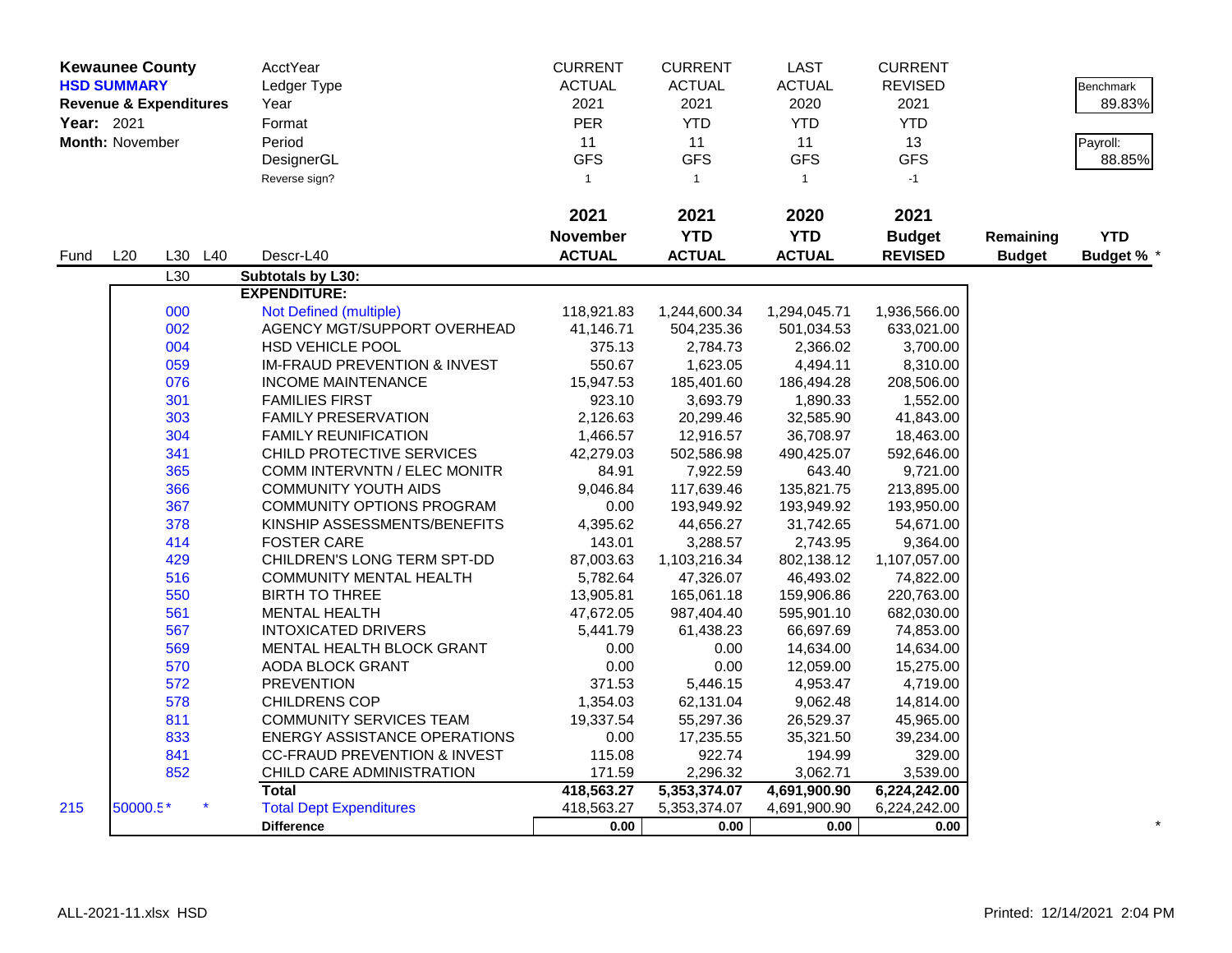|            | <b>Kewaunee County</b>            |     |         | <b>AcctYear</b>                             | <b>CURRENT</b>  | <b>CURRENT</b> | <b>LAST</b>   | <b>CURRENT</b> |                           |                  |
|------------|-----------------------------------|-----|---------|---------------------------------------------|-----------------|----------------|---------------|----------------|---------------------------|------------------|
|            |                                   |     |         | <b>AGING DISABILITY RSRCE C Ledger Type</b> | <b>ACTUAL</b>   | <b>ACTUAL</b>  | <b>ACTUAL</b> | <b>REVISED</b> |                           | <b>Benchmark</b> |
|            | <b>Revenue &amp; Expenditures</b> |     |         | Year                                        | 2021            | 2021           | 2020          | 2021           |                           | 89.83%           |
| Year: 2021 |                                   |     |         | Format                                      | <b>PER</b>      | <b>YTD</b>     | <b>YTD</b>    | <b>YTD</b>     |                           |                  |
|            | <b>Month: November</b>            |     |         | Period                                      | 11              | 11             | 11            | 13             |                           | Payroll:         |
|            |                                   |     |         | DesignerGL                                  | <b>GFS</b>      | <b>GFS</b>     | <b>GFS</b>    | <b>GFS</b>     |                           | 88.85%           |
|            |                                   |     |         | Reverse sign?                               | -1              | -1             | 1             | $-1$           |                           |                  |
|            |                                   |     |         |                                             |                 |                |               |                |                           |                  |
|            |                                   |     |         |                                             | 2021            | 2021           | 2020          | 2021           |                           |                  |
|            |                                   |     |         |                                             | <b>November</b> | <b>YTD</b>     | <b>YTD</b>    | <b>Budget</b>  | Remaining                 | <b>YTD</b>       |
| Fund       | L20                               |     | L30 L40 | Descr-L40                                   | <b>ACTUAL</b>   | <b>ACTUAL</b>  | <b>ACTUAL</b> | <b>REVISED</b> | <b>Budget</b>             | <b>Budget %*</b> |
| 216        |                                   |     |         | <b>ADRC FUND</b>                            |                 |                |               |                |                           |                  |
| 216        | 54361                             |     |         | <b>AGING DISABILITY RSRCE CNTR</b>          |                 |                |               |                |                           |                  |
|            |                                   |     |         | <b>Revenue</b>                              |                 |                |               |                |                           |                  |
| 216        | 41100                             | 000 |         | <b>GENERAL PROPERTY TAXES</b>               | 0.00            | (92,500.00)    | (92,500.00)   | (92,500.00)    | 0.00                      | 100.00%          |
| 216        | 46598                             | 000 |         | AGING-DISAB RESOURCE CTR                    | 0.00            | 0.00           | 0.00          | 0.00           | 0.00                      |                  |
| 216        | 49200                             | 000 |         | <b>TRANSFER FROM OTHER FUNDS</b>            | 0.00            | 0.00           | 0.00          | 0.00           | 0.00                      |                  |
|            |                                   |     |         |                                             | 0.00            | (92,500.00)    | (92, 500.00)  | (92, 500.00)   | 0.00                      | 100.00%          |
|            |                                   |     |         | <b>Expenditures</b>                         |                 |                |               |                |                           |                  |
| 216        | 54361                             | 000 | 141     | COMMITTEE MEMBERS PER DIEM                  | 0.00            | 280.00         | 270.00        | 525.00         | 245.00                    | 53.33%           |
| 216        | 54361                             | 000 | 151     | <b>SOCIAL SECURITY</b>                      | 0.00            | 21.42          | 20.67         | 40.00          | 18.58                     | 53.55%           |
| 216        | 54361                             | 000 | 153     | <b>WORKMEN'S COMPENSATION</b>               | 0.00            | 0.52           | 0.50          | 1.00           | 0.48                      | 52.00%           |
| 216        | 54361                             | 000 | 158     | <b>OVERHEAD</b>                             | 42.44           | 2,541.44       | 3,442.37      | 4,000.00       | 1,458.56                  | 63.54%           |
| 216        | 54361                             | 000 | 332     | <b>TRAVEL EXPENSES</b>                      | 0.00            | 191.52         | 24.44         | 141.00         | (50.52)                   | 135.83%          |
| 216        | 54361                             | 000 | 592     | PMT TO MANITOWOC CO                         | 0.00            | 0.00           | 0.00          | 87,793.00      | 87,793.00                 | 0.00%            |
|            |                                   |     |         |                                             | 42.44           | 3,034.90       | 3,757.98      | 92,500.00      | 89,465.10                 | 3.28%            |
|            |                                   |     |         |                                             | 42.44           | (89, 465.10)   | (88, 742.02)  | 0.00           | 89,465.10                 |                  |
|            |                                   |     |         |                                             |                 |                |               | 62,015         | Indirect Cost 2021        |                  |
|            |                                   |     |         | <b>FUND BALANCE - Beginning of year</b>     |                 |                |               | 71,215         | <b>Indirect Cost 2020</b> |                  |
| 216        |                                   |     |         | <b>ADRC FUND</b>                            |                 | (18, 574.72)   |               |                |                           |                  |
|            |                                   |     |         | <b>INTEGRITY CHECK:</b>                     |                 |                |               |                |                           |                  |
|            |                                   |     |         | <b>Total (report)</b>                       | 42.44           | (89, 465.10)   | (88, 742.02)  | 0.00           |                           |                  |
| 216        | [40000.59 *                       |     |         | <b>Total Dept (G/L)</b>                     | 42.44           | (89, 465.10)   | (88, 742.02)  | 0.00           |                           |                  |
|            |                                   |     |         |                                             | 0.00            | 0.00           | 0.00          | 0.00           |                           |                  |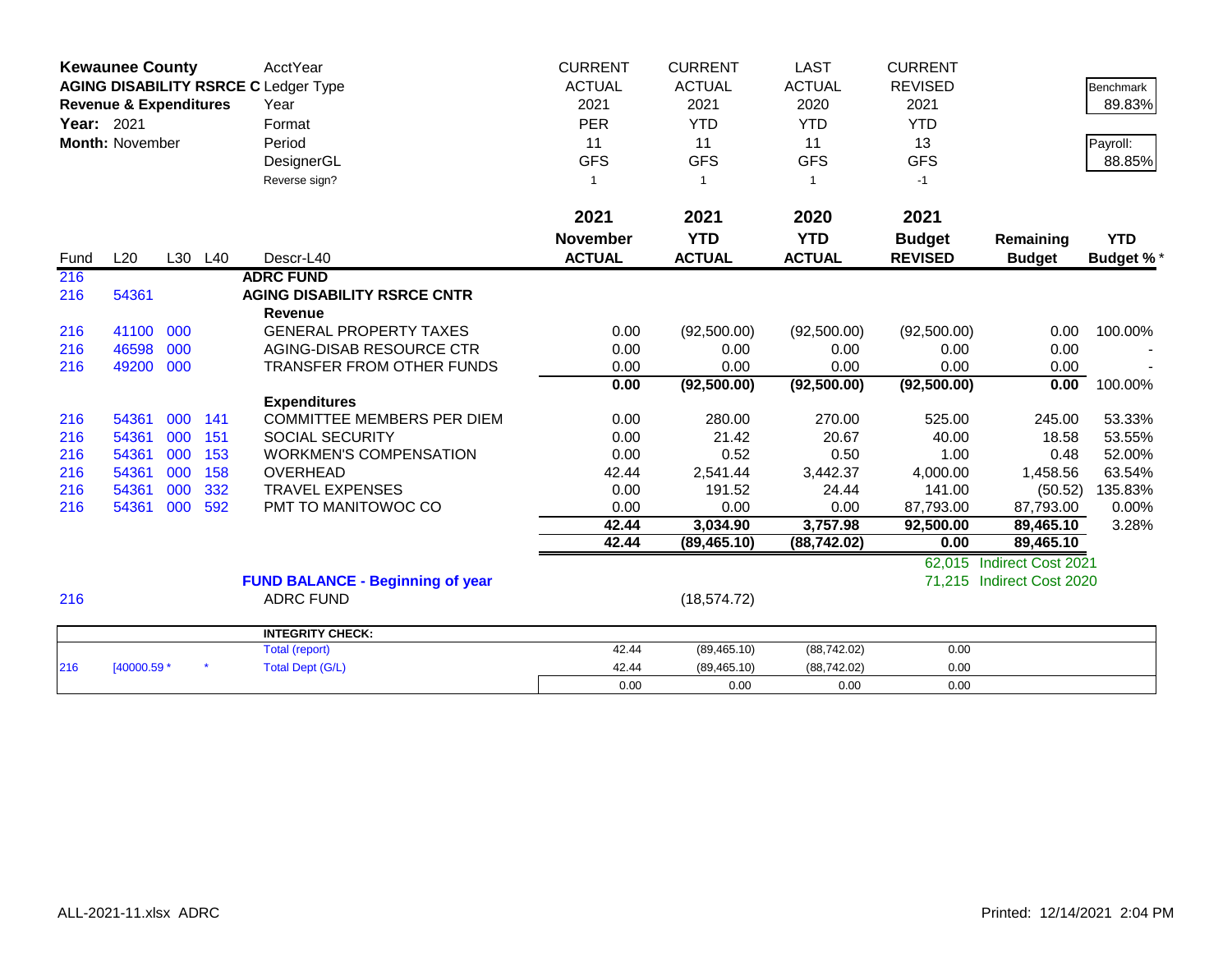|            | <b>Kewaunee County</b>            |     |         | AcctYear                          | <b>CURRENT</b>  | <b>CURRENT</b> | <b>LAST</b>   | <b>CURRENT</b> |               |                  |
|------------|-----------------------------------|-----|---------|-----------------------------------|-----------------|----------------|---------------|----------------|---------------|------------------|
|            | <b>INFORMATION SERVICES</b>       |     |         | Ledger Type                       | <b>ACTUAL</b>   | <b>ACTUAL</b>  | <b>ACTUAL</b> | <b>REVISED</b> |               | Benchmark        |
|            | <b>Revenue &amp; Expenditures</b> |     |         | Year                              | 2021            | 2021           | 2020          | 2021           |               | 89.83%           |
| Year: 2021 |                                   |     |         | Format                            | PER             | <b>YTD</b>     | <b>YTD</b>    | <b>YTD</b>     |               |                  |
|            | Month: November                   |     |         | Period                            | 11              | 11             | 11            | 13             |               | Payroll:         |
|            |                                   |     |         | DesignerGL                        | <b>GFS</b>      | <b>GFS</b>     | <b>GFS</b>    | <b>GFS</b>     |               | 88.85%           |
|            |                                   |     |         | Reverse sign?                     | $\mathbf{1}$    | $\overline{1}$ | $\mathbf{1}$  | $-1$           |               |                  |
|            |                                   |     |         |                                   |                 |                |               |                |               |                  |
|            |                                   |     |         |                                   | 2021            | 2021           | 2020          | 2021           |               |                  |
|            |                                   |     |         |                                   | <b>November</b> | <b>YTD</b>     | <b>YTD</b>    | <b>Budget</b>  | Remaining     | <b>YTD</b>       |
| Fund       | L20                               |     | L30 L40 | Descr-L40                         | <b>ACTUAL</b>   | <b>ACTUAL</b>  | <b>ACTUAL</b> | <b>REVISED</b> | <b>Budget</b> | <b>Budget %*</b> |
| 100        |                                   |     |         | <b>GENERAL FUND</b>               |                 |                |               |                |               |                  |
| 100        | 51450                             |     |         | <b>INFORMATION SERVICES</b>       |                 |                |               |                |               |                  |
|            |                                   |     |         | <b>Revenue</b>                    |                 |                |               |                |               |                  |
| 100        | 43249                             | 150 |         | <b>COVID GRANTS-IS</b>            | 0.00            | 0.00           | (25,687.50)   | 0.00           | 0.00          |                  |
| 100        | 46850                             | 000 |         | <b>IS-CHARGE FOR SERVICE</b>      | 0.00            | (10, 734.73)   | (12, 401.57)  | (10,000.00)    | 734.73        | 107.35%          |
|            |                                   |     |         |                                   | 0.00            | (10, 734.73)   | (38,089.07)   | (10,000.00)    | 734.73        |                  |
|            |                                   |     |         | <b>Expenditures</b>               |                 |                |               |                |               |                  |
| 100        | 51450                             | 000 | 111     | <b>SALARIES</b>                   | 7,165.16        | 85,981.92      | 84,618.72     | 93,133.00      | 7,151.08      | 92.32%           |
| 100        | 51450                             | 000 | 121     | WAGES-REGULAR                     | 3,220.80        | 37,200.27      | 36,914.53     | 41,864.00      | 4,663.73      | 88.86%           |
| 100        | 51450                             | 000 | 151     | <b>SOCIAL SECURITY</b>            | 726.60          | 8,676.26       | 8,528.62      | 10,327.00      | 1,650.74      | 84.02%           |
| 100        | 51450                             | 000 | 152     | <b>RETIREMENT</b>                 | 701.04          | 8,314.65       | 8,205.62      | 9,112.00       | 797.35        | 91.25%           |
| 100        | 51450                             | 000 | 153     | <b>WORKMEN'S COMPENSATION</b>     | 19.54           | 231.80         | 224.26        | 254.00         | 22.20         | 91.26%           |
| 100        | 51450                             | 000 | 154     | <b>HEALTH INSURANCE</b>           | 4,138.40        | 45,522.40      | 44,196.24     | 49,661.00      | 4,138.60      | 91.67%           |
| 100        | 51450                             | 000 | 155     | <b>DENTAL INSURANCE</b>           | 129.16          | 1,420.76       | 1,420.76      | 1,550.00       | 129.24        | 91.66%           |
| 100        | 51450                             | 000 | 156     | HEALTH REIMBURSEMENT ACCOUNT      | 0.00            | 0.00           | 0.00          | 0.00           | 0.00          |                  |
| 100        | 51450                             | 000 | 225     | <b>TELEPHONE</b>                  | 95.11           | 1,139.86       | 1,626.77      | 1,500.00       | 360.14        | 75.99%           |
| 100        | 51450                             | 000 | 241     | <b>CAR/TRUCK MAINTENANCE</b>      | 0.00            | 48.65          | 0.00          | 400.00         | 351.35        | 12.16%           |
| 100        | 51450                             | 000 | 249     | MAINTENANCE AGREEMENTS            | 0.00            | 57,925.26      | 41,002.72     | 58,114.00      | 188.74        | 99.68%           |
| 100        | 51450                             | 000 | 311     | <b>POSTAGE</b>                    | 0.00            | 0.00           | 0.00          | 25.00          | 25.00         | 0.00%            |
| 100        | 51450                             | 000 | 312     | <b>OFFICE SUPPLIES</b>            | 0.00            | 0.00           | 0.00          | 100.00         | 100.00        | 0.00%            |
| 100        | 51450                             | 000 | 332     | <b>TRAVEL EXPENSES</b>            | 0.00            | 0.00           | 20.89         | 350.00         | 350.00        | 0.00%            |
| 100        | 51450                             | 000 | 351     | <b>GASOLINE &amp; DIESEL FUEL</b> | 0.00            | 188.43         | 189.80        | 400.00         | 211.57        | 47.11%           |
| 100        | 51450                             | 000 | 601     | <b>COMPUTER</b>                   | 12.99           | 3,663.88       | 3,255.51      | 4,000.00       | 336.12        | 91.60%           |
| 100        | 51450 000                         |     | 813     | OUTLAY                            | 0.00            | 19,723.48      | 213,520.89    | 18,600.00      | (1, 123.48)   | 106.04%          |
|            |                                   |     |         |                                   | 16,208.80       | 270,037.62     | 443,725.33    | 289,390.00     | 19,352.38     | 93.31%           |
|            |                                   |     |         |                                   | 16,208.80       | 259,302.89     | 405,636.26    | 279,390.00     | 20,087.11     |                  |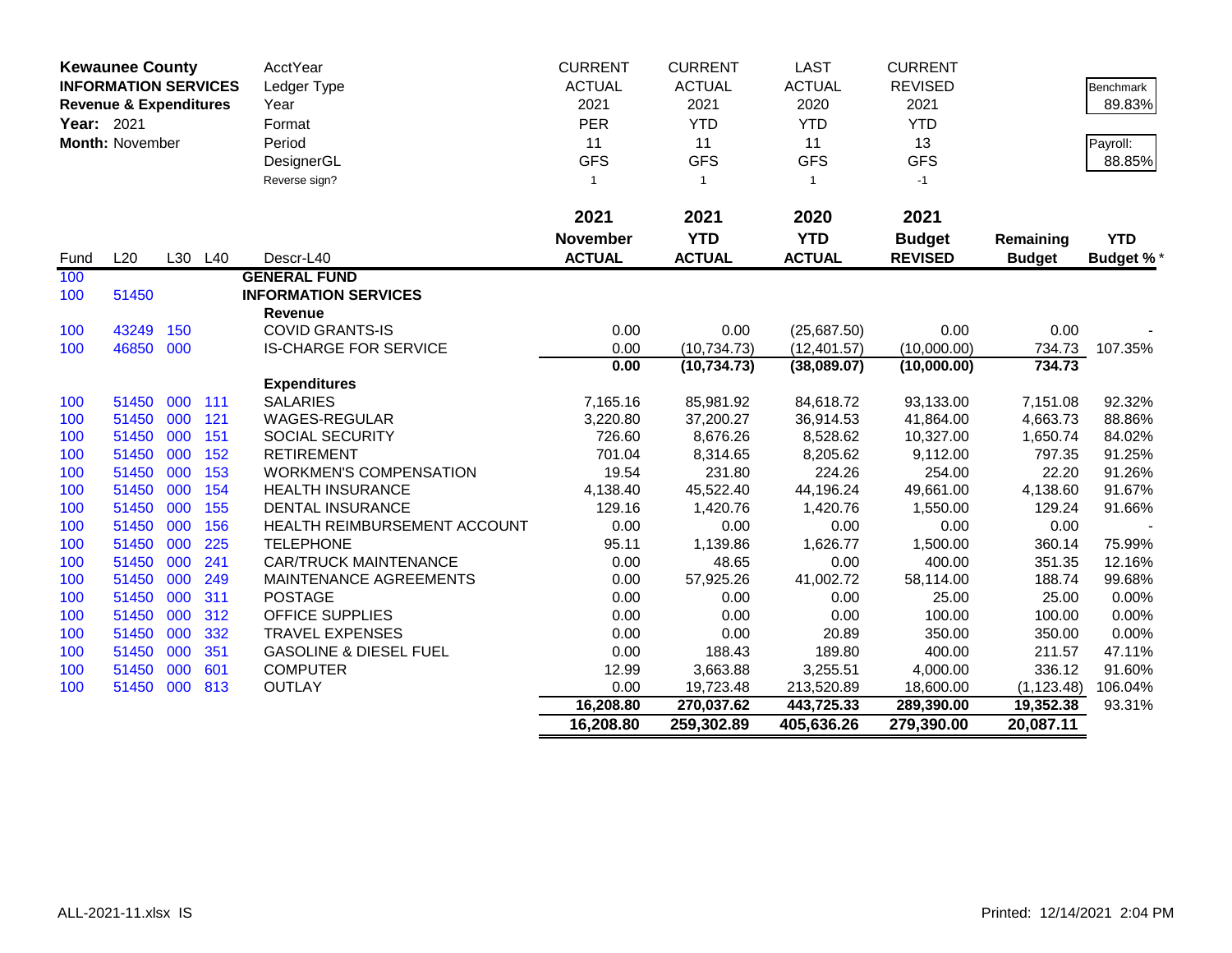| <b>Kewaunee County</b> | <b>INFORMATION SERVICES</b><br><b>Revenue &amp; Expenditures</b><br>Year: 2021<br><b>Month: November</b> |     |         | <b>AcctYear</b><br>Ledger Type<br>Year<br>Format<br>Period<br>DesignerGL<br>Reverse sign? | <b>CURRENT</b><br><b>ACTUAL</b><br>2021<br><b>PER</b><br>11<br><b>GFS</b><br>-1 | <b>CURRENT</b><br><b>ACTUAL</b><br>2021<br><b>YTD</b><br>11<br><b>GFS</b><br>-1 | <b>LAST</b><br><b>ACTUAL</b><br>2020<br><b>YTD</b><br>11<br><b>GFS</b><br>$\overline{1}$ | <b>CURRENT</b><br><b>REVISED</b><br>2021<br><b>YTD</b><br>13<br><b>GFS</b><br>$-1$ |                            | <b>Benchmark</b><br>89.83%<br>Payroll:<br>88.85% |
|------------------------|----------------------------------------------------------------------------------------------------------|-----|---------|-------------------------------------------------------------------------------------------|---------------------------------------------------------------------------------|---------------------------------------------------------------------------------|------------------------------------------------------------------------------------------|------------------------------------------------------------------------------------|----------------------------|--------------------------------------------------|
|                        |                                                                                                          |     |         |                                                                                           | 2021                                                                            | 2021                                                                            | 2020                                                                                     | 2021                                                                               |                            |                                                  |
| Fund                   | L20                                                                                                      |     | L30 L40 | Descr-L40                                                                                 | <b>November</b><br><b>ACTUAL</b>                                                | <b>YTD</b><br><b>ACTUAL</b>                                                     | <b>YTD</b><br><b>ACTUAL</b>                                                              | <b>Budget</b><br><b>REVISED</b>                                                    | Remaining<br><b>Budget</b> | <b>YTD</b><br><b>Budget %*</b>                   |
| 110<br>110             | 51313                                                                                                    |     |         | <b>AVI EQUIPMENT FUND</b><br><b>AVI EQUIPMENT MAINTENANCE</b><br><b>Revenue</b>           |                                                                                 |                                                                                 |                                                                                          |                                                                                    |                            |                                                  |
| 110                    | 41100                                                                                                    | 000 |         | <b>GENERAL PROPERTY TAXES</b>                                                             | 0.00                                                                            | (6,000.00)                                                                      | (6,000.00)                                                                               | (6,000.00)                                                                         | 0.00                       | 100.00%                                          |
| 110                    | 49200                                                                                                    | 000 |         | <b>TRANSFER FROM OTHER FUNDS</b>                                                          | 0.00                                                                            | 0.00                                                                            | 0.00                                                                                     | 0.00                                                                               | 0.00                       |                                                  |
| 110                    | 49202                                                                                                    | 000 |         | <b>TRANSFER FROM FUND BALANCE</b>                                                         | 0.00                                                                            | 0.00                                                                            | 0.00                                                                                     | 0.00                                                                               | 0.00                       |                                                  |
|                        |                                                                                                          |     |         |                                                                                           | 0.00                                                                            | (6,000.00)                                                                      | (6,000.00)                                                                               | (6,000.00)                                                                         | 0.00                       | 100.00%                                          |
|                        |                                                                                                          |     |         | <b>Expenditures</b>                                                                       |                                                                                 |                                                                                 |                                                                                          |                                                                                    |                            |                                                  |
| 110                    | 51313                                                                                                    | 000 | 601     | AVI EQUIPMENT MAINTENANCE                                                                 | 0.00                                                                            | 247.50                                                                          | 1,680.00                                                                                 | 6,000.00                                                                           | 5,752.50                   | 4.13%                                            |
| 110                    | 51313                                                                                                    | 000 | 813     | <b>OUTLAY</b>                                                                             | 0.00                                                                            | 3,557.00                                                                        | 0.00                                                                                     | 0.00                                                                               | (3,557.00)                 |                                                  |
|                        |                                                                                                          |     |         |                                                                                           | 0.00                                                                            | 3,804.50                                                                        | 1,680.00                                                                                 | 6,000.00                                                                           | 2,195.50                   | 63.41%                                           |
|                        |                                                                                                          |     |         |                                                                                           | 0.00                                                                            | (2, 195.50)                                                                     | (4,320.00)                                                                               | 0.00                                                                               | 2,195.50                   |                                                  |
|                        |                                                                                                          |     |         |                                                                                           | 16,208.80                                                                       | 257,107.39                                                                      | 401,316.26                                                                               | 279,390.00                                                                         | 22,282.61                  |                                                  |
| 110                    |                                                                                                          |     |         | <b>FUND BALANCE - Beginning of year</b><br><b>AVI EQUIPMENT FUND</b>                      |                                                                                 | (2,952.88)                                                                      |                                                                                          |                                                                                    |                            |                                                  |
|                        |                                                                                                          |     |         | <b>INTEGRITY CHECK:</b>                                                                   |                                                                                 |                                                                                 |                                                                                          |                                                                                    |                            |                                                  |
|                        |                                                                                                          |     |         | <b>Total Expenditures (report)</b>                                                        | 16,208.80                                                                       | 273,842.12                                                                      | 445,405.33                                                                               | 295,390.00                                                                         |                            |                                                  |
| 100                    | 51450                                                                                                    |     |         | <b>Total Dept expenditures(G/L)</b>                                                       | 16,208.80                                                                       | 270,037.62                                                                      | 443,725.33                                                                               | 289,390.00                                                                         |                            |                                                  |
| 110                    | 50000.599*                                                                                               |     |         | <b>Total Dept expenditures(G/L)</b>                                                       | 0.00<br>0.00                                                                    | 3,804.50<br>0.00                                                                | 1,680.00<br>0.00                                                                         | 6,000.00<br>0.00                                                                   |                            |                                                  |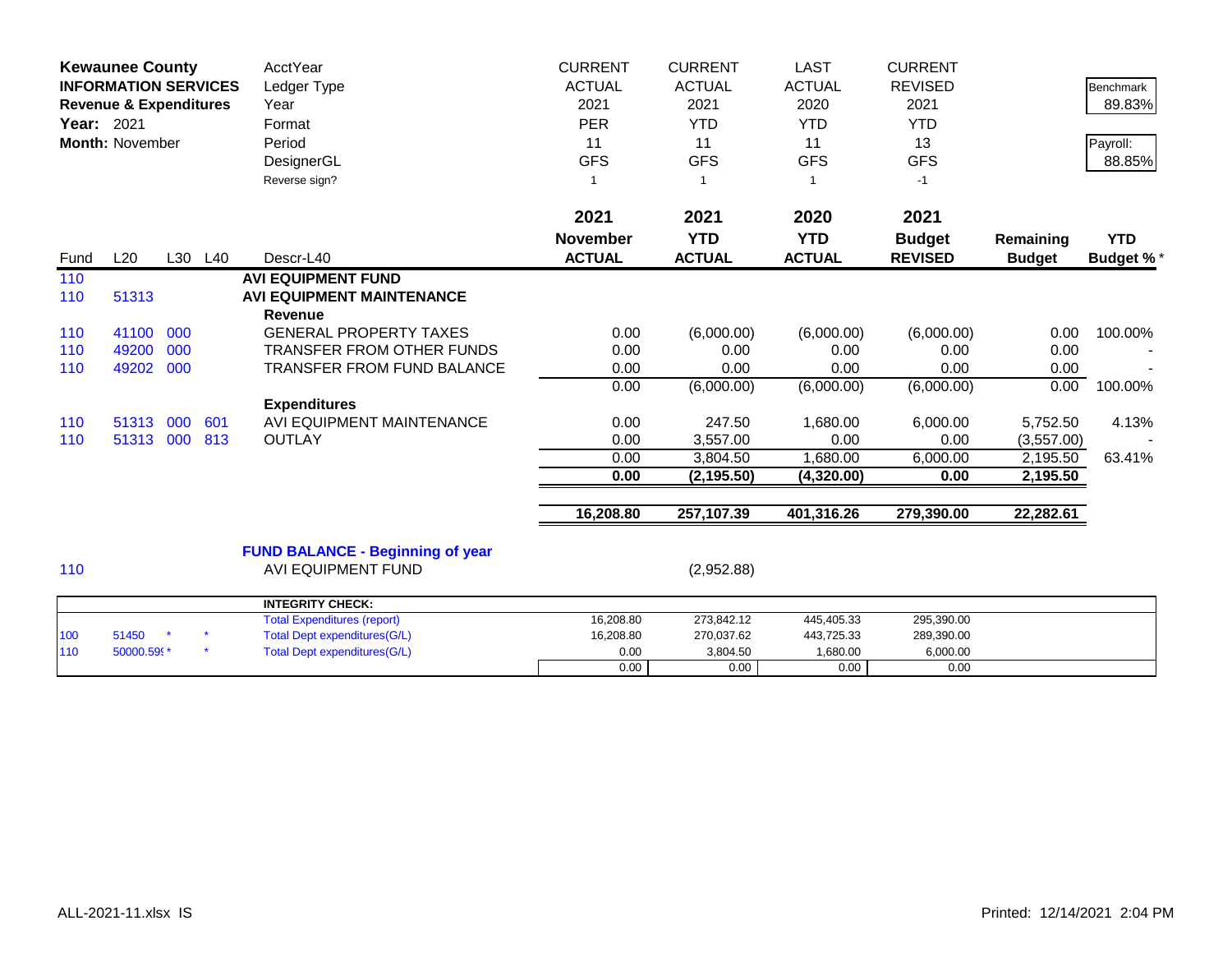|            | <b>Kewaunee County</b>            |         |         | AcctYear                                 | <b>CURRENT</b>  | <b>CURRENT</b> | <b>LAST</b>   | <b>CURRENT</b> |               |                  |
|------------|-----------------------------------|---------|---------|------------------------------------------|-----------------|----------------|---------------|----------------|---------------|------------------|
|            |                                   |         |         | <b>LAND AND WATER CONSER\Ledger Type</b> | <b>ACTUAL</b>   | <b>ACTUAL</b>  | <b>ACTUAL</b> | <b>REVISED</b> |               | Benchmark        |
|            | <b>Revenue &amp; Expenditures</b> |         |         | Year                                     | 2021            | 2021           | 2020          | 2021           |               | 89.83%           |
| Year: 2021 |                                   |         |         | Format                                   | <b>PER</b>      | <b>YTD</b>     | <b>YTD</b>    | <b>YTD</b>     |               |                  |
|            |                                   |         |         |                                          |                 |                |               |                |               |                  |
|            | Month: November                   |         |         | Period                                   | 11              | 11             | 11            | 13             |               | Payroll:         |
|            |                                   |         |         | DesignerGL                               | <b>GFS</b>      | <b>GFS</b>     | <b>GFS</b>    | <b>GFS</b>     |               | 88.85%           |
|            |                                   |         |         | Reverse sign?                            | $\overline{1}$  | $\mathbf{1}$   | $\mathbf{1}$  | $-1$           |               |                  |
|            |                                   |         |         |                                          | 2021            | 2021           | 2020          | 2021           |               |                  |
|            |                                   |         |         |                                          | <b>November</b> | <b>YTD</b>     | <b>YTD</b>    | <b>Budget</b>  | Remaining     | <b>YTD</b>       |
| Fund       | L20                               |         | L30 L40 | Descr-L40                                | <b>ACTUAL</b>   | <b>ACTUAL</b>  | <b>ACTUAL</b> | <b>REVISED</b> | <b>Budget</b> | <b>Budget %*</b> |
| 240        |                                   |         |         | <b>LAND CONSERVATION FUND</b>            |                 |                |               |                |               |                  |
| 240        | 56101                             |         |         | <b>LAND AND WATER CONSERVATION</b>       |                 |                |               |                |               |                  |
|            |                                   |         |         | Revenue                                  |                 |                |               |                |               |                  |
| 240        | 41100                             | 000     |         | <b>GENERAL PROPERTY TAXES</b>            | 0.00            | (345, 260.00)  | (371, 571.00) | (345, 260.00)  | 0.00          | 100.00%          |
| 240        | 43249                             | 160     |         | <b>COVID GRANTS-LCZ</b>                  | 0.00            | 0.00           | (78.94)       | 0.00           | 0.00          |                  |
| 240        | 43585                             | 000     |         | LAND CONSERVATION STATE AID              | 0.00            | 0.00           | 0.00          | (157, 771.00)  | (157, 771.00) | 0.00%            |
| 240        | 44300                             | 000     |         | <b>BUILDING PERMITS</b>                  | (50.00)         | (5,575.00)     | (5,375.00)    | (1,500.00)     | 4,075.00      | 371.67%          |
| 240        | 44401                             | 000     |         | MISC/OTHER ZONING                        | 0.00            | (1,450.00)     | (1,450.00)    | (1,500.00)     | (50.00)       | 96.67%           |
| 240        | 44403                             | 000     |         | <b>SANITARY PERMITS</b>                  | (1, 150.00)     | (37,300.00)    | (36, 850.00)  | (20,000.00)    | 17,300.00     | 186.50%          |
| 240        | 44404                             | 000     |         | <b>WISCONSIN FUND GRANT APP</b>          | (400.00)        | (400.00)       | (400.00)      | 0.00           | 400.00        |                  |
| 240        | 44406                             | 000     |         | SEPTIC SYSTEM SURCHARGE                  | 0.00            | (49, 190.00)   | (48, 880.00)  | (48,500.00)    | 690.00        | 101.42%          |
| 240        | 44407                             | 000     |         | SOIL TEST FEES                           | (125.00)        | (2, 150.00)    | (1,950.00)    | (1,500.00)     | 650.00        | 143.33%          |
| 240        | 44500                             | 000     |         | ANIMAL WASTE STORAGE FAC                 | (500.00)        | (2,500.00)     | (10,500.00)   | (4,000.00)     | (1,500.00)    | 62.50%           |
| 240        | 44510                             | 000     |         | <b>WASTEWATER IRRIGATION PERMIT</b>      | 0.00            | 0.00           | (1,534.50)    | 0.00           | 0.00          |                  |
| 240        | 45110                             | 005     |         | <b>GROUNDWATER ORDINANCE VIOLTN</b>      | 0.00            | 0.00           | 0.00          | 0.00           | 0.00          |                  |
| 240        | 45110                             | 151     |         | NR151 ORDINANCE VIOLATION                | 0.00            | (500.00)       | (14,696.75)   | 0.00           | 500.00        |                  |
| 240        | 46820                             | 033     |         | TREE PLANTER COLLECTIONS                 | 0.00            | (1, 135.51)    | (943.68)      | (1,300.00)     | (164.49)      | 87.35%           |
| 240        | 46820                             | 054     |         | NON-METALLIC MINING PERMIT               | 0.00            | (17,306.00)    | (17,306.00)   | (17,743.00)    | (437.00)      | 97.54%           |
| 240        | 46820                             | 066     |         | <b>WELL TESTING</b>                      | 0.00            | 0.00           | (2,994.00)    | (5,393.00)     | (5,393.00)    | 0.00%            |
| 240        | 46820                             | 076     |         | <b>FPP/WLI WALKOVER FEES</b>             | 0.00            | (45, 382.00)   | (31, 276.00)  | (30,000.00)    | 15,382.00     | 151.27%          |
| 240        | 48103                             | 000     |         | NR 243 INTEREST                          | 0.00            | 0.00           | 0.00          | 0.00           | 0.00          |                  |
| 240        | 48301                             | 000     |         | SALE OF COUNTY PROPERTY                  | 0.00            | 0.00           | 0.00          | 0.00           | 0.00          |                  |
| 240        | 48400                             | 000     |         | MISCELLANEOUS REVENUE                    | 0.00            | 0.00           | 0.00          | 0.00           | 0.00          |                  |
| 240        | 49200                             | 000     |         | <b>TRANSFER FROM OTHER FUNDS</b>         | 0.00            | 0.00           | 0.00          | 0.00           | 0.00          |                  |
| 240        | 49202                             | 000     |         | TRANSFER FROM FUND BALANCE               | 0.00            | 0.00           | 0.00          | 0.00           | 0.00          |                  |
|            |                                   |         |         |                                          | (2,225.00)      | (508, 148.51)  | (545, 805.87) | (634, 467.00)  | (126, 318.49) | 80.09%           |
|            |                                   |         |         | <b>Expenditures</b>                      |                 |                |               |                |               |                  |
| 240        | 56101 000 111                     |         |         | <b>SALARIES</b>                          | 19,008.00       | 249,557.53     | 269,760.00    | 297,062.00     | 47,504.47     | 84.01%           |
| 240        | 56101 000 121                     |         |         | WAGES-REGULAR                            | 6,734.41        | 77,374.45      | 83,013.76     | 87,512.00      | 10,137.55     | 88.42%           |
| 240        | 56101                             | 000 141 |         | BOARD OF ADJUSTMENT PER DIEM             | 0.00            | 480.00         | 240.00        | 0.00           | (480.00)      |                  |
| 240        | 56101                             | 000     | 151     | SOCIAL SECURITY                          | 1,823.72        | 23,340.69      | 25,245.57     | 29,420.00      | 6,079.31      | 79.34%           |
| 240        | 56101                             | 000     | 152     | <b>RETIREMENT</b>                        | 1,737.62        | 22,067.96      | 23,648.96     | 25,959.00      | 3,891.04      | 85.01%           |
| 240        | 56101                             | 000     | 153     | <b>WORKMEN'S COMPENSATION</b>            | 754.10          | 9,882.98       | 10,437.42     | 11,752.00      | 1,869.02      | 84.10%           |
| 240        | 56101                             | 000 154 |         | <b>HEALTH INSURANCE</b>                  | 9,413.22        | 115,993.81     | 126,112.74    | 141,032.00     | 25,038.19     | 82.25%           |
| 240        | 56101 000 155                     |         |         | <b>DENTAL INSURANCE</b>                  | 360.84          | 4,420.33       | 4,983.96      | 5,105.00       | 684.67        | 86.59%           |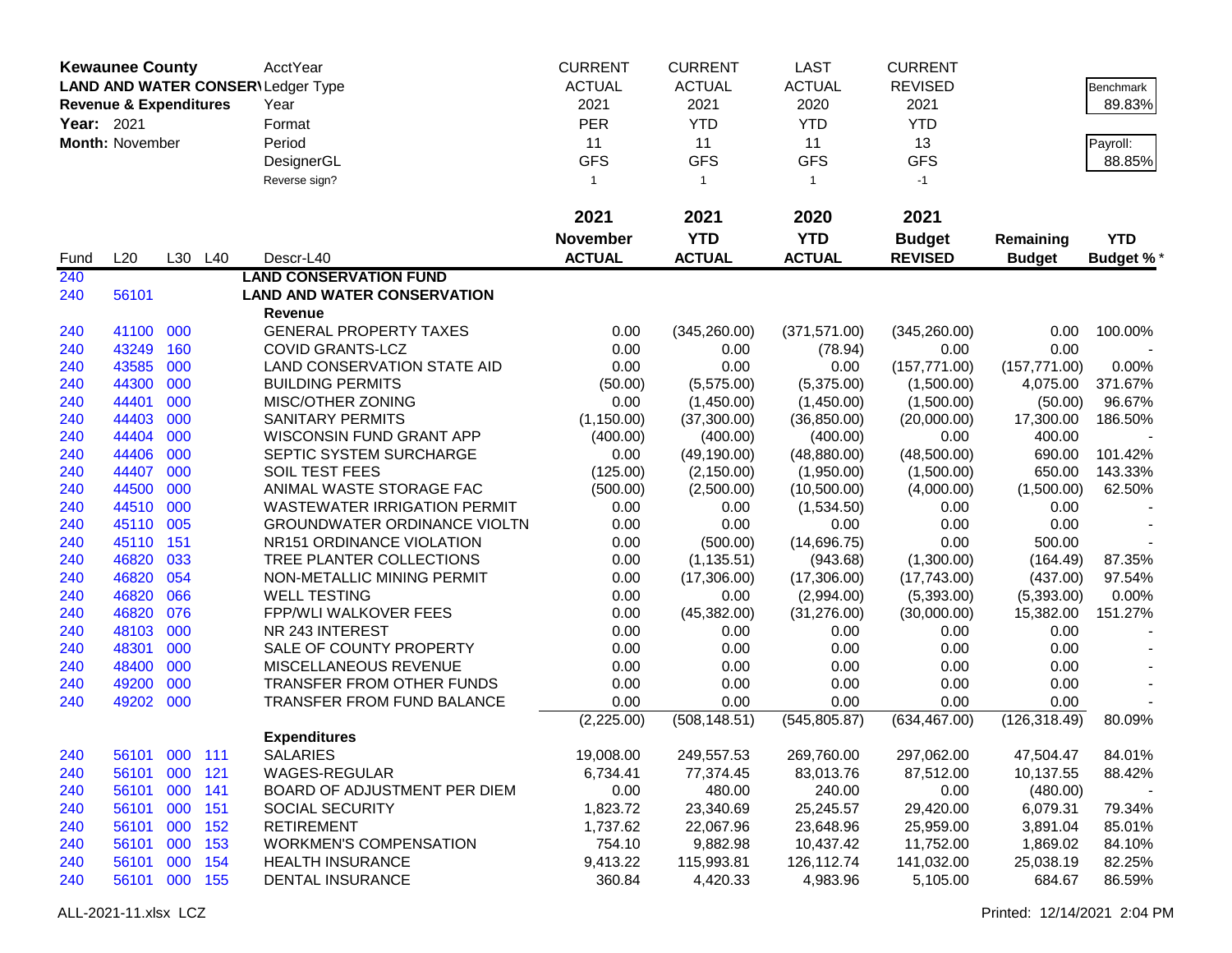|            | <b>Kewaunee County</b>            |     |     | AcctYear                                 | <b>CURRENT</b>  | <b>CURRENT</b> | <b>LAST</b>   | <b>CURRENT</b> |               |                  |
|------------|-----------------------------------|-----|-----|------------------------------------------|-----------------|----------------|---------------|----------------|---------------|------------------|
|            |                                   |     |     | <b>LAND AND WATER CONSER\Ledger Type</b> | <b>ACTUAL</b>   | <b>ACTUAL</b>  | <b>ACTUAL</b> | <b>REVISED</b> |               | <b>Benchmark</b> |
|            | <b>Revenue &amp; Expenditures</b> |     |     | Year                                     | 2021            | 2021           | 2020          | 2021           |               | 89.83%           |
| Year: 2021 |                                   |     |     | Format                                   | <b>PER</b>      | <b>YTD</b>     | <b>YTD</b>    | <b>YTD</b>     |               |                  |
|            | Month: November                   |     |     | Period                                   | 11              | 11             | 11            | 13             |               | Payroll:         |
|            |                                   |     |     | DesignerGL                               | <b>GFS</b>      | <b>GFS</b>     | <b>GFS</b>    | <b>GFS</b>     |               | 88.85%           |
|            |                                   |     |     | Reverse sign?                            | -1              | $\overline{1}$ | $\mathbf{1}$  | $-1$           |               |                  |
|            |                                   |     |     |                                          |                 |                |               |                |               |                  |
|            |                                   |     |     |                                          | 2021            | 2021           | 2020          | 2021           |               |                  |
|            |                                   |     |     |                                          | <b>November</b> | <b>YTD</b>     | <b>YTD</b>    | <b>Budget</b>  | Remaining     | <b>YTD</b>       |
| Fund       | L20                               | L30 | L40 | Descr-L40                                | <b>ACTUAL</b>   | <b>ACTUAL</b>  | <b>ACTUAL</b> | <b>REVISED</b> | <b>Budget</b> | <b>Budget %*</b> |
| 240        | 56101                             | 000 | 156 | <b>HEALTH REIMBURSEMENT ACCOUNT</b>      | 0.00            | 0.00           | 0.00          | 0.00           | 0.00          |                  |
| 240        | 56101                             | 000 | 213 | <b>ACCOUNTING &amp; AUDITING</b>         | 0.00            | 1,375.00       | 1,329.00      | 1,329.00       | (46.00)       | 103.46%          |
| 240        | 56101                             | 000 | 225 | <b>TELEPHONE</b>                         | 76.15           | 2,531.90       | 2,580.77      | 4,900.00       | 2,368.10      | 51.67%           |
| 240        | 56101                             | 000 | 241 | <b>CAR/TRUCK MAINTENANCE</b>             | 0.00            | 508.45         | 229.00        | 850.00         | 341.55        | 59.82%           |
| 240        | 56101                             | 000 | 242 | MACHY & EQUIP MAINT/REPAIRS              | 0.00            | 0.00           | 0.00          | 250.00         | 250.00        | 0.00%            |
| 240        | 56101                             | 000 | 249 | MAINTENANCE AGREEMENTS                   | 0.00            | 2,977.33       | 3,021.19      | 3,200.00       | 222.67        | 93.04%           |
| 240        | 56101                             | 000 | 254 | <b>INVESTIGATIONS</b>                    | 0.00            | 0.00           | 0.00          | 400.00         | 400.00        | 0.00%            |
| 240        | 56101                             | 000 | 296 | <b>CONTRACTED SERVICES</b>               | 0.00            | 0.00           | 0.00          | 1,000.00       | 1,000.00      | 0.00%            |
| 240        | 56101                             | 000 | 311 | <b>POSTAGE</b>                           | 0.00            | 2,210.00       | 2,200.00      | 2,200.00       | (10.00)       | 100.45%          |
| 240        | 56101                             | 076 | 311 | POSTAGE-WALKOVER                         | 0.00            | 245.00         | 245.00        | 245.00         | 0.00          | 100.00%          |
| 240        | 56101                             | 000 | 312 | <b>OFFICE SUPPLIES</b>                   | 257.90          | 1,541.89       | 1,291.92      | 1,900.00       | 358.11        | 81.15%           |
| 240        | 56101                             | 000 | 313 | <b>PRINTING</b>                          | 0.00            | 0.00           | 0.00          | 100.00         | 100.00        | 0.00%            |
| 240        | 56101                             | 000 | 314 | <b>WELL TESTING</b>                      | 0.00            | 0.00           | 2,994.00      | 5,393.00       | 5,393.00      | 0.00%            |
| 240        | 56101                             | 151 | 314 | SURFACE WATER TESTING                    | 0.00            | 0.00           | 58.75         | 250.00         | 250.00        | 0.00%            |
| 240        | 56101                             | 000 | 315 | NON-METALLIC MINING                      | 0.00            | 2,080.00       | 2,080.00      | 2,130.00       | 50.00         | 97.65%           |
| 240        | 56101                             | 000 | 321 | PUBLICATIONS OF LEGAL NOTICE             | 0.00            | 63.33          | 72.06         | 350.00         | 286.67        | 18.09%           |
| 240        | 56101                             | 000 | 322 | <b>SUBSCRIPTIONS</b>                     | 0.00            | 0.00           | 0.00          | 100.00         | 100.00        | 0.00%            |
| 240        | 56101                             | 000 | 324 | MEMBERSHIP DUES                          | 0.00            | 1,692.00       | 1,668.00      | 1,650.00       | (42.00)       | 102.55%          |
| 240        | 56101                             | 000 | 332 | <b>TRAVEL EXPENSES</b>                   | 0.00            | 237.69         | 171.67        | 1,450.00       | 1,212.31      | 16.39%           |
| 240        | 56101                             | 000 | 336 | <b>TRAINING</b>                          | 0.00            | 10.00          | 105.00        | 1,500.00       | 1,490.00      | 0.67%            |
| 240        | 56101                             | 000 | 351 | <b>GASOLINE &amp; DIESEL FUEL</b>        | 628.19          | 3,340.57       | 3,103.02      | 5,000.00       | 1,659.43      | 66.81%           |
| 240        | 56101                             | 000 | 432 | <b>TREE PLANTER</b>                      | 0.00            | 698.98         | 696.73        | 728.00         | 29.02         | 96.01%           |
| 240        | 56101                             | 000 | 533 | <b>EQUIPMENT RENTAL &amp; LEASES</b>     | 125.83          | 931.25         | 702.32        | 1,100.00       | 168.75        | 84.66%           |
| 240        | 56101                             | 000 | 733 | MEETING/BANQUET                          | 0.00            | 0.00           | 0.00          | 0.00           | 0.00          |                  |
| 240        | 56101                             | 000 | 734 | <b>LICENSE</b>                           | 0.00            | 0.00           | 40.80         | 600.00         | 600.00        | 0.00%            |
| 240        | 56101                             | 000 | 813 | <b>OUTLAY</b>                            | 0.00            | 0.00           | 4,710.88      | 0.00           | 0.00          |                  |
| 240        | 59200 000                         |     | 601 | <b>TRANSFER TO OTHER FUNDS</b>           | 0.00            | 0.00           | 0.00          | 0.00           | 0.00          |                  |
|            |                                   |     |     |                                          | 40,919.98       | 523,561.14     | 570,742.52    | 634,467.00     | 110,905.86    | 82.52%           |
|            |                                   |     |     |                                          | 38,694.98       | 15,412.63      | 24,936.65     | 0.00           | (15, 412.63)  |                  |
| 240        | 56104                             |     |     | <b>WILDLIFE DAMAGE ABATEMENT</b>         |                 |                |               |                |               |                  |
|            |                                   |     |     | Revenue                                  |                 |                |               |                |               |                  |
| 240        | 43582 000                         |     |     | WILDLIFE DAMAGE ABATEMENT                | 0.00            | 0.00           | 0.00          | (15,919.00)    | (15,919.00)   | 0.00%            |
|            |                                   |     |     |                                          | 0.00            | 0.00           | 0.00          | (15,919.00)    | (15,919.00)   | 0.00%            |
|            |                                   |     |     | <b>Expenditures</b>                      |                 |                |               |                |               |                  |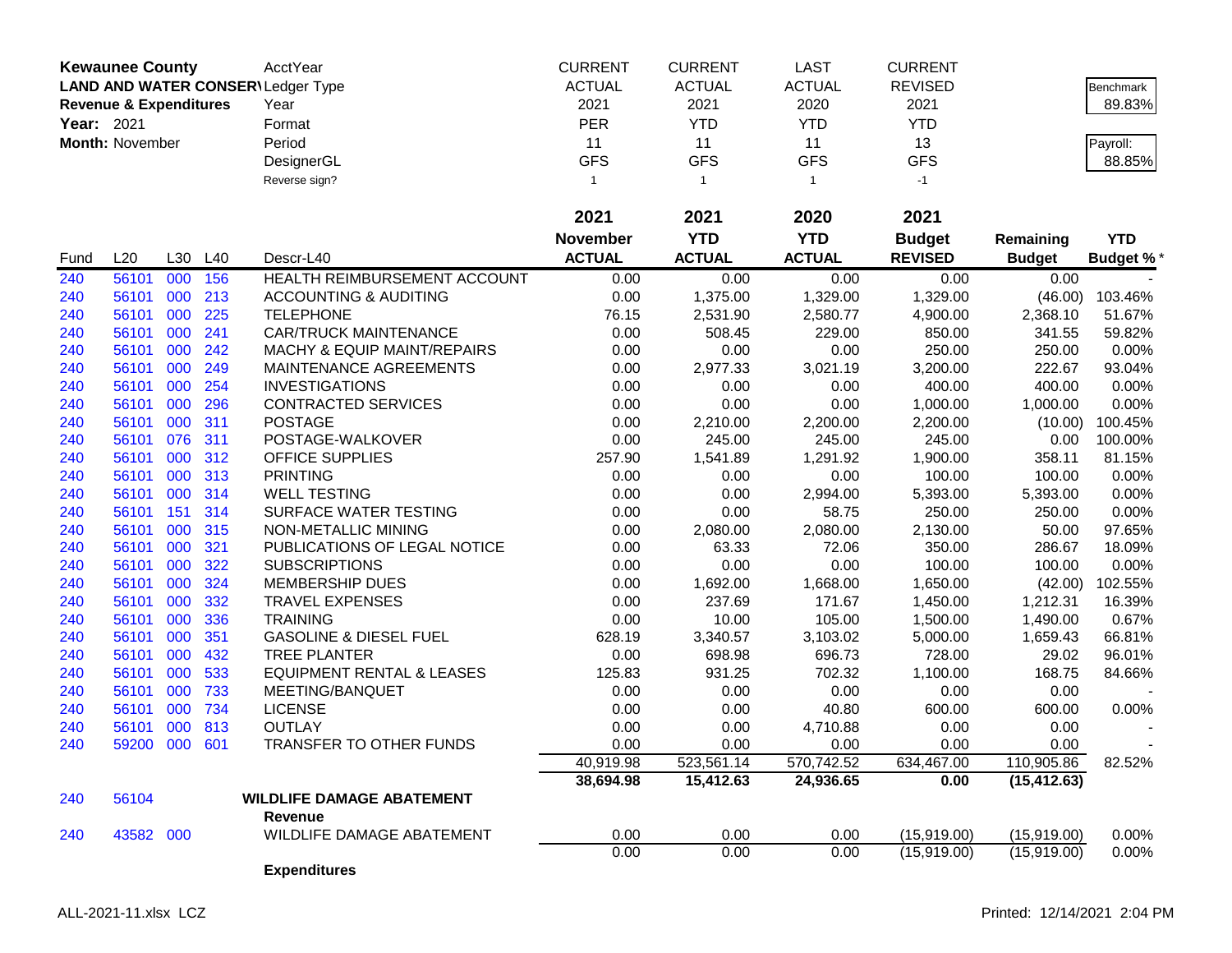| <b>Revenue &amp; Expenditures</b><br><b>PER</b><br><b>YTD</b><br>Year: 2021<br><b>YTD</b><br><b>YTD</b><br>Format<br>Month: November<br>Period<br>11<br>11<br>11<br>13<br><b>GFS</b><br><b>GFS</b><br><b>GFS</b><br><b>GFS</b><br>DesignerGL<br>Reverse sign?<br>$-1$<br>$\mathbf{1}$<br>1<br>$\overline{1}$<br>2021<br>2021<br>2020<br>2021<br><b>YTD</b><br><b>YTD</b><br><b>November</b><br><b>Budget</b><br>Remaining<br><b>ACTUAL</b><br><b>ACTUAL</b><br><b>ACTUAL</b><br>L20<br>L30<br>L40<br><b>REVISED</b><br>Descr-L40<br><b>Budget</b><br>Fund<br>56104<br>000<br>144<br><b>CLAIM REVIEWER</b><br>12,570.03<br>13,074.13<br>(3,709.03)<br>240<br>0.00<br>8,861.00<br>56104<br>000<br>147<br><b>DEER PROCESSING</b><br>1,800.69<br>5,200.00<br>3,399.31<br>240<br>0.00<br>250.00<br>240<br>56104<br>000<br>312<br>OFFICE SUPPLIES<br>0.00<br>0.00<br>0.00<br>0.00<br>0.00<br>56104<br>000<br>332<br><b>TRAVEL EXPENSES</b><br>3,161.62<br>3,439.87<br>1,106.00<br>240<br>0.00<br>(2,055.62)<br>000<br>425<br>240<br>56104<br><b>ABATEMENT COSTS</b><br>0.00<br>0.00<br>1,550.69<br>752.00<br>752.00<br>17,532.34<br>18,314.69<br>15,919.00<br>(1,613.34)<br>0.00<br>0.00<br>17,532.34<br>18,314.69<br>0.00<br>(17, 532.34)<br>56109<br><b>SWRM GRANT COST SHARING</b><br>240<br>Revenue<br><b>SWRM GRANT REVENUE</b><br>(58, 131.29)<br>240<br>43588<br>000<br>(2, 180.50)<br>(2, 180.50)<br>(40,000.00)<br>(37, 819.50)<br>(58, 131.29)<br>(40,000.00)<br>(2, 180.50)<br>(2, 180.50)<br>(37, 819.50)<br><b>Expenditures</b><br><b>SWRM COST SHARING</b><br>000<br>601<br>2,180.50<br>40,000.00<br>56109<br>2,180.50<br>58,131.29<br>37,819.50<br>240<br>2,180.50<br>2,180.50<br>40,000.00<br>58,131.29<br>37,819.50<br>0.00<br>0.00<br>0.00<br>0.00<br>0.00<br><b>LAND CONSERVATION-OTHER</b><br><b>Revenue</b><br>117<br>NUTRIENT MGT-FARMER ED GRANT<br>0.00<br>(10,656.84)<br>(10,900.00)<br>43585<br>(15,689.16)<br>4,789.16<br>240<br>43590<br>000<br>240<br><b>TARGETED MANAGEMENT</b><br>0.00<br>(108, 279.30)<br>0.00<br>0.00<br>108,279.30<br>43594<br>000<br><b>GROUNDWATER EDUCATION</b><br>0.00<br>0.00<br>(476.00)<br>(366.00)<br>240<br>(110.00)<br>43595<br>000<br>COASTAL MGT-INVASIVE SPECIES<br>240<br>0.00<br>(4,075.74)<br>(14, 923.92)<br>4,075.74<br>0.00<br>010<br>43595<br>COASTAL MGT-WELL TESTING<br>0.00<br>240<br>0.00<br>0.00<br>0.00<br>0.00<br>48501<br>010<br>0.00<br>DONATIONS-COASTL MGT MATCH<br>0.00<br>(3,000.00)<br>0.00<br>3,000.00<br>240<br>(25,580.76)<br>(11, 376.00)<br>0.00<br>(131, 154.20)<br>119,778.20 ########<br><b>Expenditures</b><br>NUTRIENT MGMT-FARMER EDUCTN<br>11,225.84<br>10,900.00<br>000<br>601<br>0.00<br>16,588.52<br>(5,688.52)<br>240<br>56117<br>240<br>56110 000<br>601<br>TARGETED RUNOFF MANAGEMENT<br>0.00<br>108,279.30<br>0.00<br>0.00<br>(108, 279.30)<br><b>GROUNDWATER EDUCATION</b><br>0.00<br>0.00<br>108.00<br>476.00<br>56113 000 601<br>476.00<br>240<br>56119 000<br>601<br>COASTL MGT-INVASIVE SPECIES<br>29.54<br>4,028.92<br>15,291.16<br>0.00<br>(4,028.92)<br>240<br>56119 010 601<br>COASTL MGT-WELL TESTING<br>0.00<br>16,445.00<br>0.00<br>0.00<br>(16, 445.00)<br>240<br>29.54<br>145,341.74<br>26,625.00<br>11,376.00<br>(133, 965.74) | <b>Kewaunee County</b> |  | AcctYear<br>LAND AND WATER CONSER\Ledger Type | <b>CURRENT</b><br><b>ACTUAL</b> | <b>CURRENT</b><br><b>ACTUAL</b> | <b>LAST</b><br><b>ACTUAL</b> | <b>CURRENT</b><br><b>REVISED</b> |              | Benchmark        |
|------------------------------------------------------------------------------------------------------------------------------------------------------------------------------------------------------------------------------------------------------------------------------------------------------------------------------------------------------------------------------------------------------------------------------------------------------------------------------------------------------------------------------------------------------------------------------------------------------------------------------------------------------------------------------------------------------------------------------------------------------------------------------------------------------------------------------------------------------------------------------------------------------------------------------------------------------------------------------------------------------------------------------------------------------------------------------------------------------------------------------------------------------------------------------------------------------------------------------------------------------------------------------------------------------------------------------------------------------------------------------------------------------------------------------------------------------------------------------------------------------------------------------------------------------------------------------------------------------------------------------------------------------------------------------------------------------------------------------------------------------------------------------------------------------------------------------------------------------------------------------------------------------------------------------------------------------------------------------------------------------------------------------------------------------------------------------------------------------------------------------------------------------------------------------------------------------------------------------------------------------------------------------------------------------------------------------------------------------------------------------------------------------------------------------------------------------------------------------------------------------------------------------------------------------------------------------------------------------------------------------------------------------------------------------------------------------------------------------------------------------------------------------------------------------------------------------------------------------------------------------------------------------------------------------------------------------------------------------------------------------------------------------------------------------------------------------------------------------------------------------------------------------------------------------------------------------------------------------------------------|------------------------|--|-----------------------------------------------|---------------------------------|---------------------------------|------------------------------|----------------------------------|--------------|------------------|
|                                                                                                                                                                                                                                                                                                                                                                                                                                                                                                                                                                                                                                                                                                                                                                                                                                                                                                                                                                                                                                                                                                                                                                                                                                                                                                                                                                                                                                                                                                                                                                                                                                                                                                                                                                                                                                                                                                                                                                                                                                                                                                                                                                                                                                                                                                                                                                                                                                                                                                                                                                                                                                                                                                                                                                                                                                                                                                                                                                                                                                                                                                                                                                                                                                                |                        |  | Year                                          | 2021                            | 2021                            | 2020                         | 2021                             |              | 89.83%           |
|                                                                                                                                                                                                                                                                                                                                                                                                                                                                                                                                                                                                                                                                                                                                                                                                                                                                                                                                                                                                                                                                                                                                                                                                                                                                                                                                                                                                                                                                                                                                                                                                                                                                                                                                                                                                                                                                                                                                                                                                                                                                                                                                                                                                                                                                                                                                                                                                                                                                                                                                                                                                                                                                                                                                                                                                                                                                                                                                                                                                                                                                                                                                                                                                                                                |                        |  |                                               |                                 |                                 |                              |                                  |              |                  |
|                                                                                                                                                                                                                                                                                                                                                                                                                                                                                                                                                                                                                                                                                                                                                                                                                                                                                                                                                                                                                                                                                                                                                                                                                                                                                                                                                                                                                                                                                                                                                                                                                                                                                                                                                                                                                                                                                                                                                                                                                                                                                                                                                                                                                                                                                                                                                                                                                                                                                                                                                                                                                                                                                                                                                                                                                                                                                                                                                                                                                                                                                                                                                                                                                                                |                        |  |                                               |                                 |                                 |                              |                                  |              | Payroll:         |
|                                                                                                                                                                                                                                                                                                                                                                                                                                                                                                                                                                                                                                                                                                                                                                                                                                                                                                                                                                                                                                                                                                                                                                                                                                                                                                                                                                                                                                                                                                                                                                                                                                                                                                                                                                                                                                                                                                                                                                                                                                                                                                                                                                                                                                                                                                                                                                                                                                                                                                                                                                                                                                                                                                                                                                                                                                                                                                                                                                                                                                                                                                                                                                                                                                                |                        |  |                                               |                                 |                                 |                              |                                  |              | 88.85%           |
|                                                                                                                                                                                                                                                                                                                                                                                                                                                                                                                                                                                                                                                                                                                                                                                                                                                                                                                                                                                                                                                                                                                                                                                                                                                                                                                                                                                                                                                                                                                                                                                                                                                                                                                                                                                                                                                                                                                                                                                                                                                                                                                                                                                                                                                                                                                                                                                                                                                                                                                                                                                                                                                                                                                                                                                                                                                                                                                                                                                                                                                                                                                                                                                                                                                |                        |  |                                               |                                 |                                 |                              |                                  |              |                  |
|                                                                                                                                                                                                                                                                                                                                                                                                                                                                                                                                                                                                                                                                                                                                                                                                                                                                                                                                                                                                                                                                                                                                                                                                                                                                                                                                                                                                                                                                                                                                                                                                                                                                                                                                                                                                                                                                                                                                                                                                                                                                                                                                                                                                                                                                                                                                                                                                                                                                                                                                                                                                                                                                                                                                                                                                                                                                                                                                                                                                                                                                                                                                                                                                                                                |                        |  |                                               |                                 |                                 |                              |                                  |              |                  |
|                                                                                                                                                                                                                                                                                                                                                                                                                                                                                                                                                                                                                                                                                                                                                                                                                                                                                                                                                                                                                                                                                                                                                                                                                                                                                                                                                                                                                                                                                                                                                                                                                                                                                                                                                                                                                                                                                                                                                                                                                                                                                                                                                                                                                                                                                                                                                                                                                                                                                                                                                                                                                                                                                                                                                                                                                                                                                                                                                                                                                                                                                                                                                                                                                                                |                        |  |                                               |                                 |                                 |                              |                                  |              | <b>YTD</b>       |
|                                                                                                                                                                                                                                                                                                                                                                                                                                                                                                                                                                                                                                                                                                                                                                                                                                                                                                                                                                                                                                                                                                                                                                                                                                                                                                                                                                                                                                                                                                                                                                                                                                                                                                                                                                                                                                                                                                                                                                                                                                                                                                                                                                                                                                                                                                                                                                                                                                                                                                                                                                                                                                                                                                                                                                                                                                                                                                                                                                                                                                                                                                                                                                                                                                                |                        |  |                                               |                                 |                                 |                              |                                  |              | <b>Budget %*</b> |
|                                                                                                                                                                                                                                                                                                                                                                                                                                                                                                                                                                                                                                                                                                                                                                                                                                                                                                                                                                                                                                                                                                                                                                                                                                                                                                                                                                                                                                                                                                                                                                                                                                                                                                                                                                                                                                                                                                                                                                                                                                                                                                                                                                                                                                                                                                                                                                                                                                                                                                                                                                                                                                                                                                                                                                                                                                                                                                                                                                                                                                                                                                                                                                                                                                                |                        |  |                                               |                                 |                                 |                              |                                  |              | 141.86%          |
|                                                                                                                                                                                                                                                                                                                                                                                                                                                                                                                                                                                                                                                                                                                                                                                                                                                                                                                                                                                                                                                                                                                                                                                                                                                                                                                                                                                                                                                                                                                                                                                                                                                                                                                                                                                                                                                                                                                                                                                                                                                                                                                                                                                                                                                                                                                                                                                                                                                                                                                                                                                                                                                                                                                                                                                                                                                                                                                                                                                                                                                                                                                                                                                                                                                |                        |  |                                               |                                 |                                 |                              |                                  |              | 34.63%           |
|                                                                                                                                                                                                                                                                                                                                                                                                                                                                                                                                                                                                                                                                                                                                                                                                                                                                                                                                                                                                                                                                                                                                                                                                                                                                                                                                                                                                                                                                                                                                                                                                                                                                                                                                                                                                                                                                                                                                                                                                                                                                                                                                                                                                                                                                                                                                                                                                                                                                                                                                                                                                                                                                                                                                                                                                                                                                                                                                                                                                                                                                                                                                                                                                                                                |                        |  |                                               |                                 |                                 |                              |                                  |              |                  |
|                                                                                                                                                                                                                                                                                                                                                                                                                                                                                                                                                                                                                                                                                                                                                                                                                                                                                                                                                                                                                                                                                                                                                                                                                                                                                                                                                                                                                                                                                                                                                                                                                                                                                                                                                                                                                                                                                                                                                                                                                                                                                                                                                                                                                                                                                                                                                                                                                                                                                                                                                                                                                                                                                                                                                                                                                                                                                                                                                                                                                                                                                                                                                                                                                                                |                        |  |                                               |                                 |                                 |                              |                                  |              | 285.86%          |
|                                                                                                                                                                                                                                                                                                                                                                                                                                                                                                                                                                                                                                                                                                                                                                                                                                                                                                                                                                                                                                                                                                                                                                                                                                                                                                                                                                                                                                                                                                                                                                                                                                                                                                                                                                                                                                                                                                                                                                                                                                                                                                                                                                                                                                                                                                                                                                                                                                                                                                                                                                                                                                                                                                                                                                                                                                                                                                                                                                                                                                                                                                                                                                                                                                                |                        |  |                                               |                                 |                                 |                              |                                  |              | 0.00%            |
|                                                                                                                                                                                                                                                                                                                                                                                                                                                                                                                                                                                                                                                                                                                                                                                                                                                                                                                                                                                                                                                                                                                                                                                                                                                                                                                                                                                                                                                                                                                                                                                                                                                                                                                                                                                                                                                                                                                                                                                                                                                                                                                                                                                                                                                                                                                                                                                                                                                                                                                                                                                                                                                                                                                                                                                                                                                                                                                                                                                                                                                                                                                                                                                                                                                |                        |  |                                               |                                 |                                 |                              |                                  |              | 110.13%          |
|                                                                                                                                                                                                                                                                                                                                                                                                                                                                                                                                                                                                                                                                                                                                                                                                                                                                                                                                                                                                                                                                                                                                                                                                                                                                                                                                                                                                                                                                                                                                                                                                                                                                                                                                                                                                                                                                                                                                                                                                                                                                                                                                                                                                                                                                                                                                                                                                                                                                                                                                                                                                                                                                                                                                                                                                                                                                                                                                                                                                                                                                                                                                                                                                                                                |                        |  |                                               |                                 |                                 |                              |                                  |              |                  |
|                                                                                                                                                                                                                                                                                                                                                                                                                                                                                                                                                                                                                                                                                                                                                                                                                                                                                                                                                                                                                                                                                                                                                                                                                                                                                                                                                                                                                                                                                                                                                                                                                                                                                                                                                                                                                                                                                                                                                                                                                                                                                                                                                                                                                                                                                                                                                                                                                                                                                                                                                                                                                                                                                                                                                                                                                                                                                                                                                                                                                                                                                                                                                                                                                                                |                        |  |                                               |                                 |                                 |                              |                                  |              |                  |
|                                                                                                                                                                                                                                                                                                                                                                                                                                                                                                                                                                                                                                                                                                                                                                                                                                                                                                                                                                                                                                                                                                                                                                                                                                                                                                                                                                                                                                                                                                                                                                                                                                                                                                                                                                                                                                                                                                                                                                                                                                                                                                                                                                                                                                                                                                                                                                                                                                                                                                                                                                                                                                                                                                                                                                                                                                                                                                                                                                                                                                                                                                                                                                                                                                                |                        |  |                                               |                                 |                                 |                              |                                  |              |                  |
|                                                                                                                                                                                                                                                                                                                                                                                                                                                                                                                                                                                                                                                                                                                                                                                                                                                                                                                                                                                                                                                                                                                                                                                                                                                                                                                                                                                                                                                                                                                                                                                                                                                                                                                                                                                                                                                                                                                                                                                                                                                                                                                                                                                                                                                                                                                                                                                                                                                                                                                                                                                                                                                                                                                                                                                                                                                                                                                                                                                                                                                                                                                                                                                                                                                |                        |  |                                               |                                 |                                 |                              |                                  |              | 5.45%            |
|                                                                                                                                                                                                                                                                                                                                                                                                                                                                                                                                                                                                                                                                                                                                                                                                                                                                                                                                                                                                                                                                                                                                                                                                                                                                                                                                                                                                                                                                                                                                                                                                                                                                                                                                                                                                                                                                                                                                                                                                                                                                                                                                                                                                                                                                                                                                                                                                                                                                                                                                                                                                                                                                                                                                                                                                                                                                                                                                                                                                                                                                                                                                                                                                                                                |                        |  |                                               |                                 |                                 |                              |                                  |              | 5.45%            |
|                                                                                                                                                                                                                                                                                                                                                                                                                                                                                                                                                                                                                                                                                                                                                                                                                                                                                                                                                                                                                                                                                                                                                                                                                                                                                                                                                                                                                                                                                                                                                                                                                                                                                                                                                                                                                                                                                                                                                                                                                                                                                                                                                                                                                                                                                                                                                                                                                                                                                                                                                                                                                                                                                                                                                                                                                                                                                                                                                                                                                                                                                                                                                                                                                                                |                        |  |                                               |                                 |                                 |                              |                                  |              |                  |
|                                                                                                                                                                                                                                                                                                                                                                                                                                                                                                                                                                                                                                                                                                                                                                                                                                                                                                                                                                                                                                                                                                                                                                                                                                                                                                                                                                                                                                                                                                                                                                                                                                                                                                                                                                                                                                                                                                                                                                                                                                                                                                                                                                                                                                                                                                                                                                                                                                                                                                                                                                                                                                                                                                                                                                                                                                                                                                                                                                                                                                                                                                                                                                                                                                                |                        |  |                                               |                                 |                                 |                              |                                  |              | 5.45%            |
|                                                                                                                                                                                                                                                                                                                                                                                                                                                                                                                                                                                                                                                                                                                                                                                                                                                                                                                                                                                                                                                                                                                                                                                                                                                                                                                                                                                                                                                                                                                                                                                                                                                                                                                                                                                                                                                                                                                                                                                                                                                                                                                                                                                                                                                                                                                                                                                                                                                                                                                                                                                                                                                                                                                                                                                                                                                                                                                                                                                                                                                                                                                                                                                                                                                |                        |  |                                               |                                 |                                 |                              |                                  |              | 5.45%            |
|                                                                                                                                                                                                                                                                                                                                                                                                                                                                                                                                                                                                                                                                                                                                                                                                                                                                                                                                                                                                                                                                                                                                                                                                                                                                                                                                                                                                                                                                                                                                                                                                                                                                                                                                                                                                                                                                                                                                                                                                                                                                                                                                                                                                                                                                                                                                                                                                                                                                                                                                                                                                                                                                                                                                                                                                                                                                                                                                                                                                                                                                                                                                                                                                                                                |                        |  |                                               |                                 |                                 |                              |                                  |              |                  |
|                                                                                                                                                                                                                                                                                                                                                                                                                                                                                                                                                                                                                                                                                                                                                                                                                                                                                                                                                                                                                                                                                                                                                                                                                                                                                                                                                                                                                                                                                                                                                                                                                                                                                                                                                                                                                                                                                                                                                                                                                                                                                                                                                                                                                                                                                                                                                                                                                                                                                                                                                                                                                                                                                                                                                                                                                                                                                                                                                                                                                                                                                                                                                                                                                                                |                        |  |                                               |                                 |                                 |                              |                                  |              |                  |
|                                                                                                                                                                                                                                                                                                                                                                                                                                                                                                                                                                                                                                                                                                                                                                                                                                                                                                                                                                                                                                                                                                                                                                                                                                                                                                                                                                                                                                                                                                                                                                                                                                                                                                                                                                                                                                                                                                                                                                                                                                                                                                                                                                                                                                                                                                                                                                                                                                                                                                                                                                                                                                                                                                                                                                                                                                                                                                                                                                                                                                                                                                                                                                                                                                                |                        |  |                                               |                                 |                                 |                              |                                  |              | 143.94%          |
|                                                                                                                                                                                                                                                                                                                                                                                                                                                                                                                                                                                                                                                                                                                                                                                                                                                                                                                                                                                                                                                                                                                                                                                                                                                                                                                                                                                                                                                                                                                                                                                                                                                                                                                                                                                                                                                                                                                                                                                                                                                                                                                                                                                                                                                                                                                                                                                                                                                                                                                                                                                                                                                                                                                                                                                                                                                                                                                                                                                                                                                                                                                                                                                                                                                |                        |  |                                               |                                 |                                 |                              |                                  |              |                  |
|                                                                                                                                                                                                                                                                                                                                                                                                                                                                                                                                                                                                                                                                                                                                                                                                                                                                                                                                                                                                                                                                                                                                                                                                                                                                                                                                                                                                                                                                                                                                                                                                                                                                                                                                                                                                                                                                                                                                                                                                                                                                                                                                                                                                                                                                                                                                                                                                                                                                                                                                                                                                                                                                                                                                                                                                                                                                                                                                                                                                                                                                                                                                                                                                                                                |                        |  |                                               |                                 |                                 |                              |                                  |              | 23.11%           |
|                                                                                                                                                                                                                                                                                                                                                                                                                                                                                                                                                                                                                                                                                                                                                                                                                                                                                                                                                                                                                                                                                                                                                                                                                                                                                                                                                                                                                                                                                                                                                                                                                                                                                                                                                                                                                                                                                                                                                                                                                                                                                                                                                                                                                                                                                                                                                                                                                                                                                                                                                                                                                                                                                                                                                                                                                                                                                                                                                                                                                                                                                                                                                                                                                                                |                        |  |                                               |                                 |                                 |                              |                                  |              |                  |
|                                                                                                                                                                                                                                                                                                                                                                                                                                                                                                                                                                                                                                                                                                                                                                                                                                                                                                                                                                                                                                                                                                                                                                                                                                                                                                                                                                                                                                                                                                                                                                                                                                                                                                                                                                                                                                                                                                                                                                                                                                                                                                                                                                                                                                                                                                                                                                                                                                                                                                                                                                                                                                                                                                                                                                                                                                                                                                                                                                                                                                                                                                                                                                                                                                                |                        |  |                                               |                                 |                                 |                              |                                  |              |                  |
|                                                                                                                                                                                                                                                                                                                                                                                                                                                                                                                                                                                                                                                                                                                                                                                                                                                                                                                                                                                                                                                                                                                                                                                                                                                                                                                                                                                                                                                                                                                                                                                                                                                                                                                                                                                                                                                                                                                                                                                                                                                                                                                                                                                                                                                                                                                                                                                                                                                                                                                                                                                                                                                                                                                                                                                                                                                                                                                                                                                                                                                                                                                                                                                                                                                |                        |  |                                               |                                 |                                 |                              |                                  |              |                  |
|                                                                                                                                                                                                                                                                                                                                                                                                                                                                                                                                                                                                                                                                                                                                                                                                                                                                                                                                                                                                                                                                                                                                                                                                                                                                                                                                                                                                                                                                                                                                                                                                                                                                                                                                                                                                                                                                                                                                                                                                                                                                                                                                                                                                                                                                                                                                                                                                                                                                                                                                                                                                                                                                                                                                                                                                                                                                                                                                                                                                                                                                                                                                                                                                                                                |                        |  |                                               |                                 |                                 |                              |                                  |              |                  |
|                                                                                                                                                                                                                                                                                                                                                                                                                                                                                                                                                                                                                                                                                                                                                                                                                                                                                                                                                                                                                                                                                                                                                                                                                                                                                                                                                                                                                                                                                                                                                                                                                                                                                                                                                                                                                                                                                                                                                                                                                                                                                                                                                                                                                                                                                                                                                                                                                                                                                                                                                                                                                                                                                                                                                                                                                                                                                                                                                                                                                                                                                                                                                                                                                                                |                        |  |                                               |                                 |                                 |                              |                                  |              |                  |
|                                                                                                                                                                                                                                                                                                                                                                                                                                                                                                                                                                                                                                                                                                                                                                                                                                                                                                                                                                                                                                                                                                                                                                                                                                                                                                                                                                                                                                                                                                                                                                                                                                                                                                                                                                                                                                                                                                                                                                                                                                                                                                                                                                                                                                                                                                                                                                                                                                                                                                                                                                                                                                                                                                                                                                                                                                                                                                                                                                                                                                                                                                                                                                                                                                                |                        |  |                                               |                                 |                                 |                              |                                  |              | 152.19%          |
|                                                                                                                                                                                                                                                                                                                                                                                                                                                                                                                                                                                                                                                                                                                                                                                                                                                                                                                                                                                                                                                                                                                                                                                                                                                                                                                                                                                                                                                                                                                                                                                                                                                                                                                                                                                                                                                                                                                                                                                                                                                                                                                                                                                                                                                                                                                                                                                                                                                                                                                                                                                                                                                                                                                                                                                                                                                                                                                                                                                                                                                                                                                                                                                                                                                |                        |  |                                               |                                 |                                 |                              |                                  |              |                  |
|                                                                                                                                                                                                                                                                                                                                                                                                                                                                                                                                                                                                                                                                                                                                                                                                                                                                                                                                                                                                                                                                                                                                                                                                                                                                                                                                                                                                                                                                                                                                                                                                                                                                                                                                                                                                                                                                                                                                                                                                                                                                                                                                                                                                                                                                                                                                                                                                                                                                                                                                                                                                                                                                                                                                                                                                                                                                                                                                                                                                                                                                                                                                                                                                                                                |                        |  |                                               |                                 |                                 |                              |                                  |              | 0.00%            |
|                                                                                                                                                                                                                                                                                                                                                                                                                                                                                                                                                                                                                                                                                                                                                                                                                                                                                                                                                                                                                                                                                                                                                                                                                                                                                                                                                                                                                                                                                                                                                                                                                                                                                                                                                                                                                                                                                                                                                                                                                                                                                                                                                                                                                                                                                                                                                                                                                                                                                                                                                                                                                                                                                                                                                                                                                                                                                                                                                                                                                                                                                                                                                                                                                                                |                        |  |                                               |                                 |                                 |                              |                                  |              |                  |
|                                                                                                                                                                                                                                                                                                                                                                                                                                                                                                                                                                                                                                                                                                                                                                                                                                                                                                                                                                                                                                                                                                                                                                                                                                                                                                                                                                                                                                                                                                                                                                                                                                                                                                                                                                                                                                                                                                                                                                                                                                                                                                                                                                                                                                                                                                                                                                                                                                                                                                                                                                                                                                                                                                                                                                                                                                                                                                                                                                                                                                                                                                                                                                                                                                                |                        |  |                                               |                                 |                                 |                              |                                  |              |                  |
|                                                                                                                                                                                                                                                                                                                                                                                                                                                                                                                                                                                                                                                                                                                                                                                                                                                                                                                                                                                                                                                                                                                                                                                                                                                                                                                                                                                                                                                                                                                                                                                                                                                                                                                                                                                                                                                                                                                                                                                                                                                                                                                                                                                                                                                                                                                                                                                                                                                                                                                                                                                                                                                                                                                                                                                                                                                                                                                                                                                                                                                                                                                                                                                                                                                |                        |  |                                               |                                 |                                 |                              |                                  |              | 1277.62%         |
|                                                                                                                                                                                                                                                                                                                                                                                                                                                                                                                                                                                                                                                                                                                                                                                                                                                                                                                                                                                                                                                                                                                                                                                                                                                                                                                                                                                                                                                                                                                                                                                                                                                                                                                                                                                                                                                                                                                                                                                                                                                                                                                                                                                                                                                                                                                                                                                                                                                                                                                                                                                                                                                                                                                                                                                                                                                                                                                                                                                                                                                                                                                                                                                                                                                |                        |  |                                               | 29.54                           | 14,187.54                       | 1,044.24                     | 0.00                             | (14, 187.54) |                  |
| <b>TOTAL LAND CONSERVATION FUND</b><br>38,724.52<br>47,132.51<br>44,295.58<br>(47, 132.51)<br>0.00                                                                                                                                                                                                                                                                                                                                                                                                                                                                                                                                                                                                                                                                                                                                                                                                                                                                                                                                                                                                                                                                                                                                                                                                                                                                                                                                                                                                                                                                                                                                                                                                                                                                                                                                                                                                                                                                                                                                                                                                                                                                                                                                                                                                                                                                                                                                                                                                                                                                                                                                                                                                                                                                                                                                                                                                                                                                                                                                                                                                                                                                                                                                             |                        |  |                                               |                                 |                                 |                              |                                  |              |                  |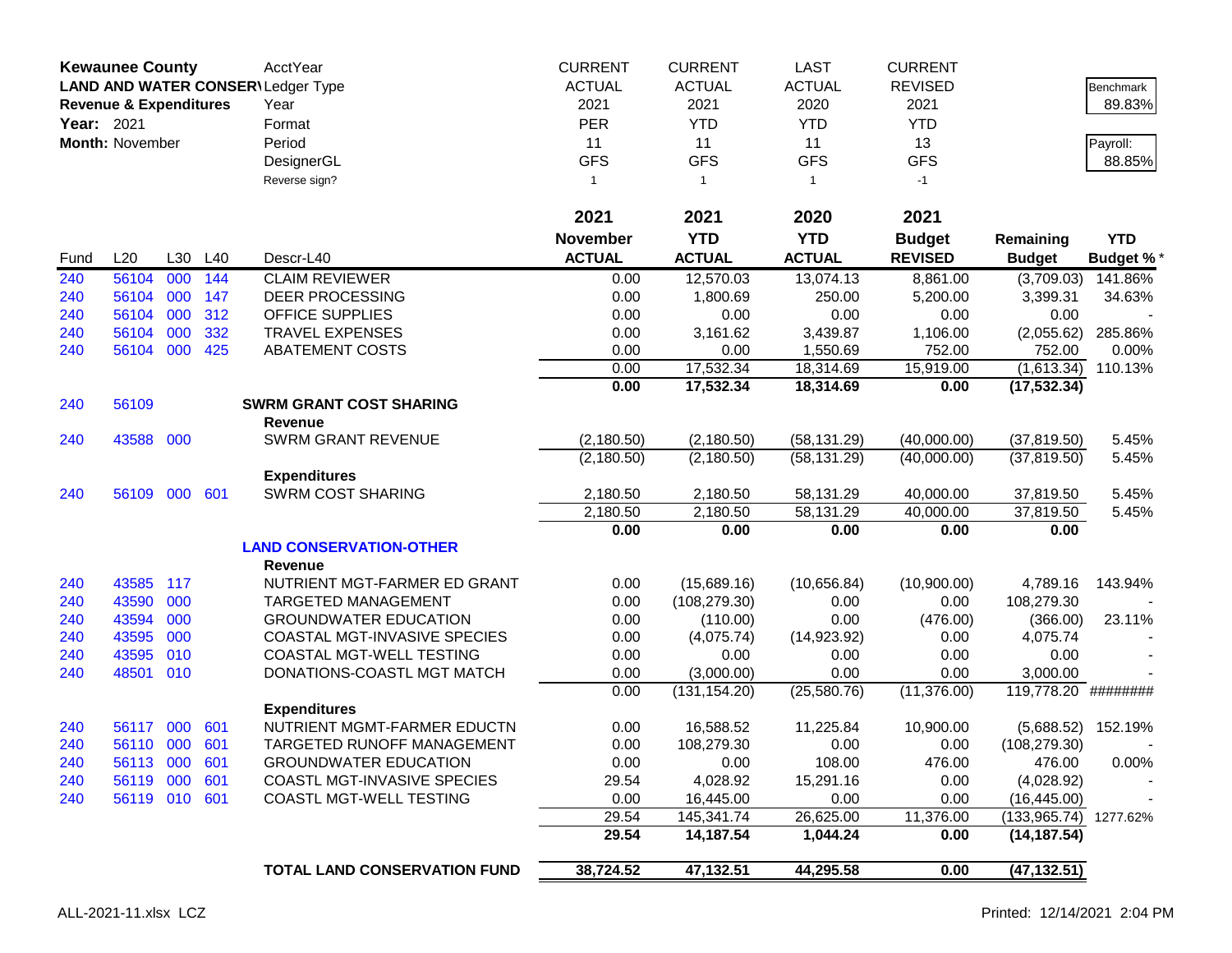| Year: 2021 | <b>Kewaunee County</b><br><b>Revenue &amp; Expenditures</b><br>Month: November |         | <b>AcctYear</b><br>LAND AND WATER CONSER\Ledger Type<br>Year<br>Format<br>Period<br>DesignerGL<br>Reverse sign? | <b>CURRENT</b><br><b>ACTUAL</b><br>2021<br><b>PER</b><br>11<br><b>GFS</b><br>-1 | <b>CURRENT</b><br><b>ACTUAL</b><br>2021<br><b>YTD</b><br>11<br><b>GFS</b><br>$\mathbf{1}$ | <b>LAST</b><br><b>ACTUAL</b><br>2020<br><b>YTD</b><br>11<br><b>GFS</b><br>-1 | <b>CURRENT</b><br><b>REVISED</b><br>2021<br><b>YTD</b><br>13<br><b>GFS</b><br>$-1$ |                            | <b>Benchmark</b><br>89.83%<br>Payroll:<br>88.85% |
|------------|--------------------------------------------------------------------------------|---------|-----------------------------------------------------------------------------------------------------------------|---------------------------------------------------------------------------------|-------------------------------------------------------------------------------------------|------------------------------------------------------------------------------|------------------------------------------------------------------------------------|----------------------------|--------------------------------------------------|
| Fund       | L20                                                                            | L30 L40 | Descr-L40                                                                                                       | 2021<br><b>November</b><br><b>ACTUAL</b>                                        | 2021<br><b>YTD</b><br><b>ACTUAL</b>                                                       | 2020<br><b>YTD</b><br><b>ACTUAL</b>                                          | 2021<br><b>Budget</b><br><b>REVISED</b>                                            | Remaining<br><b>Budget</b> | <b>YTD</b><br>Budget %*                          |
| 100        | 56105                                                                          |         | <b>WISCONSIN FUND GRANT PROGRAM</b>                                                                             |                                                                                 |                                                                                           |                                                                              |                                                                                    |                            |                                                  |
| 100        | 43586 000                                                                      |         | <b>Revenue</b><br>WISCONSIN FUND GRANT PROGRAM                                                                  | 0.00<br>0.00                                                                    | 0.00<br>0.00                                                                              | (39, 458.00)<br>(39, 458.00)                                                 | 0.00<br>0.00                                                                       | 0.00<br>0.00               |                                                  |
| 100        | 56105 000 601                                                                  |         | <b>Expenditures</b><br>WISCONSIN FUND GRANT PROGRAM                                                             | 0.00<br>0.00                                                                    | 0.00<br>0.00                                                                              | 39,458.00<br>39,458.00                                                       | 0.00<br>0.00                                                                       | 0.00<br>0.00               |                                                  |
|            |                                                                                |         |                                                                                                                 | 0.00<br>0.00                                                                    | 0.00<br>0.00                                                                              | 0.00<br>0.00                                                                 | 0.00<br>0.00                                                                       | 0.00<br>0.00               |                                                  |
|            |                                                                                |         | <b>Total General Fund</b>                                                                                       | 0.00                                                                            | 0.00                                                                                      | 0.00                                                                         | 0.00                                                                               | 0.00                       |                                                  |
|            |                                                                                |         | <b>Total Department</b>                                                                                         | 38,724.52                                                                       | 47,132.51                                                                                 | 44,295.58                                                                    | 0.00                                                                               | (47, 132.51)               |                                                  |
| 240        |                                                                                |         | <b>FUND BALANCE - Beginning of year</b><br><b>LAND CONSERVATION FUND</b>                                        |                                                                                 | (191, 434.38)                                                                             |                                                                              |                                                                                    |                            |                                                  |
|            |                                                                                |         | <b>INTEGRITY CHECK:</b>                                                                                         |                                                                                 |                                                                                           |                                                                              |                                                                                    |                            |                                                  |
| 100<br>240 | [56400,56 *<br>50000.599*                                                      |         | <b>Total (report)</b><br><b>Total Dept expenditures(Zon)</b><br><b>Total Dept Exp (LC)</b>                      | 43,130.02<br>0.00<br>43,130.02                                                  | 688,615.72<br>0.00<br>688,615.72                                                          | 713,271.50<br>39,458.00<br>673,813.50                                        | 701,762.00<br>0.00<br>701,762.00                                                   |                            |                                                  |
|            |                                                                                |         |                                                                                                                 | 0.00                                                                            | 0.00                                                                                      | 0.00                                                                         | 0.00                                                                               |                            |                                                  |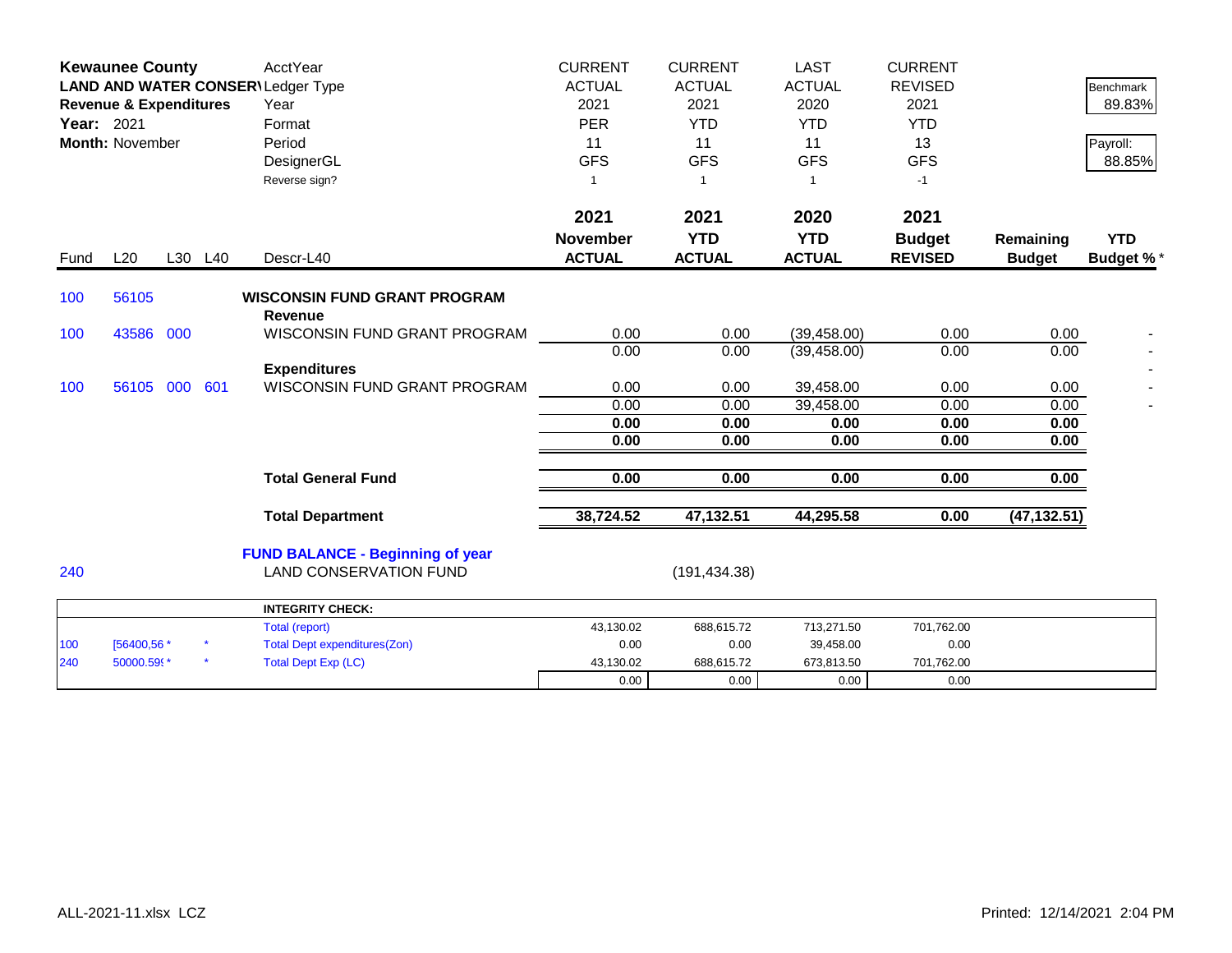|            | <b>Kewaunee County</b>            |     |            | AcctYear                                         | <b>CURRENT</b>  | <b>CURRENT</b>       | <b>LAST</b>          | <b>CURRENT</b>        |                  |                   |
|------------|-----------------------------------|-----|------------|--------------------------------------------------|-----------------|----------------------|----------------------|-----------------------|------------------|-------------------|
|            | <b>LAND INFORMATION FUND</b>      |     |            | Ledger Type                                      | <b>ACTUAL</b>   | <b>ACTUAL</b>        | <b>ACTUAL</b>        | <b>REVISED</b>        |                  | Benchmark         |
|            | <b>Revenue &amp; Expenditures</b> |     |            | Year                                             | 2021            | 2021                 | 2020                 | 2021                  |                  | 89.83%            |
| Year: 2021 |                                   |     |            | Format                                           | <b>PER</b>      | <b>YTD</b>           | <b>YTD</b>           | <b>YTD</b>            |                  |                   |
|            | Month: November                   |     |            | Period                                           | 11              | 11                   | 11                   | 13                    |                  | Payroll:          |
|            |                                   |     |            | DesignerGL                                       | <b>GFS</b>      | <b>GFS</b>           | <b>GFS</b>           | <b>GFS</b>            |                  | 88.85%            |
|            |                                   |     |            | Reverse sign?                                    | $\mathbf{1}$    | $\overline{1}$       | $\mathbf{1}$         | $-1$                  |                  |                   |
|            |                                   |     |            |                                                  |                 |                      |                      |                       |                  |                   |
|            |                                   |     |            |                                                  | 2021            | 2021                 | 2020                 | 2021                  |                  |                   |
|            |                                   |     |            |                                                  | <b>November</b> | <b>YTD</b>           | <b>YTD</b>           | <b>Budget</b>         | Remaining        | <b>YTD</b>        |
| Fund       | L20                               |     | L30 L40    | Descr-L40                                        | <b>ACTUAL</b>   | <b>ACTUAL</b>        | <b>ACTUAL</b>        | <b>REVISED</b>        | <b>Budget</b>    | Budget %*         |
| 245        |                                   |     |            | <b>LAND INFORMATION FUND</b>                     |                 |                      |                      |                       |                  |                   |
| 245        | 51730                             |     |            | <b>LAND INFORMATION OFFICE</b>                   |                 |                      |                      |                       |                  |                   |
|            |                                   |     |            | Revenue                                          |                 |                      |                      |                       |                  |                   |
| 245        | 41100 000                         |     |            | <b>GENERAL PROPERTY TAXES</b>                    | 0.00            | (112, 749.00)        | (110, 733.00)        | (112,749.00)          | 0.00             | 100.00%           |
| 245        | 43249                             | 170 |            | <b>COVID GRANTS-LIO</b>                          | 0.00            | 0.00                 | (5,950.00)           | 0.00                  | 0.00             |                   |
| 245        | 46132 000                         |     |            | <b>LIO RETAINED FEES</b>                         | (3, 152.00)     | (33,312.00)          | (31, 376.00)         | (27,000.00)           | 6,312.00         | 123.38%           |
| 245        | 46132                             | 057 |            | <b>STRATEGIC INITIATIVE</b>                      | (25,000.00)     | (95,000.00)          | (20,000.00)          | (50,000.00)           | 45,000.00        | 190.00%           |
| 245        | 46133                             | 043 |            | LAND INFORMATION GRANT-TRNG                      | 0.00            | (1,000.00)           | (1,000.00)           | (1,000.00)            | 0.00             | 100.00%           |
| 245        | 46133                             | 059 |            | <b>BASE BUDGET</b>                               | 0.00            | (68, 392.00)         | (73,688.00)          | (70,000.00)           | (1,608.00)       | 97.70%            |
| 245        | 48302                             | 000 |            | <b>SALE OF MAPS &amp; PLATS</b>                  | 0.00            | (46.21)              | (57.39)              | (100.00)              | (53.79)          | 46.21%            |
| 245        | 48303                             | 000 |            | SALE OF DIGITAL DATA                             | 0.00            | (100.00)             | (100.00)             | (750.00)              | (650.00)         | 13.33%            |
| 245        | 49200                             | 000 |            | TRANSFER FROM OTHER FUNDS                        | 0.00            | 0.00                 | 0.00                 | 0.00                  | 0.00             |                   |
| 245        | 49202 000                         |     |            | TRANSFER FROM FUND BALANCE                       | 0.00            | 0.00                 | 0.00                 | (8,000.00)            | (8,000.00)       | 0.00%             |
|            |                                   |     |            |                                                  | (28, 152.00)    | (310, 599.21)        | (242, 904.39)        | (269, 599.00)         | 41,000.21        | 115.21%           |
|            |                                   |     |            | <b>Expenditures</b>                              |                 |                      |                      |                       |                  |                   |
| 245        | 51730                             |     |            | <b>LAND INFORMATION OFFICE</b>                   |                 |                      |                      |                       |                  |                   |
| 245        | 51730                             | 000 | 111        | <b>SALARIES</b>                                  | 5,590.40        | 67,084.80            | 65,990.40            | 72,669.00             | 5,584.20         | 92.32%            |
| 245        | 51730                             | 000 | 121        | WAGES-REGULAR                                    | 3,763.20        | 43,464.96            | 43,132.97            | 48,925.00             | 5,460.04         | 88.84%            |
| 245        | 51730                             | 000 | 141        | LOCAL ASSESSORS' PER DIEM                        | 0.00            | 0.00                 | 0.00                 | 0.00                  | 0.00             |                   |
| 245        | 51730                             | 000 | 144        | <b>COUNTY SURVEYOR FEES</b>                      | 0.00            | 0.00                 | 0.00                 | 0.00                  | 0.00             |                   |
| 245        | 51730                             | 000 | 151        | <b>SOCIAL SECURITY</b>                           | 679.94          | 8,052.97             | 8,105.47             | 9,302.00              | 1,249.03         | 86.57%            |
| 245        | 51730                             | 000 | 152        | <b>RETIREMENT</b>                                | 631.38          | 7,462.25             | 7,368.49             | 8,208.00              | 745.75           | 90.91%            |
| 245        | 51730                             | 000 | 153        | <b>WORKMEN'S COMPENSATION</b>                    | 17.60           | 208.08               | 201.39               | 229.00                | 20.92            | 90.86%            |
| 245        | 51730                             | 000 | 154        | <b>HEALTH INSURANCE</b>                          | 1,681.84        | 18,500.24            | 17,961.24            | 20,182.00             | 1,681.76         | 91.67%            |
| 245        | 51730                             | 000 | 155        | <b>DENTAL INSURANCE</b>                          | 102.52          | 1,127.72             | 1,127.72             | 1,230.00              | 102.28           | 91.68%            |
| 245        | 51730<br>51730 000                | 000 | 156<br>225 | HEALTH REIMBURSEMENT ACCOUNT                     | 0.00            | 0.00                 | 0.00                 | 0.00                  | 0.00             |                   |
| 245        |                                   |     |            | <b>TELEPHONE</b>                                 | 12.63           | 312.16               | 316.05               | 479.00                | 166.84           | 65.17%            |
| 245        | 51730 000                         |     | 249        | MAINTENANCE AGREEMENTS                           | 0.00            | 23,320.00            | 21,400.00            | 25,000.00             | 1,680.00         | 93.28%            |
| 245        | 51730 000<br>51730 000            |     | 296<br>297 | <b>GIS CONSULTANT</b><br><b>GIS HOSTING FEES</b> | 880.00<br>0.00  | 6,326.35<br>9,250.00 | 1,294.25<br>9,250.00 | 10,000.00<br>9,250.00 | 3,673.65<br>0.00 | 63.26%<br>100.00% |
| 245        | 51730 000                         |     | 311        | <b>POSTAGE</b>                                   | 0.74            | 59.03                | 49.93                | 150.00                | 90.97            | 39.35%            |
| 245<br>245 | 51730 000                         |     | 312        | <b>OFFICE SUPPLIES</b>                           | 661.18          | 2,794.86             | 8,210.77             | 2,750.00              | (44.86)          | 101.63%           |
| 245        | 51730 000                         |     | 314        | <b>COUNTY SURVEYOR SUPPLIES</b>                  | 0.00            | 0.00                 | 100.00               | 100.00                | 100.00           | 0.00%             |
| 245        | 51730 000                         |     | 324        | <b>MEMBERSHIP DUES</b>                           | 0.00            | 135.00               | 125.00               | 175.00                | 40.00            | 77.14%            |
| 245        | 51730 000 332                     |     |            | <b>TRAVEL EXPENSES</b>                           | 17.36           | 369.04               | 279.74               | 750.00                | 380.96           | 49.21%            |
|            |                                   |     |            |                                                  |                 |                      |                      |                       |                  |                   |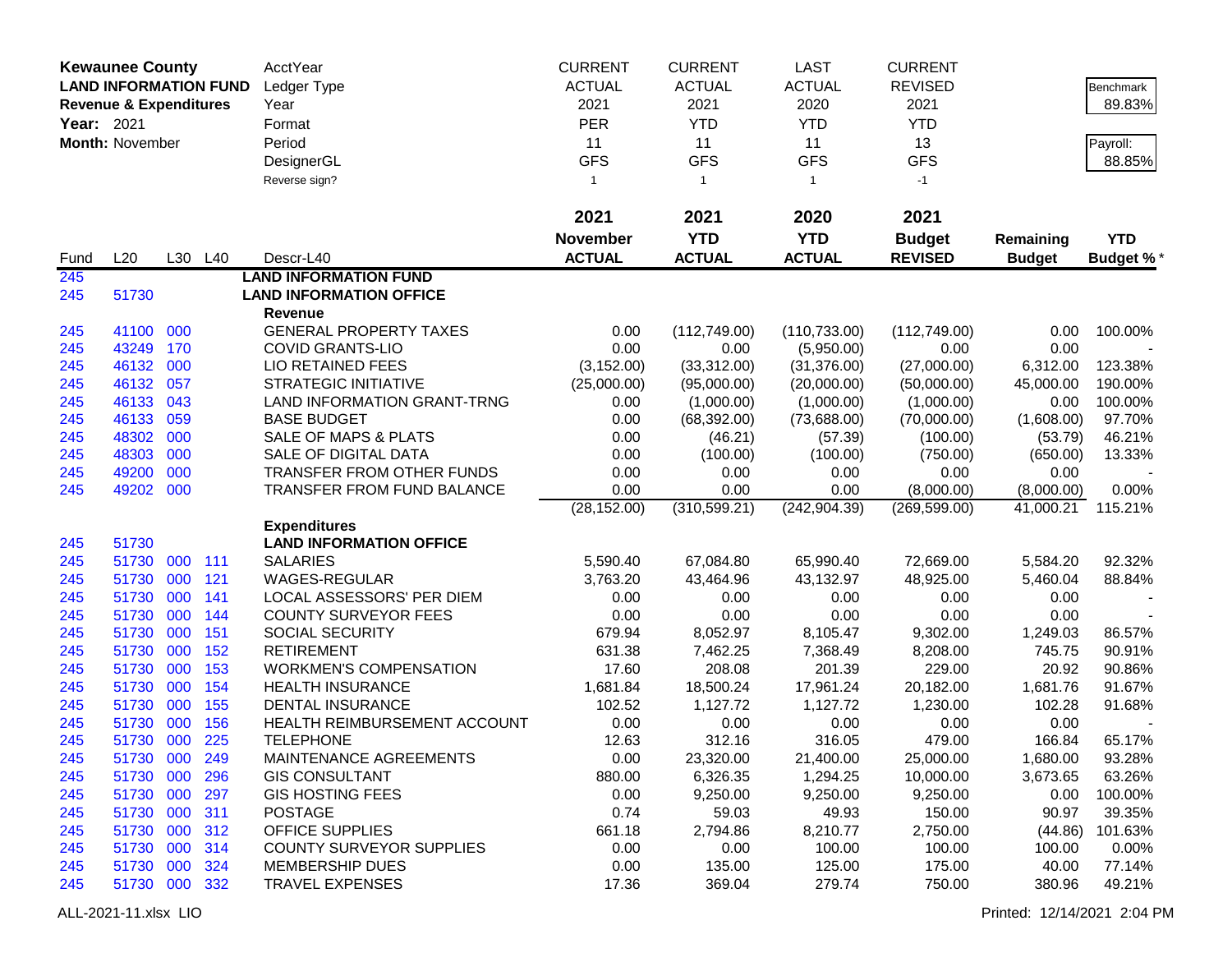| <b>Kewaunee County</b><br><b>LAND INFORMATION FUND</b><br><b>Revenue &amp; Expenditures</b><br>Year: 2021<br><b>Month: November</b> |             |     | AcctYear<br>Ledger Type<br>Year<br>Format<br>Period<br>DesignerGL<br>Reverse sign? | <b>CURRENT</b><br><b>ACTUAL</b><br>2021<br><b>PER</b><br>11<br><b>GFS</b> | <b>CURRENT</b><br><b>ACTUAL</b><br>2021<br><b>YTD</b><br>11<br><b>GFS</b> | <b>LAST</b><br><b>ACTUAL</b><br>2020<br><b>YTD</b><br>11<br><b>GFS</b> | <b>CURRENT</b><br><b>REVISED</b><br>2021<br><b>YTD</b><br>13<br><b>GFS</b><br>$-1$ |                | <b>Benchmark</b><br>89.83%<br>Payroll:<br>88.85% |                  |
|-------------------------------------------------------------------------------------------------------------------------------------|-------------|-----|------------------------------------------------------------------------------------|---------------------------------------------------------------------------|---------------------------------------------------------------------------|------------------------------------------------------------------------|------------------------------------------------------------------------------------|----------------|--------------------------------------------------|------------------|
|                                                                                                                                     |             |     |                                                                                    |                                                                           | 2021                                                                      | 2021                                                                   | 2020                                                                               | 2021           |                                                  |                  |
|                                                                                                                                     |             |     |                                                                                    |                                                                           | <b>November</b>                                                           | <b>YTD</b>                                                             | <b>YTD</b>                                                                         | <b>Budget</b>  | Remaining                                        | <b>YTD</b>       |
| Fund                                                                                                                                | L20         | L30 | L40                                                                                | Descr-L40                                                                 | <b>ACTUAL</b>                                                             | <b>ACTUAL</b>                                                          | <b>ACTUAL</b>                                                                      | <b>REVISED</b> | <b>Budget</b>                                    | <b>Budget %*</b> |
| 245                                                                                                                                 | 51730       | 000 | 336                                                                                | <b>TRAINING</b>                                                           | 0.00                                                                      | 100.00                                                                 | 1,500.00                                                                           | 1,000.00       | 900.00                                           | 10.00%           |
| 245                                                                                                                                 | 51730       | 000 | 339                                                                                | LOCAL ASSESSORS' TRAVEL                                                   | 0.00                                                                      | 0.00                                                                   | 0.00                                                                               | 0.00           | 0.00                                             |                  |
| 245                                                                                                                                 | 51730       | 000 | 608                                                                                | <b>BASE BUDGET GRANT PROJECTS</b>                                         | 0.00                                                                      | 0.00                                                                   | 0.00                                                                               | 0.00           | 0.00                                             |                  |
| 245                                                                                                                                 | 51730       | 000 | 609                                                                                | <b>OTHER PROJECTS</b>                                                     | 17,500.00                                                                 | 30,750.00                                                              | 19,800.00                                                                          | 50,000.00      | 19,250.00                                        | 61.50%           |
| 245                                                                                                                                 | 51730       | 000 | 813                                                                                | <b>OUTLAY</b>                                                             | 0.00                                                                      | 1,313.45                                                               | 0.00                                                                               | 1,200.00       | (113.45)                                         | 109.45%          |
| 245                                                                                                                                 | 59200       | 000 | 601                                                                                | TRANSFER TO OTHER FUNDS                                                   | 0.00                                                                      | 8,000.00                                                               | 8,000.00                                                                           | 8,000.00       | 0.00                                             | 100.00%          |
| 245                                                                                                                                 | 59202 000   |     | 601                                                                                | TRANSFER TO FUND BALANCE                                                  | 0.00                                                                      | 0.00                                                                   | 0.00                                                                               | 0.00           | 0.00                                             |                  |
|                                                                                                                                     |             |     |                                                                                    |                                                                           | 31,538.79                                                                 | 228,630.91                                                             | 214,213.42                                                                         | 269,599.00     | 40,968.09                                        | 84.80%           |
|                                                                                                                                     |             |     |                                                                                    |                                                                           | 3,386.79                                                                  | (81,968.30)                                                            | (28, 690.97)                                                                       | 0.00           | 81,968.30                                        |                  |
|                                                                                                                                     |             |     |                                                                                    |                                                                           | 3,386.79                                                                  | (81,968.30)                                                            | (28,690.97)                                                                        | 0.00           | 81,968.30                                        |                  |
|                                                                                                                                     |             |     |                                                                                    | <b>FUND BALANCE - Beginning of year</b>                                   |                                                                           |                                                                        |                                                                                    |                |                                                  |                  |
| 245                                                                                                                                 |             |     |                                                                                    | <b>LAND INFORMATION FUND</b>                                              |                                                                           | (124, 562.16)                                                          |                                                                                    |                |                                                  |                  |
|                                                                                                                                     |             |     |                                                                                    | <b>INTEGRITY CHECK:</b>                                                   |                                                                           |                                                                        |                                                                                    |                |                                                  |                  |
|                                                                                                                                     |             |     |                                                                                    | Total (report)                                                            | 3,386.79                                                                  | (81,968.30)                                                            | (28,690.97)                                                                        | 0.00           |                                                  |                  |
| 245                                                                                                                                 | [40000.59 * |     |                                                                                    | <b>Total Dept (G/L)</b>                                                   | 3,386.79                                                                  | (81,968.30)                                                            | (28,690.97)                                                                        | 0.00           |                                                  |                  |

0.00 0.00 0.00 0.00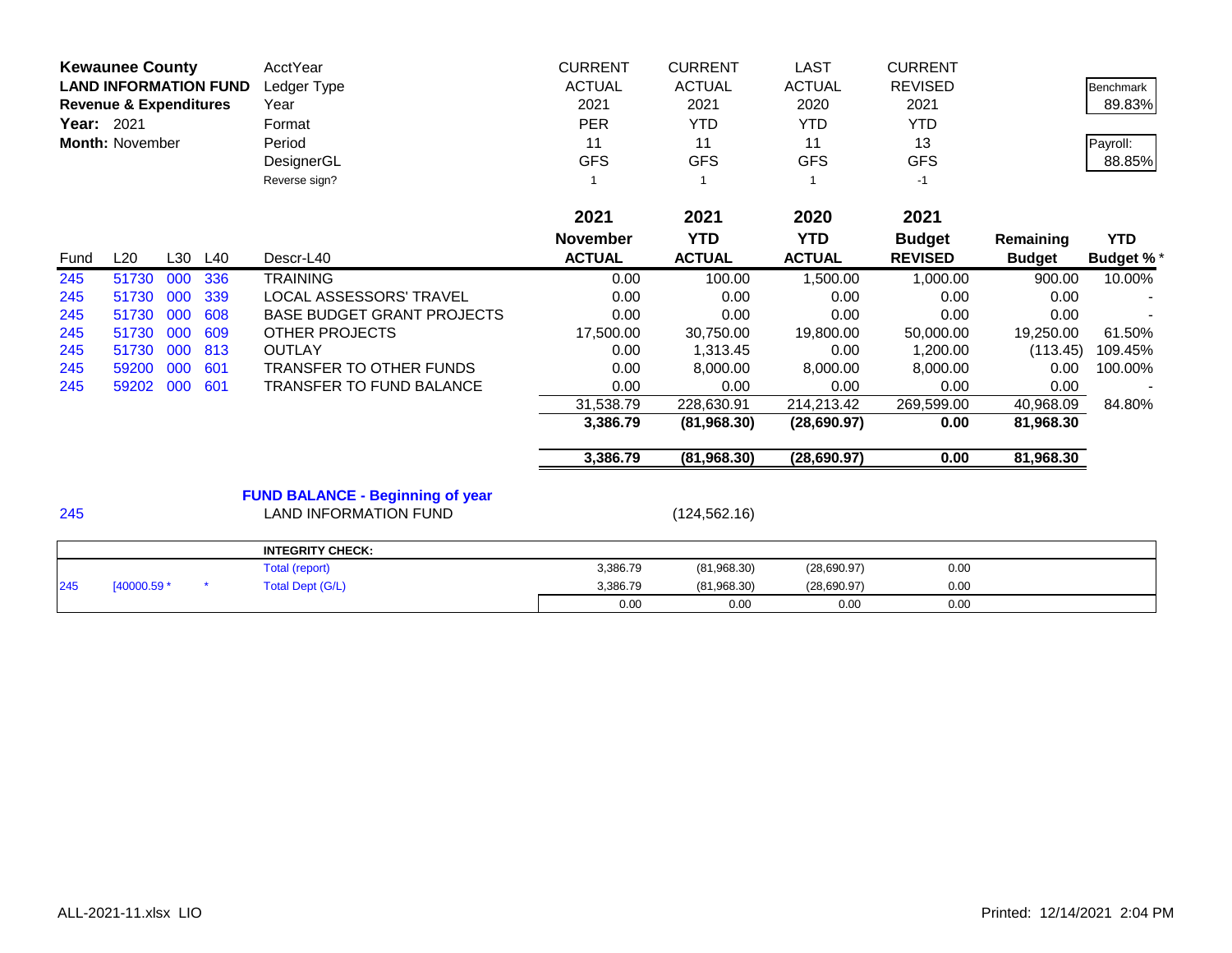|            | <b>Kewaunee County</b>                                                        |            |            | AcctYear                                | <b>CURRENT</b>   | <b>CURRENT</b>         | LAST              | <b>CURRENT</b>     |                   |                  |
|------------|-------------------------------------------------------------------------------|------------|------------|-----------------------------------------|------------------|------------------------|-------------------|--------------------|-------------------|------------------|
|            | <b>COURTHOUSE MAINTENANC Ledger Type</b><br><b>Revenue &amp; Expenditures</b> |            |            |                                         | <b>ACTUAL</b>    | <b>ACTUAL</b>          | <b>ACTUAL</b>     | <b>REVISED</b>     |                   | Benchmark        |
|            |                                                                               |            |            | Year                                    | 2021             | 2021                   | 2020              | 2021               |                   | 89.83%           |
| Year: 2021 |                                                                               |            |            | Format                                  | <b>PER</b>       | <b>YTD</b>             | <b>YTD</b>        | <b>YTD</b>         |                   |                  |
|            | <b>Month: November</b>                                                        |            |            | Period                                  | 11               | 11                     | 11                | 13                 |                   | Payroll:         |
|            |                                                                               |            |            | DesignerGL                              | <b>GFS</b>       | <b>GFS</b>             | <b>GFS</b>        | <b>GFS</b>         |                   | 88.85%           |
|            |                                                                               |            |            | Reverse sign?                           | $\mathbf{1}$     | $\mathbf{1}$           | $\mathbf{1}$      | $-1$               |                   |                  |
|            |                                                                               |            |            |                                         | 2021             | 2021                   | 2020              | 2021               |                   |                  |
|            |                                                                               |            |            |                                         | <b>November</b>  | <b>YTD</b>             | <b>YTD</b>        | <b>Budget</b>      | Remaining         | <b>YTD</b>       |
| Fund       | L20                                                                           |            | L30 L40    | Descr-L40                               | <b>ACTUAL</b>    | <b>ACTUAL</b>          | <b>ACTUAL</b>     | <b>REVISED</b>     | <b>Budget</b>     | <b>Budget %*</b> |
| 100        |                                                                               |            |            | <b>GENERAL FUND</b>                     |                  |                        |                   |                    |                   |                  |
| 100        |                                                                               |            |            | <b>MAINTENANCE</b>                      |                  |                        |                   |                    |                   |                  |
| 100        | 51602                                                                         |            |            | <b>COURTHOUSE MAINTENANCE</b>           |                  |                        |                   |                    |                   |                  |
|            |                                                                               |            |            | <b>Revenue</b>                          |                  |                        |                   |                    |                   |                  |
| 100        | 43249                                                                         | 180        |            | <b>COVID GRANTS-MNT</b>                 | 0.00             | 0.00                   | (2,708.89)        | 0.00               | 0.00              |                  |
| 100        | 48201 000                                                                     |            |            | RENT ON COUNTY BLDGS & OFF              | 0.00             | 0.00                   | 0.00              | 0.00               | 0.00              |                  |
|            |                                                                               |            |            |                                         | 0.00             | 0.00                   | (2,708.89)        | 0.00               | 0.00              |                  |
|            |                                                                               |            |            | <b>Expenditures</b>                     |                  |                        |                   |                    |                   |                  |
| 100        | 51602<br>51602                                                                | 000<br>000 | 111<br>121 | <b>SALARIES</b><br>WAGES-REGULAR        | 4,640.00         | 55,680.00<br>93,141.03 | 54,777.60         | 60,322.00          | 4,642.00          | 92.30%           |
| 100<br>100 | 51602 000                                                                     |            | 125        | WAGES-TEMPORARY EMPLOYEES               | 7,795.13<br>0.00 | 0.00                   | 87,641.10<br>0.00 | 103,834.00<br>0.00 | 10,692.97<br>0.00 | 89.70%           |
| 100        | 51602 000                                                                     |            | 151        | <b>SOCIAL SECURITY</b>                  | 873.10           | 10,573.58              | 9,968.31          | 12,558.00          | 1,984.42          | 84.20%           |
| 100        | 51602 000                                                                     |            | 152        | <b>RETIREMENT</b>                       | 759.22           | 9,124.48               | 8,804.68          | 10,039.00          | 914.52            | 90.89%           |
| 100        | 51602                                                                         | 000        | 153        | <b>WORKMEN'S COMPENSATION</b>           | 485.03           | 5,799.06               | 5,323.43          | 6,403.00           | 603.94            | 90.57%           |
| 100        | 51602                                                                         | 000        | 154        | <b>HEALTH INSURANCE</b>                 | 4,558.86         | 47,704.84              | 44,196.24         | 49,661.00          | 1,956.16          | 96.06%           |
| 100        | 51602                                                                         | 000        | 155        | <b>DENTAL INSURANCE</b>                 | 154.79           | 1,553.81               | 1,420.76          | 1,550.00           | (3.81)            | 100.25%          |
| 100        | 51602                                                                         | 000        | 156        | HEALTH REIMBURSEMENT ACCOUNT            | 0.00             | 0.00                   | 0.00              | 0.00               | 0.00              |                  |
| 100        | 51602                                                                         | 000        | 222        | <b>ELECTRIC</b>                         | 2,221.81         | 17,344.51              | 19,544.87         | 26,900.00          | 9,555.49          | 64.48%           |
| 100        | 51602                                                                         | 000        | 224        | GAS                                     | 1,103.27         | 18,113.11              | 9,601.76          | 15,500.00          | (2,613.11)        | 116.86%          |
| 100        | 51602                                                                         | 000        | 225        | <b>TELEPHONE</b>                        | 41.22            | 623.11                 | 653.81            | 800.00             | 176.89            | 77.89%           |
| 100        | 51602                                                                         | 000        | 235        | <b>SNOW REMOVAL</b>                     | 0.00             | 800.00                 | 585.00            | 1,600.00           | 800.00            | 50.00%           |
| 100        | 51602                                                                         | 000        | 241        | <b>CAR/TRUCK MAINTENANCE</b>            | 0.00             | 623.53                 | 25.70             | 400.00             | (223.53)          | 155.88%          |
| 100        | 51602 000                                                                     |            | 242        | <b>MACHY &amp; EQUIP MAINT/REPAIRS</b>  | 25.74            | 72.58                  | 231.00            | 900.00             | 827.42            | 8.06%            |
| 100        | 51602 000                                                                     |            | 245        | <b>GROUNDS &amp; GROUND IMPROVEMENT</b> | 0.00             | 0.00                   | 0.00              | 300.00             | 300.00            | 0.00%            |
| 100        | 51602                                                                         | 000        | 247        | <b>BUILDING MAINTENANCE</b>             | 250.00           | 6,054.25               | 8,712.85          | 4,000.00           | (2,054.25)        | 151.36%          |
| 100        | 51602                                                                         | 000        | 249        | MAINTENANCE AGREEMENTS                  | 69.59            | 12,324.18              | 7,127.82          | 10,500.00          | (1,824.18)        | 117.37%          |
| 100        | 51602 000                                                                     |            | 297        | REFUSE COLLECTION                       | 121.75           | 1,426.10               | 1,246.56          | 1,400.00           |                   | (26.10) 101.86%  |
| 100        | 51602 000 312                                                                 |            |            | OFFICE SUPPLIES                         | 0.00             | 0.00                   | 0.00              | 0.00               | 0.00              |                  |
| 100        | 51602 000 314                                                                 |            |            | SMALL ITEMS OF EQUIPMENT                | 0.00             | 54.97                  | 137.95            | 200.00             | 145.03            | 27.49%           |
| 100        | 51602 000                                                                     |            | 332        | <b>TRAVEL EXPENSES</b>                  | 0.00             | 0.00                   | 0.00              | 0.00               | 0.00              |                  |
| 100        | 51602 000                                                                     |            | 344        | HOUSEHOLD & JANITORIAL SUPP             | 75.88            | 9,103.86               | 11,335.24         | 8,000.00           | (1, 103.86)       | 113.80%          |
| 100        | 51602 000                                                                     |            | 351        | <b>GASOLINE &amp; DIESEL FUEL</b>       | 140.52           | 1,234.69               | 1,017.71          | 1,400.00           | 165.31            | 88.19%           |
| 100        | 51602 000 813                                                                 |            |            | <b>OUTLAY</b>                           | 2,993.00         | 2,794.45               | 21,593.83         | 13,550.00          | 10,755.55         | 20.62%           |
|            |                                                                               |            |            |                                         | 26,308.91        | 294,146.14             | 293,946.22        | 329,817.00         | 35,670.86         | 89.18%           |
|            |                                                                               |            |            |                                         | 26,308.91        | 294,146.14             | 291,237.33        | 329,817.00         | 35,670.86         |                  |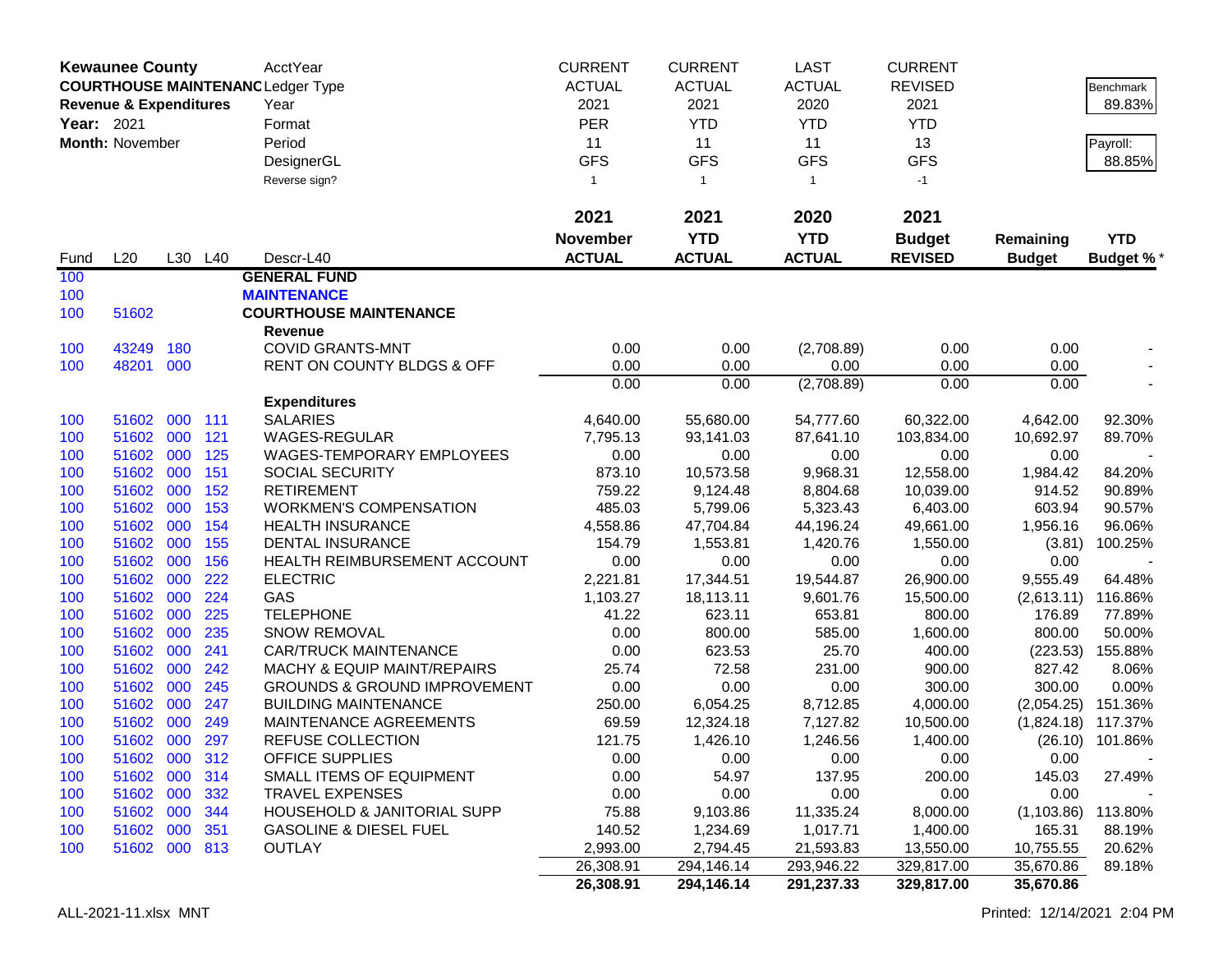|            | <b>Kewaunee County</b>            |     |     | AcctYear                                 | <b>CURRENT</b>  | <b>CURRENT</b> | <b>LAST</b>   | <b>CURRENT</b> |               |                  |
|------------|-----------------------------------|-----|-----|------------------------------------------|-----------------|----------------|---------------|----------------|---------------|------------------|
|            |                                   |     |     | <b>COURTHOUSE MAINTENANC Ledger Type</b> | <b>ACTUAL</b>   | <b>ACTUAL</b>  | <b>ACTUAL</b> | <b>REVISED</b> |               | <b>Benchmark</b> |
|            | <b>Revenue &amp; Expenditures</b> |     |     | Year                                     | 2021            | 2021           | 2020          | 2021           |               | 89.83%           |
| Year: 2021 |                                   |     |     | Format                                   | <b>PER</b>      | <b>YTD</b>     | <b>YTD</b>    | <b>YTD</b>     |               |                  |
|            | <b>Month: November</b>            |     |     | Period                                   | 11              | 11             | 11            | 13             |               | Payroll:         |
|            |                                   |     |     | DesignerGL                               | <b>GFS</b>      | <b>GFS</b>     | <b>GFS</b>    | <b>GFS</b>     |               | 88.85%           |
|            |                                   |     |     | Reverse sign?                            | 1               | $\mathbf{1}$   | $\mathbf{1}$  | $-1$           |               |                  |
|            |                                   |     |     |                                          |                 |                |               |                |               |                  |
|            |                                   |     |     |                                          | 2021            | 2021           | 2020          | 2021           |               |                  |
|            |                                   |     |     |                                          | <b>November</b> | <b>YTD</b>     | <b>YTD</b>    | <b>Budget</b>  | Remaining     | <b>YTD</b>       |
| Fund       | L20                               | L30 | L40 | Descr-L40                                | <b>ACTUAL</b>   | <b>ACTUAL</b>  | <b>ACTUAL</b> | <b>REVISED</b> | <b>Budget</b> | <b>Budget %*</b> |
| 100        | 51605                             |     |     | <b>ADMINISTRATION CENTER</b>             |                 |                |               |                |               |                  |
|            |                                   |     |     | <b>Expenditures</b>                      |                 |                |               |                |               |                  |
| 100        | 51605                             | 000 | 221 | <b>WATER &amp; SEWER</b>                 | 636.34          | 3,044.66       | 2,938.47      | 4,100.00       | 1,055.34      | 74.26%           |
| 100        | 51605                             | 000 | 222 | <b>ELECTRIC</b>                          | 2,329.32        | 34,071.33      | 27,192.08     | 34,500.00      | 428.67        | 98.76%           |
| 100        | 51605                             | 000 | 224 | GAS                                      | 450.27          | 8,248.54       | 5,697.55      | 9,900.00       | 1,651.46      | 83.32%           |
| 100        | 51605                             | 000 | 235 | <b>SNOW REMOVAL</b>                      | 0.00            | 1,275.00       | 1,335.00      | 1,800.00       | 525.00        | 70.83%           |
| 100        | 51605                             | 000 | 245 | <b>GROUNDS &amp; GROUND IMPROVEMENT</b>  | 0.00            | 0.00           | 0.00          | 400.00         | 400.00        | 0.00%            |
| 100        | 51605                             | 000 | 247 | <b>BUILDING MAINTENANCE</b>              | 70.95           | 3,683.16       | 2,170.18      | 5,000.00       | 1,316.84      | 73.66%           |
| 100        | 51605                             | 000 | 249 | MAINTENANCE AGREEMENTS                   | 241.42          | 13,911.30      | 11,940.44     | 13,000.00      | (911.30)      | 107.01%          |
| 100        | 51605                             | 000 | 297 | <b>REFUSE COLLECTION</b>                 | 243.50          | 2,852.13       | 2,495.11      | 2,800.00       | (52.13)       | 101.86%          |
| 100        | 51605                             | 000 | 314 | SMALL ITEMS OF EQUIPMENT                 | 0.00            | 0.00           | 0.00          | 300.00         | 300.00        | 0.00%            |
| 100        | 51605                             | 000 | 344 | HOUSEHOLD & JANITORIAL SUPP              | 3.25            | 3.25           | 0.00          | 0.00           | (3.25)        |                  |
| 100        | 51605                             | 000 | 355 | <b>HVAC MAINTENANCE</b>                  | 0.00            | 0.00           | 1,379.55      | 1,000.00       | 1,000.00      | 0.00%            |
| 100        | 51605                             | 000 | 360 | <b>BOILER REPAIRS</b>                    | 0.00            | 0.00           | 0.00          | 0.00           | 0.00          |                  |
| 100        | 51605                             | 000 | 813 | <b>OUTLAY</b>                            | 1,995.00        | 107,671.80     | 5,945.00      | 117,275.00     | 9,603.20      | 91.81%           |
|            |                                   |     |     |                                          | 5,970.05        | 174,761.17     | 61,093.38     | 190,075.00     | 15,313.83     | 91.94%           |
|            |                                   |     |     |                                          | 5,970.05        | 174,761.17     | 61,093.38     | 190,075.00     | 15,313.83     |                  |
| 100        | 55111                             |     |     | <b>JAIL MUSEUM</b>                       |                 |                |               |                |               |                  |
|            |                                   |     |     | <b>Expenditures</b>                      |                 |                |               |                |               |                  |
| 100        | 55111                             | 000 | 222 | <b>ELECTRIC</b>                          | 72.08           | 987.15         | 881.22        | 1,000.00       | 12.85         | 98.72%           |
| 100        | 55111                             | 000 | 224 | GAS                                      | 18.98           | 727.45         | 545.34        | 900.00         | 172.55        | 80.83%           |
| 100        | 55111                             | 000 | 247 | <b>BUILDING MAINTENANCE</b>              | 0.00            | 950.79         | 857.54        | 700.00         | (250.79)      | 135.83%          |
| 100        | 55111                             | 000 | 350 | <b>GENERAL REPAIRS</b>                   | 0.00            | 0.00           | 0.00          | 0.00           | 0.00          |                  |
| 100        | 55111                             | 000 | 813 | <b>OUTLAY</b>                            | 0.00            | 0.00           | 0.00          | 0.00           | 0.00          |                  |
|            |                                   |     |     |                                          | 91.06           | 2,665.39       | 2,284.10      | 2,600.00       | (65.39)       | 102.52%          |
|            |                                   |     |     |                                          | 91.06           | 2,665.39       | 2,284.10      | 2,600.00       | (65.39)       |                  |
|            |                                   |     |     |                                          | 32,370.02       | 471,572.70     | 354,614.81    | 522,492.00     | 50,919.30     |                  |
|            |                                   |     |     |                                          |                 |                |               |                |               |                  |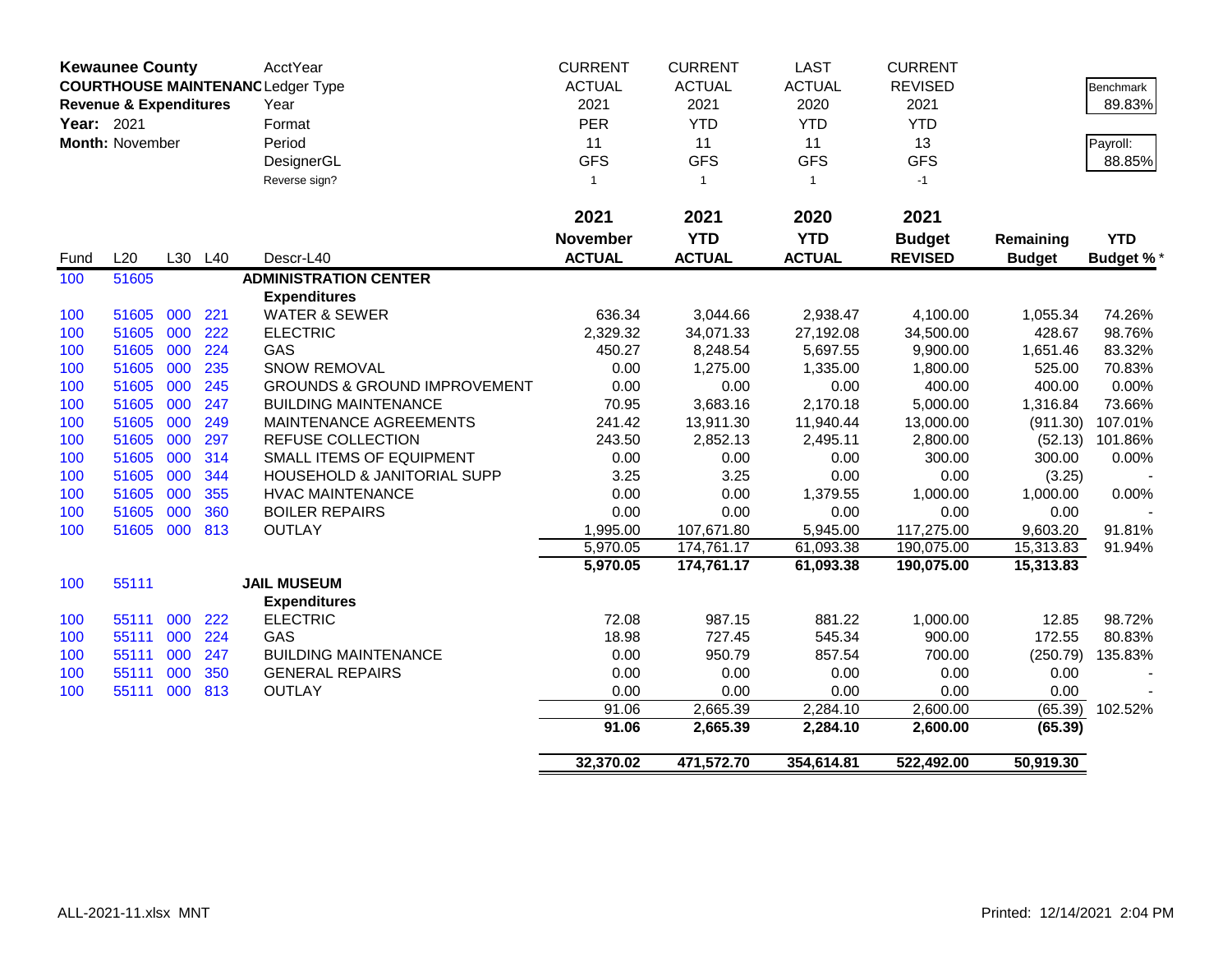|      | <b>Kewaunee County</b><br><b>COURTHOUSE MAINTENANC Ledger Type</b><br><b>Revenue &amp; Expenditures</b><br><b>Year: 2021</b><br><b>Month: November</b> |     |         | AcctYear<br>Year<br>Format<br>Period<br>DesignerGL<br>Reverse sign? | <b>CURRENT</b><br><b>ACTUAL</b><br>2021<br><b>PER</b><br>11<br><b>GFS</b><br>1 | <b>CURRENT</b><br><b>ACTUAL</b><br>2021<br><b>YTD</b><br>11<br><b>GFS</b><br>$\overline{1}$ | <b>LAST</b><br><b>ACTUAL</b><br>2020<br><b>YTD</b><br>11<br><b>GFS</b><br>1 | <b>CURRENT</b><br><b>REVISED</b><br>2021<br><b>YTD</b><br>13<br><b>GFS</b><br>$-1$ |               | <b>Benchmark</b><br>89.83%<br>Payroll:<br>88.85% |
|------|--------------------------------------------------------------------------------------------------------------------------------------------------------|-----|---------|---------------------------------------------------------------------|--------------------------------------------------------------------------------|---------------------------------------------------------------------------------------------|-----------------------------------------------------------------------------|------------------------------------------------------------------------------------|---------------|--------------------------------------------------|
|      |                                                                                                                                                        |     |         |                                                                     | 2021                                                                           | 2021                                                                                        | 2020                                                                        | 2021                                                                               |               |                                                  |
|      |                                                                                                                                                        |     |         |                                                                     | <b>November</b>                                                                | <b>YTD</b>                                                                                  | <b>YTD</b>                                                                  | <b>Budget</b>                                                                      | Remaining     | <b>YTD</b>                                       |
| Fund | L20                                                                                                                                                    |     | L30 L40 | Descr-L40                                                           | <b>ACTUAL</b>                                                                  | <b>ACTUAL</b>                                                                               | <b>ACTUAL</b>                                                               | <b>REVISED</b>                                                                     | <b>Budget</b> | <b>Budget %*</b>                                 |
| 130  |                                                                                                                                                        |     |         | <b>VEHICLE REPLACEMENT FUND</b><br>Revenue                          |                                                                                |                                                                                             |                                                                             |                                                                                    |               |                                                  |
| 130  | 47410                                                                                                                                                  | 000 |         | CO CAR MILEAGE CHARGES                                              | (33.04)                                                                        | (1,784.48)                                                                                  | (765.86)                                                                    | (7,000.00)                                                                         | (5,215.52)    | 25.49%                                           |
| 130  | 49200                                                                                                                                                  | 000 |         | <b>TRANSFER FROM OTHER FUNDS</b>                                    | 0.00                                                                           | 0.00                                                                                        | 0.00                                                                        | 0.00                                                                               | 0.00          |                                                  |
| 130  | 49202                                                                                                                                                  | 000 |         | TRANSFER FROM FUND BALANCE                                          | 0.00                                                                           | 0.00                                                                                        | 0.00                                                                        | 0.00                                                                               | 0.00          |                                                  |
|      |                                                                                                                                                        |     |         |                                                                     | (33.04)                                                                        | (1,784.48)                                                                                  | (765.86)                                                                    | (7,000.00)                                                                         | (5,215.52)    |                                                  |
|      |                                                                                                                                                        |     |         | <b>Expenditures</b>                                                 |                                                                                |                                                                                             |                                                                             |                                                                                    |               |                                                  |
| 130  | 51932                                                                                                                                                  | 000 | 241     | <b>CAR/TRUCK MAINTENANCE</b>                                        | 0.00                                                                           | 291.15                                                                                      | 446.01                                                                      | 1,000.00                                                                           | 708.85        | 29.12%                                           |
| 130  | 51932                                                                                                                                                  | 000 | 351     | <b>GASOLINE</b>                                                     | 76.16                                                                          | 369.61                                                                                      | 142.25                                                                      | 1,000.00                                                                           | 630.39        | 36.96%                                           |
| 130  | 51932                                                                                                                                                  | 000 | 813     | <b>OUTLAY</b>                                                       | 0.00                                                                           | 0.00                                                                                        | 0.00                                                                        | 0.00                                                                               | 0.00          |                                                  |
| 130  | 59200                                                                                                                                                  | 000 | 601     | <b>TRANSFER TO OTHER FUNDS</b>                                      | 0.00                                                                           | 0.00                                                                                        | 0.00                                                                        | 0.00                                                                               | 0.00          |                                                  |
| 130  | 59202                                                                                                                                                  | 000 | 601     | TRANSFER TO FUND BALANCE                                            | 0.00                                                                           | 0.00                                                                                        | 0.00                                                                        | 5,000.00                                                                           | 5,000.00      | 0.00%                                            |
|      |                                                                                                                                                        |     |         |                                                                     | 76.16                                                                          | 660.76                                                                                      | 588.26                                                                      | 7,000.00                                                                           | 6,339.24      | 9.44%                                            |
|      |                                                                                                                                                        |     |         |                                                                     | 43.12                                                                          | (1, 123.72)                                                                                 | (177.60)                                                                    | 0.00                                                                               | 1,123.72      |                                                  |
|      |                                                                                                                                                        |     |         |                                                                     | 32,413.14                                                                      | 470,448.98                                                                                  | 354,437.21                                                                  | 522,492.00                                                                         | 52,043.02     |                                                  |
|      |                                                                                                                                                        |     |         | <b>FUND BALANCE - Beginning of year</b>                             |                                                                                |                                                                                             |                                                                             |                                                                                    |               |                                                  |
| 130  |                                                                                                                                                        |     |         | <b>VEHICLE REPLACEMENT FUND</b>                                     |                                                                                | (37, 325.72)                                                                                |                                                                             |                                                                                    |               |                                                  |
|      |                                                                                                                                                        |     |         | <b>INTEGRITY CHECK:</b>                                             |                                                                                |                                                                                             |                                                                             |                                                                                    |               |                                                  |
|      |                                                                                                                                                        |     |         | <b>Total Expenditures (report)</b>                                  | 32,446.18                                                                      | 472,233.46                                                                                  | 357,911.96                                                                  | 529,492.00                                                                         |               |                                                  |
|      | [100,130] [51602,51 *                                                                                                                                  |     |         | <b>Total Dept expenditures(G/L)</b>                                 | 32,446.18                                                                      | 472,233.46                                                                                  | 357,911.96                                                                  | 529,492.00                                                                         |               |                                                  |
|      |                                                                                                                                                        |     |         |                                                                     | 0.00                                                                           | 0.00                                                                                        | 0.00                                                                        | 0.00                                                                               |               |                                                  |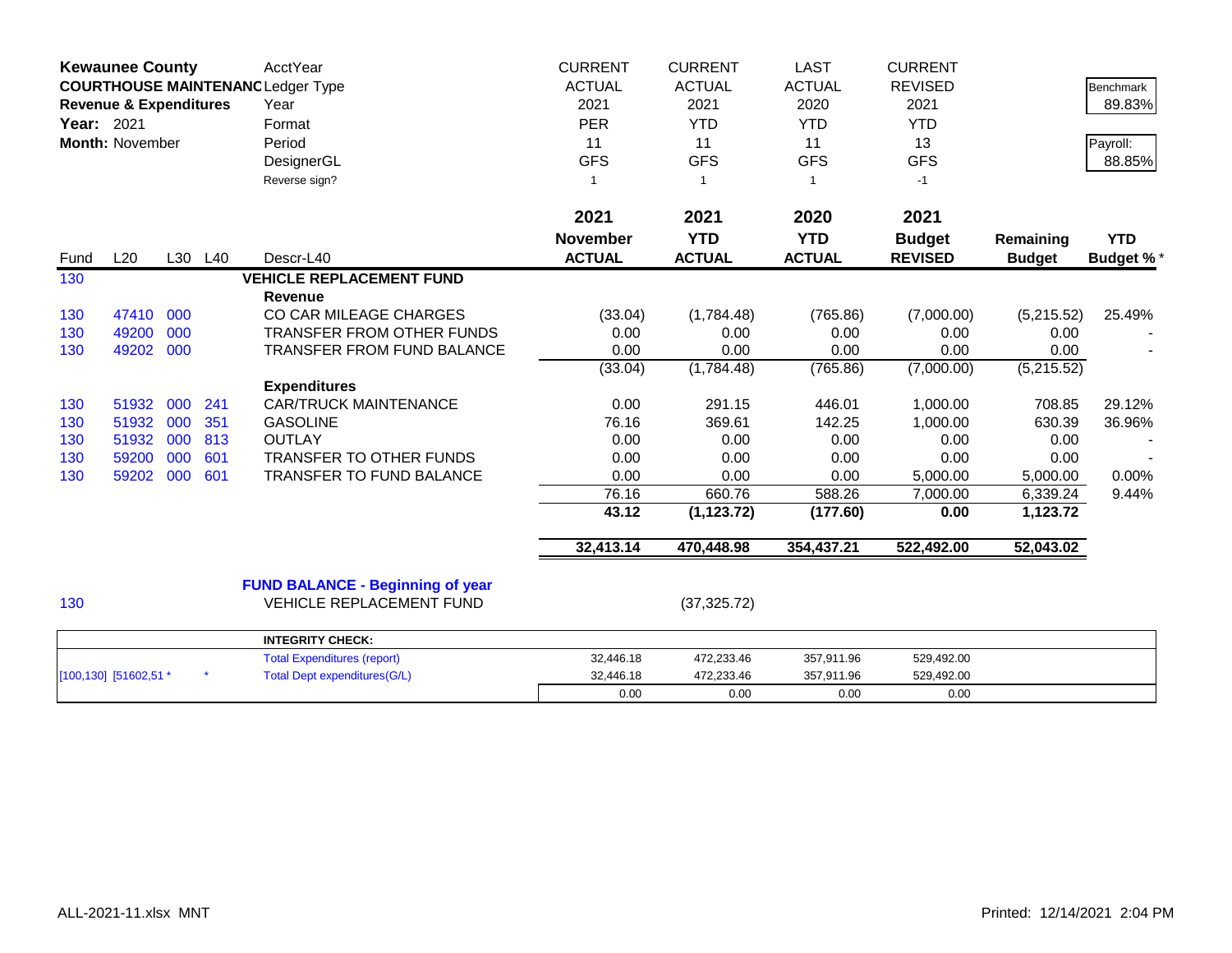|            | <b>Kewaunee County</b>                                                             |            |            | AcctYear                                    | <b>CURRENT</b>   | <b>CURRENT</b>         | <b>LAST</b>            | <b>CURRENT</b>         |                         |                   |
|------------|------------------------------------------------------------------------------------|------------|------------|---------------------------------------------|------------------|------------------------|------------------------|------------------------|-------------------------|-------------------|
|            | <b>PROMOTION &amp; RECREATION Ledger Type</b><br><b>Revenue &amp; Expenditures</b> |            |            |                                             | <b>ACTUAL</b>    | <b>ACTUAL</b>          | <b>ACTUAL</b>          | <b>REVISED</b>         |                         | Benchmark         |
|            |                                                                                    |            |            | Year                                        | 2021             | 2021                   | 2020                   | 2021                   |                         | 89.83%            |
| Year: 2021 |                                                                                    |            |            | Format                                      | <b>PER</b>       | <b>YTD</b>             | <b>YTD</b>             | <b>YTD</b>             |                         |                   |
|            | Month: November                                                                    |            |            | Period                                      | 11               | 11                     | 11                     | 13                     |                         | Payroll:          |
|            |                                                                                    |            |            | DesignerGL                                  | <b>GFS</b>       | <b>GFS</b>             | <b>GFS</b>             | <b>GFS</b>             |                         | 88.85%            |
|            |                                                                                    |            |            | Reverse sign?                               | $\mathbf{1}$     | $\overline{1}$         | $\mathbf{1}$           | $-1$                   |                         |                   |
|            |                                                                                    |            |            |                                             |                  |                        |                        |                        |                         |                   |
|            |                                                                                    |            |            |                                             | 2021             | 2021                   | 2020                   | 2021                   |                         |                   |
|            |                                                                                    |            |            |                                             | <b>November</b>  | <b>YTD</b>             | <b>YTD</b>             | <b>Budget</b>          | Remaining               | <b>YTD</b>        |
| Fund       | L20                                                                                |            | L30 L40    | Descr-L40                                   | <b>ACTUAL</b>    | <b>ACTUAL</b>          | <b>ACTUAL</b>          | <b>REVISED</b>         | <b>Budget</b>           | Budget %*         |
| 100        |                                                                                    |            |            | <b>GENERAL FUND</b>                         |                  |                        |                        |                        |                         |                   |
| 100        |                                                                                    |            |            | <b>PROMOTION &amp; RECREATION</b>           |                  |                        |                        |                        |                         |                   |
| 100        | 55200                                                                              |            |            | <b>COUNTY PARKS</b>                         |                  |                        |                        |                        |                         |                   |
|            |                                                                                    |            |            | Revenue                                     |                  |                        |                        |                        |                         |                   |
| 100        | 43249                                                                              | 190        |            | <b>COVID GRANTS-P&amp;R</b>                 | 0.00             | 0.00                   | (15,400.39)            | 0.00                   | 0.00                    |                   |
| 100        | 43604                                                                              | 000        |            | <b>PARKS - STATE AID</b>                    | 0.00             | 0.00                   | 0.00                   | (884.00)               | (884.00)                | 0.00%             |
| 100        | 46205                                                                              | 000        |            | ANIMAL FEED REVENUE                         | 0.00             | 0.00                   | 0.00                   | 0.00                   | 0.00                    |                   |
| 100        | 46720                                                                              | 000        |            | PARK FACILITIES RENTAL                      | (125.00)         | (3,716.00)             | (1,325.00)             | (2,500.00)             | 1,216.00                | 148.64%           |
| 100        | 46724                                                                              | 000        |            | MISCELLANEOUS PARK REVENUE                  | (117.34)         | (7, 493.42)            | (108.84)               | (80.00)                | 7,413.42                | 9366.78%          |
|            |                                                                                    |            |            |                                             | (242.34)         | (11, 209.42)           | (16, 834.23)           | (3,464.00)             | 7,745.42                | 323.60%           |
|            |                                                                                    |            |            | <b>Expenditures</b>                         |                  |                        |                        |                        |                         |                   |
| 100        | 55200                                                                              | 000        | 111        | <b>SALARIES</b>                             | 4,870.40         | 58,444.80              | 57,504.00              | 63,324.00              | 4,879.20                | 92.29%            |
| 100        | 55200<br>55200                                                                     | 000<br>000 | 121<br>122 | WAGES-REGULAR                               | 8,689.58         | 86,447.67<br>1,146.97  | 84,394.79<br>1,102.97  | 104,998.00             | 18,550.33               | 82.33%            |
| 100        | 55200                                                                              | 000        | 125        | WAGES-OVERTIME<br>WAGES-TEMPORARY EMPLOYEES | 0.00<br>2,117.28 |                        |                        | 0.00                   | (1, 146.97)             |                   |
| 100<br>100 | 55200                                                                              | 000        | 151        | <b>SOCIAL SECURITY</b>                      | 1,099.07         | 48,968.66<br>13,900.41 | 47,152.43<br>13,587.26 | 32,920.00<br>15,152.00 | (16,048.66)<br>1,251.59 | 148.75%<br>91.74% |
| 100        | 55200                                                                              | 000        | 152        | <b>RETIREMENT</b>                           | 941.12           | 10,120.63              | 9,656.85               | 11,383.00              | 1,262.37                | 88.91%            |
| 100        | 55200                                                                              | 000        | 153        | <b>WORKMEN'S COMPENSATION</b>               | 554.67           | 6,391.25               | 4,512.93               | 5,263.00               | (1, 128.25)             | 121.44%           |
| 100        | 55200                                                                              | 000        | 154        | <b>HEALTH INSURANCE</b>                     | 6,384.00         | 65,433.70              | 62,161.90              | 73,950.00              | 8,516.30                | 88.48%            |
| 100        | 55200                                                                              | 000        | 155        | <b>DENTAL INSURANCE</b>                     | 315.23           | 3,225.59               | 3,114.05               | 2,325.00               | (900.59)                | 138.74%           |
| 100        | 55200                                                                              | 000        | 156        | HEALTH REIMBURSEMENT ACCOUNT                | 0.00             | 0.00                   | 0.00                   | 0.00                   | 0.00                    |                   |
| 100        | 55200                                                                              | 000        | 211        | MEDICAL SERVICES/VETERNARIAN                | 0.00             | 4,451.82               | 4,122.62               | 2,000.00               | (2,451.82)              | 222.59%           |
| 100        | 55200                                                                              | 000        | 221        | <b>WATER &amp; SEWER</b>                    | 0.00             | 1,007.00               | 1,584.00               | 2,400.00               | 1,393.00                | 41.96%            |
| 100        | 55200                                                                              | 000        | 222        | <b>ELECTRIC</b>                             | 476.66           | 5,630.14               | 4,776.27               | 6,500.00               | 869.86                  | 86.62%            |
| 100        | 55200                                                                              | 000        | 224        | GAS                                         | 0.00             | 729.84                 | 942.28                 | 1,700.00               | 970.16                  | 42.93%            |
| 100        | 55200                                                                              | 000        | 225        | <b>TELEPHONE</b>                            | 118.69           | 1,483.00               | 1,234.03               | 1,654.00               | 171.00                  | 89.66%            |
| 100        | 55200 000                                                                          |            | 241        | <b>CAR/TRUCK MAINTENANCE</b>                | 210.43           | 379.93                 | 0.00                   | 0.00                   | (379.93)                |                   |
| 100        | 55200 000                                                                          |            | 242        | <b>MACHY &amp; EQUIP MAINT/REPAIRS</b>      | 108.49           | 2,962.66               | 4,472.84               | 4,500.00               | 1,537.34                | 65.84%            |
| 100        | 55200 000                                                                          |            | 245        | <b>GROUNDS &amp; GROUND IMPROVEMENT</b>     | 1,041.47         | 20,139.51              | 17,507.09              | 19,000.00              | (1, 139.51)             | 106.00%           |
| 100        | 55200 000                                                                          |            | 249        | MAINTENANCE AGREEMENTS                      | 0.00             | 373.01                 | 206.38                 | 254.00                 | (119.01)                | 146.85%           |
| 100        | 55200 000                                                                          |            | 297        | REFUSE COLLECTION                           | 121.70           | 1,489.00               | 1,808.25               | 2,400.00               | 911.00                  | 62.04%            |
| 100        | 55200 000                                                                          |            | 311        | <b>POSTAGE</b>                              | 0.00             | 136.48                 | 158.71                 | 400.00                 | 263.52                  | 34.12%            |
| 100        | 55200 000                                                                          |            | 312        | <b>OFFICE SUPPLIES</b>                      | 410.02           | 918.53                 | 982.79                 | 4,250.00               | 3,331.47                | 21.61%            |
| 100        | 55200 000                                                                          |            | 321        | PUBLICATIONS OF LEGAL NOTICE                | 15.77            | 31.54                  | 0.00                   | 300.00                 | 268.46                  | 10.51%            |
| 100        | 55200 000 324                                                                      |            |            | <b>MEMBERSHIP DUES</b>                      | 0.00             | 150.00                 | 250.00                 | 250.00                 | 100.00                  | 60.00%            |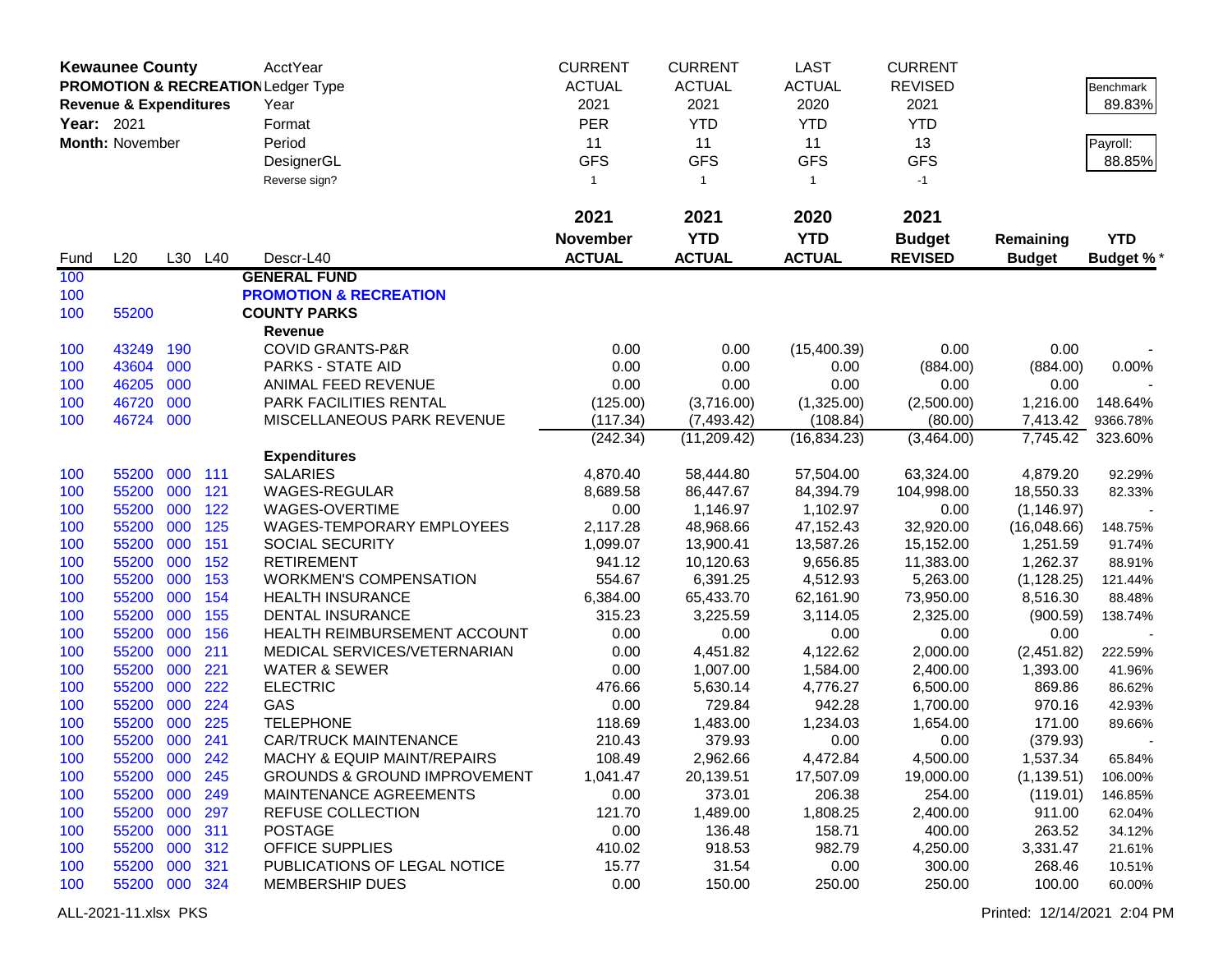|            | <b>Kewaunee County</b>            |     |         | AcctYear                                | <b>CURRENT</b>  | <b>CURRENT</b> | <b>LAST</b>   | <b>CURRENT</b> |               |                  |
|------------|-----------------------------------|-----|---------|-----------------------------------------|-----------------|----------------|---------------|----------------|---------------|------------------|
|            |                                   |     |         | PROMOTION & RECREATION Ledger Type      | <b>ACTUAL</b>   | <b>ACTUAL</b>  | <b>ACTUAL</b> | <b>REVISED</b> |               | Benchmark        |
|            | <b>Revenue &amp; Expenditures</b> |     |         | Year                                    | 2021            | 2021           | 2020          | 2021           |               | 89.83%           |
| Year: 2021 |                                   |     |         | Format                                  | <b>PER</b>      | <b>YTD</b>     | <b>YTD</b>    | <b>YTD</b>     |               |                  |
|            | <b>Month: November</b>            |     |         | Period                                  | 11              | 11             | 11            | 13             |               | Payroll:         |
|            |                                   |     |         | DesignerGL                              | <b>GFS</b>      | <b>GFS</b>     | <b>GFS</b>    | <b>GFS</b>     |               | 88.85%           |
|            |                                   |     |         | Reverse sign?                           | $\mathbf{1}$    | $\mathbf{1}$   | $\mathbf{1}$  | $-1$           |               |                  |
|            |                                   |     |         |                                         |                 |                |               |                |               |                  |
|            |                                   |     |         |                                         | 2021            | 2021           | 2020          | 2021           |               |                  |
|            |                                   |     |         |                                         | <b>November</b> | <b>YTD</b>     | <b>YTD</b>    | <b>Budget</b>  | Remaining     | <b>YTD</b>       |
| Fund       | L20                               | L30 | L40     | Descr-L40                               | <b>ACTUAL</b>   | <b>ACTUAL</b>  | <b>ACTUAL</b> | <b>REVISED</b> | <b>Budget</b> | <b>Budget %*</b> |
| 100        | 55200                             | 000 | 332     | <b>TRAVEL EXPENSES</b>                  | 0.00            | 38.64          | 0.00          | 450.00         | 411.36        | 8.59%            |
| 100        | 55200                             | 000 | 343     | <b>ANIMAL FEED</b>                      | 259.74          | 1,329.39       | 1,270.65      | 2,500.00       | 1,170.61      | 53.18%           |
| 100        | 55200                             | 000 | 344     | HOUSEHOLD & JANITORIAL SUPP             | 0.00            | 3,697.28       | 4,057.86      | 2,000.00       | (1,697.28)    | 184.86%          |
| 100        | 55200                             | 000 | 351     | <b>GASOLINE &amp; DIESEL FUEL</b>       | 806.61          | 8,207.94       | 6,354.57      | 6,500.00       | (1,707.94)    | 126.28%          |
| 100        | 55200                             | 000 | 734     | <b>LICENSE</b>                          | 0.00            | 127.13         | 172.13        | 600.00         | 472.87        | 21.19%           |
| 100        | 55200                             | 000 | 813     | <b>OUTLAY</b>                           | (4,015.75)      | 43,982.31      | 45,665.62     | 58,200.00      | 14,217.69     | 75.57%           |
|            |                                   |     |         |                                         | 24,525.18       | 391,344.83     | 378,753.27    | 425,173.00     | 33,828.17     | 92.04%           |
|            |                                   |     |         |                                         | 24,282.84       | 380,135.41     | 361,919.04    | 421,709.00     | 41,573.59     |                  |
| 100        | 55300                             |     |         | <b>FAIRS &amp; EXHIBITS</b>             |                 |                |               |                |               |                  |
|            |                                   |     |         | <b>Revenue</b>                          |                 |                |               |                |               |                  |
| 100        | 41240                             | 000 |         | <b>GRANDSTAND SURCHARGE</b>             | 0.00            | (65.00)        | 0.00          | 0.00           | 65.00         |                  |
| 100        | 48200                             | 000 |         | <b>FAIRGROUND RENTALS</b>               | (350.00)        | (20,028.57)    | (17, 370.00)  | (18,500.00)    | 1,528.57      | 108.26%          |
| 100        | 48200                             | 300 |         | <b>RENT-RACING</b>                      | 0.00            | (11,500.00)    | (12,069.48)   | (15,000.00)    | (3,500.00)    | 76.67%           |
| 100        | 48200                             | 310 |         | <b>RENT-RACING DEPOSITS</b>             | 0.00            | (1,000.00)     | (2,000.00)    | (1,000.00)     | 0.00          | 100.00%          |
| 100        | 48400                             | 553 |         | <b>MISC REVENUE-FAIR</b>                | 0.00            | (3,686.25)     | 0.00          | 0.00           | 3,686.25      |                  |
| 100        | 48501                             | 580 |         | <b>BLDG MAINT-SHOW RING</b>             | 0.00            | 0.00           | 0.00          | 0.00           | 0.00          |                  |
|            |                                   |     |         |                                         | (350.00)        | (36, 279.82)   | (31, 439.48)  | (34,500.00)    | 1,779.82      | 105.16%          |
|            |                                   |     |         | <b>Expenditures</b>                     |                 |                |               |                |               |                  |
| 100        | 55300                             | 000 | 121     | <b>WAGES-REGULAR</b>                    | 167.76          | 1,641.24       | 448.08        | 21,816.00      | 20,174.76     | 7.52%            |
| 100        | 55300                             | 000 | 122     | WAGES-OVERTIME                          | 0.00            | 1,755.49       | 0.00          | 0.00           | (1,755.49)    |                  |
| 100        | 55300                             | 000 | 125     | WAGES-TEMPORARY EMPLOYEES               | 461.34          | 16,185.78      | 13,356.86     | 4,000.00       | (12, 185.78)  | 404.64%          |
| 100        | 55300                             | 000 | 151     | SOCIAL SECURITY                         | 40.72           | 1,413.41       | 971.95        | 1,669.00       | 255.59        | 84.69%           |
| 100        | 55300                             | 000 | 152     | <b>RETIREMENT</b>                       | 42.46           | 1,103.28       | 845.38        | 1,473.00       | 369.72        | 74.90%           |
| 100        | 55300                             | 000 | 153     | <b>WORKMEN'S COMPENSATION</b>           | 24.54           | 764.30         | 526.37        | 851.00         | 86.70         | 89.81%           |
| 100        | 55300                             | 000 | 154     | <b>HEALTH INSURANCE</b>                 | 0.00            | 194.28         | 167.44        | 0.00           | (194.28)      |                  |
| 100        | 55300                             | 000 | 155     | <b>DENTAL INSURANCE</b>                 | 32.30           | 361.36         | 362.63        | 379.00         | 17.64         | 95.35%           |
| 100        | 55300                             | 000 | 221     | <b>WATER &amp; SEWER</b>                | 176.12          | 2,751.96       | 1,492.74      | 2,700.00       | (51.96)       | 101.92%          |
| 100        | 55300                             | 000 | 222     | <b>ELECTRIC</b>                         | 307.86          | 6,804.37       | 3,581.02      | 7,700.00       | 895.63        | 88.37%           |
| 100        | 55300                             |     | 000 224 | GAS                                     | 52.79           | 973.82         | 674.79        | 1,300.00       | 326.18        | 74.91%           |
| 100        | 55300                             | 000 | 225     | <b>TELEPHONE</b>                        | 0.00            | 0.00           | 0.00          | 0.00           | 0.00          |                  |
| 100        | 55300                             | 000 | 242     | <b>MACHY &amp; EQUIP MAINT/REPAIRS</b>  | 0.00            | 556.39         | 954.05        | 750.00         | 193.61        | 74.19%           |
| 100        | 55300                             | 000 | 245     | <b>GROUNDS &amp; GROUND IMPROVEMENT</b> | 4,976.32        | 11,315.64      | 2,122.12      | 15,000.00      | 3,684.36      | 75.44%           |
| 100        | 55300                             | 000 | 247     | <b>BUILDING MAINTENANCE</b>             | 26.49           | 78.61          | 5,940.64      | 1,500.00       | 1,421.39      | 5.24%            |
| 100        | 55300                             |     | 580 247 | <b>BLDG MAINT-SHOW RING</b>             | 0.00            | 0.00           | 0.00          | 0.00           | 0.00          |                  |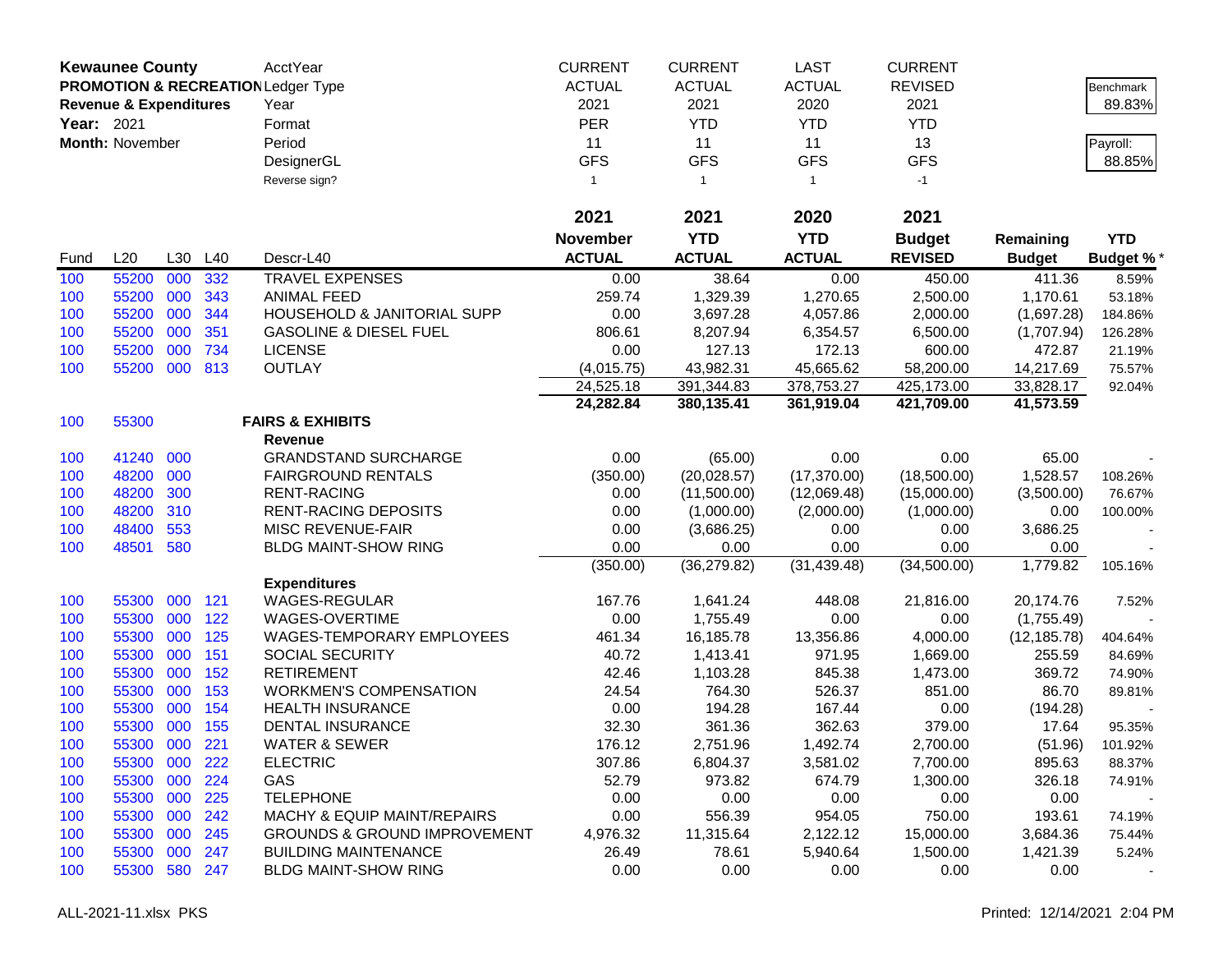| <b>Kewaunee County</b> |                                   |     | AcctYear | <b>CURRENT</b>                                | <b>CURRENT</b>  | <b>LAST</b>    | <b>CURRENT</b> |                |               |                  |
|------------------------|-----------------------------------|-----|----------|-----------------------------------------------|-----------------|----------------|----------------|----------------|---------------|------------------|
|                        |                                   |     |          | <b>PROMOTION &amp; RECREATION Ledger Type</b> | <b>ACTUAL</b>   | <b>ACTUAL</b>  | <b>ACTUAL</b>  | <b>REVISED</b> |               | <b>Benchmark</b> |
|                        | <b>Revenue &amp; Expenditures</b> |     |          | Year                                          | 2021            | 2021           | 2020           | 2021           |               | 89.83%           |
| Year: 2021             |                                   |     |          | Format                                        | <b>PER</b>      | <b>YTD</b>     | <b>YTD</b>     | <b>YTD</b>     |               |                  |
|                        | Month: November                   |     |          | Period                                        | 11              | 11             | 11             | 13             |               | Payroll:         |
|                        |                                   |     |          | DesignerGL                                    | <b>GFS</b>      | <b>GFS</b>     | <b>GFS</b>     | <b>GFS</b>     |               | 88.85%           |
|                        |                                   |     |          | Reverse sign?                                 | $\mathbf{1}$    | $\overline{1}$ | $\mathbf{1}$   | $-1$           |               |                  |
|                        |                                   |     |          |                                               |                 |                |                |                |               |                  |
|                        |                                   |     |          |                                               | 2021            | 2021           | 2020           | 2021           |               |                  |
|                        |                                   |     |          |                                               | <b>November</b> | <b>YTD</b>     | <b>YTD</b>     | <b>Budget</b>  | Remaining     | <b>YTD</b>       |
| Fund                   | L20                               | L30 | L40      | Descr-L40                                     | <b>ACTUAL</b>   | <b>ACTUAL</b>  | <b>ACTUAL</b>  | <b>REVISED</b> | <b>Budget</b> | <b>Budget %*</b> |
| 100                    | 55300                             | 000 | 249      | MAINTENANCE AGREEMENTS                        | 0.00            | 1,894.74       | 1,704.85       | 1,800.00       | (94.74)       | 105.26%          |
| 100                    | 55300                             | 000 | 312      | <b>OFFICE SUPPLIES</b>                        | 0.00            | 0.00           | 0.00           | 0.00           | 0.00          |                  |
| 100                    | 55300                             | 000 | 314      | SMALL ITEMS OF EQUIPMENT                      | 0.00            | 0.00           | 0.00           | 0.00           | 0.00          |                  |
| 100                    | 55300                             | 000 | 324      | <b>MEMBERSHIP DUES</b>                        | 0.00            | 0.00           | 0.00           | 0.00           | 0.00          |                  |
| 100                    | 55300                             | 000 | 332      | <b>TRAVEL EXPENSES</b>                        | 133.84          | 929.60         | 978.14         | 1,000.00       | 70.40         | 92.96%           |
| 100                    | 55300                             | 000 | 344      | HOUSEHOLD & JANITORIAL SUPP                   | 0.00            | 1,374.46       | 1,289.30       | 2,400.00       | 1,025.54      | 57.27%           |
| 100                    | 55300                             | 000 | 351      | <b>GASOLINE &amp; DIESEL FUEL</b>             | 63.00           | 1,300.01       | 518.52         | 1,300.00       | (0.01)        | 100.00%          |
| 100                    | 55300                             | 000 | 355      | PLUMBING & ELECTRICAL                         | 0.00            | 199.90         | 0.00           | 0.00           | (199.90)      |                  |
| 100                    | 55300                             | 000 | 810      | <b>TRACK GRADING(WEEKLY)</b>                  | 0.00            | 5,334.51       | 6,928.76       | 8,000.00       | 2,665.49      | 66.68%           |
| 100                    | 55300                             | 000 | 813      | <b>OUTLAY</b>                                 | 0.00            | 25,965.58      | 0.00           | 17,900.00      | (8,065.58)    | 145.06%          |
| 100                    | 55300                             | 000 | 814      | TRACK CLAY REPLACEMENT                        | 7,536.94        | 7,536.94       | 0.00           | 0.00           | (7,536.94)    |                  |
|                        |                                   |     |          |                                               | 14,042.48       | 90,435.67      | 42,863.64      | 91,538.00      | 1,102.33      | 98.80%           |
|                        |                                   |     |          |                                               | 13,692.48       | 54, 155.85     | 11,424.16      | 57,038.00      | 2,882.15      |                  |
| 100                    | 55301                             |     |          | <b>FAIRGROUNDS BUILDING</b>                   |                 |                |                |                |               |                  |
|                        |                                   |     |          | <b>Expenditures</b>                           |                 |                |                |                |               |                  |
| 100                    | 55301                             | 000 | 121      | <b>WAGES-REGULAR</b>                          | 403.75          | 3,507.64       | 2,457.45       | 3,278.00       | (229.64)      | 107.01%          |
| 100                    | 55301                             | 000 | 125      | WAGES-TEMPORARY EMPLOYEES                     | 0.00            | 0.00           | 0.00           | 0.00           | 0.00          |                  |
| 100                    | 55301                             | 000 | 151      | SOCIAL SECURITY                               | 27.31           | 154.25         | 0.00           | 251.00         | 96.75         | 61.45%           |
| 100                    | 55301                             | 000 | 152      | <b>RETIREMENT</b>                             | 27.25           | 150.63         | 0.00           | 0.00           | (150.63)      |                  |
| 100                    | 55301                             | 000 | 153      | <b>WORKMEN'S COMPENSATION</b>                 | 15.75           | 87.06          | 0.00           | 128.00         | 40.94         | 68.02%           |
| 100                    | 55301                             | 000 | 154      | <b>HEALTH INSURANCE</b>                       | 132.71          | 610.98         | 0.00           | 0.00           | (610.98)      |                  |
| 100                    | 55301                             | 000 | 155      | DENTAL INSURANCE                              | 8.09            | 37.24          | 0.00           | 0.00           | (37.24)       |                  |
| 100                    | 55301                             | 000 | 221      | <b>WATER &amp; SEWER</b>                      | 118.76          | 1,120.68       | 1,044.20       | 1,300.00       | 179.32        | 86.21%           |
| 100                    | 55301                             | 000 | 222      | <b>ELECTRIC</b>                               | 1,796.01        | 15,019.84      | 23,416.84      | 30,000.00      | 14,980.16     | 50.07%           |
| 100                    | 55301                             | 000 | 224      | GAS                                           | 59.37           | 2,736.59       | 2,578.81       | 4,000.00       | 1,263.41      | 68.41%           |
| 100                    | 55301                             | 000 | 235      | <b>SNOW REMOVAL</b>                           | 0.00            | 221.62         | 159.86         | 350.00         | 128.38        | 63.32%           |
| 100                    | 55301                             | 000 | 247      | <b>BUILDING MAINTENANCE</b>                   | 118.52          | 1,462.54       | 1,777.92       | 1,500.00       | 37.46         | 97.50%           |
| 100                    | 55301                             | 000 | 297      | REFUSE COLLECTION                             | 254.58          | 2,736.35       | 2,508.99       | 2,753.00       | 16.65         | 99.40%           |
| 100                    | 55301                             | 000 | 344      | <b>HOUSEHOLD &amp; JANITORIAL SUPP</b>        | 0.00            | 0.00           | 0.00           | 0.00           | 0.00          |                  |
| 100                    | 55301                             | 000 | 355      | <b>HVAC MAINTENANCE</b>                       | 0.00            | 0.00           | 0.00           | 0.00           | 0.00          |                  |
|                        |                                   |     |          |                                               | 2,962.10        | 27,845.42      | 33,944.07      | 43,560.00      | 15,714.58     | 63.92%           |
|                        |                                   |     |          |                                               | 2,962.10        | 27,845.42      | 33,944.07      | 43,560.00      | 15,714.58     |                  |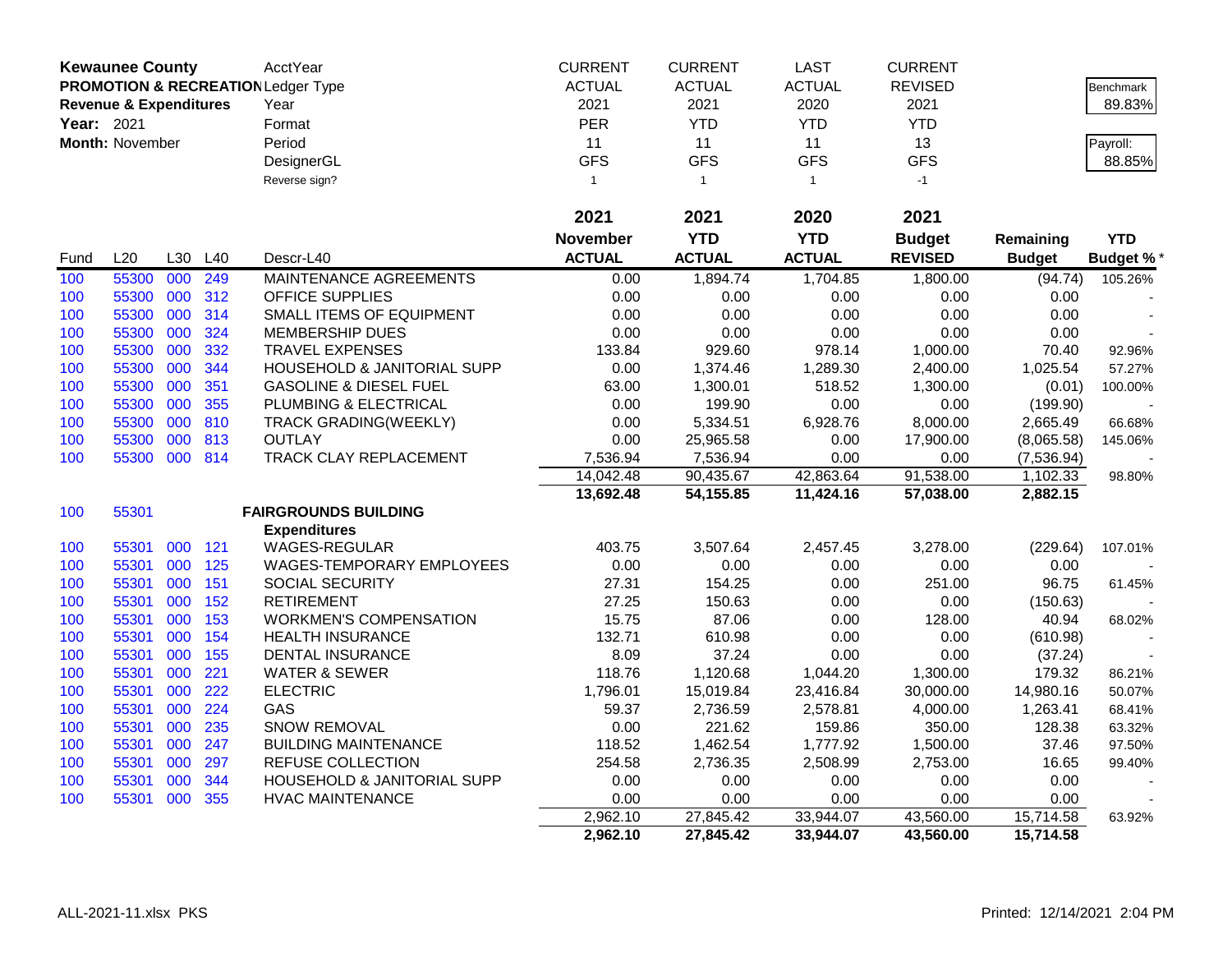|            | <b>Kewaunee County</b>            |            |            | AcctYear                                      | <b>CURRENT</b>  | <b>CURRENT</b>     | <b>LAST</b>        | <b>CURRENT</b>     |                 |                   |
|------------|-----------------------------------|------------|------------|-----------------------------------------------|-----------------|--------------------|--------------------|--------------------|-----------------|-------------------|
|            |                                   |            |            | <b>PROMOTION &amp; RECREATION Ledger Type</b> | <b>ACTUAL</b>   | <b>ACTUAL</b>      | <b>ACTUAL</b>      | <b>REVISED</b>     |                 | Benchmark         |
|            | <b>Revenue &amp; Expenditures</b> |            |            | Year                                          | 2021            | 2021               | 2020               | 2021               |                 | 89.83%            |
| Year: 2021 |                                   |            |            | Format                                        | <b>PER</b>      | <b>YTD</b>         | <b>YTD</b>         | <b>YTD</b>         |                 |                   |
|            | Month: November                   |            |            | Period                                        | 11              | 11                 | 11                 | 13                 |                 | Payroll:          |
|            |                                   |            |            | DesignerGL                                    | <b>GFS</b>      | <b>GFS</b>         | <b>GFS</b>         | <b>GFS</b>         |                 | 88.85%            |
|            |                                   |            |            | Reverse sign?                                 | $\mathbf{1}$    | $\mathbf{1}$       | $\mathbf{1}$       | $-1$               |                 |                   |
|            |                                   |            |            |                                               |                 |                    |                    |                    |                 |                   |
|            |                                   |            |            |                                               | 2021            | 2021               | 2020               | 2021               |                 |                   |
|            |                                   |            |            |                                               | <b>November</b> | <b>YTD</b>         | <b>YTD</b>         | <b>Budget</b>      | Remaining       | <b>YTD</b>        |
| Fund       | L20                               | L30        | L40        | Descr-L40                                     | <b>ACTUAL</b>   | <b>ACTUAL</b>      | <b>ACTUAL</b>      | <b>REVISED</b>     | <b>Budget</b>   | Budget %*         |
| 100        | 56700                             |            |            | <b>INDUSTRIAL DEVELOPMENT</b>                 |                 |                    |                    |                    |                 |                   |
|            |                                   |            |            | <b>Revenue</b>                                |                 |                    |                    |                    |                 |                   |
| 100        | 48505                             | 000        |            | <b>SIGN DONATIONS</b>                         | 0.00            | 0.00               | 0.00               | 0.00               | 0.00            |                   |
|            |                                   |            |            |                                               | 0.00            | 0.00               | 0.00               | 0.00               | 0.00            |                   |
|            |                                   |            |            | <b>Expenditures</b>                           |                 |                    |                    |                    |                 |                   |
| 100        | 56700                             | 000        | 363        | <b>SIGNS</b>                                  | 0.00            | 0.00               | 0.00               | 0.00               | 0.00            |                   |
| 100        | 56700                             | 000        | 601        | <b>SIGN RENTAL FEES</b>                       | 0.00            | 450.00             | 450.00             | 450.00             | 0.00            | 100.00%           |
|            |                                   |            |            |                                               | 0.00            | 450.00             | 450.00             | 450.00             | 0.00            | 100.00%           |
|            |                                   |            |            |                                               | 0.00            | 450.00             | 450.00             | 450.00             | 0.00            |                   |
| 100        | 55441                             |            |            | <b>WINTER PARK RECREATION FAC</b>             |                 |                    |                    |                    |                 |                   |
|            |                                   |            |            | Revenue                                       |                 |                    |                    |                    |                 |                   |
| 100        | 46720                             | 010        |            | WINTER PARK-BLDG RENTAL                       | 0.00            | 0.00               | 0.00               | (500.00)           | (500.00)        | 0.00%             |
| 100        | 46721                             | 000        |            | <b>WINTER PARK-REVENUE</b>                    | 0.00            | 0.00               | 0.00               | 0.00               | 0.00            |                   |
| 100        | 46721                             | 005        |            | <b>WINTER PARK-TICKET SALES</b>               | 0.00            | (45, 235.10)       | (49, 947.80)       | (35,000.00)        | 10,235.10       | 129.24%           |
| 100        | 46721                             | 010        |            | WINTER PARK-WPA LOAN REPMT                    | 0.00            | (19,822.98)        | (19, 822.98)       | (19,823.00)        | (0.02)          | 100.00%           |
| 100        | 46721                             | 020        |            | WINTER PARK-DISC GOLF                         | 0.00            | (283.32)           | (684.27)           | (750.00)           | (466.68)        | 37.78%            |
| 100        | 48501                             | 000        |            | WINTER PARK-DONATION/SPONSOR                  | 0.00            | (1,000.00)         | (2,000.00)         | (1,000.00)         | 0.00            | 100.00%           |
|            |                                   |            |            |                                               | 0.00            | (66, 341.40)       | (72, 455.05)       | (57,073.00)        | 9,268.40        | 116.24%           |
|            |                                   |            |            | <b>Expenditures</b>                           |                 |                    |                    |                    |                 |                   |
| 100        | 55441                             | 000        | 121        | <b>WAGES-REGULAR</b>                          | 0.00            | 7,775.65           | 6,890.58           | 9,162.00           | 1,386.35        | 84.87%            |
| 100        | 55441                             | 000        | 122        | WAGES-OVERTIME                                | 0.00            | 1,721.53           | 1,004.00           | 0.00               | (1,721.53)      |                   |
| 100        | 55441                             | 000        | 125        | WAGES-TEMPORARY EMPLOYEES                     | 0.00            | 15,054.40          | 13,189.40          | 18,500.00          | 3,445.60        | 81.38%            |
| 100        | 55441<br>55441                    | 000<br>000 | 151<br>152 | SOCIAL SECURITY<br><b>RETIREMENT</b>          | 0.00            | 1,813.69<br>589.49 | 1,545.32<br>535.53 | 2,665.00<br>600.00 | 851.31<br>10.51 | 68.06%<br>98.25%  |
| 100<br>100 | 55441                             | 000        | 153        | <b>WORKMEN'S COMPENSATION</b>                 | 0.00<br>0.00    | 959.20             | 807.61             | 705.00             | (254.20)        |                   |
| 100        | 55441                             | 000        | 154        | <b>HEALTH INSURANCE</b>                       | 0.00            | 4,034.25           | 4,234.23           | 6,430.00           | 2,395.75        | 136.06%<br>62.74% |
| 100        | 55441                             | 000        | 155        | DENTAL INSURANCE                              | 0.00            | 133.34             | 136.12             | 236.00             | 102.66          | 56.50%            |
| 100        | 55441                             | 000        | 221        | <b>WATER &amp; SEWER</b>                      | 0.00            | 805.00             | 670.00             | 1,000.00           | 195.00          | 80.50%            |
| 100        | 55441                             | 000        | 222        | <b>ELECTRIC</b>                               | 166.80          | 5,477.19           | 3,250.12           | 6,000.00           | 522.81          | 91.29%            |
|            | 55441                             | 000        | 224        | GAS                                           | 0.00            |                    | 574.15             | 1,200.00           | 474.55          |                   |
| 100<br>100 | 55441                             | 000        | 242        | <b>MACHY &amp; EQUIP MAINT/REPAIRS</b>        | 0.00            | 725.45<br>528.17   | 227.82             | 4,000.00           | 3,471.83        | 60.45%<br>13.20%  |
| 100        | 55441                             | 000        | 351        | <b>GASOLINE &amp; DIESEL FUEL</b>             | 0.00            | 1,005.19           | 1,350.51           | 1,600.00           | 594.81          | 62.82%            |
| 100        | 55441                             | 000        | 601        | WINTER PARK RECREATION FAC                    | 0.00            | 4,691.34           | 5,050.26           | 8,700.00           | 4,008.66        | 53.92%            |
|            |                                   |            |            |                                               |                 |                    |                    |                    |                 |                   |
| 100        | 55441                             | 020        | 601        | WINTER PARK-DISC GOLF                         | 0.00            | 188.00             | 0.00               | 0.00               | (188.00)        |                   |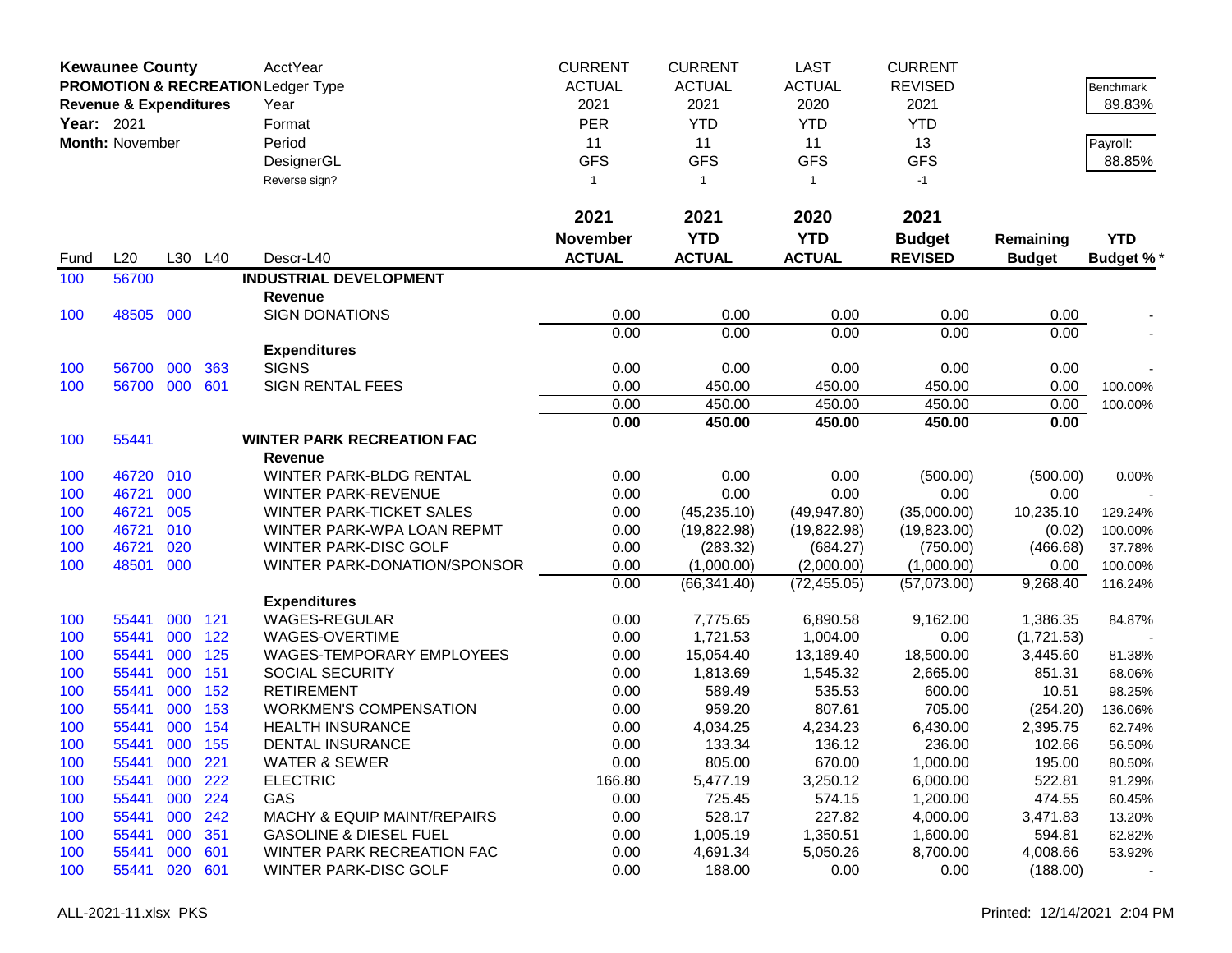| <b>ACTUAL</b><br><b>ACTUAL</b><br><b>REVISED</b><br><b>PROMOTION &amp; RECREATION Ledger Type</b><br><b>ACTUAL</b><br>Benchmark<br>2021<br>2021<br>2020<br>2021<br>89.83%<br><b>Revenue &amp; Expenditures</b><br>Year<br><b>PER</b><br><b>YTD</b><br>Year: 2021<br><b>YTD</b><br><b>YTD</b><br>Format<br>Month: November<br>Period<br>11<br>11<br>11<br>13<br>Payroll:<br><b>GFS</b><br><b>GFS</b><br><b>GFS</b><br><b>GFS</b><br>DesignerGL<br>88.85%<br>Reverse sign?<br>$-1$<br>$\mathbf{1}$<br>$\overline{1}$<br>$\mathbf{1}$<br>2021<br>2021<br>2021<br>2020<br><b>YTD</b><br><b>YTD</b><br><b>November</b><br><b>Budget</b><br><b>YTD</b><br>Remaining<br><b>ACTUAL</b><br><b>ACTUAL</b><br>L20<br>L30<br>L40<br><b>ACTUAL</b><br><b>REVISED</b><br>Descr-L40<br><b>Budget</b><br><b>Budget %*</b><br>Fund<br><b>OUTLAY</b><br>55441<br>813<br>100<br>000<br>0.00<br>0.00<br>0.00<br>0.00<br>0.00<br>166.80<br>45,501.89<br>39,465.65<br>60,798.00<br>15,296.11<br>74.84%<br>166.80<br>(20, 839.51)<br>(32,989.40)<br>3,725.00<br>24,564.51<br>55440<br><b>SNOWMOBILE TRAILS</b><br>100<br><b>Revenue</b><br><b>SNOWMOBILE AIDS</b><br>0.00<br>100<br>43570 000<br>(26,685.00)<br>(84, 505.19)<br>(53,370.00)<br>(26,685.00)<br>50.00%<br>0.00<br>(26, 685.00)<br>(84, 505.19)<br>(53,370.00)<br>(26,685.00)<br>50.00%<br><b>Expenditures</b><br>000<br>610<br><b>ALGOMA SNOWRIDERS</b><br>55440<br>0.00<br>14,970.00<br>29,824.47<br>14,850.00<br>100<br>(120.00)<br>100.81%<br>000<br>55440<br>620<br>DENMARK NORSEMEN CLUB<br>3,930.00<br>6,436.15<br>4,530.00<br>600.00<br>100<br>0.00<br>86.75%<br>55440<br>000<br>640<br><b>KEWAUNEE MOONRIDERS</b><br>100<br>0.00<br>18,600.00<br>27,996.95<br>18,480.00<br>(120.00)<br>100.65%<br>55440<br>000<br>650<br><b>MIDNITE TRAIL RIDERS</b><br>750.00<br>1,087.05<br>600.00<br>100<br>0.00<br>(150.00)<br>125.00%<br>55440<br>000<br>660<br><b>RED RIVER RIDERS</b><br>0.00<br>6,360.00<br>7,829.57<br>6,000.00<br>100<br>(360.00)<br>106.00%<br>000<br>670<br>SPARTAN SNOWMOBILE CLUB<br>11,331.00<br>100<br>55440<br>0.00<br>8,760.00<br>8,910.00<br>150.00<br>98.32%<br>0.00<br>53,370.00<br>84,505.19<br>53,370.00<br>0.00<br>100.00%<br>0.00<br>26,685.00<br>0.00<br>(26, 685.00)<br>0.00<br><b>OTHER PARKS &amp; TRAILS</b><br><b>Revenue</b><br>43577<br>000<br>ATV TRAIL MAINTENANCE<br>0.00<br>(24, 750.75)<br>100<br>(7,750.75)<br>(9,500.00)<br>(1,749.25)<br>81.59%<br>43583<br>000<br>100<br>ATV-EROSION CONTROL GRANT<br>0.00<br>3,805.84<br>0.00<br>0.00<br>(3,805.84)<br>46206<br>000<br>100<br>OFF-ROAD REGISTRATION-RIVER<br>0.00<br>0.00<br>(10.00)<br>0.00<br>0.00<br>43578<br>000<br>AHNAPEE TRAIL GRANT<br>100<br>0.00<br>(17,880.45)<br>(3,726.94)<br>(10,000.00)<br>7,880.45<br>178.80%<br>48501<br>578<br>AHNAPEE TRAIL DONATIONS<br>100<br>0.00<br>(10,527.00)<br>0.00<br>(6,000.00)<br>4,527.00<br>175.45%<br>48501<br>066<br>0.00<br>100<br><b>ICE RINK DONATIONS</b><br>0.00<br>0.00<br>0.00<br>0.00<br>650<br>43569<br>PEKAREK BRIDGE GRANT<br>0.00<br>0.00<br>100<br>0.00<br>(61,900.00)<br>0.00<br>43615<br>002<br>100<br><b>WEST ALASKA LAKE GRANTS</b><br>0.00<br>(3,750.00)<br>(3,750.00)<br>(7,500.00)<br>(3,750.00)<br>50.00%<br>100<br>43619<br>001<br>HEIDMANN LAKE IMPRVMT GRANT<br>0.00<br>(3,750.00)<br>(3,750.00)<br>(7,500.00)<br>(3,750.00)<br>50.00%<br>0.00<br>(39, 852.36)<br>(40,500.00)<br>(647.64)<br>(97, 887.69)<br><b>Expenditures</b><br>ATV TRAIL MAINTENANCE<br>55447<br>000<br>601<br>1,444.16<br>1,901.84<br>20,282.00<br>9,500.00<br>7,598.16<br>100<br>20.02%<br>000<br>4,382.87<br>23,500.00<br>100<br>55444<br>601<br><b>AHNAPEE TRAIL</b><br>0.00<br>23,119.73<br>380.27<br>98.38%<br>000<br>161.44<br>14,194.92<br>54921<br>601<br><b>DANA FARM</b><br>8,325.29<br>1,000.00<br>(7, 325.29)<br>100<br>832.53%<br>650<br>61,900.00<br>55450<br>601<br>PEKAREK BRIDGE PROJECT<br>0.00<br>0.00<br>0.00<br>0.00<br>100 |     | <b>Kewaunee County</b> |     |     | AcctYear                  | <b>CURRENT</b> | <b>CURRENT</b> | <b>LAST</b> | <b>CURRENT</b> |           |        |
|--------------------------------------------------------------------------------------------------------------------------------------------------------------------------------------------------------------------------------------------------------------------------------------------------------------------------------------------------------------------------------------------------------------------------------------------------------------------------------------------------------------------------------------------------------------------------------------------------------------------------------------------------------------------------------------------------------------------------------------------------------------------------------------------------------------------------------------------------------------------------------------------------------------------------------------------------------------------------------------------------------------------------------------------------------------------------------------------------------------------------------------------------------------------------------------------------------------------------------------------------------------------------------------------------------------------------------------------------------------------------------------------------------------------------------------------------------------------------------------------------------------------------------------------------------------------------------------------------------------------------------------------------------------------------------------------------------------------------------------------------------------------------------------------------------------------------------------------------------------------------------------------------------------------------------------------------------------------------------------------------------------------------------------------------------------------------------------------------------------------------------------------------------------------------------------------------------------------------------------------------------------------------------------------------------------------------------------------------------------------------------------------------------------------------------------------------------------------------------------------------------------------------------------------------------------------------------------------------------------------------------------------------------------------------------------------------------------------------------------------------------------------------------------------------------------------------------------------------------------------------------------------------------------------------------------------------------------------------------------------------------------------------------------------------------------------------------------------------------------------------------------------------------------------------------------------------------------------------------------------------------------------------------------------------------------------------------------------------------------------------------------------------------------------------------------------------------------------------------------------------------------------------------------------------------------------------------------------------------------------------------------------------------------------------------------------------------------------------------------------------------------------------------------------------------------------------------------------------------------------------------------------------------------------------------------------|-----|------------------------|-----|-----|---------------------------|----------------|----------------|-------------|----------------|-----------|--------|
|                                                                                                                                                                                                                                                                                                                                                                                                                                                                                                                                                                                                                                                                                                                                                                                                                                                                                                                                                                                                                                                                                                                                                                                                                                                                                                                                                                                                                                                                                                                                                                                                                                                                                                                                                                                                                                                                                                                                                                                                                                                                                                                                                                                                                                                                                                                                                                                                                                                                                                                                                                                                                                                                                                                                                                                                                                                                                                                                                                                                                                                                                                                                                                                                                                                                                                                                                                                                                                                                                                                                                                                                                                                                                                                                                                                                                                                                                                                                            |     |                        |     |     |                           |                |                |             |                |           |        |
|                                                                                                                                                                                                                                                                                                                                                                                                                                                                                                                                                                                                                                                                                                                                                                                                                                                                                                                                                                                                                                                                                                                                                                                                                                                                                                                                                                                                                                                                                                                                                                                                                                                                                                                                                                                                                                                                                                                                                                                                                                                                                                                                                                                                                                                                                                                                                                                                                                                                                                                                                                                                                                                                                                                                                                                                                                                                                                                                                                                                                                                                                                                                                                                                                                                                                                                                                                                                                                                                                                                                                                                                                                                                                                                                                                                                                                                                                                                                            |     |                        |     |     |                           |                |                |             |                |           |        |
|                                                                                                                                                                                                                                                                                                                                                                                                                                                                                                                                                                                                                                                                                                                                                                                                                                                                                                                                                                                                                                                                                                                                                                                                                                                                                                                                                                                                                                                                                                                                                                                                                                                                                                                                                                                                                                                                                                                                                                                                                                                                                                                                                                                                                                                                                                                                                                                                                                                                                                                                                                                                                                                                                                                                                                                                                                                                                                                                                                                                                                                                                                                                                                                                                                                                                                                                                                                                                                                                                                                                                                                                                                                                                                                                                                                                                                                                                                                                            |     |                        |     |     |                           |                |                |             |                |           |        |
|                                                                                                                                                                                                                                                                                                                                                                                                                                                                                                                                                                                                                                                                                                                                                                                                                                                                                                                                                                                                                                                                                                                                                                                                                                                                                                                                                                                                                                                                                                                                                                                                                                                                                                                                                                                                                                                                                                                                                                                                                                                                                                                                                                                                                                                                                                                                                                                                                                                                                                                                                                                                                                                                                                                                                                                                                                                                                                                                                                                                                                                                                                                                                                                                                                                                                                                                                                                                                                                                                                                                                                                                                                                                                                                                                                                                                                                                                                                                            |     |                        |     |     |                           |                |                |             |                |           |        |
|                                                                                                                                                                                                                                                                                                                                                                                                                                                                                                                                                                                                                                                                                                                                                                                                                                                                                                                                                                                                                                                                                                                                                                                                                                                                                                                                                                                                                                                                                                                                                                                                                                                                                                                                                                                                                                                                                                                                                                                                                                                                                                                                                                                                                                                                                                                                                                                                                                                                                                                                                                                                                                                                                                                                                                                                                                                                                                                                                                                                                                                                                                                                                                                                                                                                                                                                                                                                                                                                                                                                                                                                                                                                                                                                                                                                                                                                                                                                            |     |                        |     |     |                           |                |                |             |                |           |        |
|                                                                                                                                                                                                                                                                                                                                                                                                                                                                                                                                                                                                                                                                                                                                                                                                                                                                                                                                                                                                                                                                                                                                                                                                                                                                                                                                                                                                                                                                                                                                                                                                                                                                                                                                                                                                                                                                                                                                                                                                                                                                                                                                                                                                                                                                                                                                                                                                                                                                                                                                                                                                                                                                                                                                                                                                                                                                                                                                                                                                                                                                                                                                                                                                                                                                                                                                                                                                                                                                                                                                                                                                                                                                                                                                                                                                                                                                                                                                            |     |                        |     |     |                           |                |                |             |                |           |        |
|                                                                                                                                                                                                                                                                                                                                                                                                                                                                                                                                                                                                                                                                                                                                                                                                                                                                                                                                                                                                                                                                                                                                                                                                                                                                                                                                                                                                                                                                                                                                                                                                                                                                                                                                                                                                                                                                                                                                                                                                                                                                                                                                                                                                                                                                                                                                                                                                                                                                                                                                                                                                                                                                                                                                                                                                                                                                                                                                                                                                                                                                                                                                                                                                                                                                                                                                                                                                                                                                                                                                                                                                                                                                                                                                                                                                                                                                                                                                            |     |                        |     |     |                           |                |                |             |                |           |        |
|                                                                                                                                                                                                                                                                                                                                                                                                                                                                                                                                                                                                                                                                                                                                                                                                                                                                                                                                                                                                                                                                                                                                                                                                                                                                                                                                                                                                                                                                                                                                                                                                                                                                                                                                                                                                                                                                                                                                                                                                                                                                                                                                                                                                                                                                                                                                                                                                                                                                                                                                                                                                                                                                                                                                                                                                                                                                                                                                                                                                                                                                                                                                                                                                                                                                                                                                                                                                                                                                                                                                                                                                                                                                                                                                                                                                                                                                                                                                            |     |                        |     |     |                           |                |                |             |                |           |        |
|                                                                                                                                                                                                                                                                                                                                                                                                                                                                                                                                                                                                                                                                                                                                                                                                                                                                                                                                                                                                                                                                                                                                                                                                                                                                                                                                                                                                                                                                                                                                                                                                                                                                                                                                                                                                                                                                                                                                                                                                                                                                                                                                                                                                                                                                                                                                                                                                                                                                                                                                                                                                                                                                                                                                                                                                                                                                                                                                                                                                                                                                                                                                                                                                                                                                                                                                                                                                                                                                                                                                                                                                                                                                                                                                                                                                                                                                                                                                            |     |                        |     |     |                           |                |                |             |                |           |        |
|                                                                                                                                                                                                                                                                                                                                                                                                                                                                                                                                                                                                                                                                                                                                                                                                                                                                                                                                                                                                                                                                                                                                                                                                                                                                                                                                                                                                                                                                                                                                                                                                                                                                                                                                                                                                                                                                                                                                                                                                                                                                                                                                                                                                                                                                                                                                                                                                                                                                                                                                                                                                                                                                                                                                                                                                                                                                                                                                                                                                                                                                                                                                                                                                                                                                                                                                                                                                                                                                                                                                                                                                                                                                                                                                                                                                                                                                                                                                            |     |                        |     |     |                           |                |                |             |                |           |        |
|                                                                                                                                                                                                                                                                                                                                                                                                                                                                                                                                                                                                                                                                                                                                                                                                                                                                                                                                                                                                                                                                                                                                                                                                                                                                                                                                                                                                                                                                                                                                                                                                                                                                                                                                                                                                                                                                                                                                                                                                                                                                                                                                                                                                                                                                                                                                                                                                                                                                                                                                                                                                                                                                                                                                                                                                                                                                                                                                                                                                                                                                                                                                                                                                                                                                                                                                                                                                                                                                                                                                                                                                                                                                                                                                                                                                                                                                                                                                            |     |                        |     |     |                           |                |                |             |                |           |        |
|                                                                                                                                                                                                                                                                                                                                                                                                                                                                                                                                                                                                                                                                                                                                                                                                                                                                                                                                                                                                                                                                                                                                                                                                                                                                                                                                                                                                                                                                                                                                                                                                                                                                                                                                                                                                                                                                                                                                                                                                                                                                                                                                                                                                                                                                                                                                                                                                                                                                                                                                                                                                                                                                                                                                                                                                                                                                                                                                                                                                                                                                                                                                                                                                                                                                                                                                                                                                                                                                                                                                                                                                                                                                                                                                                                                                                                                                                                                                            |     |                        |     |     |                           |                |                |             |                |           |        |
|                                                                                                                                                                                                                                                                                                                                                                                                                                                                                                                                                                                                                                                                                                                                                                                                                                                                                                                                                                                                                                                                                                                                                                                                                                                                                                                                                                                                                                                                                                                                                                                                                                                                                                                                                                                                                                                                                                                                                                                                                                                                                                                                                                                                                                                                                                                                                                                                                                                                                                                                                                                                                                                                                                                                                                                                                                                                                                                                                                                                                                                                                                                                                                                                                                                                                                                                                                                                                                                                                                                                                                                                                                                                                                                                                                                                                                                                                                                                            |     |                        |     |     |                           |                |                |             |                |           |        |
|                                                                                                                                                                                                                                                                                                                                                                                                                                                                                                                                                                                                                                                                                                                                                                                                                                                                                                                                                                                                                                                                                                                                                                                                                                                                                                                                                                                                                                                                                                                                                                                                                                                                                                                                                                                                                                                                                                                                                                                                                                                                                                                                                                                                                                                                                                                                                                                                                                                                                                                                                                                                                                                                                                                                                                                                                                                                                                                                                                                                                                                                                                                                                                                                                                                                                                                                                                                                                                                                                                                                                                                                                                                                                                                                                                                                                                                                                                                                            |     |                        |     |     |                           |                |                |             |                |           |        |
|                                                                                                                                                                                                                                                                                                                                                                                                                                                                                                                                                                                                                                                                                                                                                                                                                                                                                                                                                                                                                                                                                                                                                                                                                                                                                                                                                                                                                                                                                                                                                                                                                                                                                                                                                                                                                                                                                                                                                                                                                                                                                                                                                                                                                                                                                                                                                                                                                                                                                                                                                                                                                                                                                                                                                                                                                                                                                                                                                                                                                                                                                                                                                                                                                                                                                                                                                                                                                                                                                                                                                                                                                                                                                                                                                                                                                                                                                                                                            |     |                        |     |     |                           |                |                |             |                |           |        |
|                                                                                                                                                                                                                                                                                                                                                                                                                                                                                                                                                                                                                                                                                                                                                                                                                                                                                                                                                                                                                                                                                                                                                                                                                                                                                                                                                                                                                                                                                                                                                                                                                                                                                                                                                                                                                                                                                                                                                                                                                                                                                                                                                                                                                                                                                                                                                                                                                                                                                                                                                                                                                                                                                                                                                                                                                                                                                                                                                                                                                                                                                                                                                                                                                                                                                                                                                                                                                                                                                                                                                                                                                                                                                                                                                                                                                                                                                                                                            |     |                        |     |     |                           |                |                |             |                |           |        |
|                                                                                                                                                                                                                                                                                                                                                                                                                                                                                                                                                                                                                                                                                                                                                                                                                                                                                                                                                                                                                                                                                                                                                                                                                                                                                                                                                                                                                                                                                                                                                                                                                                                                                                                                                                                                                                                                                                                                                                                                                                                                                                                                                                                                                                                                                                                                                                                                                                                                                                                                                                                                                                                                                                                                                                                                                                                                                                                                                                                                                                                                                                                                                                                                                                                                                                                                                                                                                                                                                                                                                                                                                                                                                                                                                                                                                                                                                                                                            |     |                        |     |     |                           |                |                |             |                |           |        |
|                                                                                                                                                                                                                                                                                                                                                                                                                                                                                                                                                                                                                                                                                                                                                                                                                                                                                                                                                                                                                                                                                                                                                                                                                                                                                                                                                                                                                                                                                                                                                                                                                                                                                                                                                                                                                                                                                                                                                                                                                                                                                                                                                                                                                                                                                                                                                                                                                                                                                                                                                                                                                                                                                                                                                                                                                                                                                                                                                                                                                                                                                                                                                                                                                                                                                                                                                                                                                                                                                                                                                                                                                                                                                                                                                                                                                                                                                                                                            |     |                        |     |     |                           |                |                |             |                |           |        |
|                                                                                                                                                                                                                                                                                                                                                                                                                                                                                                                                                                                                                                                                                                                                                                                                                                                                                                                                                                                                                                                                                                                                                                                                                                                                                                                                                                                                                                                                                                                                                                                                                                                                                                                                                                                                                                                                                                                                                                                                                                                                                                                                                                                                                                                                                                                                                                                                                                                                                                                                                                                                                                                                                                                                                                                                                                                                                                                                                                                                                                                                                                                                                                                                                                                                                                                                                                                                                                                                                                                                                                                                                                                                                                                                                                                                                                                                                                                                            |     |                        |     |     |                           |                |                |             |                |           |        |
|                                                                                                                                                                                                                                                                                                                                                                                                                                                                                                                                                                                                                                                                                                                                                                                                                                                                                                                                                                                                                                                                                                                                                                                                                                                                                                                                                                                                                                                                                                                                                                                                                                                                                                                                                                                                                                                                                                                                                                                                                                                                                                                                                                                                                                                                                                                                                                                                                                                                                                                                                                                                                                                                                                                                                                                                                                                                                                                                                                                                                                                                                                                                                                                                                                                                                                                                                                                                                                                                                                                                                                                                                                                                                                                                                                                                                                                                                                                                            |     |                        |     |     |                           |                |                |             |                |           |        |
|                                                                                                                                                                                                                                                                                                                                                                                                                                                                                                                                                                                                                                                                                                                                                                                                                                                                                                                                                                                                                                                                                                                                                                                                                                                                                                                                                                                                                                                                                                                                                                                                                                                                                                                                                                                                                                                                                                                                                                                                                                                                                                                                                                                                                                                                                                                                                                                                                                                                                                                                                                                                                                                                                                                                                                                                                                                                                                                                                                                                                                                                                                                                                                                                                                                                                                                                                                                                                                                                                                                                                                                                                                                                                                                                                                                                                                                                                                                                            |     |                        |     |     |                           |                |                |             |                |           |        |
|                                                                                                                                                                                                                                                                                                                                                                                                                                                                                                                                                                                                                                                                                                                                                                                                                                                                                                                                                                                                                                                                                                                                                                                                                                                                                                                                                                                                                                                                                                                                                                                                                                                                                                                                                                                                                                                                                                                                                                                                                                                                                                                                                                                                                                                                                                                                                                                                                                                                                                                                                                                                                                                                                                                                                                                                                                                                                                                                                                                                                                                                                                                                                                                                                                                                                                                                                                                                                                                                                                                                                                                                                                                                                                                                                                                                                                                                                                                                            |     |                        |     |     |                           |                |                |             |                |           |        |
|                                                                                                                                                                                                                                                                                                                                                                                                                                                                                                                                                                                                                                                                                                                                                                                                                                                                                                                                                                                                                                                                                                                                                                                                                                                                                                                                                                                                                                                                                                                                                                                                                                                                                                                                                                                                                                                                                                                                                                                                                                                                                                                                                                                                                                                                                                                                                                                                                                                                                                                                                                                                                                                                                                                                                                                                                                                                                                                                                                                                                                                                                                                                                                                                                                                                                                                                                                                                                                                                                                                                                                                                                                                                                                                                                                                                                                                                                                                                            |     |                        |     |     |                           |                |                |             |                |           |        |
|                                                                                                                                                                                                                                                                                                                                                                                                                                                                                                                                                                                                                                                                                                                                                                                                                                                                                                                                                                                                                                                                                                                                                                                                                                                                                                                                                                                                                                                                                                                                                                                                                                                                                                                                                                                                                                                                                                                                                                                                                                                                                                                                                                                                                                                                                                                                                                                                                                                                                                                                                                                                                                                                                                                                                                                                                                                                                                                                                                                                                                                                                                                                                                                                                                                                                                                                                                                                                                                                                                                                                                                                                                                                                                                                                                                                                                                                                                                                            |     |                        |     |     |                           |                |                |             |                |           |        |
|                                                                                                                                                                                                                                                                                                                                                                                                                                                                                                                                                                                                                                                                                                                                                                                                                                                                                                                                                                                                                                                                                                                                                                                                                                                                                                                                                                                                                                                                                                                                                                                                                                                                                                                                                                                                                                                                                                                                                                                                                                                                                                                                                                                                                                                                                                                                                                                                                                                                                                                                                                                                                                                                                                                                                                                                                                                                                                                                                                                                                                                                                                                                                                                                                                                                                                                                                                                                                                                                                                                                                                                                                                                                                                                                                                                                                                                                                                                                            |     |                        |     |     |                           |                |                |             |                |           |        |
|                                                                                                                                                                                                                                                                                                                                                                                                                                                                                                                                                                                                                                                                                                                                                                                                                                                                                                                                                                                                                                                                                                                                                                                                                                                                                                                                                                                                                                                                                                                                                                                                                                                                                                                                                                                                                                                                                                                                                                                                                                                                                                                                                                                                                                                                                                                                                                                                                                                                                                                                                                                                                                                                                                                                                                                                                                                                                                                                                                                                                                                                                                                                                                                                                                                                                                                                                                                                                                                                                                                                                                                                                                                                                                                                                                                                                                                                                                                                            |     |                        |     |     |                           |                |                |             |                |           |        |
|                                                                                                                                                                                                                                                                                                                                                                                                                                                                                                                                                                                                                                                                                                                                                                                                                                                                                                                                                                                                                                                                                                                                                                                                                                                                                                                                                                                                                                                                                                                                                                                                                                                                                                                                                                                                                                                                                                                                                                                                                                                                                                                                                                                                                                                                                                                                                                                                                                                                                                                                                                                                                                                                                                                                                                                                                                                                                                                                                                                                                                                                                                                                                                                                                                                                                                                                                                                                                                                                                                                                                                                                                                                                                                                                                                                                                                                                                                                                            |     |                        |     |     |                           |                |                |             |                |           |        |
|                                                                                                                                                                                                                                                                                                                                                                                                                                                                                                                                                                                                                                                                                                                                                                                                                                                                                                                                                                                                                                                                                                                                                                                                                                                                                                                                                                                                                                                                                                                                                                                                                                                                                                                                                                                                                                                                                                                                                                                                                                                                                                                                                                                                                                                                                                                                                                                                                                                                                                                                                                                                                                                                                                                                                                                                                                                                                                                                                                                                                                                                                                                                                                                                                                                                                                                                                                                                                                                                                                                                                                                                                                                                                                                                                                                                                                                                                                                                            |     |                        |     |     |                           |                |                |             |                |           |        |
|                                                                                                                                                                                                                                                                                                                                                                                                                                                                                                                                                                                                                                                                                                                                                                                                                                                                                                                                                                                                                                                                                                                                                                                                                                                                                                                                                                                                                                                                                                                                                                                                                                                                                                                                                                                                                                                                                                                                                                                                                                                                                                                                                                                                                                                                                                                                                                                                                                                                                                                                                                                                                                                                                                                                                                                                                                                                                                                                                                                                                                                                                                                                                                                                                                                                                                                                                                                                                                                                                                                                                                                                                                                                                                                                                                                                                                                                                                                                            |     |                        |     |     |                           |                |                |             |                |           |        |
|                                                                                                                                                                                                                                                                                                                                                                                                                                                                                                                                                                                                                                                                                                                                                                                                                                                                                                                                                                                                                                                                                                                                                                                                                                                                                                                                                                                                                                                                                                                                                                                                                                                                                                                                                                                                                                                                                                                                                                                                                                                                                                                                                                                                                                                                                                                                                                                                                                                                                                                                                                                                                                                                                                                                                                                                                                                                                                                                                                                                                                                                                                                                                                                                                                                                                                                                                                                                                                                                                                                                                                                                                                                                                                                                                                                                                                                                                                                                            |     |                        |     |     |                           |                |                |             |                |           |        |
|                                                                                                                                                                                                                                                                                                                                                                                                                                                                                                                                                                                                                                                                                                                                                                                                                                                                                                                                                                                                                                                                                                                                                                                                                                                                                                                                                                                                                                                                                                                                                                                                                                                                                                                                                                                                                                                                                                                                                                                                                                                                                                                                                                                                                                                                                                                                                                                                                                                                                                                                                                                                                                                                                                                                                                                                                                                                                                                                                                                                                                                                                                                                                                                                                                                                                                                                                                                                                                                                                                                                                                                                                                                                                                                                                                                                                                                                                                                                            |     |                        |     |     |                           |                |                |             |                |           |        |
|                                                                                                                                                                                                                                                                                                                                                                                                                                                                                                                                                                                                                                                                                                                                                                                                                                                                                                                                                                                                                                                                                                                                                                                                                                                                                                                                                                                                                                                                                                                                                                                                                                                                                                                                                                                                                                                                                                                                                                                                                                                                                                                                                                                                                                                                                                                                                                                                                                                                                                                                                                                                                                                                                                                                                                                                                                                                                                                                                                                                                                                                                                                                                                                                                                                                                                                                                                                                                                                                                                                                                                                                                                                                                                                                                                                                                                                                                                                                            |     |                        |     |     |                           |                |                |             |                |           |        |
|                                                                                                                                                                                                                                                                                                                                                                                                                                                                                                                                                                                                                                                                                                                                                                                                                                                                                                                                                                                                                                                                                                                                                                                                                                                                                                                                                                                                                                                                                                                                                                                                                                                                                                                                                                                                                                                                                                                                                                                                                                                                                                                                                                                                                                                                                                                                                                                                                                                                                                                                                                                                                                                                                                                                                                                                                                                                                                                                                                                                                                                                                                                                                                                                                                                                                                                                                                                                                                                                                                                                                                                                                                                                                                                                                                                                                                                                                                                                            |     |                        |     |     |                           |                |                |             |                |           |        |
|                                                                                                                                                                                                                                                                                                                                                                                                                                                                                                                                                                                                                                                                                                                                                                                                                                                                                                                                                                                                                                                                                                                                                                                                                                                                                                                                                                                                                                                                                                                                                                                                                                                                                                                                                                                                                                                                                                                                                                                                                                                                                                                                                                                                                                                                                                                                                                                                                                                                                                                                                                                                                                                                                                                                                                                                                                                                                                                                                                                                                                                                                                                                                                                                                                                                                                                                                                                                                                                                                                                                                                                                                                                                                                                                                                                                                                                                                                                                            |     |                        |     |     |                           |                |                |             |                |           |        |
|                                                                                                                                                                                                                                                                                                                                                                                                                                                                                                                                                                                                                                                                                                                                                                                                                                                                                                                                                                                                                                                                                                                                                                                                                                                                                                                                                                                                                                                                                                                                                                                                                                                                                                                                                                                                                                                                                                                                                                                                                                                                                                                                                                                                                                                                                                                                                                                                                                                                                                                                                                                                                                                                                                                                                                                                                                                                                                                                                                                                                                                                                                                                                                                                                                                                                                                                                                                                                                                                                                                                                                                                                                                                                                                                                                                                                                                                                                                                            |     |                        |     |     |                           |                |                |             |                |           |        |
|                                                                                                                                                                                                                                                                                                                                                                                                                                                                                                                                                                                                                                                                                                                                                                                                                                                                                                                                                                                                                                                                                                                                                                                                                                                                                                                                                                                                                                                                                                                                                                                                                                                                                                                                                                                                                                                                                                                                                                                                                                                                                                                                                                                                                                                                                                                                                                                                                                                                                                                                                                                                                                                                                                                                                                                                                                                                                                                                                                                                                                                                                                                                                                                                                                                                                                                                                                                                                                                                                                                                                                                                                                                                                                                                                                                                                                                                                                                                            |     |                        |     |     |                           |                |                |             |                |           |        |
|                                                                                                                                                                                                                                                                                                                                                                                                                                                                                                                                                                                                                                                                                                                                                                                                                                                                                                                                                                                                                                                                                                                                                                                                                                                                                                                                                                                                                                                                                                                                                                                                                                                                                                                                                                                                                                                                                                                                                                                                                                                                                                                                                                                                                                                                                                                                                                                                                                                                                                                                                                                                                                                                                                                                                                                                                                                                                                                                                                                                                                                                                                                                                                                                                                                                                                                                                                                                                                                                                                                                                                                                                                                                                                                                                                                                                                                                                                                                            |     |                        |     |     |                           |                |                |             |                |           |        |
|                                                                                                                                                                                                                                                                                                                                                                                                                                                                                                                                                                                                                                                                                                                                                                                                                                                                                                                                                                                                                                                                                                                                                                                                                                                                                                                                                                                                                                                                                                                                                                                                                                                                                                                                                                                                                                                                                                                                                                                                                                                                                                                                                                                                                                                                                                                                                                                                                                                                                                                                                                                                                                                                                                                                                                                                                                                                                                                                                                                                                                                                                                                                                                                                                                                                                                                                                                                                                                                                                                                                                                                                                                                                                                                                                                                                                                                                                                                                            |     |                        |     |     |                           |                |                |             |                |           |        |
|                                                                                                                                                                                                                                                                                                                                                                                                                                                                                                                                                                                                                                                                                                                                                                                                                                                                                                                                                                                                                                                                                                                                                                                                                                                                                                                                                                                                                                                                                                                                                                                                                                                                                                                                                                                                                                                                                                                                                                                                                                                                                                                                                                                                                                                                                                                                                                                                                                                                                                                                                                                                                                                                                                                                                                                                                                                                                                                                                                                                                                                                                                                                                                                                                                                                                                                                                                                                                                                                                                                                                                                                                                                                                                                                                                                                                                                                                                                                            |     |                        |     |     |                           |                |                |             |                |           |        |
|                                                                                                                                                                                                                                                                                                                                                                                                                                                                                                                                                                                                                                                                                                                                                                                                                                                                                                                                                                                                                                                                                                                                                                                                                                                                                                                                                                                                                                                                                                                                                                                                                                                                                                                                                                                                                                                                                                                                                                                                                                                                                                                                                                                                                                                                                                                                                                                                                                                                                                                                                                                                                                                                                                                                                                                                                                                                                                                                                                                                                                                                                                                                                                                                                                                                                                                                                                                                                                                                                                                                                                                                                                                                                                                                                                                                                                                                                                                                            |     |                        |     |     |                           |                |                |             |                |           |        |
|                                                                                                                                                                                                                                                                                                                                                                                                                                                                                                                                                                                                                                                                                                                                                                                                                                                                                                                                                                                                                                                                                                                                                                                                                                                                                                                                                                                                                                                                                                                                                                                                                                                                                                                                                                                                                                                                                                                                                                                                                                                                                                                                                                                                                                                                                                                                                                                                                                                                                                                                                                                                                                                                                                                                                                                                                                                                                                                                                                                                                                                                                                                                                                                                                                                                                                                                                                                                                                                                                                                                                                                                                                                                                                                                                                                                                                                                                                                                            |     |                        |     |     |                           |                |                |             |                |           |        |
|                                                                                                                                                                                                                                                                                                                                                                                                                                                                                                                                                                                                                                                                                                                                                                                                                                                                                                                                                                                                                                                                                                                                                                                                                                                                                                                                                                                                                                                                                                                                                                                                                                                                                                                                                                                                                                                                                                                                                                                                                                                                                                                                                                                                                                                                                                                                                                                                                                                                                                                                                                                                                                                                                                                                                                                                                                                                                                                                                                                                                                                                                                                                                                                                                                                                                                                                                                                                                                                                                                                                                                                                                                                                                                                                                                                                                                                                                                                                            |     |                        |     |     |                           |                |                |             |                |           |        |
|                                                                                                                                                                                                                                                                                                                                                                                                                                                                                                                                                                                                                                                                                                                                                                                                                                                                                                                                                                                                                                                                                                                                                                                                                                                                                                                                                                                                                                                                                                                                                                                                                                                                                                                                                                                                                                                                                                                                                                                                                                                                                                                                                                                                                                                                                                                                                                                                                                                                                                                                                                                                                                                                                                                                                                                                                                                                                                                                                                                                                                                                                                                                                                                                                                                                                                                                                                                                                                                                                                                                                                                                                                                                                                                                                                                                                                                                                                                                            | 100 | 55478                  | 000 | 601 | WEST ALASKA LAKE PROJECTS | 14,468.00      | 14,468.00      | 0.00        | 28,000.00      | 13,532.00 | 51.67% |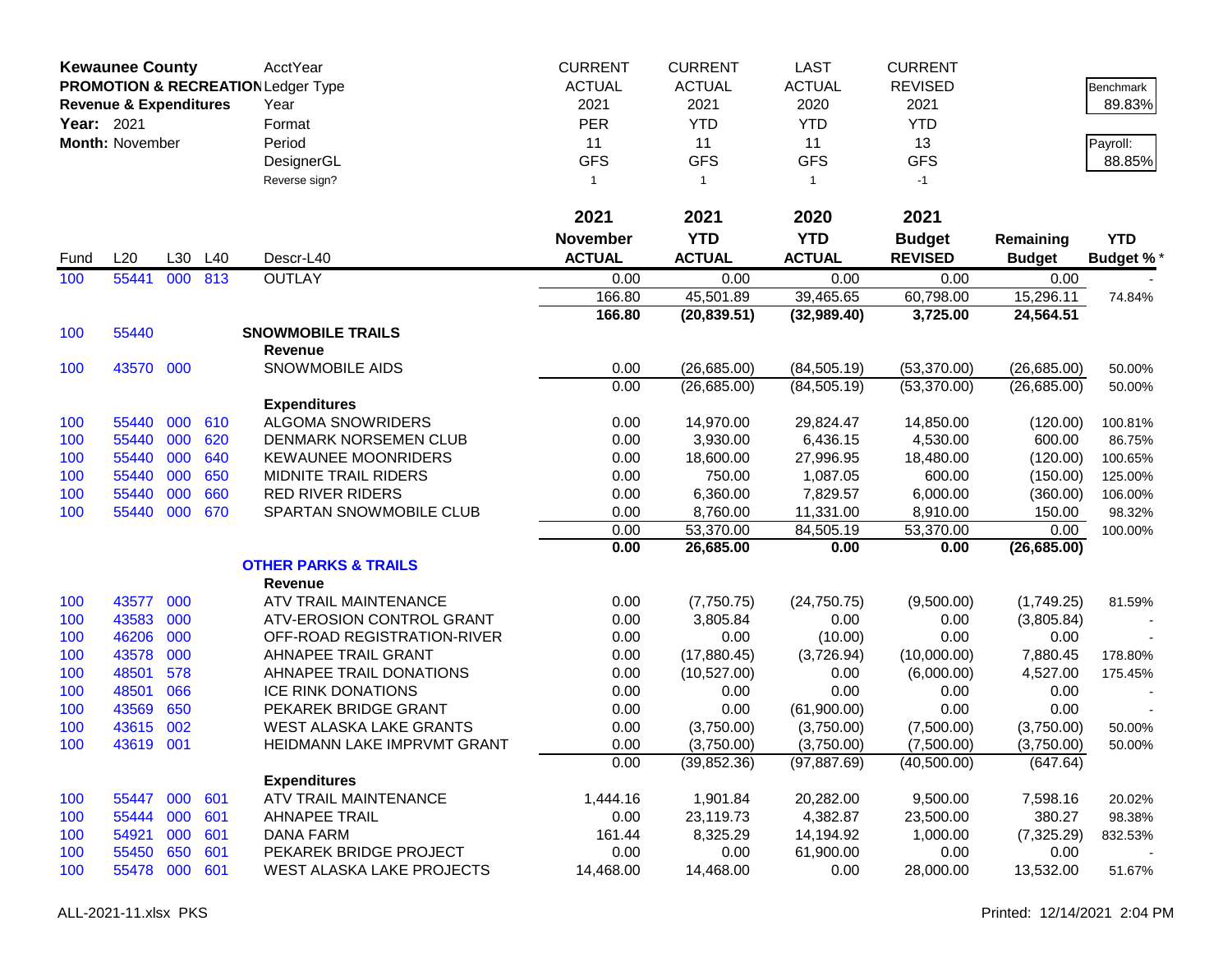|            | <b>Kewaunee County</b>            |     |     | AcctYear                                      | <b>CURRENT</b>  | <b>CURRENT</b> | <b>LAST</b>         | <b>CURRENT</b>            |               |                  |
|------------|-----------------------------------|-----|-----|-----------------------------------------------|-----------------|----------------|---------------------|---------------------------|---------------|------------------|
|            |                                   |     |     | <b>PROMOTION &amp; RECREATION Ledger Type</b> | <b>ACTUAL</b>   | <b>ACTUAL</b>  | <b>ACTUAL</b>       | <b>REVISED</b>            |               | Benchmark        |
|            | <b>Revenue &amp; Expenditures</b> |     |     | Year                                          | 2021            | 2021           | 2020                | 2021                      |               | 89.83%           |
| Year: 2021 |                                   |     |     | Format                                        | <b>PER</b>      | <b>YTD</b>     | <b>YTD</b>          | <b>YTD</b>                |               |                  |
|            | <b>Month: November</b>            |     |     | Period                                        | 11              | 11             | 11                  | 13                        |               | Payroll:         |
|            |                                   |     |     | DesignerGL                                    | <b>GFS</b>      | <b>GFS</b>     | <b>GFS</b>          | <b>GFS</b>                |               | 88.85%           |
|            |                                   |     |     | Reverse sign?                                 | $\mathbf{1}$    | $\mathbf{1}$   | $\mathbf{1}$        | $-1$                      |               |                  |
|            |                                   |     |     |                                               |                 |                |                     |                           |               |                  |
|            |                                   |     |     |                                               | 2021            | 2021           | 2020                | 2021                      |               |                  |
|            |                                   |     |     |                                               | <b>November</b> | <b>YTD</b>     | <b>YTD</b>          | <b>Budget</b>             | Remaining     | <b>YTD</b>       |
| Fund       | L20                               | L30 | L40 | Descr-L40                                     | <b>ACTUAL</b>   | <b>ACTUAL</b>  | <b>ACTUAL</b>       | <b>REVISED</b>            | <b>Budget</b> | <b>Budget %</b>  |
| 100        | 55479                             | 001 | 601 | HEIDMANN LAKE-IMPROVEMENTS                    | 14.468.00       | 14,468.00      | 0.00                | 28,000.00                 | 13,532.00     | 51.67%           |
|            |                                   |     |     |                                               | 30,541.60       | 62,282.86      | 100,759.79          | 90,000.00                 | 27,717.14     | 69.20%           |
|            |                                   |     |     |                                               | 30,541.60       | 22,430.50      | 2,872.10            | 49,500.00                 | 27,069.50     |                  |
|            |                                   |     |     | <b>GENERAL FUND</b>                           | 71,645.82       | 490,862.67     | 377,619.97          | 575,982.00                | 85,119.33     |                  |
|            |                                   |     |     |                                               |                 |                |                     |                           |               |                  |
| 229        |                                   |     |     | <b>RYAN PARK FUND</b>                         |                 |                |                     |                           |               |                  |
| 229        | 55466                             |     |     | <b>RYAN PARK</b>                              |                 |                |                     |                           |               |                  |
|            | 43602                             | 000 |     | <b>Revenue</b><br>RYAN PARK REVENUE           | 0.00            | (4,600.00)     | (1, 155.00)         |                           | 945.00        |                  |
| 229<br>229 | 49202 000                         |     |     | <b>TRANSFER FROM FUND BALANCE</b>             | 0.00            | 0.00           |                     | (3,655.00)<br>(18,000.00) | (18,000.00)   | 125.85%<br>0.00% |
|            |                                   |     |     |                                               | 0.00            | (4,600.00)     | 0.00<br>(1, 155.00) | (21,655.00)               | (17,055.00)   |                  |
|            |                                   |     |     | <b>Expenditures</b>                           |                 |                |                     |                           |               | 21.24%           |
| 229        | 55466                             | 000 | 601 | <b>RYAN PARK EXPENSES</b>                     | 0.00            | 1,811.19       | 233.54              | 3,655.00                  | 1,843.81      | 49.55%           |
| 229        | 55466 000 813                     |     |     | <b>OUTLAY</b>                                 | 0.00            | 0.00           | 0.00                | 18,000.00                 | 18,000.00     | 0.00%            |
|            |                                   |     |     |                                               | 0.00            | 1,811.19       | 233.54              | 21,655.00                 | 19,843.81     | 8.36%            |
|            |                                   |     |     |                                               | 0.00            | (2,788.81)     | (921.46)            | 0.00                      | 2,788.81      |                  |
| 230        |                                   |     |     | <b>BOAT LAUNCH FUND</b>                       |                 |                |                     |                           |               |                  |
| 230        | 55467                             |     |     | <b>BOAT LAUNCH SERVICES</b>                   |                 |                |                     |                           |               |                  |
|            |                                   |     |     | Revenue                                       |                 |                |                     |                           |               |                  |
| 230        | 46204                             | 000 |     | <b>BOAT LAUNCH FEES</b>                       | (166.00)        | (8,016.77)     | (10, 767.43)        | (8,000.00)                | 16.77         | 100.21%          |
| 230        | 48501                             | 000 |     | <b>DONATIONS</b>                              | 0.00            | 0.00           | 0.00                | 0.00                      | 0.00          |                  |
| 230        | 48503                             | 000 |     | CO LAKES ASSN-DONATIONS                       | 0.00            | 0.00           | 0.00                | (13,000.00)               | (13,000.00)   | 0.00%            |
| 230        | 49200                             | 000 |     | TRANSFER FROM OTHER FUNDS                     | 0.00            | 0.00           | 0.00                | 0.00                      | 0.00          |                  |
| 230        | 49202                             | 000 |     | TRANSFER FROM FUND BALANCE                    | 0.00            | 0.00           | 0.00                | (28,000.00)               | (28,000.00)   | 0.00%            |
|            |                                   |     |     |                                               | (166.00)        | (8,016.77)     | (10, 767.43)        | (49,000.00)               | (40, 983.23)  | 16.36%           |
|            |                                   |     |     | <b>Expenditures</b>                           |                 |                |                     |                           |               |                  |
| 230        | 55467                             | 000 | 601 | <b>BOAT LAUNCH EXPENSES</b>                   | 595.04          | 5,121.08       | 3,996.04            | 8,000.00                  | 2,878.92      | 64.01%           |
| 230        | 59200 000                         |     | 601 | TRANSFER TO OTHER FUNDS                       | 0.00            | 41,000.00      | 0.00                | 41,000.00                 | 0.00          | 100.00%          |
|            |                                   |     |     |                                               | 595.04          | 46,121.08      | 3,996.04            | 49,000.00                 | 2,878.92      | 94.12%           |
|            |                                   |     |     |                                               | 429.04          | 38,104.31      | (6, 771.39)         | 0.00                      | (38, 104.31)  |                  |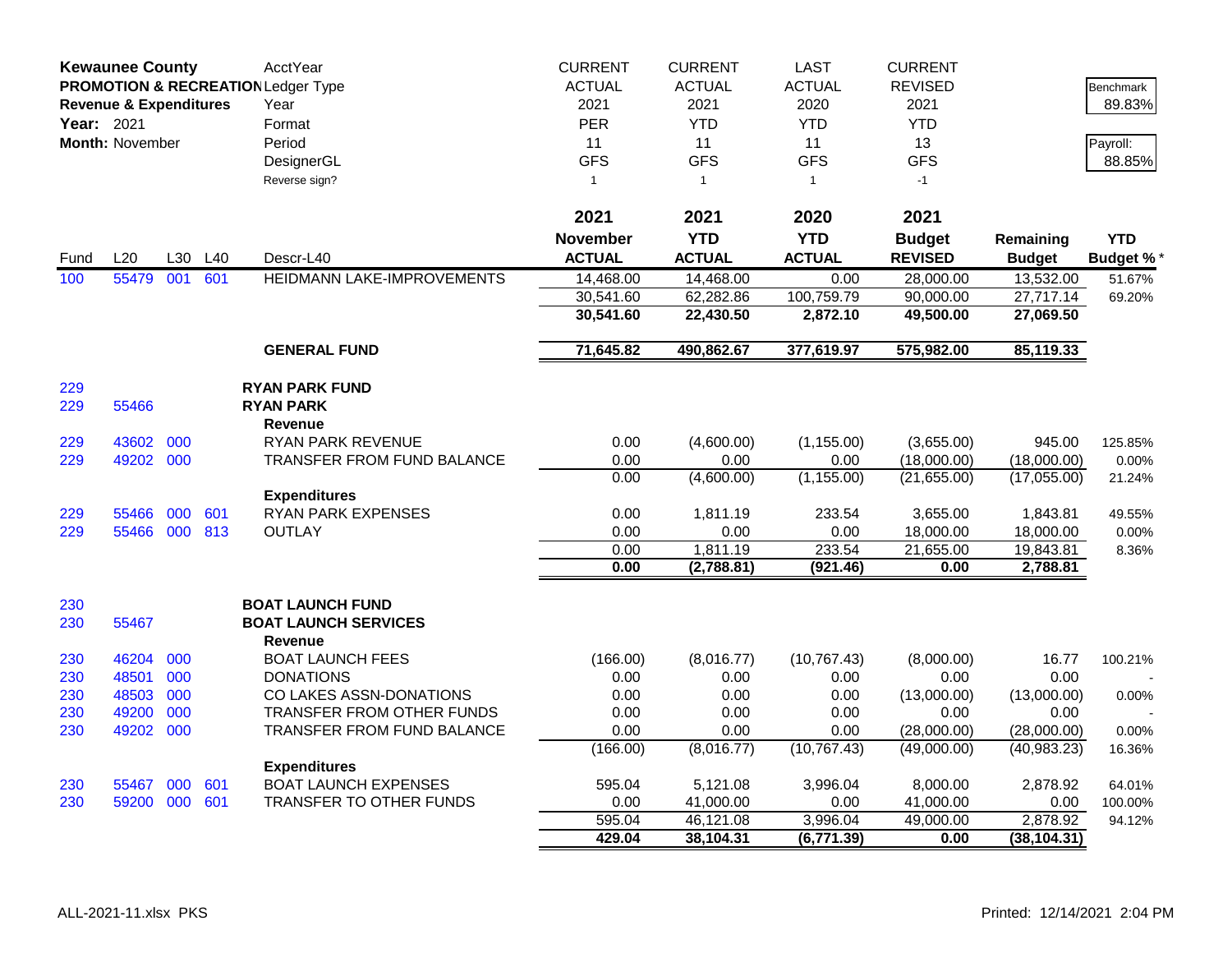|             | <b>Kewaunee County</b><br><b>PROMOTION &amp; RECREATION Ledger Type</b><br><b>Revenue &amp; Expenditures</b><br>Year: 2021<br><b>Month: November</b> |            |            | AcctYear<br>Year<br>Format                                                       | <b>CURRENT</b><br><b>ACTUAL</b><br>2021<br><b>PER</b> | <b>CURRENT</b><br><b>ACTUAL</b><br>2021<br><b>YTD</b> | <b>LAST</b><br><b>ACTUAL</b><br>2020<br><b>YTD</b> | <b>CURRENT</b><br><b>REVISED</b><br>2021<br><b>YTD</b> |                               | Benchmark<br>89.83% |
|-------------|------------------------------------------------------------------------------------------------------------------------------------------------------|------------|------------|----------------------------------------------------------------------------------|-------------------------------------------------------|-------------------------------------------------------|----------------------------------------------------|--------------------------------------------------------|-------------------------------|---------------------|
|             |                                                                                                                                                      |            |            | Period                                                                           | 11<br><b>GFS</b>                                      | 11<br><b>GFS</b>                                      | 11<br><b>GFS</b>                                   | 13                                                     |                               | Payroll:<br>88.85%  |
|             |                                                                                                                                                      |            |            | DesignerGL<br>Reverse sign?                                                      | $\mathbf{1}$                                          | $\overline{1}$                                        | $\mathbf{1}$                                       | <b>GFS</b><br>$-1$                                     |                               |                     |
|             | L20                                                                                                                                                  |            |            |                                                                                  | 2021<br><b>November</b><br><b>ACTUAL</b>              | 2021<br><b>YTD</b><br><b>ACTUAL</b>                   | 2020<br><b>YTD</b><br><b>ACTUAL</b>                | 2021<br><b>Budget</b>                                  | Remaining                     | <b>YTD</b>          |
| Fund<br>231 |                                                                                                                                                      |            | L30 L40    | Descr-L40<br><b>OFF-ROAD REGISTRATION FUND</b>                                   |                                                       |                                                       |                                                    | <b>REVISED</b>                                         | <b>Budget</b>                 | <b>Budget %*</b>    |
| 231         | 55465                                                                                                                                                |            |            | <b>RIVERVIEW ATV PARK</b><br>Revenue                                             |                                                       |                                                       |                                                    |                                                        |                               |                     |
| 231         | 43604                                                                                                                                                | 000        |            | ATV PARK-STATE AID                                                               | 0.00                                                  | 0.00                                                  | 0.00                                               | 0.00                                                   | 0.00                          |                     |
| 231         | 46206                                                                                                                                                | 000        |            | RIVERVIEW REGISTRATION FEES                                                      | (355.00)                                              | (5,888.05)                                            | (5,494.25)                                         | (5,000.00)                                             | 888.05                        | 117.76%             |
|             |                                                                                                                                                      |            |            |                                                                                  | (355.00)                                              | (5,888.05)                                            | (5,494.25)                                         | (5,000.00)                                             | 888.05                        | 117.76%             |
| 231<br>231  | 55465<br>55465                                                                                                                                       | 000<br>000 | 601<br>813 | <b>Expenditures</b><br><b>RIVERVIEW MAINT &amp; IMPRMNTS</b><br><b>OUTLAY</b>    | 0.00<br>4,400.00                                      | 3,992.23<br>4,400.00                                  | 4,233.45<br>0.00                                   | 1,500.00<br>3,500.00                                   | (2,492.23)<br>(900.00)        | 266.15%<br>125.71%  |
| 231         | 59200                                                                                                                                                | 000        | 601        | TRANSFER TO OTHER FUNDS                                                          | 0.00                                                  | 0.00                                                  | 0.00                                               | 0.00                                                   | 0.00                          |                     |
|             |                                                                                                                                                      |            |            |                                                                                  | 4,400.00<br>4,045.00                                  | 8,392.23<br>2,504.18                                  | 4,233.45<br>(1,260.80)                             | 5,000.00<br>0.00                                       | (3,392.23)<br>(2,504.18)      | 167.84%             |
| 232<br>232  | 55473                                                                                                                                                |            |            | <b>BRUEMMER PARK FUND</b><br><b>BRUEMMER PARK IMPROVEMENTS</b><br><b>Revenue</b> |                                                       |                                                       |                                                    |                                                        |                               |                     |
| 232         | 46723                                                                                                                                                | 000        |            | <b>BRUEMMER PARK DONATIONS</b>                                                   | 0.00                                                  | (150.00)                                              | (750.00)                                           | 0.00                                                   | 150.00                        |                     |
| 232         | 48501                                                                                                                                                | 000        |            | DONATIONS-CAPITAL                                                                | 0.00                                                  | 0.00                                                  | 0.00                                               | 0.00                                                   | 0.00                          |                     |
| 232         | 49200                                                                                                                                                | 000        |            | TRANSFER FROM OTHER FUNDS                                                        | 0.00                                                  | 0.00                                                  | 0.00                                               | 0.00                                                   | 0.00                          |                     |
|             |                                                                                                                                                      |            |            | <b>Expenditures</b>                                                              | 0.00                                                  | (150.00)                                              | (750.00)                                           | 0.00                                                   | 150.00                        |                     |
| 232         | 55473                                                                                                                                                | 000        | 601        | <b>BRUEMMER PARK IMPROVEMENTS</b>                                                | 0.00                                                  | 0.00                                                  | 0.00                                               | 0.00                                                   | 0.00                          |                     |
| 232         | 55473 000                                                                                                                                            |            | 813        | <b>OUTLAY</b>                                                                    | 0.00                                                  | 0.00                                                  | 0.00                                               | 0.00                                                   | 0.00                          |                     |
|             |                                                                                                                                                      |            |            |                                                                                  | 0.00                                                  | 0.00                                                  | 0.00                                               | 0.00                                                   | 0.00                          |                     |
|             |                                                                                                                                                      |            |            |                                                                                  | 0.00                                                  | (150.00)                                              | (750.00)                                           | 0.00                                                   | 150.00                        |                     |
|             |                                                                                                                                                      |            |            |                                                                                  | 76,119.86                                             | 528,532.35                                            | 367,916.32                                         | 575,982.00                                             | 47,449.65                     |                     |
|             |                                                                                                                                                      |            |            | <b>FUND BALANCE - Beginning of year</b>                                          |                                                       |                                                       |                                                    |                                                        |                               |                     |
| 100         | 34511                                                                                                                                                |            |            | FB ASSIGND-FAIRGROUNDS                                                           |                                                       | (33,693.09)                                           |                                                    | (33,693.09)                                            |                               | 100.55300.000.245   |
| 100         | 34512<br>34513                                                                                                                                       |            |            | <b>FB ASSIGND-PARKS</b><br>FB ASSIGND-RACE TRACK CLAY                            |                                                       | (35, 712.63)<br>(1,960.10)                            |                                                    | (35, 712.63)<br>#REF!                                  | <b>P&amp;R Admin from RLF</b> | 100.55300.000.814   |
| 100<br>100  | 37030                                                                                                                                                |            |            | FB RESTRICT-SHOW RING                                                            |                                                       | 0.00                                                  |                                                    | 0.00                                                   | <b>Show Ring donations</b>    |                     |
| 229         |                                                                                                                                                      |            |            | RYAN PARK FUND                                                                   |                                                       | (40, 492.36)                                          |                                                    |                                                        |                               |                     |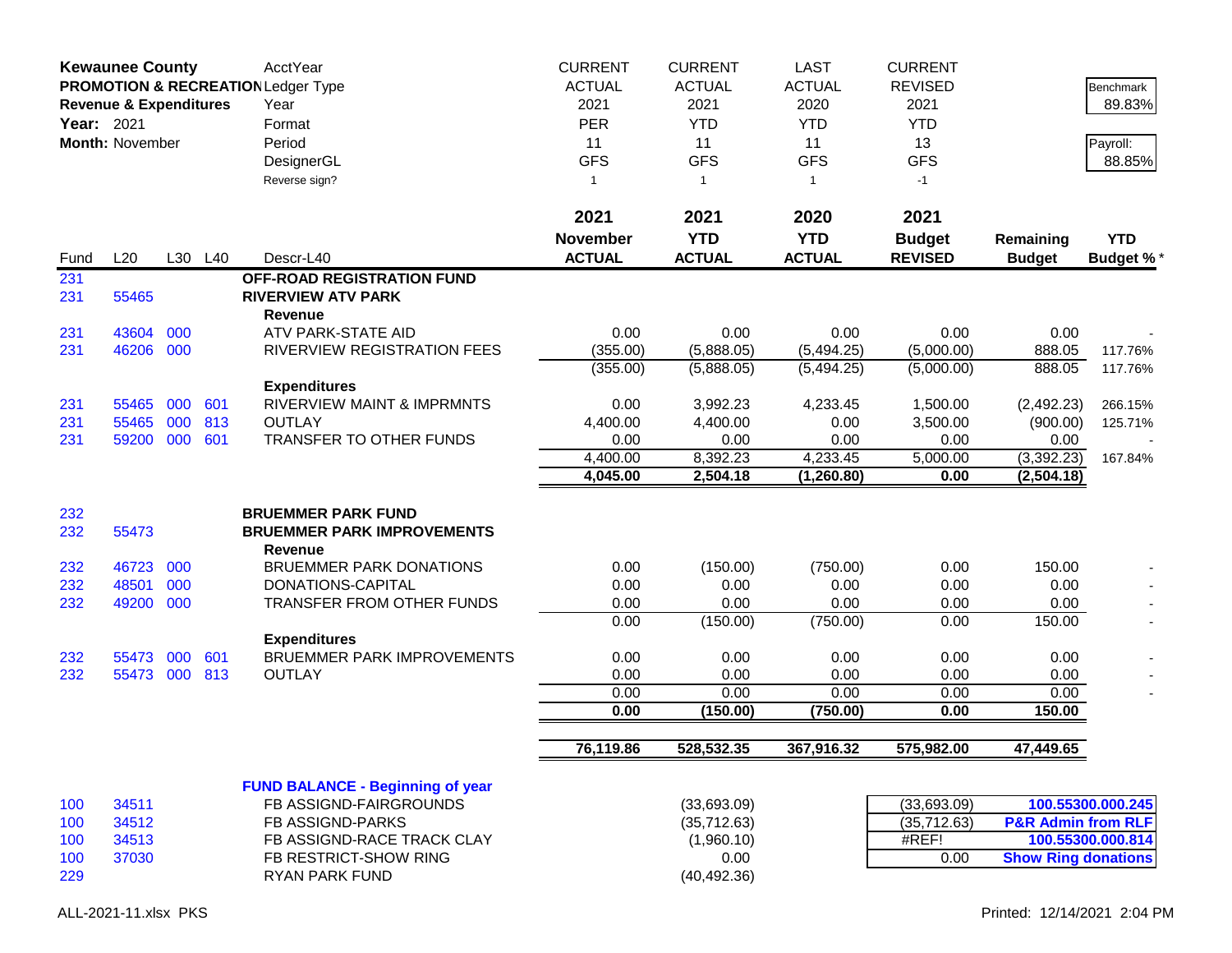| <b>Kewaunee County</b>                        | AcctYear                            | <b>CURRENT</b>  | <b>CURRENT</b> | <b>LAST</b>   | <b>CURRENT</b> |               |                  |
|-----------------------------------------------|-------------------------------------|-----------------|----------------|---------------|----------------|---------------|------------------|
| <b>PROMOTION &amp; RECREATION Ledger Type</b> |                                     | <b>ACTUAL</b>   | <b>ACTUAL</b>  | <b>ACTUAL</b> | <b>REVISED</b> |               | <b>Benchmark</b> |
| <b>Revenue &amp; Expenditures</b>             | Year                                | 2021            | 2021           | 2020          | 2021           |               | 89.83%           |
| Year: 2021                                    | Format                              | <b>PER</b>      | <b>YTD</b>     | YTD.          | <b>YTD</b>     |               |                  |
| <b>Month: November</b>                        | Period                              | 11              | 11             | 11            | 13             |               | Payroll:         |
|                                               | DesignerGL                          | <b>GFS</b>      | <b>GFS</b>     | <b>GFS</b>    | <b>GFS</b>     |               | 88.85%           |
|                                               | Reverse sign?                       |                 |                |               | $-1$           |               |                  |
|                                               |                                     | 2021            | 2021           | 2020          | 2021           |               |                  |
|                                               |                                     | <b>November</b> | <b>YTD</b>     | <b>YTD</b>    | <b>Budget</b>  | Remaining     | <b>YTD</b>       |
| L20<br>L30<br>L40<br>Fund                     | Descr-L40                           | <b>ACTUAL</b>   | <b>ACTUAL</b>  | <b>ACTUAL</b> | <b>REVISED</b> | <b>Budget</b> | Budget %*        |
| 230                                           | <b>BOAT LAUNCH FUND</b>             |                 | (34, 543.93)   |               |                |               |                  |
| 231                                           | OFF-ROAD REGISTRATION FUND          |                 | (11,366.26)    |               |                |               |                  |
| 232                                           | <b>BRUEMMER PARK FUND</b>           |                 | (4,736.42)     |               |                |               |                  |
|                                               | <b>INTEGRITY CHECK:</b>             |                 |                |               |                |               |                  |
|                                               | <b>Total Expenditures (report)</b>  | 77,233.20       | 686,555.17     | 689,204.64    | 799,544.00     |               |                  |
| 100<br>[55200.55 *                            | Total Dept expenditures (G/L)       | 72,238.16       | 671,230.67     | 680,741.61    | 764,889.00     |               |                  |
| $\star$<br>[229.232,2] 50000.59 *             | <b>Total Dept expenditures(G/L)</b> | 4,995.04        | 15,324.50      | 8,463.03      | 34,655.00      |               |                  |
|                                               | <b>Total G/L</b>                    | 77,233.20       | 686,555.17     | 689,204.64    | 799,544.00     |               |                  |
|                                               |                                     | 0.00            | 0.00           | 0.00          | 0.00           |               |                  |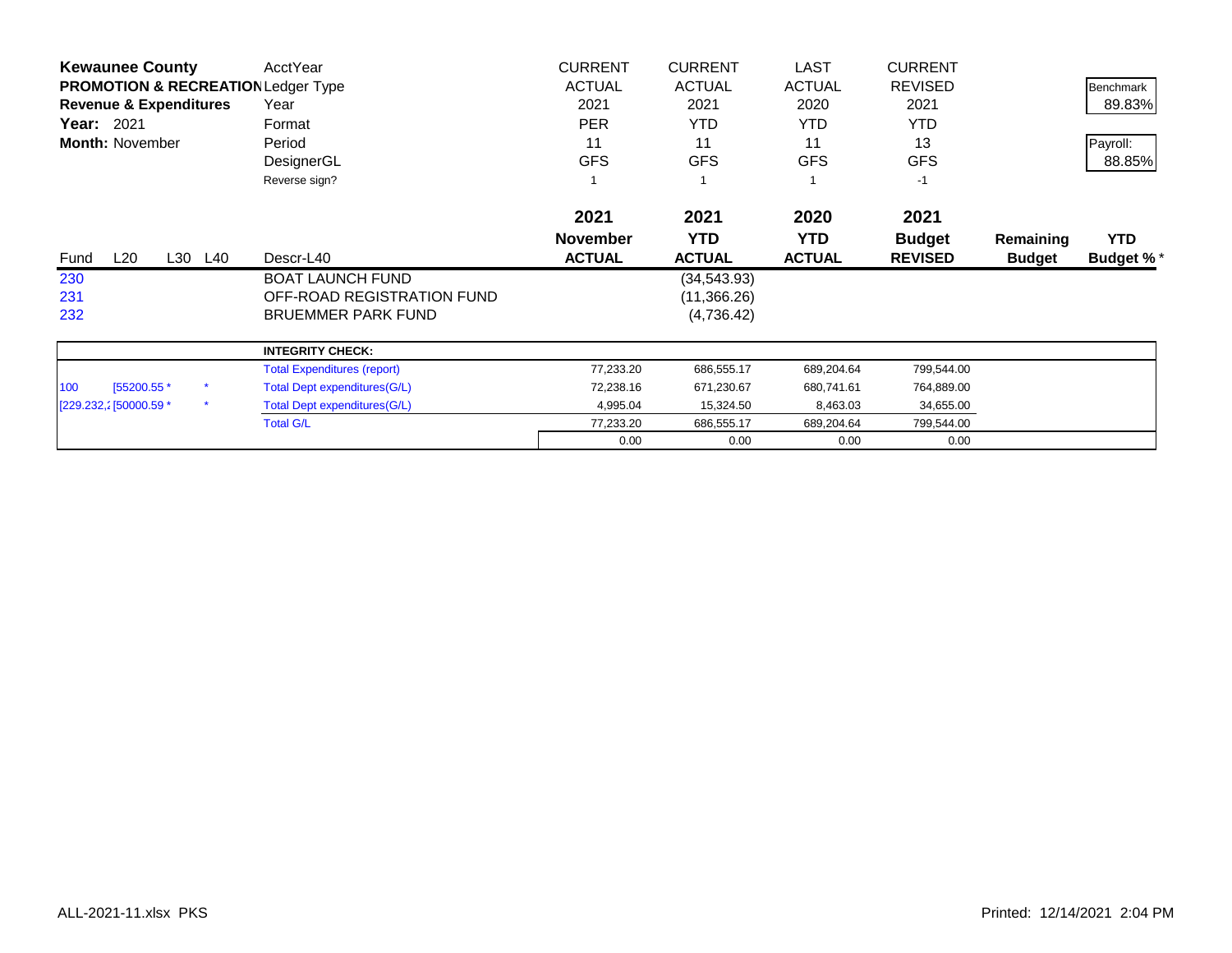|            | <b>Kewaunee County</b>            |     |         | <b>AcctYear</b>                | <b>CURRENT</b>  | <b>CURRENT</b>   | <b>LAST</b>      | <b>CURRENT</b>   |               |            |
|------------|-----------------------------------|-----|---------|--------------------------------|-----------------|------------------|------------------|------------------|---------------|------------|
|            | <b>PUBLIC HEALTH</b>              |     |         | Ledger Type                    | <b>ACTUAL</b>   | <b>ACTUAL</b>    | <b>ACTUAL</b>    | <b>REVISED</b>   |               | Benchmark  |
|            | <b>Revenue &amp; Expenditures</b> |     |         | Year                           | 2021            | 2021             | 2020             | 2021             |               | 89.83%     |
| Year: 2021 |                                   |     |         | Format                         | <b>PER</b>      | <b>YTD</b>       | <b>YTD</b>       | <b>YTD</b>       |               |            |
|            |                                   |     |         |                                |                 |                  |                  |                  |               |            |
|            | Month: November                   |     |         | Period                         | 11              | 11<br><b>GFS</b> | 11<br><b>GFS</b> | 13<br><b>GFS</b> |               | Payroll:   |
|            |                                   |     |         | DesignerGL                     | <b>GFS</b>      |                  |                  |                  |               | 88.85%     |
|            |                                   |     |         | Reverse sign?                  | $\mathbf{1}$    | $\overline{1}$   | $\mathbf{1}$     | $-1$             |               |            |
|            |                                   |     |         |                                | 2021            | 2021             | 2020             | 2021             |               |            |
|            |                                   |     |         |                                | <b>November</b> | <b>YTD</b>       | <b>YTD</b>       | <b>Budget</b>    | Remaining     | <b>YTD</b> |
| Fund       | L20                               |     | L30 L40 | Descr-L40                      | <b>ACTUAL</b>   | <b>ACTUAL</b>    | <b>ACTUAL</b>    | <b>REVISED</b>   | <b>Budget</b> | Budget %*  |
| 100        |                                   |     |         | <b>GENERAL FUND</b>            |                 |                  |                  |                  |               |            |
| 100        | 54100                             |     |         | <b>PUBLIC HEALTH</b>           |                 |                  |                  |                  |               |            |
|            |                                   |     |         | Revenue                        |                 |                  |                  |                  |               |            |
| 100        | 43551                             | 038 |         | PRENATAL CARE COORDINATION     | 0.00            | (916.90)         | (990.38)         | (2,500.00)       | (1,583.10)    | 36.68%     |
| 100        | 43551                             | 042 |         | <b>RADON TEST KITS</b>         | (32.00)         | (184.00)         | (64.00)          | (100.00)         | 84.00         | 184.00%    |
| 100        | 43551                             | 054 |         | CAR SEAT PROGRAM GRANT         | 0.00            | (550.00)         | 0.00             | 0.00             | 550.00        |            |
| 100        | 46250                             | 089 |         | <b>NURSE FEES</b>              | (20.01)         | (132.62)         | (86.09)          | 0.00             | 132.62        |            |
| 100        | 46510                             | 040 |         | PUB HEALTH NURSE SERVICES      | 0.00            | (14,680.97)      | (20, 938.55)     | (15,000.00)      | (319.03)      | 97.87%     |
| 100        | 46510                             | 044 |         | <b>HEPATITIS B</b>             | 0.00            | 0.00             | 0.00             | (900.00)         | (900.00)      | 0.00%      |
| 100        | 46510                             | 065 |         | T.B. SKIN TESTS                | (96.00)         | (352.00)         | (880.00)         | (1,200.00)       | (848.00)      | 29.33%     |
| 100        | 46510                             | 070 |         | <b>SHARPS COLLECTIONS</b>      | (123.00)        | (364.00)         | (267.00)         | (350.00)         | 14.00         | 104.00%    |
| 100        | 48510 001                         |     |         | BACK-TO-SCHOOL DONATIONS       | 0.00            | (3,445.00)       | (3,265.00)       | (3,000.00)       | 445.00        | 114.83%    |
|            |                                   |     |         |                                | (271.01)        | (20, 625.49)     | (26, 491.02)     | (23,050.00)      | (2,424.51)    | 89.48%     |
|            |                                   |     |         | <b>Expenditures</b>            |                 |                  |                  |                  |               |            |
| 100        | 54100                             | 000 | 111     | <b>SALARIES</b>                | 6,380.80        | 76,569.60        | 75,302.40        | 82,926.00        | 6,356.40      | 92.33%     |
| 100        | 54100                             | 000 | 121     | <b>WAGES-REGULAR</b>           | 609.15          | 16,546.07        | 40,317.89        | 63,918.00        | 47,371.93     | 25.89%     |
| 100        | 54100                             | 000 | 122     | WAGES-OVERTIME                 | 0.00            | 0.00             | 560.35           | 0.00             | 0.00          |            |
| 100        | 54100                             | 000 | 149     | <b>INTERPRETERS</b>            | 0.00            | 0.00             | 66.00            | 200.00           | 200.00        | 0.00%      |
| 100        | 54100                             | 000 | 151     | SOCIAL SECURITY                | 487.24          | 6,616.06         | 8,432.57         | 11,570.00        | 4,953.94      | 57.18%     |
| 100        | 54100                             | 000 | 152     | <b>RETIREMENT</b>              | 471.81          | 6,285.28         | 7,849.66         | 10,208.00        | 3,922.72      | 61.57%     |
| 100        | 54100                             | 000 | 153     | <b>WORKMEN'S COMPENSATION</b>  | 269.75          | 3,393.77         | 3,626.04         | 5,069.00         | 1,675.23      | 66.95%     |
| 100        | 54100                             | 000 | 154     | <b>HEALTH INSURANCE</b>        | 2,285.18        | 22,935.53        | 22,098.12        | 32,434.00        | 9,498.47      | 70.71%     |
| 100        | 54100                             | 000 | 155     | <b>DENTAL INSURANCE</b>        | 69.93           | 778.67           | 793.93           | 1,012.00         | 233.33        | 76.94%     |
| 100        | 54100                             | 000 | 156     | HEALTH REIMBURSEMENT ACCOUNT   | 0.00            | 0.00             | 0.00             | 0.00             | 0.00          |            |
| 100        | 54100                             | 000 | 225     | <b>TELEPHONE</b>               | 103.09          | 1,160.19         | 1,275.85         | 1,800.00         | 639.81        | 64.46%     |
| 100        | 54100                             | 000 | 249     | MAINTENANCE AGREEMENTS         | 0.00            | 0.00             | 0.00             | 0.00             | 0.00          |            |
| 100        | 54100 000                         |     | 253     | <b>TESTING-ANIMAL RABIES</b>   | 0.00            | 775.00           | 700.60           | 500.00           | (275.00)      | 155.00%    |
| 100        | 54100 000 296                     |     |         | CONTRACTED SERVICES/SHARPS     | 0.00            | 168.80           | 425.85           | 250.00           | 81.20         | 67.52%     |
| 100        | 54100 000                         |     | 311     | <b>POSTAGE</b>                 | 10.30           | 462.78           | 311.83           | 1,000.00         | 537.22        | 46.28%     |
| 100        | 54100 000                         |     | 312     | OFFICE SUPPLIES                | 16.80           | 353.50           | 623.50           | 1,500.00         | 1,146.50      | 23.57%     |
| 100        | 54100 000                         |     | 320     | <b>RADON TEST KITS</b>         | 0.00            | 344.00           | 0.00             | 100.00           | (244.00)      | 344.00%    |
| 100        | 54100 000                         |     | 322     | <b>SUBSCRIPTIONS</b>           | 0.00            | 0.00             | 106.00           | 100.00           | 100.00        | 0.00%      |
| 100        | 54100 000                         |     | 324     | <b>MEMBERSHIP DUES</b>         | 0.00            | 510.00           | 410.00           | 500.00           | (10.00)       | 102.00%    |
| 100        | 54100 000                         |     | 328     | <b>BACK-TO-SCHOOL SUPPLIES</b> | 22.46           | 6,072.12         | 3,958.71         | 0.00             | (6,072.12)    |            |
| 100        | 54100 000 332                     |     |         | <b>TRAVEL EXPENSES</b>         | 0.00            | 253.00           | 1,856.44         | 3,200.00         | 2,947.00      | 7.91%      |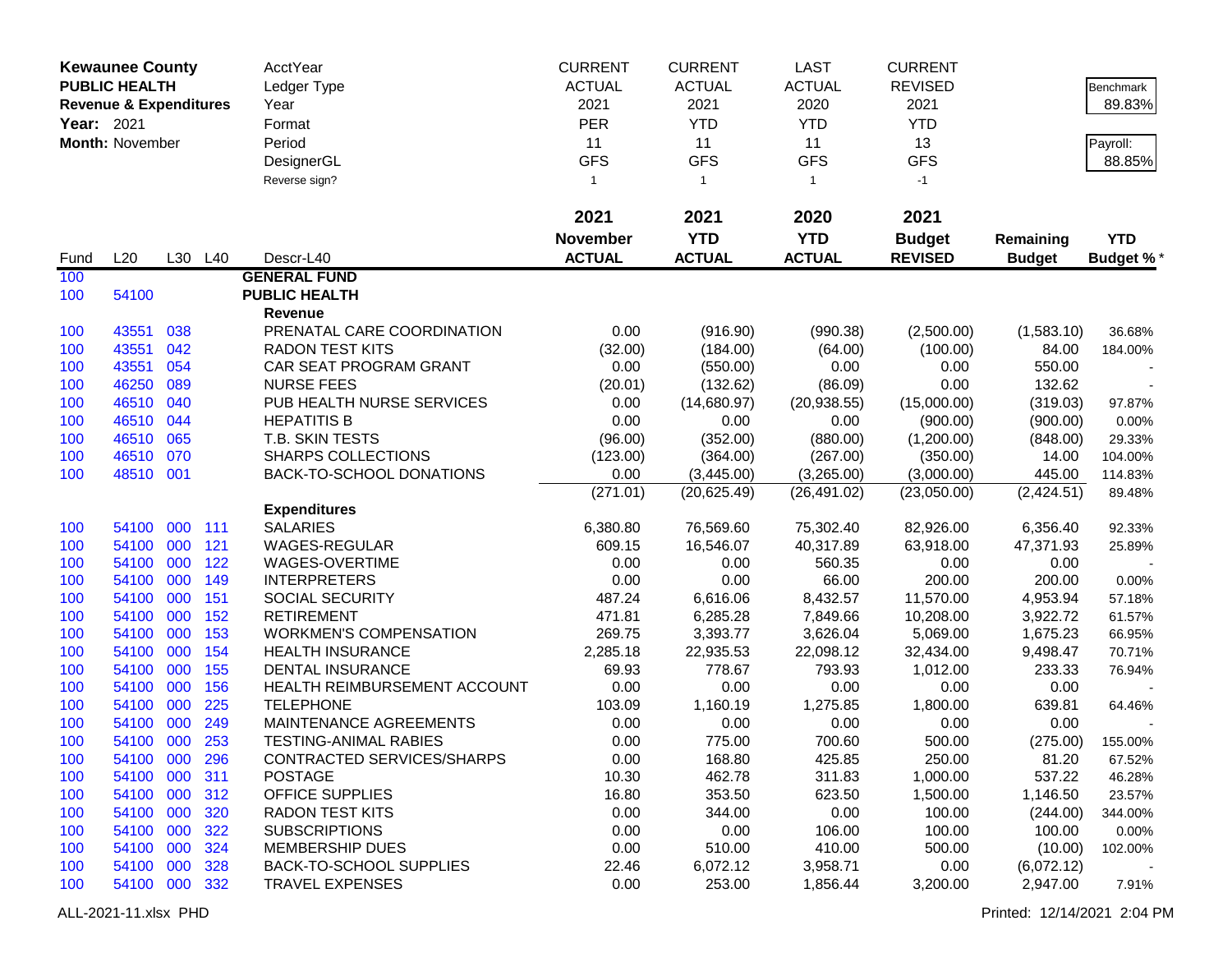|            | <b>Kewaunee County</b>            |         |     | AcctYear                             | <b>CURRENT</b>  | <b>CURRENT</b> | <b>LAST</b>   | <b>CURRENT</b> |               |                  |
|------------|-----------------------------------|---------|-----|--------------------------------------|-----------------|----------------|---------------|----------------|---------------|------------------|
|            | <b>PUBLIC HEALTH</b>              |         |     | Ledger Type                          | <b>ACTUAL</b>   | <b>ACTUAL</b>  | <b>ACTUAL</b> | <b>REVISED</b> |               | Benchmark        |
|            | <b>Revenue &amp; Expenditures</b> |         |     | Year                                 | 2021            | 2021           | 2020          | 2021           |               | 89.83%           |
| Year: 2021 |                                   |         |     | Format                               | <b>PER</b>      | <b>YTD</b>     | <b>YTD</b>    | <b>YTD</b>     |               |                  |
|            | <b>Month: November</b>            |         |     | Period                               | 11              | 11             | 11            | 13             |               | Payroll:         |
|            |                                   |         |     | DesignerGL                           | <b>GFS</b>      | <b>GFS</b>     | <b>GFS</b>    | <b>GFS</b>     |               | 88.85%           |
|            |                                   |         |     | Reverse sign?                        | 1               | $\overline{1}$ | $\mathbf{1}$  | $-1$           |               |                  |
|            |                                   |         |     |                                      | 2021            | 2021           | 2020          | 2021           |               |                  |
|            |                                   |         |     |                                      | <b>November</b> | <b>YTD</b>     | <b>YTD</b>    | <b>Budget</b>  | Remaining     | <b>YTD</b>       |
| Fund       | L20                               | L30     | L40 | Descr-L40                            | <b>ACTUAL</b>   | <b>ACTUAL</b>  | <b>ACTUAL</b> | <b>REVISED</b> | <b>Budget</b> | <b>Budget %*</b> |
| 100        | 54100                             | 000     | 338 | <b>FLUORIDE VARNISH</b>              | 0.00            | 76.44          | 0.00          | 100.00         | 23.56         | 76.44%           |
| 100        | 54100                             | 000     | 342 | <b>MEDICAL SUPPLIES</b>              | 275.00          | 6,020.24       | 764.05        | 2,000.00       | (4,020.24)    | 301.01%          |
| 100        | 54100                             | 000     | 348 | <b>EDUCATIONAL MATERIALS</b>         | 0.00            | 580.01         | 153.21        | 300.00         | (280.01)      | 193.34%          |
| 100        | 54100                             | 000     | 533 | <b>EQUIPMENT RENTAL &amp; LEASES</b> | 198.49          | 2,385.90       | 2,022.59      | 2,200.00       | (185.90)      | 108.45%          |
| 100        | 54100                             | 000     | 813 | <b>OUTLAY</b>                        | 0.00            | 0.00           | 0.00          | 0.00           | 0.00          |                  |
|            |                                   |         |     |                                      | 11,200.00       | 152,286.96     | 171,655.59    | 220,887.00     | 68,600.04     | 68.94%           |
|            |                                   |         |     |                                      | 10,928.99       | 131,661.47     | 145,164.57    | 197,837.00     | 66,175.53     |                  |
| 100        | 54111                             |         |     | <b>COMMUNICABLE DISEASE PRVNTN</b>   |                 |                |               |                |               |                  |
|            |                                   |         |     | <b>Revenue</b>                       |                 |                |               |                |               |                  |
| 100        | 43551                             | 032     |     | COMMUNICABLE DISEASE PRVNTN          | 0.00            | (3,400.00)     | (3,396.00)    | (3,400.00)     | 0.00          | 100.00%          |
|            |                                   |         |     |                                      | 0.00            | (3,400.00)     | (3,396.00)    | (3,400.00)     | 0.00          | 100.00%          |
|            |                                   |         |     | <b>Expenditures</b>                  |                 |                |               |                |               |                  |
| 100        | 54111                             | 000     | 121 | <b>WAGES-REGULAR</b>                 | 0.00            | 2,544.68       | 2,327.16      | 2,653.00       | 108.32        | 95.92%           |
| 100        | 54111                             | 000     | 151 | <b>SOCIAL SECURITY</b>               | 0.00            | 194.68         | 178.05        | 203.00         | 8.32          | 95.90%           |
| 100        | 54111                             | 000     | 152 | <b>RETIREMENT</b>                    | 0.00            | 171.79         | 157.06        | 179.00         | 7.21          | 95.97%           |
| 100        | 54111                             | 000     | 153 | <b>WORKMEN'S COMPENSATION</b>        | 0.00            | 99.23          | 88.70         | 103.00         | 3.77          | 96.34%           |
| 100        | 54111                             | 000     | 154 | <b>HEALTH INSURANCE</b>              | 0.00            | 0.00           | 0.00          | 0.00           | 0.00          |                  |
| 100        | 54111                             | 000     | 155 | <b>DENTAL INSURANCE</b>              | 0.00            | 0.00           | 0.00          | 0.00           | 0.00          |                  |
| 100        | 54111                             | 000     | 312 | <b>OFFICE SUPPLIES</b>               | 0.00            | 0.00           | 140.50        | 0.00           | 0.00          |                  |
| 100        | 54111                             | 000     | 332 | <b>TRAVEL EXPENSES</b>               | 0.00            | 0.00           | 0.00          | 37.00          | 37.00         | 0.00%            |
| 100        | 54111                             | 000     | 342 | <b>MEDICAL SUPPLIES</b>              | 0.00            | 0.00           | 0.00          | 150.00         | 150.00        | 0.00%            |
| 100        | 54111                             | 000     | 348 | <b>EDUCATIONAL MATERIALS</b>         | 0.00            | 391.30         | 504.76        | 75.00          | (316.30)      | 521.73%          |
| 100        | 54111                             | 000     | 813 | <b>OUTLAY</b>                        | 0.00            | 0.00           | 0.00          | 0.00           | 0.00          |                  |
|            |                                   |         |     |                                      | 0.00            | 3,401.68       | 3,396.23      | 3,400.00       | (1.68)        | 100.05%          |
| 100        | 54106                             |         |     | <b>IMMUNIZATION PROGRAM</b>          | 0.00            | 1.68           | 0.23          | 0.00           | (1.68)        |                  |
|            |                                   |         |     | <b>Revenue</b>                       |                 |                |               |                |               |                  |
| 100        | 43240                             | 710     |     | ARRA IMM FOR CHILD & ADULT           | 0.00            | 0.00           | 0.00          | 0.00           | 0.00          |                  |
| 100        | 43551                             | 088     |     | PUBLIC HEALTH COVID-19               | 0.00            | 0.00           | 0.00          | 0.00           | 0.00          |                  |
| 100        | 46510 010                         |         |     | <b>IMMUNIZATION COLLECTIONS</b>      | (355.40)        | (492.46)       | (1,556.36)    | (900.00)       | (407.54)      | 54.72%           |
|            |                                   |         |     |                                      | (355.40)        | (492.46)       | (1,556.36)    | (900.00)       | (407.54)      | 54.72%           |
|            |                                   |         |     | <b>Expenditures</b>                  |                 |                |               |                |               |                  |
| 100        | 54106                             | 000 121 |     | <b>WAGES-REGULAR</b>                 | 2,269.86        | 6,819.84       | 12,545.35     | 14,400.00      | 7,580.16      | 47.36%           |
| 100        | 54106                             | 000 122 |     | WAGES-OVERTIME                       | 80.27           | 90.59          | 76.48         | 0.00           | (90.59)       |                  |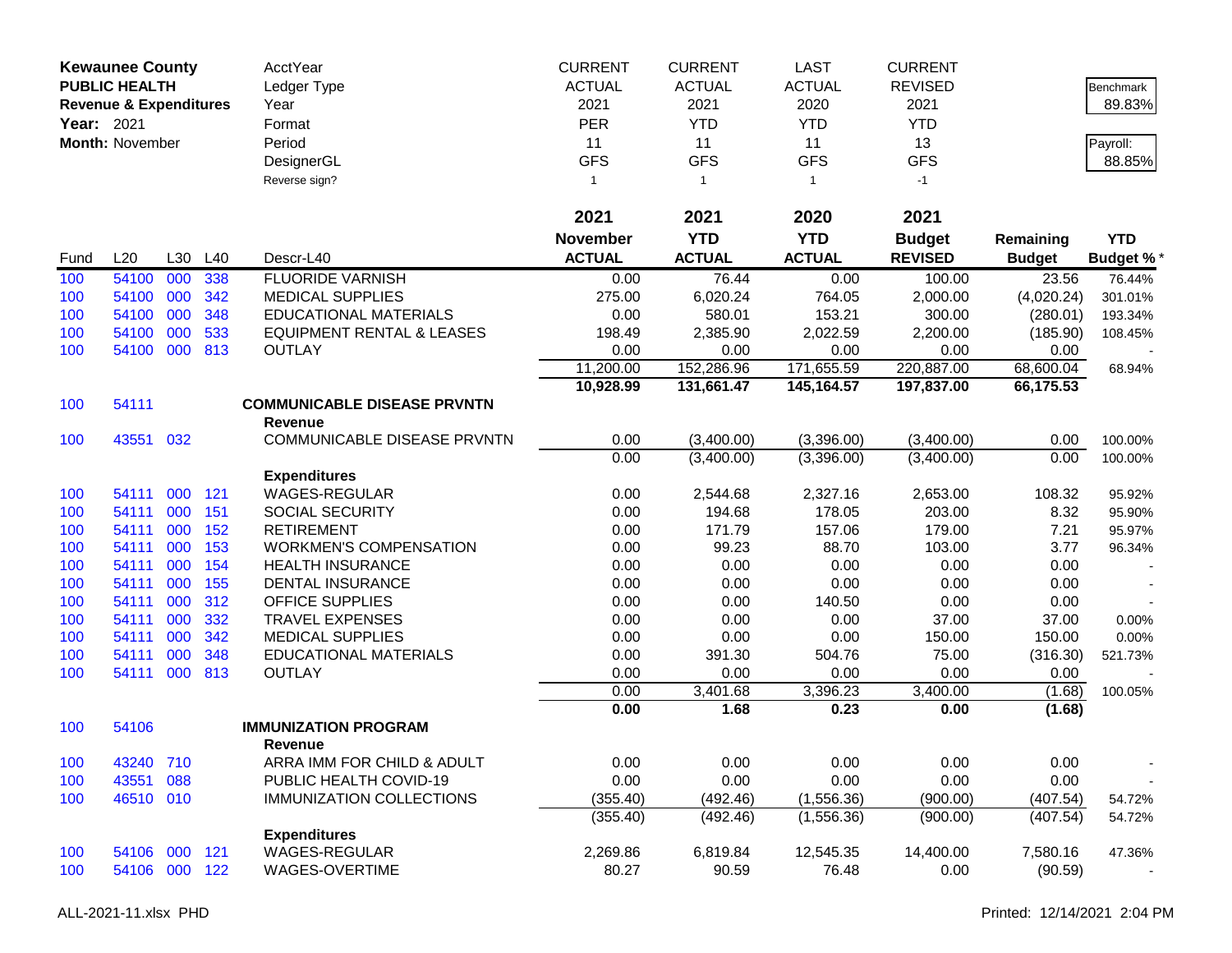|            | <b>Kewaunee County</b>            |     |     | AcctYear                         | <b>CURRENT</b>  | <b>CURRENT</b> | <b>LAST</b>   | <b>CURRENT</b> |               |            |
|------------|-----------------------------------|-----|-----|----------------------------------|-----------------|----------------|---------------|----------------|---------------|------------|
|            | <b>PUBLIC HEALTH</b>              |     |     | Ledger Type                      | <b>ACTUAL</b>   | <b>ACTUAL</b>  | <b>ACTUAL</b> | <b>REVISED</b> |               | Benchmark  |
|            | <b>Revenue &amp; Expenditures</b> |     |     | Year                             | 2021            | 2021           | 2020          | 2021           |               | 89.83%     |
| Year: 2021 |                                   |     |     | Format                           | <b>PER</b>      | <b>YTD</b>     | <b>YTD</b>    | <b>YTD</b>     |               |            |
|            | Month: November                   |     |     | Period                           | 11              | 11             | 11            | 13             |               | Payroll:   |
|            |                                   |     |     | DesignerGL                       | <b>GFS</b>      | <b>GFS</b>     | <b>GFS</b>    | <b>GFS</b>     |               | 88.85%     |
|            |                                   |     |     | Reverse sign?                    | 1               | $\overline{1}$ | $\mathbf{1}$  | $-1$           |               |            |
|            |                                   |     |     |                                  |                 |                |               |                |               |            |
|            |                                   |     |     |                                  | 2021            | 2021           | 2020          | 2021           |               |            |
|            |                                   |     |     |                                  | <b>November</b> | <b>YTD</b>     | <b>YTD</b>    | <b>Budget</b>  | Remaining     | <b>YTD</b> |
| Fund       | L20                               | L30 | L40 | Descr-L40                        | <b>ACTUAL</b>   | <b>ACTUAL</b>  | <b>ACTUAL</b> | <b>REVISED</b> | <b>Budget</b> | Budget %*  |
| 100        | 54106                             | 000 | 151 | <b>SOCIAL SECURITY</b>           | 179.77          | 527.30         | 965.54        | 1,102.00       | 574.70        | 47.85%     |
| 100        | 54106                             | 000 | 152 | <b>RETIREMENT</b>                | 158.63          | 466.44         | 852.47        | 972.00         | 505.56        | 47.99%     |
| 100        | 54106                             | 000 | 153 | <b>WORKMEN'S COMPENSATION</b>    | 41.19           | 108.13         | 56.66         | 27.00          | (81.13)       | 400.48%    |
| 100        | 54106                             | 000 | 154 | <b>HEALTH INSURANCE</b>          | 0.00            | 81.22          | 0.00          | 0.00           | (81.22)       |            |
| 100        | 54106                             | 000 | 155 | DENTAL INSURANCE                 | 0.00            | 2.53           | 0.00          | 0.00           | (2.53)        |            |
| 100        | 54106                             | 000 | 156 | HEALTH REIMBURSEMENT ACCOUNT     | 0.00            | 0.00           | 0.00          | 0.00           | 0.00          |            |
| 100        | 54106                             | 000 | 249 | MAINTENANCE AGREEMENTS           | 0.00            | 0.00           | 0.00          | 0.00           | 0.00          |            |
| 100        | 54106                             | 000 | 296 | <b>CONTRACTED SERVICES</b>       | 187.50          | 668.75         | 0.00          | 0.00           | (668.75)      |            |
| 100        | 54106                             | 000 | 311 | <b>POSTAGE</b>                   | 0.00            | 6.44           | 38.32         | 200.00         | 193.56        | 3.22%      |
| 100        | 54106                             | 000 | 312 | <b>OFFICE SUPPLIES</b>           | 0.00            | 5.69           | 0.00          | 100.00         | 94.31         | 5.69%      |
| 100        | 54106                             | 000 | 321 | PUBLICATIONS OF LEGAL NOTICE     | 0.00            | 0.00           | 0.00          | 0.00           | 0.00          |            |
| 100        | 54106                             | 000 | 332 | <b>TRAVEL EXPENSES</b>           | 369.04          | 369.04         | 429.54        | 400.00         | 30.96         | 92.26%     |
| 100        | 54106                             | 000 | 342 | <b>MEDICAL SUPPLIES</b>          | 676.80          | 789.15         | 4,450.92      | 6,000.00       | 5,210.85      | 13.15%     |
| 100        | 54106                             | 000 | 348 | <b>EDUCATIONAL MATERIALS</b>     | 0.00            | 0.00           | 0.00          | 0.00           | 0.00          |            |
|            |                                   |     |     |                                  | 3,963.06        | 9,935.12       | 19,415.28     | 23,201.00      | 13,265.88     | 42.82%     |
|            |                                   |     |     |                                  | 3,607.66        | 9,442.66       | 17,858.92     | 22,301.00      | 12,858.34     |            |
| 100        | 54113                             |     |     | <b>WOMEN-INFANTS-CHILDREN-II</b> |                 |                |               |                |               |            |
|            |                                   |     |     | Revenue                          |                 |                |               |                |               |            |
| 100        | 43240 024                         |     |     | <b>WIC PROGRAM</b>               | (9,202.00)      | (41, 954.00)   | (32, 421.00)  | (68, 170.00)   | (26, 216.00)  | 61.54%     |
|            |                                   |     |     |                                  | (9,202.00)      | (41, 954.00)   | (32, 421.00)  | (68, 170.00)   | (26, 216.00)  | 61.54%     |
|            |                                   |     |     | <b>Expenditures</b>              |                 |                |               |                |               |            |
| 100        | 54113                             | 000 | 121 | WAGES-REGULAR                    | 4,559.75        | 35,686.07      | 35,202.12     | 42,339.00      | 6,652.93      | 84.29%     |
| 100        | 54113 000                         |     | 122 | WAGES-OVERTIME                   | 0.00            | 83.27          | 198.97        | 0.00           | (83.27)       |            |
| 100        | 54113                             | 000 | 149 | <b>INTERPRETERS</b>              | 0.00            | 0.00           | 0.00          | 0.00           | 0.00          |            |
| 100        | 54113                             | 000 | 151 | <b>SOCIAL SECURITY</b>           | 312.86          | 2,580.98       | 2,637.99      | 3,238.00       | 657.02        | 79.71%     |
| 100        | 54113                             | 000 | 152 | <b>RETIREMENT</b>                | 307.79          | 2,414.40       | 2,390.53      | 2,601.00       | 186.60        | 92.83%     |
| 100        | 54113 000                         |     | 153 | <b>WORKMEN'S COMPENSATION</b>    | 177.85          | 1,385.43       | 1,282.82      | 1,587.00       | 201.57        | 87.30%     |
| 100        | 54113 000                         |     | 154 | <b>HEALTH INSURANCE</b>          | 1,853.22        | 4,988.05       | 0.00          | 13,883.00      | 8,894.95      | 35.93%     |
| 100        | 54113 000                         |     | 155 | <b>DENTAL INSURANCE</b>          | 45.91           | 339.42         | 310.80        | 433.00         | 93.58         | 78.39%     |
| 100        | 54113 000                         |     | 156 | HEALTH REIMBURSEMENT ACCOUNT     | 0.00            | 0.00           | 0.00          | 0.00           | 0.00          |            |
| 100        | 54113 000                         |     | 225 | <b>TELEPHONE</b>                 | 8.42            | 208.07         | 210.70        | 850.00         | 641.93        | 24.48%     |
| 100        | 54113 000                         |     | 296 | <b>CONTRACTED SERVICES</b>       | 903.68          | 5,579.22       | 2,523.06      | 0.00           | (5,579.22)    |            |
| 100        | 54113 000                         |     | 311 | <b>POSTAGE</b>                   | 15.91           | 417.84         | 358.25        | 600.00         | 182.16        | 69.64%     |
| 100        | 54113 000 312                     |     |     | <b>OFFICE SUPPLIES</b>           | 1,498.23        | 1,695.49       | 120.66        | 200.00         | (1,495.49)    | 847.75%    |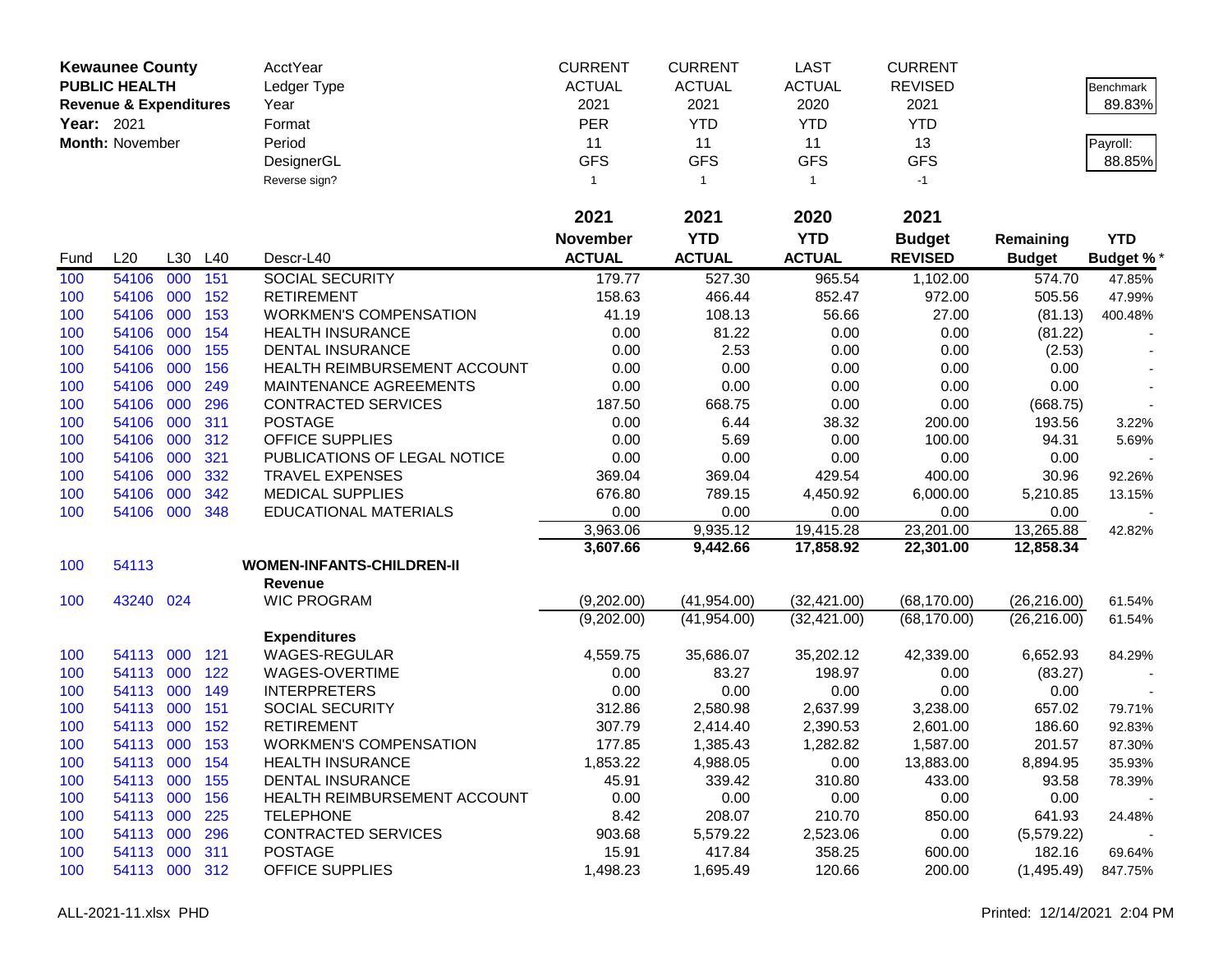|            | <b>Kewaunee County</b>            |         |     | <b>AcctYear</b>                                                        | <b>CURRENT</b>  | <b>CURRENT</b> | <b>LAST</b>   | <b>CURRENT</b> |               |                  |
|------------|-----------------------------------|---------|-----|------------------------------------------------------------------------|-----------------|----------------|---------------|----------------|---------------|------------------|
|            | <b>PUBLIC HEALTH</b>              |         |     | Ledger Type                                                            | <b>ACTUAL</b>   | <b>ACTUAL</b>  | <b>ACTUAL</b> | <b>REVISED</b> |               | Benchmark        |
|            | <b>Revenue &amp; Expenditures</b> |         |     | Year                                                                   | 2021            | 2021           | 2020          | 2021           |               | 89.83%           |
| Year: 2021 |                                   |         |     | Format                                                                 | <b>PER</b>      | <b>YTD</b>     | <b>YTD</b>    | <b>YTD</b>     |               |                  |
|            | Month: November                   |         |     | Period                                                                 | 11              | 11             | 11            | 13             |               | Payroll:         |
|            |                                   |         |     | DesignerGL                                                             | <b>GFS</b>      | <b>GFS</b>     | <b>GFS</b>    | <b>GFS</b>     |               | 88.85%           |
|            |                                   |         |     | Reverse sign?                                                          | $\mathbf{1}$    | $\mathbf{1}$   | $\mathbf{1}$  | $-1$           |               |                  |
|            |                                   |         |     |                                                                        |                 |                |               |                |               |                  |
|            |                                   |         |     |                                                                        | 2021            | 2021           | 2020          | 2021           |               |                  |
|            |                                   |         |     |                                                                        | <b>November</b> | <b>YTD</b>     | <b>YTD</b>    | <b>Budget</b>  | Remaining     | <b>YTD</b>       |
| Fund       | L20                               | L30     | L40 | Descr-L40                                                              | <b>ACTUAL</b>   | <b>ACTUAL</b>  | <b>ACTUAL</b> | <b>REVISED</b> | <b>Budget</b> | <b>Budget %*</b> |
| 100        | 54113                             | 000     | 324 | <b>MEMBERSHIP DUES</b>                                                 | 0.00            | 0.00           | 0.00          | 250.00         | 250.00        | 0.00%            |
| 100        | 54113                             | 000     | 332 | <b>TRAVEL EXPENSES</b>                                                 | 100.00          | 260.00         | 370.20        | 1,189.00       | 929.00        | 21.87%           |
| 100        | 54113                             | 000     | 336 | <b>TRAINING</b>                                                        | 0.00            | 0.00           | 0.00          | 500.00         | 500.00        | 0.00%            |
| 100        | 54113                             | 000     | 342 | <b>MEDICAL SUPPLIES</b>                                                | 116.70          | 878.09         | 1,175.18      | 500.00         | (378.09)      | 175.62%          |
| 100        | 54113                             | 000     | 345 | <b>OUTREACH MATERIALS</b>                                              | 0.00            | 1,199.00       | 1,199.00      | 0.00           | (1, 199.00)   |                  |
| 100        | 54113                             | 000     | 348 | <b>EDUCATIONAL MATERIALS</b>                                           | 948.46          | 1,138.74       | 0.00          | 0.00           | (1, 138.74)   |                  |
| 100        | 54113                             | 000     | 812 | EQUIPMENT UNDER \$1,000.00                                             | 0.00            | 0.00           | 0.00          | 0.00           | 0.00          |                  |
| 100        | 54113                             | 000 813 |     | OUTLAY / EQUIP OVER \$1,000                                            | 0.00            | 0.00           | 1,796.83      | 0.00           | 0.00          |                  |
|            |                                   |         |     |                                                                        | 10,848.78       | 58,854.07      | 49,777.11     | 68,170.00      | 9,315.93      | 86.33%           |
|            |                                   |         |     |                                                                        | 1,646.78        | 16,900.07      | 17,356.11     | 0.00           | (16,900.07)   |                  |
| 100        | 54122                             |         |     | <b>CHILD WITH SPEC HEALTH CARE</b>                                     |                 |                |               |                |               |                  |
|            |                                   |         |     | <b>Revenue</b>                                                         |                 |                |               |                |               |                  |
| 100        | 43551                             | 050     |     | CHILD WITH SPEC HEALTH CARE                                            | 0.00            | (2,029.00)     | (1,671.00)    | (1,500.00)     | 529.00        | 135.27%          |
|            |                                   |         |     |                                                                        | 0.00            | (2,029.00)     | (1,671.00)    | (1,500.00)     | 529.00        | 135.27%          |
|            |                                   |         |     | <b>Expenditures</b>                                                    |                 |                |               |                |               |                  |
| 100        | 54122                             | 000     | 121 | <b>WAGES-REGULAR</b>                                                   | 0.00            | 1,673.23       | 1,404.45      | 952.00         | (721.23)      | 175.76%          |
| 100        | 54122                             | 000     | 151 | SOCIAL SECURITY                                                        | 0.00            | 123.99         | 104.45        | 73.00          | (50.99)       | 169.85%          |
| 100        | 54122                             | 000     | 152 | <b>RETIREMENT</b>                                                      | 0.00            | 112.95         | 94.81         | 64.00          | (48.95)       | 176.48%          |
| 100        | 54122                             | 000     | 153 | <b>WORKMEN'S COMPENSATION</b>                                          | 0.00            | 65.27          | 53.55         | 37.00          | (28.27)       | 176.41%          |
| 100        | 54122                             | 000     | 154 | <b>HEALTH INSURANCE</b>                                                | 0.00            | 0.00           | 0.00          | 358.00         | 358.00        | 0.00%            |
| 100        | 54122                             | 000     | 155 | <b>DENTAL INSURANCE</b>                                                | 0.00            | 16.87          | 13.42         | 16.00          | (0.87)        | 105.44%          |
| 100        | 54122                             | 000     | 332 | <b>TRAVEL EXPENSES</b>                                                 | 0.00            | 0.00           | 0.00          | 0.00           | 0.00          |                  |
| 100        | 54122                             | 000     | 813 | <b>OUTLAY</b>                                                          | 0.00            | 36.68          | 0.00          | 0.00           | (36.68)       |                  |
|            |                                   |         |     |                                                                        | 0.00            | 2,028.99       | 1,670.68      | 1,500.00       | (528.99)      | 135.27%          |
|            |                                   |         |     |                                                                        | 0.00            | (0.01)         | (0.32)        | 0.00           | 0.01          |                  |
|            |                                   |         |     | <b>GENERAL FUND</b>                                                    | 16,183.43       | 158,005.87     | 180,379.51    | 220,138.00     | 62,132.13     |                  |
| 220<br>220 | 54104                             |         |     | <b>CHILDHOOD LEAD POISONING FND</b><br><b>CHILDHOOD LEAD POISONING</b> |                 |                |               |                |               |                  |
|            |                                   |         |     | <b>Revenue</b>                                                         |                 |                |               |                |               |                  |
| 220        | 43551                             | 039     |     | CHILDHOOD LEAD POISONING                                               | (985.00)        | (1,829.00)     | (1,232.00)    | (1,900.00)     | (71.00)       | 96.26%           |
| 220        | 49202 000                         |         |     | <b>TRANSFER FROM FUND BALANCE</b>                                      | 0.00            | 0.00           | 0.00          | 0.00           | 0.00          |                  |
|            |                                   |         |     |                                                                        | (985.00)        | (1,829.00)     | (1,232.00)    | (1,900.00)     | (71.00)       | 96.26%           |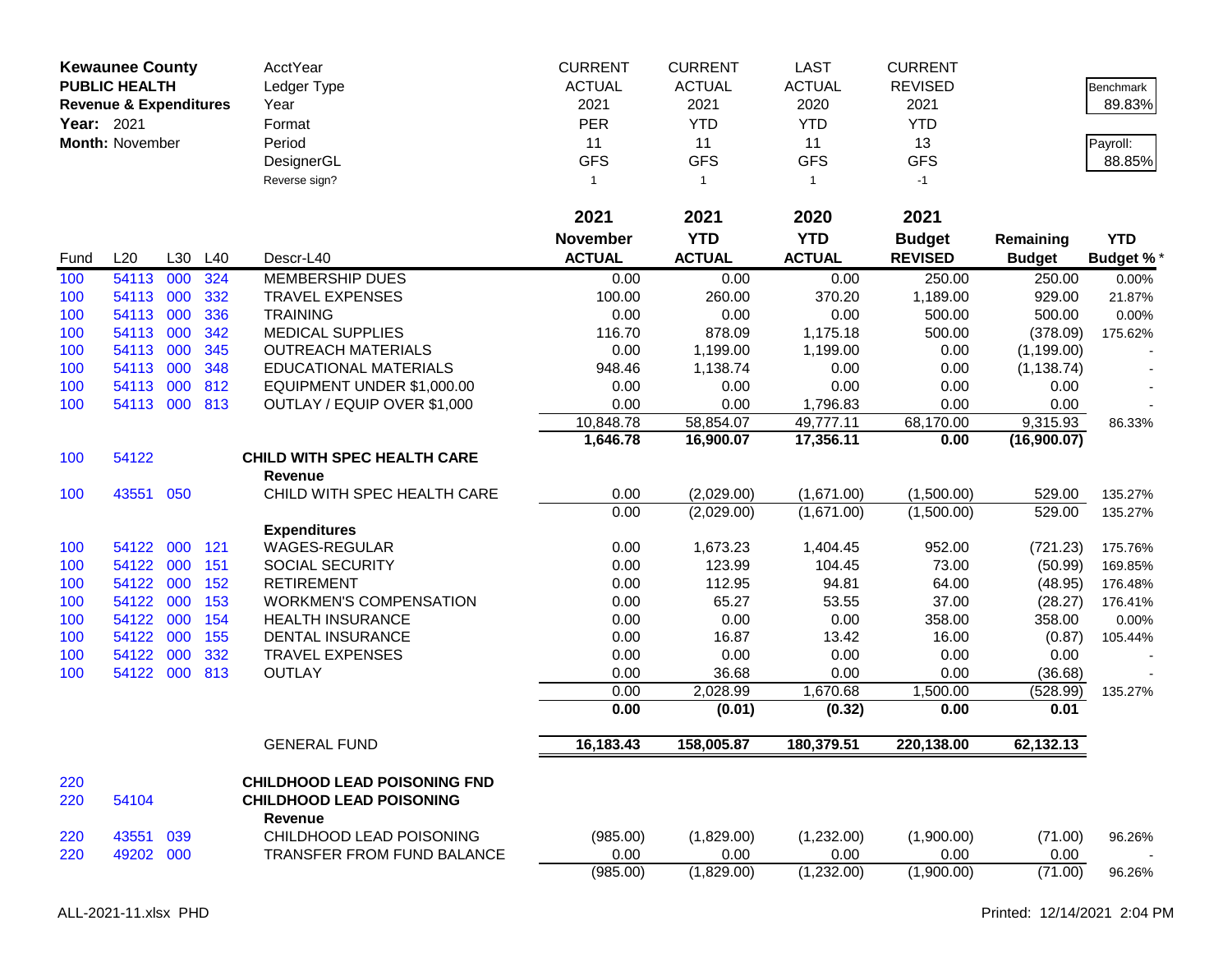|            | <b>Kewaunee County</b>            |         |                | AcctYear                                           | <b>CURRENT</b>  | <b>CURRENT</b> | <b>LAST</b>    | <b>CURRENT</b>   |                 |                  |
|------------|-----------------------------------|---------|----------------|----------------------------------------------------|-----------------|----------------|----------------|------------------|-----------------|------------------|
|            | <b>PUBLIC HEALTH</b>              |         |                | Ledger Type                                        | <b>ACTUAL</b>   | <b>ACTUAL</b>  | <b>ACTUAL</b>  | <b>REVISED</b>   |                 | Benchmark        |
|            | <b>Revenue &amp; Expenditures</b> |         |                | Year                                               | 2021            | 2021           | 2020           | 2021             |                 | 89.83%           |
| Year: 2021 |                                   |         |                | Format                                             | <b>PER</b>      | <b>YTD</b>     | <b>YTD</b>     | <b>YTD</b>       |                 |                  |
|            | <b>Month: November</b>            |         |                | Period                                             | 11              | 11             | 11             | 13               |                 | Payroll:         |
|            |                                   |         |                | DesignerGL                                         | <b>GFS</b>      | <b>GFS</b>     | <b>GFS</b>     | <b>GFS</b>       |                 | 88.85%           |
|            |                                   |         |                | Reverse sign?                                      | 1               | $\overline{1}$ | $\mathbf{1}$   | $-1$             |                 |                  |
|            |                                   |         |                |                                                    | 2021            | 2021           | 2020           | 2021             |                 |                  |
|            |                                   |         |                |                                                    | <b>November</b> | <b>YTD</b>     | <b>YTD</b>     | <b>Budget</b>    | Remaining       | <b>YTD</b>       |
| Fund       | L20                               |         | L30 L40        | Descr-L40                                          | <b>ACTUAL</b>   | <b>ACTUAL</b>  | <b>ACTUAL</b>  | <b>REVISED</b>   | <b>Budget</b>   | <b>Budget %*</b> |
|            |                                   |         |                | <b>Expenditures</b>                                |                 |                |                |                  |                 |                  |
| 220        | 54104                             | 000     | 121            | <b>WAGES-REGULAR</b>                               | 0.00            | 1,414.66       | 1,580.00       | 1,546.00         | 131.34          | 91.50%           |
| 220        | 54104                             | 000     | 151            | <b>SOCIAL SECURITY</b>                             | 0.00            | 107.23         | 120.95         | 118.00           | 10.77           | 90.87%           |
| 220        | 54104                             | 000     | 152            | <b>RETIREMENT</b>                                  | 0.00            | 95.49          | 106.72         | 104.00           | 8.51            | 91.82%           |
| 220        | 54104                             | 000     | 153            | <b>WORKMEN'S COMPENSATION</b>                      | 0.00            | 46.84          | 2.97           | 3.00             | (43.84)         | 1561.33%         |
| 220        | 54104                             | 000     | 154            | <b>HEALTH INSURANCE</b>                            | 0.00            | 72.97          | 0.00           | 0.00             | (72.97)         |                  |
| 220        | 54104                             | 000     | 155            | <b>DENTAL INSURANCE</b>                            | 0.00            | 0.00           | 0.00           | 0.00             | 0.00            |                  |
| 220        | 54104                             | 000     | 296            | <b>CONTRACTED SERVICES</b>                         | 0.00            | 0.00           | 0.00           | 0.00             | 0.00            |                  |
| 220        | 54104                             | 000     | 311            | <b>POSTAGE</b>                                     | 0.00            | 76.45          | 50.80          | 95.00            | 18.55           | 80.47%           |
| 220        | 54104                             | 000     | 312            | <b>OFFICE SUPPLIES</b>                             | 0.00            | 27.00          | 10.69          | 34.00            | 7.00            | 79.41%           |
| 220        | 54104                             | 000     | 332            | <b>TRAVEL EXPENSES</b>                             | 0.00            | 0.00           | 0.00           | 0.00             | 0.00            |                  |
| 220        | 54104                             | 000     | 342            | <b>MEDICAL SUPPLIES</b>                            | 0.00            | 0.00           | 0.00           | 0.00             | 0.00            |                  |
| 220        | 54104                             | 000     | 345            | <b>OUTREACH</b>                                    | 0.00            | 0.00           | 26.00          | 0.00             | 0.00            |                  |
|            |                                   |         |                |                                                    | 0.00            | 1,840.64       | 1,898.13       | 1,900.00         | 59.36           | 96.88%           |
|            |                                   |         |                |                                                    | (985.00)        | 11.64          | 666.13         | 0.00             | (11.64)         |                  |
| 221        |                                   |         |                | <b>MATERNAL CHILD HEALTH FUND</b>                  |                 |                |                |                  |                 |                  |
| 221        | 54108                             |         |                | <b>MATERNAL CHILD HEALTH</b>                       |                 |                |                |                  |                 |                  |
|            |                                   |         |                | <b>Revenue</b>                                     |                 |                |                |                  |                 |                  |
| 221        | 41100                             | 000     |                | <b>GENERAL PROPERTY TAXES</b>                      | 0.00            | (3,750.00)     | (5,020.00)     | (3,750.00)       | 0.00            | 100.00%          |
| 221        | 43240                             | 026     |                | <b>MCH PROGRAM</b>                                 | (228.00)        | (3,782.00)     | (3,804.00)     | (5,000.00)       | (1,218.00)      | 75.64%           |
| 221        | 49200                             | 000     |                | TRANSFER FROM OTHER FUNDS                          | 0.00            | 0.00           | 0.00           | 0.00             | 0.00            |                  |
| 221        | 49202                             | 000     |                | TRANSFER FROM FUND BALANCE                         | 0.00            | 0.00           | 0.00           | 0.00             | 0.00            |                  |
|            |                                   |         |                |                                                    | (228.00)        | (7,532.00)     | (8,824.00)     | (8,750.00)       | (1,218.00)      | 86.08%           |
|            |                                   |         |                | <b>Expenditures</b>                                |                 |                |                |                  |                 |                  |
| 221        | 54108                             | 000     | 121            | <b>WAGES-REGULAR</b>                               | 2,200.80        | 7,118.25       | 8,137.30       | 7,217.00         | 98.75           | 98.63%           |
| 221        | 54108                             | 000     | 122            | WAGES-OVERTIME                                     | 20.63           | 226.96         | 0.00           | 0.00             | (226.96)        |                  |
| 221        | 54108                             | 000 151 |                | SOCIAL SECURITY                                    | 169.94          | 561.92         | 622.51         | 551.00           | (10.92)         | 101.98%          |
| 221        | 54108                             | 000     | 152<br>000 153 | <b>RETIREMENT</b><br><b>WORKMEN'S COMPENSATION</b> | 149.95<br>86.65 | 495.80         | 549.25         | 487.00<br>232.00 | (8.80)          | 101.81%          |
| 221<br>221 | 54108<br>54108                    | 000     | 154            | <b>HEALTH INSURANCE</b>                            | 0.00            | 286.52<br>0.00 | 262.60<br>0.00 | 0.00             | (54.52)<br>0.00 | 123.50%          |
| 221        | 54108                             | 000     | 155            | <b>DENTAL INSURANCE</b>                            | 0.00            | 0.00           | 0.00           | 0.00             | 0.00            |                  |
| 221        | 54108                             | 000     | 311            | <b>POSTAGE</b>                                     | 0.00            | 0.00           | 0.00           | 0.00             | 0.00            |                  |
| 221        | 54108                             | 000 332 |                | <b>TRAVEL EXPENSES</b>                             | 0.00            | 0.00           | 0.00           | 150.00           | 150.00          | 0.00%            |
|            |                                   |         |                |                                                    |                 |                |                |                  |                 |                  |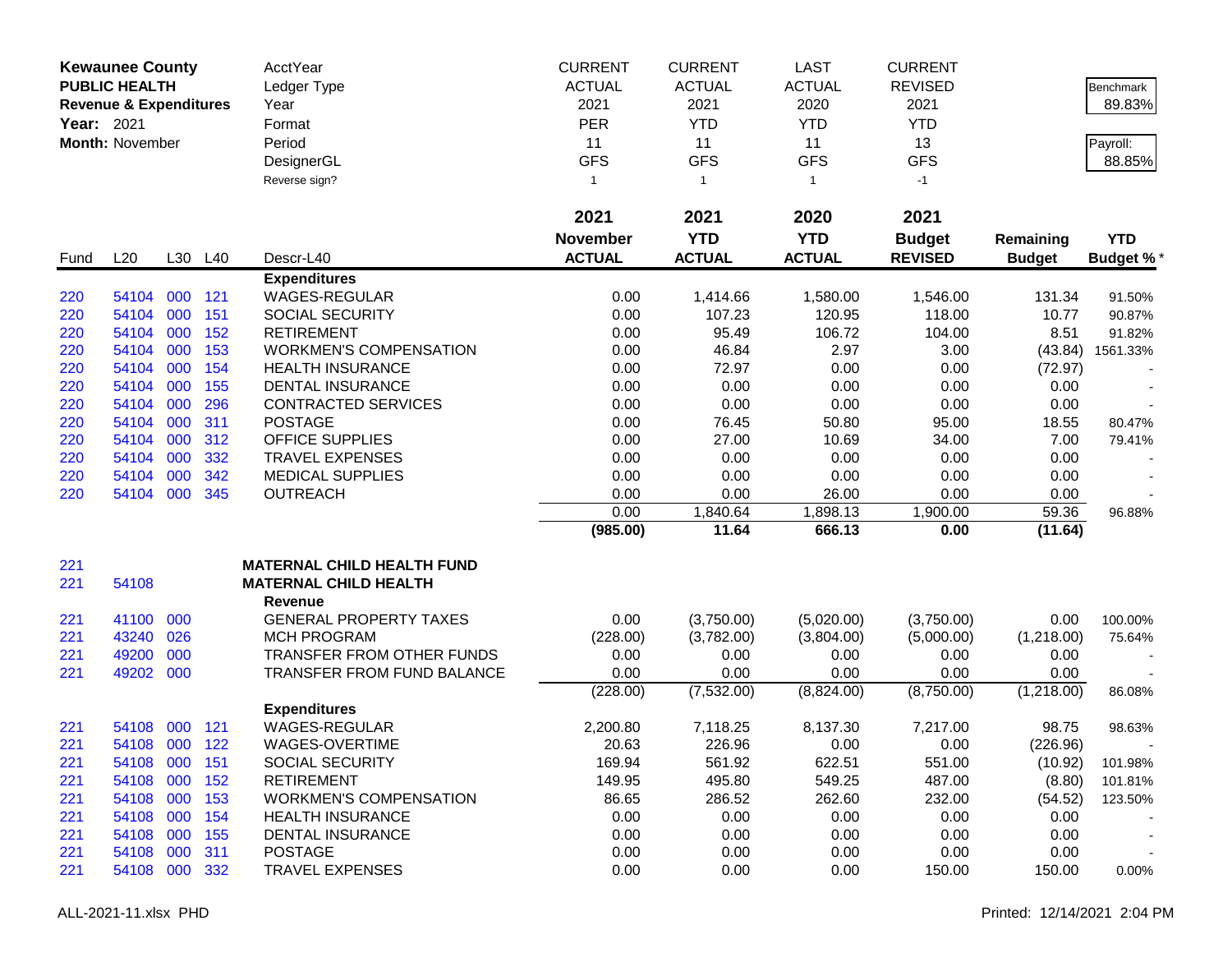| <b>Year: 2021</b> | <b>Kewaunee County</b><br><b>PUBLIC HEALTH</b><br><b>Revenue &amp; Expenditures</b><br>Month: November |     |            | <b>AcctYear</b><br>Ledger Type<br>Year<br>Format<br>Period<br>DesignerGL<br>Reverse sign? | <b>CURRENT</b><br><b>ACTUAL</b><br>2021<br><b>PER</b><br>11<br><b>GFS</b><br>$\mathbf{1}$ | <b>CURRENT</b><br><b>ACTUAL</b><br>2021<br><b>YTD</b><br>11<br><b>GFS</b><br>$\overline{1}$ | <b>LAST</b><br><b>ACTUAL</b><br>2020<br><b>YTD</b><br>11<br><b>GFS</b><br>$\mathbf{1}$ | <b>CURRENT</b><br><b>REVISED</b><br>2021<br><b>YTD</b><br>13<br><b>GFS</b><br>$-1$ |                    | Benchmark<br>89.83%<br>Payroll:<br>88.85% |
|-------------------|--------------------------------------------------------------------------------------------------------|-----|------------|-------------------------------------------------------------------------------------------|-------------------------------------------------------------------------------------------|---------------------------------------------------------------------------------------------|----------------------------------------------------------------------------------------|------------------------------------------------------------------------------------|--------------------|-------------------------------------------|
|                   |                                                                                                        |     |            |                                                                                           | 2021                                                                                      | 2021                                                                                        | 2020                                                                                   | 2021                                                                               |                    |                                           |
|                   |                                                                                                        |     |            |                                                                                           | <b>November</b>                                                                           | <b>YTD</b>                                                                                  | <b>YTD</b>                                                                             | <b>Budget</b>                                                                      | Remaining          | <b>YTD</b>                                |
| Fund              | L20                                                                                                    | L30 | L40        | Descr-L40                                                                                 | <b>ACTUAL</b>                                                                             | <b>ACTUAL</b>                                                                               | <b>ACTUAL</b>                                                                          | <b>REVISED</b>                                                                     | <b>Budget</b>      | <b>Budget %*</b>                          |
| 221               | 54108                                                                                                  | 000 | 348        | <b>EDUCATIONAL MATERIALS</b>                                                              | (50.00)                                                                                   | 3,370.41                                                                                    | 673.46                                                                                 | 113.00                                                                             | (3,257.41)         | 2982.66%                                  |
| 221               | 59202                                                                                                  | 000 | 601        | TRANSFER TO FUND BALANCE                                                                  | 0.00                                                                                      | 0.00                                                                                        | 0.00                                                                                   | 0.00                                                                               | 0.00               |                                           |
|                   |                                                                                                        |     |            |                                                                                           | 2,577.97                                                                                  | 12,059.86                                                                                   | 10,245.12                                                                              | 8,750.00                                                                           | (3,309.86)         | 137.83%                                   |
|                   |                                                                                                        |     |            |                                                                                           | 2,349.97                                                                                  | 4,527.86                                                                                    | 1,421.12                                                                               | 0.00                                                                               | (4,527.86)         |                                           |
| 222               |                                                                                                        |     |            | <b>PREVENTION PROGRAM FUND</b>                                                            |                                                                                           |                                                                                             |                                                                                        |                                                                                    |                    |                                           |
| 222               | 54110                                                                                                  |     |            | <b>PREVENTION PROGRAM-I</b>                                                               |                                                                                           |                                                                                             |                                                                                        |                                                                                    |                    |                                           |
|                   |                                                                                                        |     |            | Revenue                                                                                   |                                                                                           |                                                                                             |                                                                                        |                                                                                    |                    |                                           |
| 222               | 43240                                                                                                  | 025 |            | PREVENTION PROGRAM                                                                        | (888.00)                                                                                  | (5,413.00)                                                                                  | (3,434.00)                                                                             | (4,226.00)                                                                         | 1,187.00           | 128.09%                                   |
| 222               | 48501                                                                                                  | 000 |            | <b>DONATIONS</b>                                                                          | 0.00                                                                                      | 0.00                                                                                        | (500.00)                                                                               | 0.00                                                                               | 0.00               |                                           |
| 222               | 49200                                                                                                  | 000 |            | TRANSFER FROM OTHER FUNDS                                                                 | 0.00                                                                                      | 0.00                                                                                        | 0.00                                                                                   | 0.00                                                                               | 0.00               |                                           |
| 222               | 49202                                                                                                  | 000 |            | <b>TRANSFER FROM FUND BALANCE</b>                                                         | 0.00                                                                                      | 0.00                                                                                        | 0.00                                                                                   | 0.00                                                                               | 0.00               |                                           |
|                   |                                                                                                        |     |            |                                                                                           | (888.00)                                                                                  | (5,413.00)                                                                                  | (3,934.00)                                                                             | (4,226.00)                                                                         | 1,187.00           | 128.09%                                   |
|                   |                                                                                                        |     |            | <b>Expenditures</b>                                                                       |                                                                                           |                                                                                             |                                                                                        |                                                                                    |                    |                                           |
| 222               | 54110                                                                                                  | 000 | 121        | WAGES-REGULAR                                                                             | 0.00                                                                                      | 2,438.79                                                                                    | 2,679.16                                                                               | 2,652.00                                                                           | 213.21             | 91.96%                                    |
| 222               | 54110                                                                                                  | 000 | 151        | <b>SOCIAL SECURITY</b>                                                                    | 0.00                                                                                      | 185.96                                                                                      | 204.95                                                                                 | 203.00                                                                             | 17.04              | 91.61%                                    |
| 222               | 54110 000                                                                                              |     | 152        | <b>RETIREMENT</b>                                                                         | 0.00                                                                                      | 164.59                                                                                      | 180.91                                                                                 | 179.00                                                                             | 14.41              | 91.95%                                    |
| 222               | 54110                                                                                                  | 000 | 153        | <b>WORKMEN'S COMPENSATION</b>                                                             | 0.00                                                                                      | 89.59                                                                                       | 76.65                                                                                  | 67.00                                                                              | (22.59)            | 133.72%                                   |
| 222               | 54110                                                                                                  | 000 | 154        | <b>HEALTH INSURANCE</b>                                                                   | 0.00                                                                                      | 47.71                                                                                       | 0.00                                                                                   | 0.00                                                                               | (47.71)            |                                           |
| 222               | 54110                                                                                                  | 000 | 155        | <b>DENTAL INSURANCE</b>                                                                   | 0.00                                                                                      | 0.00                                                                                        | 0.00                                                                                   | 0.00                                                                               | 0.00               |                                           |
| 222               | 54110                                                                                                  | 000 | 225        | <b>TELEPHONE</b>                                                                          | 0.00                                                                                      | 0.00                                                                                        | 0.00                                                                                   | 0.00                                                                               | 0.00               |                                           |
| 222               | 54110                                                                                                  | 000 | 311        | <b>POSTAGE</b>                                                                            | 0.00                                                                                      | 0.00                                                                                        | 0.00                                                                                   | 0.00                                                                               | 0.00               |                                           |
| 222               | 54110                                                                                                  | 000 | 312        | <b>OFFICE SUPPLIES</b>                                                                    | 0.00                                                                                      | 0.00                                                                                        | 0.00                                                                                   | 150.00                                                                             | 150.00             | 0.00%                                     |
| 222               | 54110                                                                                                  | 000 | 332        | <b>TRAVEL EXPENSES</b>                                                                    | 0.00                                                                                      | 599.30                                                                                      | 872.89                                                                                 | 200.00                                                                             | (399.30)           | 299.65%                                   |
| 222               | 54110                                                                                                  | 000 | 342        | <b>MEDICAL SUPPLIES</b>                                                                   | 0.00                                                                                      | 0.00                                                                                        | 0.00                                                                                   | 0.00                                                                               | 0.00               |                                           |
| 222<br>222        | 54110<br>54110 000                                                                                     | 000 | 348<br>813 | <b>EDUCATIONAL MATERIALS</b><br><b>OUTLAY</b>                                             | 1,550.00<br>0.00                                                                          | 6,168.11<br>0.00                                                                            | 1,723.06<br>0.00                                                                       | 775.00<br>0.00                                                                     | (5,393.11)<br>0.00 | 795.89%                                   |
|                   |                                                                                                        |     |            |                                                                                           | 1,550.00                                                                                  | 9,694.05                                                                                    | 5,737.62                                                                               | 4,226.00                                                                           | (5,468.05)         | 229.39%                                   |
|                   |                                                                                                        |     |            |                                                                                           | 662.00                                                                                    | 4,281.05                                                                                    | 1,803.62                                                                               | 0.00                                                                               | (4,281.05)         |                                           |
|                   |                                                                                                        |     |            |                                                                                           |                                                                                           |                                                                                             |                                                                                        |                                                                                    |                    |                                           |
| 223               |                                                                                                        |     |            | <b>VACCINE IMMUNIZTN PRGM FUND</b>                                                        |                                                                                           |                                                                                             |                                                                                        |                                                                                    |                    |                                           |
| 223               | 54114                                                                                                  |     |            | <b>VACCINE IMMUNIZATION PROGRAM</b>                                                       |                                                                                           |                                                                                             |                                                                                        |                                                                                    |                    |                                           |
|                   |                                                                                                        |     |            | Revenue                                                                                   |                                                                                           |                                                                                             |                                                                                        |                                                                                    |                    |                                           |
| 223               | 43551                                                                                                  | 028 |            | <b>IMMUNIZATION PROGRAM</b>                                                               | (1,302.00)                                                                                | (4,256.00)                                                                                  | (3, 164.00)                                                                            | (5,000.00)                                                                         | (744.00)           | 85.12%                                    |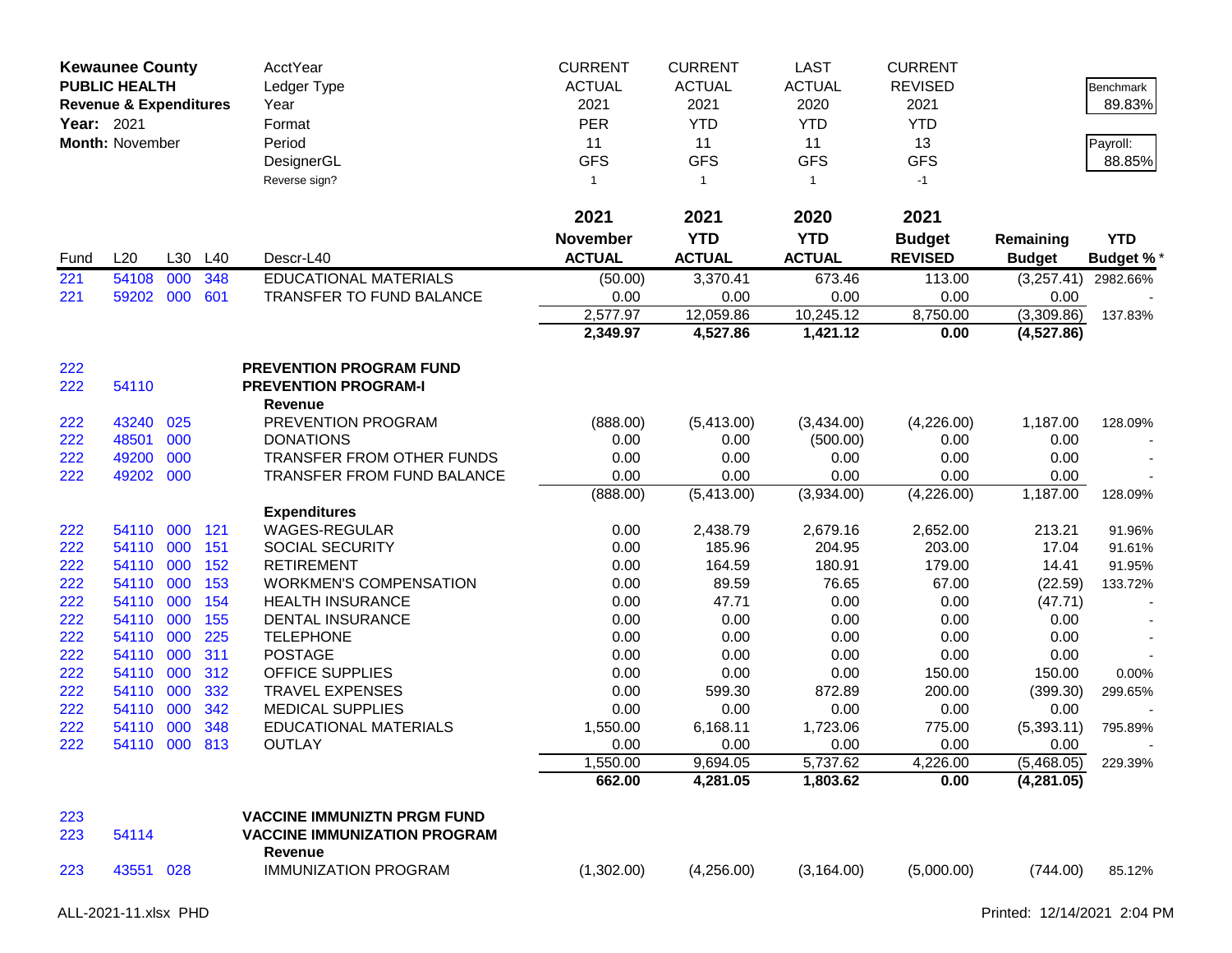|                   | <b>Kewaunee County</b>            |         |     | <b>AcctYear</b>                               | <b>CURRENT</b>  | <b>CURRENT</b> | <b>LAST</b>   | <b>CURRENT</b> |               |                          |
|-------------------|-----------------------------------|---------|-----|-----------------------------------------------|-----------------|----------------|---------------|----------------|---------------|--------------------------|
|                   | <b>PUBLIC HEALTH</b>              |         |     | Ledger Type                                   | <b>ACTUAL</b>   | <b>ACTUAL</b>  | <b>ACTUAL</b> | <b>REVISED</b> |               | <b>Benchmark</b>         |
|                   | <b>Revenue &amp; Expenditures</b> |         |     | Year                                          | 2021            | 2021           | 2020          | 2021           |               | 89.83%                   |
| <b>Year: 2021</b> |                                   |         |     | Format                                        | <b>PER</b>      | <b>YTD</b>     | <b>YTD</b>    | <b>YTD</b>     |               |                          |
|                   | <b>Month: November</b>            |         |     | Period                                        | 11              | 11             | 11            | 13             |               | Payroll:                 |
|                   |                                   |         |     | DesignerGL                                    | <b>GFS</b>      | <b>GFS</b>     | <b>GFS</b>    | <b>GFS</b>     |               | 88.85%                   |
|                   |                                   |         |     | Reverse sign?                                 | $\mathbf{1}$    | $\overline{1}$ | $\mathbf{1}$  | $-1$           |               |                          |
|                   |                                   |         |     |                                               | 2021            | 2021           | 2020          | 2021           |               |                          |
|                   |                                   |         |     |                                               | <b>November</b> | <b>YTD</b>     | <b>YTD</b>    | <b>Budget</b>  | Remaining     | <b>YTD</b>               |
| Fund              | L20                               | L30     | L40 | Descr-L40                                     | <b>ACTUAL</b>   | <b>ACTUAL</b>  | <b>ACTUAL</b> | <b>REVISED</b> | <b>Budget</b> | <b>Budget %</b>          |
| 223               | 49202                             | 000     |     | TRANSFER FROM FUND BALANCE                    | 0.00            | 0.00           | 0.00          | 0.00           | 0.00          |                          |
|                   |                                   |         |     |                                               | (1,302.00)      | (4,256.00)     | (3, 164.00)   | (5,000.00)     | (744.00)      | 85.12%                   |
|                   |                                   |         |     | <b>Expenditures</b>                           |                 |                |               |                |               |                          |
| 223               | 54114                             | 000     | 121 | <b>WAGES-REGULAR</b>                          | 0.00            | 4,917.44       | 3,686.97      | 3,771.00       | (1, 146.44)   | 130.40%                  |
| 223               | 54114                             | 000     | 122 | WAGES-OVERTIME                                | 0.00            | 0.00           | 111.63        | 0.00           | 0.00          |                          |
| 223               | 54114                             | 000     | 151 | <b>SOCIAL SECURITY</b>                        | 0.00            | 376.16         | 290.59        | 288.00         | (88.16)       | 130.61%                  |
| 223               | 54114                             | 000     | 152 | <b>RETIREMENT</b>                             | 0.00            | 331.94         | 256.43        | 255.00         | (76.94)       | 130.17%                  |
| 223               | 54114                             | 000     | 153 | <b>WORKMEN'S COMPENSATION</b>                 | 0.00            | 191.82         | 144.81        | 147.00         | (44.82)       | 130.49%                  |
| 223               | 54114                             | 000     | 154 | <b>HEALTH INSURANCE</b>                       | 0.00            | 0.00           | 0.00          | 0.00           | 0.00          |                          |
| 223               | 54114                             | 000     | 155 | <b>DENTAL INSURANCE</b>                       | 0.00            | 0.00           | 0.00          | 0.00           | 0.00          |                          |
| 223               | 54114                             | 000     | 311 | <b>POSTAGE</b>                                | 0.00            | 0.00           | 0.00          | 0.00           | 0.00          |                          |
| 223               | 54114                             | 000     | 312 | <b>OFFICE SUPPLIES</b>                        | 0.00            | 0.00           | 47.96         | 89.00          | 89.00         | 0.00%                    |
| 223               | 54114                             | 000     | 332 | <b>TRAVEL EXPENSES</b>                        | 0.00            | 0.00           | 0.00          | 100.00         | 100.00        | 0.00%                    |
| 223               | 54114                             | 000     | 342 | <b>CLINIC SUPPLIES</b>                        | 0.00            | 162.44         | 0.00          | 350.00         | 187.56        | 46.41%                   |
| 223               | 54114                             | 000     | 813 | <b>OUTLAY</b>                                 | 0.00            | 0.00           | 0.00          | 0.00           | 0.00          |                          |
|                   |                                   |         |     |                                               | 0.00            | 5,979.80       | 4,538.39      | 5,000.00       | (979.80)      | 119.60%                  |
|                   |                                   |         |     |                                               | (1,302.00)      | 1,723.80       | 1,374.39      | 0.00           | (1,723.80)    |                          |
| 226               |                                   |         |     | <b>BIOTERRORISM GRANT FUND</b>                |                 |                |               |                |               |                          |
| 226               | 54126                             |         |     | <b>BIOTERRORISM GRANT-I</b><br><b>Revenue</b> |                 |                |               |                |               |                          |
| 226               | 43240                             | 063     |     | <b>BIOTERRORISM GRANT</b>                     | (2,932.00)      | (38, 312.00)   | (22, 205.00)  | (35,078.00)    | 3,234.00      | 109.22%                  |
| 226               | 43240                             | 072     |     | <b>PREPAREDNESS</b>                           | 0.00            | 0.00           | 0.00          | 0.00           | 0.00          |                          |
| 226               | 49202                             | 000     |     | TRANSFER FROM FUND BALANCE                    | 0.00            | 0.00           | 0.00          | 0.00           | 0.00          |                          |
|                   |                                   |         |     |                                               | (2,932.00)      | (38, 312.00)   | (22, 205.00)  | (35,078.00)    | 3,234.00      | 109.22%                  |
|                   |                                   |         |     | <b>Expenditures</b>                           |                 |                |               |                |               |                          |
| 226               | 54126                             | 000 111 |     | <b>SALARIES</b>                               | 0.00            | 0.00           | 0.00          | 0.00           | 0.00          |                          |
| 226               | 54126                             | 000 121 |     | WAGES-REGULAR                                 | 1,688.16        | 24,439.19      | 2,419.87      | 27,613.00      | 3,173.81      | 88.51%                   |
| 226               | 54126                             | 000     | 122 | WAGES-OVERTIME                                | 0.00            | 116.77         | 35.89         | 0.00           | (116.77)      |                          |
| 226               | 54126 000                         |         | 151 | <b>SOCIAL SECURITY</b>                        | 129.15          | 1,878.55       | 187.86        | 2,113.00       | 234.45        | 88.90%                   |
| 226               | 54126                             | 000     | 152 | <b>RETIREMENT</b>                             | 113.95          | 1,657.47       | 166.16        | 1,864.00       | 206.53        | 88.92%                   |
| 226               | 54126                             | 000     | 153 | <b>WORKMEN'S COMPENSATION</b>                 | 3.18            | 92.19          | 22.25         | 457.00         | 364.81        | 20.17%                   |
| 226               | 54126                             | 000 154 |     | <b>HEALTH INSURANCE</b>                       | 0.00            | 0.00           | 0.00          | 0.00           | 0.00          |                          |
| 226               | 54126 000 155                     |         |     | DENTAL INSURANCE                              | 0.00            | 0.00           | 0.00          | 0.00           | 0.00          | $\overline{\phantom{a}}$ |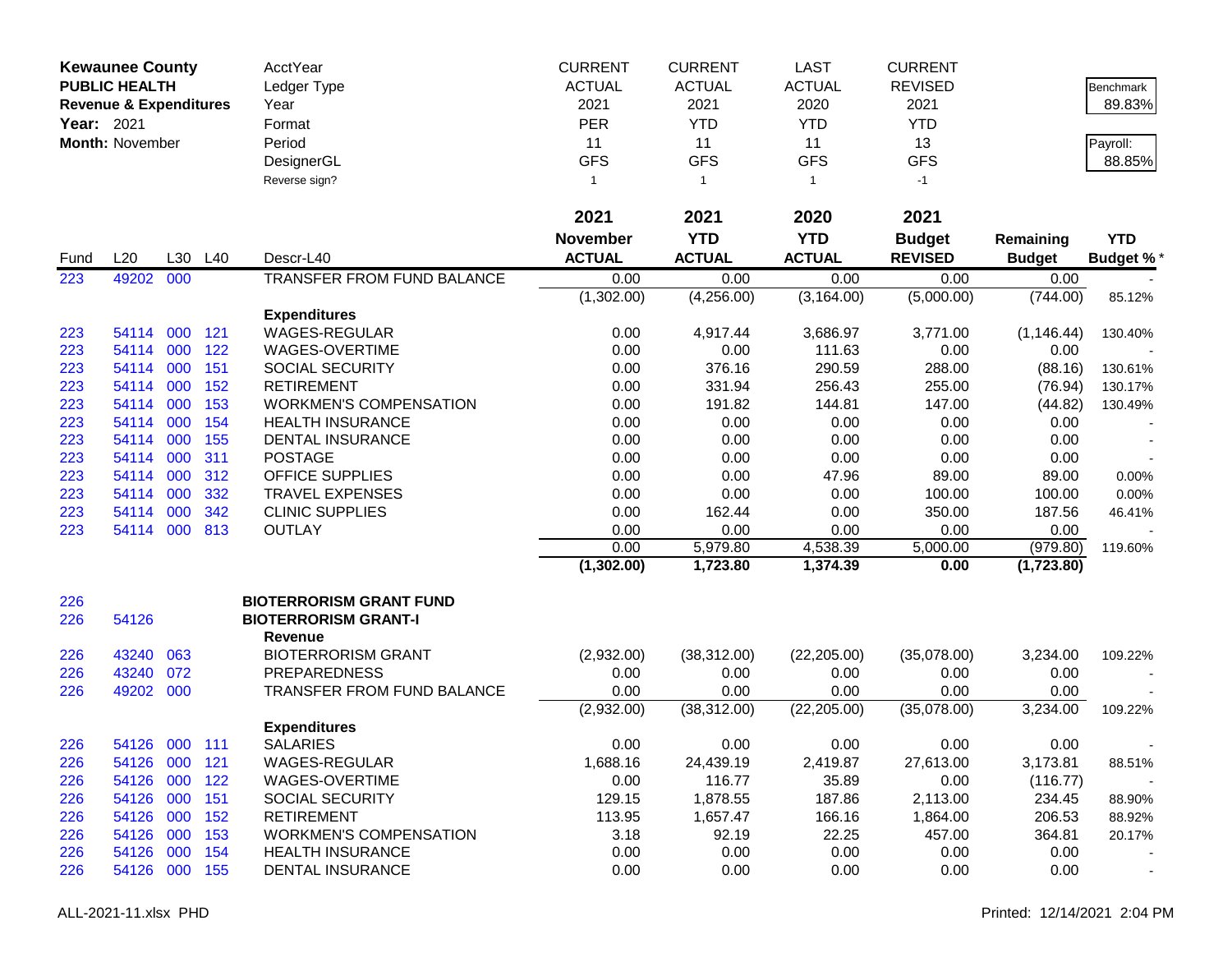|            | <b>Kewaunee County</b>            |     |         | AcctYear                      | <b>CURRENT</b>  | <b>CURRENT</b> | <b>LAST</b>    | <b>CURRENT</b> |               |                  |
|------------|-----------------------------------|-----|---------|-------------------------------|-----------------|----------------|----------------|----------------|---------------|------------------|
|            | <b>PUBLIC HEALTH</b>              |     |         | Ledger Type                   | <b>ACTUAL</b>   | <b>ACTUAL</b>  | <b>ACTUAL</b>  | <b>REVISED</b> |               | Benchmark        |
|            | <b>Revenue &amp; Expenditures</b> |     |         | Year                          | 2021            | 2021           | 2020           | 2021           |               | 89.83%           |
| Year: 2021 |                                   |     |         | Format                        | <b>PER</b>      | <b>YTD</b>     | <b>YTD</b>     | <b>YTD</b>     |               |                  |
|            | Month: November                   |     |         | Period                        | 11              | 11             | 11             | 13             |               | Payroll:         |
|            |                                   |     |         | DesignerGL                    | <b>GFS</b>      | <b>GFS</b>     | <b>GFS</b>     | <b>GFS</b>     |               | 88.85%           |
|            |                                   |     |         | Reverse sign?                 | $\mathbf{1}$    | $\mathbf{1}$   | $\overline{1}$ | $-1$           |               |                  |
|            |                                   |     |         |                               |                 |                |                |                |               |                  |
|            |                                   |     |         |                               | 2021            | 2021           | 2020           | 2021           |               |                  |
|            |                                   |     |         |                               | <b>November</b> | <b>YTD</b>     | <b>YTD</b>     | <b>Budget</b>  | Remaining     | <b>YTD</b>       |
| Fund       | L20                               |     | L30 L40 | Descr-L40                     | <b>ACTUAL</b>   | <b>ACTUAL</b>  | <b>ACTUAL</b>  | <b>REVISED</b> | <b>Budget</b> | <b>Budget %*</b> |
| 226        | 54126                             | 000 | 225     | <b>TELEPHONE</b>              | 0.00            | 0.00           | 0.00           | 0.00           | 0.00          |                  |
| 226        | 54126                             | 000 | 296     | CONTRACTED SERVICES           | 0.00            | 0.00           | 0.00           | 0.00           | 0.00          |                  |
| 226        | 54126 000                         |     | 311     | <b>POSTAGE</b>                | 0.00            | 0.00           | 0.00           | 0.00           | 0.00          |                  |
| 226        | 54126 000                         |     | 312     | <b>OFFICE SUPPLIES</b>        | 0.00            | 588.81         | 0.00           | 250.00         | (338.81)      | 235.52%          |
| 226        | 54126 000                         |     | 332     | <b>TRAVEL EXPENSES</b>        | 0.00            | 63.70          | 0.00           | 500.00         | 436.30        | 12.74%           |
| 226        | 54126 000                         |     | 342     | <b>MEDICAL SUPPLIES</b>       | 0.00            | 0.00           | 0.00           | 831.00         | 831.00        | 0.00%            |
| 226        | 54126 000                         |     | 345     | OTHER OPER SUPPL-MASS CARE    | 1,150.00        | 3,742.05       | 0.00           | 1,450.00       | (2,292.05)    | 258.07%          |
| 226        | 54126 000 813                     |     |         | <b>OUTLAY</b>                 | 0.00            | 10,386.12      | 0.00           | 0.00           | (10, 386.12)  |                  |
| 226        | 54134                             |     |         | <b>BIOTERRORISM GRANT-II</b>  |                 |                |                |                |               |                  |
| 226        | 54134 000                         |     | 111     | <b>SALARIES</b>               | 0.00            | 0.00           | 0.00           | 0.00           | 0.00          |                  |
| 226        | 54134 000                         |     | 121     | WAGES-REGULAR                 | 0.00            | 0.00           | 14,240.95      | 0.00           | 0.00          |                  |
| 226        | 54134 000 122                     |     |         | WAGES-OVERTIME                | 0.00            | 0.00           | 121.77         | 0.00           | 0.00          |                  |
| 226        | 54134 000                         |     | 151     | SOCIAL SECURITY               | 0.00            | 0.00           | 1,098.75       | 0.00           | 0.00          |                  |
| 226        | 54134                             | 000 | 152     | <b>RETIREMENT</b>             | 0.00            | 0.00           | 969.50         | 0.00           | 0.00          |                  |
| 226        | 54134                             | 000 | 153     | <b>WORKMEN'S COMPENSATION</b> | 0.00            | 0.00           | 285.39         | 0.00           | 0.00          |                  |
| 226        | 54134 000                         |     | 154     | <b>HEALTH INSURANCE</b>       | 0.00            | 0.00           | 0.00           | 0.00           | 0.00          |                  |
| 226        | 54134 000                         |     | 155     | <b>DENTAL INSURANCE</b>       | 0.00            | 0.00           | 0.00           | 0.00           | 0.00          |                  |
| 226        | 54134 000                         |     | 225     | <b>TELEPHONE</b>              | 0.00            | 0.00           | 0.00           | 0.00           | 0.00          |                  |
| 226        | 54134                             | 000 | 296     | CONTRACTED SERVICES           | 0.00            | 0.00           | 0.00           | 0.00           | 0.00          |                  |
| 226        | 54134                             | 000 | 311     | <b>POSTAGE</b>                | 0.00            | 0.00           | 0.00           | 0.00           | 0.00          |                  |
| 226        | 54134                             | 000 | 312     | OFFICE SUPPLIES               | 0.00            | 0.00           | 610.25         | 0.00           | 0.00          |                  |
| 226        | 54134 000                         |     | 332     | <b>TRAVEL EXPENSES</b>        | 0.00            | 0.00           | 298.71         | 0.00           | 0.00          |                  |
| 226        | 54134                             | 000 | 342     | <b>MEDICAL SUPPLIES</b>       | 0.00            | 0.00           | 326.80         | 0.00           | 0.00          |                  |
| 226        | 54134 000                         |     | 345     | OTHER OPER SUPPL-MASS CARE    | 0.00            | 0.00           | 3,120.06       | 0.00           | 0.00          |                  |
|            |                                   |     |         |                               | 3,084.44        | 42,964.85      | 23,904.21      | 35,078.00      | (7,886.85)    | 122.48%          |
|            |                                   |     |         |                               | 152.44          | 4,652.85       | 1,699.21       | 0.00           | (4,652.85)    |                  |
|            |                                   |     |         | PUBLIC HEALTH EMERGENCY RESP  |                 |                |                |                |               |                  |
| 227        |                                   |     |         |                               |                 |                |                |                |               |                  |
| 227        | 54129 000                         |     |         | <b>DPH PHEP COVID19</b>       |                 |                |                |                |               |                  |
|            |                                   |     |         | Revenue                       |                 |                |                |                |               |                  |
| 227        | 43551 088                         |     |         | PUBLIC HEALTH COVID-19        | (9,286.00)      | (138, 715.00)  | (41,505.00)    | (48, 678.00)   | 90,037.00     | 284.96%          |
|            |                                   |     |         |                               | (9,286.00)      | (138, 715.00)  | (41,505.00)    | (48, 678.00)   | 90,037.00     | 284.96%          |
|            |                                   |     |         | <b>Expenditures</b>           |                 |                |                |                |               |                  |
| 227        | 54129 000 121                     |     |         | <b>WAGES-REGULAR</b>          | 0.00            | 7,848.88       | 0.00           | 9,900.00       | 2,051.12      | 79.28%           |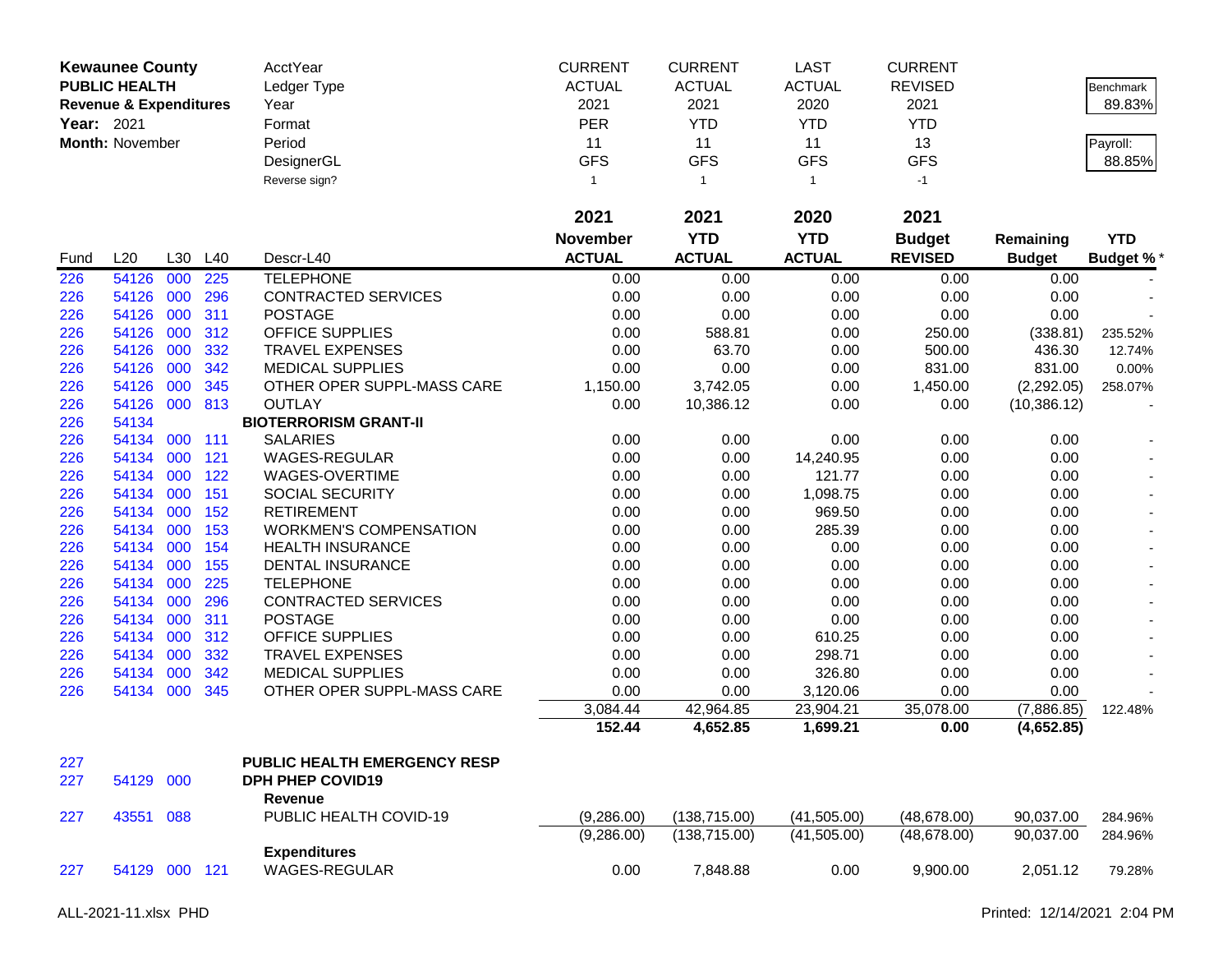|            | <b>Kewaunee County</b>            |         |         | AcctYear                      | <b>CURRENT</b>  | <b>CURRENT</b> | <b>LAST</b>   | <b>CURRENT</b> |               |                 |
|------------|-----------------------------------|---------|---------|-------------------------------|-----------------|----------------|---------------|----------------|---------------|-----------------|
|            | <b>PUBLIC HEALTH</b>              |         |         | Ledger Type                   | <b>ACTUAL</b>   | <b>ACTUAL</b>  | <b>ACTUAL</b> | <b>REVISED</b> |               | Benchmark       |
|            | <b>Revenue &amp; Expenditures</b> |         |         | Year                          | 2021            | 2021           | 2020          | 2021           |               | 89.83%          |
| Year: 2021 |                                   |         |         | Format                        | <b>PER</b>      | <b>YTD</b>     | <b>YTD</b>    | <b>YTD</b>     |               |                 |
|            | <b>Month: November</b>            |         |         | Period                        | 11              | 11             | 11            | 13             |               | Payroll:        |
|            |                                   |         |         | DesignerGL                    | <b>GFS</b>      | <b>GFS</b>     | <b>GFS</b>    | <b>GFS</b>     |               | 88.85%          |
|            |                                   |         |         | Reverse sign?                 | -1              | $\overline{1}$ | $\mathbf{1}$  | $-1$           |               |                 |
|            |                                   |         |         |                               |                 |                |               |                |               |                 |
|            |                                   |         |         |                               | 2021            | 2021           | 2020          | 2021           |               |                 |
|            |                                   |         |         |                               | <b>November</b> | <b>YTD</b>     | <b>YTD</b>    | <b>Budget</b>  | Remaining     | <b>YTD</b>      |
| Fund       | L20                               | L30     | L40     | Descr-L40                     | <b>ACTUAL</b>   | <b>ACTUAL</b>  | <b>ACTUAL</b> | <b>REVISED</b> | <b>Budget</b> | <b>Budget %</b> |
| 227        | 54129                             | 000     | 122     | WAGES-OVERTIME                | 0.00            | 0.00           | 0.00          | 0.00           | 0.00          |                 |
| 227        | 54129                             | 000     | 151     | <b>SOCIAL SECURITY</b>        | 0.00            | 594.82         | 0.00          | 757.00         | 162.18        | 78.58%          |
| 227        | 54129                             | 000     | 152     | <b>RETIREMENT</b>             | 0.00            | 529.81         | 0.00          | 668.00         | 138.19        | 79.31%          |
| 227        | 54129                             | 000     | 153     | <b>WORKMEN'S COMPENSATION</b> | 0.00            | 150.09         | 0.00          | 18.00          | (132.09)      | 833.83%         |
| 227        | 54129                             | 000     | 154     | <b>HEALTH INSURANCE</b>       | 0.00            | 416.55         | 0.00          | 0.00           | (416.55)      |                 |
| 227        | 54129                             | 000     | 155     | <b>DENTAL INSURANCE</b>       | 0.00            | 0.00           | 0.00          | 0.00           | 0.00          |                 |
| 227        | 54129                             | 000     | 225     | <b>TELEPHONE</b>              | 0.00            | 0.00           | 332.46        | 885.00         | 885.00        | 0.00%           |
| 227        | 54129                             | 000     | 296     | <b>CONTRACTED SERVICES</b>    | 0.00            | 0.00           | 657.15        | 0.00           | 0.00          |                 |
| 227        | 54129                             | 000     | 311     | <b>POSTAGE</b>                | 0.00            | 0.00           | 0.00          | 0.00           | 0.00          |                 |
| 227        | 54129                             | 000     | 312     | OFFICE SUPPLIES               | 0.00            | 424.60         | 719.26        | 350.00         | (74.60)       | 121.31%         |
| 227        | 54129                             | 000     | 332     | <b>TRAVEL EXPENSES</b>        | 0.00            | 0.00           | 265.66        | 500.00         | 500.00        | 0.00%           |
| 227        | 54129                             | 000     | 342     | <b>MEDICAL SUPPLIES</b>       | 0.00            | 688.90         | 3,883.71      | 10,000.00      | 9,311.10      | 6.89%           |
| 227        | 54129                             | 000     | 345     | OTHER OPER SUPPLIES           | 0.00            | 5,423.42       | 5,295.81      | 12,000.00      | 6,576.58      | 45.20%          |
| 227        | 54129 000 813                     |         |         | <b>OUTLAY</b>                 | 0.00            | 0.00           | 5,824.92      | 0.00           | 0.00          |                 |
|            |                                   |         |         |                               | 0.00            | 16,077.07      | 16,978.97     | 35,078.00      | 19,000.93     | 45.83%          |
|            |                                   |         |         |                               | (9, 286.00)     | (122, 637.93)  | (24, 526.03)  | (13,600.00)    | 109,037.93    |                 |
| 227        | 54129 802                         |         |         | <b>COVID19 ELC CARES</b>      |                 |                |               |                |               |                 |
|            |                                   |         |         | <b>Expenditures</b>           |                 |                |               |                |               |                 |
| 227        | 54129                             | 802 111 |         | <b>SALARIES</b>               | 0.00            | 2,000.00       | 0.00          | 0.00           | (2,000.00)    |                 |
| 227        | 54129                             | 802     | 121     | WAGES-REGULAR                 | 3,832.09        | 53,624.81      | 0.00          | 10,352.00      | (43, 272.81)  | 518.01%         |
| 227        | 54129                             | 802     | 122     | WAGES-OVERTIME                | 159.28          | 3,671.75       | 0.00          | 0.00           | (3,671.75)    |                 |
| 227        | 54129                             | 802     | 151     | SOCIAL SECURITY               | 293.99          | 4,408.66       | 0.00          | 792.00         | (3,616.66)    | 556.65%         |
| 227        | 54129                             | 802     | 152     | <b>RETIREMENT</b>             | 269.42          | 4,002.54       | 0.00          | 699.00         | (3,303.54)    | 572.61%         |
| 227        | 54129                             | 802     | 153     | <b>WORKMEN'S COMPENSATION</b> | 53.22           | 1,183.68       | 0.00          | 253.00         | (930.68)      | 467.86%         |
| 227        | 54129                             | 802     | 154     | <b>HEALTH INSURANCE</b>       | 840.92          | 9,084.70       | 0.00          | 0.00           | (9,084.70)    |                 |
| 227        | 54129                             | 802     | 155     | <b>DENTAL INSURANCE</b>       | 0.00            | 20.24          | 0.00          | 0.00           | (20.24)       |                 |
| 227        | 54129                             | 802     | 224     | <b>GAS &amp; ELECTRIC</b>     | 0.00            | 6,000.00       | 0.00          | 0.00           | (6,000.00)    |                 |
| 227        | 54129                             | 802 225 |         | <b>TELEPHONE</b>              | 269.08          | 2,372.61       | 0.00          | 250.00         | (2, 122.61)   | 949.04%         |
| 227        | 54129                             | 802 296 |         | CONTRACTED SERVICES           | 6,753.75        | 43,118.40      | 0.00          | 0.00           | (43, 118.40)  |                 |
| 227        | 54129                             | 802 311 |         | <b>POSTAGE</b>                | 0.00            | 0.00           | 0.00          | 0.00           | 0.00          |                 |
| 227        | 54129                             |         | 802 312 | <b>OFFICE SUPPLIES</b>        | 425.83          | 1,103.40       | 0.00          | 154.00         | (949.40)      | 716.49%         |
| 227        | 54129                             | 802     | 332     | <b>TRAVEL EXPENSES</b>        | 80.64           | 3,359.61       | 0.00          | 350.00         | (3,009.61)    | 959.89%         |
| 227        | 54129                             | 802     | 342     | <b>MEDICAL SUPPLIES</b>       | 0.00            | 1,795.23       | 0.00          | 750.00         | (1,045.23)    | 239.36%         |
| 227        | 54129 802 345                     |         |         | OTHER OPER SUPPLIES           | 0.00            | 2,085.16       | 0.00          | 0.00           | (2,085.16)    |                 |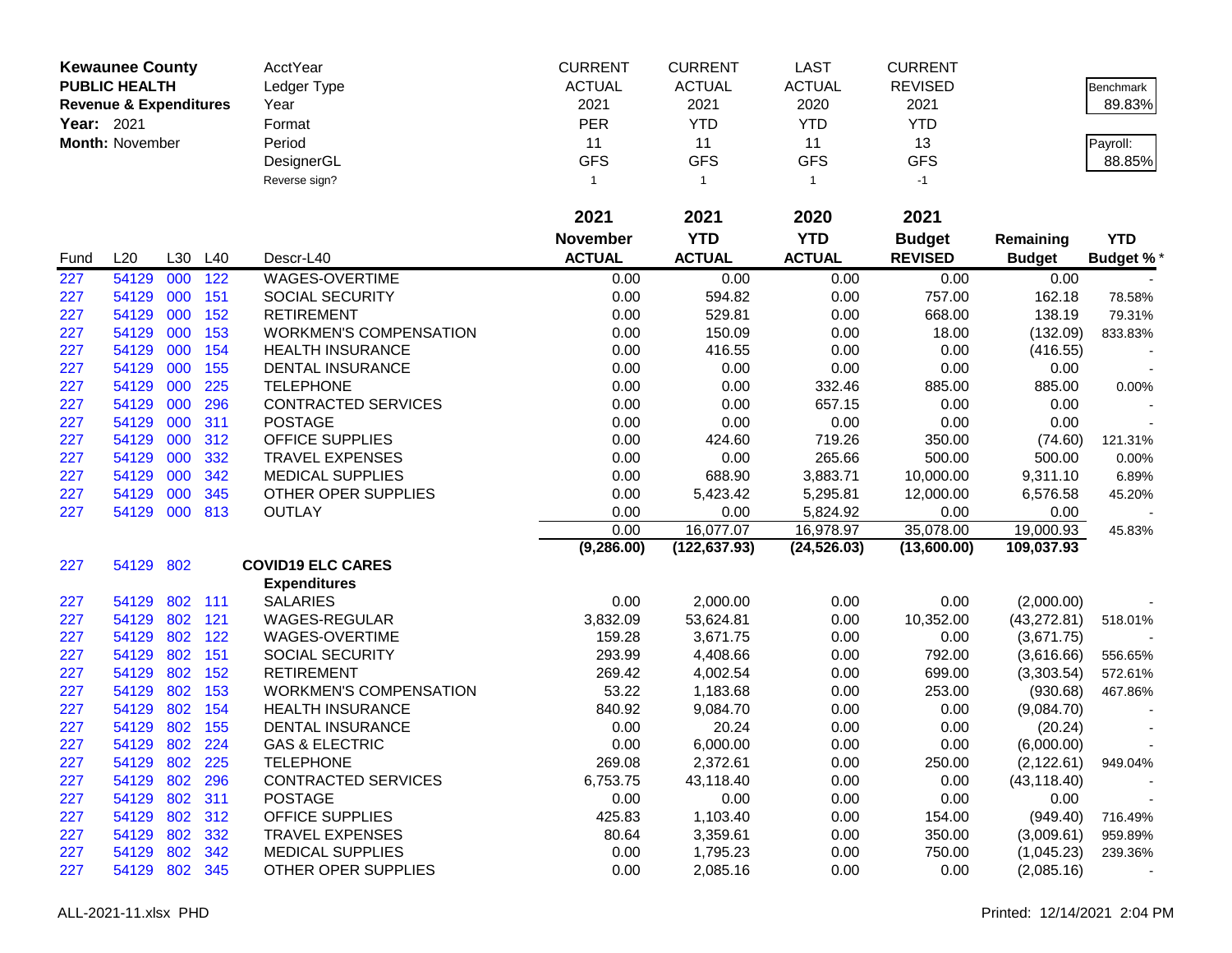|                   | <b>Kewaunee County</b><br><b>PUBLIC HEALTH</b> |     |         | <b>AcctYear</b><br>Ledger Type | <b>CURRENT</b><br><b>ACTUAL</b> | <b>CURRENT</b><br><b>ACTUAL</b> | <b>LAST</b><br><b>ACTUAL</b> | <b>CURRENT</b><br><b>REVISED</b> |                       | Benchmark                |
|-------------------|------------------------------------------------|-----|---------|--------------------------------|---------------------------------|---------------------------------|------------------------------|----------------------------------|-----------------------|--------------------------|
|                   | <b>Revenue &amp; Expenditures</b>              |     |         | Year                           | 2021                            | 2021                            | 2020                         | 2021                             |                       | 89.83%                   |
| <b>Year: 2021</b> |                                                |     |         | Format                         | <b>PER</b>                      | <b>YTD</b>                      | <b>YTD</b>                   | <b>YTD</b>                       |                       |                          |
|                   | Month: November                                |     |         | Period                         | 11                              | 11                              | 11                           | 13                               |                       | Payroll:                 |
|                   |                                                |     |         | DesignerGL                     | <b>GFS</b>                      | <b>GFS</b>                      | <b>GFS</b>                   | <b>GFS</b>                       |                       | 88.85%                   |
|                   |                                                |     |         | Reverse sign?                  | 1                               | $\overline{1}$                  | $\mathbf{1}$                 | $-1$                             |                       |                          |
|                   |                                                |     |         |                                | 2021                            | 2021                            | 2020                         | 2021                             |                       |                          |
|                   |                                                |     |         |                                | <b>November</b>                 | <b>YTD</b>                      | <b>YTD</b>                   | <b>Budget</b>                    | Remaining             | <b>YTD</b>               |
| Fund              | L20                                            | L30 | L40     | Descr-L40                      | <b>ACTUAL</b>                   | <b>ACTUAL</b>                   | <b>ACTUAL</b>                | <b>REVISED</b>                   | <b>Budget</b>         | <b>Budget %*</b>         |
| 227               | 54129                                          | 802 | 813     | <b>OUTLAY</b>                  | 0.00                            | 4,266.42                        | 0.00                         | 0.00                             | (4,266.42)            |                          |
|                   |                                                |     |         |                                | 12,978.22                       | 142,097.21                      | 0.00                         | 13,600.00                        | (128,497.21) 1044.83% |                          |
| 227               | 54129                                          | 803 |         | <b>COVID19 TEST COORD</b>      |                                 |                                 |                              |                                  |                       |                          |
|                   |                                                |     |         | <b>Expenditures</b>            |                                 |                                 |                              |                                  |                       |                          |
| 227               | 54129                                          |     | 803 121 | <b>WAGES-REGULAR</b>           | 0.00                            | 0.00                            | 2,178.34                     | 0.00                             | 0.00                  |                          |
| 227               | 54129                                          | 803 | 122     | WAGES-OVERTIME                 | 0.00                            | 0.00                            | 0.00                         | 0.00                             | 0.00                  |                          |
| 227               | 54129                                          | 803 | 151     | <b>SOCIAL SECURITY</b>         | 0.00                            | 0.00                            | 166.66                       | 0.00                             | 0.00                  |                          |
| 227               | 54129                                          | 803 | 152     | <b>RETIREMENT</b>              | 0.00                            | 0.00                            | 147.05                       | 0.00                             | 0.00                  |                          |
| 227               | 54129                                          | 803 | 153     | <b>WORKMEN'S COMPENSATION</b>  | 0.00                            | 0.00                            | 83.04                        | 0.00                             | 0.00                  |                          |
| 227               | 54129                                          | 803 | 154     | <b>HEALTH INSURANCE</b>        | 0.00                            | 0.00                            | 0.00                         | 0.00                             | 0.00                  |                          |
| 227               | 54129                                          | 803 | 155     | <b>DENTAL INSURANCE</b>        | 0.00                            | 0.00                            | 0.00                         | 0.00                             | 0.00                  |                          |
| 227               | 54129                                          | 803 | 225     | <b>TELEPHONE</b>               | 0.00                            | 0.00                            | 0.00                         | 0.00                             | 0.00                  |                          |
| 227               | 54129                                          | 803 | 296     | <b>CONTRACTED SERVICES</b>     | 0.00                            | 0.00                            | 0.00                         | 0.00                             | 0.00                  |                          |
| 227               | 54129                                          | 803 | 311     | <b>POSTAGE</b>                 | 0.00                            | 0.00                            | 0.00                         | 0.00                             | 0.00                  |                          |
| 227               | 54129                                          | 803 | 312     | <b>OFFICE SUPPLIES</b>         | 934.88                          | 934.88                          | 0.00                         | 0.00                             | (934.88)              |                          |
| 227               | 54129                                          | 803 | 332     | <b>TRAVEL EXPENSES</b>         | 0.00                            | 0.00                            | 95.45                        | 0.00                             | 0.00                  |                          |
| 227               | 54129                                          | 803 | 342     | <b>MEDICAL SUPPLIES</b>        | 0.00                            | 0.00                            | 0.00                         | 0.00                             | 0.00                  |                          |
| 227               | 54129                                          | 803 | 345     | OTHER OPER SUPPLIES            | 0.00                            | 0.00                            | 0.00                         | 0.00                             | 0.00                  |                          |
| 227               | 54129                                          | 803 | 813     | <b>OUTLAY</b>                  | 18,628.50                       | 36,700.86                       | 8,700.00                     | 0.00                             | (36,700.86)           | $\blacksquare$           |
|                   |                                                |     |         |                                | 19,563.38                       | 37,635.74                       | 11,370.54                    | 0.00                             | (37, 635.74)          |                          |
| 227               | 54129                                          | 804 |         | <b>COVID19 PLANNING</b>        |                                 |                                 |                              |                                  |                       |                          |
|                   |                                                |     |         | <b>Expenditures</b>            |                                 |                                 |                              |                                  |                       |                          |
| 227               | 54129                                          | 804 | 121     | <b>WAGES-REGULAR</b>           | 0.00                            | 0.00                            | 2,959.79                     | 0.00                             | 0.00                  |                          |
| 227               | 54129                                          | 804 | 122     | WAGES-OVERTIME                 | 0.00                            | 0.00                            | 0.00                         | 0.00                             | 0.00                  |                          |
| 227               | 54129                                          | 804 | 151     | SOCIAL SECURITY                | 0.00                            | 0.00                            | 226.42                       | 0.00                             | 0.00                  |                          |
| 227               | 54129                                          | 804 | 152     | <b>RETIREMENT</b>              | 0.00                            | 0.00                            | 199.78                       | 0.00                             | 0.00                  |                          |
| 227               | 54129                                          | 804 | 153     | <b>WORKMEN'S COMPENSATION</b>  | 0.00                            | 0.00                            | 65.81                        | 0.00                             | 0.00                  |                          |
| 227               | 54129                                          |     | 804 154 | <b>HEALTH INSURANCE</b>        | 0.00                            | 0.00                            | 0.00                         | 0.00                             | 0.00                  | $\overline{\phantom{a}}$ |
| 227               | 54129                                          | 804 | 155     | DENTAL INSURANCE               | 0.00                            | 0.00                            | 0.00                         | 0.00                             | 0.00                  |                          |
| 227               | 54129 804                                      |     | 225     | <b>TELEPHONE</b>               | 0.00                            | 0.00                            | 0.00                         | 0.00                             | 0.00                  |                          |
| 227               | 54129                                          | 804 | 296     | <b>CONTRACTED SERVICES</b>     | 0.00                            | 0.00                            | 0.00                         | 0.00                             | 0.00                  |                          |
| 227               | 54129                                          | 804 | 311     | <b>POSTAGE</b>                 | 0.00                            | 0.00                            | 0.00                         | 0.00                             | 0.00                  |                          |
| 227               | 54129                                          | 804 | 312     | <b>OFFICE SUPPLIES</b>         | 0.00                            | 0.00                            | 0.00                         | 0.00                             | 0.00                  |                          |
| 227               | 54129 804 332                                  |     |         | <b>TRAVEL EXPENSES</b>         | 0.00                            | 0.00                            | 0.00                         | 0.00                             | 0.00                  |                          |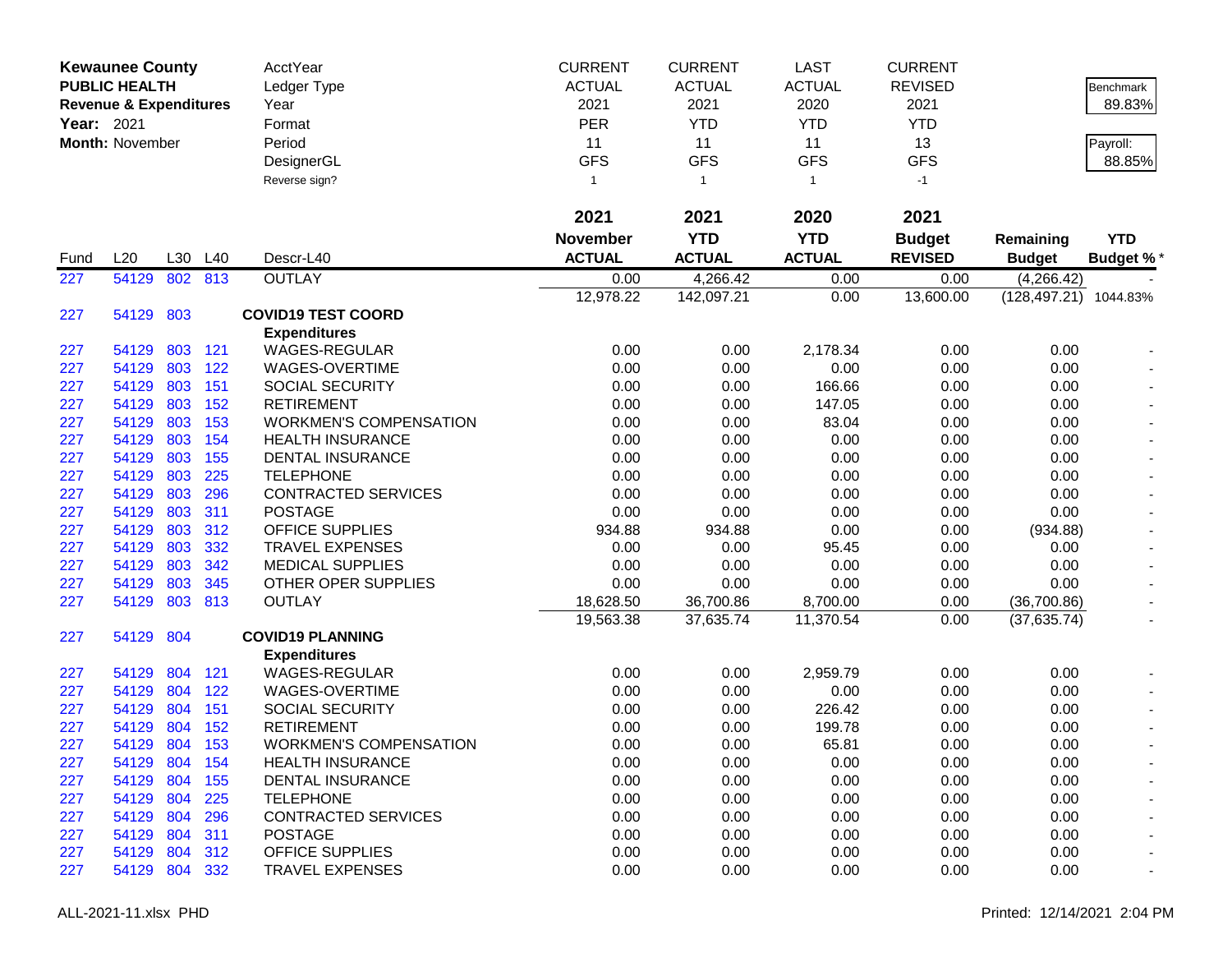| <b>Year: 2021</b> | <b>Kewaunee County</b><br><b>PUBLIC HEALTH</b><br><b>Revenue &amp; Expenditures</b><br><b>Month: November</b> |         |         | AcctYear<br>Ledger Type<br>Year<br>Format<br>Period<br>DesignerGL | <b>CURRENT</b><br><b>ACTUAL</b><br>2021<br><b>PER</b><br>11<br><b>GFS</b> | <b>CURRENT</b><br><b>ACTUAL</b><br>2021<br><b>YTD</b><br>11<br><b>GFS</b> | <b>LAST</b><br><b>ACTUAL</b><br>2020<br><b>YTD</b><br>11<br><b>GFS</b> | <b>CURRENT</b><br><b>REVISED</b><br>2021<br><b>YTD</b><br>13<br><b>GFS</b> |               | Benchmark<br>89.83%<br>Payroll:<br>88.85% |
|-------------------|---------------------------------------------------------------------------------------------------------------|---------|---------|-------------------------------------------------------------------|---------------------------------------------------------------------------|---------------------------------------------------------------------------|------------------------------------------------------------------------|----------------------------------------------------------------------------|---------------|-------------------------------------------|
|                   |                                                                                                               |         |         | Reverse sign?                                                     | 1                                                                         | $\overline{1}$                                                            | $\mathbf{1}$                                                           | $-1$                                                                       |               |                                           |
|                   |                                                                                                               |         |         |                                                                   | 2021                                                                      | 2021                                                                      | 2020                                                                   | 2021                                                                       |               |                                           |
|                   |                                                                                                               |         |         |                                                                   | <b>November</b>                                                           | <b>YTD</b>                                                                | <b>YTD</b>                                                             | <b>Budget</b>                                                              | Remaining     | <b>YTD</b>                                |
| Fund              | L20                                                                                                           | L30     | L40     | Descr-L40                                                         | <b>ACTUAL</b>                                                             | <b>ACTUAL</b>                                                             | <b>ACTUAL</b>                                                          | <b>REVISED</b>                                                             | <b>Budget</b> | <b>Budget %*</b>                          |
| 227               | 54129                                                                                                         | 804     | 342     | <b>MEDICAL SUPPLIES</b>                                           | 0.00                                                                      | 0.00                                                                      | 0.00                                                                   | 0.00                                                                       | 0.00          |                                           |
| 227               | 54129                                                                                                         | 804     | 345     | OTHER OPER SUPPLIES                                               | 0.00                                                                      | 0.00                                                                      | 0.00                                                                   | 0.00                                                                       | 0.00          |                                           |
| 227               | 54129                                                                                                         | 804     | 813     | <b>OUTLAY</b>                                                     | 0.00                                                                      | 0.00                                                                      | 8,700.00                                                               | 0.00                                                                       | 0.00          |                                           |
|                   |                                                                                                               |         |         |                                                                   | 0.00                                                                      | 0.00                                                                      | 12,151.80                                                              | 0.00                                                                       | 0.00          |                                           |
| 227               | 54129                                                                                                         | 805     |         | <b>COVID19 CONTACT TRACING</b>                                    |                                                                           |                                                                           |                                                                        |                                                                            |               |                                           |
| 227               | 54129                                                                                                         | 805     | 121     | <b>Expenditures</b><br><b>WAGES-REGULAR</b>                       | 0.00                                                                      | 0.00                                                                      | 27,053.06                                                              | 0.00                                                                       | 0.00          |                                           |
| 227               | 54129                                                                                                         | 805     | 122     | WAGES-OVERTIME                                                    | 0.00                                                                      | 0.00                                                                      | 2,820.09                                                               | 0.00                                                                       | 0.00          |                                           |
| 227               | 54129                                                                                                         | 805     | 151     | SOCIAL SECURITY                                                   | 0.00                                                                      | 0.00                                                                      | 2,273.75                                                               | 0.00                                                                       | 0.00          |                                           |
| 227               | 54129                                                                                                         | 805     | 152     | <b>RETIREMENT</b>                                                 | 0.00                                                                      | 0.00                                                                      | 2,016.38                                                               | 0.00                                                                       | 0.00          |                                           |
| 227               | 54129                                                                                                         | 805     | 153     | <b>WORKMEN'S COMPENSATION</b>                                     | 0.00                                                                      | 0.00                                                                      | 756.73                                                                 | 0.00                                                                       | 0.00          |                                           |
| 227               | 54129                                                                                                         | 805     | 154     | <b>HEALTH INSURANCE</b>                                           | 0.00                                                                      | 0.00                                                                      | 0.00                                                                   | 0.00                                                                       | 0.00          |                                           |
| 227               | 54129                                                                                                         | 805     | 155     | DENTAL INSURANCE                                                  | 0.00                                                                      | 0.00                                                                      | 47.14                                                                  | 0.00                                                                       | 0.00          |                                           |
| 227               | 54129                                                                                                         | 805     | 225     | <b>TELEPHONE</b>                                                  | 0.00                                                                      | 0.00                                                                      | 804.77                                                                 | 0.00                                                                       | 0.00          |                                           |
| 227               | 54129                                                                                                         | 805     | 296     | <b>CONTRACTED SERVICES</b>                                        | 0.00                                                                      | 0.00                                                                      | 16,999.50                                                              | 0.00                                                                       | 0.00          |                                           |
| 227               | 54129                                                                                                         | 805     | 311     | <b>POSTAGE</b>                                                    | 0.00                                                                      | 0.00                                                                      | 0.00                                                                   | 0.00                                                                       | 0.00          |                                           |
| 227               | 54129                                                                                                         | 805     | 312     | OFFICE SUPPLIES                                                   | 0.00                                                                      | 0.00                                                                      | 340.90                                                                 | 0.00                                                                       | 0.00          |                                           |
| 227               | 54129                                                                                                         | 805     | 332     | <b>TRAVEL EXPENSES</b>                                            | 0.00                                                                      | 0.00                                                                      | 158.13                                                                 | 0.00                                                                       | 0.00          |                                           |
| 227               | 54129                                                                                                         | 805     | 342     | <b>MEDICAL SUPPLIES</b>                                           | 0.00                                                                      | 0.00                                                                      | 0.00                                                                   | 0.00                                                                       | 0.00          | $\blacksquare$                            |
| 227               | 54129                                                                                                         | 805     | 345     | OTHER OPER SUPPLIES                                               | 0.00                                                                      | 0.00                                                                      | 192.00                                                                 | 0.00                                                                       | 0.00          |                                           |
| 227               | 54129                                                                                                         | 805     | 813     | <b>OUTLAY</b>                                                     | 0.00                                                                      | 0.00                                                                      | 30,673.60                                                              | 0.00                                                                       | 0.00          |                                           |
|                   |                                                                                                               |         |         |                                                                   | 0.00                                                                      | 0.00                                                                      | 84,136.05                                                              | 0.00                                                                       | 0.00          |                                           |
|                   |                                                                                                               |         |         | PUBLIC HEALTH EMERGENCY RESP                                      | 23,255.60                                                                 | 57,095.02                                                                 | 83,132.36                                                              | 0.00                                                                       | (57,095.02)   |                                           |
| 228               |                                                                                                               |         |         | FIT FAMILIES FUND                                                 |                                                                           |                                                                           |                                                                        |                                                                            |               |                                           |
| 228               | 54135                                                                                                         |         |         | <b>FIT FAMILIES-I</b>                                             |                                                                           |                                                                           |                                                                        |                                                                            |               |                                           |
|                   |                                                                                                               |         |         | Revenue                                                           |                                                                           |                                                                           |                                                                        |                                                                            |               |                                           |
| 228               | 43240                                                                                                         | 096     |         | <b>FIT FAMILIES</b>                                               | (1,831.00)                                                                | (14,621.00)                                                               | (11,694.00)                                                            | (15, 198.00)                                                               | (577.00)      | 96.20%                                    |
|                   |                                                                                                               |         |         |                                                                   | (1,831.00)                                                                | (14,621.00)                                                               | (11,694.00)                                                            | (15, 198.00)                                                               | (577.00)      | 96.20%                                    |
|                   |                                                                                                               |         |         | <b>Expenditures</b>                                               |                                                                           |                                                                           |                                                                        |                                                                            |               |                                           |
| 228               | 54135                                                                                                         | 000 121 |         | <b>WAGES-REGULAR</b>                                              | 0.00                                                                      | 12,013.95                                                                 | 0.00                                                                   | 9,316.00                                                                   | (2,697.95)    | 128.96%                                   |
| 228               | 54135                                                                                                         | 000     | 122     | WAGES-OVERTIME                                                    | 0.00                                                                      | 35.69                                                                     | 0.00                                                                   | 0.00                                                                       | (35.69)       |                                           |
| 228               | 54135                                                                                                         |         | 000 149 | <b>INTERPRETERS</b>                                               | 0.00                                                                      | 0.00                                                                      | 0.00                                                                   | 0.00                                                                       | 0.00          | $\blacksquare$                            |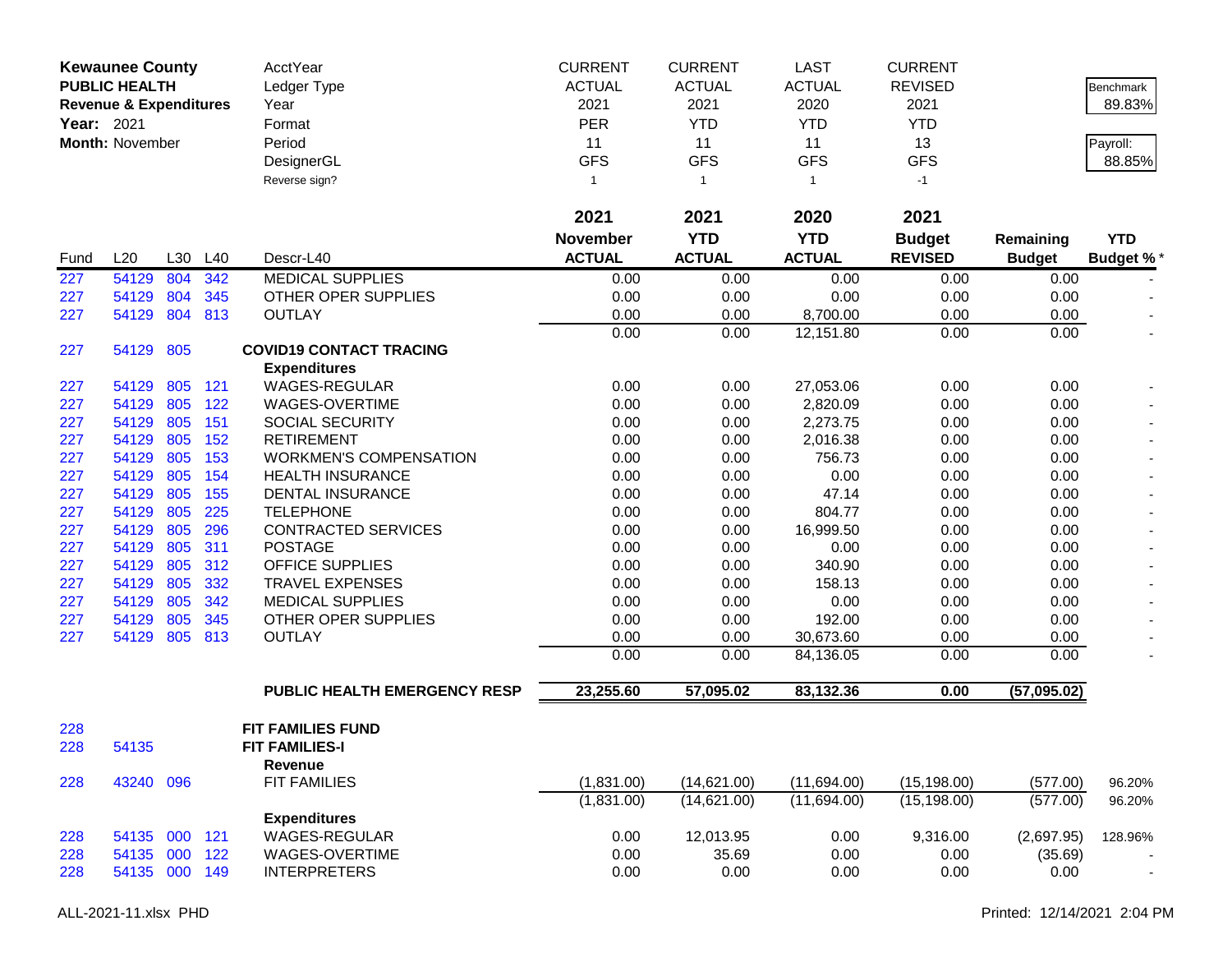| Year: 2021 | <b>Kewaunee County</b><br><b>PUBLIC HEALTH</b><br><b>Revenue &amp; Expenditures</b><br>Month: November |            |     | AcctYear<br>Ledger Type<br>Year<br>Format<br>Period<br>DesignerGL<br>Reverse sign? | <b>CURRENT</b><br><b>ACTUAL</b><br>2021<br>PER<br>11<br><b>GFS</b><br>$\mathbf{1}$ | <b>CURRENT</b><br><b>ACTUAL</b><br>2021<br><b>YTD</b><br>11<br><b>GFS</b><br>$\overline{1}$ | LAST<br><b>ACTUAL</b><br>2020<br><b>YTD</b><br>11<br><b>GFS</b><br>$\mathbf{1}$ | <b>CURRENT</b><br><b>REVISED</b><br>2021<br><b>YTD</b><br>13<br><b>GFS</b><br>$-1$ |                            | <b>Benchmark</b><br>89.83%<br>Payroll:<br>88.85% |
|------------|--------------------------------------------------------------------------------------------------------|------------|-----|------------------------------------------------------------------------------------|------------------------------------------------------------------------------------|---------------------------------------------------------------------------------------------|---------------------------------------------------------------------------------|------------------------------------------------------------------------------------|----------------------------|--------------------------------------------------|
|            |                                                                                                        |            |     |                                                                                    | 2021                                                                               | 2021                                                                                        | 2020                                                                            | 2021                                                                               |                            |                                                  |
|            |                                                                                                        |            |     |                                                                                    | <b>November</b>                                                                    | <b>YTD</b>                                                                                  | <b>YTD</b>                                                                      | <b>Budget</b>                                                                      | Remaining                  | <b>YTD</b>                                       |
| Fund       | L20                                                                                                    | L30        | L40 | Descr-L40                                                                          | <b>ACTUAL</b>                                                                      | <b>ACTUAL</b>                                                                               | <b>ACTUAL</b>                                                                   | <b>REVISED</b>                                                                     | <b>Budget</b>              | <b>Budget %*</b>                                 |
| 228        | 54135                                                                                                  | 000        | 151 | <b>SOCIAL SECURITY</b>                                                             | 0.00                                                                               | 891.53                                                                                      | 0.00                                                                            | 713.00                                                                             | (178.53)                   | 125.04%                                          |
| 228        | 54135                                                                                                  | 000        | 152 | <b>RETIREMENT</b>                                                                  | 0.00                                                                               | 813.37                                                                                      | 0.00                                                                            | 628.00                                                                             | (185.37)                   | 129.52%                                          |
| 228        | 54135                                                                                                  | 000        | 153 | <b>WORKMEN'S COMPENSATION</b>                                                      | 0.00                                                                               | 469.99                                                                                      | 0.00                                                                            | 312.00                                                                             | (157.99)                   | 150.64%                                          |
| 228        | 54135                                                                                                  | 000        | 154 | <b>HEALTH INSURANCE</b>                                                            | 0.00                                                                               | 139.42                                                                                      | 0.00                                                                            | 2,984.00                                                                           | 2,844.58                   | 4.67%                                            |
| 228        | 54135                                                                                                  | 000        | 155 | DENTAL INSURANCE                                                                   | 0.00                                                                               | 119.04                                                                                      | 0.00                                                                            | 93.00                                                                              | (26.04)                    | 128.00%                                          |
| 228        | 54135                                                                                                  | 000        | 311 | <b>POSTAGE</b>                                                                     | 8.09                                                                               | 40.51                                                                                       | 0.00                                                                            | 202.00                                                                             | 161.49                     | 20.05%                                           |
| 228        | 54135                                                                                                  | 000        | 313 | <b>PRINTING</b>                                                                    | 0.00                                                                               | 31.78                                                                                       | 0.00                                                                            | 0.00                                                                               | (31.78)                    |                                                  |
| 228        | 54135                                                                                                  | 000        | 328 | <b>INCENTIVE ITEMS</b>                                                             | 0.00                                                                               | 596.91                                                                                      | 0.00                                                                            | 750.00                                                                             | 153.09                     | 79.59%                                           |
| 228        | 54135                                                                                                  | 000        | 332 | <b>TRAVEL EXPENSES</b>                                                             | 0.00                                                                               | 0.00                                                                                        | 0.00                                                                            | 200.00                                                                             | 200.00                     | 0.00%                                            |
| 228        | 54135                                                                                                  | 000        | 345 | OTHER OPERATING SUPPLIES                                                           | 0.00                                                                               | 0.00                                                                                        | 0.00                                                                            | 0.00                                                                               | 0.00                       |                                                  |
| 228        | 54136                                                                                                  |            |     | <b>FIT FAMILIES-II</b>                                                             |                                                                                    |                                                                                             |                                                                                 |                                                                                    |                            |                                                  |
| 228        | 54136                                                                                                  | 000        | 121 | WAGES-REGULAR                                                                      | 0.00                                                                               | 0.00                                                                                        | 11,987.76                                                                       | 0.00                                                                               | 0.00                       |                                                  |
| 228        | 54136                                                                                                  | 000        | 122 | WAGES-OVERTIME                                                                     | 0.00                                                                               | 0.00                                                                                        | 287.55                                                                          | 0.00                                                                               | 0.00                       |                                                  |
| 228        | 54136                                                                                                  | 000        | 149 | <b>INTERPRETERS</b>                                                                | 0.00                                                                               | 0.00                                                                                        | 0.00                                                                            | 0.00                                                                               | 0.00                       |                                                  |
| 228        | 54136                                                                                                  | 000        | 151 | <b>SOCIAL SECURITY</b>                                                             | 0.00                                                                               | 0.00                                                                                        | 914.59                                                                          | 0.00                                                                               | 0.00                       |                                                  |
| 228        | 54136                                                                                                  | 000        | 152 | <b>RETIREMENT</b>                                                                  | 0.00                                                                               | 0.00                                                                                        | 828.56                                                                          | 0.00                                                                               | 0.00                       |                                                  |
| 228        | 54136                                                                                                  | 000        | 153 | <b>WORKMEN'S COMPENSATION</b>                                                      | 0.00                                                                               | 0.00                                                                                        | 445.10                                                                          | 0.00                                                                               | 0.00                       |                                                  |
| 228        | 54136                                                                                                  | 000        | 154 | <b>HEALTH INSURANCE</b>                                                            | 0.00                                                                               | 0.00                                                                                        | 0.00                                                                            | 0.00                                                                               | 0.00                       |                                                  |
| 228        | 54136                                                                                                  | 000        | 155 | DENTAL INSURANCE                                                                   | 0.00                                                                               | 0.00                                                                                        | 108.95                                                                          | 0.00                                                                               | 0.00                       |                                                  |
| 228        | 54136                                                                                                  | 000        | 311 | <b>POSTAGE</b>                                                                     | 0.00                                                                               | 0.00                                                                                        | 23.69                                                                           | 0.00                                                                               | 0.00                       |                                                  |
| 228        | 54136                                                                                                  | 000        | 313 | <b>PRINTING</b>                                                                    | 0.00                                                                               | 0.00                                                                                        | 0.00                                                                            | 0.00                                                                               | 0.00                       |                                                  |
| 228        | 54136                                                                                                  | 000        | 328 | <b>INCENTIVE ITEMS</b>                                                             | 0.00                                                                               | 0.00                                                                                        | 385.50                                                                          | 0.00                                                                               | 0.00                       |                                                  |
| 228        | 54136                                                                                                  | 000<br>000 | 332 | <b>TRAVEL EXPENSES</b>                                                             | 0.00                                                                               | 0.00                                                                                        | 31.94                                                                           | 0.00                                                                               | 0.00                       |                                                  |
| 228        | 54136                                                                                                  |            | 345 | OTHER OPERATING SUPPLIES                                                           | 0.00<br>8.09                                                                       | 0.00<br>15,152.19                                                                           | 106.75<br>15,120.39                                                             | 0.00                                                                               | 0.00<br>45.81              |                                                  |
|            |                                                                                                        |            |     |                                                                                    | (1,822.91)                                                                         | 531.19                                                                                      | 3,426.39                                                                        | 15,198.00<br>0.00                                                                  | (531.19)                   | 99.70%                                           |
|            |                                                                                                        |            |     |                                                                                    |                                                                                    |                                                                                             |                                                                                 |                                                                                    |                            |                                                  |
|            |                                                                                                        |            |     | PUBLIC HEALTH                                                                      | 38,493.53                                                                          | 230,829.28                                                                                  | 273,902.73                                                                      | 220,138.00                                                                         | (10,691.28)                |                                                  |
|            |                                                                                                        |            |     |                                                                                    |                                                                                    |                                                                                             |                                                                                 |                                                                                    | 123,138 Indirect Cost 2021 |                                                  |
|            |                                                                                                        |            |     | <b>FUND BALANCE - Beginning of year</b>                                            |                                                                                    |                                                                                             |                                                                                 |                                                                                    | 112,791 Indirect Cost 2020 |                                                  |
| 100        | 37010                                                                                                  |            |     | FB RESTRCT-BACK-2-SCHOOL<br>CHILDHOOD LEAD POISONING FND                           |                                                                                    |                                                                                             | (4,053.33) Credit balance is normal                                             |                                                                                    |                            |                                                  |
| 220        |                                                                                                        |            |     |                                                                                    |                                                                                    |                                                                                             | (2,825.81) Credit balance is normal                                             |                                                                                    |                            |                                                  |
| 221<br>222 |                                                                                                        |            |     | MATERNAL CHILD HEALTH FUND<br>PREVENTION PROGRAM FUND                              |                                                                                    |                                                                                             | (2,846.47) Credit balance is normal<br>(207.89) Credit balance is normal        |                                                                                    |                            |                                                  |
|            |                                                                                                        |            |     |                                                                                    |                                                                                    |                                                                                             |                                                                                 |                                                                                    |                            |                                                  |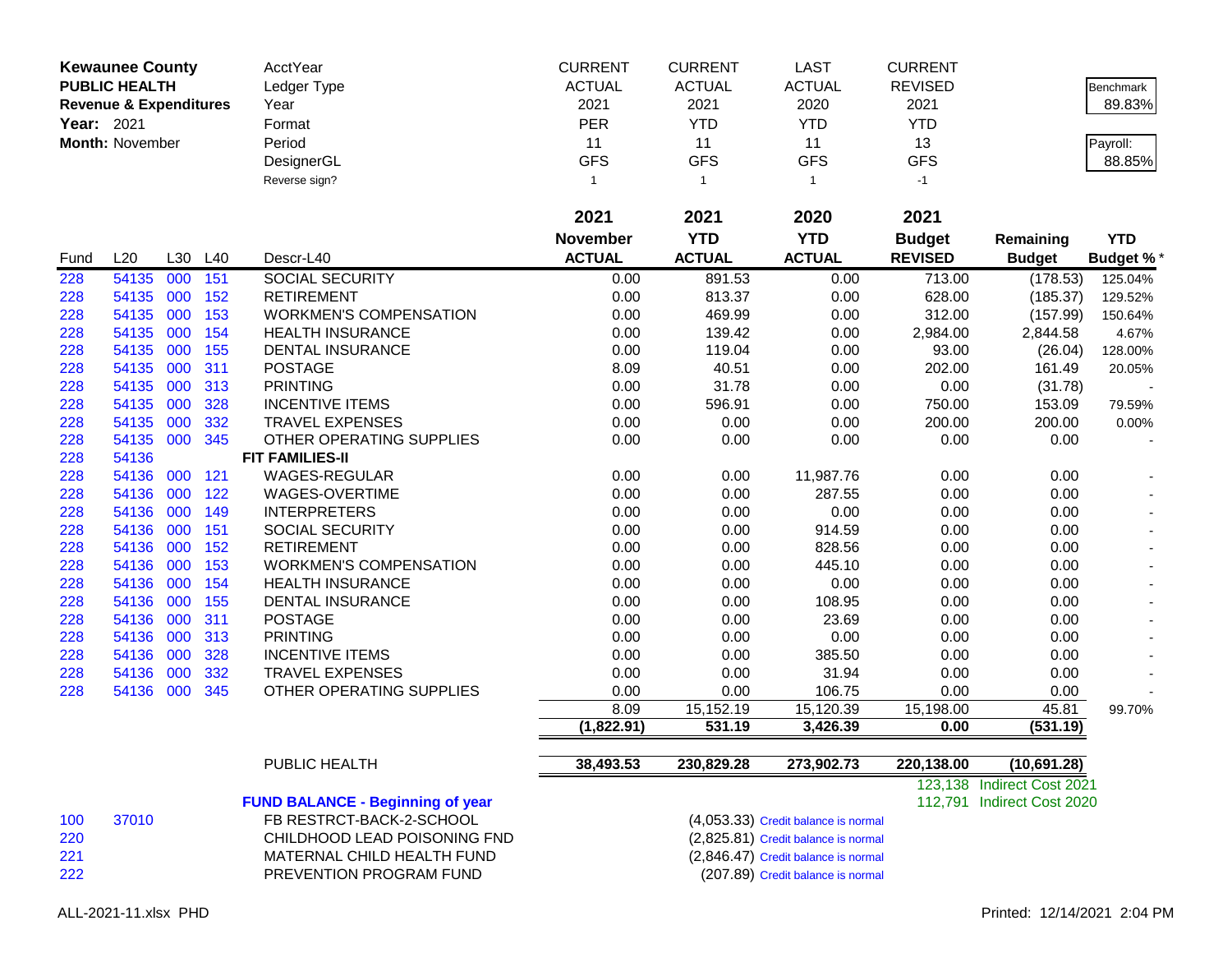|                        | <b>Kewaunee County</b>            |         | AcctYear                            | <b>CURRENT</b>  | <b>CURRENT</b> | <b>LAST</b>                          | <b>CURRENT</b> |               |                  |
|------------------------|-----------------------------------|---------|-------------------------------------|-----------------|----------------|--------------------------------------|----------------|---------------|------------------|
| <b>PUBLIC HEALTH</b>   |                                   |         | Ledger Type                         | <b>ACTUAL</b>   | <b>ACTUAL</b>  | <b>ACTUAL</b>                        | <b>REVISED</b> |               | <b>Benchmark</b> |
|                        | <b>Revenue &amp; Expenditures</b> |         | Year                                | 2021            | 2021           | 2020                                 | 2021           |               | 89.83%           |
| <b>Year: 2021</b>      |                                   |         | Format                              | <b>PER</b>      | <b>YTD</b>     | <b>YTD</b>                           | <b>YTD</b>     |               |                  |
|                        | <b>Month: November</b>            |         | Period                              | 11              | 11             | 11                                   | 13             |               | Payroll:         |
|                        |                                   |         | DesignerGL                          | <b>GFS</b>      | <b>GFS</b>     | <b>GFS</b>                           | <b>GFS</b>     |               | 88.85%           |
|                        |                                   |         | Reverse sign?                       |                 |                |                                      | $-1$           |               |                  |
|                        |                                   |         |                                     | 2021            | 2021           | 2020                                 | 2021           |               |                  |
|                        |                                   |         |                                     | <b>November</b> | <b>YTD</b>     | <b>YTD</b>                           | <b>Budget</b>  | Remaining     | <b>YTD</b>       |
| Fund                   | L20                               | L30 L40 | Descr-L40                           | <b>ACTUAL</b>   | <b>ACTUAL</b>  | <b>ACTUAL</b>                        | <b>REVISED</b> | <b>Budget</b> | <b>Budget %*</b> |
| 223                    |                                   |         | <b>VACCINE IMMUNIZTN PRGM FUND</b>  |                 |                | (1,425.85) Credit balance is normal  |                |               |                  |
| 226                    |                                   |         | <b>BIOTERRORISM GRANT FUND</b>      |                 |                | (5,966.22) Credit balance is normal  |                |               |                  |
| 227                    |                                   |         | PUBLIC HEALTH EMERGENCY RESP        |                 |                | (49,450.97) Credit balance is normal |                |               |                  |
| 228                    |                                   |         | FIT FAMILIES FUND                   |                 |                | 5.22 Credit balance is normal        |                |               |                  |
|                        |                                   |         | <b>OTHER Account balances:</b>      |                 |                |                                      |                |               |                  |
| 100                    | 26560                             |         | RESTR DEP-GIVING TREE SARA          |                 |                | 0.00 Credit balance is normal        |                |               |                  |
| 100                    | 26565                             |         | RESTR DEP-DIAPER DRIVE PHD          |                 |                | (998.85) Credit balance is normal    |                |               |                  |
|                        |                                   |         | <b>INTEGRITY CHECK:</b>             |                 |                |                                      |                |               |                  |
|                        |                                   |         | <b>Total Expenditures (report)</b>  | 65,773.94       | 510,008.23     | 431,996.11                           | 435,988.00     | (74, 020.23)  |                  |
| [100,220.2] 54100.54 * |                                   |         | <b>Total Dept expenditures(G/L)</b> | 65,773.94       | 510,008.23     | 431,996.11                           | 435,988.00     | (74,020.23)   |                  |
| [220.228] [59200,59 *  |                                   |         | <b>Transfers OUT</b>                | 0.00            | 0.00           | 0.00                                 | 0.00           | 0.00          |                  |

**0.00 0.00 0.00 0.00 0.00**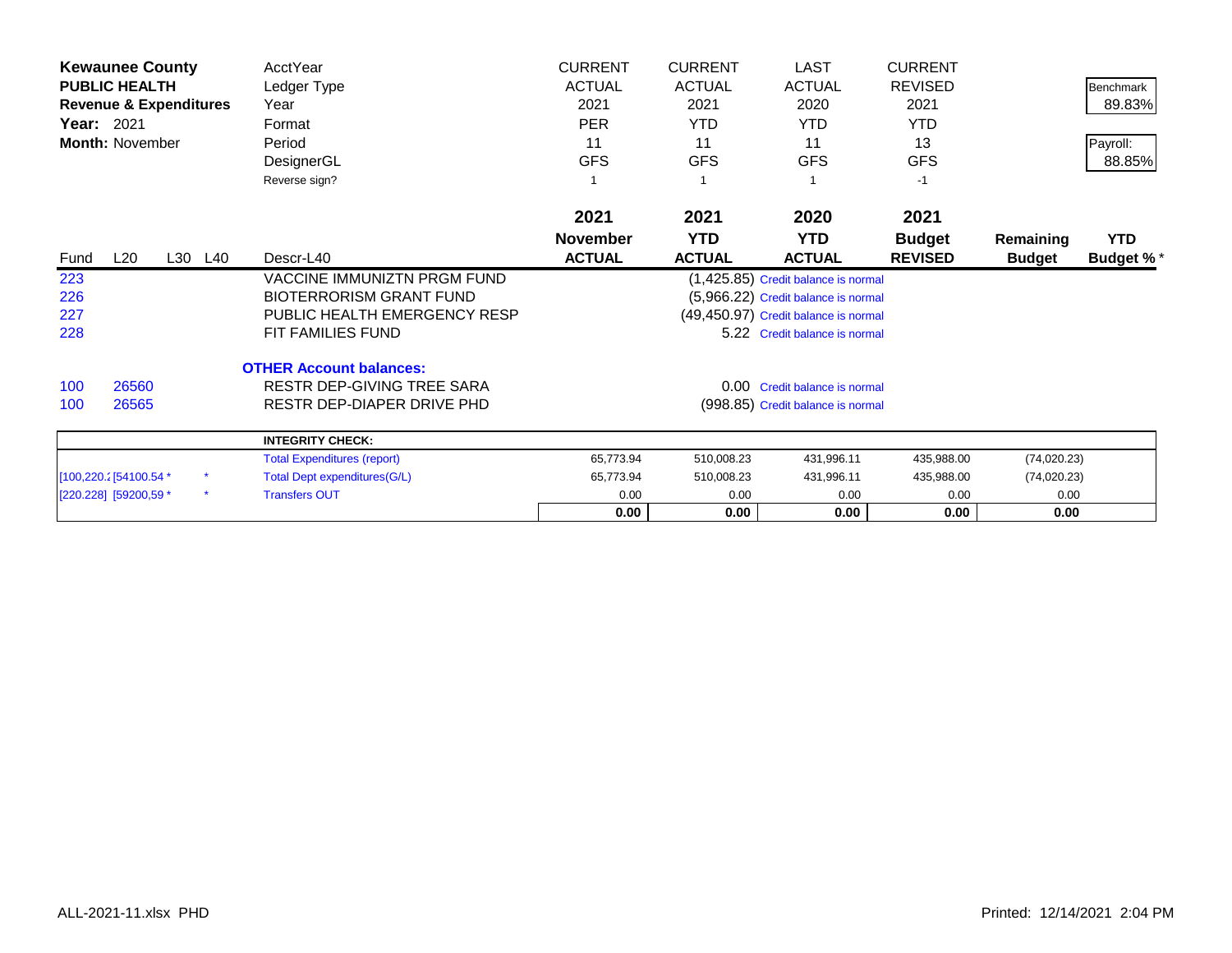| <b>Kewaunee County</b> |                                   |            | <b>AcctYear</b> | <b>CURRENT</b>                         | <b>CURRENT</b>  | <b>LAST</b>    | <b>CURRENT</b> |                |               |                |
|------------------------|-----------------------------------|------------|-----------------|----------------------------------------|-----------------|----------------|----------------|----------------|---------------|----------------|
|                        | <b>REGISTER IN PROBATE</b>        |            |                 | Ledger Type                            | <b>ACTUAL</b>   | <b>ACTUAL</b>  | <b>ACTUAL</b>  | <b>REVISED</b> |               | Benchmark      |
|                        | <b>Revenue &amp; Expenditures</b> |            |                 | Year                                   | 2021            | 2021           | 2020           | 2021           |               | 89.83%         |
| Year: 2021             |                                   |            |                 | Format                                 | <b>PER</b>      | <b>YTD</b>     | <b>YTD</b>     | <b>YTD</b>     |               |                |
|                        | Month: November                   |            |                 | Period                                 | 11              | 11             | 11             | 13             |               | Payroll:       |
|                        |                                   |            |                 | DesignerGL                             | <b>GFS</b>      | <b>GFS</b>     | <b>GFS</b>     | <b>GFS</b>     |               | 88.85%         |
|                        |                                   |            |                 | Reverse sign?                          | $\mathbf{1}$    | $\overline{1}$ | $\mathbf{1}$   | $-1$           |               |                |
|                        |                                   |            |                 |                                        | 2021            | 2021           | 2020           | 2021           |               |                |
|                        |                                   |            |                 |                                        | <b>November</b> | <b>YTD</b>     | <b>YTD</b>     | <b>Budget</b>  | Remaining     | <b>YTD</b>     |
| Fund                   | L20                               |            | L30 L40         | Descr-L40                              | <b>ACTUAL</b>   | <b>ACTUAL</b>  | <b>ACTUAL</b>  | <b>REVISED</b> | <b>Budget</b> | Budget %*      |
| 100                    |                                   |            |                 | <b>GENERAL FUND</b>                    |                 |                |                |                |               |                |
| 100                    | 51230                             |            |                 | <b>REGISTER IN PROBATE</b>             |                 |                |                |                |               |                |
|                        |                                   |            |                 | Revenue                                |                 |                |                |                |               |                |
| 100                    | 43249                             | 210        |                 | <b>COVID GRANTS-RIP</b>                | 0.00            | 0.00           | 0.00           | 0.00           | 0.00          |                |
| 100                    | 46150                             | 000        |                 | <b>REGISTER IN PROBATE</b>             | (306.81)        | (6,820.24)     | (7,785.16)     | (10,500.00)    | (3,679.76)    | 64.95%         |
| 100                    | 46151 000                         |            |                 | <b>GUARDIAN AD LITEM REIMBURSE</b>     | (2,381.50)      | (39,606.48)    | (35, 143.11)   | (27,500.00)    | 12,106.48     | 144.02%        |
|                        |                                   |            |                 |                                        | (2,688.31)      | (46, 426.72)   | (42, 928.27)   | (38,000.00)    | 8,426.72      | 122.18%        |
|                        |                                   |            |                 | <b>Expenditures</b>                    |                 |                |                |                |               |                |
| 100                    | 51230                             | 000        | 111             | <b>SALARIES</b>                        | 4,320.00        | 51,840.00      | 50,995.20      | 56,156.00      | 4,316.00      | 92.31%         |
| 100                    | 51230                             | 000        | 121             | <b>WAGES-REGULAR</b>                   | 4,308.00        | 40,875.37      | 59,630.52      | 65,903.00      | 25,027.63     | 62.02%         |
| 100<br>100             | 51230<br>51230                    | 000<br>000 | 122<br>142      | WAGES-OVERTIME<br><b>JURY PER DIEM</b> | 0.00<br>0.00    | 0.00<br>0.00   | 41.93<br>0.00  | 0.00<br>50.00  | 0.00<br>50.00 |                |
| 100                    | 51230                             | 000        | 143             | <b>WITNESS FEES</b>                    | 0.00            | 0.00           | 0.00           | 400.00         | 400.00        | 0.00%<br>0.00% |
| 100                    | 51230                             | 000        | 149             | <b>INTERPRETERS</b>                    | 0.00            | 0.00           | 49.50          | 600.00         | 600.00        | 0.00%          |
| 100                    | 51230                             | 000        | 151             | SOCIAL SECURITY                        | 598.14          | 6,469.00       | 7,767.66       | 9,338.00       | 2,869.00      | 69.28%         |
| 100                    | 51230                             | 000        | 152             | <b>RETIREMENT</b>                      | 491.30          | 5,757.31       | 7,473.15       | 8,239.00       | 2,481.69      | 69.88%         |
| 100                    | 51230                             | 000        | 153             | <b>WORKMEN'S COMPENSATION</b>          | 16.22           | 174.45         | 204.48         | 230.00         | 55.55         | 75.85%         |
| 100                    | 51230                             | 000        | 154             | <b>HEALTH INSURANCE</b>                | 4,138.40        | 41,384.00      | 44,196.24      | 49,661.00      | 8,277.00      | 83.33%         |
| 100                    | 51230                             | 000        | 155             | <b>DENTAL INSURANCE</b>                | 64.58           | 710.38         | 1,274.24       | 1,390.00       | 679.62        | 51.11%         |
| 100                    | 51230                             | 000        | 156             | <b>HEALTH REIMBURSEMENT ACCOUNT</b>    | 0.00            | 0.00           | 0.00           | 0.00           | 0.00          |                |
| 100                    | 51230                             | 000        | 209             | <b>GUARDIAN AD LITEM FEES</b>          | 5,190.00        | 16,984.00      | 7,796.60       | 15,000.00      | (1,984.00)    | 113.23%        |
| 100                    | 51230                             | 000        | 211             | <b>MEDICAL SERVICES</b>                | 0.00            | 13,040.00      | 14,866.25      | 12,000.00      | (1,040.00)    | 108.67%        |
| 100                    | 51230                             | 000        | 212             | <b>LEGAL FEES</b>                      | 80.00           | 588.30         | (1,585.32)     | 400.00         | (188.30)      | 147.08%        |
| 100                    | 51230                             | 000        | 225             | <b>TELEPHONE</b>                       | 16.84           | 416.15         | 421.41         | 805.00         | 388.85        | 51.70%         |
| 100                    | 51230                             | 000        | 255             | PAPER SERVICE                          | 0.00            | 0.00           | 115.00         | 300.00         | 300.00        | 0.00%          |
| 100                    | 51230                             | 000        | 311             | <b>POSTAGE</b>                         | 108.63          | 878.17         | 798.05         | 1,400.00       | 521.83        | 62.73%         |
| 100                    | 51230 000 312                     |            |                 | <b>OFFICE SUPPLIES</b>                 | 88.15           | 424.60         | 175.37         | 1,100.00       | 675.40        | 38.60%         |
| 100                    | 51230 000                         |            | <b>321</b>      | PUBLICATIONS OF LEGAL NOTICE           | 0.00            | 0.00           | 53.54          | 50.00          | 50.00         | $0.00\%$       |
| 100                    | 51230                             | 000        | 324             | <b>MEMBERSHIP DUES</b>                 | 0.00            | 115.00         | 115.00         | 115.00         | 0.00          | 100.00%        |
| 100                    | 51230                             | 000        | 332             | <b>TRAVEL EXPENSES</b>                 | 0.00            | 354.93         | 0.00           | 1,200.00       | 845.07        | 29.58%         |
| 100                    | 51230 000                         |            | 339             | <b>JURY EXPENSES &amp; MILEAGE</b>     | 0.00            | 0.00           | 0.00           | 100.00         | 100.00        | 0.00%          |
| 100                    | 51230 000                         |            | 340             | <b>WITNESS TRAVEL</b>                  | 0.00            | 0.00           | 0.00           | 50.00          | 50.00         | 0.00%          |
| 100                    | 51230 000                         |            | 533             | <b>EQUIPMENT RENTAL &amp; LEASES</b>   | 68.92           | 792.75         | 762.06         | 950.00         | 157.25        | 83.45%         |
| 100                    | 51230 000 813                     |            |                 | <b>OUTLAY</b>                          | 0.00            | 0.00           | 0.00           | 0.00           | 0.00          |                |
|                        |                                   |            |                 |                                        | 19,489.18       | 180,804.41     | 195,150.88     | 225,437.00     | 44,632.59     | 80.20%         |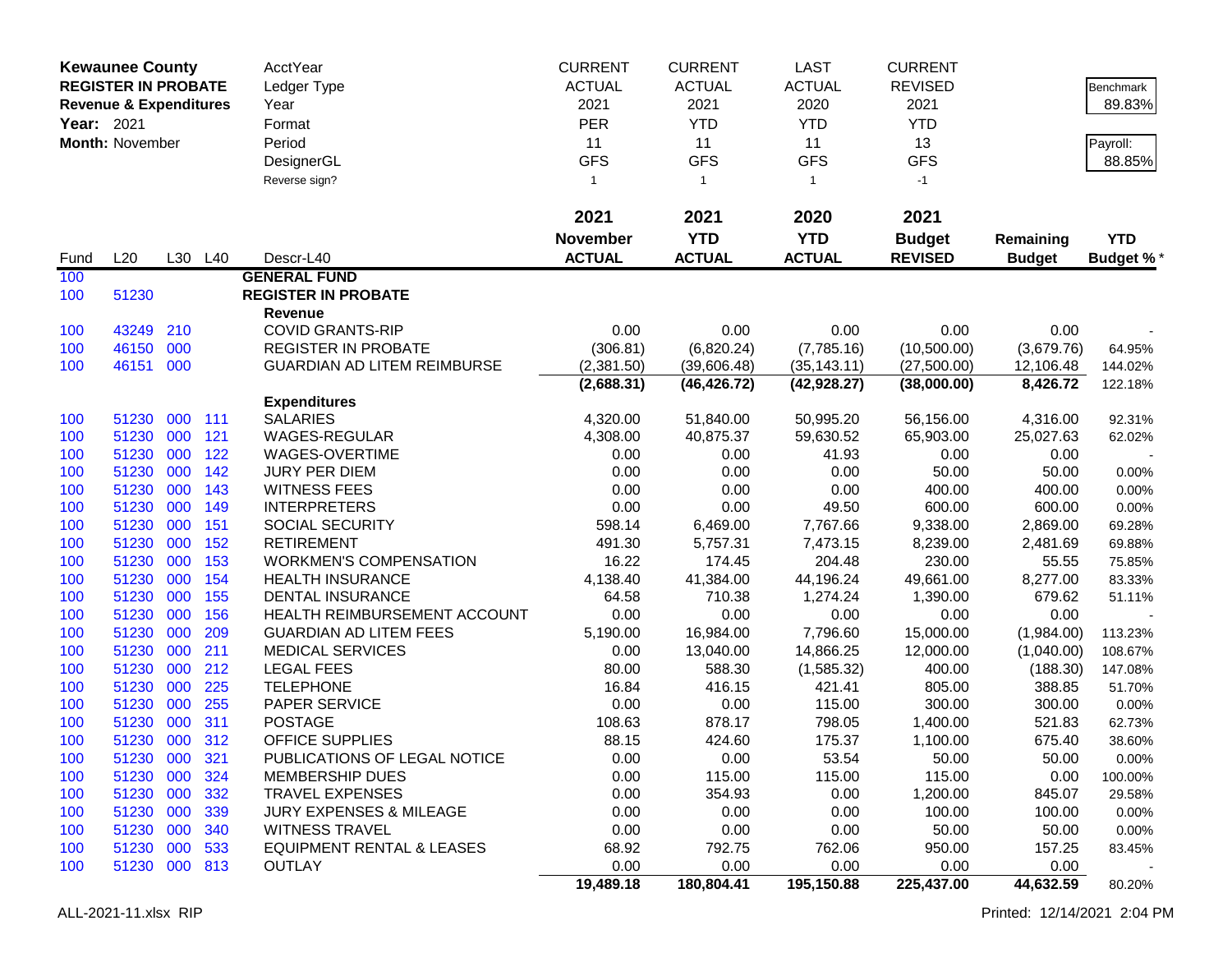| <b>Kewaunee County</b>            | AcctYear      | <b>CURRENT</b>  | <b>CURRENT</b> | <b>LAST</b>   | <b>CURRENT</b> |               |                  |
|-----------------------------------|---------------|-----------------|----------------|---------------|----------------|---------------|------------------|
| <b>REGISTER IN PROBATE</b>        | Ledger Type   | <b>ACTUAL</b>   | <b>ACTUAL</b>  | <b>ACTUAL</b> | <b>REVISED</b> |               | Benchmark        |
| <b>Revenue &amp; Expenditures</b> | Year          | 2021            | 2021           | 2020          | 2021           |               | 89.83%           |
| <b>Year: 2021</b>                 | Format        | <b>PER</b>      | YTD            | YTD           | <b>YTD</b>     |               |                  |
| <b>Month: November</b>            | Period        | 11              | 11             | 11            | 13             |               | Payroll:         |
|                                   | DesignerGL    | <b>GFS</b>      | <b>GFS</b>     | <b>GFS</b>    | <b>GFS</b>     |               | 88.85%           |
|                                   | Reverse sign? |                 |                |               | $-1$           |               |                  |
|                                   |               | 2021            | 2021           | 2020          | 2021           |               |                  |
|                                   |               | <b>November</b> | <b>YTD</b>     | YTD           | <b>Budget</b>  | Remaining     | <b>YTD</b>       |
| L20<br>L30<br>L40<br>Fund         | Descr-L40     | <b>ACTUAL</b>   | <b>ACTUAL</b>  | <b>ACTUAL</b> | <b>REVISED</b> | <b>Budget</b> | <b>Budget %*</b> |
|                                   |               | 16,800.87       | 134,377.69     | 152,222.61    | 187,437.00     | 53,059.31     |                  |
|                                   |               |                 |                |               |                |               |                  |

|                 |       |  | <b>INTEGRITY CHECK:</b>            |           |            |            |            |  |
|-----------------|-------|--|------------------------------------|-----------|------------|------------|------------|--|
|                 |       |  | <b>Total Expenditures (report)</b> | 19,489.18 | 180,804.41 | 195,150.88 | 225,437.00 |  |
| 10 <sub>0</sub> | 51230 |  | Total Dept expenditures(G/L)       | 19,489.18 | 180.804.41 | 195,150.88 | 225,437.00 |  |
|                 |       |  |                                    | 0.00      | 0.00       | 0.00       | 0.00       |  |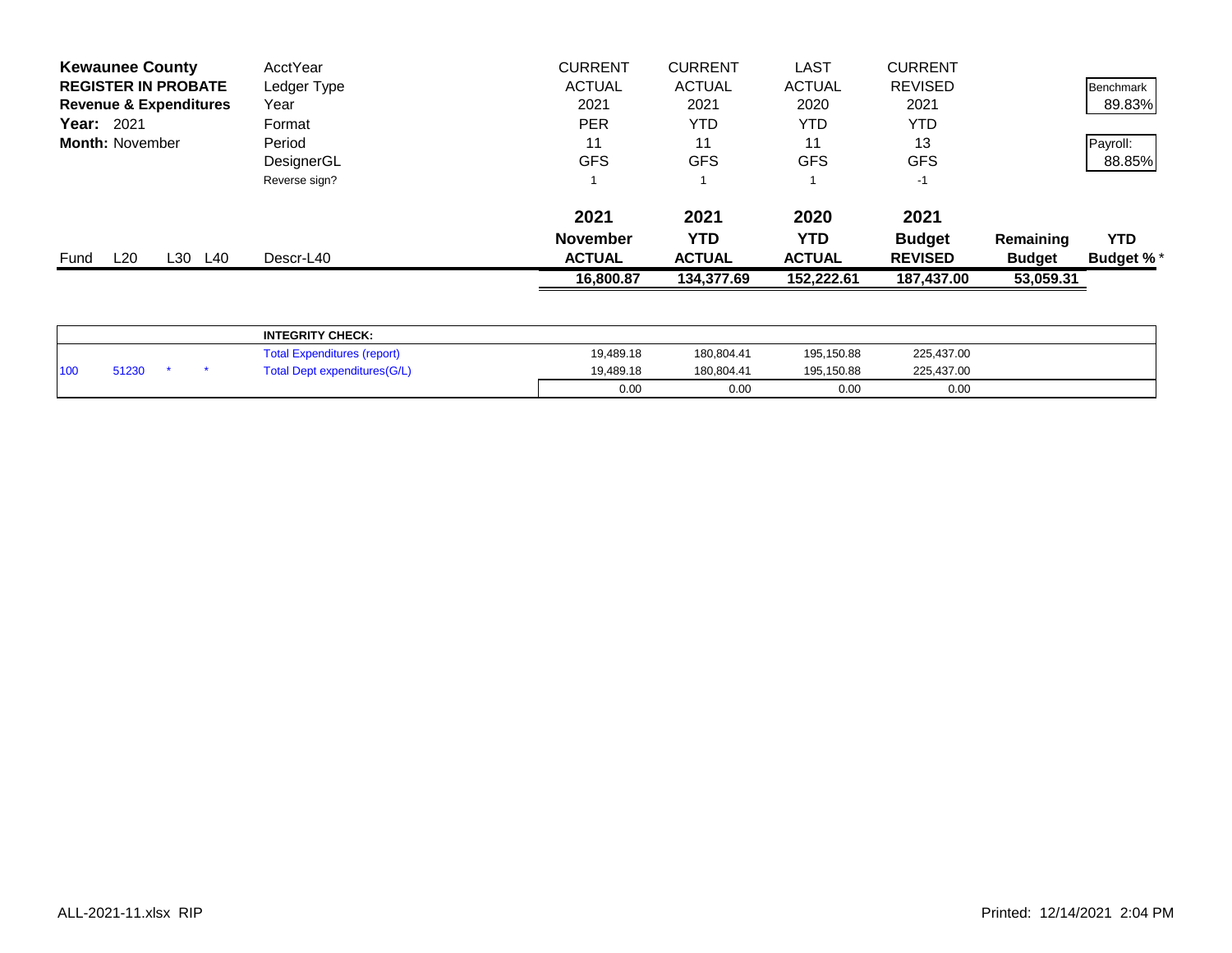| <b>Kewaunee County</b> |                                   |         | AcctYear | <b>CURRENT</b>                       | <b>CURRENT</b>  | <b>LAST</b>   | <b>CURRENT</b> |                |               |                  |
|------------------------|-----------------------------------|---------|----------|--------------------------------------|-----------------|---------------|----------------|----------------|---------------|------------------|
|                        | <b>REGISTER OF DEEDS</b>          |         |          | Ledger Type                          | <b>ACTUAL</b>   | <b>ACTUAL</b> | <b>ACTUAL</b>  | <b>REVISED</b> |               | <b>Benchmark</b> |
|                        | <b>Revenue &amp; Expenditures</b> |         |          | Year                                 | 2021            | 2021          | 2020           | 2021           |               | 89.83%           |
| Year: 2021             |                                   |         |          | Format                               | PER             | <b>YTD</b>    | <b>YTD</b>     | <b>YTD</b>     |               |                  |
|                        | <b>Month: November</b>            |         |          | Period                               | 11              | 11            | 11             | 13             |               | Payroll:         |
|                        |                                   |         |          | DesignerGL                           | <b>GFS</b>      | <b>GFS</b>    | <b>GFS</b>     | <b>GFS</b>     |               | 88.85%           |
|                        |                                   |         |          | Reverse sign?                        | $\mathbf{1}$    | $\mathbf{1}$  | $\mathbf{1}$   | $-1$           |               |                  |
|                        |                                   |         |          |                                      |                 |               |                |                |               |                  |
|                        |                                   |         |          |                                      | 2021            | 2021          | 2020           | 2021           |               |                  |
|                        |                                   |         |          |                                      | <b>November</b> | <b>YTD</b>    | <b>YTD</b>     | <b>Budget</b>  | Remaining     | <b>YTD</b>       |
| Fund                   | L20                               | L30 L40 |          | Descr-L40                            | <b>ACTUAL</b>   | <b>ACTUAL</b> | <b>ACTUAL</b>  | <b>REVISED</b> | <b>Budget</b> | <b>Budget %</b>  |
| 100                    |                                   |         |          | <b>GENERAL FUND</b>                  |                 |               |                |                |               |                  |
| 100                    | 51710                             |         |          | <b>REGISTER OF DEEDS</b>             |                 |               |                |                |               |                  |
|                        |                                   |         |          | Revenue                              |                 |               |                |                |               |                  |
| 100                    | 41230                             | 000     |          | REAL ESTATE TRANSFER FEES            | (7, 364.34)     | (63,945.98)   | (42, 352.80)   | (41,000.00)    | 22,945.98     | 155.97%          |
| 100                    | 43249                             | 220     |          | <b>COVID GRANTS-ROD</b>              | 0.00            | 0.00          | (29.04)        | 0.00           | 0.00          |                  |
| 100                    | 46131                             | 000     |          | REGISTER OF DEEDS FEES               | (8,663.00)      | (127, 809.00) | (132, 693.00)  | (115,000.00)   | 12,809.00     | 111.14%          |
| 100                    | 48400                             | 245     |          | ROD MISCELLANEOUS REVENUE            | 0.00            | 0.00          | 0.00           | 0.00           | 0.00          |                  |
|                        |                                   |         |          |                                      | (16,027.34)     | (191, 754.98) | (175, 074.84)  | (156,000.00)   | 35,754.98     | 122.92%          |
|                        |                                   |         |          | <b>Expenditures</b>                  |                 |               |                |                |               |                  |
| 100                    | 51710                             | 000     | 111      | <b>SALARIES</b>                      | 5,358.54        | 64,302.48     | 60,121.92      | 69,661.00      | 5,358.52      | 92.31%           |
| 100                    | 51710 000                         |         | 121      | WAGES-REGULAR                        | 3,636.81        | 41,772.71     | 41,718.17      | 47,276.00      | 5,503.29      | 88.36%           |
| 100                    | 51710 000                         |         | 122      | WAGES-OVERTIME                       | 0.00            | 0.00          | 0.00           | 0.00           | 0.00          |                  |
| 100                    | 51710 000                         |         | 125      | WAGES-TEMPORARY EMPLOYEES            | 240.00          | 6,127.50      | 6,243.75       | 7,419.00       | 1,291.50      | 82.59%           |
| 100                    | 51710 000                         |         | 151      | SOCIAL SECURITY                      | 657.68          | 8,043.42      | 7,758.06       | 9,513.00       | 1,469.58      | 84.55%           |
| 100                    | 51710                             | 000     | 152      | <b>RETIREMENT</b>                    | 607.18          | 7,176.46      | 6,876.52       | 7,893.00       | 716.54        | 90.92%           |
| 100                    | 51710 000                         |         | 153      | <b>WORKMEN'S COMPENSATION</b>        | 17.37           | 211.10        | 199.60         | 234.00         | 22.90         | 90.21%           |
| 100                    | 51710 000                         |         | 154      | <b>HEALTH INSURANCE</b>              | 2,910.12        | 32,011.32     | 31,078.74      | 34,921.00      | 2,909.68      | 91.67%           |
| 100                    | 51710                             | 000     | 155      | <b>DENTAL INSURANCE</b>              | 115.84          | 1,274.24      | 1,274.24       | 1,390.00       | 115.76        | 91.67%           |
| 100                    | 51710 000                         |         | 156      | HEALTH REIMBURSEMENT ACCOUNT         | 0.00            | 0.00          | 0.00           | 0.00           | 0.00          |                  |
| 100                    | 51710                             | 000     | 225      | <b>TELEPHONE</b>                     | 16.84           | 416.15        | 421.41         | 600.00         | 183.85        | 69.36%           |
| 100                    | 51710                             | 000     | 249      | MAINTENANCE AGREEMENTS               | 189.98          | 11,314.83     | 11,124.85      | 11,270.00      | (44.83)       | 100.40%          |
| 100                    | 51710 000                         |         | 311      | <b>POSTAGE</b>                       | 34.28           | 550.19        | 707.66         | 1,300.00       | 749.81        | 42.32%           |
| 100                    | 51710 000                         |         | 312      | OFFICE SUPPLIES                      | 0.00            | 843.79        | 1,201.02       | 1,200.00       | 356.21        | 70.32%           |
| 100                    | 51710 000                         |         | 322      | <b>SUBSCRIPTIONS</b>                 | 0.00            | 0.00          | 0.00           | 20.00          | 20.00         | 0.00%            |
| 100                    | 51710                             | 000     | 324      | <b>MEMBERSHIP DUES</b>               | 0.00            | 125.00        | 125.00         | 125.00         | 0.00          | 100.00%          |
| 100                    | 51710 000                         |         | 332      | <b>TRAVEL EXPENSES</b>               | 82.00           | 447.68        | 736.53         | 1,600.00       | 1,152.32      | 27.98%           |
| 100                    | 51710                             | 000     | 533      | <b>EQUIPMENT RENTAL &amp; LEASES</b> | 68.40           | 752.80        | 751.28         | 875.00         | 122.20        | 86.03%           |
| 100                    | 51710 000                         |         | 813      | <b>OUTLAY</b>                        | 0.00            | 0.00          | 3,206.02       | 0.00           | 0.00          |                  |
|                        |                                   |         |          |                                      | 13,935.04       | 175,369.67    | 173,544.77     | 195,297.00     | 19,927.33     | 89.80%           |
|                        |                                   |         |          |                                      | (2,092.30)      | (16, 385.31)  | (1,530.07)     | 39,297.00      | 55,682.31     |                  |
|                        |                                   |         |          |                                      |                 |               |                |                |               |                  |
|                        |                                   |         |          | <b>INTEGRITY CHECK:</b>              |                 |               |                |                |               |                  |
|                        |                                   |         |          | <b>Total Expenditures (report)</b>   | 13,935.04       | 175,369.67    | 173,544.77     | 195,297.00     |               |                  |

0.00 0.00 0.00 0.00

[100,246] [51710,51 \* \* Total Dept expenditures(G/L) 13,935.04 175,369.67 173,544.77 195,297.00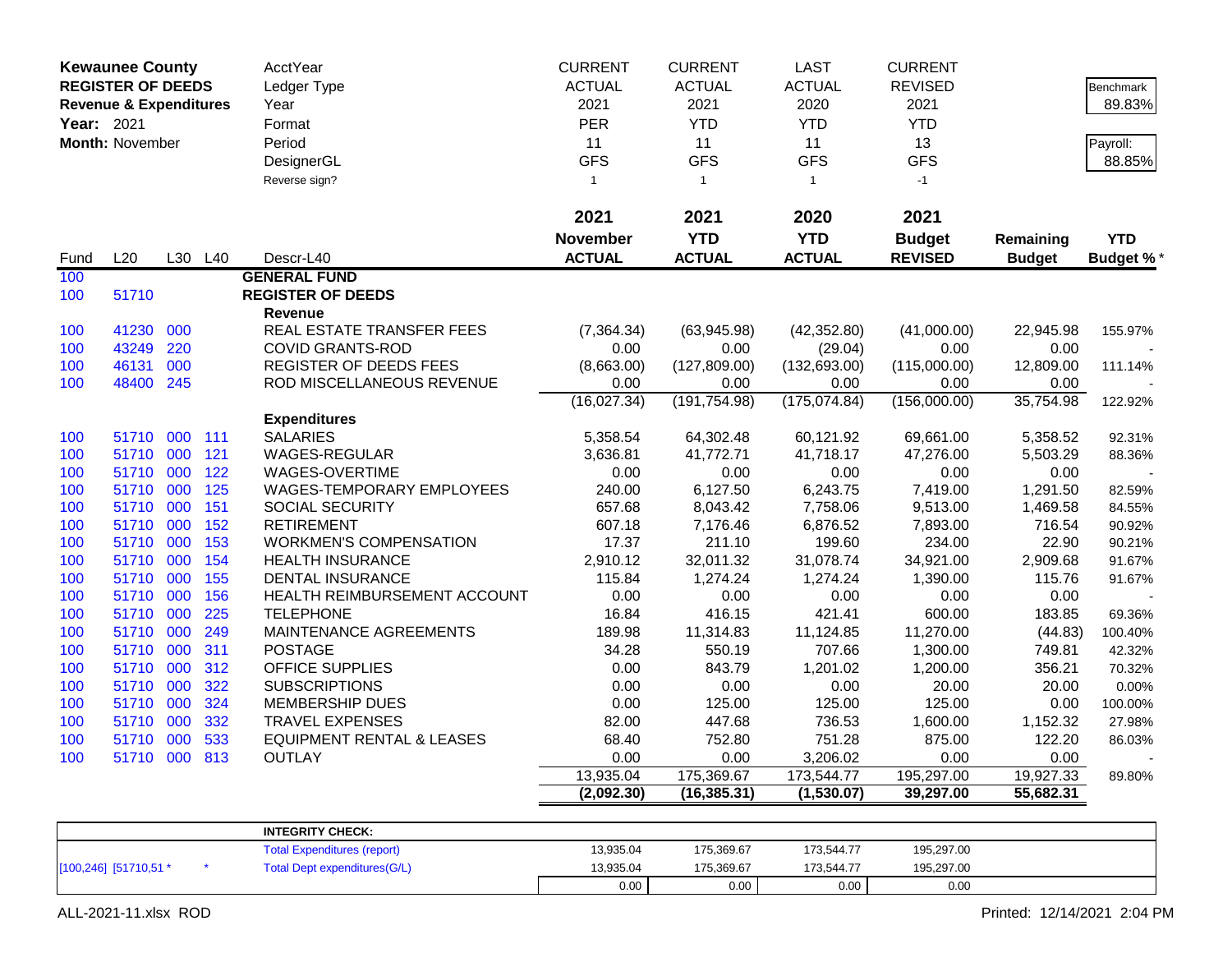| AcctYear<br><b>CURRENT</b><br><b>CURRENT</b><br>LAST<br><b>CURRENT</b><br><b>Kewaunee County</b><br><b>SHERIFF</b><br><b>ACTUAL</b><br><b>ACTUAL</b><br><b>ACTUAL</b><br><b>REVISED</b><br>Ledger Type<br><b>Benchmark</b><br>2021<br>2021<br>2020<br>2021<br>89.83%<br><b>Revenue &amp; Expenditures</b><br>Year<br><b>PER</b><br>Year: 2021<br><b>YTD</b><br><b>YTD</b><br><b>YTD</b><br>Format<br>Month: November<br>Period<br>11<br>11<br>11<br>13<br>Payroll:<br><b>GFS</b><br><b>GFS</b><br><b>GFS</b><br><b>GFS</b><br>88.85%<br>DesignerGL<br>Reverse sign?<br>$-1$<br>$\mathbf{1}$<br>$\overline{1}$<br>$\mathbf{1}$<br>2021<br>2021<br>2020<br>2021<br><b>YTD</b><br><b>YTD</b><br><b>Budget</b><br><b>November</b><br><b>YTD</b><br>Remaining<br><b>ACTUAL</b><br><b>ACTUAL</b><br><b>ACTUAL</b><br><b>REVISED</b><br>L20<br>L30 L40<br>Descr-L40<br><b>Budget</b><br><b>Budget %*</b><br>Fund<br>100<br><b>GENERAL FUND</b><br><b>SHERIFF</b><br>100<br>52100<br>Revenue<br>100<br>43249<br>230<br><b>COVID GRANTS-SHF</b><br>(68, 121.09)<br>(69,025.73)<br>(799.67)<br>0.00<br>69,025.73<br>43522<br>100<br>000<br><b>HIGHWAY SAFETY</b><br>0.00<br>0.00<br>(15,705.57)<br>0.00<br>0.00<br>43523<br>000<br><b>TRAINING REIMBURSEMENT</b><br>100<br>(5,600.00)<br>(5,600.00)<br>(5,500.00)<br>100.00<br>(3,047.40)<br>101.82%<br>43523<br>010<br>SEATBELT ENFORCEMENT GRANT<br>100<br>0.00<br>0.00<br>0.00<br>0.00<br>0.00<br>43523<br>015<br>0.00<br>0.00<br>0.00<br>100<br>SPEEDING ENFORCEMENT GRANT<br>0.00<br>0.00<br>43526<br>000<br>100<br><b>DOJ ANTI-DRUG GRANTS</b><br>(736.92)<br>(2,925.80)<br>(5,315.28)<br>(4,000.00)<br>(1,074.20)<br>73.15%<br>43527<br>000<br><b>BULLETPROOF VEST GRANT</b><br>100<br>0.00<br>0.00<br>(2,377.50)<br>(2,000.00)<br>(2,000.00)<br>0.00%<br>43530<br>000<br>INTERNET CRIME AGAINST CHLDN<br>0.00<br>0.00<br>0.00<br>0.00<br>0.00<br>100<br>43528<br>000<br><b>SCHOOL LIAISON OFFICER</b><br>0.00<br>(57, 207.00)<br>(30, 503.20)<br>(111, 345.00)<br>(54, 138.00)<br>100<br>51.38%<br>43557<br>000<br><b>SCAAP GRANT</b><br>0.00<br>0.00<br>0.00<br>0.00<br>0.00<br>100<br>46202<br>000<br>FALSE ALARM COLLECTIONS<br>0.00<br>0.00<br>0.00<br>0.00<br>0.00<br>100<br>46211<br>000<br>SHERIFF FEES<br>(1,324.00)<br>(12,667.32)<br>100<br>(17,670.84)<br>(25,000.00)<br>(7,329.16)<br>70.68%<br>46212<br>000<br><b>TRAFFIC PATROL FEES</b><br>100<br>(220.00)<br>(7,000.00)<br>39.57%<br>(2,770.00)<br>(1,970.00)<br>(4,230.00)<br>48508<br>000<br>100<br>DONATIONS-SHERIFF DEPT<br>0.00<br>(1,713.00)<br>(1,000.00)<br>(5,000.00)<br>(3,287.00)<br>34.26%<br>48508<br>005<br>100<br>SHF-CORE MATTERS DONATIONS<br>0.00<br>(500.00)<br>(500.00)<br>(25.00)<br>(475.00)<br>5.00%<br>100<br>48508<br>025<br>SHF-NARCAN DONATIONS<br>0.00<br>(1,000.00)<br>0.00<br>0.00<br>1,000.00<br>(76,002.01)<br>(73,885.94)<br>(160, 345.00)<br>(157, 937.37)<br>(2,407.63)<br>98.50%<br><b>Expenditures</b><br><b>SALARIES</b><br>52100<br>000<br>111<br>18,891.82<br>241,259.24<br>232,101.12<br>255,471.00<br>14,211.76<br>100 |
|--------------------------------------------------------------------------------------------------------------------------------------------------------------------------------------------------------------------------------------------------------------------------------------------------------------------------------------------------------------------------------------------------------------------------------------------------------------------------------------------------------------------------------------------------------------------------------------------------------------------------------------------------------------------------------------------------------------------------------------------------------------------------------------------------------------------------------------------------------------------------------------------------------------------------------------------------------------------------------------------------------------------------------------------------------------------------------------------------------------------------------------------------------------------------------------------------------------------------------------------------------------------------------------------------------------------------------------------------------------------------------------------------------------------------------------------------------------------------------------------------------------------------------------------------------------------------------------------------------------------------------------------------------------------------------------------------------------------------------------------------------------------------------------------------------------------------------------------------------------------------------------------------------------------------------------------------------------------------------------------------------------------------------------------------------------------------------------------------------------------------------------------------------------------------------------------------------------------------------------------------------------------------------------------------------------------------------------------------------------------------------------------------------------------------------------------------------------------------------------------------------------------------------------------------------------------------------------------------------------------------------------------------------------------------------------------------------------------------------------------------------------------------------------------------------------------------------------------------------------------------------------------------------------------------------------------------------------------------------------------------------------------------------------------------------------------------------|
|                                                                                                                                                                                                                                                                                                                                                                                                                                                                                                                                                                                                                                                                                                                                                                                                                                                                                                                                                                                                                                                                                                                                                                                                                                                                                                                                                                                                                                                                                                                                                                                                                                                                                                                                                                                                                                                                                                                                                                                                                                                                                                                                                                                                                                                                                                                                                                                                                                                                                                                                                                                                                                                                                                                                                                                                                                                                                                                                                                                                                                                                                |
|                                                                                                                                                                                                                                                                                                                                                                                                                                                                                                                                                                                                                                                                                                                                                                                                                                                                                                                                                                                                                                                                                                                                                                                                                                                                                                                                                                                                                                                                                                                                                                                                                                                                                                                                                                                                                                                                                                                                                                                                                                                                                                                                                                                                                                                                                                                                                                                                                                                                                                                                                                                                                                                                                                                                                                                                                                                                                                                                                                                                                                                                                |
|                                                                                                                                                                                                                                                                                                                                                                                                                                                                                                                                                                                                                                                                                                                                                                                                                                                                                                                                                                                                                                                                                                                                                                                                                                                                                                                                                                                                                                                                                                                                                                                                                                                                                                                                                                                                                                                                                                                                                                                                                                                                                                                                                                                                                                                                                                                                                                                                                                                                                                                                                                                                                                                                                                                                                                                                                                                                                                                                                                                                                                                                                |
|                                                                                                                                                                                                                                                                                                                                                                                                                                                                                                                                                                                                                                                                                                                                                                                                                                                                                                                                                                                                                                                                                                                                                                                                                                                                                                                                                                                                                                                                                                                                                                                                                                                                                                                                                                                                                                                                                                                                                                                                                                                                                                                                                                                                                                                                                                                                                                                                                                                                                                                                                                                                                                                                                                                                                                                                                                                                                                                                                                                                                                                                                |
|                                                                                                                                                                                                                                                                                                                                                                                                                                                                                                                                                                                                                                                                                                                                                                                                                                                                                                                                                                                                                                                                                                                                                                                                                                                                                                                                                                                                                                                                                                                                                                                                                                                                                                                                                                                                                                                                                                                                                                                                                                                                                                                                                                                                                                                                                                                                                                                                                                                                                                                                                                                                                                                                                                                                                                                                                                                                                                                                                                                                                                                                                |
|                                                                                                                                                                                                                                                                                                                                                                                                                                                                                                                                                                                                                                                                                                                                                                                                                                                                                                                                                                                                                                                                                                                                                                                                                                                                                                                                                                                                                                                                                                                                                                                                                                                                                                                                                                                                                                                                                                                                                                                                                                                                                                                                                                                                                                                                                                                                                                                                                                                                                                                                                                                                                                                                                                                                                                                                                                                                                                                                                                                                                                                                                |
|                                                                                                                                                                                                                                                                                                                                                                                                                                                                                                                                                                                                                                                                                                                                                                                                                                                                                                                                                                                                                                                                                                                                                                                                                                                                                                                                                                                                                                                                                                                                                                                                                                                                                                                                                                                                                                                                                                                                                                                                                                                                                                                                                                                                                                                                                                                                                                                                                                                                                                                                                                                                                                                                                                                                                                                                                                                                                                                                                                                                                                                                                |
|                                                                                                                                                                                                                                                                                                                                                                                                                                                                                                                                                                                                                                                                                                                                                                                                                                                                                                                                                                                                                                                                                                                                                                                                                                                                                                                                                                                                                                                                                                                                                                                                                                                                                                                                                                                                                                                                                                                                                                                                                                                                                                                                                                                                                                                                                                                                                                                                                                                                                                                                                                                                                                                                                                                                                                                                                                                                                                                                                                                                                                                                                |
|                                                                                                                                                                                                                                                                                                                                                                                                                                                                                                                                                                                                                                                                                                                                                                                                                                                                                                                                                                                                                                                                                                                                                                                                                                                                                                                                                                                                                                                                                                                                                                                                                                                                                                                                                                                                                                                                                                                                                                                                                                                                                                                                                                                                                                                                                                                                                                                                                                                                                                                                                                                                                                                                                                                                                                                                                                                                                                                                                                                                                                                                                |
|                                                                                                                                                                                                                                                                                                                                                                                                                                                                                                                                                                                                                                                                                                                                                                                                                                                                                                                                                                                                                                                                                                                                                                                                                                                                                                                                                                                                                                                                                                                                                                                                                                                                                                                                                                                                                                                                                                                                                                                                                                                                                                                                                                                                                                                                                                                                                                                                                                                                                                                                                                                                                                                                                                                                                                                                                                                                                                                                                                                                                                                                                |
|                                                                                                                                                                                                                                                                                                                                                                                                                                                                                                                                                                                                                                                                                                                                                                                                                                                                                                                                                                                                                                                                                                                                                                                                                                                                                                                                                                                                                                                                                                                                                                                                                                                                                                                                                                                                                                                                                                                                                                                                                                                                                                                                                                                                                                                                                                                                                                                                                                                                                                                                                                                                                                                                                                                                                                                                                                                                                                                                                                                                                                                                                |
|                                                                                                                                                                                                                                                                                                                                                                                                                                                                                                                                                                                                                                                                                                                                                                                                                                                                                                                                                                                                                                                                                                                                                                                                                                                                                                                                                                                                                                                                                                                                                                                                                                                                                                                                                                                                                                                                                                                                                                                                                                                                                                                                                                                                                                                                                                                                                                                                                                                                                                                                                                                                                                                                                                                                                                                                                                                                                                                                                                                                                                                                                |
|                                                                                                                                                                                                                                                                                                                                                                                                                                                                                                                                                                                                                                                                                                                                                                                                                                                                                                                                                                                                                                                                                                                                                                                                                                                                                                                                                                                                                                                                                                                                                                                                                                                                                                                                                                                                                                                                                                                                                                                                                                                                                                                                                                                                                                                                                                                                                                                                                                                                                                                                                                                                                                                                                                                                                                                                                                                                                                                                                                                                                                                                                |
|                                                                                                                                                                                                                                                                                                                                                                                                                                                                                                                                                                                                                                                                                                                                                                                                                                                                                                                                                                                                                                                                                                                                                                                                                                                                                                                                                                                                                                                                                                                                                                                                                                                                                                                                                                                                                                                                                                                                                                                                                                                                                                                                                                                                                                                                                                                                                                                                                                                                                                                                                                                                                                                                                                                                                                                                                                                                                                                                                                                                                                                                                |
|                                                                                                                                                                                                                                                                                                                                                                                                                                                                                                                                                                                                                                                                                                                                                                                                                                                                                                                                                                                                                                                                                                                                                                                                                                                                                                                                                                                                                                                                                                                                                                                                                                                                                                                                                                                                                                                                                                                                                                                                                                                                                                                                                                                                                                                                                                                                                                                                                                                                                                                                                                                                                                                                                                                                                                                                                                                                                                                                                                                                                                                                                |
|                                                                                                                                                                                                                                                                                                                                                                                                                                                                                                                                                                                                                                                                                                                                                                                                                                                                                                                                                                                                                                                                                                                                                                                                                                                                                                                                                                                                                                                                                                                                                                                                                                                                                                                                                                                                                                                                                                                                                                                                                                                                                                                                                                                                                                                                                                                                                                                                                                                                                                                                                                                                                                                                                                                                                                                                                                                                                                                                                                                                                                                                                |
|                                                                                                                                                                                                                                                                                                                                                                                                                                                                                                                                                                                                                                                                                                                                                                                                                                                                                                                                                                                                                                                                                                                                                                                                                                                                                                                                                                                                                                                                                                                                                                                                                                                                                                                                                                                                                                                                                                                                                                                                                                                                                                                                                                                                                                                                                                                                                                                                                                                                                                                                                                                                                                                                                                                                                                                                                                                                                                                                                                                                                                                                                |
|                                                                                                                                                                                                                                                                                                                                                                                                                                                                                                                                                                                                                                                                                                                                                                                                                                                                                                                                                                                                                                                                                                                                                                                                                                                                                                                                                                                                                                                                                                                                                                                                                                                                                                                                                                                                                                                                                                                                                                                                                                                                                                                                                                                                                                                                                                                                                                                                                                                                                                                                                                                                                                                                                                                                                                                                                                                                                                                                                                                                                                                                                |
|                                                                                                                                                                                                                                                                                                                                                                                                                                                                                                                                                                                                                                                                                                                                                                                                                                                                                                                                                                                                                                                                                                                                                                                                                                                                                                                                                                                                                                                                                                                                                                                                                                                                                                                                                                                                                                                                                                                                                                                                                                                                                                                                                                                                                                                                                                                                                                                                                                                                                                                                                                                                                                                                                                                                                                                                                                                                                                                                                                                                                                                                                |
|                                                                                                                                                                                                                                                                                                                                                                                                                                                                                                                                                                                                                                                                                                                                                                                                                                                                                                                                                                                                                                                                                                                                                                                                                                                                                                                                                                                                                                                                                                                                                                                                                                                                                                                                                                                                                                                                                                                                                                                                                                                                                                                                                                                                                                                                                                                                                                                                                                                                                                                                                                                                                                                                                                                                                                                                                                                                                                                                                                                                                                                                                |
|                                                                                                                                                                                                                                                                                                                                                                                                                                                                                                                                                                                                                                                                                                                                                                                                                                                                                                                                                                                                                                                                                                                                                                                                                                                                                                                                                                                                                                                                                                                                                                                                                                                                                                                                                                                                                                                                                                                                                                                                                                                                                                                                                                                                                                                                                                                                                                                                                                                                                                                                                                                                                                                                                                                                                                                                                                                                                                                                                                                                                                                                                |
|                                                                                                                                                                                                                                                                                                                                                                                                                                                                                                                                                                                                                                                                                                                                                                                                                                                                                                                                                                                                                                                                                                                                                                                                                                                                                                                                                                                                                                                                                                                                                                                                                                                                                                                                                                                                                                                                                                                                                                                                                                                                                                                                                                                                                                                                                                                                                                                                                                                                                                                                                                                                                                                                                                                                                                                                                                                                                                                                                                                                                                                                                |
|                                                                                                                                                                                                                                                                                                                                                                                                                                                                                                                                                                                                                                                                                                                                                                                                                                                                                                                                                                                                                                                                                                                                                                                                                                                                                                                                                                                                                                                                                                                                                                                                                                                                                                                                                                                                                                                                                                                                                                                                                                                                                                                                                                                                                                                                                                                                                                                                                                                                                                                                                                                                                                                                                                                                                                                                                                                                                                                                                                                                                                                                                |
|                                                                                                                                                                                                                                                                                                                                                                                                                                                                                                                                                                                                                                                                                                                                                                                                                                                                                                                                                                                                                                                                                                                                                                                                                                                                                                                                                                                                                                                                                                                                                                                                                                                                                                                                                                                                                                                                                                                                                                                                                                                                                                                                                                                                                                                                                                                                                                                                                                                                                                                                                                                                                                                                                                                                                                                                                                                                                                                                                                                                                                                                                |
|                                                                                                                                                                                                                                                                                                                                                                                                                                                                                                                                                                                                                                                                                                                                                                                                                                                                                                                                                                                                                                                                                                                                                                                                                                                                                                                                                                                                                                                                                                                                                                                                                                                                                                                                                                                                                                                                                                                                                                                                                                                                                                                                                                                                                                                                                                                                                                                                                                                                                                                                                                                                                                                                                                                                                                                                                                                                                                                                                                                                                                                                                |
|                                                                                                                                                                                                                                                                                                                                                                                                                                                                                                                                                                                                                                                                                                                                                                                                                                                                                                                                                                                                                                                                                                                                                                                                                                                                                                                                                                                                                                                                                                                                                                                                                                                                                                                                                                                                                                                                                                                                                                                                                                                                                                                                                                                                                                                                                                                                                                                                                                                                                                                                                                                                                                                                                                                                                                                                                                                                                                                                                                                                                                                                                |
|                                                                                                                                                                                                                                                                                                                                                                                                                                                                                                                                                                                                                                                                                                                                                                                                                                                                                                                                                                                                                                                                                                                                                                                                                                                                                                                                                                                                                                                                                                                                                                                                                                                                                                                                                                                                                                                                                                                                                                                                                                                                                                                                                                                                                                                                                                                                                                                                                                                                                                                                                                                                                                                                                                                                                                                                                                                                                                                                                                                                                                                                                |
|                                                                                                                                                                                                                                                                                                                                                                                                                                                                                                                                                                                                                                                                                                                                                                                                                                                                                                                                                                                                                                                                                                                                                                                                                                                                                                                                                                                                                                                                                                                                                                                                                                                                                                                                                                                                                                                                                                                                                                                                                                                                                                                                                                                                                                                                                                                                                                                                                                                                                                                                                                                                                                                                                                                                                                                                                                                                                                                                                                                                                                                                                |
|                                                                                                                                                                                                                                                                                                                                                                                                                                                                                                                                                                                                                                                                                                                                                                                                                                                                                                                                                                                                                                                                                                                                                                                                                                                                                                                                                                                                                                                                                                                                                                                                                                                                                                                                                                                                                                                                                                                                                                                                                                                                                                                                                                                                                                                                                                                                                                                                                                                                                                                                                                                                                                                                                                                                                                                                                                                                                                                                                                                                                                                                                |
|                                                                                                                                                                                                                                                                                                                                                                                                                                                                                                                                                                                                                                                                                                                                                                                                                                                                                                                                                                                                                                                                                                                                                                                                                                                                                                                                                                                                                                                                                                                                                                                                                                                                                                                                                                                                                                                                                                                                                                                                                                                                                                                                                                                                                                                                                                                                                                                                                                                                                                                                                                                                                                                                                                                                                                                                                                                                                                                                                                                                                                                                                |
|                                                                                                                                                                                                                                                                                                                                                                                                                                                                                                                                                                                                                                                                                                                                                                                                                                                                                                                                                                                                                                                                                                                                                                                                                                                                                                                                                                                                                                                                                                                                                                                                                                                                                                                                                                                                                                                                                                                                                                                                                                                                                                                                                                                                                                                                                                                                                                                                                                                                                                                                                                                                                                                                                                                                                                                                                                                                                                                                                                                                                                                                                |
| 94.44%<br>52100                                                                                                                                                                                                                                                                                                                                                                                                                                                                                                                                                                                                                                                                                                                                                                                                                                                                                                                                                                                                                                                                                                                                                                                                                                                                                                                                                                                                                                                                                                                                                                                                                                                                                                                                                                                                                                                                                                                                                                                                                                                                                                                                                                                                                                                                                                                                                                                                                                                                                                                                                                                                                                                                                                                                                                                                                                                                                                                                                                                                                                                                |
| 121<br>000<br>WAGES-REGULAR<br>79,631.13<br>897,448.05<br>933,676.81<br>1,072,936.00<br>100<br>175,487.95<br>83.64%<br>122<br>52100 000<br>WAGES-OVERTIME<br>6,501.15<br>67,472.15<br>67,568.77<br>50,000.00<br>100<br>(17, 472.15)                                                                                                                                                                                                                                                                                                                                                                                                                                                                                                                                                                                                                                                                                                                                                                                                                                                                                                                                                                                                                                                                                                                                                                                                                                                                                                                                                                                                                                                                                                                                                                                                                                                                                                                                                                                                                                                                                                                                                                                                                                                                                                                                                                                                                                                                                                                                                                                                                                                                                                                                                                                                                                                                                                                                                                                                                                            |
| 134.94%<br>125<br>100<br>52100 000<br>WAGES-TEMPORARY EMPLOYEES<br>0.00<br>0.00<br>0.00<br>0.00<br>0.00                                                                                                                                                                                                                                                                                                                                                                                                                                                                                                                                                                                                                                                                                                                                                                                                                                                                                                                                                                                                                                                                                                                                                                                                                                                                                                                                                                                                                                                                                                                                                                                                                                                                                                                                                                                                                                                                                                                                                                                                                                                                                                                                                                                                                                                                                                                                                                                                                                                                                                                                                                                                                                                                                                                                                                                                                                                                                                                                                                        |
| 100<br>52100 000<br>149<br><b>INTERPRETERS</b><br>65.00<br>1,624.45<br>569.25<br>1,200.00<br>(424.45)<br>135.37%                                                                                                                                                                                                                                                                                                                                                                                                                                                                                                                                                                                                                                                                                                                                                                                                                                                                                                                                                                                                                                                                                                                                                                                                                                                                                                                                                                                                                                                                                                                                                                                                                                                                                                                                                                                                                                                                                                                                                                                                                                                                                                                                                                                                                                                                                                                                                                                                                                                                                                                                                                                                                                                                                                                                                                                                                                                                                                                                                               |
| 52100 000 151<br>100<br>SOCIAL SECURITY<br>87,621.84<br>7,457.71<br>85,712.55<br>105,448.00<br>19,735.45<br>81.28%                                                                                                                                                                                                                                                                                                                                                                                                                                                                                                                                                                                                                                                                                                                                                                                                                                                                                                                                                                                                                                                                                                                                                                                                                                                                                                                                                                                                                                                                                                                                                                                                                                                                                                                                                                                                                                                                                                                                                                                                                                                                                                                                                                                                                                                                                                                                                                                                                                                                                                                                                                                                                                                                                                                                                                                                                                                                                                                                                             |
| 52100 000 152<br><b>RETIREMENT</b><br>12,186.88<br>139,174.84<br>142,368.07<br>100<br>159,992.00<br>20,817.16<br>86.99%                                                                                                                                                                                                                                                                                                                                                                                                                                                                                                                                                                                                                                                                                                                                                                                                                                                                                                                                                                                                                                                                                                                                                                                                                                                                                                                                                                                                                                                                                                                                                                                                                                                                                                                                                                                                                                                                                                                                                                                                                                                                                                                                                                                                                                                                                                                                                                                                                                                                                                                                                                                                                                                                                                                                                                                                                                                                                                                                                        |
| 52100 000 153<br><b>WORKMEN'S COMPENSATION</b><br>3,106.54<br>35,802.34<br>32,299.72<br>40,797.00<br>4,994.66<br>100<br>87.76%                                                                                                                                                                                                                                                                                                                                                                                                                                                                                                                                                                                                                                                                                                                                                                                                                                                                                                                                                                                                                                                                                                                                                                                                                                                                                                                                                                                                                                                                                                                                                                                                                                                                                                                                                                                                                                                                                                                                                                                                                                                                                                                                                                                                                                                                                                                                                                                                                                                                                                                                                                                                                                                                                                                                                                                                                                                                                                                                                 |
| 52100 000 154<br>354,154.34<br>354,276.78<br><b>HEALTH INSURANCE</b><br>31,002.62<br>398,079.00<br>43,924.66<br>100<br>88.97%                                                                                                                                                                                                                                                                                                                                                                                                                                                                                                                                                                                                                                                                                                                                                                                                                                                                                                                                                                                                                                                                                                                                                                                                                                                                                                                                                                                                                                                                                                                                                                                                                                                                                                                                                                                                                                                                                                                                                                                                                                                                                                                                                                                                                                                                                                                                                                                                                                                                                                                                                                                                                                                                                                                                                                                                                                                                                                                                                  |
| 52100 000<br><b>DENTAL INSURANCE</b><br>12,325.06<br>155<br>1,076.35<br>12,014.15<br>13,446.00<br>1,431.85<br>100<br>89.35%                                                                                                                                                                                                                                                                                                                                                                                                                                                                                                                                                                                                                                                                                                                                                                                                                                                                                                                                                                                                                                                                                                                                                                                                                                                                                                                                                                                                                                                                                                                                                                                                                                                                                                                                                                                                                                                                                                                                                                                                                                                                                                                                                                                                                                                                                                                                                                                                                                                                                                                                                                                                                                                                                                                                                                                                                                                                                                                                                    |
| 52100 000<br>156<br>0.00<br>0.00<br>0.00<br>HEALTH REIMBURSEMENT ACCOUNT<br>0.00<br>0.00<br>100                                                                                                                                                                                                                                                                                                                                                                                                                                                                                                                                                                                                                                                                                                                                                                                                                                                                                                                                                                                                                                                                                                                                                                                                                                                                                                                                                                                                                                                                                                                                                                                                                                                                                                                                                                                                                                                                                                                                                                                                                                                                                                                                                                                                                                                                                                                                                                                                                                                                                                                                                                                                                                                                                                                                                                                                                                                                                                                                                                                |
| 52100 000<br>1,845.60<br>161<br><b>RECRUITING &amp; SCREENING</b><br>0.00<br>3,527.60<br>4,000.00<br>2,154.40<br>46.14%<br>100                                                                                                                                                                                                                                                                                                                                                                                                                                                                                                                                                                                                                                                                                                                                                                                                                                                                                                                                                                                                                                                                                                                                                                                                                                                                                                                                                                                                                                                                                                                                                                                                                                                                                                                                                                                                                                                                                                                                                                                                                                                                                                                                                                                                                                                                                                                                                                                                                                                                                                                                                                                                                                                                                                                                                                                                                                                                                                                                                 |
| 52100 000<br><b>EMPLOYEE WELLNESS</b><br>163<br>637.50<br>2,547.50<br>0.00<br>2,000.00<br>(547.50)<br>100<br>127.38%                                                                                                                                                                                                                                                                                                                                                                                                                                                                                                                                                                                                                                                                                                                                                                                                                                                                                                                                                                                                                                                                                                                                                                                                                                                                                                                                                                                                                                                                                                                                                                                                                                                                                                                                                                                                                                                                                                                                                                                                                                                                                                                                                                                                                                                                                                                                                                                                                                                                                                                                                                                                                                                                                                                                                                                                                                                                                                                                                           |
| 52100 000 211<br><b>MEDICAL SERVICES</b><br>26.17<br>1,500.00<br>1,361.09<br>138.91<br>950.67<br>9.26%<br>100                                                                                                                                                                                                                                                                                                                                                                                                                                                                                                                                                                                                                                                                                                                                                                                                                                                                                                                                                                                                                                                                                                                                                                                                                                                                                                                                                                                                                                                                                                                                                                                                                                                                                                                                                                                                                                                                                                                                                                                                                                                                                                                                                                                                                                                                                                                                                                                                                                                                                                                                                                                                                                                                                                                                                                                                                                                                                                                                                                  |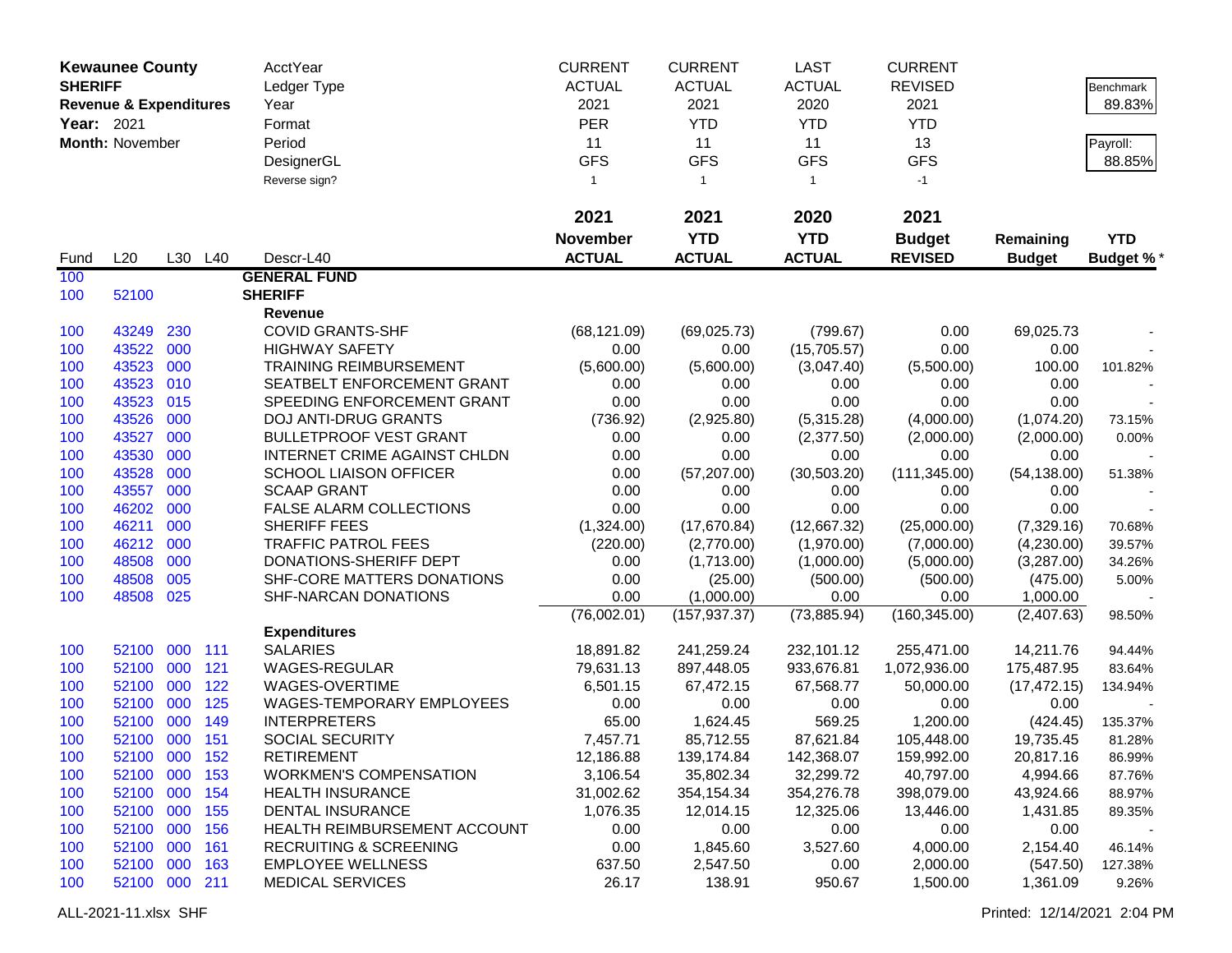| <b>Kewaunee County</b> |                                   |     | AcctYear | <b>CURRENT</b>                    | <b>CURRENT</b>  | <b>LAST</b>   | <b>CURRENT</b> |                |               |            |
|------------------------|-----------------------------------|-----|----------|-----------------------------------|-----------------|---------------|----------------|----------------|---------------|------------|
| <b>SHERIFF</b>         |                                   |     |          | Ledger Type                       | <b>ACTUAL</b>   | <b>ACTUAL</b> | <b>ACTUAL</b>  | <b>REVISED</b> |               | Benchmark  |
|                        | <b>Revenue &amp; Expenditures</b> |     |          | Year                              | 2021            | 2021          | 2020           | 2021           |               | 89.83%     |
| Year: 2021             |                                   |     |          | Format                            | <b>PER</b>      | <b>YTD</b>    | <b>YTD</b>     | <b>YTD</b>     |               |            |
|                        | Month: November                   |     |          | Period                            | 11              | 11            | 11             | 13             |               | Payroll:   |
|                        |                                   |     |          | DesignerGL                        | <b>GFS</b>      | <b>GFS</b>    | <b>GFS</b>     | <b>GFS</b>     |               | 88.85%     |
|                        |                                   |     |          | Reverse sign?                     | $\mathbf{1}$    | $\mathbf{1}$  | $\mathbf{1}$   | $-1$           |               |            |
|                        |                                   |     |          |                                   |                 |               |                |                |               |            |
|                        |                                   |     |          |                                   | 2021            | 2021          | 2020           | 2021           |               |            |
|                        |                                   |     |          |                                   | <b>November</b> | <b>YTD</b>    | <b>YTD</b>     | <b>Budget</b>  | Remaining     | <b>YTD</b> |
| Fund                   | L20                               | L30 | L40      | Descr-L40                         | <b>ACTUAL</b>   | <b>ACTUAL</b> | <b>ACTUAL</b>  | <b>REVISED</b> | <b>Budget</b> | Budget %*  |
| 100                    | 52100                             | 000 | 239      | <b>DRUG TASK FORCE</b>            | 0.00            | 8,000.00      | 8,000.00       | 8,000.00       | 0.00          | 100.00%    |
| 100                    | 52100                             | 000 | 241      | <b>CAR/TRUCK MAINTENANCE</b>      | 1,631.82        | 12,902.74     | 16,496.15      | 20,000.00      | 7,097.26      | 64.51%     |
| 100                    | 52100                             | 000 | 254      | <b>INVESTIGATIONS</b>             | 260.00          | 1,759.86      | 2,314.26       | 2,474.00       | 714.14        | 71.13%     |
| 100                    | 52100                             | 000 | 314      | SMALL ITEMS OF EQUIPMENT          | 589.78          | 8,651.69      | 1,944.68       | 2,500.00       | (6, 151.69)   | 346.07%    |
| 100                    | 52100                             | 000 | 322      | <b>SUBSCRIPTIONS</b>              | 0.00            | 54.99         | 159.00         | 400.00         | 345.01        | 13.75%     |
| 100                    | 52100                             | 000 | 324      | <b>MEMBERSHIP DUES</b>            | 0.00            | 585.00        | 700.00         | 700.00         | 115.00        | 83.57%     |
| 100                    | 52100                             | 000 | 332      | <b>TRAVEL EXPENSES</b>            | 0.00            | 12.00         | 0.00           | 250.00         | 238.00        | 4.80%      |
| 100                    | 52100                             | 000 | 339      | TRAINING/SCHOOL EXPENSES          | 761.92          | 15,381.98     | 8,881.48       | 15,000.00      | (381.98)      | 102.55%    |
| 100                    | 52100                             | 000 | 342      | <b>MEDICAL SUPPLIES</b>           | 0.00            | 2,432.69      | 0.00           | 1,400.00       | (1,032.69)    | 173.76%    |
| 100                    | 52100                             | 000 | 346      | UNIFORM ALLOWANCE                 | 1,607.16        | 17,256.25     | 14,268.71      | 20,000.00      | 2,743.75      | 86.28%     |
| 100                    | 52100                             | 000 | 347      | <b>FIREARM SUPPLIES</b>           | 469.34          | 3,080.65      | 5,518.64       | 6,000.00       | 2,919.35      | 51.34%     |
| 100                    | 52100                             | 000 | 351      | <b>GASOLINE &amp; DIESEL FUEL</b> | 0.00            | 45,595.73     | 36,726.95      | 50,000.00      | 4,404.27      | 91.19%     |
| 100                    | 52100                             | 000 | 539      | FIRING RANGE LEASE                | 0.00            | 0.00          | 0.00           | 600.00         | 600.00        | 0.00%      |
| 100                    | 52100                             | 005 | 601      | <b>CORE MATTERS PROGRAM</b>       | 0.00            | 420.00        | 0.00           | 0.00           | (420.00)      |            |
| 100                    | 52100                             | 025 | 601      | NARCAN DONATION PROGRAM           | 0.00            | 0.00          | 0.00           | 0.00           | 0.00          |            |
| 100                    | 52100                             | 000 | 716      | <b>TRANSPORTATION OF CLIENTS</b>  | 0.00            | 0.00          | 0.00           | 0.00           | 0.00          |            |
| 100                    | 52100                             | 000 | 813      | <b>OUTLAY</b>                     | 1,432.95        | 347,674.35    | 175,180.19     | 307,209.00     | (40, 465.35)  | 113.17%    |
| 100                    | 52100                             | 000 | 818      | <b>ERU/SWAT EQUIPMENT</b>         | 0.00            | 1,344.30      | 415.10         | 1,500.00       | 155.70        | 89.62%     |
|                        |                                   |     |          |                                   | 167,335.84      | 2,304,346.35  | 2,137,890.85   | 2,540,902.00   | 236,555.65    | 90.69%     |
|                        |                                   |     |          |                                   | 91,333.83       | 2,146,408.98  | 2,064,004.91   | 2,380,557.00   | 234,148.02    |            |
| 100                    | 52102                             |     |          | <b>JAIL DIVISION</b>              |                 |               |                |                |               |            |
|                        |                                   |     |          | <b>Revenue</b>                    |                 |               |                |                |               |            |
| 100                    | 43249                             | 232 |          | <b>COVID GRANTS-JAIL</b>          | 0.00            | (11, 424.12)  | (2, 436.44)    | 0.00           | 11,424.12     |            |
| 100                    | 43523                             | 911 |          | NEXTGEN 911 GRANT                 | 0.00            | 8,387.60      | 0.00           | 0.00           | (8,387.60)    |            |
| 100                    | 46240                             | 000 |          | <b>BOARD OF PRISONERS</b>         | (9,580.00)      | (37,080.00)   | (29, 687.43)   | (45,000.00)    | (7,920.00)    | 82.40%     |
| 100                    | 46241                             | 000 |          | SECURE DETENTION OF JUVENILE      | 0.00            | 0.00          | 0.00           | 0.00           | 0.00          |            |
| 100                    | 46250                             | 080 |          | <b>WARRANT FEES</b>               | 0.00            | (141.10)      | (540.03)       | (1,400.00)     | (1,258.90)    | 10.08%     |
| 100                    | 46250                             | 081 |          | <b>TRANSFER FEES</b>              | (150.00)        | (150.00)      | (450.00)       | (600.00)       | (450.00)      | 25.00%     |
| 100                    | 46250                             | 082 |          | <b>MONITOR START-UP FEES</b>      | (189.57)        | (2,549.75)    | (1,714.83)     | (3,000.00)     | (450.25)      | 84.99%     |
| 100                    | 46250                             | 083 |          | <b>MONITOR FEES</b>               | (4,265.40)      | (41, 232.20)  | (22, 213.22)   | (35,000.00)    | 6,232.20      | 117.81%    |
| 100                    | 46250                             | 084 |          | <b>LAUNDRY FEES</b>               | (45.00)         | (180.00)      | (145.00)       | (1,000.00)     | (820.00)      | 18.00%     |
| 100                    | 46250                             | 085 |          | <b>BOOKING FEES</b>               | (75.00)         | (1,080.01)    | (865.47)       | (1,500.00)     | (419.99)      | 72.00%     |
| 100                    | 46250                             | 086 |          | PAY FOR STAY                      | (1,293.12)      | (5, 127.24)   | (4,635.60)     | (14,000.00)    | (8,872.76)    | 36.62%     |
| 100                    | 46250                             | 090 |          | <b>FINGERPRINTING</b>             | (30.00)         | (300.00)      | (200.00)       | (500.00)       | (200.00)      | 60.00%     |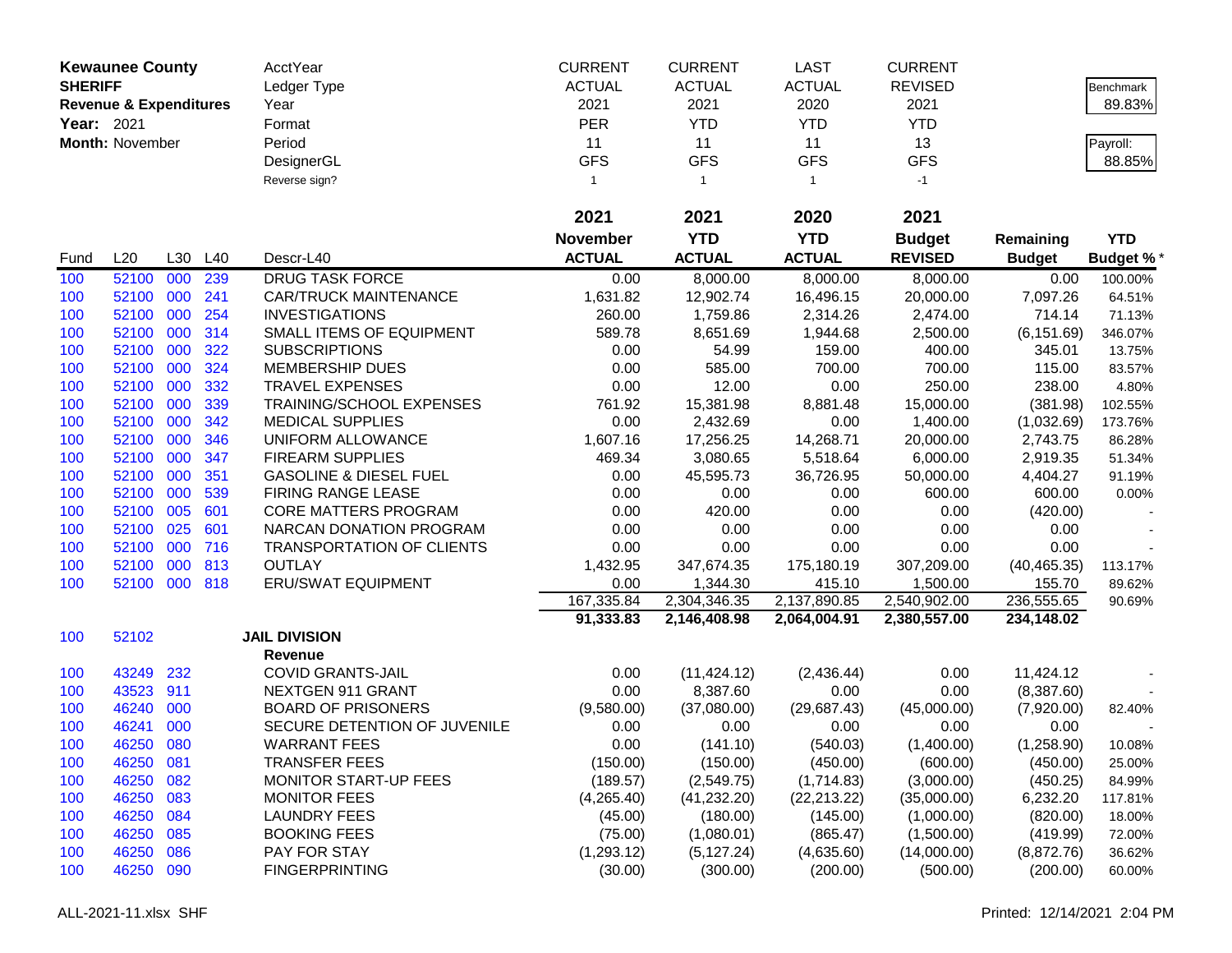| <b>Kewaunee County</b> |                                   |         | <b>AcctYear</b> | <b>CURRENT</b>                         | <b>CURRENT</b>  | <b>LAST</b>    | <b>CURRENT</b> |                |               |                  |
|------------------------|-----------------------------------|---------|-----------------|----------------------------------------|-----------------|----------------|----------------|----------------|---------------|------------------|
| <b>SHERIFF</b>         |                                   |         |                 | Ledger Type                            | <b>ACTUAL</b>   | <b>ACTUAL</b>  | <b>ACTUAL</b>  | <b>REVISED</b> |               | <b>Benchmark</b> |
|                        | <b>Revenue &amp; Expenditures</b> |         |                 | Year                                   | 2021            | 2021           | 2020           | 2021           |               | 89.83%           |
| Year: 2021             |                                   |         |                 | Format                                 | <b>PER</b>      | <b>YTD</b>     | <b>YTD</b>     | <b>YTD</b>     |               |                  |
|                        | Month: November                   |         |                 | Period                                 | 11              | 11             | 11             | 13             |               | Payroll:         |
|                        |                                   |         |                 | DesignerGL                             | <b>GFS</b>      | <b>GFS</b>     | <b>GFS</b>     | <b>GFS</b>     |               | 88.85%           |
|                        |                                   |         |                 | Reverse sign?                          | $\mathbf{1}$    | $\overline{1}$ | $\mathbf{1}$   | $-1$           |               |                  |
|                        |                                   |         |                 |                                        |                 |                |                |                |               |                  |
|                        |                                   |         |                 |                                        | 2021            | 2021           | 2020           | 2021           |               |                  |
|                        |                                   |         |                 |                                        | <b>November</b> | <b>YTD</b>     | <b>YTD</b>     | <b>Budget</b>  | Remaining     | <b>YTD</b>       |
| Fund                   | L20                               | L30     | L40             | Descr-L40                              | <b>ACTUAL</b>   | <b>ACTUAL</b>  | <b>ACTUAL</b>  | <b>REVISED</b> | <b>Budget</b> | <b>Budget %*</b> |
| 100                    | 46260                             | 000     |                 | <b>DNA TESTING</b>                     | 0.00            | 0.00           | 0.00           | (1,000.00)     | (1,000.00)    | 0.00%            |
| 100                    | 48202                             | 000     |                 | TELEPHONE COMM SAFETY BLDG             | 0.00            | 0.00           | 0.00           | 0.00           | 0.00          |                  |
|                        |                                   |         |                 |                                        | (15,628.09)     | (90, 876.82)   | (62,888.02)    | (103,000.00)   | (12, 123.18)  | 88.23%           |
|                        |                                   |         |                 | <b>Expenditures</b>                    |                 |                |                |                |               |                  |
| 100                    | 52102                             | 000 111 |                 | <b>SALARIES</b>                        | 6,390.40        | 76,684.80      | 75,436.80      | 83,072.00      | 6,387.20      | 92.31%           |
| 100                    | 52102                             | 000     | 121             | WAGES-REGULAR                          | 80,109.68       | 898,652.31     | 808,622.72     | 953,396.00     | 54,743.69     | 94.26%           |
| 100                    | 52102 000                         |         | 122             | WAGES-OVERTIME                         | 4,249.16        | 33,625.85      | 23,842.77      | 30,000.00      | (3,625.85)    | 112.09%          |
| 100                    | 52102 000                         |         | 125             | <b>WAGES-TEMPORARY EMPLOYEES</b>       | 1,787.10        | 19,063.42      | 19,146.80      | 23,000.00      | 3,936.58      | 82.88%           |
| 100                    | 52102                             | 000     | 151             | SOCIAL SECURITY                        | 6,748.56        | 75,043.75      | 67,808.88      | 83,344.00      | 8,300.25      | 90.04%           |
| 100                    | 52102                             | 000     | 152             | <b>RETIREMENT</b>                      | 7,899.82        | 86,275.78      | 77,252.88      | 89,927.00      | 3,651.22      | 95.94%           |
| 100                    | 52102                             | 000     | 153             | <b>WORKMEN'S COMPENSATION</b>          | 2,917.69        | 32,565.15      | 25,957.39      | 34,191.00      | 1,625.85      | 95.24%           |
| 100                    | 52102                             | 000     | 154             | <b>HEALTH INSURANCE</b>                | 19,917.28       | 217,847.21     | 195,755.40     | 214,176.00     | (3,671.21)    | 101.71%          |
| 100                    | 52102                             | 000     | 155             | DENTAL INSURANCE                       | 964.66          | 10,185.64      | 7,903.76       | 8,691.00       | (1,494.64)    | 117.20%          |
| 100                    | 52102                             | 000     | 156             | HEALTH REIMBURSEMENT ACCOUNT           | 0.00            | 0.00           | 0.00           | 0.00           | 0.00          |                  |
| 100                    | 52102                             | 000     | 211             | <b>MEDICAL SERVICES</b>                | 6,726.29        | 69,341.40      | 65,017.65      | 80,000.00      | 10,658.60     | 86.68%           |
| 100                    | 52102 000                         |         | 221             | <b>WATER &amp; SEWER</b>               | 2,566.20        | 11,027.90      | 7,411.63       | 8,500.00       | (2,527.90)    | 129.74%          |
| 100                    | 52102 000                         |         | 222             | <b>ELECTRIC</b>                        | 1,253.78        | 14,082.41      | 13,589.20      | 14,000.00      | (82.41)       | 100.59%          |
| 100                    | 52102                             | 000     | 224             | GAS                                    | 17.33           | 172.67         | 151.40         | 300.00         | 127.33        | 57.56%           |
| 100                    | 52102                             | 000     | 225             | <b>TELEPHONE</b>                       | 2,835.17        | 33,353.26      | 31,255.59      | 35,000.00      | 1,646.74      | 95.30%           |
| 100                    | 52102                             | 000     | 242             | MACHY & EQUIP MAINT/REPAIRS            | 0.00            | 3,035.25       | 5,895.49       | 4,500.00       | 1,464.75      | 67.45%           |
| 100                    | 52102                             | 000     | 247             | <b>BUILDING MAINTENANCE</b>            | 11.16           | 20,623.12      | 819.88         | 1,500.00       | (19, 123.12)  | 1374.87%         |
| 100                    | 52102                             | 000     | 249             | MAINTENANCE AGREEMENTS                 | 0.00            | 28,257.35      | 35,846.92      | 40,000.00      | 11,742.65     | 70.64%           |
| 100                    | 52102                             | 000     | 258             | <b>HOME MONITORING</b>                 | 1,772.55        | 24,231.45      | 10,797.20      | 15,000.00      | (9,231.45)    | 161.54%          |
| 100                    | 52102                             | 000     | 292             | TIME SYSTEM MONTHLY SERVICE            | 0.00            | 0.00           | 9,768.00       | 10,000.00      | 10,000.00     | 0.00%            |
| 100                    | 52102                             | 010     | 293             | BOARD OF PRISONERS-ADULT               | 3,120.00        | 28,401.34      | 6,318.00       | 70,000.00      | 41,598.66     | 40.57%           |
| 100                    | 52102                             | 020     | 293             | BOARD OF PRISONERS-JUVENILE            | 0.00            | 1,390.00       | 720.00         | 4,000.00       | 2,610.00      | 34.75%           |
| 100                    | 52102 000                         |         | 294             | <b>FOOD SERVICES</b>                   | 3,011.68        | 24,845.84      | 19,358.58      | 35,000.00      | 10,154.16     | 70.99%           |
| 100                    | 52102 000                         |         | 297             | <b>REFUSE COLLECTION</b>               | 121.75          | 1,426.10       | 1,246.56       | 1,000.00       | (426.10)      | 142.61%          |
| 100                    | 52102 000                         |         | 311             | <b>POSTAGE</b>                         | 116.82          | 793.42         | 1,060.03       | 800.00         | 6.58          | 99.18%           |
| 100                    | 52102 000 312                     |         |                 | <b>OFFICE SUPPLIES</b>                 | 922.44          | 9,651.32       | 9,765.57       | 8,000.00       | (1,651.32)    | 120.64%          |
| 100                    | 52102 000 313                     |         |                 | <b>PRINTING</b>                        | 0.00            | 2,384.65       | 2,462.32       | 1,000.00       | (1,384.65)    | 238.47%          |
| 100                    | 52102 000                         |         | 314             | SMALL ITEMS OF EQUIPMENT               | 59.69           | 579.23         | 717.43         | 1,000.00       | 420.77        | 57.92%           |
| 100                    | 52102 000                         |         | 344             | <b>HOUSEHOLD &amp; JANITORIAL SUPP</b> | 0.00            | 91.56          | 2,120.06       | 250.00         | 158.44        | 36.62%           |
| 100                    | 52102 000                         |         | 345             | <b>LAUNDRY SUPPLIES</b>                | 0.00            | 325.25         | 745.96         | 500.00         | 174.75        | 65.05%           |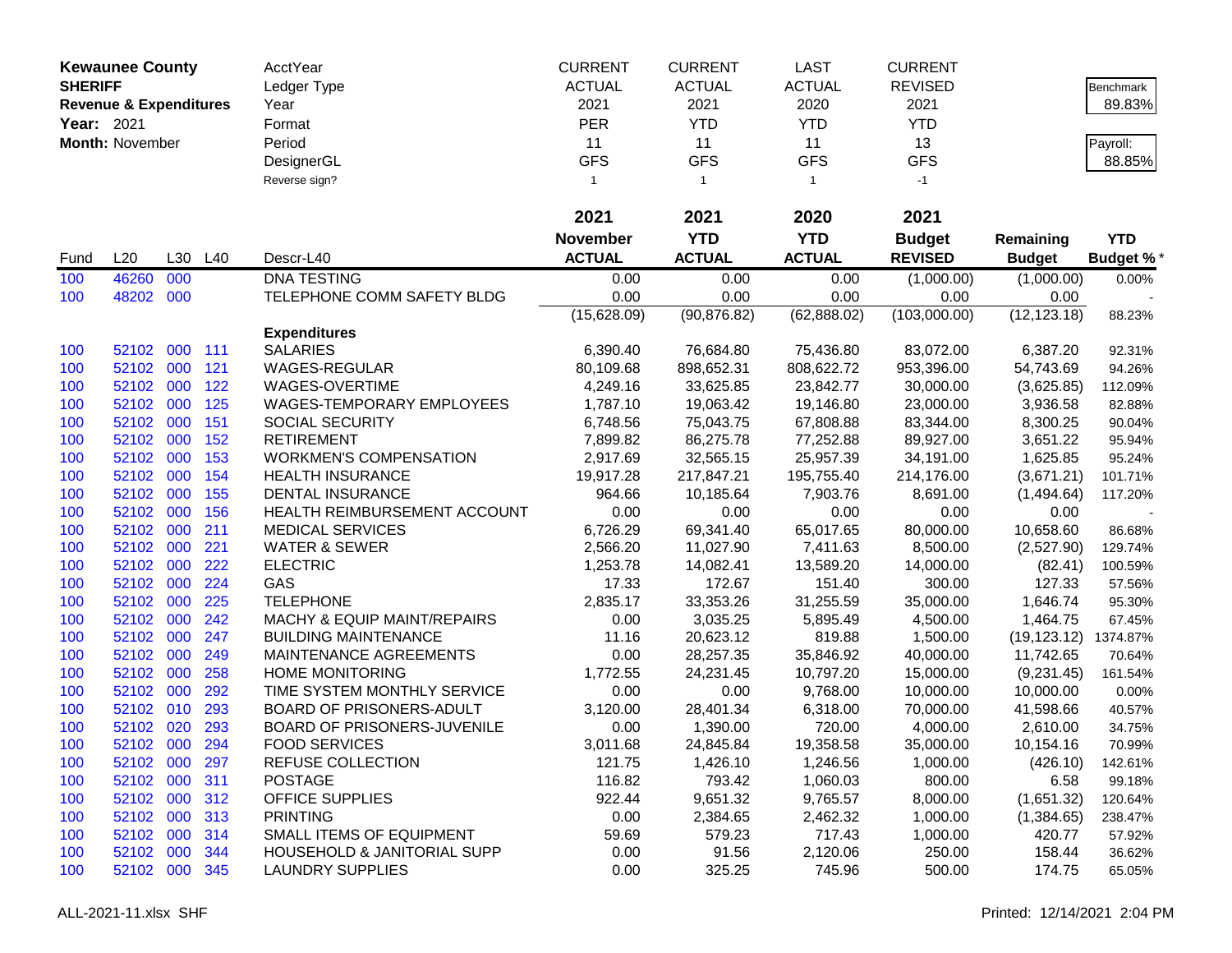| <b>Kewaunee County</b><br><b>SHERIFF</b><br><b>Revenue &amp; Expenditures</b><br>Year: 2021 |                 |     | <b>AcctYear</b><br>Ledger Type<br>Year<br>Format | <b>CURRENT</b><br><b>ACTUAL</b><br>2021<br><b>PER</b> | <b>CURRENT</b><br><b>ACTUAL</b><br>2021<br><b>YTD</b> | <b>LAST</b><br><b>ACTUAL</b><br>2020<br><b>YTD</b> | <b>CURRENT</b><br><b>REVISED</b><br>2021<br><b>YTD</b> |                | <b>Benchmark</b><br>89.83% |                  |
|---------------------------------------------------------------------------------------------|-----------------|-----|--------------------------------------------------|-------------------------------------------------------|-------------------------------------------------------|----------------------------------------------------|--------------------------------------------------------|----------------|----------------------------|------------------|
|                                                                                             | Month: November |     |                                                  | Period                                                | 11                                                    | 11                                                 | 11                                                     | 13             |                            | Payroll:         |
|                                                                                             |                 |     |                                                  | DesignerGL                                            | <b>GFS</b>                                            | <b>GFS</b>                                         | <b>GFS</b>                                             | <b>GFS</b>     |                            | 88.85%           |
|                                                                                             |                 |     |                                                  | Reverse sign?                                         | $\mathbf{1}$                                          | $\overline{1}$                                     | $\mathbf{1}$                                           | $-1$           |                            |                  |
|                                                                                             |                 |     |                                                  |                                                       |                                                       |                                                    |                                                        |                |                            |                  |
|                                                                                             |                 |     |                                                  |                                                       | 2021                                                  | 2021                                               | 2020                                                   | 2021           |                            |                  |
|                                                                                             |                 |     |                                                  |                                                       | <b>November</b>                                       | <b>YTD</b>                                         | <b>YTD</b>                                             | <b>Budget</b>  | Remaining                  | <b>YTD</b>       |
| Fund                                                                                        | L20             |     | L30 L40                                          | Descr-L40                                             | <b>ACTUAL</b>                                         | <b>ACTUAL</b>                                      | <b>ACTUAL</b>                                          | <b>REVISED</b> | <b>Budget</b>              | <b>Budget %*</b> |
| 100                                                                                         | 52102           | 000 | 533                                              | <b>EQUIPMENT RENTAL &amp; LEASES</b>                  | 156.25                                                | 14,521.86                                          | 16,526.18                                              | 16,000.00      | 1,478.14                   | 90.76%           |
| 100                                                                                         | 52102           | 000 | 716                                              | <b>TRANSPORTATION OF CLIENTS</b>                      | 0.00                                                  | 158.97                                             | 35.86                                                  | 2,000.00       | 1,841.03                   | 7.95%            |
| 100                                                                                         | 52102           | 000 | 813                                              | <b>OUTLAY</b>                                         | 0.00                                                  | 6,403.04                                           | 0.00                                                   | 0.00           | (6,403.04)                 |                  |
| 100                                                                                         | 52105 000       |     | 911                                              | NEXTGEN 911 UPGRADE                                   | 0.00                                                  | (54, 410.85)                                       | 100,458.50                                             | 0.00           | 54,410.85                  |                  |
|                                                                                             |                 |     |                                                  |                                                       | 153,675.46                                            | 1,690,630.45                                       | 1,643,815.41                                           | 1,868,147.00   | 177,516.55                 | 90.50%           |
|                                                                                             |                 |     |                                                  |                                                       | 138,047.37                                            | 1,599,753.63                                       | 1,580,927.39                                           | 1,765,147.00   | 165,393.37                 |                  |
| 100                                                                                         | 52116           |     |                                                  | <b>EVIDENCE STORAGE FACILITY</b>                      |                                                       |                                                    |                                                        |                |                            |                  |
|                                                                                             |                 |     |                                                  | <b>Expenditures</b>                                   |                                                       |                                                    |                                                        |                |                            |                  |
| 100                                                                                         | 52116 000       |     | 221                                              | <b>WATER &amp; SEWER</b>                              | 286.81                                                | 1,608.11                                           | 1,664.90                                               | 1,500.00       | (108.11)                   | 107.21%          |
| 100                                                                                         | 52116 000       |     | 222                                              | <b>ELECTRIC</b>                                       | 150.94                                                | 1,867.73                                           | 2,414.09                                               | 2,500.00       | 632.27                     | 74.71%           |
| 100                                                                                         | 52116 000       |     | 224                                              | GAS                                                   | 55.16                                                 | 2,035.26                                           | 1,410.65                                               | 4,000.00       | 1,964.74                   | 50.88%           |
| 100                                                                                         | 52116 000       |     | 235                                              | <b>SNOW REMOVAL</b>                                   | 0.00                                                  | 120.00                                             | 21.00                                                  | 300.00         | 180.00                     | 40.00%           |
| 100                                                                                         | 52116 000       |     | 247                                              | <b>BUILDING MAINTENANCE</b>                           | 0.00                                                  | 4,311.56                                           | 86.69                                                  | 1,500.00       | (2,811.56)                 | 287.44%          |
| 100                                                                                         | 52116 000       |     | 249                                              | MAINTENANCE AGREEMENTS                                | 0.00                                                  | 1,180.80                                           | 1,180.80                                               | 1,500.00       | 319.20                     | 78.72%           |
| 100                                                                                         | 52116 000       |     | 297                                              | <b>REFUSE COLLECTION</b>                              | 0.00                                                  | 0.00                                               | 0.00                                                   | 0.00           | 0.00                       |                  |
| 100                                                                                         | 52116           | 000 | 314                                              | SMALL ITEMS OF EQUIPMENT                              | 0.00                                                  | 49.00                                              | 10.37                                                  | 100.00         | 51.00                      | 49.00%           |
| 100                                                                                         | 52116           | 000 | 344                                              | HOUSEHOLD & JANITORIAL SUPP                           | 0.00                                                  | 20.52                                              | 0.00                                                   | 100.00         | 79.48                      | 20.52%           |
| 100                                                                                         | 52116 000       |     | 355                                              | PLUMBING & ELECTRICAL                                 | 0.00                                                  | 0.00                                               | 0.00                                                   | 200.00         | 200.00                     | 0.00%            |
| 100                                                                                         | 52116 000 813   |     |                                                  | <b>OUTLAY</b>                                         | 0.00                                                  | 0.00                                               | 0.00                                                   | 0.00           | 0.00                       |                  |
|                                                                                             |                 |     |                                                  |                                                       | 492.91                                                | 11,192.98                                          | 6,788.50                                               | 11,700.00      | 507.02                     | 95.67%           |
|                                                                                             |                 |     |                                                  |                                                       | 492.91                                                | 11,192.98                                          | 6,788.50                                               | 11,700.00      | 507.02                     |                  |
|                                                                                             |                 |     |                                                  | <b>GENERAL FUND</b>                                   | 229,874.11                                            | 3,757,355.59                                       | 3,651,720.80                                           | 4,157,404.00   | 400,048.41                 |                  |
|                                                                                             |                 |     |                                                  |                                                       |                                                       |                                                    |                                                        |                |                            |                  |
| 250<br>250                                                                                  | 52104           |     |                                                  | <b>JAIL ASSESSMENT FUND</b><br><b>JAIL ASSESSMENT</b> |                                                       |                                                    |                                                        |                |                            |                  |
| 250                                                                                         | 46201 000       |     |                                                  | Revenue<br>JAIL ASSESSMENT FEES                       | (1,512.89)                                            | (13, 403.62)                                       | (10, 221.10)                                           | (14,000.00)    | (596.38)                   | 95.74%           |
|                                                                                             |                 |     |                                                  |                                                       | (1,512.89)                                            | (13, 403.62)                                       | (10, 221.10)                                           | (14,000.00)    | (596.38)                   | 95.74%           |
|                                                                                             |                 |     |                                                  | <b>Expenditures</b>                                   |                                                       |                                                    |                                                        |                |                            |                  |
| 250                                                                                         | 52104 000 813   |     |                                                  | <b>OUTLAY</b>                                         | 239.00                                                | 12,481.96                                          | 4,281.67                                               | 14,000.00      | 1,518.04                   | 89.16%           |
| 250                                                                                         | 59200 000       |     | 601                                              | TRANSFER TO OTHER FUNDS                               | 0.00                                                  | 0.00                                               | 0.00                                                   | 0.00           | 0.00                       |                  |
|                                                                                             |                 |     |                                                  |                                                       | 239.00                                                | 12,481.96                                          | 4,281.67                                               | 14,000.00      | 1,518.04                   | 89.16%           |
|                                                                                             |                 |     |                                                  |                                                       | (1, 273.89)                                           | (921.66)                                           | (5,939.43)                                             | 0.00           | 921.66                     |                  |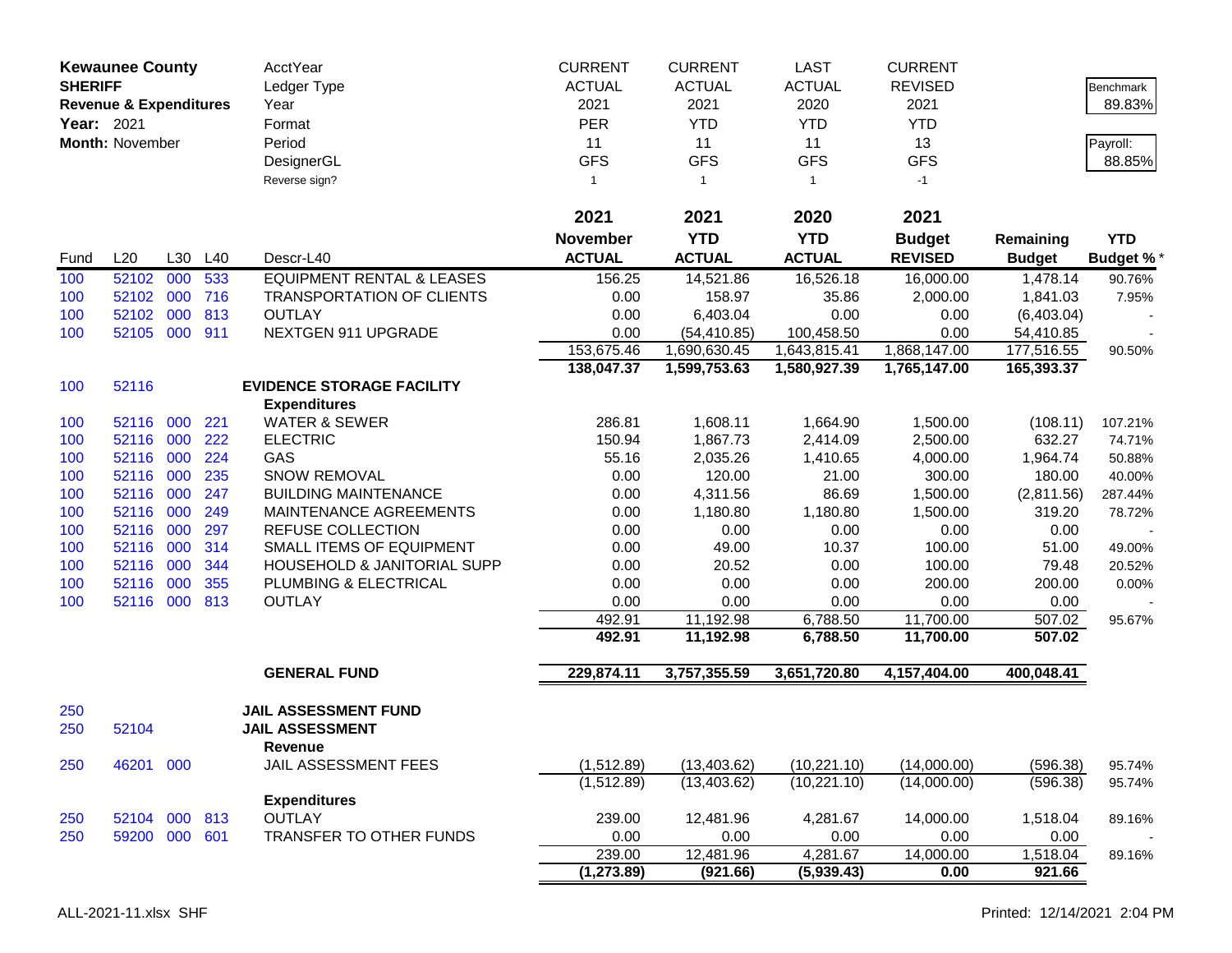| <b>Kewaunee County</b><br><b>SHERIFF</b><br><b>Revenue &amp; Expenditures</b><br>Year: 2021<br><b>Month: November</b> |                    |            |            | <b>AcctYear</b><br>Ledger Type<br>Year<br>Format<br>Period<br>DesignerGL<br>Reverse sign? | <b>CURRENT</b><br><b>ACTUAL</b><br>2021<br><b>PER</b><br>11<br><b>GFS</b><br>$\mathbf{1}$ | <b>CURRENT</b><br><b>ACTUAL</b><br>2021<br><b>YTD</b><br>11<br><b>GFS</b><br>$\overline{1}$ | <b>LAST</b><br><b>ACTUAL</b><br>2020<br><b>YTD</b><br>11<br><b>GFS</b><br>$\mathbf{1}$ | <b>CURRENT</b><br><b>REVISED</b><br>2021<br><b>YTD</b><br>13<br><b>GFS</b><br>$-1$ |                            | <b>Benchmark</b><br>89.83%<br>Payroll:<br>88.85% |
|-----------------------------------------------------------------------------------------------------------------------|--------------------|------------|------------|-------------------------------------------------------------------------------------------|-------------------------------------------------------------------------------------------|---------------------------------------------------------------------------------------------|----------------------------------------------------------------------------------------|------------------------------------------------------------------------------------|----------------------------|--------------------------------------------------|
| Fund                                                                                                                  | L20                |            | L30 L40    | Descr-L40                                                                                 | 2021<br><b>November</b><br><b>ACTUAL</b>                                                  | 2021<br><b>YTD</b><br><b>ACTUAL</b>                                                         | 2020<br><b>YTD</b><br><b>ACTUAL</b>                                                    | 2021<br><b>Budget</b><br><b>REVISED</b>                                            | Remaining<br><b>Budget</b> | <b>YTD</b><br><b>Budget %*</b>                   |
| 255<br>255                                                                                                            | 52106              |            |            | <b>JAIL CANTEEN FUND</b><br><b>JAIL CANTEEN</b>                                           |                                                                                           |                                                                                             |                                                                                        |                                                                                    |                            |                                                  |
| 255                                                                                                                   | 48305 000          |            |            | Revenue<br>JAIL CANTEEN REVENUE                                                           | (3,277.86)                                                                                | (28, 240.27)                                                                                | (11,310.06)                                                                            | (22,000.00)                                                                        | 6,240.27                   | 128.36%                                          |
|                                                                                                                       |                    |            |            |                                                                                           | (3,277.86)                                                                                | (28, 240.27)                                                                                | (11,310.06)                                                                            | (22,000.00)                                                                        | 6,240.27                   | 128.36%                                          |
|                                                                                                                       |                    |            |            | <b>Expenditures</b>                                                                       |                                                                                           |                                                                                             |                                                                                        |                                                                                    |                            |                                                  |
| 255                                                                                                                   | 52106 000          |            | 295        | <b>CANTEEN EXPENDITURES</b>                                                               | 1,633.85                                                                                  | 21,916.64                                                                                   | 9,788.01                                                                               | 22,000.00                                                                          | 83.36                      | 99.62%                                           |
| 255                                                                                                                   | 52106 000 813      |            |            | <b>OUTLAY</b>                                                                             | 0.00                                                                                      | 0.00                                                                                        | 0.00                                                                                   | 0.00                                                                               | 0.00                       |                                                  |
|                                                                                                                       |                    |            |            |                                                                                           | 1,633.85                                                                                  | 21,916.64                                                                                   | 9,788.01                                                                               | 22,000.00                                                                          | 83.36                      | 99.62%                                           |
|                                                                                                                       |                    |            |            |                                                                                           | (1,644.01)                                                                                | (6,323.63)                                                                                  | (1,522.05)                                                                             | 0.00                                                                               | 6,323.63                   |                                                  |
|                                                                                                                       |                    |            |            |                                                                                           |                                                                                           |                                                                                             |                                                                                        |                                                                                    |                            |                                                  |
| 258<br>258                                                                                                            | 52150              |            |            | <b>KC DRUG TASK FORCE</b><br><b>DRUG TASK FORCE</b>                                       |                                                                                           |                                                                                             |                                                                                        |                                                                                    |                            |                                                  |
|                                                                                                                       |                    |            |            | <b>Revenue</b>                                                                            |                                                                                           |                                                                                             |                                                                                        |                                                                                    |                            |                                                  |
| 258                                                                                                                   | 43526              | 010        |            | <b>DOJ-DRUG TASK FORCE GRANTS</b>                                                         | 0.00                                                                                      | 0.00                                                                                        | 0.00                                                                                   |                                                                                    |                            |                                                  |
| 258                                                                                                                   | 46211              | 000        |            | DTF FEES-OTHER MUNICIPAL                                                                  | 0.00                                                                                      | (108, 478.28)                                                                               | 0.00                                                                                   |                                                                                    |                            |                                                  |
| 258                                                                                                                   | 46213 000          |            |            | DTF-REIMBURSEMENTS                                                                        | (2.33)                                                                                    | (2,771.30)                                                                                  | 0.00                                                                                   |                                                                                    |                            |                                                  |
|                                                                                                                       |                    |            |            |                                                                                           | (2.33)                                                                                    | (111, 249.58)                                                                               | 0.00                                                                                   |                                                                                    |                            |                                                  |
|                                                                                                                       |                    |            |            | <b>Expenditures</b>                                                                       |                                                                                           |                                                                                             |                                                                                        |                                                                                    |                            |                                                  |
| 258                                                                                                                   | 52150 000          |            | 225        | <b>TELEPHONE</b>                                                                          | 142.43                                                                                    | 1,593.60                                                                                    | 0.00                                                                                   |                                                                                    |                            |                                                  |
| 258                                                                                                                   | 52150              | 000        | 241        | <b>CAR/TRUCK MAINTENANCE</b>                                                              | 0.00                                                                                      | 211.03                                                                                      | 0.00                                                                                   |                                                                                    |                            |                                                  |
| 258                                                                                                                   | 52150              | 000        | 249        | <b>MAINTENANCE AGREEMENTS</b>                                                             | 0.00                                                                                      | 5,201.70                                                                                    | 0.00                                                                                   |                                                                                    |                            |                                                  |
| 258                                                                                                                   | 52150              | 000        | 254        | <b>INVESTIGATIONS</b>                                                                     | 0.00                                                                                      | 100.00                                                                                      | 0.00                                                                                   |                                                                                    |                            |                                                  |
| 258                                                                                                                   | 52150              | 000<br>000 | 311<br>314 | <b>POSTAGE</b><br>SMALL ITEMS OF EQUIPMENT                                                | 0.00                                                                                      | 9.46                                                                                        | 0.00                                                                                   |                                                                                    |                            |                                                  |
| 258<br>258                                                                                                            | 52150<br>52150 000 |            | 339        | <b>TRAINING</b>                                                                           | 0.00<br>0.00                                                                              | 814.00<br>415.00                                                                            | 0.00<br>0.00                                                                           |                                                                                    |                            |                                                  |
| 258                                                                                                                   | 52150 000 351      |            |            | <b>GASOLINE &amp; DIESEL FUEL</b>                                                         | 0.00                                                                                      | 0.00                                                                                        | 0.00                                                                                   |                                                                                    |                            |                                                  |
| 258                                                                                                                   | 52150 000 601      |            |            | PROGRAM/BUY MONEY                                                                         | 0.00                                                                                      | 0.00                                                                                        | 0.00                                                                                   |                                                                                    |                            |                                                  |
| 258                                                                                                                   | 52150 000 813      |            |            | <b>OUTLAY</b>                                                                             | 0.00                                                                                      | 3,114.98                                                                                    | 0.00                                                                                   |                                                                                    |                            |                                                  |
|                                                                                                                       |                    |            |            |                                                                                           | 142.43                                                                                    | 11,459.77                                                                                   | 0.00                                                                                   |                                                                                    |                            |                                                  |
|                                                                                                                       |                    |            |            |                                                                                           | 140.10                                                                                    | (99, 789.81)                                                                                | 0.00                                                                                   |                                                                                    |                            |                                                  |
|                                                                                                                       |                    |            |            |                                                                                           |                                                                                           |                                                                                             |                                                                                        |                                                                                    |                            |                                                  |
|                                                                                                                       |                    |            |            |                                                                                           | 227,096.31                                                                                | 3,650,320.49                                                                                | 3,644,259.32                                                                           | 4,157,404.00                                                                       | 407,293.70                 |                                                  |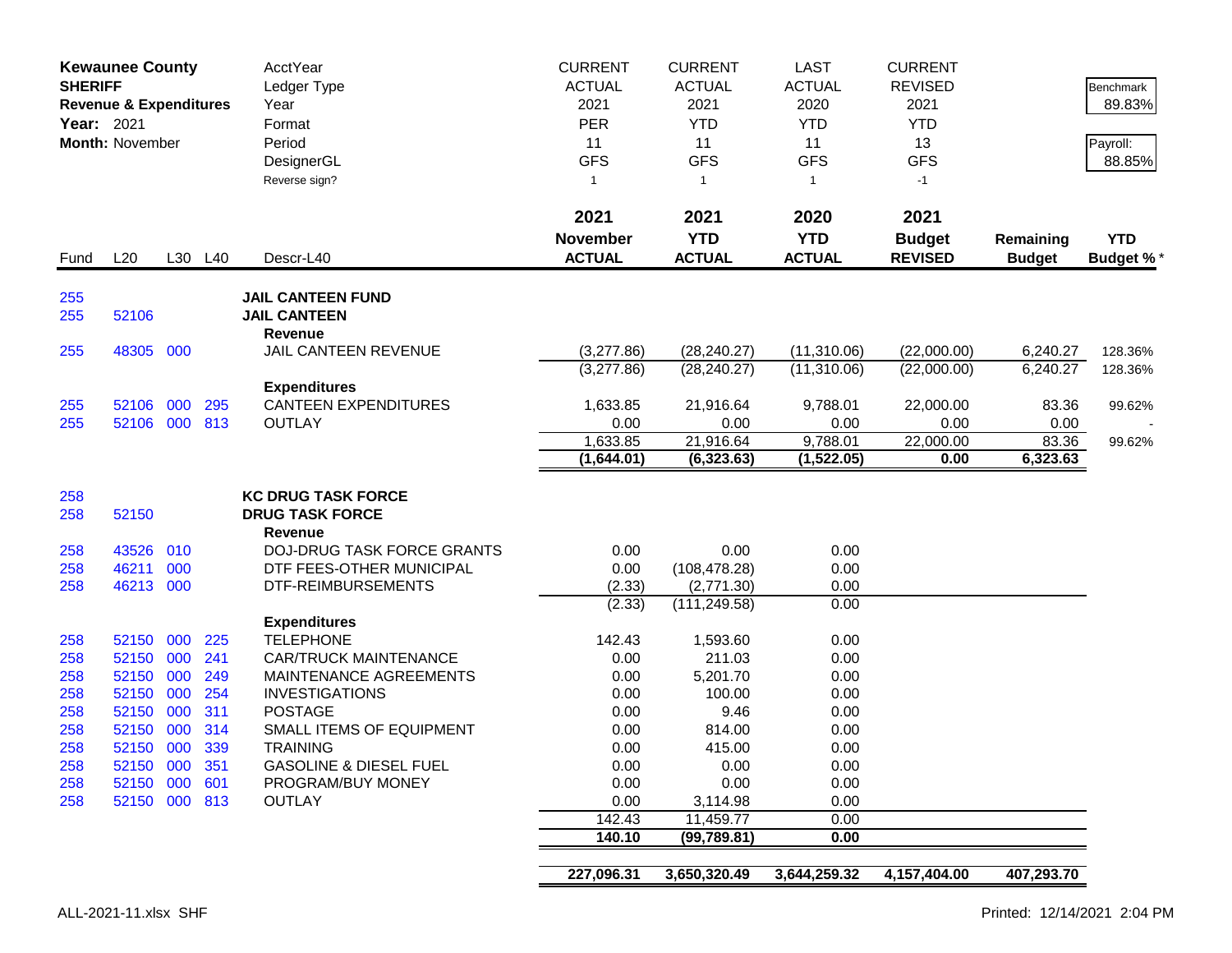| <b>Kewaunee County</b>            |         | AcctYear                                | <b>CURRENT</b>  | <b>CURRENT</b> | <b>LAST</b>   | <b>CURRENT</b> |               |                      |
|-----------------------------------|---------|-----------------------------------------|-----------------|----------------|---------------|----------------|---------------|----------------------|
| <b>SHERIFF</b>                    |         | Ledger Type                             | <b>ACTUAL</b>   | <b>ACTUAL</b>  | <b>ACTUAL</b> | <b>REVISED</b> |               | <b>Benchmark</b>     |
| <b>Revenue &amp; Expenditures</b> |         | Year                                    | 2021            | 2021           | 2020          | 2021           |               | 89.83%               |
| Year: 2021                        |         | Format                                  | <b>PER</b>      | <b>YTD</b>     | YTD.          | <b>YTD</b>     |               |                      |
| <b>Month: November</b>            |         | Period                                  | 11              | 11             | 11            | 13             |               | Payroll:             |
|                                   |         | DesignerGL                              | <b>GFS</b>      | <b>GFS</b>     | <b>GFS</b>    | <b>GFS</b>     |               | 88.85%               |
|                                   |         | Reverse sign?                           | 1               |                |               | $-1$           |               |                      |
|                                   |         |                                         | 2021            | 2021           | 2020          | 2021           |               |                      |
|                                   |         |                                         | <b>November</b> | <b>YTD</b>     | <b>YTD</b>    | <b>Budget</b>  | Remaining     | <b>YTD</b>           |
| L20<br>Fund                       | L30 L40 | Descr-L40                               | <b>ACTUAL</b>   | <b>ACTUAL</b>  | <b>ACTUAL</b> | <b>REVISED</b> | <b>Budget</b> | Budget %*            |
|                                   |         | <b>FUND BALANCE - Beginning of year</b> |                 |                |               |                |               |                      |
| 37020<br>100                      |         | FB RESTRCT-CORE MATTERS                 |                 | (3,500.00)     |               |                |               | (3,105.00) Remaining |
| 37025<br>100                      |         | FB RESTRCT-NARCAN                       |                 | 0.00           |               |                |               | (1,000.00) Remaining |
|                                   |         |                                         |                 |                |               |                |               |                      |
| 250                               |         | JAIL ASSESSMENT FUND                    |                 | (32,870.99)    |               |                |               |                      |
| 255                               |         | <b>JAIL CANTEEN FUND</b>                |                 | (14,969.43)    |               |                |               |                      |
| 258                               |         | <b>KC DRUG TASK FORCE</b>               |                 | 0.00           |               |                |               |                      |
|                                   |         | <b>INTEGRITY CHECK:</b>                 |                 |                |               |                |               |                      |
|                                   |         | <b>Total Expenditures (report)</b>      | 323,377.06      | 4,040,568.38   | 3,802,564.44  | 4,456,749.00   |               |                      |
| [100,250,2] 52100.52 *            |         | <b>Total Dept expenditures(G/L)</b>     | 323,377.06      | 4,040,568.38   | 3,802,564.44  | 4,456,749.00   |               |                      |
|                                   |         |                                         | 0.00            | 0.00           | 0.00          | 0.00           |               |                      |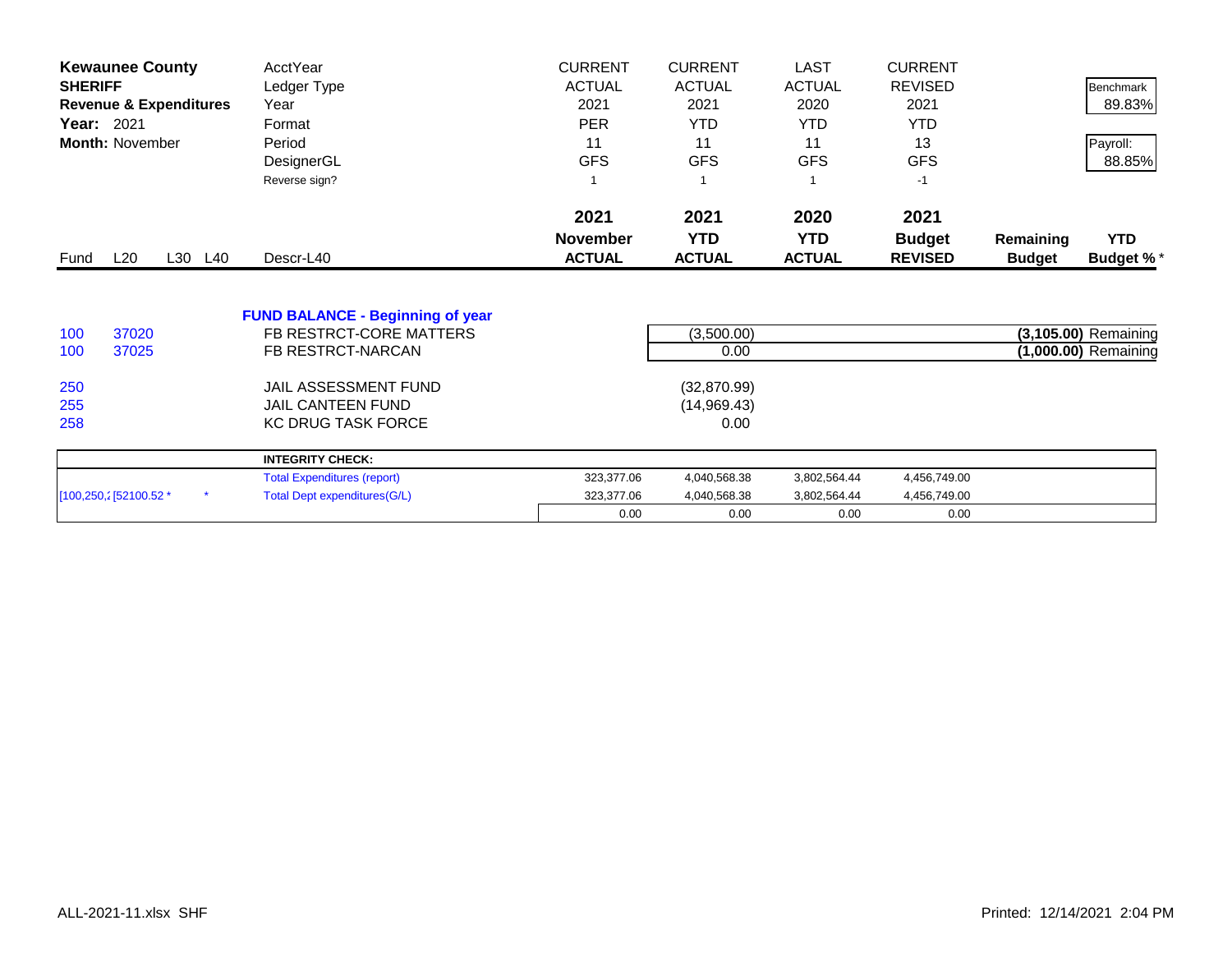| <b>Kewaunee County</b> |                                   |     |         | AcctYear                                | <b>CURRENT</b>  | <b>CURRENT</b> | <b>LAST</b>   | <b>CURRENT</b> |               |                  |
|------------------------|-----------------------------------|-----|---------|-----------------------------------------|-----------------|----------------|---------------|----------------|---------------|------------------|
|                        | <b>SOLID WASTE FUND</b>           |     |         | Ledger Type                             | <b>ACTUAL</b>   | <b>ACTUAL</b>  | <b>ACTUAL</b> | <b>REVISED</b> |               | <b>Benchmark</b> |
|                        | <b>Revenue &amp; Expenditures</b> |     |         | Year                                    | 2021            | 2021           | 2020          | 2021           |               | 89.83%           |
| Year: 2021             |                                   |     |         | Format                                  | PER             | <b>YTD</b>     | <b>YTD</b>    | <b>YTD</b>     |               |                  |
|                        | Month: November                   |     |         | Period                                  | 11              | 11             | 11            | 13             |               | Payroll:         |
|                        |                                   |     |         | DesignerGL                              | <b>GFS</b>      | <b>GFS</b>     | <b>GFS</b>    | <b>GFS</b>     |               | 88.85%           |
|                        |                                   |     |         | Reverse sign?                           | $\mathbf{1}$    | $\overline{1}$ | $\mathbf{1}$  | $-1$           |               |                  |
|                        |                                   |     |         |                                         | 2021            | 2021           | 2020          | 2021           |               |                  |
|                        |                                   |     |         |                                         | <b>November</b> | <b>YTD</b>     | <b>YTD</b>    | <b>Budget</b>  | Remaining     | <b>YTD</b>       |
| Fund                   | L20                               |     | L30 L40 | Descr-L40                               | <b>ACTUAL</b>   | <b>ACTUAL</b>  | <b>ACTUAL</b> | <b>REVISED</b> | <b>Budget</b> | <b>Budget %*</b> |
| 600                    | 54923                             |     |         | <b>SOLID WASTE FUND</b>                 |                 |                |               |                |               |                  |
|                        |                                   |     |         | <b>Revenue</b>                          |                 |                |               |                |               |                  |
| 600                    | 46430                             | 000 |         | SOLID WASTE COLLECTIONS                 | (1,962.42)      | (8,990.59)     | (5,807.71)    | (5,000.00)     | 3,990.59      | 179.81%          |
| 600                    | 48203                             | 000 |         | <b>RENT-SOLID WASTE</b>                 | 0.00            | (6, 151.00)    | (6,090.00)    | (6,325.00)     | (174.00)      | 97.25%           |
| 600                    | 48400                             | 000 |         | <b>MISCELLANEOUS REVENUE</b>            | 0.00            | (17, 149.87)   | 0.00          | (63,000.00)    | (45, 850.13)  | 27.22%           |
| 600                    | 49200                             | 000 |         | TRANSFER FROM OTHER FUNDS               | 0.00            | 0.00           | 0.00          | 0.00           | 0.00          |                  |
|                        |                                   |     |         |                                         | (1,962.42)      | (32, 291.46)   | (11, 897.71)  | (74, 325.00)   | (42, 033.54)  | 43.45%           |
|                        |                                   |     |         | <b>Expenditures</b>                     |                 |                |               |                |               |                  |
| 600                    | 54923                             | 000 | 222     | <b>ELECTRIC</b>                         | 233.80          | 3,069.06       | 3,026.33      | 5,000.00       | 1,930.94      | 61.38%           |
| 600                    | 54923                             | 000 | 225     | <b>TELEPHONE</b>                        | 4.01            | 43.86          | 240.49        | 300.00         | 256.14        | 14.62%           |
| 600                    | 54923                             | 000 | 242     | MACHY & EQUIP MAINT/REPAIRS             | 5,073.01        | 16,631.21      | 4,365.56      | 5,000.00       | (11, 631.21)  | 332.62%          |
| 600                    | 54923                             | 000 | 245     | <b>GROUNDS &amp; GROUND IMPROVEMENT</b> | 189.27          | 10,165.36      | 8,565.80      | 10,000.00      | (165.36)      | 101.65%          |
| 600                    | 54923                             | 000 | 247     | <b>BUILDING MAINTENANCE</b>             | 0.00            | 0.00           | 0.00          | 0.00           | 0.00          |                  |
| 600                    | 54923                             | 000 | 249     | MAINTENANCE AGREEMENTS                  | 0.00            | 1,060.23       | 360.00        | 0.00           | (1,060.23)    |                  |
| 600                    | 54923                             | 000 | 288     | <b>LEACHATE SERVICES</b>                | 429.20          | 30,491.09      | 8,189.00      | 11,000.00      | (19, 491.09)  | 277.19%          |
| 600                    | 54923                             | 000 | 296     | CONTRACTED SERVICES                     | 9,701.22        | 36,369.76      | 38,901.35     | 35,420.00      | (949.76)      | 102.68%          |
| 600                    | 54923                             | 000 | 311     | <b>POSTAGE</b>                          | 0.00            | 0.00           | 10.79         | 25.00          | 25.00         | 0.00%            |
| 600                    | 54923                             | 000 | 312     | <b>OFFICE SUPPLIES</b>                  | 0.00            | 0.00           | 0.00          | 250.00         | 250.00        | 0.00%            |
| 600                    | 54923                             | 000 | 314     | <b>SMALL ITEMS OF EQUIPMENT</b>         | 0.00            | 0.00           | 0.00          | 0.00           | 0.00          |                  |
| 600                    | 54923                             | 000 | 591     | W KEWAUNEE TOWN ADMIN FEE               | 0.00            | 4,314.73       | 4,276.24      | 4,300.00       | (14.73)       | 100.34%          |
| 600                    | 54923                             | 000 | 592     | W KEWAUNEE FIRE COMPENSATION            | 0.00            | 1,500.00       | 1,500.00      | 1,500.00       | 0.00          | 100.00%          |
| 600                    | 54923                             | 000 | 735     | <b>LICENSING FEES</b>                   | 0.00            | 1,030.00       | 1,030.00      | 530.00         | (500.00)      | 194.34%          |
| 600                    | 54923                             | 000 | 825     | <b>GAS SYSTEM</b>                       | 0.00            | 0.00           | 0.00          | 1,000.00       | 1,000.00      | 0.00%            |
| 600                    | 59202                             | 000 | 601     | <b>TRANSFER TO FUND BALANCE</b>         | 0.00            | 0.00           | 0.00          | 0.00           | 0.00          |                  |
|                        |                                   |     |         |                                         | 15,630.51       | 104,675.30     | 70,465.56     | 74,325.00      | (30, 350.30)  | 140.83%          |
|                        |                                   |     |         |                                         | 13,668.09       | 72,383.84      | 58,567.85     | 0.00           | (72, 383.84)  |                  |
|                        |                                   |     |         |                                         |                 |                |               |                |               |                  |
|                        |                                   |     |         | <b>FUND BALANCE - Beginning of year</b> |                 |                |               |                |               |                  |
| 600                    |                                   |     |         | <b>SOLID WASTE FUND</b>                 |                 | (102, 436.72)  |               |                |               |                  |
|                        |                                   |     |         | <b>INTEGRITY CHECK:</b>                 |                 |                |               |                |               |                  |
|                        |                                   |     |         | <b>Total (report)</b>                   | 13,668.09       | 72,383.84      | 58,567.85     | 0.00           |               |                  |
| 600                    | 40000.59*                         |     |         | <b>Total Dept (G/L)</b>                 | 13,668.09       | 72,383.84      | 58,567.85     | 0.00           |               |                  |
|                        |                                   |     |         |                                         | 0.00            | 0.00           | 0.00          | 0.00           |               |                  |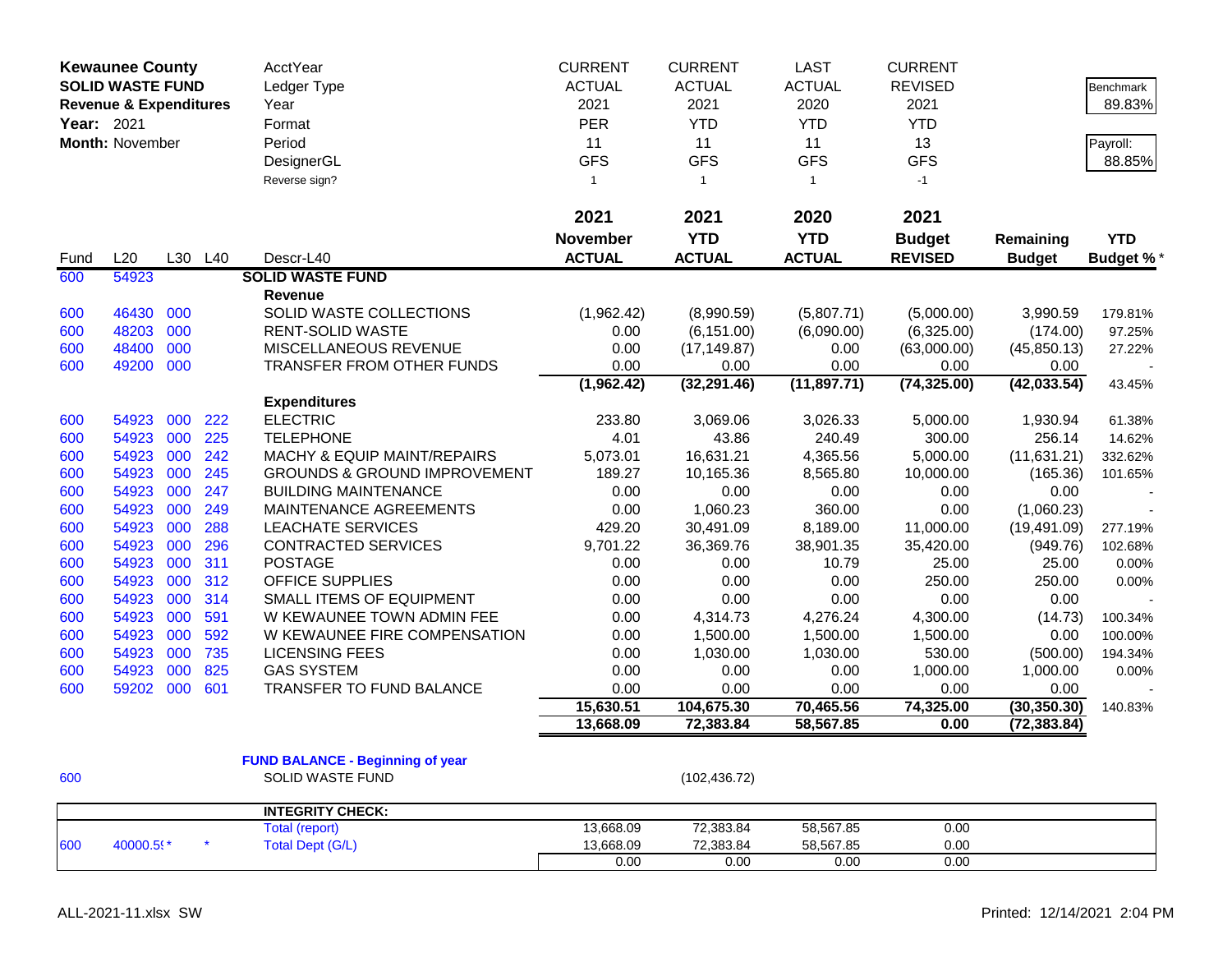| <b>Kewaunee County</b> |                                   |     | <b>AcctYear</b> | <b>CURRENT</b>                       | <b>CURRENT</b>  | <b>LAST</b>    | <b>CURRENT</b> |                |               |                  |
|------------------------|-----------------------------------|-----|-----------------|--------------------------------------|-----------------|----------------|----------------|----------------|---------------|------------------|
|                        | <b>COUNTY TREASURER</b>           |     |                 | Ledger Type                          | <b>ACTUAL</b>   | <b>ACTUAL</b>  | <b>ACTUAL</b>  | <b>REVISED</b> |               | Benchmark        |
|                        | <b>Revenue &amp; Expenditures</b> |     |                 | Year                                 | 2021            | 2021           | 2020           | 2021           |               | 89.83%           |
| Year: 2021             |                                   |     |                 | Format                               | <b>PER</b>      | <b>YTD</b>     | <b>YTD</b>     | <b>YTD</b>     |               |                  |
|                        | Month: November                   |     |                 | Period                               | 11              | 11             | 11             | 13             |               | Payroll:         |
|                        |                                   |     |                 | DesignerGL                           | <b>GFS</b>      | <b>GFS</b>     | <b>GFS</b>     | <b>GFS</b>     |               | 88.85%           |
|                        |                                   |     |                 |                                      | $\mathbf{1}$    |                | $\mathbf{1}$   | $-1$           |               |                  |
|                        |                                   |     |                 | Reverse sign?                        |                 | $\overline{1}$ |                |                |               |                  |
|                        |                                   |     |                 |                                      | 2021            | 2021           | 2020           | 2021           |               |                  |
|                        |                                   |     |                 |                                      | <b>November</b> | <b>YTD</b>     | <b>YTD</b>     | <b>Budget</b>  | Remaining     | <b>YTD</b>       |
| Fund                   | L20                               |     | L30 L40         | Descr-L40                            | <b>ACTUAL</b>   | <b>ACTUAL</b>  | <b>ACTUAL</b>  | <b>REVISED</b> | <b>Budget</b> | <b>Budget %*</b> |
| 100                    |                                   |     |                 | <b>GENERAL FUND</b>                  |                 |                |                |                |               |                  |
| 100                    | 51520                             |     |                 | <b>COUNTY TREASURER</b>              |                 |                |                |                |               |                  |
|                        |                                   |     |                 | Revenue                              |                 |                |                |                |               |                  |
| 100                    | 41150 000                         |     |                 | <b>FOREST CROP TAXES</b>             | (136.71)        | (14, 242.00)   | (13, 131.34)   | (10,000.00)    | 4,242.00      | 142.42%          |
| 100                    | 41160 000                         |     |                 | USE VALUE CONVERSION                 | 0.00            | (5,863.27)     | (2, 136.15)    | (2,500.00)     | 3,363.27      | 234.53%          |
| 100                    | 41170                             | 000 |                 | TAX INCREMENT FROM CITY              | 0.00            | 0.00           | 0.00           | 0.00           | 0.00          |                  |
| 100                    | 41800                             | 000 |                 | <b>INTEREST ON TAXES</b>             | (23, 293.51)    | (185, 772.88)  | (152, 054.53)  | (115,000.00)   | 70,772.88     | 161.54%          |
| 100                    | 43249                             | 240 |                 | <b>COVID GRANTS-TRS</b>              | 0.00            | 0.00           | (142.51)       | 0.00           | 0.00          |                  |
| 100                    | 46120                             | 000 |                 | TREASURER TAX SEARCH FEES            | 0.00            | (150.00)       | (100.00)       | (100.00)       | 50.00         | 150.00%          |
| 100                    | 48100                             | 000 |                 | <b>INTEREST ON INVESTMENTS</b>       | (333.40)        | (10,082.48)    | (52,087.92)    | (30,000.00)    | (19, 917.52)  | 33.61%           |
| 100                    | 48101                             | 000 |                 | <b>DIVIDENDS</b>                     | (1,508.04)      | (60, 590.47)   | (92, 413.78)   | (76,000.00)    | (15, 409.53)  | 79.72%           |
| 100                    | 48102                             | 000 |                 | UNREALIZED GAIN OR LOSS              | 5,280.64        | 80,088.58      | (23, 224.92)   | 0.00           | (80,088.58)   |                  |
| 100                    | 48103                             | 000 |                 | <b>INVESTMENT FEES &amp; CHARGES</b> | 885.92          | 16,423.89      | 11,383.15      | 9,900.00       | (6,523.89)    | 165.90%          |
| 100                    | 48150                             | 000 |                 | <b>TRS-STALE CHECK REVENUE</b>       | (9,004.00)      | (9,004.00)     | 0.00           | 0.00           | 9,004.00      |                  |
| 100                    | 48350                             | 000 |                 | GAIN/LOSS ON TAX DEED SALES          | 0.00            | 0.00           | 0.00           | 0.00           | 0.00          |                  |
|                        |                                   |     |                 |                                      | (28, 109.10)    | (189, 192.63)  | (323,908.00)   | (223,700.00)   | (34, 507.37)  | 84.57%           |
|                        |                                   |     |                 | <b>Expenditures</b>                  |                 |                |                |                |               |                  |
| 100                    | 51520                             | 000 | 111             | <b>SALARIES</b>                      | 5,358.54        | 64,302.48      | 60,121.92      | 69,661.00      | 5,358.52      | 92.31%           |
| 100                    | 51520                             | 000 | 121             | WAGES-REGULAR                        | 3,562.94        | 41,902.87      | 41,528.11      | 47,276.00      | 5,373.13      | 88.63%           |
| 100                    | 51520                             | 000 | 122             | WAGES-OVERTIME                       | 0.00            | 0.00           | 0.00           | 0.00           | 0.00          |                  |
| 100                    | 51520                             | 000 | 151             | <b>SOCIAL SECURITY</b>               | 618.99          | 7,433.80       | 7,125.41       | 8,946.00       | 1,512.20      | 83.10%           |
| 100                    | 51520                             | 000 | 152             | <b>RETIREMENT</b>                    | 602.20          | 7,168.79       | 6,863.63       | 7,893.00       | 724.21        | 90.82%           |
| 100                    | 51520                             | 000 | 153             | <b>WORKMEN'S COMPENSATION</b>        | 16.78           | 200.02         | 187.74         | 220.00         | 19.98         | 90.92%           |
| 100                    | 51520                             | 000 | 154             | <b>HEALTH INSURANCE</b>              | 4,138.40        | 45,522.40      | 44,196.24      | 49,661.00      | 4,138.60      | 91.67%           |
| 100                    | 51520                             | 000 | 155             | <b>DENTAL INSURANCE</b>              | 115.84          | 1,274.24       | 1,274.24       | 1,390.00       | 115.76        | 91.67%           |
| 100                    | 51520                             | 000 | 156             | HEALTH REIMBURSEMENT ACCOUNT         | 0.00            | 0.00           | 0.00           | 0.00           | 0.00          |                  |
| 100                    | 51520 000                         |     | 225             | <b>TELEPHONE</b>                     | 8.42            | 208.07         | 210.70         | 300.00         | 91.93         | 69.36%           |
| 100                    | 51520 000 242                     |     |                 | MACHY & EQUIP MAINT/REPAIRS          | 0.00            | 0.00           | 0.00           | 0.00           | 0.00          |                  |
| 100                    | 51520 000                         |     | 249             | MAINTENANCE AGREEMENTS               | 0.00            | 0.00           | 0.00           | 0.00           | 0.00          |                  |
| 100                    | 51520 000                         |     | 296             | ACH FEE EXPENSE                      | 0.00            | 0.00           | 0.00           | 0.00           | 0.00          |                  |
| 100                    | 51520 000                         |     | 311             | <b>POSTAGE</b>                       | 188.16          | 4,108.18       | 4,108.47       | 4,200.00       | 91.82         | 97.81%           |
| 100                    | 51520 000                         |     | 312             | OFFICE SUPPLIES                      | 99.19           | 759.39         | 944.30         | 1,300.00       | 540.61        | 58.41%           |
| 100                    | 51520                             | 000 | 313             | <b>PRINTING</b>                      | 0.00            | 0.00           | 854.00         | 0.00           | 0.00          |                  |
| 100                    | 51520 000                         |     | 321             | PUBLICATIONS OF LEGAL NOTICE         | 0.00            | 529.56         | 0.00           | 0.00           | (529.56)      |                  |
| 100                    | 51520 000 322                     |     |                 | <b>SUBSCRIPTIONS</b>                 | 0.00            | 0.00           | 0.00           | 0.00           | 0.00          |                  |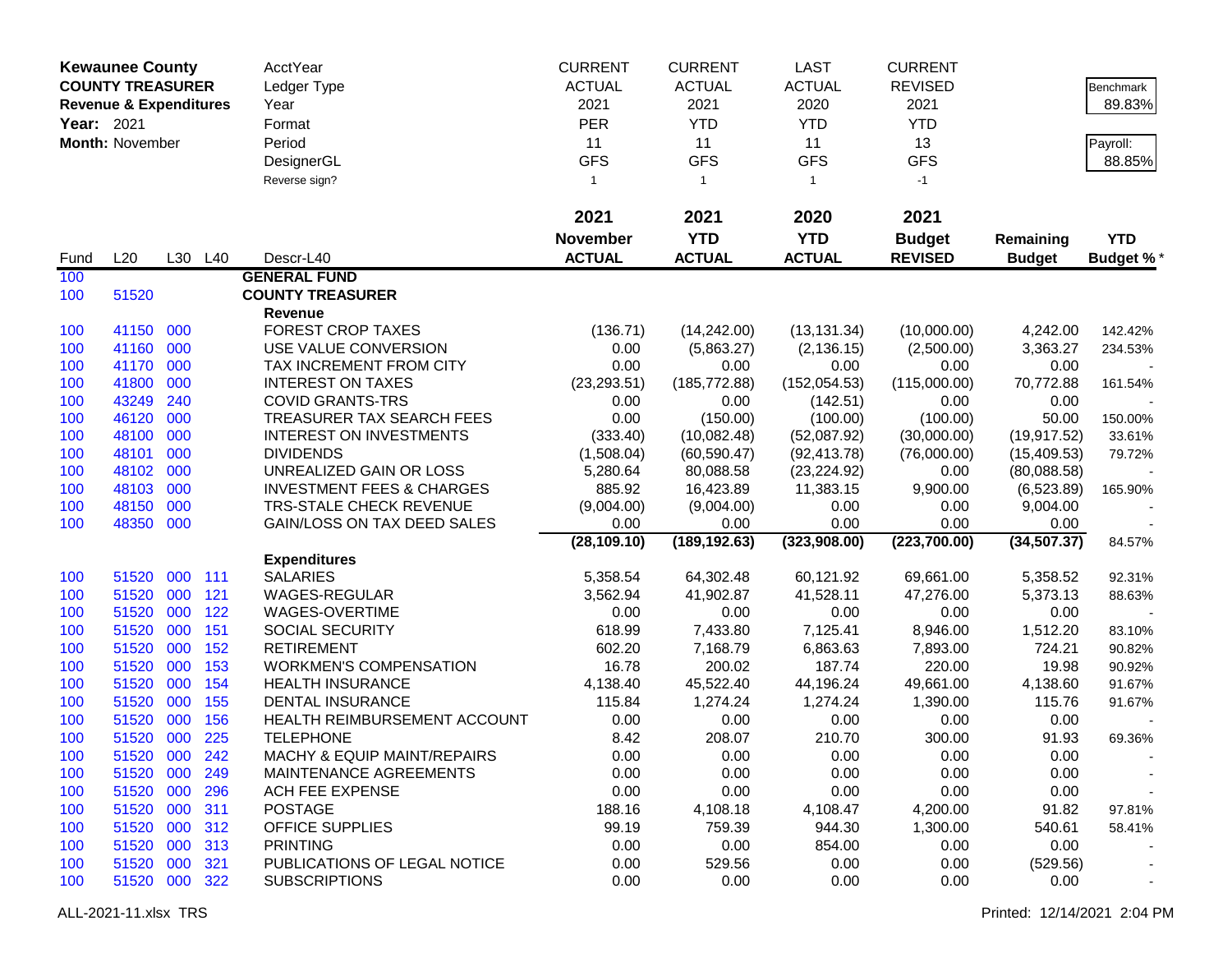|            | <b>Kewaunee County</b>            |     |         | AcctYear                 | <b>CURRENT</b>  | <b>CURRENT</b> | <b>LAST</b>   | <b>CURRENT</b> |               |                  |
|------------|-----------------------------------|-----|---------|--------------------------|-----------------|----------------|---------------|----------------|---------------|------------------|
|            | <b>COUNTY TREASURER</b>           |     |         | Ledger Type              | <b>ACTUAL</b>   | <b>ACTUAL</b>  | <b>ACTUAL</b> | <b>REVISED</b> |               | Benchmark        |
|            | <b>Revenue &amp; Expenditures</b> |     |         | Year                     | 2021            | 2021           | 2020          | 2021           |               | 89.83%           |
| Year: 2021 |                                   |     |         | Format                   | <b>PER</b>      | <b>YTD</b>     | <b>YTD</b>    | <b>YTD</b>     |               |                  |
|            | <b>Month: November</b>            |     |         | Period                   | 11              | 11             | 11            | 13             |               | Payroll:         |
|            |                                   |     |         | DesignerGL               | <b>GFS</b>      | <b>GFS</b>     | <b>GFS</b>    | <b>GFS</b>     |               | 88.85%           |
|            |                                   |     |         | Reverse sign?            |                 |                |               | $-1$           |               |                  |
|            |                                   |     |         |                          | 2021            | 2021           | 2020          | 2021           |               |                  |
|            |                                   |     |         |                          | <b>November</b> | <b>YTD</b>     | <b>YTD</b>    | <b>Budget</b>  | Remaining     | <b>YTD</b>       |
| Fund       | L20                               |     | L30 L40 | Descr-L40                | <b>ACTUAL</b>   | <b>ACTUAL</b>  | <b>ACTUAL</b> | <b>REVISED</b> | <b>Budget</b> | <b>Budget %*</b> |
| 100        | 51520                             | 000 | 324     | <b>MEMBERSHIP DUES</b>   | 0.00            | 100.00         | 100.00        | 100.00         | 0.00          | 100.00%          |
| 100        | 51520                             | 000 | 326     | TAX DEED ADVERTISING     | (125.00)        | (750.00)       | (500.00)      | 0.00           | 750.00        |                  |
| 100        | 51520                             | 000 | 332     | <b>TRAVEL EXPENSES</b>   | 330.90          | 734.03         | 0.00          | 1,500.00       | 765.97        | 48.94%           |
| 100        | 51520                             | 000 | 339     | LOCAL TREASURERS' TRAVEL | 0.00            | 0.00           | 0.00          | 0.00           | 0.00          |                  |
| 100        | 51520                             | 000 | 813     | <b>OUTLAY</b>            | 0.00            | 1,313.45       | 0.00          | 1,200.00       | (113.45)      | 109.45%          |
|            |                                   |     |         |                          | 14,915.36       | 174,807.28     | 167,014.76    | 193,647.00     | 18,839.72     | 90.27%           |
|            |                                   |     |         |                          | (13, 193.74)    | (14, 385.35)   | (156,893.24)  | (30,053.00)    | (15,667.65)   |                  |

| 130 <sup>4</sup>         | <b>REVOLVING LOAN FUND</b> |           |
|--------------------------|----------------------------|-----------|
| 130 <sup>2</sup><br>1100 | <b>TREASURER'S CASH</b>    | 72.970.56 |

|     |       |  | <b>INTEGRITY CHECK:</b>            |           |            |            |            |  |
|-----|-------|--|------------------------------------|-----------|------------|------------|------------|--|
|     |       |  | <b>Total Expenditures (report)</b> | 14.915.36 | 174.807.28 | 167,014.76 | 193,647.00 |  |
| 100 | 51520 |  | Total Dept expenditures(G/L)       | 14.915.36 | 174.807.28 | 167.014.76 | 193,647.00 |  |
|     |       |  |                                    | 0.00      | 0.00       | 0.00       | 0.00       |  |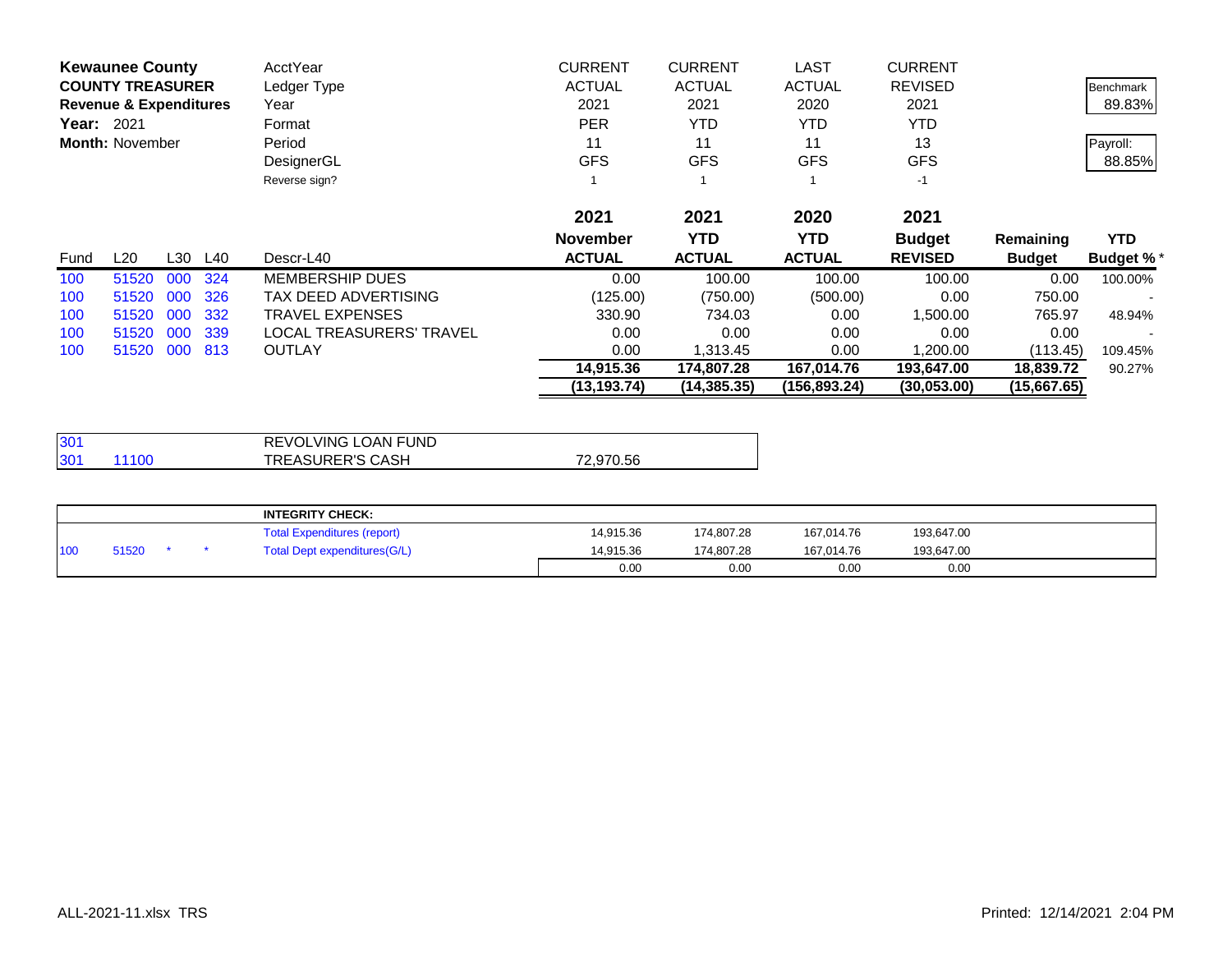|            | <b>Kewaunee County</b>            |            |                 | AcctYear                                         | <b>CURRENT</b>  | <b>CURRENT</b>        | <b>LAST</b>            | <b>CURRENT</b>         |                     |                  |
|------------|-----------------------------------|------------|-----------------|--------------------------------------------------|-----------------|-----------------------|------------------------|------------------------|---------------------|------------------|
|            | <b>UNIVERSITY EXTENSION</b>       |            |                 | Ledger Type                                      | <b>ACTUAL</b>   | <b>ACTUAL</b>         | <b>ACTUAL</b>          | <b>REVISED</b>         |                     | Benchmark        |
|            | <b>Revenue &amp; Expenditures</b> |            |                 | Year                                             | 2021            | 2021                  | 2020                   | 2021                   |                     | 89.83%           |
| Year: 2021 |                                   |            |                 | Format                                           | <b>PER</b>      | <b>YTD</b>            | <b>YTD</b>             | <b>YTD</b>             |                     |                  |
|            | <b>Month: November</b>            |            |                 | Period                                           | 11              | 11                    | 11                     | 13                     |                     | Payroll:         |
|            |                                   |            |                 | DesignerGL                                       | <b>GFS</b>      | <b>GFS</b>            | <b>GFS</b>             | <b>GFS</b>             |                     | 88.85%           |
|            |                                   |            |                 | Reverse sign?                                    | $\mathbf{1}$    | $\overline{1}$        | $\mathbf{1}$           | $-1$                   |                     |                  |
|            |                                   |            |                 |                                                  |                 |                       |                        |                        |                     |                  |
|            |                                   |            |                 |                                                  | 2021            | 2021                  | 2020                   | 2021                   |                     |                  |
|            |                                   |            |                 |                                                  | <b>November</b> | <b>YTD</b>            | <b>YTD</b>             | <b>Budget</b>          | Remaining           | <b>YTD</b>       |
|            | L20                               | L30        | L <sub>40</sub> | Descr-L40                                        | <b>ACTUAL</b>   | <b>ACTUAL</b>         | <b>ACTUAL</b>          | <b>REVISED</b>         |                     |                  |
| Fund       |                                   |            |                 |                                                  |                 |                       |                        |                        | <b>Budget</b>       | <b>Budget %*</b> |
| 100        |                                   |            |                 | <b>GENERAL FUND</b>                              |                 |                       |                        |                        |                     |                  |
| 100        | 55620                             |            |                 | <b>UNIVERSITY EXTENSION</b>                      |                 |                       |                        |                        |                     |                  |
|            |                                   |            |                 | <b>Revenue</b>                                   |                 |                       |                        |                        |                     |                  |
| 100        | 43249                             | 250        |                 | <b>COVID GRANTS-UWX</b>                          | 0.00            | 0.00                  | (688.19)               | 0.00                   | 0.00                |                  |
| 100        | 46781                             | 000        |                 | UWEX-POSTAGE FROM STATE                          | 0.00            | (3,000.00)            | (1,500.00)             | (3,000.00)             | 0.00                | 100.00%          |
| 100        | 48504 000                         |            |                 | DONATIONS-UW EXTENSION                           | 0.00            | 0.00<br>(3,000.00)    | 0.00<br>(2, 188.19)    | 0.00<br>(3,000.00)     | 0.00<br>0.00        |                  |
|            |                                   |            |                 |                                                  | 0.00            |                       |                        |                        |                     | 100.00%          |
|            | 55620                             | 000        | 121             | <b>Expenditures</b><br><b>WAGES-REGULAR</b>      | 3,140.80        |                       | 75,743.56              |                        |                     |                  |
| 100        | 55620                             | 000        | 122             | WAGES-OVERTIME                                   |                 | 35,644.65<br>0.00     | 0.00                   | 40,828.00<br>0.00      | 5,183.35<br>0.00    | 87.30%           |
| 100        |                                   |            | 150             |                                                  | 0.00            |                       |                        |                        |                     |                  |
| 100<br>100 | 55620<br>55620                    | 000<br>000 | 151             | <b>AGENT CONTRACTS</b><br><b>SOCIAL SECURITY</b> | 0.00<br>200.48  | 58,495.00<br>2,332.24 | 113,776.76<br>5,308.00 | 116,990.00<br>3,123.00 | 58,495.00<br>790.76 | 50.00%           |
|            | 55620                             | 000        | 152             | <b>RETIREMENT</b>                                | 212.00          | 2,405.96              | 5,117.09               |                        | 350.04              | 74.68%<br>87.30% |
| 100<br>100 | 55620                             | 000        | 153             | <b>WORKMEN'S COMPENSATION</b>                    | 5.90            | 68.14                 | 141.12                 | 2,756.00<br>77.00      | 8.86                | 88.49%           |
|            | 55620                             | 000        | 154             | <b>HEALTH INSURANCE</b>                          | 2,069.20        | 22,555.18             | 29,594.11              | 24,830.00              | 2,274.82            |                  |
| 100<br>100 | 55620                             | 000        | 155             | <b>DENTAL INSURANCE</b>                          | 64.58           | 703.94                | 1,181.49               | 775.00                 | 71.06               | 90.84%<br>90.83% |
| 100        | 55620                             | 000        | 156             | HEALTH REIMBURSEMENT ACCOUNT                     | 0.00            | 0.00                  | 0.00                   | 0.00                   | 0.00                |                  |
| 100        | 55620                             | 000        | 225             | <b>TELEPHONE</b>                                 | 37.89           | 936.39                | 948.15                 | 1,200.00               | 263.61              | 78.03%           |
| 100        | 55620                             | 000        | 296             | <b>CONTRACTED SERVICES</b>                       | 0.00            | 2,500.00              | 3,000.00               | 2,500.00               | 0.00                | 100.00%          |
| 100        | 55620                             | 000        | 311             | <b>POSTAGE</b>                                   | 63.40           | 2,925.68              | 3,303.21               | 3,700.00               | 774.32              | 79.07%           |
| 100        | 55620                             | 000        | 312             | <b>OFFICE SUPPLIES</b>                           | 81.00           | 1,203.90              | 1,948.81               | 1,500.00               | 296.10              | 80.26%           |
| 100        | 55620                             | 000        | 313             | <b>PRINTING</b>                                  | 0.00            | 1,548.00              | 1,913.57               | 3,000.00               | 1,452.00            | 51.60%           |
| 100        | 55620                             | 000        | 319             | <b>BULLETINS</b>                                 | 0.00            | 0.00                  | 0.00                   | 0.00                   | 0.00                |                  |
| 100        | 55620                             | 000        | 322             | <b>SUBSCRIPTIONS</b>                             | 0.00            | 19.95                 | 0.00                   | 150.00                 | 130.05              | 13.30%           |
| 100        | 55620                             | 000        | 324             | <b>MEMBERSHIP DUES</b>                           | 0.00            | 150.00                | 415.00                 | 405.00                 | 255.00              | 37.04%           |
| 100        | 55620                             | 000        | 332             | <b>TRAVEL EXPENSES</b>                           | 9.77            | 2,226.67              | 1,062.44               | 6,200.00               | 3,973.33            | 35.91%           |
| 100        | 55620                             | 000        | 336             | <b>TRAINING</b>                                  | 0.00            | 0.00                  | 0.00                   | 0.00                   | 0.00                |                  |
| 100        | 55620                             | 000        | 341             | <b>SUPPORT FEES</b>                              | 0.00            | 583.40                | 650.00                 | 1,500.00               | 916.60              | 38.89%           |
| 100        | 55620                             | 000        | 348             | <b>EDUCATIONAL MATERIALS</b>                     | 0.00            | 0.00                  | 0.00                   | 0.00                   | 0.00                |                  |
| 100        | 55620                             | 000        | 533             | <b>EQUIPMENT RENTAL &amp; LEASES</b>             | 175.76          | 1,373.61              | 2,086.50               | 3,200.00               | 1,826.39            | 42.93%           |
| 100        | 55620                             | 000        | 813             | <b>OUTLAY</b>                                    | 0.00            | 0.00                  | 0.00                   | 0.00                   | 0.00                |                  |
|            |                                   |            |                 |                                                  | 6,060.78        | 135,672.71            | 246,189.81             | 212,734.00             | 77,061.29           | 63.78%           |
|            |                                   |            |                 |                                                  | 6,060.78        | 132,672.71            | 244,001.62             | 209,734.00             | 77,061.29           |                  |
|            |                                   |            |                 |                                                  |                 |                       |                        |                        |                     |                  |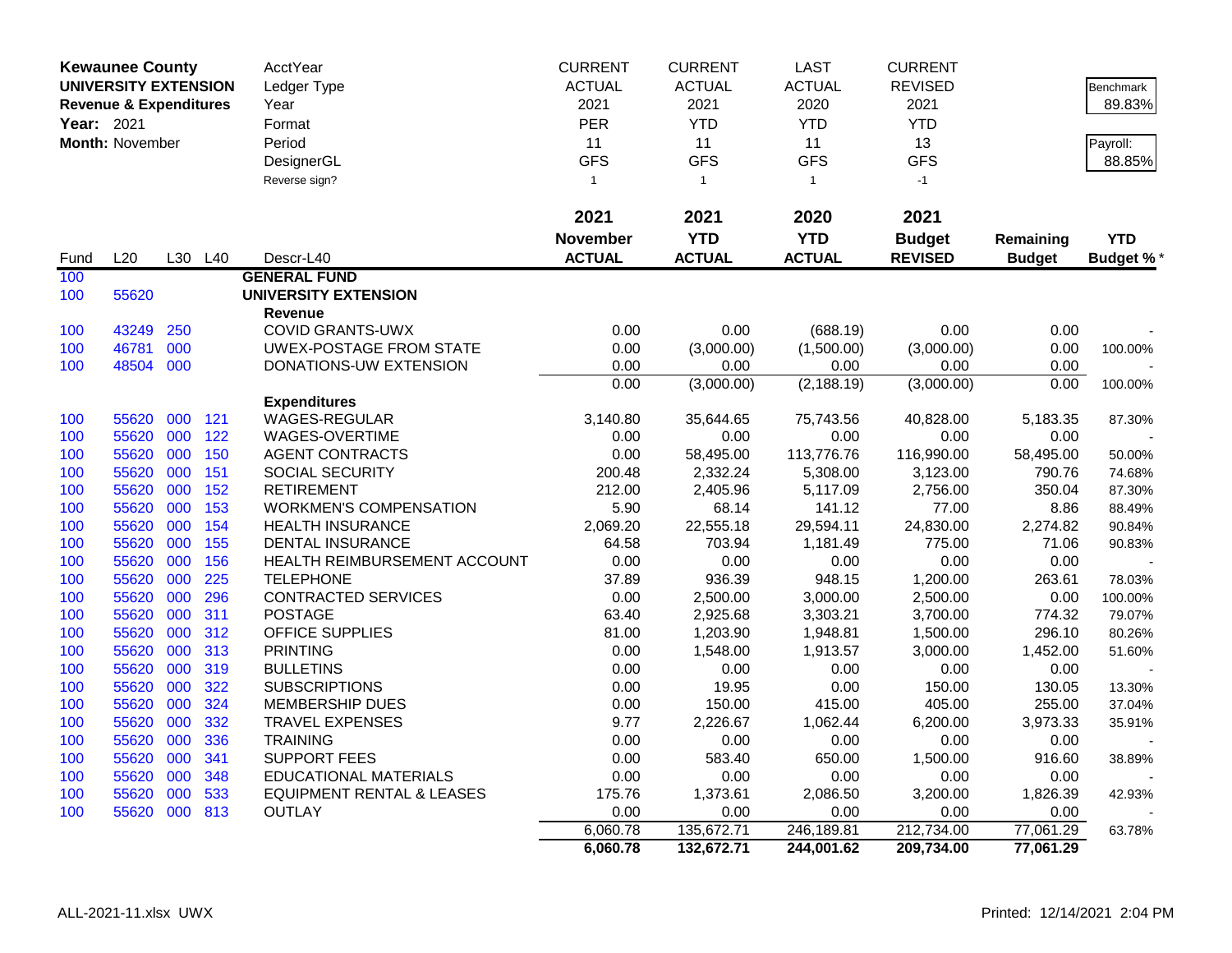|            | <b>Kewaunee County</b>            |     |         | AcctYear                                | <b>CURRENT</b>  | <b>CURRENT</b> | <b>LAST</b>   | <b>CURRENT</b> |               |                  |
|------------|-----------------------------------|-----|---------|-----------------------------------------|-----------------|----------------|---------------|----------------|---------------|------------------|
|            | <b>UNIVERSITY EXTENSION</b>       |     |         | Ledger Type                             | <b>ACTUAL</b>   | <b>ACTUAL</b>  | <b>ACTUAL</b> | <b>REVISED</b> |               | <b>Benchmark</b> |
|            | <b>Revenue &amp; Expenditures</b> |     |         | Year                                    | 2021            | 2021           | 2020          | 2021           |               | 89.83%           |
| Year: 2021 |                                   |     |         | Format                                  | <b>PER</b>      | <b>YTD</b>     | <b>YTD</b>    | <b>YTD</b>     |               |                  |
|            | Month: November                   |     |         | Period                                  | 11              | 11             | 11            | 13             |               | Payroll:         |
|            |                                   |     |         | DesignerGL                              | <b>GFS</b>      | <b>GFS</b>     | <b>GFS</b>    | <b>GFS</b>     |               | 88.85%           |
|            |                                   |     |         | Reverse sign?                           | $\mathbf{1}$    | $\overline{1}$ | $\mathbf{1}$  | $-1$           |               |                  |
|            |                                   |     |         |                                         |                 |                |               |                |               |                  |
|            |                                   |     |         |                                         | 2021            | 2021           | 2020          | 2021           |               |                  |
|            |                                   |     |         |                                         | <b>November</b> | <b>YTD</b>     | <b>YTD</b>    | <b>Budget</b>  | Remaining     | <b>YTD</b>       |
| Fund       | L20                               |     | L30 L40 | Descr-L40                               | <b>ACTUAL</b>   | <b>ACTUAL</b>  | <b>ACTUAL</b> | <b>REVISED</b> | <b>Budget</b> | <b>Budget %*</b> |
| 235        |                                   |     |         | <b>UW EXTENSION PROGRAM FUND</b>        |                 |                |               |                |               |                  |
|            |                                   |     |         | <b>Revenue</b>                          |                 |                |               |                |               |                  |
| 235        | 46771                             | 000 |         | UWX-SUPPLEMENTARY PROG REV              | 0.00            | (20.00)        | (18.30)       | (100.00)       | (80.00)       | 20.00%           |
| 235        | 46772                             | 000 |         | UWX-PESTICIDE CERTIFICATION             | 0.00            | (140.00)       | (490.00)      | (500.00)       | (360.00)      | 28.00%           |
| 235        | 46776                             | 000 |         | <b>EXTENSION SEMINAR PROG</b>           | 0.00            | 0.00           | (1, 107.65)   | (3,000.00)     | (3,000.00)    | 0.00%            |
| 235        | 46776                             | 012 |         | <b>EXT SEM PROG-AGRICULTURE</b>         | 0.00            | (2,359.50)     | 0.00          | 0.00           | 2,359.50      |                  |
| 235        | 46776 014                         |     |         | <b>EXT SEM PROG-4H</b>                  | 0.00            | 0.00           | 0.00          | 0.00           | 0.00          |                  |
| 235        | 46777                             | 000 |         | PARENTING & DIVORCE EDUC                | (28.00)         | (672.00)       | (364.00)      | (600.00)       | 72.00         | 112.00%          |
| 235        | 46778                             | 000 |         | FAMILY LIVING PROGRAM                   | 0.00            | 0.00           | (315.00)      | (1,500.00)     | (1,500.00)    | 0.00%            |
| 235        | 49200                             | 000 |         | TRANSFER FROM OTHER FUNDS               | 0.00            | 0.00           | 0.00          | 0.00           | 0.00          |                  |
|            |                                   |     |         |                                         | (28.00)         | (3, 191.50)    | (2, 294.95)   | (5,700.00)     | (2,508.50)    | 55.99%           |
|            |                                   |     |         | <b>Expenditures</b>                     |                 |                |               |                |               |                  |
| 235        | 55621                             | 000 | 601     | <b>EXTENSION SUPPLEMENTARY</b>          | 0.00            | 54.48          | 18.30         | 100.00         | 45.52         | 54.48%           |
| 235        | 55622                             | 000 | 601     | PESTICIDE CERTIFICATION PROG            | 0.00            | 0.00           | 321.63        | 500.00         | 500.00        | 0.00%            |
| 235        | 55623                             | 000 | 601     | <b>EXTENSION SEMINAR PROG</b>           | 0.00            | 0.00           | 565.65        | 3,000.00       | 3,000.00      | 0.00%            |
| 235        | 55623                             | 012 | 601     | <b>EXT SEM-AGRICULTURE PGM</b>          | 0.00            | 2,149.50       | 0.00          | 0.00           | (2, 149.50)   |                  |
| 235        | 55623                             | 014 | 601     | <b>EXT SEM-4H PGM</b>                   | 0.00            | 539.82         | 0.00          | 0.00           | (539.82)      |                  |
| 235        | 55624                             | 000 | 601     | FAMILY LIVING PROGRAM                   | 0.00            | 0.00           | 369.00        | 1,500.00       | 1,500.00      | 0.00%            |
| 235        | 55627                             | 000 | 601     | PARENTING & DIVORCE EDUC                | 0.00            | 0.00           | 77.00         | 600.00         | 600.00        | 0.00%            |
| 235        | 59200                             | 000 | 601     | TRANSFER TO OTHER FUNDS                 | 0.00            | 0.00           | 0.00          | 0.00           | 0.00          |                  |
|            |                                   |     |         |                                         | 0.00            | 2,743.80       | 1,351.58      | 5,700.00       | 2,956.20      | 48.14%           |
|            |                                   |     |         |                                         | (28.00)         | (447.70)       | (943.37)      | 0.00           | 447.70        |                  |
|            |                                   |     |         |                                         |                 |                |               |                |               |                  |
|            |                                   |     |         |                                         | 6,032.78        | 132,225.01     | 243,058.25    | 209,734.00     | 77,508.99     |                  |
|            |                                   |     |         | <b>FUND BALANCE - Beginning of year</b> |                 |                |               |                |               |                  |
| 235        |                                   |     |         | UW EXTENSION PROGRAM FUND               |                 | (2, 185.03)    |               |                | (2,632.73)    |                  |
|            |                                   |     |         |                                         |                 |                |               |                |               |                  |
|            |                                   |     |         | <b>INTEGRITY CHECK:</b>                 |                 |                |               |                |               |                  |
|            |                                   |     |         | <b>Total Expenditures (report)</b>      | 6,060.78        | 138,416.51     | 247,541.39    | 218,434.00     |               |                  |
|            | [100,235] [55620.55 *             |     |         | <b>Total Dept expenditures(G/L)</b>     | 6,060.78        | 138,416.51     | 247,541.39    | 218,434.00     |               |                  |
|            |                                   |     |         |                                         | 0.00            | 0.00           | 0.00          | 0.00           |               |                  |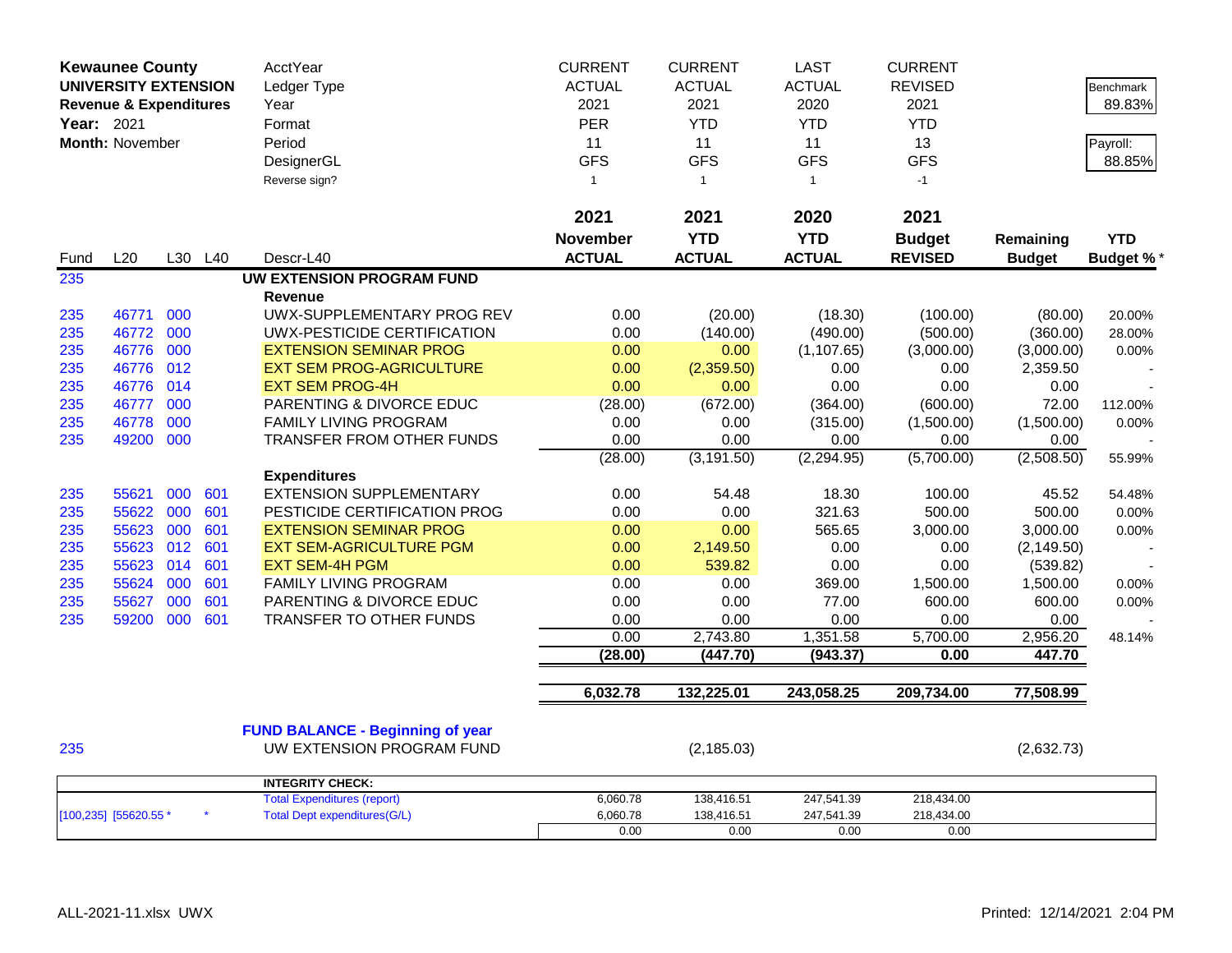|            | <b>Kewaunee County</b>            |     |         | AcctYear                               | <b>CURRENT</b>  | <b>CURRENT</b>     | <b>LAST</b>        | <b>CURRENT</b>     |                   |                  |
|------------|-----------------------------------|-----|---------|----------------------------------------|-----------------|--------------------|--------------------|--------------------|-------------------|------------------|
|            |                                   |     |         | VETERAN SERVICE OFFICE Ledger Type     | <b>ACTUAL</b>   | <b>ACTUAL</b>      | <b>ACTUAL</b>      | <b>REVISED</b>     |                   | Benchmark        |
|            | <b>Revenue &amp; Expenditures</b> |     |         | Year                                   | 2021            | 2021               | 2020               | 2021               |                   | 89.83%           |
| Year: 2021 |                                   |     |         | Format                                 | PER             | <b>YTD</b>         | <b>YTD</b>         | <b>YTD</b>         |                   |                  |
|            | Month: November                   |     |         | Period                                 | 11              | 11                 | 11                 | 13                 |                   | Payroll:         |
|            |                                   |     |         | DesignerGL                             | <b>GFS</b>      | <b>GFS</b>         | <b>GFS</b>         | <b>GFS</b>         |                   | 88.85%           |
|            |                                   |     |         | Reverse sign?                          | $\overline{1}$  | $\mathbf{1}$       | $\mathbf{1}$       | $-1$               |                   |                  |
|            |                                   |     |         |                                        |                 |                    |                    |                    |                   |                  |
|            |                                   |     |         |                                        | 2021            | 2021               | 2020               | 2021               |                   |                  |
|            |                                   |     |         |                                        | <b>November</b> | <b>YTD</b>         | <b>YTD</b>         | <b>Budget</b>      | Remaining         | <b>YTD</b>       |
| Fund       | L20                               |     | L30 L40 | Descr-L40                              | <b>ACTUAL</b>   | <b>ACTUAL</b>      | <b>ACTUAL</b>      | <b>REVISED</b>     | <b>Budget</b>     | <b>Budget %*</b> |
| 100        |                                   |     |         | <b>GENERAL FUND</b>                    |                 |                    |                    |                    |                   |                  |
| 100        | 54701                             |     |         | <b>VETERAN SERVICE OFFICE</b>          |                 |                    |                    |                    |                   |                  |
|            |                                   |     |         | <b>Revenue</b>                         |                 |                    |                    |                    |                   |                  |
| 100        | 43249                             | 260 |         | <b>COVID GRANTS-VET</b>                | 0.00            | 0.00               | (334.66)           | 0.00               | 0.00              |                  |
| 100        | 43561                             | 000 |         | VETERANS SERVICE OFFICE GRNT           | 0.00            | (10,000.00)        | (10,000.00)        | (10,000.00)        | 0.00              | 100.00%          |
| 100        | 48507                             | 000 |         | <b>VETERANS OFFICE DONATIONS</b>       | 0.00            | 0.00               | 0.00               | 0.00               | 0.00              |                  |
|            |                                   |     |         |                                        | 0.00            | (10,000.00)        | (10, 334.66)       | (10,000.00)        | 0.00              | 100.00%          |
|            |                                   |     |         | <b>Expenditures</b>                    |                 |                    |                    |                    |                   |                  |
| 100        | 54701                             | 000 | 111     | <b>SALARIES</b>                        | 4,316.80        | 51,801.60          | 50,956.80          | 56,114.00          | 4,312.40          | 92.31%           |
| 100        | 54701                             | 000 | 121     | WAGES-REGULAR                          | 3,488.00        | 39,973.14          | 39,950.71          | 45,352.00          | 5,378.86          | 88.14%           |
| 100        | 54701                             | 000 | 151     | SOCIAL SECURITY                        | 560.96          | 6,656.78           | 6,656.33           | 7,800.00           | 1,143.22          | 85.34%           |
| 100        | 54701                             | 000 | 152     | <b>RETIREMENT</b>                      | 526.82          | 6,194.74           | 6,138.67           | 6,849.00           | 654.26            | 90.45%           |
| 100        | 54701                             | 000 | 153     | <b>WORKMEN'S COMPENSATION</b>          | 174.94          | 2,095.90           | 1,014.97           | 2,275.00           | 179.10            | 92.13%           |
| 100        | 54701                             | 000 | 154     | <b>HEALTH INSURANCE</b>                | 2,069.20        | 24,250.68          | 24,102.62          | 26,505.00          | 2,254.32          | 91.49%           |
| 100        | 54701                             | 000 | 155     | <b>DENTAL INSURANCE</b>                | 115.84          | 1,011.32           | 563.46             | 615.00             | (396.32)          | 164.44%          |
| 100        | 54701                             | 000 | 156     | HEALTH REIMBURSEMENT ACCOUNT           | 0.00            | 0.00               | 0.00               | 0.00               | 0.00              |                  |
| 100        | 54701                             | 000 | 225     | <b>TELEPHONE</b>                       | 209.86          | 1,912.21           | 1,952.55           | 1,800.00           | (112.21)          | 106.23%          |
| 100        | 54701                             | 000 | 242     | <b>MACHY &amp; EQUIP MAINT/REPAIRS</b> | 0.00            | 0.00               | 0.00               | 0.00               | 0.00              |                  |
| 100        | 54701                             | 000 | 249     | MAINTENANCE AGREEMENTS                 | 0.00            | 898.00             | 898.00             | 898.00             | 0.00              | 100.00%          |
| 100        | 54701                             | 000 | 311     | <b>POSTAGE</b>                         | 6.62            | 151.48             | 120.70             | 400.00             | 248.52            | 37.87%           |
| 100        | 54701                             | 000 | 312     | OFFICE SUPPLIES                        | 914.03          | 1,262.43           | 344.33             | 500.00             | (762.43)          | 252.49%          |
| 100        | 54701                             | 000 | 324     | <b>MEMBERSHIP DUES</b>                 | 0.00            | 200.00             | 210.00             | 200.00             | 0.00              | 100.00%          |
| 100        | 54701                             | 000 | 326     | PROMOTIONAL MATERIALS                  | 0.00            | 335.09             | 146.04             | 400.00             | 64.91             | 83.77%           |
| 100        | 54701                             | 000 | 332     | <b>TRAVEL EXPENSES</b>                 | 509.92          | 1,574.43           | 410.00             | 2,500.00           | 925.57            | 62.98%           |
| 100        | 54701                             | 000 | 533     | <b>EQUIPMENT RENTAL &amp; LEASES</b>   | 18.65<br>0.00   | 96.81              | 61.63              | 75.00              | (21.81)           | 129.08%          |
| 100        | 54701                             | 000 | 813     | <b>OUTLAY</b>                          | 12,911.64       | 0.00<br>138,414.61 | 0.00<br>133,526.81 | 0.00<br>152,283.00 | 0.00<br>13,868.39 | 90.89%           |
|            |                                   |     |         |                                        | 12,911.64       | 128,414.61         | 123,192.15         | 142,283.00         | 13,868.39         |                  |
|            |                                   |     |         |                                        |                 |                    |                    |                    |                   |                  |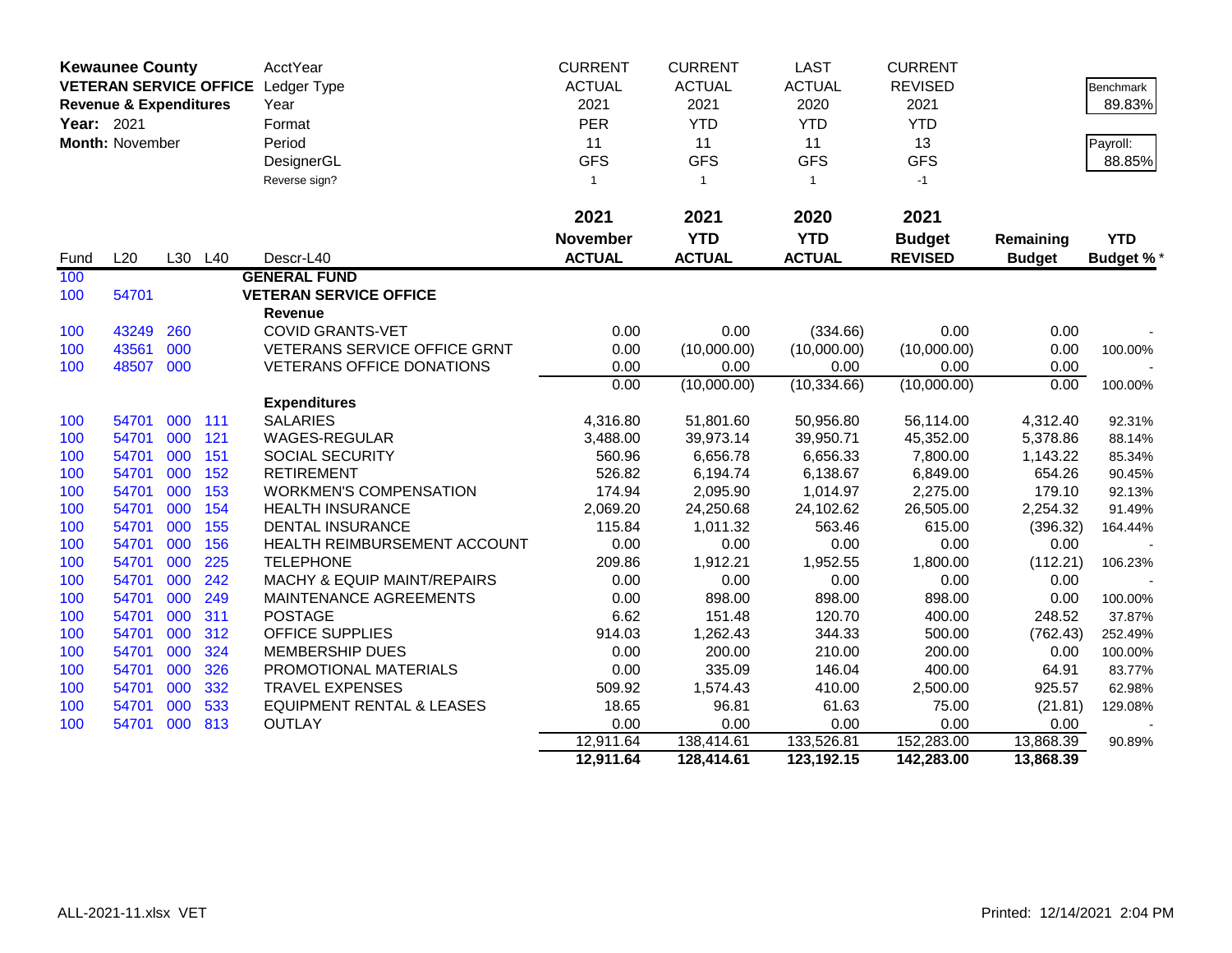| <b>ACTUAL</b><br><b>ACTUAL</b><br><b>ACTUAL</b><br>VETERAN SERVICE OFFICE Ledger Type<br><b>REVISED</b><br><b>Benchmark</b><br>2021<br>2021<br>2020<br>2021<br>89.83%<br><b>Revenue &amp; Expenditures</b><br>Year<br>Year: 2021<br><b>PER</b><br><b>YTD</b><br><b>YTD</b><br><b>YTD</b><br>Format<br>Month: November<br>Period<br>11<br>11<br>11<br>13<br>Payroll:<br><b>GFS</b><br><b>GFS</b><br><b>GFS</b><br><b>GFS</b><br>88.85%<br>DesignerGL<br>Reverse sign?<br>$\mathbf{1}$<br>$\overline{1}$<br>$\mathbf{1}$<br>$-1$<br>2021<br>2021<br>2021<br>2020<br><b>YTD</b><br><b>YTD</b><br><b>November</b><br><b>YTD</b><br><b>Budget</b><br>Remaining<br><b>ACTUAL</b><br><b>ACTUAL</b><br>L20<br>L30<br>L40<br><b>ACTUAL</b><br><b>REVISED</b><br>Descr-L40<br><b>Budget</b><br><b>Budget %*</b><br>Fund<br>54703<br><b>VETERAN'S RELIEF</b><br>100<br><b>Revenue</b><br>46600 000<br>0.00<br>100<br>VETERANS RELIEF TRAVEL REIMB<br>0.00<br><b>Expenditures</b><br>000 141<br><b>COMMITTEE MEMBERS PER DIEM</b><br>40.00<br>100<br>54703<br>54703 000<br>151<br><b>SOCIAL SECURITY</b><br>3.06<br>100<br>0.07<br>54703 000<br>153<br><b>WORKMEN'S COMPENSATION</b><br>100<br>339<br>21.28<br>54703<br>000<br><b>COMMISSIONERS TRAVEL</b><br>100<br>54703 000<br>601<br><b>VETERAN'S COMMISSION AID</b><br>3,315.09<br>100<br>54703 000 716<br><b>TRANSPORTATION OF CLIENTS</b><br>0.00<br>100<br>3,379.50<br>3,379.50<br>12,911.64<br>128,414.61<br>126,571.65<br>142,283.00<br>13,868.39<br><b>GENERAL FUND</b><br>120<br><b>VETERAN RELIEF&amp;DONATION FUND</b><br>54704<br>120<br><b>VETERAN'S RELIEF &amp; DONATIONS</b><br><b>Revenue</b><br>41100<br>000<br><b>GENERAL PROPERTY TAXES</b><br>0.00<br>(4,869.00)<br>0.00<br>(4,869.00)<br>0.00<br>120<br>100.00%<br>000<br>48509<br><b>VETERAN'S RELIEF DONATIONS</b><br>0.00<br>(3,530.00)<br>(3,500.00)<br>3,030.00<br>120<br>(500.00)<br>706.00%<br>49202 000<br>TRANSFER FROM FUND BALANCE<br>0.00<br>0.00<br>120<br>0.00<br>0.00<br>0.00<br>0.00<br>(8,399.00)<br>(3,500.00)<br>(5,369.00)<br>3,030.00<br>156.44%<br><b>Expenditures</b><br>000<br><b>COMMITTEE MEMBERS PER DIEM</b><br>0.00<br>0.00<br>0.00<br>500.00<br>54704<br>141<br>500.00<br>120<br>0.00%<br>0.00<br>38.00<br>120<br>54704 000<br>151<br><b>SOCIAL SECURITY</b><br>0.00<br>0.00<br>38.00<br>0.00%<br>54704 000<br>153<br>0.00<br>0.00<br>1.00<br>1.00<br>120<br><b>WORKMEN'S COMPENSATION</b><br>0.00<br>0.00%<br>324<br>54704<br>000<br><b>MEMBERSHIP DUES</b><br>0.00<br>0.00<br>0.00<br>30.00<br>30.00<br>120<br>0.00%<br>339<br>300.00<br>300.00<br>120<br>54704<br>000<br><b>COMMISSIONERS TRAVEL</b><br>0.00<br>0.00<br>0.00<br>0.00%<br>54704 000<br>601<br><b>VETERAN'S RELIEF</b><br>202.72<br>1,486.52<br>1,469.11<br>4,500.00<br>3,013.48<br>120<br>33.03%<br>59202 000<br>601<br>TRANSFER TO FUND BALANCE<br>0.00<br>0.00<br>0.00<br>0.00<br>0.00<br>120<br>202.72<br>1,486.52<br>1,469.11<br>5,369.00<br>3,882.48<br>27.69%<br>202.72<br>(6,912.48)<br>(2,030.89)<br>0.00<br>6,912.48 | <b>Kewaunee County</b> |  | AcctYear | <b>CURRENT</b> | <b>CURRENT</b> | <b>LAST</b> | <b>CURRENT</b> |  |
|--------------------------------------------------------------------------------------------------------------------------------------------------------------------------------------------------------------------------------------------------------------------------------------------------------------------------------------------------------------------------------------------------------------------------------------------------------------------------------------------------------------------------------------------------------------------------------------------------------------------------------------------------------------------------------------------------------------------------------------------------------------------------------------------------------------------------------------------------------------------------------------------------------------------------------------------------------------------------------------------------------------------------------------------------------------------------------------------------------------------------------------------------------------------------------------------------------------------------------------------------------------------------------------------------------------------------------------------------------------------------------------------------------------------------------------------------------------------------------------------------------------------------------------------------------------------------------------------------------------------------------------------------------------------------------------------------------------------------------------------------------------------------------------------------------------------------------------------------------------------------------------------------------------------------------------------------------------------------------------------------------------------------------------------------------------------------------------------------------------------------------------------------------------------------------------------------------------------------------------------------------------------------------------------------------------------------------------------------------------------------------------------------------------------------------------------------------------------------------------------------------------------------------------------------------------------------------------------------------------------------------------------------------------------------------------------------------------------------------------------------------------------------------------------------------------------------------------------------------------------------------------------------------------------------------------------------------------------------------------------------------------------------------------------|------------------------|--|----------|----------------|----------------|-------------|----------------|--|
|                                                                                                                                                                                                                                                                                                                                                                                                                                                                                                                                                                                                                                                                                                                                                                                                                                                                                                                                                                                                                                                                                                                                                                                                                                                                                                                                                                                                                                                                                                                                                                                                                                                                                                                                                                                                                                                                                                                                                                                                                                                                                                                                                                                                                                                                                                                                                                                                                                                                                                                                                                                                                                                                                                                                                                                                                                                                                                                                                                                                                                            |                        |  |          |                |                |             |                |  |
|                                                                                                                                                                                                                                                                                                                                                                                                                                                                                                                                                                                                                                                                                                                                                                                                                                                                                                                                                                                                                                                                                                                                                                                                                                                                                                                                                                                                                                                                                                                                                                                                                                                                                                                                                                                                                                                                                                                                                                                                                                                                                                                                                                                                                                                                                                                                                                                                                                                                                                                                                                                                                                                                                                                                                                                                                                                                                                                                                                                                                                            |                        |  |          |                |                |             |                |  |
|                                                                                                                                                                                                                                                                                                                                                                                                                                                                                                                                                                                                                                                                                                                                                                                                                                                                                                                                                                                                                                                                                                                                                                                                                                                                                                                                                                                                                                                                                                                                                                                                                                                                                                                                                                                                                                                                                                                                                                                                                                                                                                                                                                                                                                                                                                                                                                                                                                                                                                                                                                                                                                                                                                                                                                                                                                                                                                                                                                                                                                            |                        |  |          |                |                |             |                |  |
|                                                                                                                                                                                                                                                                                                                                                                                                                                                                                                                                                                                                                                                                                                                                                                                                                                                                                                                                                                                                                                                                                                                                                                                                                                                                                                                                                                                                                                                                                                                                                                                                                                                                                                                                                                                                                                                                                                                                                                                                                                                                                                                                                                                                                                                                                                                                                                                                                                                                                                                                                                                                                                                                                                                                                                                                                                                                                                                                                                                                                                            |                        |  |          |                |                |             |                |  |
|                                                                                                                                                                                                                                                                                                                                                                                                                                                                                                                                                                                                                                                                                                                                                                                                                                                                                                                                                                                                                                                                                                                                                                                                                                                                                                                                                                                                                                                                                                                                                                                                                                                                                                                                                                                                                                                                                                                                                                                                                                                                                                                                                                                                                                                                                                                                                                                                                                                                                                                                                                                                                                                                                                                                                                                                                                                                                                                                                                                                                                            |                        |  |          |                |                |             |                |  |
|                                                                                                                                                                                                                                                                                                                                                                                                                                                                                                                                                                                                                                                                                                                                                                                                                                                                                                                                                                                                                                                                                                                                                                                                                                                                                                                                                                                                                                                                                                                                                                                                                                                                                                                                                                                                                                                                                                                                                                                                                                                                                                                                                                                                                                                                                                                                                                                                                                                                                                                                                                                                                                                                                                                                                                                                                                                                                                                                                                                                                                            |                        |  |          |                |                |             |                |  |
|                                                                                                                                                                                                                                                                                                                                                                                                                                                                                                                                                                                                                                                                                                                                                                                                                                                                                                                                                                                                                                                                                                                                                                                                                                                                                                                                                                                                                                                                                                                                                                                                                                                                                                                                                                                                                                                                                                                                                                                                                                                                                                                                                                                                                                                                                                                                                                                                                                                                                                                                                                                                                                                                                                                                                                                                                                                                                                                                                                                                                                            |                        |  |          |                |                |             |                |  |
|                                                                                                                                                                                                                                                                                                                                                                                                                                                                                                                                                                                                                                                                                                                                                                                                                                                                                                                                                                                                                                                                                                                                                                                                                                                                                                                                                                                                                                                                                                                                                                                                                                                                                                                                                                                                                                                                                                                                                                                                                                                                                                                                                                                                                                                                                                                                                                                                                                                                                                                                                                                                                                                                                                                                                                                                                                                                                                                                                                                                                                            |                        |  |          |                |                |             |                |  |
|                                                                                                                                                                                                                                                                                                                                                                                                                                                                                                                                                                                                                                                                                                                                                                                                                                                                                                                                                                                                                                                                                                                                                                                                                                                                                                                                                                                                                                                                                                                                                                                                                                                                                                                                                                                                                                                                                                                                                                                                                                                                                                                                                                                                                                                                                                                                                                                                                                                                                                                                                                                                                                                                                                                                                                                                                                                                                                                                                                                                                                            |                        |  |          |                |                |             |                |  |
|                                                                                                                                                                                                                                                                                                                                                                                                                                                                                                                                                                                                                                                                                                                                                                                                                                                                                                                                                                                                                                                                                                                                                                                                                                                                                                                                                                                                                                                                                                                                                                                                                                                                                                                                                                                                                                                                                                                                                                                                                                                                                                                                                                                                                                                                                                                                                                                                                                                                                                                                                                                                                                                                                                                                                                                                                                                                                                                                                                                                                                            |                        |  |          |                |                |             |                |  |
|                                                                                                                                                                                                                                                                                                                                                                                                                                                                                                                                                                                                                                                                                                                                                                                                                                                                                                                                                                                                                                                                                                                                                                                                                                                                                                                                                                                                                                                                                                                                                                                                                                                                                                                                                                                                                                                                                                                                                                                                                                                                                                                                                                                                                                                                                                                                                                                                                                                                                                                                                                                                                                                                                                                                                                                                                                                                                                                                                                                                                                            |                        |  |          |                |                |             |                |  |
|                                                                                                                                                                                                                                                                                                                                                                                                                                                                                                                                                                                                                                                                                                                                                                                                                                                                                                                                                                                                                                                                                                                                                                                                                                                                                                                                                                                                                                                                                                                                                                                                                                                                                                                                                                                                                                                                                                                                                                                                                                                                                                                                                                                                                                                                                                                                                                                                                                                                                                                                                                                                                                                                                                                                                                                                                                                                                                                                                                                                                                            |                        |  |          |                |                |             |                |  |
|                                                                                                                                                                                                                                                                                                                                                                                                                                                                                                                                                                                                                                                                                                                                                                                                                                                                                                                                                                                                                                                                                                                                                                                                                                                                                                                                                                                                                                                                                                                                                                                                                                                                                                                                                                                                                                                                                                                                                                                                                                                                                                                                                                                                                                                                                                                                                                                                                                                                                                                                                                                                                                                                                                                                                                                                                                                                                                                                                                                                                                            |                        |  |          |                |                |             |                |  |
|                                                                                                                                                                                                                                                                                                                                                                                                                                                                                                                                                                                                                                                                                                                                                                                                                                                                                                                                                                                                                                                                                                                                                                                                                                                                                                                                                                                                                                                                                                                                                                                                                                                                                                                                                                                                                                                                                                                                                                                                                                                                                                                                                                                                                                                                                                                                                                                                                                                                                                                                                                                                                                                                                                                                                                                                                                                                                                                                                                                                                                            |                        |  |          |                |                |             |                |  |
|                                                                                                                                                                                                                                                                                                                                                                                                                                                                                                                                                                                                                                                                                                                                                                                                                                                                                                                                                                                                                                                                                                                                                                                                                                                                                                                                                                                                                                                                                                                                                                                                                                                                                                                                                                                                                                                                                                                                                                                                                                                                                                                                                                                                                                                                                                                                                                                                                                                                                                                                                                                                                                                                                                                                                                                                                                                                                                                                                                                                                                            |                        |  |          |                |                |             |                |  |
|                                                                                                                                                                                                                                                                                                                                                                                                                                                                                                                                                                                                                                                                                                                                                                                                                                                                                                                                                                                                                                                                                                                                                                                                                                                                                                                                                                                                                                                                                                                                                                                                                                                                                                                                                                                                                                                                                                                                                                                                                                                                                                                                                                                                                                                                                                                                                                                                                                                                                                                                                                                                                                                                                                                                                                                                                                                                                                                                                                                                                                            |                        |  |          |                |                |             |                |  |
|                                                                                                                                                                                                                                                                                                                                                                                                                                                                                                                                                                                                                                                                                                                                                                                                                                                                                                                                                                                                                                                                                                                                                                                                                                                                                                                                                                                                                                                                                                                                                                                                                                                                                                                                                                                                                                                                                                                                                                                                                                                                                                                                                                                                                                                                                                                                                                                                                                                                                                                                                                                                                                                                                                                                                                                                                                                                                                                                                                                                                                            |                        |  |          |                |                |             |                |  |
|                                                                                                                                                                                                                                                                                                                                                                                                                                                                                                                                                                                                                                                                                                                                                                                                                                                                                                                                                                                                                                                                                                                                                                                                                                                                                                                                                                                                                                                                                                                                                                                                                                                                                                                                                                                                                                                                                                                                                                                                                                                                                                                                                                                                                                                                                                                                                                                                                                                                                                                                                                                                                                                                                                                                                                                                                                                                                                                                                                                                                                            |                        |  |          |                |                |             |                |  |
|                                                                                                                                                                                                                                                                                                                                                                                                                                                                                                                                                                                                                                                                                                                                                                                                                                                                                                                                                                                                                                                                                                                                                                                                                                                                                                                                                                                                                                                                                                                                                                                                                                                                                                                                                                                                                                                                                                                                                                                                                                                                                                                                                                                                                                                                                                                                                                                                                                                                                                                                                                                                                                                                                                                                                                                                                                                                                                                                                                                                                                            |                        |  |          |                |                |             |                |  |
|                                                                                                                                                                                                                                                                                                                                                                                                                                                                                                                                                                                                                                                                                                                                                                                                                                                                                                                                                                                                                                                                                                                                                                                                                                                                                                                                                                                                                                                                                                                                                                                                                                                                                                                                                                                                                                                                                                                                                                                                                                                                                                                                                                                                                                                                                                                                                                                                                                                                                                                                                                                                                                                                                                                                                                                                                                                                                                                                                                                                                                            |                        |  |          |                |                |             |                |  |
|                                                                                                                                                                                                                                                                                                                                                                                                                                                                                                                                                                                                                                                                                                                                                                                                                                                                                                                                                                                                                                                                                                                                                                                                                                                                                                                                                                                                                                                                                                                                                                                                                                                                                                                                                                                                                                                                                                                                                                                                                                                                                                                                                                                                                                                                                                                                                                                                                                                                                                                                                                                                                                                                                                                                                                                                                                                                                                                                                                                                                                            |                        |  |          |                |                |             |                |  |
|                                                                                                                                                                                                                                                                                                                                                                                                                                                                                                                                                                                                                                                                                                                                                                                                                                                                                                                                                                                                                                                                                                                                                                                                                                                                                                                                                                                                                                                                                                                                                                                                                                                                                                                                                                                                                                                                                                                                                                                                                                                                                                                                                                                                                                                                                                                                                                                                                                                                                                                                                                                                                                                                                                                                                                                                                                                                                                                                                                                                                                            |                        |  |          |                |                |             |                |  |
|                                                                                                                                                                                                                                                                                                                                                                                                                                                                                                                                                                                                                                                                                                                                                                                                                                                                                                                                                                                                                                                                                                                                                                                                                                                                                                                                                                                                                                                                                                                                                                                                                                                                                                                                                                                                                                                                                                                                                                                                                                                                                                                                                                                                                                                                                                                                                                                                                                                                                                                                                                                                                                                                                                                                                                                                                                                                                                                                                                                                                                            |                        |  |          |                |                |             |                |  |
|                                                                                                                                                                                                                                                                                                                                                                                                                                                                                                                                                                                                                                                                                                                                                                                                                                                                                                                                                                                                                                                                                                                                                                                                                                                                                                                                                                                                                                                                                                                                                                                                                                                                                                                                                                                                                                                                                                                                                                                                                                                                                                                                                                                                                                                                                                                                                                                                                                                                                                                                                                                                                                                                                                                                                                                                                                                                                                                                                                                                                                            |                        |  |          |                |                |             |                |  |
|                                                                                                                                                                                                                                                                                                                                                                                                                                                                                                                                                                                                                                                                                                                                                                                                                                                                                                                                                                                                                                                                                                                                                                                                                                                                                                                                                                                                                                                                                                                                                                                                                                                                                                                                                                                                                                                                                                                                                                                                                                                                                                                                                                                                                                                                                                                                                                                                                                                                                                                                                                                                                                                                                                                                                                                                                                                                                                                                                                                                                                            |                        |  |          |                |                |             |                |  |
|                                                                                                                                                                                                                                                                                                                                                                                                                                                                                                                                                                                                                                                                                                                                                                                                                                                                                                                                                                                                                                                                                                                                                                                                                                                                                                                                                                                                                                                                                                                                                                                                                                                                                                                                                                                                                                                                                                                                                                                                                                                                                                                                                                                                                                                                                                                                                                                                                                                                                                                                                                                                                                                                                                                                                                                                                                                                                                                                                                                                                                            |                        |  |          |                |                |             |                |  |
|                                                                                                                                                                                                                                                                                                                                                                                                                                                                                                                                                                                                                                                                                                                                                                                                                                                                                                                                                                                                                                                                                                                                                                                                                                                                                                                                                                                                                                                                                                                                                                                                                                                                                                                                                                                                                                                                                                                                                                                                                                                                                                                                                                                                                                                                                                                                                                                                                                                                                                                                                                                                                                                                                                                                                                                                                                                                                                                                                                                                                                            |                        |  |          |                |                |             |                |  |
|                                                                                                                                                                                                                                                                                                                                                                                                                                                                                                                                                                                                                                                                                                                                                                                                                                                                                                                                                                                                                                                                                                                                                                                                                                                                                                                                                                                                                                                                                                                                                                                                                                                                                                                                                                                                                                                                                                                                                                                                                                                                                                                                                                                                                                                                                                                                                                                                                                                                                                                                                                                                                                                                                                                                                                                                                                                                                                                                                                                                                                            |                        |  |          |                |                |             |                |  |
|                                                                                                                                                                                                                                                                                                                                                                                                                                                                                                                                                                                                                                                                                                                                                                                                                                                                                                                                                                                                                                                                                                                                                                                                                                                                                                                                                                                                                                                                                                                                                                                                                                                                                                                                                                                                                                                                                                                                                                                                                                                                                                                                                                                                                                                                                                                                                                                                                                                                                                                                                                                                                                                                                                                                                                                                                                                                                                                                                                                                                                            |                        |  |          |                |                |             |                |  |
|                                                                                                                                                                                                                                                                                                                                                                                                                                                                                                                                                                                                                                                                                                                                                                                                                                                                                                                                                                                                                                                                                                                                                                                                                                                                                                                                                                                                                                                                                                                                                                                                                                                                                                                                                                                                                                                                                                                                                                                                                                                                                                                                                                                                                                                                                                                                                                                                                                                                                                                                                                                                                                                                                                                                                                                                                                                                                                                                                                                                                                            |                        |  |          |                |                |             |                |  |
|                                                                                                                                                                                                                                                                                                                                                                                                                                                                                                                                                                                                                                                                                                                                                                                                                                                                                                                                                                                                                                                                                                                                                                                                                                                                                                                                                                                                                                                                                                                                                                                                                                                                                                                                                                                                                                                                                                                                                                                                                                                                                                                                                                                                                                                                                                                                                                                                                                                                                                                                                                                                                                                                                                                                                                                                                                                                                                                                                                                                                                            |                        |  |          |                |                |             |                |  |
|                                                                                                                                                                                                                                                                                                                                                                                                                                                                                                                                                                                                                                                                                                                                                                                                                                                                                                                                                                                                                                                                                                                                                                                                                                                                                                                                                                                                                                                                                                                                                                                                                                                                                                                                                                                                                                                                                                                                                                                                                                                                                                                                                                                                                                                                                                                                                                                                                                                                                                                                                                                                                                                                                                                                                                                                                                                                                                                                                                                                                                            |                        |  |          |                |                |             |                |  |
|                                                                                                                                                                                                                                                                                                                                                                                                                                                                                                                                                                                                                                                                                                                                                                                                                                                                                                                                                                                                                                                                                                                                                                                                                                                                                                                                                                                                                                                                                                                                                                                                                                                                                                                                                                                                                                                                                                                                                                                                                                                                                                                                                                                                                                                                                                                                                                                                                                                                                                                                                                                                                                                                                                                                                                                                                                                                                                                                                                                                                                            |                        |  |          |                |                |             |                |  |
|                                                                                                                                                                                                                                                                                                                                                                                                                                                                                                                                                                                                                                                                                                                                                                                                                                                                                                                                                                                                                                                                                                                                                                                                                                                                                                                                                                                                                                                                                                                                                                                                                                                                                                                                                                                                                                                                                                                                                                                                                                                                                                                                                                                                                                                                                                                                                                                                                                                                                                                                                                                                                                                                                                                                                                                                                                                                                                                                                                                                                                            |                        |  |          |                |                |             |                |  |
|                                                                                                                                                                                                                                                                                                                                                                                                                                                                                                                                                                                                                                                                                                                                                                                                                                                                                                                                                                                                                                                                                                                                                                                                                                                                                                                                                                                                                                                                                                                                                                                                                                                                                                                                                                                                                                                                                                                                                                                                                                                                                                                                                                                                                                                                                                                                                                                                                                                                                                                                                                                                                                                                                                                                                                                                                                                                                                                                                                                                                                            |                        |  |          |                |                |             |                |  |
|                                                                                                                                                                                                                                                                                                                                                                                                                                                                                                                                                                                                                                                                                                                                                                                                                                                                                                                                                                                                                                                                                                                                                                                                                                                                                                                                                                                                                                                                                                                                                                                                                                                                                                                                                                                                                                                                                                                                                                                                                                                                                                                                                                                                                                                                                                                                                                                                                                                                                                                                                                                                                                                                                                                                                                                                                                                                                                                                                                                                                                            |                        |  |          |                |                |             |                |  |
|                                                                                                                                                                                                                                                                                                                                                                                                                                                                                                                                                                                                                                                                                                                                                                                                                                                                                                                                                                                                                                                                                                                                                                                                                                                                                                                                                                                                                                                                                                                                                                                                                                                                                                                                                                                                                                                                                                                                                                                                                                                                                                                                                                                                                                                                                                                                                                                                                                                                                                                                                                                                                                                                                                                                                                                                                                                                                                                                                                                                                                            |                        |  |          |                |                |             |                |  |
|                                                                                                                                                                                                                                                                                                                                                                                                                                                                                                                                                                                                                                                                                                                                                                                                                                                                                                                                                                                                                                                                                                                                                                                                                                                                                                                                                                                                                                                                                                                                                                                                                                                                                                                                                                                                                                                                                                                                                                                                                                                                                                                                                                                                                                                                                                                                                                                                                                                                                                                                                                                                                                                                                                                                                                                                                                                                                                                                                                                                                                            |                        |  |          |                |                |             |                |  |
|                                                                                                                                                                                                                                                                                                                                                                                                                                                                                                                                                                                                                                                                                                                                                                                                                                                                                                                                                                                                                                                                                                                                                                                                                                                                                                                                                                                                                                                                                                                                                                                                                                                                                                                                                                                                                                                                                                                                                                                                                                                                                                                                                                                                                                                                                                                                                                                                                                                                                                                                                                                                                                                                                                                                                                                                                                                                                                                                                                                                                                            |                        |  |          |                |                |             |                |  |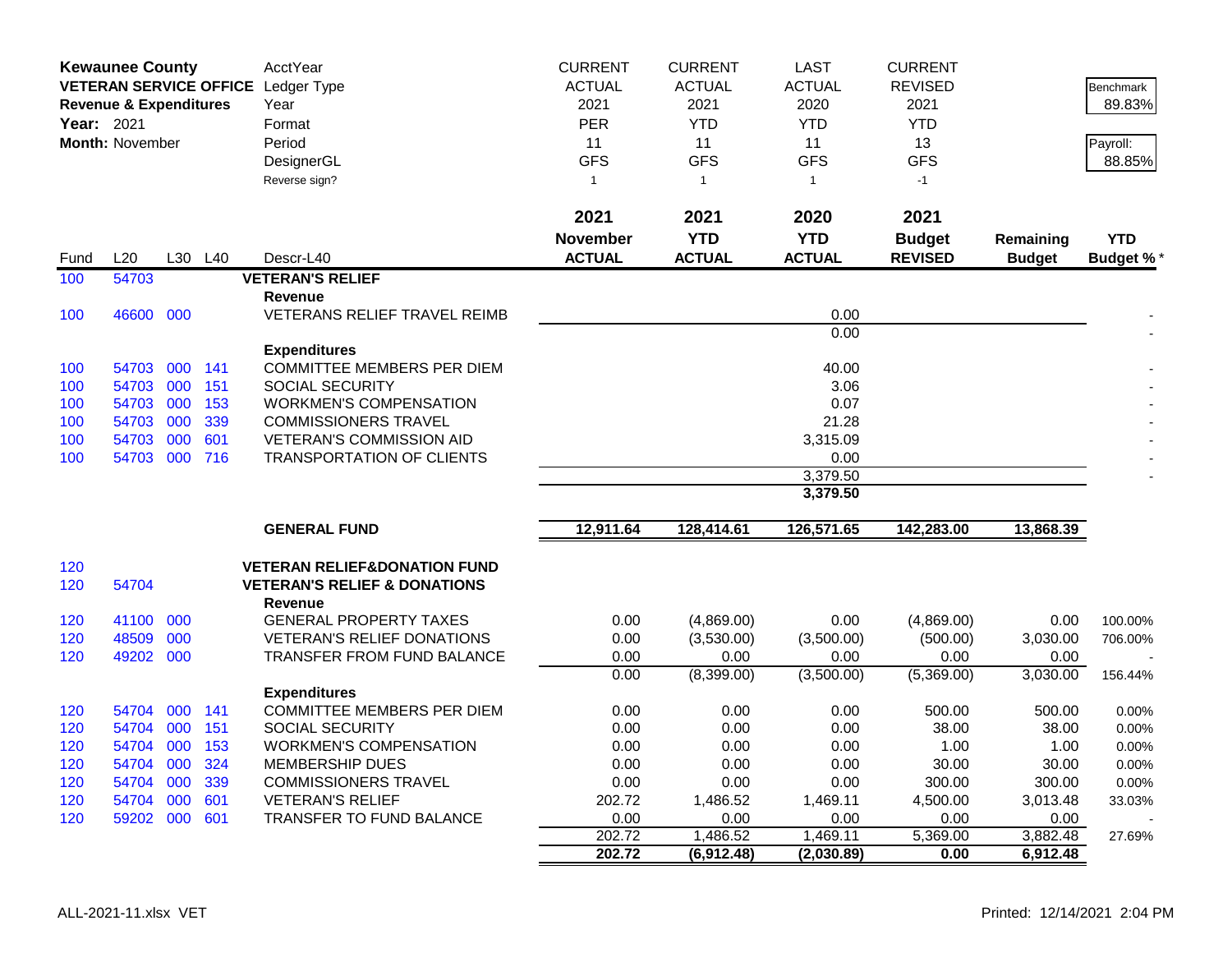|            | <b>Kewaunee County</b>            |     |         | AcctYear                                | <b>CURRENT</b>  | <b>CURRENT</b> | <b>LAST</b>   | <b>CURRENT</b> |               |                  |
|------------|-----------------------------------|-----|---------|-----------------------------------------|-----------------|----------------|---------------|----------------|---------------|------------------|
|            | <b>VETERAN SERVICE OFFICE</b>     |     |         | Ledger Type                             | <b>ACTUAL</b>   | <b>ACTUAL</b>  | <b>ACTUAL</b> | <b>REVISED</b> |               | <b>Benchmark</b> |
|            | <b>Revenue &amp; Expenditures</b> |     |         | Year                                    | 2021            | 2021           | 2020          | 2021           |               | 89.83%           |
| Year: 2021 |                                   |     |         | Format                                  | <b>PER</b>      | <b>YTD</b>     | <b>YTD</b>    | <b>YTD</b>     |               |                  |
|            | <b>Month: November</b>            |     |         | Period                                  | 11              | 11             | 11            | 13             |               | Payroll:         |
|            |                                   |     |         | DesignerGL                              | <b>GFS</b>      | <b>GFS</b>     | <b>GFS</b>    | <b>GFS</b>     |               | 88.85%           |
|            |                                   |     |         | Reverse sign?                           | 1               |                |               | $-1$           |               |                  |
|            |                                   |     |         |                                         | 2021            | 2021           | 2020          | 2021           |               |                  |
|            |                                   |     |         |                                         | <b>November</b> | <b>YTD</b>     | <b>YTD</b>    | <b>Budget</b>  | Remaining     | <b>YTD</b>       |
| Fund       | L20                               |     | L30 L40 | Descr-L40                               | <b>ACTUAL</b>   | <b>ACTUAL</b>  | <b>ACTUAL</b> | <b>REVISED</b> | <b>Budget</b> | <b>Budget %*</b> |
| 880        |                                   |     |         | <b>MEMORIAL BRICK FUND</b>              |                 |                |               |                |               |                  |
| 880        | 54704                             |     |         | <b>MEMORIAL BRICKS</b>                  |                 |                |               |                |               |                  |
|            |                                   |     |         | <b>Revenue</b>                          |                 |                |               |                |               |                  |
| 880        | 46724                             | 000 |         | <b>MEMORIAL BRICK DEPOSITS</b>          | 0.00            | (150.00)       | (450.00)      | (300.00)       | (150.00)      | 50.00%           |
| 880        | 49200                             | 000 |         | <b>TRANSFER FROM OTHER FUNDS</b>        | 0.00            | 0.00           | 0.00          | 0.00           | 0.00          |                  |
|            |                                   |     |         |                                         | 0.00            | (150.00)       | (450.00)      | (300.00)       | (150.00)      | 50.00%           |
|            |                                   |     |         | <b>Expenditures</b>                     |                 |                |               |                |               |                  |
| 880        | 54704                             | 000 | 601     | <b>MEMORIAL BRICKS</b>                  | 0.00            | 543.12         | 714.40        | 300.00         | (243.12)      | 181.04%          |
|            |                                   |     |         |                                         | 0.00            | 543.12         | 714.40        | 300.00         | (243.12)      | 181.04%          |
|            |                                   |     |         |                                         | 0.00            | 393.12         | 264.40        | 0.00           | (393.12)      |                  |
|            |                                   |     |         |                                         | 13,114.36       | 121,895.25     | 124,805.16    | 142,283.00     | 20,387.75     |                  |
|            |                                   |     |         | <b>FUND BALANCE - Beginning of year</b> |                 |                |               |                |               |                  |
| 120        |                                   |     |         | <b>VETERAN RELIEF&amp;DONATION FUND</b> |                 | (7,687.34)     |               |                | (14, 599.82)  |                  |
| 880        |                                   |     |         | <b>MEMORIAL BRICK FUND</b>              |                 | (10, 830.40)   |               |                | (10, 437.28)  |                  |
|            |                                   |     |         | <b>INTEGRITY CHECK:</b>                 |                 |                |               |                |               |                  |
|            |                                   |     |         | <b>Total Expenditures (report)</b>      | 13,114.36       | 140,444.25     | 139,089.82    | 157,952.00     |               |                  |
|            | [100,120, 8] 54700.54 *           |     |         | <b>Total Dept expenditures(G/L)</b>     | 13,114.36       | 140,444.25     | 139,089.82    | 157,952.00     |               |                  |
|            |                                   |     |         |                                         | 0.00            | 0.00           | 0.00          | 0.00           |               |                  |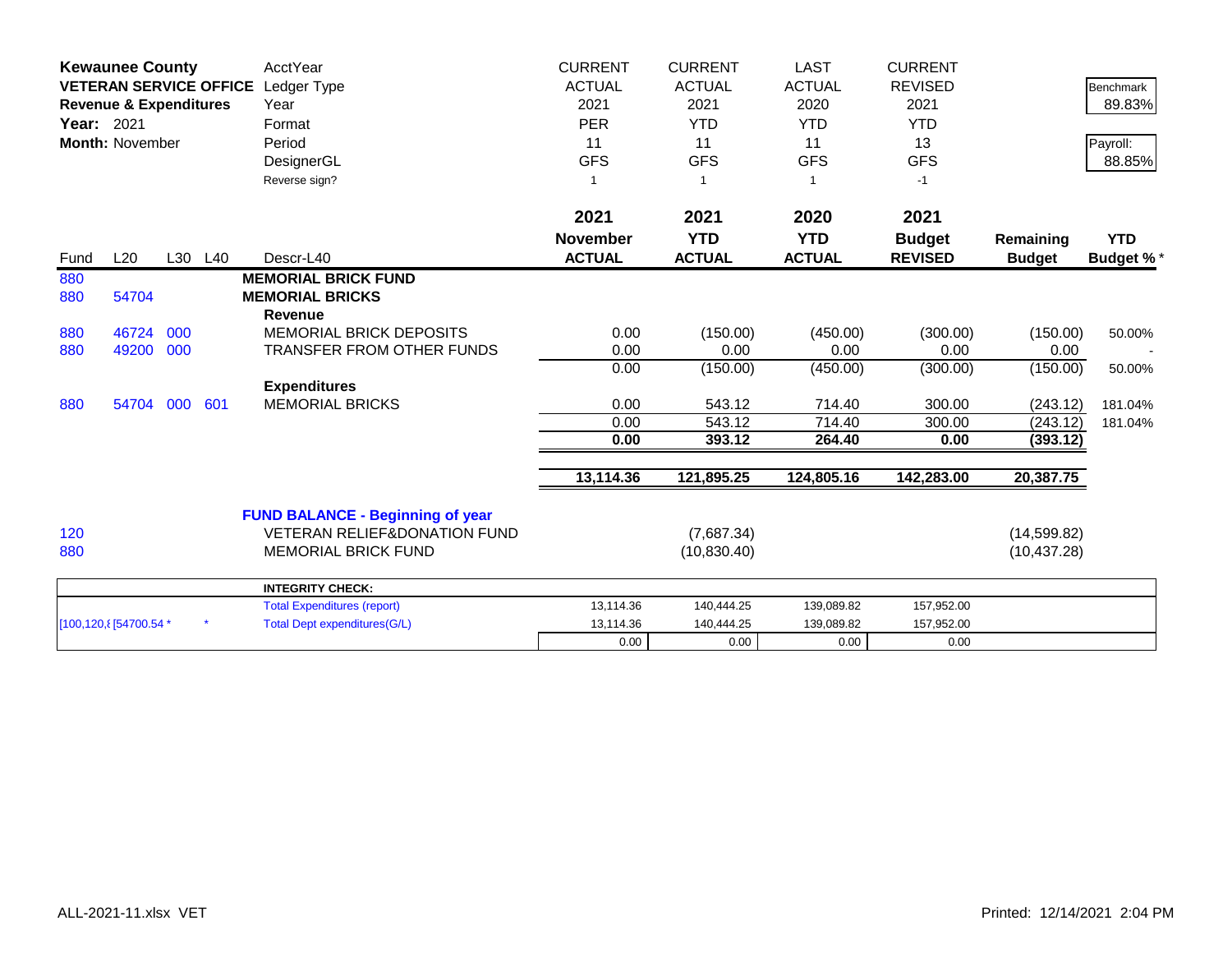|             | <b>Kewaunee County</b><br><b>HEALTH &amp; DENTAL FUNDS</b><br><b>Revenue &amp; Expenditures</b><br>Year: 2021<br>Month: November |     |         | AcctYear<br>Ledger Type<br>Year<br>Format<br>Period<br>DesignerGL<br>Reverse sign? | <b>CURRENT</b><br><b>ACTUAL</b><br>2021<br><b>PER</b><br>11<br><b>GFS</b><br>$\mathbf{1}$ | <b>CURRENT</b><br><b>ACTUAL</b><br>2021<br><b>YTD</b><br>11<br><b>GFS</b><br>$\mathbf{1}$ | <b>LAST</b><br><b>ACTUAL</b><br>2020<br><b>YTD</b><br>11<br><b>GFS</b><br>1 | <b>CURRENT</b><br><b>REVISED</b><br>2021<br><b>YTD</b><br>13<br><b>GFS</b><br>$-1$ |               | Benchmark<br>89.83%<br>Payroll:<br>88.85% |
|-------------|----------------------------------------------------------------------------------------------------------------------------------|-----|---------|------------------------------------------------------------------------------------|-------------------------------------------------------------------------------------------|-------------------------------------------------------------------------------------------|-----------------------------------------------------------------------------|------------------------------------------------------------------------------------|---------------|-------------------------------------------|
|             |                                                                                                                                  |     |         |                                                                                    | 2021                                                                                      | 2021                                                                                      | 2020                                                                        | 2021                                                                               |               |                                           |
|             | L20                                                                                                                              |     | L30 L40 | Descr-L40                                                                          | <b>November</b><br><b>ACTUAL</b>                                                          | <b>YTD</b><br><b>ACTUAL</b>                                                               | <b>YTD</b><br><b>ACTUAL</b>                                                 | <b>Budget</b><br><b>REVISED</b>                                                    | Remaining     | <b>YTD</b>                                |
| Fund<br>710 |                                                                                                                                  |     |         | <b>HEALTH SELF INSURANCE FUND</b>                                                  |                                                                                           |                                                                                           |                                                                             |                                                                                    | <b>Budget</b> | <b>Budget %*</b>                          |
|             |                                                                                                                                  |     |         | Revenue                                                                            |                                                                                           |                                                                                           |                                                                             |                                                                                    |               |                                           |
| 710         | 47412 000                                                                                                                        |     |         | <b>CHARGES TO DEPARTMENTS</b>                                                      | (262, 664.34)                                                                             | (2,852,993.90)                                                                            | (2,743,128.02)                                                              |                                                                                    |               |                                           |
| 710         | 47900                                                                                                                            | 000 |         | OTHER CHARGES FOR SERVICE                                                          | (2,100.44)                                                                                | (38, 474.44)                                                                              | (52,641.59)                                                                 |                                                                                    |               |                                           |
| 710         | 48411                                                                                                                            | 000 |         | REIMBURSEMNT FROM STOP LOSS                                                        | (34, 499.96)                                                                              | (443, 344.76)                                                                             | (552, 742.28)                                                               |                                                                                    |               |                                           |
|             |                                                                                                                                  |     |         |                                                                                    | (299, 264.74)                                                                             | (3,334,813.10)                                                                            | (3,348,511.89)                                                              |                                                                                    |               |                                           |
|             |                                                                                                                                  |     |         | <b>Expenditures</b>                                                                |                                                                                           |                                                                                           |                                                                             |                                                                                    |               |                                           |
| 710         | 51541                                                                                                                            | 000 | 601     | <b>ADMINISTRATION FEES</b>                                                         | 6,129.85                                                                                  | 67,221.21                                                                                 | 67,540.69                                                                   |                                                                                    |               |                                           |
| 710         | 51935                                                                                                                            | 000 | 601     | <b>HEALTH INSURANCE CLAIMS</b>                                                     | 183,819.38                                                                                | 2,569,106.88                                                                              | 2,652,124.99                                                                |                                                                                    |               |                                           |
| 710         | 51935                                                                                                                            | 000 | 732     | REIMBURSEMENT/INCENTIVES                                                           | 2,000.00                                                                                  | 8,724.87                                                                                  | 9,681.65                                                                    |                                                                                    |               |                                           |
| 710         | 51937 000                                                                                                                        |     | 601     | <b>STOP LOSS PREMIUMS</b>                                                          | 81,946.59<br>273,895.82                                                                   | 889,024.47<br>3,534,077.43                                                                | 834,305.81<br>3,563,653.14                                                  |                                                                                    |               |                                           |
|             |                                                                                                                                  |     |         |                                                                                    | (25, 368.92)                                                                              | 199,264.33                                                                                | 215, 141. 25                                                                |                                                                                    |               |                                           |
| 720         |                                                                                                                                  |     |         | DENTAL SELF INSURANCE FUND                                                         |                                                                                           |                                                                                           |                                                                             |                                                                                    |               |                                           |
|             |                                                                                                                                  |     |         | Revenue                                                                            |                                                                                           |                                                                                           |                                                                             |                                                                                    |               |                                           |
| 720         | 47412                                                                                                                            | 000 |         | <b>CHARGES TO DEPARTMENTS</b>                                                      | (13, 150.26)                                                                              | (142, 231.80)                                                                             | (137, 946.06)                                                               |                                                                                    |               |                                           |
| 720         | 47900 000                                                                                                                        |     |         | OTHER CHARGES FOR SERVICE                                                          | (258.88)                                                                                  | (3,317.52)                                                                                | (5,050.30)                                                                  |                                                                                    |               |                                           |
|             |                                                                                                                                  |     |         |                                                                                    | (13, 409.14)                                                                              | (145, 549.32)                                                                             | (142, 996.36)                                                               |                                                                                    |               |                                           |
| 720         | 51541                                                                                                                            | 000 | 601     | <b>Expenditures</b><br><b>ADMINISTRATION FEES</b>                                  | 755.20                                                                                    | 8,175.15                                                                                  | 7,278.18                                                                    |                                                                                    |               |                                           |
| 720         | 51936 000                                                                                                                        |     | 601     | DENTAL INSURANCE CLAIMS                                                            | 11,608.00                                                                                 | 136,659.80                                                                                | 122,537.47                                                                  |                                                                                    |               |                                           |
|             |                                                                                                                                  |     |         |                                                                                    | 12,363.20                                                                                 | 144,834.95                                                                                | 129,815.65                                                                  |                                                                                    |               |                                           |
|             |                                                                                                                                  |     |         |                                                                                    | (1,045.94)                                                                                | (714.37)                                                                                  | (13, 180.71)                                                                |                                                                                    |               |                                           |
|             |                                                                                                                                  |     |         |                                                                                    | (26, 414.86)                                                                              | 198,549.96                                                                                | 201,960.54                                                                  |                                                                                    |               |                                           |
|             |                                                                                                                                  |     |         |                                                                                    |                                                                                           |                                                                                           |                                                                             |                                                                                    |               |                                           |
|             |                                                                                                                                  |     |         | <b>FUND BALANCE - Beginning of year</b>                                            |                                                                                           |                                                                                           |                                                                             |                                                                                    |               |                                           |
| 710         |                                                                                                                                  |     |         | HEALTH SELF INSURANCE FUND                                                         |                                                                                           | (266, 724.99)                                                                             | 0.00                                                                        |                                                                                    |               | 6.86%                                     |
| 720         |                                                                                                                                  |     |         | DENTAL SELF INSURANCE FUND                                                         |                                                                                           | (208, 036.29)                                                                             | 0.00                                                                        |                                                                                    |               | 147.47%                                   |
|             |                                                                                                                                  |     |         | <b>INTEGRITY CHECK:</b>                                                            |                                                                                           |                                                                                           |                                                                             |                                                                                    |               |                                           |
|             |                                                                                                                                  |     |         | Total (report)                                                                     | (26, 414.86)                                                                              | 198,549.96                                                                                | 201,960.54                                                                  |                                                                                    |               |                                           |
|             | 710.720 [40000.59 *                                                                                                              |     |         | <b>Total Dept (G/L)</b>                                                            | (26, 414.86)                                                                              | 198,549.96                                                                                | 201,960.54                                                                  |                                                                                    |               |                                           |
|             |                                                                                                                                  |     |         |                                                                                    | (0.00)                                                                                    | 0.00                                                                                      | 0.00                                                                        |                                                                                    |               |                                           |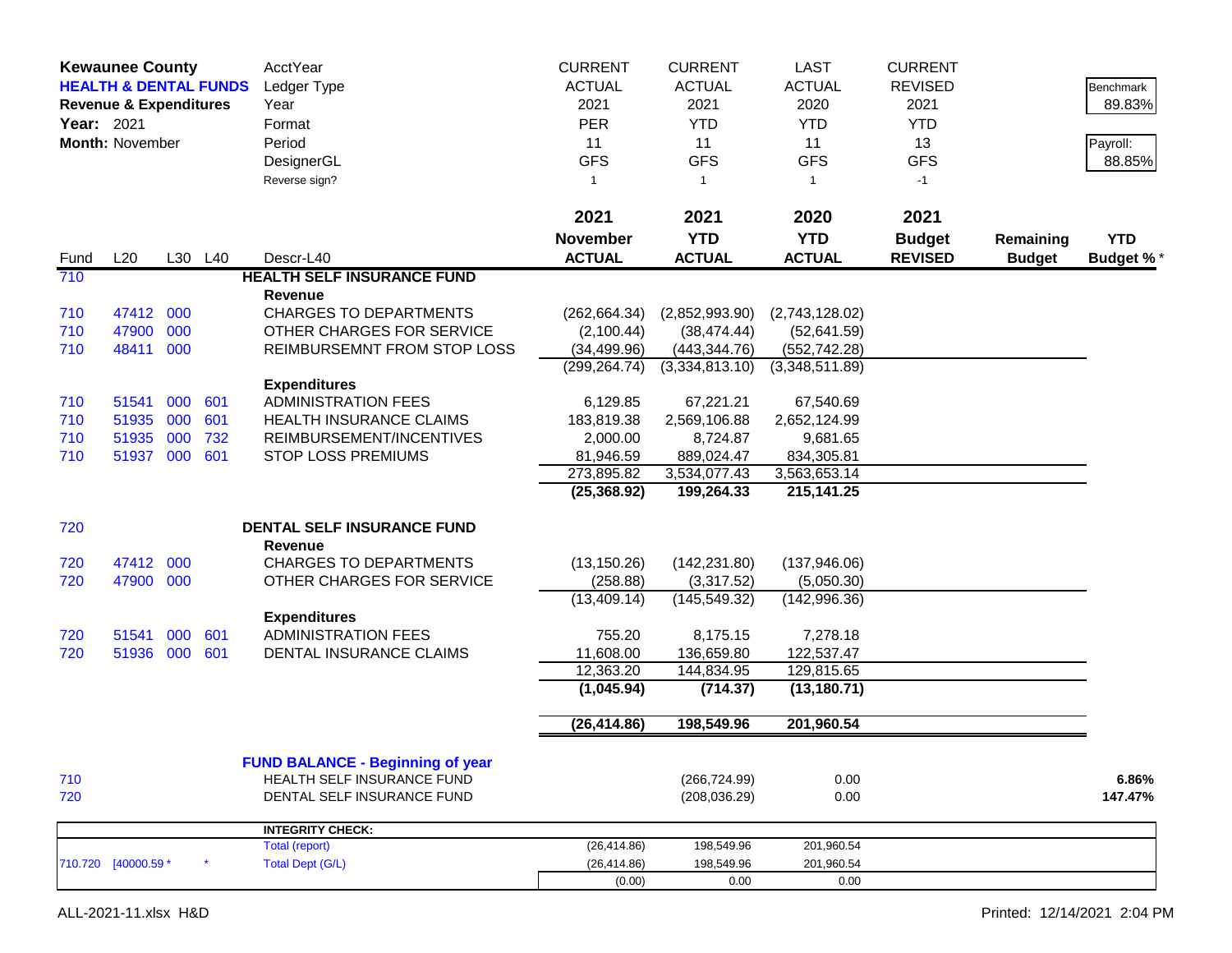|            | <b>Kewaunee County</b>            |         |          | AcctYear                           | <b>CURRENT</b>  | <b>CURRENT</b> | <b>LAST</b>   | <b>CURRENT</b> |               |                  |
|------------|-----------------------------------|---------|----------|------------------------------------|-----------------|----------------|---------------|----------------|---------------|------------------|
|            | <b>CLOSED / INACTIVE Funds</b>    |         |          | Ledger Type                        | <b>ACTUAL</b>   | <b>ACTUAL</b>  | <b>ACTUAL</b> | <b>REVISED</b> |               | <b>Benchmark</b> |
|            | <b>Revenue &amp; Expenditures</b> |         |          | Year                               | 2021            | 2021           | 2020          | 2021           |               | 89.83%           |
| Year: 2021 |                                   |         |          | Format                             | <b>PER</b>      | <b>YTD</b>     | <b>YTD</b>    | <b>YTD</b>     |               |                  |
|            | <b>Month: November</b>            |         |          | Period                             | 11              | 11             | 11            | 13             |               | Payroll:         |
|            |                                   |         |          | DesignerGL                         | <b>GFS</b>      | <b>GFS</b>     | <b>GFS</b>    | <b>GFS</b>     |               | 88.85%           |
|            |                                   |         |          | Reverse sign?                      | -1              |                | 1             | $-1$           |               |                  |
|            |                                   |         |          |                                    | 2021            | 2021           | 2020          | 2021           |               |                  |
|            |                                   |         |          |                                    | <b>November</b> | <b>YTD</b>     | <b>YTD</b>    | <b>Budget</b>  | Remaining     | <b>YTD</b>       |
| Fund       | L20                               | L30 L40 |          | Descr-L40                          | <b>ACTUAL</b>   | <b>ACTUAL</b>  | <b>ACTUAL</b> | <b>REVISED</b> | <b>Budget</b> | <b>Budget %*</b> |
|            |                                   |         |          | <b>CLOSED / INACTIVE Funds</b>     |                 |                |               |                |               |                  |
| 202        | $[40000.1*$                       |         | $\ast$   | <b>COUNTY ROAD "AB" FUND</b>       |                 | 0.00           | 0.00          |                |               |                  |
| 203        | $[40000.1*$                       |         |          | <b>COUNTY ROAD "DK"</b>            |                 | 0.00           | 0.00          |                |               |                  |
| 210        | $[40000.1*$                       |         |          | <b>COMMUNITY PROGRAMS FUND</b>     |                 | 0.00           | 0.00          |                |               |                  |
| 224        | $[40000.1*]$                      |         |          | WI WELL WOMEN'S PRGM FUND          |                 | 0.00           | 0.00          |                |               |                  |
| 225        | $[40000.1*]$                      |         |          | PHEP EBOLA2 FUND                   |                 | 0.00           | 0.00          |                |               |                  |
| 246        | $[40000.1*]$                      |         | $^\star$ | <b>REDACTION FEE FUND</b>          |                 | 0.00           | 0.00          |                |               |                  |
| 260        | $[40000.1*$                       |         |          | DIVORCE COUNSELING FEE FUND        |                 | 0.00           | 0.00          |                |               |                  |
| 270        | $[40000.1*]$                      |         |          | SPEAKER INDENTIFICATION FUND       |                 | 0.00           | 0.00          |                |               |                  |
| 275        | $[40000.1*$                       |         |          | <b>WINTER PARK FUND</b>            |                 | 0.00           | 0.00          |                |               |                  |
| 400        | $[40000.1*$                       |         |          | <b>CAPITAL PROJECTS FUND</b>       |                 | 0.00           | 0.00          |                |               |                  |
| 800        | $[40000.1*]$                      |         | $^\star$ | PAYROLL LIABILITY FUND             | (no Rev or Exp) | 0.00           | 0.00          |                |               |                  |
| 850        | $[40000.1*]$                      |         |          | <b>DOG LICENSE FUND</b>            | (no Rev or Exp) | 0.00           | 0.00          |                |               |                  |
| 870        | $[40000.1*]$                      |         |          | WAR MEMORIAL FUND                  |                 | 0.00           | 0.00          |                |               |                  |
| 875        | $[40000.1*$                       |         | $^\star$ | <b>FAIR ASSOCIATION FUND</b>       |                 | 0.00           | 0.00          |                |               |                  |
|            |                                   |         |          |                                    |                 | 0.00           | 0.00          |                |               |                  |
|            |                                   |         |          |                                    |                 | 0.00           | 0.00          |                |               |                  |
|            |                                   |         |          |                                    |                 |                |               |                |               |                  |
|            |                                   |         |          | <b>INTEGRITY CHECK:</b><br>$T = 1$ | 0.00            | 0.00           | 0.00          |                |               |                  |

|             |  | <b>INTEGRITY CHECK:</b>             |      |      |      |  |
|-------------|--|-------------------------------------|------|------|------|--|
|             |  | <i>Irons</i><br>rotal<br>ι (ισροιι) | 0.00 | 0.00 | 0.00 |  |
| [202,2102 * |  | <b>Total (G/L)</b>                  | 0.00 | 0.00 | 0.00 |  |
|             |  |                                     | 0.00 | 0.00 | 0.00 |  |